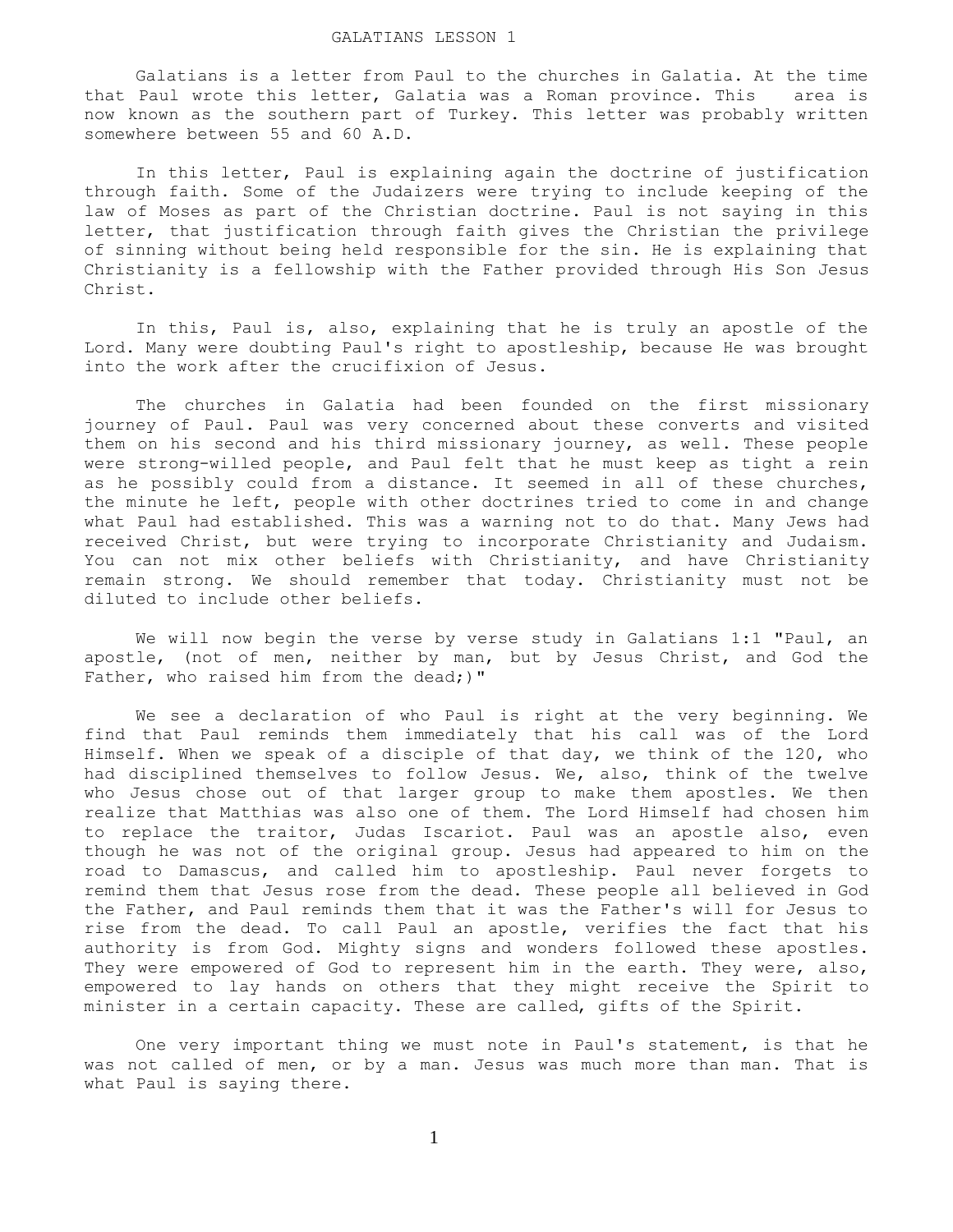Galatians 1:2 "And all the brethren which are with me, unto the churches of Galatia:"

 Notice in this, that Paul travelled with many others. There was usually a large group who went with him into each area. Probably, some of these very brethren with Paul, now, were the same that had been with him establishing the churches of Galatia. Galatia was an area with many small towns, and, perhaps, each had a small group of Christians meeting in a church. This letter is of a general nature. It is not to a specific church, but to all in this little province. These Galatians were partly European. When Gaul and this group came through this area on their way to Greece, they were stopped and surrounded. They intermarried with the local people. This, then, is speaking to these Europeans mixed with the local people. In the 18th chapter of Acts, Galatia is spoken of as a region. It seems there was not idolatry in this area as in other areas, but Jewish teachings filtering into the church. The argument was between law and grace. This could even be thought of as between the flesh and the spirit, also. This was not an argument with those who were idolaters, but those with another doctrine.

 Galatians 1:3 "Grace [be] to you and peace from God the Father, and [from] our Lord Jesus Christ,"

 This statement is strictly a statement of Paul. He spoke this often. "Grace", of course, means unmerited favor. All Christians received grace, not because of their actions, but because of God's love toward them. The only real peace, is the peace of God. Even in the midst of terrible trials and temptations, we can know this peace of God. It surpasses the reason of man. Jesus is the King of Peace. Peace will reign on this earth the 1000 years that Jesus brings peace to the earth. In the meantime, there will be no peace on the earth, except that inner peace that Christians have when they totally trust the Lord Jesus. We have mentioned before, the name of Jesus meaning Saviour, and the name Christ meaning the anointed one, or Messiah. The Old Testament uses the name Lord for the same person the New Testament calls Jesus Christ. These Jewish people were looking for Messiah. This is Paul's way of telling them that Jesus was their long awaited Messiah.

 Galatians 1:4 "Who gave himself for our sins, that he might deliver us from this present evil world, according to the will of God and our Father:"

 Jesus, willingly, gave Himself to save His people. All of creation belonged to Jesus. He was Creator God. In John chapter one, we find that He made all things, and without Him was not anything created. It was right that the Creator would give His flesh for His creation. Jesus did follow the will of the Father in the crucifixion, but it was Jesus' choice to do, or not to do. He gave His body on the cross to purchase our salvation. We see in the following Scripture, that it was within the will of Jesus to do with His own life as He would. John 10:18 "No man taketh it from me, but I lay it down of myself. I have power to lay it down, and I have power to take it again. This commandment have I received of my Father." Egypt is a type of this evil world we live in. I have said over and overthat we must leave Egypt, before we can go to the promised land. The promised land for a Christian is heaven. Jesus is the door that we enter in by.

Galatians 1:5 "To whom [be] glory for ever and ever. Amen."

2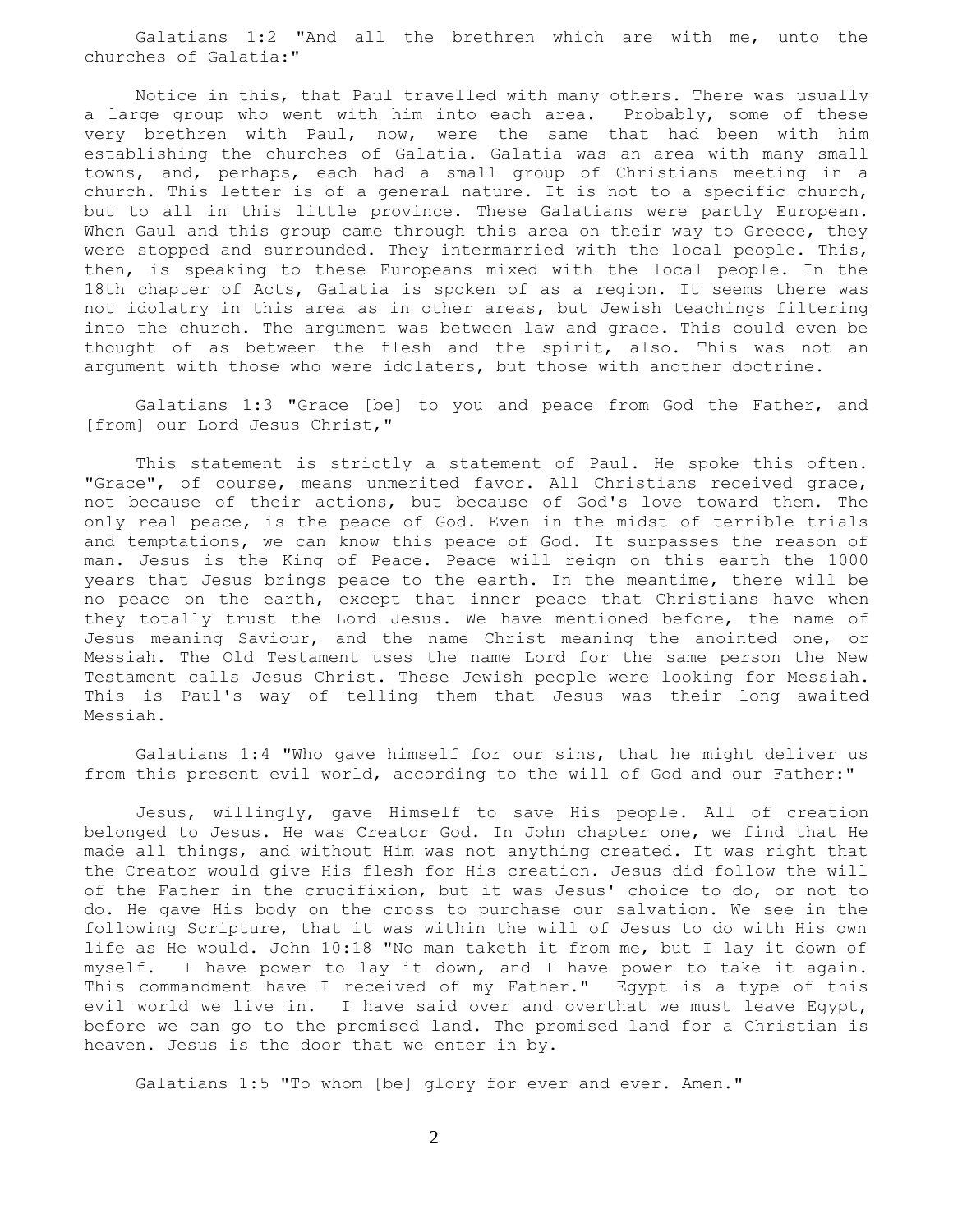Paul stops to glorify the Father and the Son here. This glory shall never cease. "Amen" means so be it.

 Galatians 1:6 "I marvel that ye are so soon removed from him that called you into the grace of Christ unto another gospel:"

 God, Himself, had called them into the grace of Christ, through the teaching of Paul. He is amazed that they have already forgotten the teachings he had brought to them, and had gotten into error. It seems that the very minute he left, they started listening to these Judaizers who were trying to put them under Moses' law. Paul is very disappointed that the gospel that he gave them was not better rooted within them. The thought that they would turn from his teachings so fast, makes Paul believe they are unstable in their belief. They would be like those fallen away from grace. They are actually saying, that grace is of none effect. All of this is beyond Paul's comprehension.

 Galatians 1:7 "Which is not another; but there be some that trouble you, and would pervert the gospel of Christ."

 Christianity brings hope. To go back to the law would not be good news {gospel} at all. The condemnation of the law brought hopelessness. For any Christian to give up the hope that is in Christ for the hopelessness of the law is not understandable. "Pervert" in this Scripture, means corrupt. This, then, would mean that they had changed it, and corrupted the message of hope that Paul had brought them.

 Galatians 1:8 "But though we, or an angel from heaven, preach any other gospel unto you than that which we have preached unto you, let him be accursed."

 We know that Paul was primarily speaking of the message he had brought them, but as we have said before, many ministers traveled with Paul and they all brought this same message of hope. There are two kinds of angels. The angels that stayed in heaven, and did not follow Lucifer, minister good. The angels that followed Lucifer out of heaven are already cursed of God. They minister lies and deception, because they are working for that old devil Lucifer. Many people call them demons. They would definitely try to bring another message that would put you back under the law. Jesus commissioned Paul to bring the good news of the gospel, not the bad news of the law.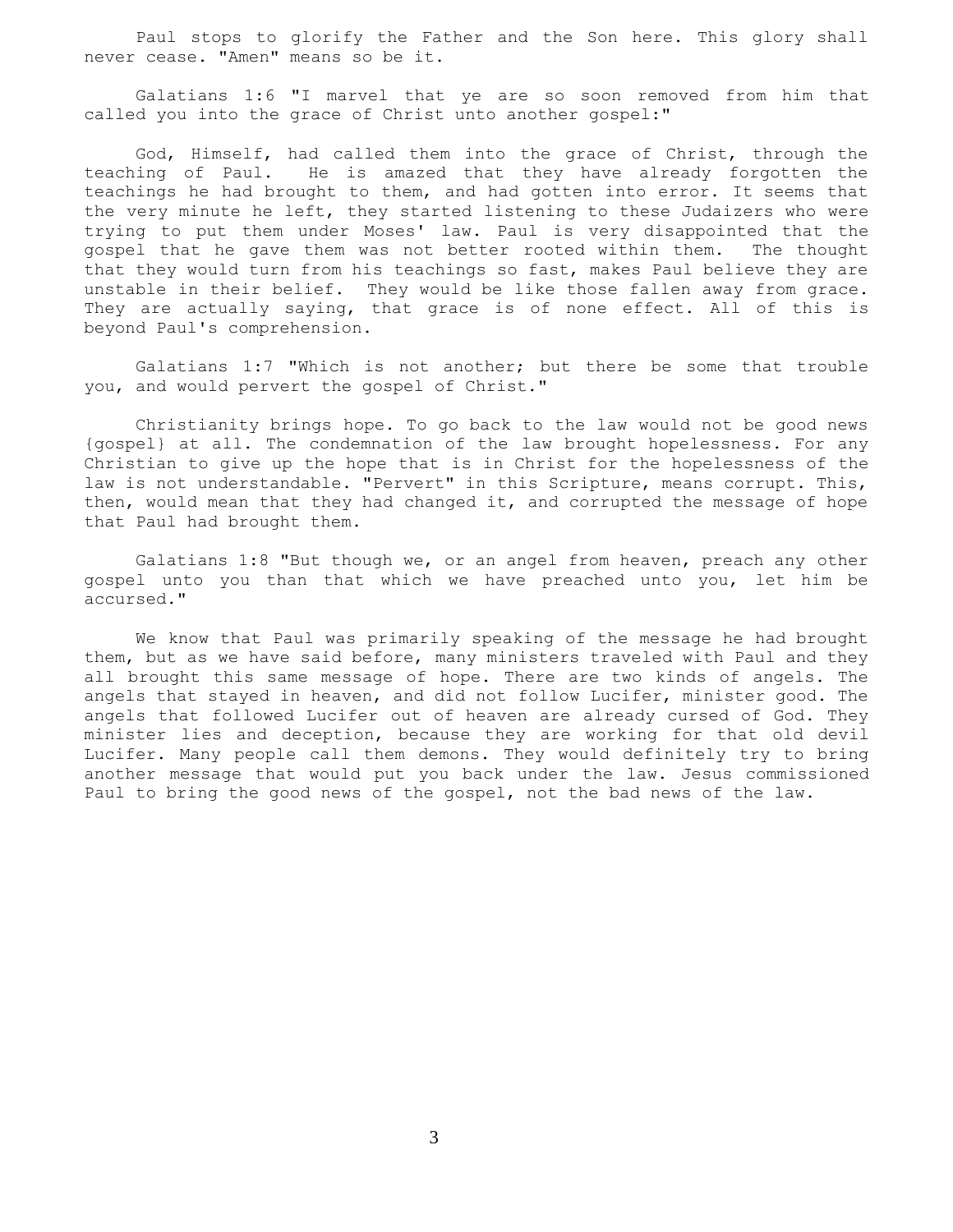Galatians 1 Questions

1. Who wrote Galatians? 2. Who was Galatia ruled by at the time this letter was written? 3. What country is this a part of today? 4. Approximately when was this letter written? 5. What doctrine is Paul explaining over again in this letter? 6. Christianity is a \_\_\_\_\_\_\_\_\_\_\_\_ with the Father through His Son Jesus Christ. 7. Many were doubting Paul's right to 8. When were the churches in Galatia founded? 9. What happened in these churches the minute Paul left? 10. What two doctrines were they trying to incorporate? 11. What did Paul call himself in verse 1 of Galatians? 12. Who called Paul to minister the gospel? 13. Who do we think of when they mention the disciples? 14. Who were spoken of as apostles? 15. Where did Paul get his authority from? 16. Verse 2 includes whom in the sending of this message to the Galatians? 17. Was this letter written to an individual? Explain. 18. These Galatians were part 19. Where were these people of Gaul headed when they were stopped here? 20. Was the argument about idolatry? 21. What does grace mean? 22. Who is the King of peace? 23. What does Jesus mean? 24. What does Christ mean? 25. Who was Creator God? 26. Quote John chapter 10 verse 18. 27. What is Egypt a type of? 28. Where is the promised land for the Christian? 29. What does "Amen" mean? 30. Who had called them into the grace of Christ? 31. What were the Judaizers trying to do? 32. What about all of this was beyond the comprehension of Paul? 33. Christianity brings 34. The condemnation of the law brought 35. What does, pervert, in verse 7 mean? 36. What are the two types of angels? 37. What had Jesus commissioned Paul to do?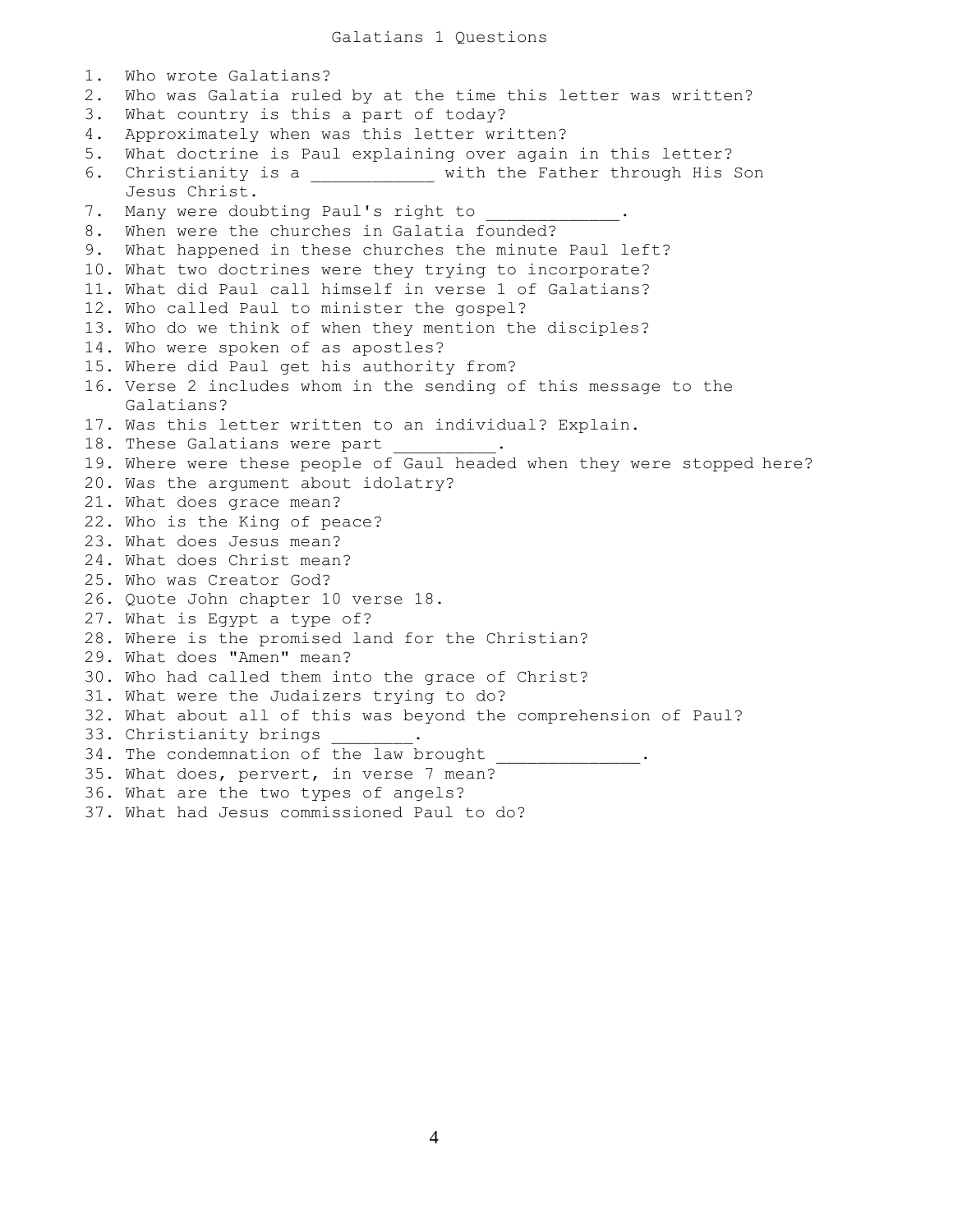In the last lesson, we learned that Paul was writing a letter to the churches in Galatia to instruct them in the dangers of going back into the teaching of the law. We will now pick up this lesson in Galatians 1:9 "As we said before, so say I now again, If any [man] preach any other gospel unto you than that ye have received, let him be accursed."

 This is so important that Paul has mentioned it the second time. This should be a lesson to all of us, about how important it is to not look for another doctrine after we have been saved. If the message we receive is good enough to save us, it is, also, good enough to keep us. In our time frame, there are many false doctrines being proclaimed as the truth. We must examine the things that we hear and make sure they line up with the Word of God. False doctrine is usually pretty close to the truth. There will be just minor variations here and there. It will sound very near the truth. We are told to try the spirits and see whether they are of God or not. I John 4:1 "Beloved, believe not every spirit, but try the spirits whether they are of God: because many false prophets are gone out into the world." Look, with me, at how you can tell if they be of God or not. I John 4:2 "Hereby know ye the Spirit of God: Every spirit that confesseth that Jesus Christ is come in the flesh is of God:" I John 4:3 "And every spirit that confesseth not that Jesus Christ is come in the flesh is not of God: and this is that [spirit] of antichrist, whereof ye have heard that it should come; and even now already is it in the world."

 Galatians 1:10 "For do I now persuade men, or God? or do I seek to please men? for if I yet pleased men, I should not be the servant of Christ."

 I Thessalonians 2:4 "But as we were allowed of God to be put in trust with the gospel, even so we speak; not as pleasing men, but God, which trieth our hearts." You see that Paul is fully aware of the obligation to speak exactly what God has given him to say. Choose now whom you will serve, God or man. We must make the same decision that Paul faced. Paul had been a Pharisee, he knew exactly what they taught. He, also, knew that the teaching of Judaism was another doctrine. Grace and law were not the same. The natural thing for Paul to do would have been to side in with these Jews, of whom he had been one, but he found out better when he met Jesus on the road to Damascus. Paul knew better than anyone else, the bondage that the law brought. He, also, had experienced first-hand the freedom of grace through Jesus Christ. Man is a free agent. We may choose God, or man. It is our choice. The way of the law is very similar to what we see in many countries today. The law burdens people down with a heavy load to bear. Grace lifts that load.

 Galatians 1:11 "But I certify you, brethren, that the gospel which was preached of me is not after man."

 Paul had been taught the law in the school of Gamaliel in Jerusalem, but God the Holy Spirit had taught Paul the lesson in grace. His teaching of man had made him a Pharisee, not a Christian. The gospel that Paul had brought these Galatians was not what he had learned as a Pharisee, but was a direct revelation of Christ to Paul through the Holy Spirit. Paul's learning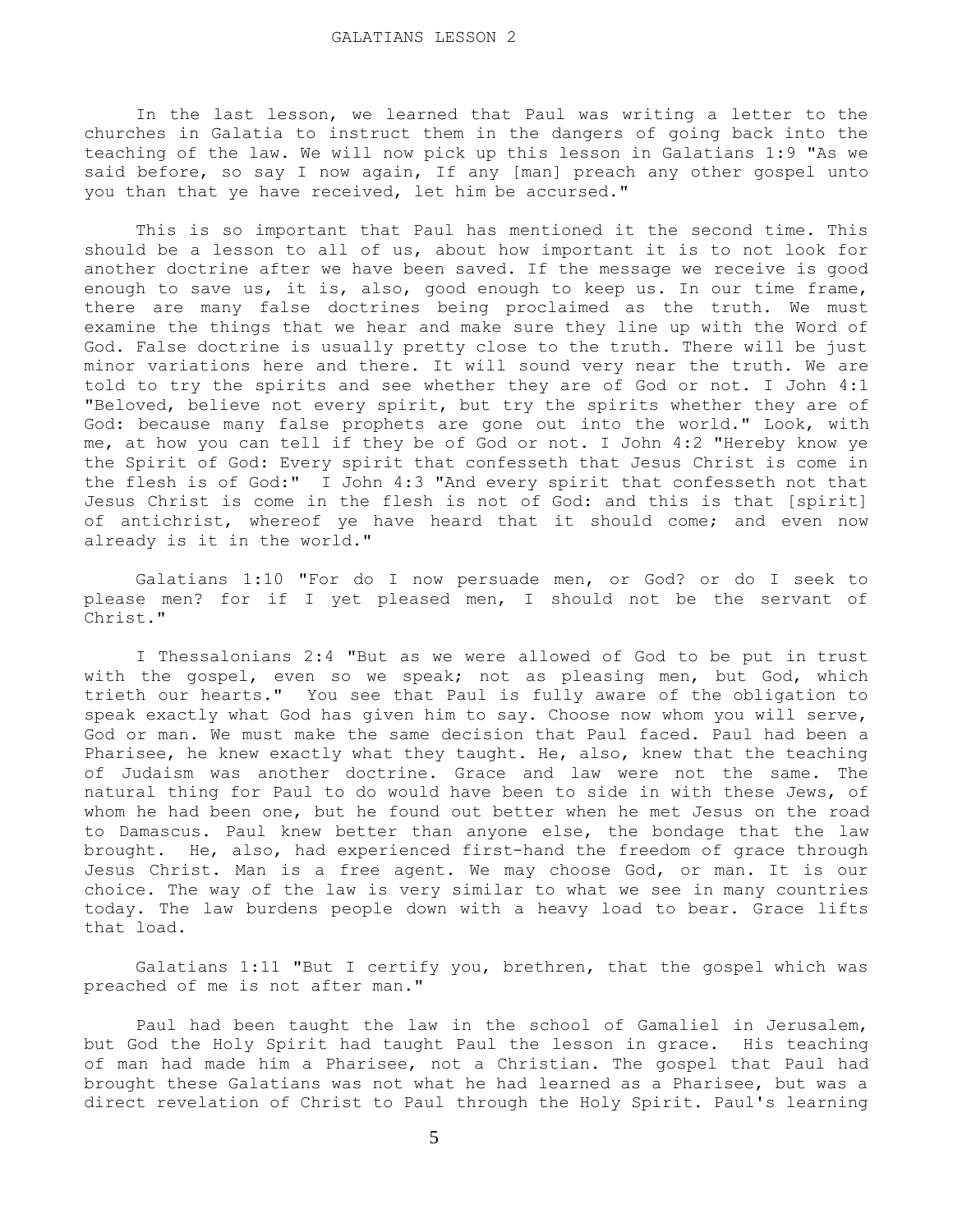of the gospel of Christ, then, was not of man, or by man, but of God. Jesus Christ is the Truth. This is what Paul taught. Jesus Christ and Him crucified.

 Galatians 1:12 "For I neither received it of man, neither was I taught [it], but by the revelation of Jesus Christ."

 Actually, Paul was 3 years in the desert, and the Holy Spirit of God taught him during that time. Paul's first encounter with the Lord on the road to Damascus was a revealing in itself. When the Light of Jesus shines upon you, you are never the same as you were before. Immediately, Paul was transformed from a doubter to a believer in the Lord Jesus Christ. Before, he believed that a trouble maker called Jesus existed. Now his eyes have been opened, and he realizes that this Jesus, whom he persecuted, was, in fact, God manifest in the flesh. He even immediately called Him Lord. His eyes of understanding were opened at this time, and he was prepared to receive the real truth of the gospel of Jesus Christ. Paul had been taught of man, but it was the Jewish traditions that he had been taught, not the gospel of Christ. The Truth was revealed to him by the Holy Spirit.

 Galatians 1:13 "For ye have heard of my conversation in time past in the Jews' religion, how that beyond measure I persecuted the church of God, and wasted it:"

 Paul is speaking of the law that had been given to the Jews. Paul was educated by Gamaliel in this law, that they called the law of Moses. Paul believed that he was doing God's will, when he persecuted the Christians. He was very anxious to be rid of these Christians and their gospel. Paul was a Pharisee of the Pharisees, as we said before. As we have said before, Paul was on a journey to persecute Christians, when he first met Jesus. It is easier for Paul to witness to someone that is in the same position he had been in.

 Galatians 1:14 "And profited in the Jews' religion above many my equals in mine own nation, being more exceedingly zealous of the traditions of my fathers."

 Let's look at a few of the Scriptures pertaining to the very thing Paul is saying here. Acts 22:3 "I am verily a man [which am] a Jew, born in Tarsus, [a city] in Cilicia, yet brought up in this city at the feet of Gamaliel, [and] taught according to the perfect manner of the law of the fathers, and was zealous toward God, as ye all are this day." Acts 26:5 "Which knew me from the beginning, if they would testify, that after the most straitest sect of our religion I lived a Pharisee." Acts 26:9 "I verily thought with myself, that I ought to do many things contrary to the name of Jesus of Nazareth." We see from this and the next 2 verses, that Paul had been a Jew, just like them. In fact, he had been a very strict Jew, a Pharisee. Philippians 3:5 "Circumcised the eighth day, of the stock of Israel, [of] the tribe of Benjamin, an Hebrew of the Hebrews; as touching the law, a Pharisee;" Philippians 3:6 "Concerning zeal, persecuting the church; touching the righteousness which is in the law, blameless."

 Galatians 1:15 "But when it pleased God, who separated me from my mother's womb, and called [me] by his grace,"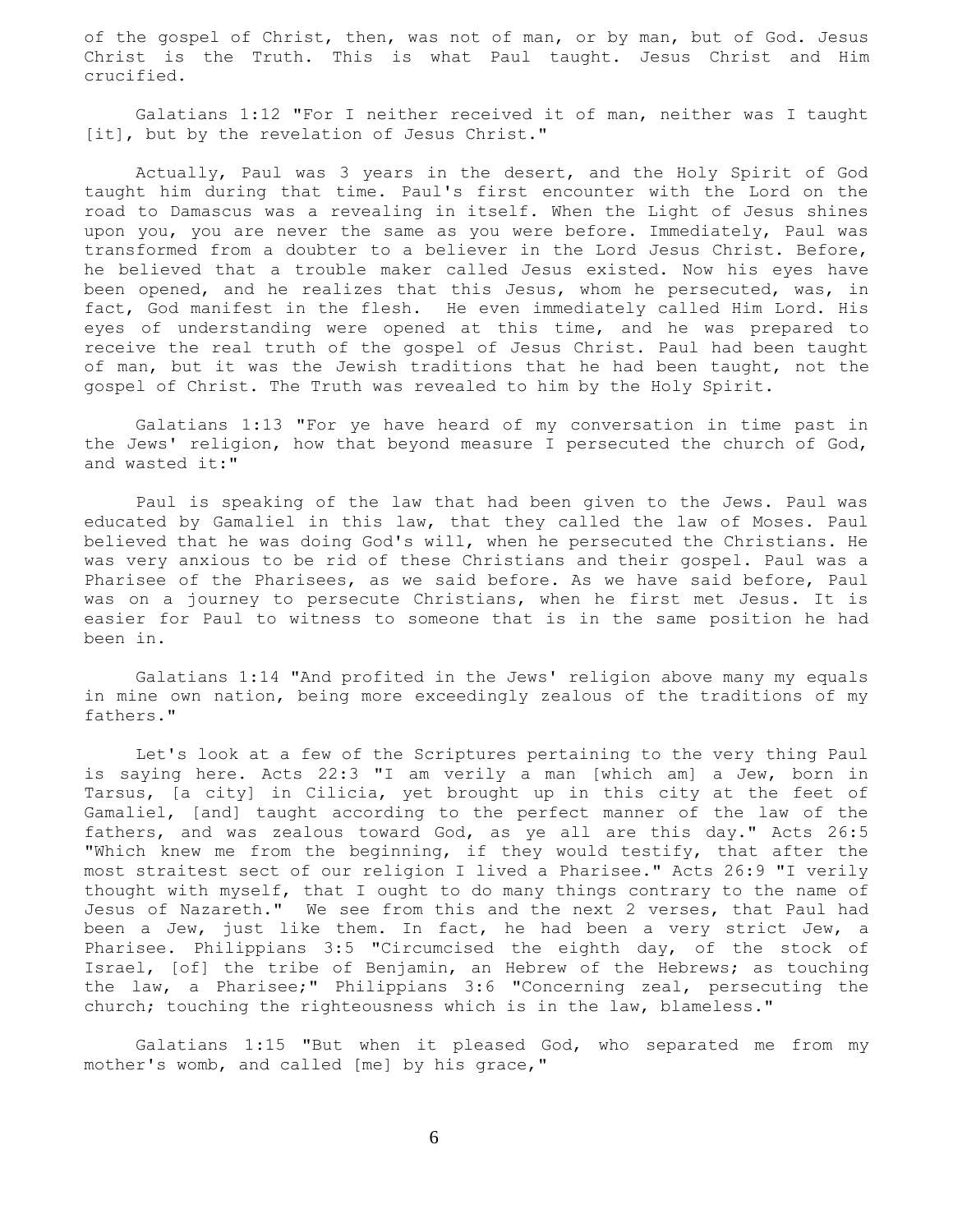God's foreknowledge was that Paul would be an apostle. God called Paul even in his mother's womb. We are all saved by grace, but Paul's calling was of grace. God knew the heart of Paul. He knew that Paul wanted to do the will of God. Paul just did not know the will of God for his life, until he was blinded by the Light of Jesus on the road to Damascus. Paul's call was of God, and not man. Paul owed no explanation to the others. It pleased God to make Paul an apostle.

 Galatians 1:16 "To reveal his Son in me, that I might preach him among the heathen; immediately I conferred not with flesh and blood:"

 Paul did not run and get advice from his friends to make sure God had called him. This is good advice for us, as well. We must not question our call. We must do exactly what God has called us to do without conferring with our friends first. God called you, not your friends. It would be nice if they approved of your call, but that is highly unlikely. Notice, what happened to Paul. Jesus was revealed inside of Paul when the Light of God shined inside his understanding. This Light of Jesus, does away with all darkness and deception. Notice, this was for a purpose. Paul was to bring the message God had revealed to him, so that he would bring it to the Gentiles. God does not idly call us to a job. Each job God gives, is for a purpose. We do not question God by getting confirmations from people.

 Galatians 1:17 "Neither went I up to Jerusalem to them which were apostles before me; but I went into Arabia, and returned again unto Damascus."

 Not even the other apostles were to teach Paul. He was to be taught of the Spirit of God. Paul was in the desert of Arabia 3 years in training by the Holy Spirit. We will see this in the next verse.

 Galatians 1:18 "Then after three years I went up to Jerusalem to see Peter, and abode with him fifteen days."

 Peter was the head of the Christian movement at this time. Paul was showing, that not even Peter taught him what to say. It was the Holy Spirit. When Paul was ready to minister the gospel, it was understandable that he would go tell Peter. Jesus had given the keys to Peter, as we read in the following verses. Matthew 16:18 "And I say also unto thee, That thou art Peter, and upon this rock I will build my church; and the gates of hell shall not prevail against it." Matthew 16:19 "And I will give unto thee the keys of the kingdom of heaven: and whatsoever thou shalt bind on earth shall be bound in heaven: and whatsoever thou shalt loose on earth shall be loosed in heaven." We can easily see why Paul would have gone to inform Peter of his intentions to minister.

 Galatians 1:19 "But other of the apostles saw I none, save James the Lord's brother."

 James was Mary's son, and would be the half-brother of Jesus. James was the leader of the church in Jerusalem. We remember that James and Jesus' other brothers and sisters did not believe Jesus to be the Christ, until He arose from the dead. Paul is going into detail about who he had been with, so that all would know that he was not taught of the other disciples.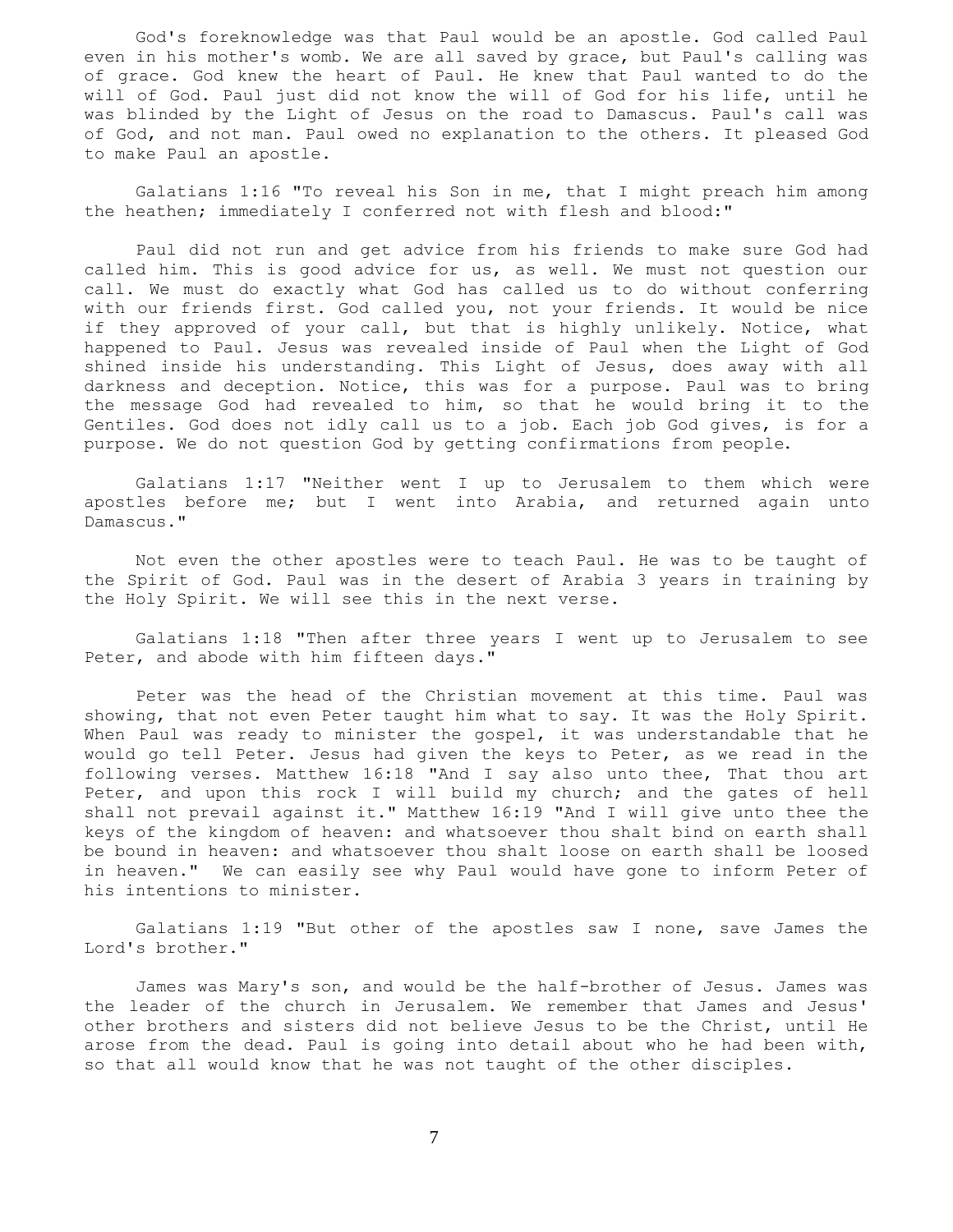Galatians 1:20 "Now the things which I write unto you, behold, before God, I lie not."

 We see an almost identical Scripture in Romans 9:1 "I say the truth in Christ, I lie not, my conscience also bearing me witness in the Holy Ghost,"

 Galatians 1:21 "Afterwards I came into the regions of Syria and Cilicia;"

 Most of Paul's ministry was done as a missionary. He did minister in Jerusalem, but his primary ministry was in the out-lying area. Paul established many churches on these journeys.

 Galatians 1:22 "And was unknown by face unto the churches of Judaea which were in Christ:"

 Paul did not go to churches that had already been established by someone else. Paul was an evangelist. His ministry was in starting new churches in areas where there was no Christian activity. He was one of the very first missionaries. Jesus had started many churches in Judaea, Himself. They were well cared for. They were not Paul's calling.

 Galatians 1:23 "But they had heard only, That he which persecuted us in times past now preacheth the faith which once he destroyed."

 The word had gotten to these churches in Judaea that Paul, who had persecuted them in the past, had been saved and was preaching the gospel to the lost. Some had a difficult time believing that Paul had changed. Perhaps, this is one reason that Paul went to places that were not yet committed to Christianity.

Galatians 1:24 "And they glorified God in me."

 This had been such a drastic change in Paul, that they knew it had to be God who did it. Paul was not glorified by these people, but God. To think that God would save someone who had been so terribly opposed to Him, was almost unbelievable.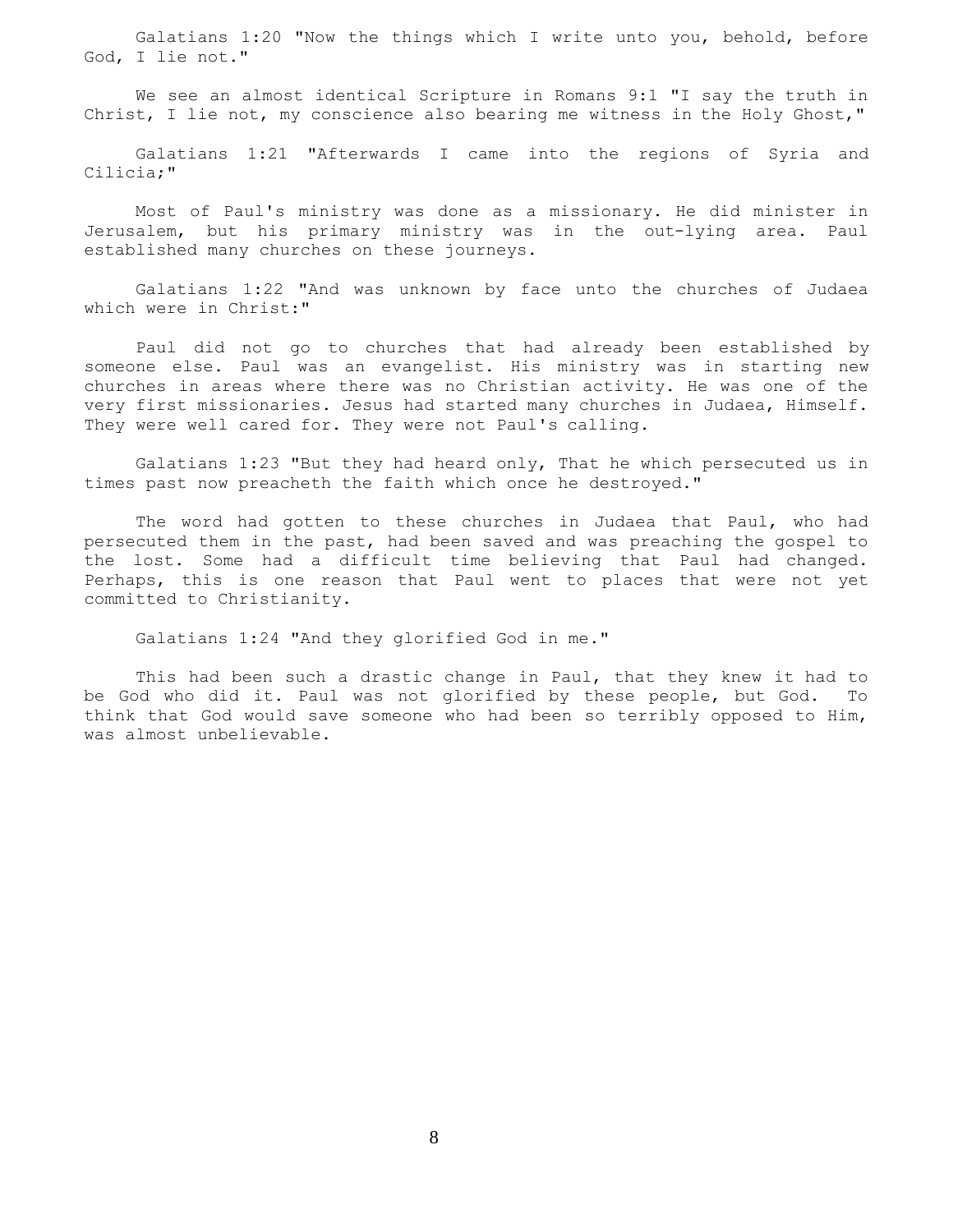## Galatians 2 Questions

1. What danger was Paul writing these Galatians about? 2. Quote Galatians chapter 1 verse 9. 3. Why did Paul mention this warning the second time? 4. Why do so many people accept a false doctrine for the truth? 5. Quote 1 John chapter 4 verse 1. 6. How can you tell if a spirit is of God, or not? 7. Do I now persuade \_\_\_\_, or \_\_\_? 8. Galatians chapter 1 verse 10 and what other Scripture are saying the same thing? 9. What is the decision that Paul made that we have to make also? 10. The law burdens people down, but \_\_\_\_\_\_ lifts that load. 11. Paul's teaching by man had caused him to be a  $\hskip10mm$ 12. Who taught Paul the message of grace? 13. What was the message Paul brought? 14. How long was Paul in the desert being taught? 15. When was the first moment Paul was changed? 16. Paul was changed from a \_\_\_\_\_\_\_\_ to a 17. In verse 13, Paul speaks of the law as what? 18. Who had Paul been educated by? 19. Where do we find the Scriptures that tell us exactly what Paul had been? 20. What things did he say that showed beyond a shadow of doubt that he had been a Pharisee? 21. Describe Paul's calling? 22. Who had Paul conferred with to make sure of his calling? 23. Who was Paul called to bring the good news to? 24. Exactly where had Paul first gone after his conversion? 25. Who was the first apostle Paul went to after his 3 year stay in the desert? 26. How long did Paul stay with him? 27. Why had Paul gone to him? 28. What half-brother of Jesus is mentioned as being the second Paul saw? 29. What does Galatians chapter 1 verse 20 and Romans chapter 9 verse 1 have in common? 30. Why did Paul not go to Judaea to preach? 31. Verse 24 says, they glorified whom?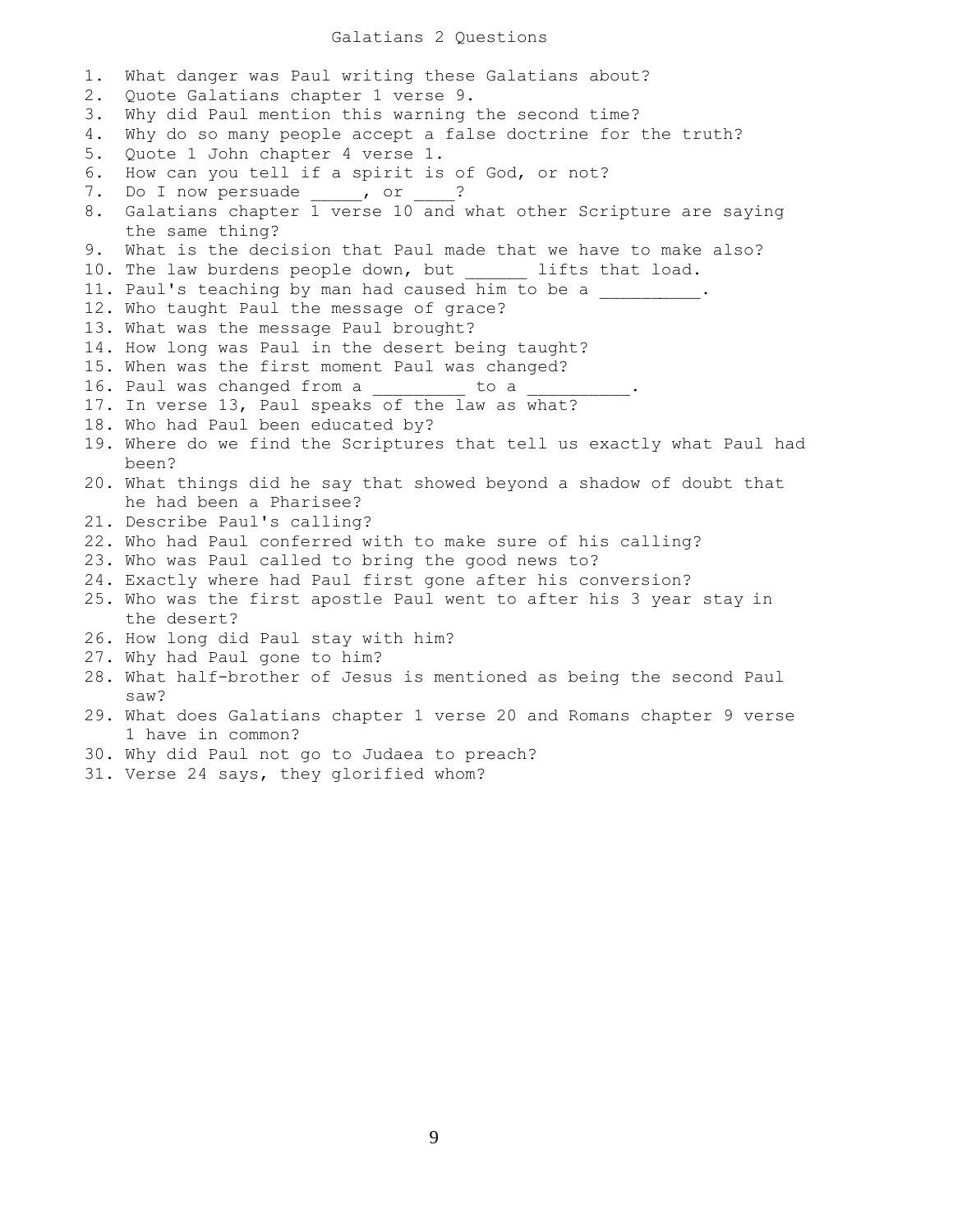We will begin this lesson in Galatians 2:1 "Then fourteen years after I went up again to Jerusalem with Barnabas, and took Titus with [me] also."

 It really does not matter whether this 14 years is from the time of Paul's conversion to Christianity, or that it is from the time he met with Peter. I believe, in the first chapter, Paul was showing that his training was not of man, but God. In this chapter, however, we will see that Paul has ministered with the approval of the apostles who were part of the twelve. This does not even mean that this is the second visit that Paul has made. It more probably means another time, not the second time. We know that Paul had been involved in ministry for many years at this point. We will find in Paul's journeys that several ministers travelled with him. He really had a large following everywhere he went. The reason he mentions the 14 years here, is possibly to show the success of his ministry. He was so believed, that men and women followed along with his group and helped him minister.

 Galatians 2:2 "And I went up by revelation, and communicated unto them that gospel which I preach among the Gentiles, but privately to them which were of reputation, lest by any means I should run, or had run, in vain."

 It appears from this, that Paul had preached what the Spirit had taught him, and now he was coming to see Peter, James, and the others in authority to tell them what he had preached. The message, that Paul gave here, was not for everyone, but for those in authority, for their approval. Paul had been ministering this message for over 11 years. He now wanted the others to approve his ministry. The fact that he "went up by revelation", means that God sent him. He had never questioned the message before, but since he was sent by the Spirit, he felt he now needed Peter and James' approval.

 Galatians 2:3 "But neither Titus, who was with me, being a Greek, was compelled to be circumcised:"

 The doctrine of circumcision and of sacrificing has sprung up in the church. The Judaizers have insisted that the Christians go back to keeping the Jewish law. These people had forced Titus to be circumcised before they would accept him, because he was a Greek. My own personal opinion is, this is the very reason that God allowed the temple to be destroyed. In fact, about 20 or so years after this very happening is when the temple was destroyed. Either Jesus did it all on the cross for us, or we worship Him in vain. Jesus was the perfect sacrifice for all time for everyone. To sacrifice after this would be to say that Jesus was not the perfect Lamb of God. Paul wants to get this question settled.

 Galatians 2:4 "And that because of false brethren unawares brought in, who came in privily to spy out our liberty which we have in Christ Jesus, that they might bring us into bondage:" Notice, in this verse, that Paul says these people were pretending to be believers in Christ. They were really troublemakers to try to break up the Christian movement. Many Jews were converted to Christianity, so it was hard to determine sometimes who was really converted, and who was there to try to put them back under the law.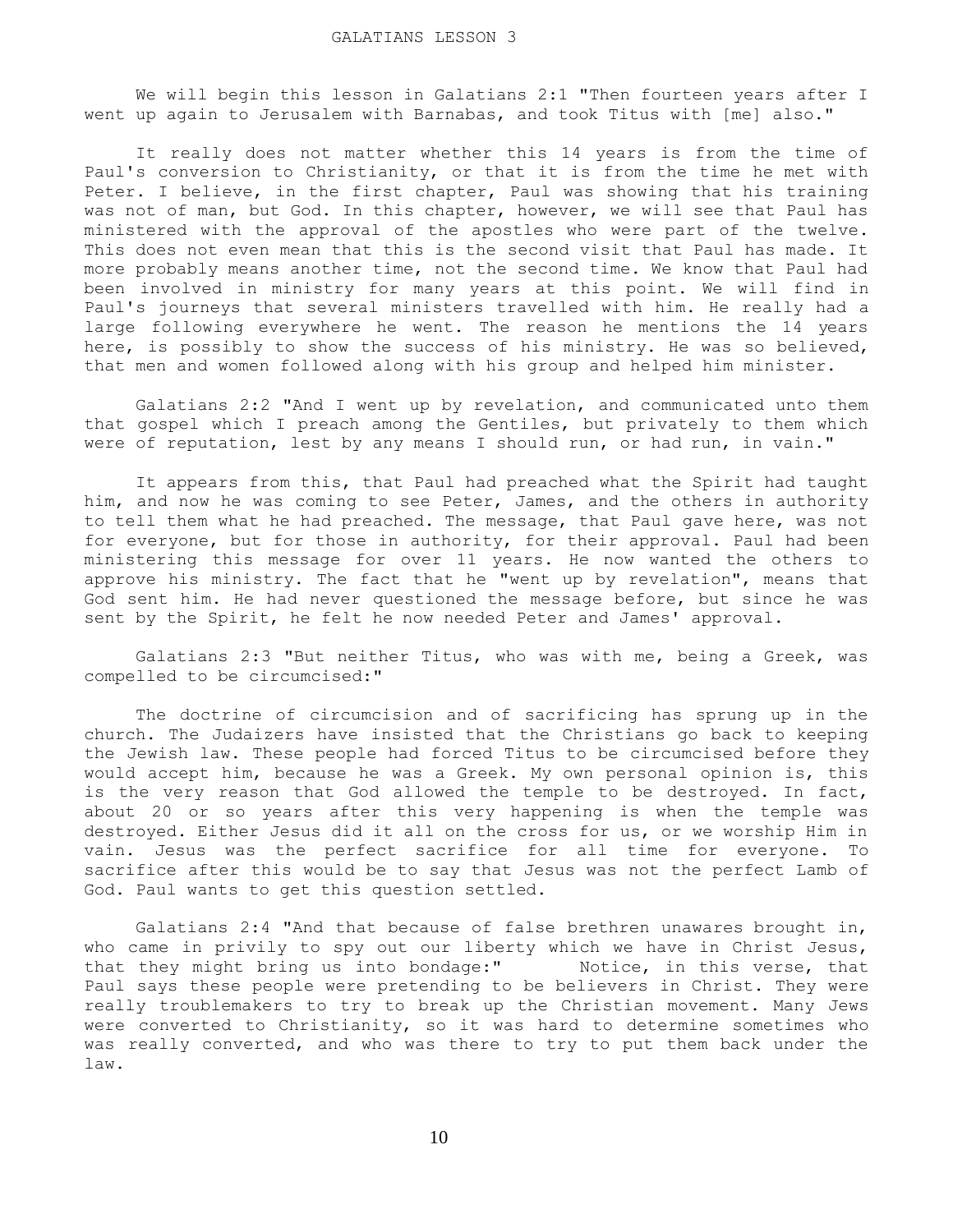Galatians 2:5 "To whom we gave place by subjection, no, not for an hour; that the truth of the gospel might continue with you."

 Since Paul had founded these churches with belief in Christ, he felt responsible to keep them in the faith. He would not even give these false brethren any time to bring their law to the people. He did not want his people confused by allowing them to hear false messages. Colossians 2:8 "Beware lest any man spoil you through philosophy and vain deceit, after the tradition of men, after the rudiments of the world, and not after Christ." Colossians 2:4 "And this I say, lest any man should beguile you with enticing words."

 Galatians 2:6 "But of these who seemed to be somewhat, (whatsoever they were, it maketh no matter to me: God accepteth no man's person:) for they who seemed [to be somewhat] in conference added nothing to me:"

 These troublemakers, that had come into the church, had intended to put them back under the law. These brand new Christians were impressed with the authority with which they had spoken, even if they were not bringing the good news of the gospel. They were tender believers and must be carefully guarded from false teachings. Paul says, it really does not matter that they are supposed to be someone special. Probably they were Pharisees, who thought they were better than other men. God is no respecter of persons. All of their education meant nothing to God. Paul had been taught of God. God's teaching was much above the teaching of man.

 Galatians 2:7 "But contrariwise, when they saw that the gospel of the uncircumcision was committed unto me, as [the gospel] of the circumcision [was] unto Peter;"

 We know that Paul had been sent to the Gentiles. It was the Jew who practiced circumcision. Acts 13:47 "For so hath the Lord commanded us, [saying], I have set thee to be a light of the Gentiles, that thou shouldest be for salvation unto the ends of the earth." The Jews had thought themselves to be the only family that God wanted. They thought themselves to be better than others. Paul had been specifically sent to the Gentiles. It was Peter, however, who had been present when the Holy Ghost descended on the uncircumcised Gentiles. Acts 10:45 "And they of the circumcision which believed were astonished, as many as came with Peter, because that on the Gentiles also was poured out the gift of the Holy Ghost." God had shown Peter that the Gentiles were acceptable to God, even though they had never been circumcised. We see a direct statement in the next Scripture about Paul being called to the Gentiles. Romans 15:16 "That I should be the minister of Jesus Christ to the Gentiles, ministering the gospel of God, that the offering up of the Gentiles might be acceptable, being sanctified by the Holy Ghost."

 Galatians 2:8 "(For he that wrought effectually in Peter to the apostleship of the circumcision, the same was mighty in me toward the Gentiles:)"

 I see in this, that Paul is recognizing the ministry of Peter. He is just explaining that his call and Peter's call of God is to two different people. This does not mean that Paul never spoke to the Jewish converts, nor does it mean that Peter never spoke to the Gentiles. It does mean, that the main focus of their ministry was Paul to the Gentiles and Peter to the Jews.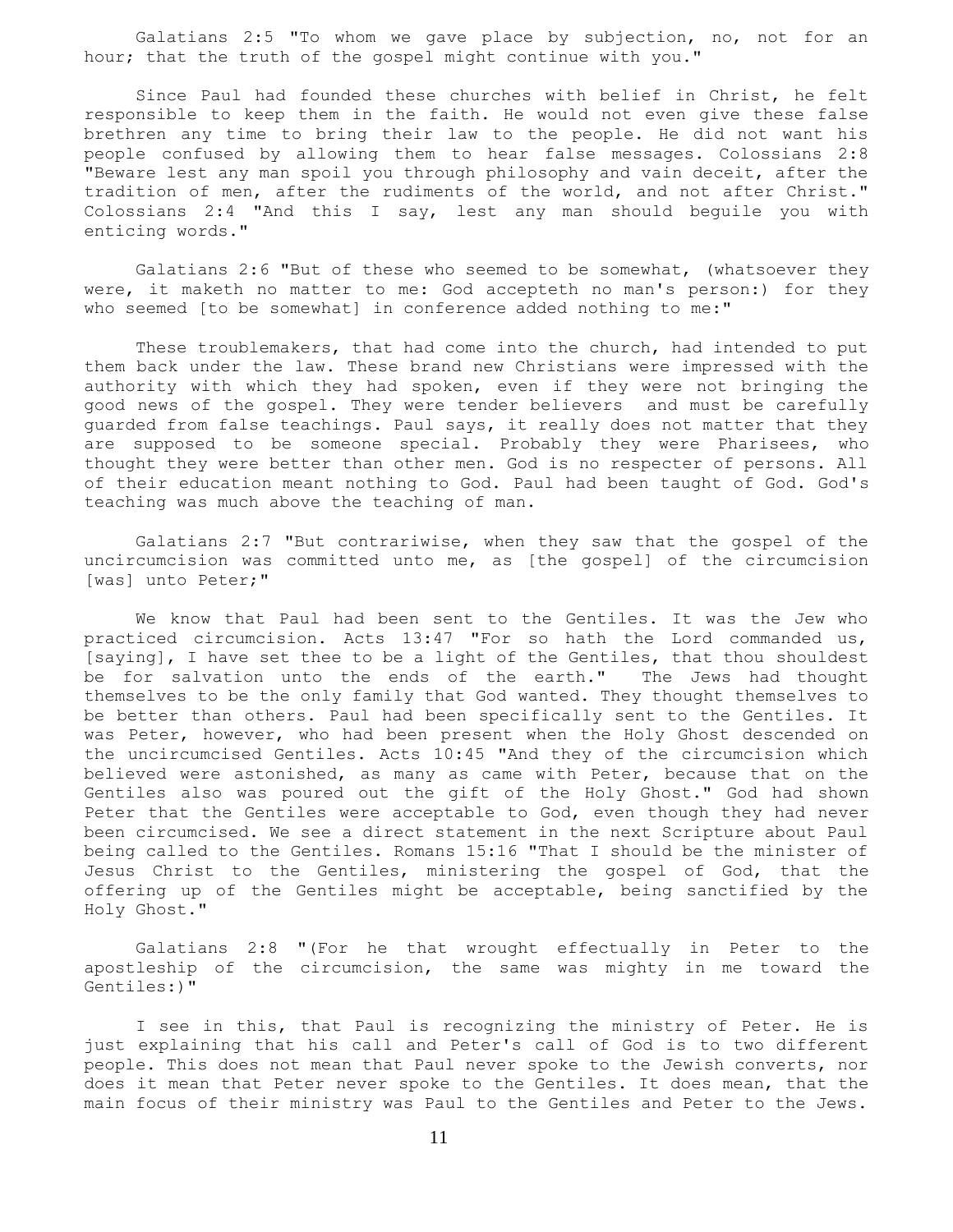Let us look at the commission Jesus gave to Paul in the following verses. Acts 26:17 "Delivering thee from the people, and [from] the Gentiles, unto whom now I send thee," Acts 26:18 "To open their eyes, [and] to turn [them] from darkness to light, and [from] the power of Satan unto God, that they may receive forgiveness of sins, and inheritance among them which are sanctified by faith that is in me."

 Galatians 2:9 "And when James, Cephas, and John, who seemed to be pillars, perceived the grace that was given unto me, they gave to me and Barnabas the right hands of fellowship; that we [should go] unto the heathen, and they unto the circumcision."

 Now, we see three of the real pillars of the church approving the ministry of Paul. The right hand signifies the spiritual blessing. Of course, Cephas, in the verse above, is the same as Peter. Peter, James {the half-brother of Jesus}, and John blessed Paul and Barnabus in their end eavor to reach the Gentile world for Christ. Peter actually was over all of the churches, whether they were made up of Jew or Gentile. His preaching, however, was focused on the Jew. James was head of the church at Jerusalem. John is the same as John the Revelator.

 Galatians 2:10 "Only [they would] that we should remember the poor; the same which I also was forward to do."

 Even though their ministries were to a different people, they were all to remember the poor. Paul did not need instruction in this, he had been doing that very thing from the very beginning. It seems the believers in Jerusalem had been poverty stricken, and Paul had brought the message of charity to the Gentile churches. He explains to them in the following verses that they are to help their converted Jewish brothers. Romans 15:25 "But now I go unto Jerusalem to minister unto the saints." Romans 15:26 "For it hath pleased them of Macedonia and Achaia to make a certain contribution for the poor saints which are at Jerusalem." Romans 15:27 "It hath pleased them verily; and their debtors they are. For if the Gentiles have been made partakers of their spiritual things, their duty is also to minister unto them in carnal things." The church in Jerusalem was made up of mainly Jews who had converted to Christianity.

 In the next lesson, we will see a little controversy arise between Peter and Paul.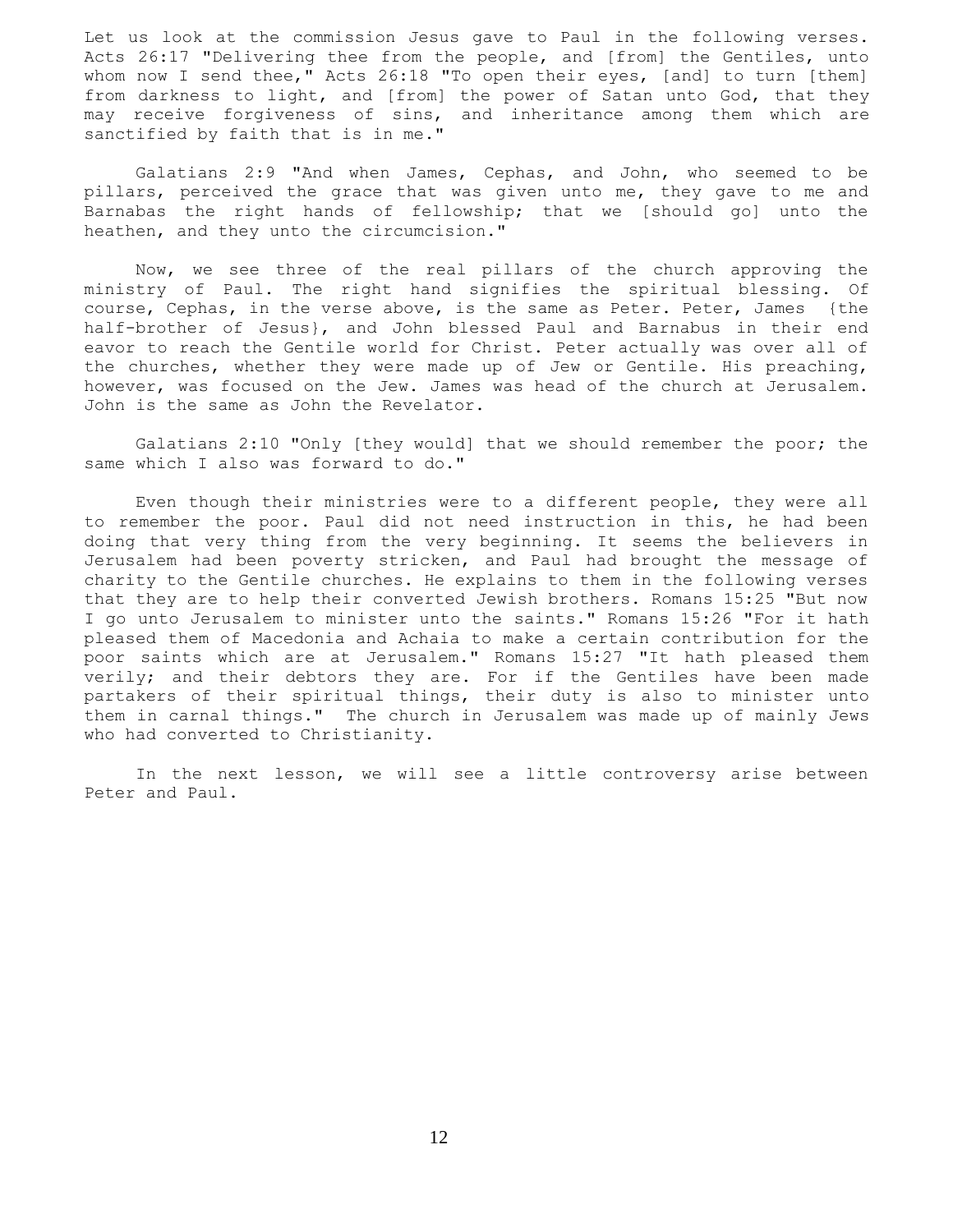1. How many years had passed before Paul took Barnabus and Titus with him to Jerusalem? 2. How does this chapter differ from chapter 1? 3. Why do you suppose that Paul mentioned the 14 years? 4. Paul went up by 2 5. What is meant by this statement? 6. Who did Paul bring this message to? 7. Why did Paul feel that he needed Peter and James' approval at this time? 8. What had they compelled Titus to do? 9. What two things, that the Jews had brought, has sprung up in the church? 10. What had the Judaizers insisted upon? 11. Why does the author believe God allowed the temple to be destroyed? 12. What does the statement "went up by revelation" show us? 13. To sacrifice after the resurrection of Jesus was saying what? 14. Why had the false brethren come in? 15. Why was it difficult to know those who had come to make trouble? 16. Why did Paul feel responsible for the Christians? 17. What does Colossians chapter 2 verse 8 warn them to beware of? 18. Quote Galatians chapter 2 verse 6. 19. What was the difference in Peter's ministry and Paul's? 20. Quote Acts chapter 13 verse 47. 21. Quote Romans chapter 15 verse 16. 22. Where do we find the commission Jesus gave to Paul? 23. Who gave Paul and Barnabus the right hand of fellowship? 24. What does the right hand signify? 25. Who was this James?

26. Why were the Gentile believers to remember the poor Jews?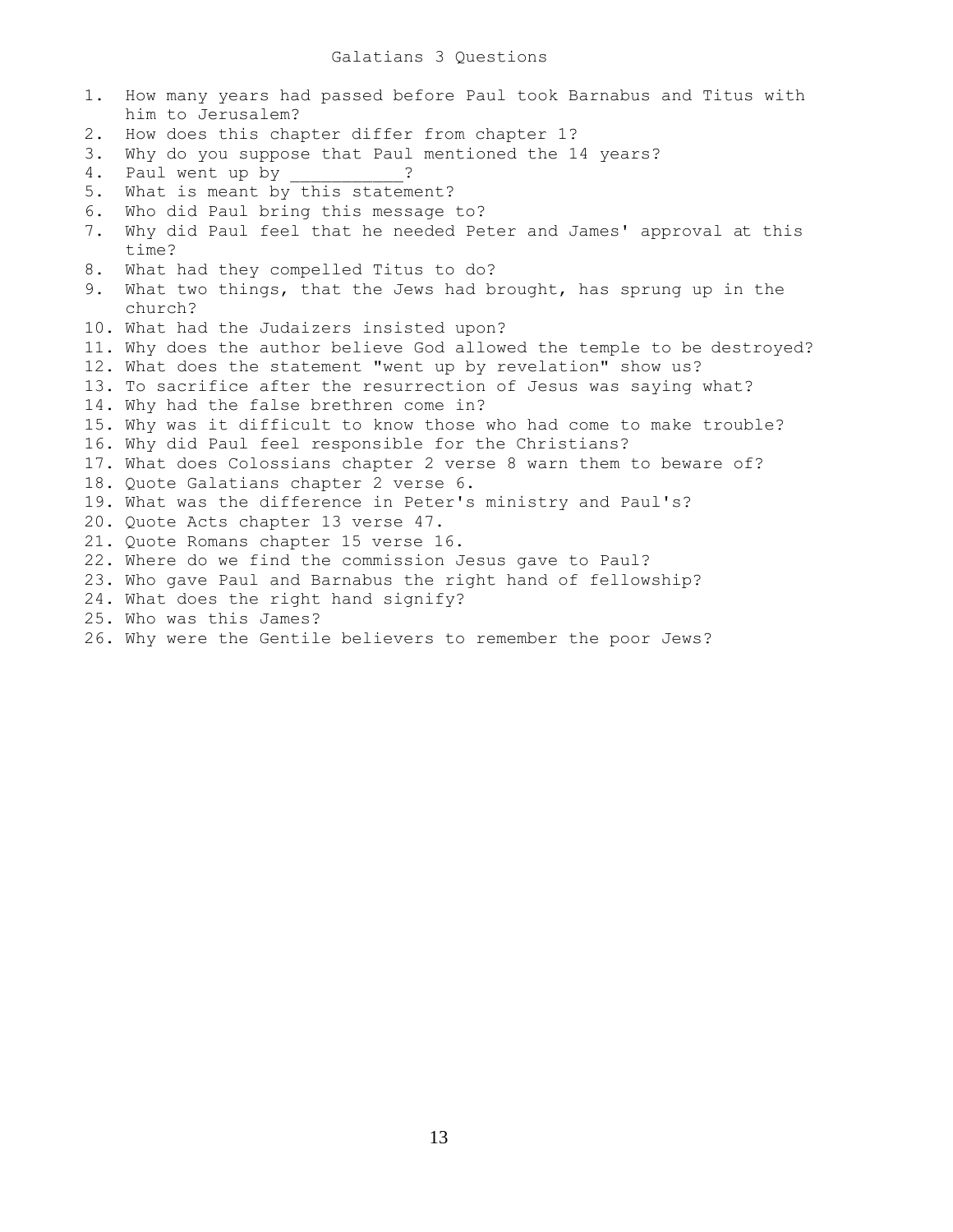We will begin the next lesson with Galatians 2:11 "But when Peter was come to Antioch, I withstood him to the face, because he was to be blamed."

 We see, in this, a confrontation between Paul and Peter. Since Paul was primarily ministering to Gentile believers and Peter was ministering to Jewish converts, it would be a natural thing for them to bring different messages. I do not believe this is speaking of that, however. It appears there was a definite difference in Paul and Peter's belief. This is really in an area where Paul had preached more. It appears that Peter, from time to time, went around the area and checked on the churches. Many Jews had converted to Christianity, as well as the Gentiles. It appears that Peter was like an overseer. Paul did not talk behind Peter's back, but met with him in person to accuse him of error. This trip to Antioch was probably quite a bit later than Paul's visit to Jerusalem, that we read about in the last lesson.

 Galatians 2:12 "For before that certain came from James, he did eat with the Gentiles: but when they were come, he withdrew and separated himself, fearing them which were of the circumcision."

 It seems that Peter had eaten with the Gentiles, until these men came from James. Peter withdrew himself {as the Jews had done in times past} from the Gentiles, while the men from James were there. You remember, James was the head of the church in Jerusalem, which was almost entirely made up of Jewish converts. Peter, it seemed, did not want a report going back to James of his fellowshipping with the Gentiles. It appears to me, from this, that perhaps the teaching of the keeping of the law by the converted Jews has come from James. Peter did not want a bad report going back to James.

 Galatians 2:13 "And the other Jews dissembled likewise with him; insomuch that Barnabas also was carried away with their dissimulation."

 "Dissembled", in the verse above, means to act hypocritically in concert with. "Dissimulation" means hypocrisy, deceit, or condemnation. This, then, is a terrible accusation of Paul against Peter. Until this happened, Paul had thought the last one to do this would be Barnabas. For anyone to be one way in front of one group of people, and be another way in front of another group would be hypocrisy. We must remember, however, that the church was in its formative stage here. It was very difficult for those who had begun with the law {even Paul} to just be transformed overnight in their thinking, and do an about face on all the things they had been taught. Part of their problem arose from the fact that, they had separate rules for the Jews and the Gentiles. Even Paul, sometimes conformed to the wishes of the people around him when he made decisions, such as when he circumcised Timothy. In those early days, they did things, they would not have done later to try to get into a certain group to preach. They bowed to the customs of the people, so they would be allowed to preach there.

 Galatians 2:14 "But when I saw that they walked not uprightly according to the truth of the gospel, I said unto Peter before [them] all, If thou, being a Jew, livest after the manner of Gentiles, and not as do the Jews, why compellest thou the Gentiles to live as do the Jews?"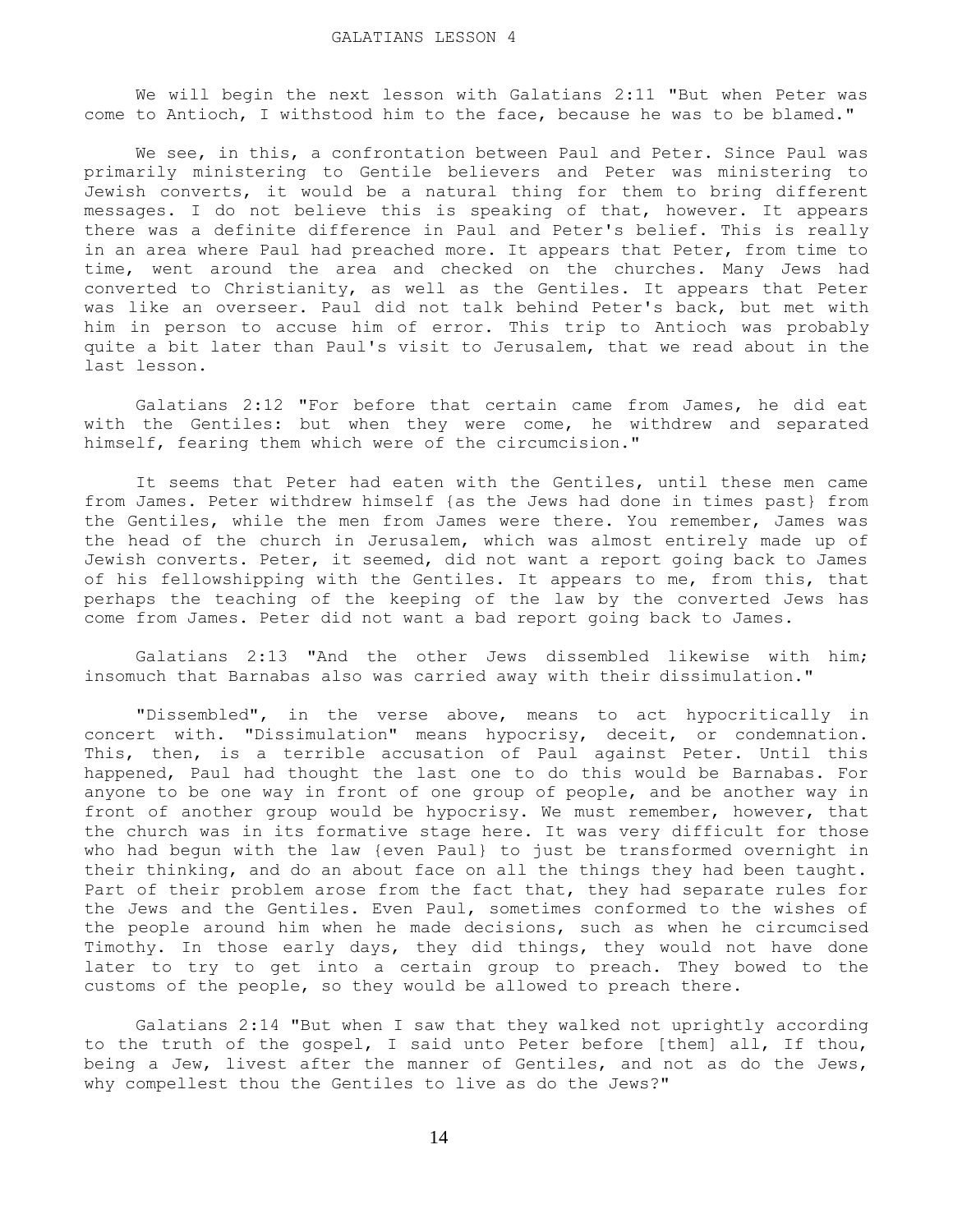Paul is questioning Peter, why he lived one way before these Jewish brothers arrived, and then changed when they came. Even though Peter knew the Gentiles had been accepted of God in their uncircumcised condition, he still felt that it would be good if they would not fight the Jews on this issue. It seems that many of the Christians were afraid of the Jews. It appears to me, that Paul is saying, make up your mind whether you are a Jew or a Christian, and live accordingly. Let the Gentiles alone. If they are good enough for God in the condition He called them, then leave them alone. Do not try to make them conform to Jewish customs.

 Galatians 2:15 "We [who are] Jews by nature, and not sinners of the Gentiles,"

 Paul is saying, that he, too, had been a Jew by birth. "Sinners of the Gentiles" is a sarcastic remark about how the Jews had always looked down on the Gentiles.

 Galatians 2:16 "Knowing that a man is not justified by the works of the law, but by the faith of Jesus Christ, even we have believed in Jesus Christ, that we might be justified by the faith of Christ, and not by the works of the law: for by the works of the law shall no flesh be justified."

 Paul is reminding Peter and the others, that even though they had been Jews, they had to come to Christ through faith, not works. It was not the keeping of the law that saved Abraham. His faith was counted unto him as righteousness. By the law, no one would be saved, because all have sinned and deserve death. "Justified", means just as if I had never sinned. Look, with me, at the next Scriptures which say it so well. Romans 3:19 "Now we know that what things soever the law saith, it saith to them who are under the law: that every mouth may be stopped, and all the world may become guilty before God." Romans 3:20 "Therefore by the deeds of the law there shall no flesh be justified in his sight: for by the law [is] the knowledge of sin." Romans 3:21 "But now the righteousness of God without the law is manifested, being witnessed by the law and the prophets;" Romans 3:22 "Even the righteousness of God [which is] by faith of Jesus Christ unto all and upon all them that believe: for there is no difference:" Romans 3:23 "For all have sinned, and come short of the glory of God;" Romans 3:24 "Being justified freely by his grace through the redemption that is in Christ Jesus:" This next Scripture says it all. Romans 3:28 "Therefore we conclude that a man is justified by faith without the deeds of the law."

 Galatians 2:17 "But if, while we seek to be justified by Christ, we ourselves also are found sinners, [is] therefore Christ the minister of sin? God forbid."

 A Christian is a believer in and a follower of the Lord Jesus Christ. If we have made Christ the Lord of our life, then we no longer make our decisions. Christ makes the decisions. Christ will never decide to sin. The Lord Jesus Christ will not live in the person who habitually sins. We must let Jesus Christ become so real in our lives that we will be a reflection of Him.

 Galatians 2:18 "For if I build again the things which I destroyed, I make myself a transgressor."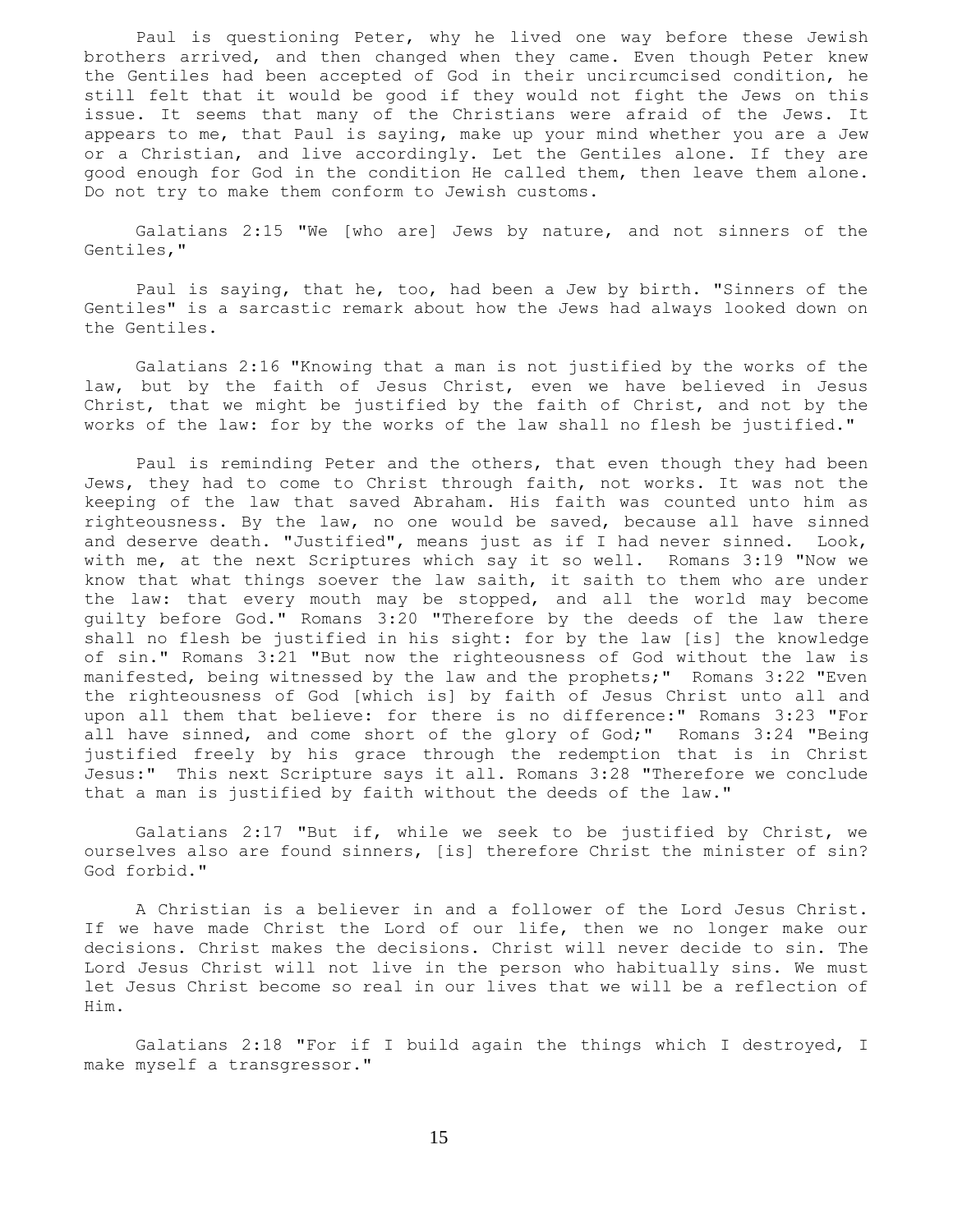This is just saying, if you go back into sin after you have received forgiveness for the sin, you make yourself a transgressor. "Transgressor" here, means, violator or breaker. God gives us freedom from sin. It is our obligation to live in the salvation provided for us. Romans 6:4 "Therefore we are buried with him by baptism into death: that like as Christ was raised up from the dead by the glory of the Father, even so we also should walk in newness of life."

 Galatians 2:19 "For I through the law am dead to the law, that I might live unto God."

 Jesus became our substitute for our sin on the cross. He fulfilled the law for each of us who will accept it. The law is of none effect in the believer. The price has been paid in full. Romans 7:5 "For when we were in the flesh, the motions of sins, which were by the law, did work in our members to bring forth fruit unto death." Romans 7:6 "But now we are delivered from the law, that being dead wherein we were held; that we should serve in newness of spirit, and not [in] the oldness of the letter." Sin, for the Christian, died on the Lord's body on the cross. We live in Him.

 Galatians 2:20 "I am crucified with Christ: nevertheless I live; yet not I, but Christ liveth in me: and the life which I now live in the flesh I live by the faith of the Son of God, who loved me, and gave himself for me."

 I have possibly used this Scripture more than any other in these Bible studies. This tells exactly what happens to the believer in Christ. My flesh must be crucified that my spirit might live. My own personal belief is that the real me is spirit. That spirit took up a dwelling place in my body. The soul is the will. My spirit and my body are constantly fighting for control of my will. When I become a Christian and make Jesus Christ Lord of my life, my flesh loses this battle. The Spirit of the risen Christ takes up abode in me, and He is in control of me. I have turned my will over to God. It is my faith in God which gave me the confidence to turn myself over to the will of God. Christ lives in me to the glory of God. There is no need for me to worry, because He has everything under control. Temptations fade away, because I have turned the decision making over to Him. Christ in me, the hope of glory.

 Galatians 2:21 "I do not frustrate the grace of God: for if righteousness [come] by the law, then Christ is dead in vain."

 If we could have been saved by the law, then it would have been useless for Jesus to give His body on the cross for us. Romans 10:3 "For they being ignorant of God's righteousness, and going about to establish their own righteousness, have not submitted themselves unto the righteousness of God." Hebrews 7:11 "If therefore perfection were by the Levitical priesthood, (for under it the people received the law,) what further need [was there] that another priest should rise after the order of Melchisedec, and not be called after the order of Aaron?" Galatians 3:21 "[Is] the law then against the promises of God? God forbid: for if there had been a law given which could have given life, verily righteousness should have been by the law." The law was our schoolmaster to reveal to us how badly we needed a Saviour. Christ gave His body on the cross that we might live. He purchased our salvation with His precious blood. He quickens our spirit to eternal life in Him.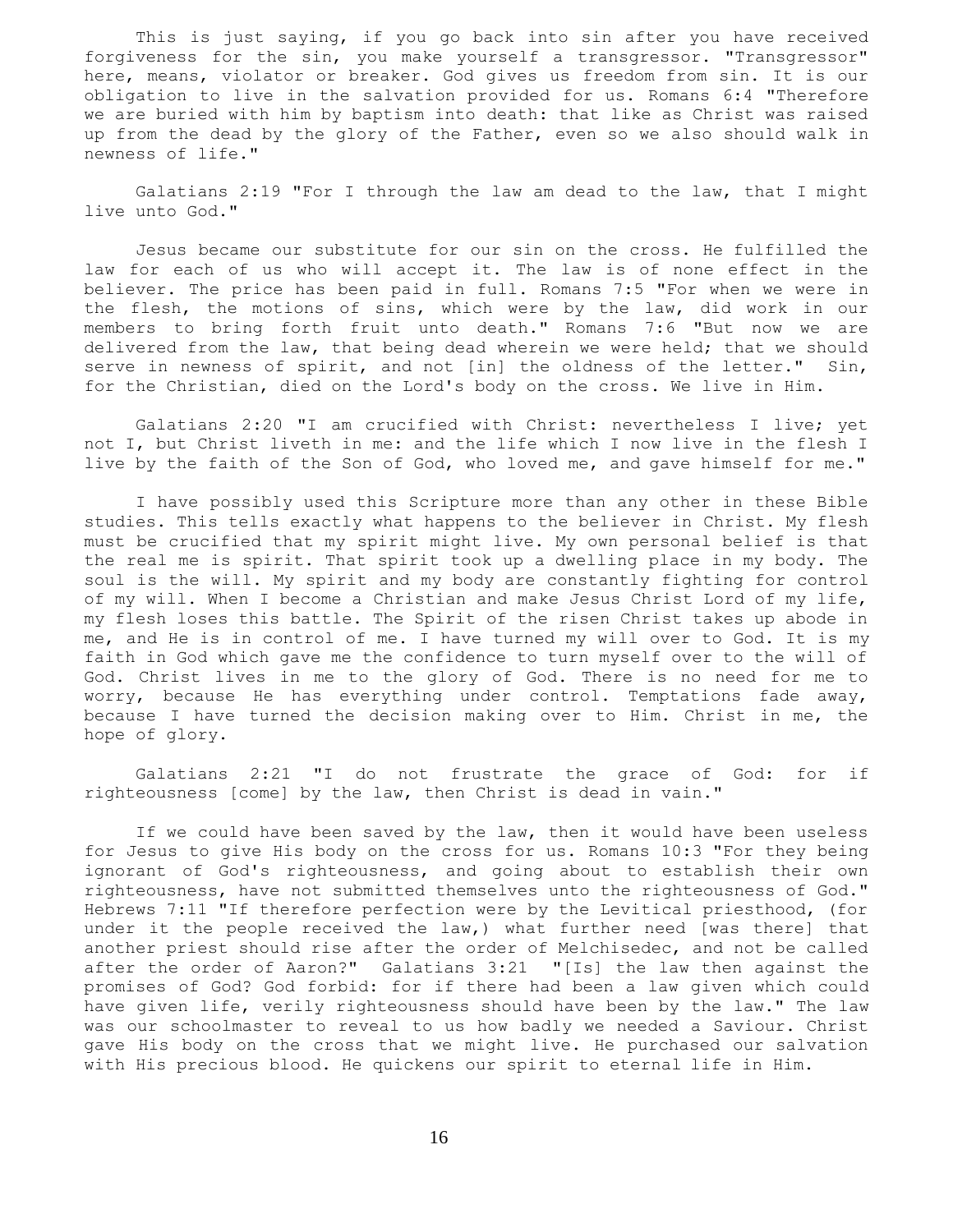## Galatians 4 Questions

1. Quote Galatians chapter 2 verse 11. 2. Who was Paul primarily ministering to? 3. Who was Peter ministering to primarily? 4. What had Peter done before certain men came from James, that he was not doing after they came? 5. Why had Peter done this? 6. What does this indicate? 7. What does "dissembled" mean in verse 13? 8. What is Paul accusing Peter of being? 9. What is one thing we need to keep in mind about these churches? 10. Sometimes, to be able to preach in a certain area, they bowed to the \_\_\_\_\_\_\_\_\_\_\_ of the people. 11. In verse 14, what does Paul say to Peter? 12. Paul is saying, if these Gentiles are alright with God,  $\mathcal{L}=\mathcal{L}=\mathcal{L}=\mathcal{L}=\mathcal{L}=\mathcal{L}=\mathcal{L}$ 13. What was Paul, by nature? 14. What did the statement "sinners of the Gentiles" mean? 15. Man is not justified by the works of the 16. What does justify mean in the sight of God? 17. Who can be justified by the law? 18. How had even these Jews come to Christ? 19. What was counted unto Abraham as righteousness? 20. What does justified mean? 21. By the law is the knowledge of 22. Quote Romans chapter 3 verses 22 and 23. 23. What had Paul concluded from Romans chapter 3 verse 28? 24. What is a Christian? 25. How can a Christian make himself a transgressor? 26. What does transgressor mean? 27. Quote Romans chapter 6 verse 4. 28. I am dead to the law that I might live unto 29. Memorize and quote Galatians chapter 2 verse 20. 30. What does the author believe about the spirit, the body, and the soul?

31. What would cause the Lord Jesus Christ to be dead in vain?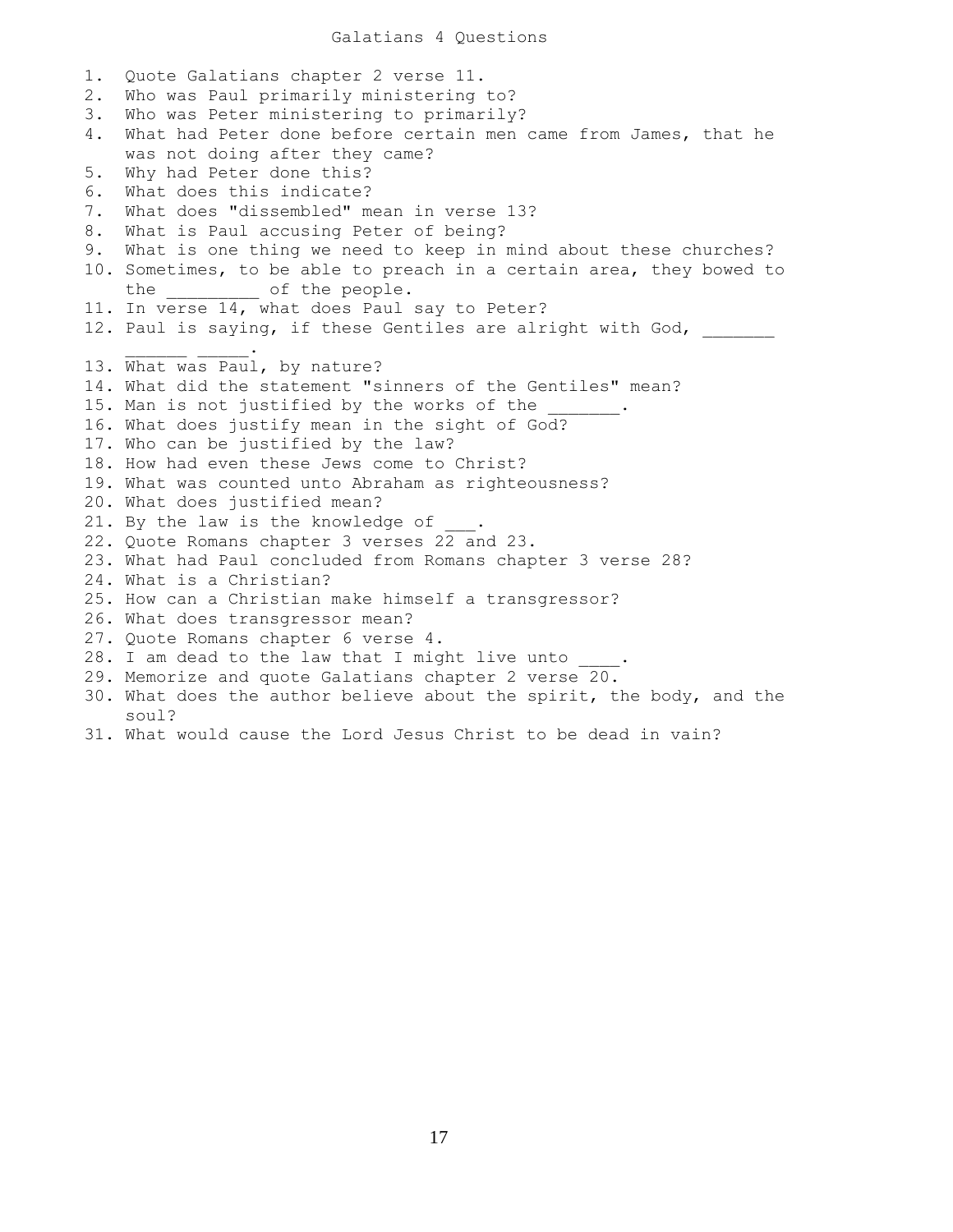We will begin this lesson in Galatians 3:1 "O foolish Galatians, who hath bewitched you, that ye should not obey the truth, before whose eyes Jesus Christ hath been evidently set forth, crucified among you?"

 Paul is not calling these Galatians a fool, but is saying that their actions are foolish. Foolish means to give the appearance of a fool. Paul reminds them that they have been blessed with the glorious Truth. God thought enough of them that He sent Paul to them to open their eyes to the Truth of God. Paul had taught Jesus Christ and Him crucified. As we said before, Paul taught that Jesus fulfilled the law. He became the substitute for our sin. The law was fulfilled and all who believe live in the grace of God.

 Galatians 3:2 "This only would I learn of you, Received ye the Spirit by the works of the law, or by the hearing of faith?"

 Look, with me, at the Scriptures which describe exactly what happens to those who are believers. Ephesians 1:13 "In whom ye also [trusted], after that ye heard the word of truth, the gospel of your salvation: in whom also after that ye believed, ye were sealed with that holy Spirit of promise," Ephesians 1:14 "Which is the earnest of our inheritance until the redemption of the purchased possession, unto the praise of his glory." Paul is attempting to make them realize that the law was of the flesh and true Christianity is of the Spirit. Why would anyone who had known the Spirit of God go back to a fleshly religion of ordinances? The answer is so obvious in verse 2 above. The Spirit comes through faith, and not works.

 Galatians 3:3 "Are ye so foolish? having begun in the Spirit, are ye now made perfect by the flesh?"

 The Spirit that fell at Pentecost was jubilee, as well. It set them free from the bondage of the law. It empowered them to minister. What a foolish thing to even consider giving up the freedom of the Spirit to go back into the bondage of the law. The flesh has nothing to offer, but suffering. Hope comes through the Spirit. Hebrews 7:19 "For the law made nothing perfect, but the bringing in of a better hope [did]; by the which we draw nigh unto God."

 Galatians 3:4 "Have ye suffered so many things in vain? if [it be] yet in vain."

 It seems that the suffering, spoken of here, is the persecution of the Christians by the Jews. It was not a popular thing to be a Christian. Much ridicule came against them. Paul is saying, why did you suffer all of that to turn back now?

 Galatians 3:5 "He therefore that ministereth to you the Spirit, and worketh miracles among you, [doeth he it] by the works of the law, or by the hearing of faith?"

 Paul is reminding them, that his ministry was accompanied with signs and wonders. There was no healing going on in the Jewish synagogue. Without faith, it is impossible to please God. Jesus had said, your faith has made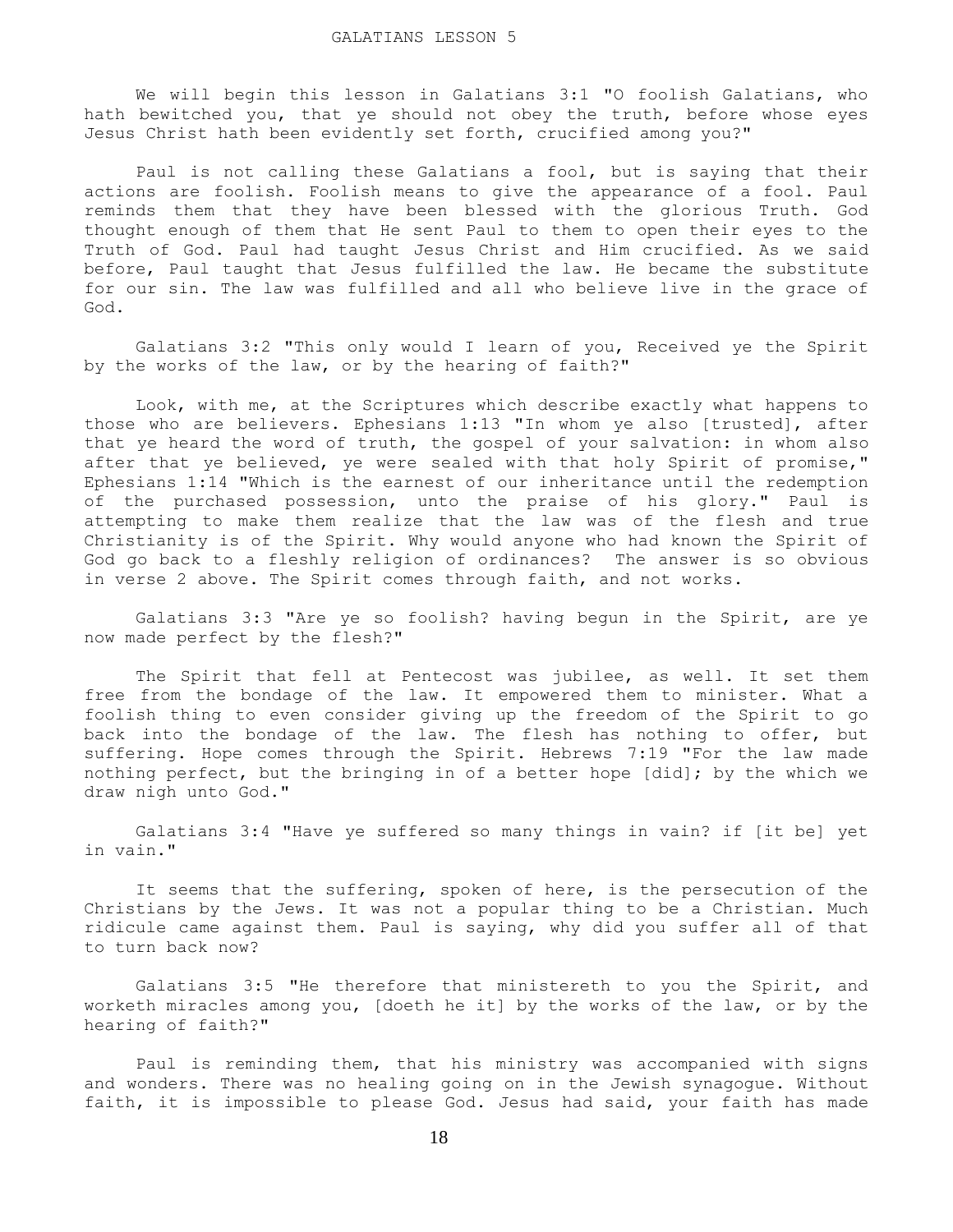you whole, when He healed them. Faithful Abraham was accepted, because of his faith, not because of his works. Faith is the key to receive anything from God. Acts 19:11 "And God wrought special miracles by the hands of Paul:" Acts 19:12 "So that from his body were brought unto the sick handkerchiefs or aprons, and the diseases departed from them, and the evil spirits went out of them." Paul's ministry was one of many miracles. The Jewish faith brought no miracles. What proof did they need?

 Galatians 3:6 "Even as Abraham believed God, and it was accounted to him for righteousness."

 Romans 4:3 "For what saith the scripture? Abraham believed God, and it was counted unto him for righteousness." We know that all those who ever pleased God did so because they believed. Read the  $11<sup>th</sup>$  chapter of Hebrews, and you will see a long list of those who put their faith in God. "Righteousness", means being in right standing with God. The Christians are righteous, because they are washed in the blood of the Lamb {Jesus Christ}. They have placed their faith in Jesus.

 Galatians 3:7 "Know ye therefore that they which are of faith, the same are the children of Abraham."

 If we are truly the children of Abraham, then we must believe the same thing he believed. The one thing that set Abraham aside from all others, was that he believed God. The thing that should separate all believers in Christ from the rest of the world, is that we believe Christ. We are like Abraham in the fact that we have faith in God, and faith that what He promised He will do.

 Galatians 3:8 "And the scripture, foreseeing that God would justify the heathen through faith, preached before the gospel unto Abraham, [saying], In thee shall all nations be blessed."

 The physical house of Abraham is just one nation. The Hebrew nation is the physical house of Abraham. They are the physical house of Israel. All believers in Christ make up the spiritual house of Israel and are the nations, plural, mentioned here as nations blessed through Abraham. We are children of Abraham , because we have faith as he had faith. Galatians 3:29 "And if ye [be] Christ's, then are ye Abraham's seed, and heirs according to the promise." This seed of Abraham is in the spirit realm. Jesus is the seed spoken of. The justification of the heathen is in Jesus Christ, because they believed.

 Galatians 3:9 "So then they which be of faith are blessed with faithful Abraham."

 Faith pleases God. Romans 4:16 "Therefore [it is] of faith, that [it might be] by grace; to the end the promise might be sure to all the seed; not to that only which is of the law, but to that also which is of the faith of Abraham; who is the father of us all," Read the 4th chapter of Romans beginning with about the 15th verse to get the full impact of this. In fact, it continues on in the 5th chapter as well for a few verses. The fact is, if we believe as Abraham believed, then the covenant promises made to Abraham are ours as well through faith.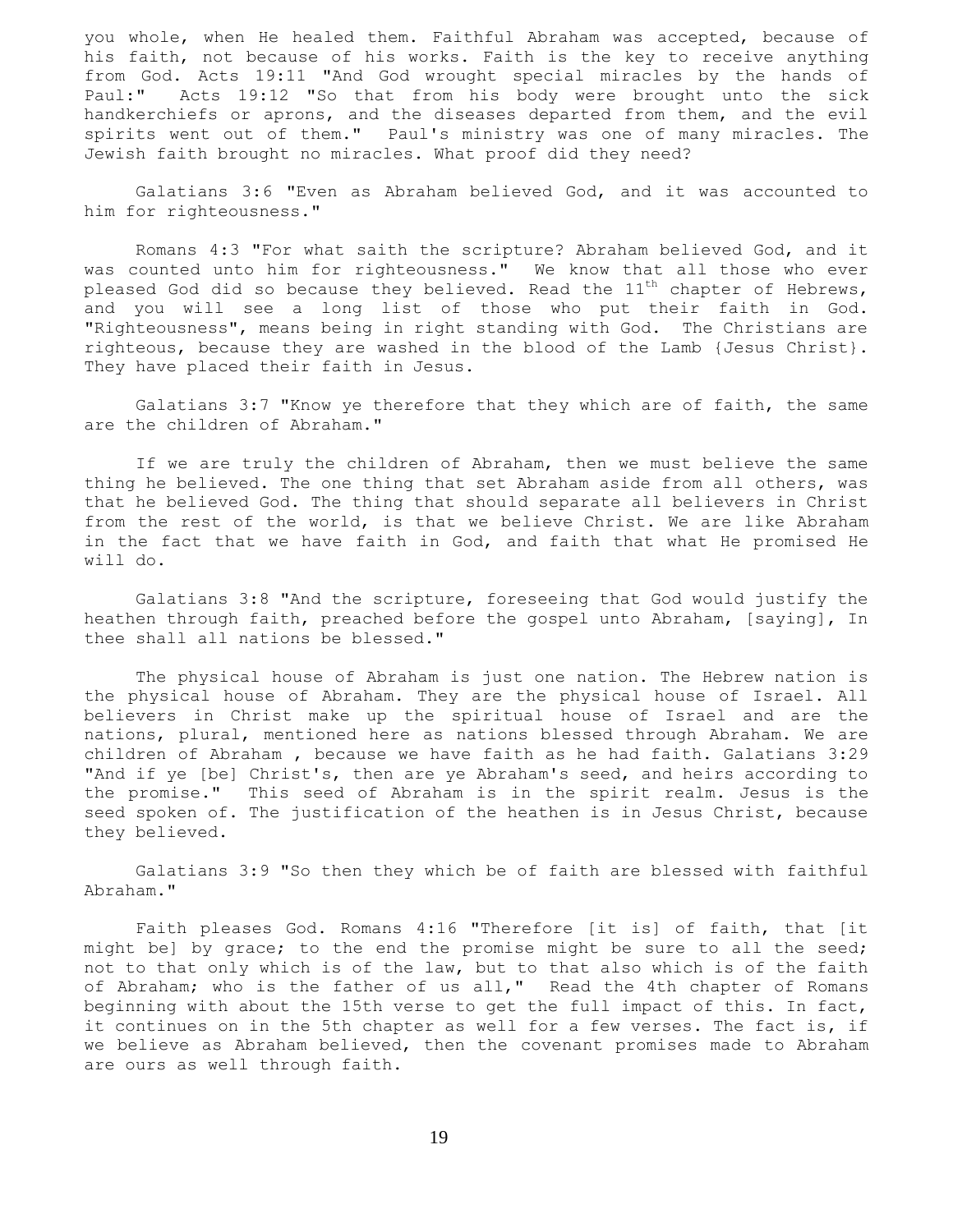Galatians 3:10 "For as many as are of the works of the law are under the curse: for it is written, Cursed [is] every one that continueth not in all things which are written in the book of the law to do them."

The law was impossible to live up to. If you are under the law, you would be cursed if you did not do every little thing the exact way it was given. Even in the Old Testament, we find that to obey God was better than sacrifice. I Samuel 15:22 "And Samuel said, Hath the LORD [as great] delight in burnt offerings and sacrifices, as in obeying the voice of the LORD? Behold, to obey [is] better than sacrifice, [and] to hearken than the fat of rams." God wanted our love and loyalty from the beginning. He wanted us to have unwavering faith in Him. Every time I read the law that was given Moses, I praise God for the gift of grace through faith. There would be no way to remember all of the sacrifices and ordinances, much less keep them.

 Galatians 3:11 "But that no man is justified by the law in the sight of God, [it is] evident: for, The just shall live by faith."

There is no one who ever completely kept the law. It is an impossibility. Isaiah 53:6 "All we like sheep have gone astray; we have turned every one to his own way; and the LORD hath laid on him the iniquity of us all." The law condemns, grace sets us free. Romans 8:2 "For the law of the Spirit of life in Christ Jesus hath made me free from the law of sin and death." Romans 5:21 "That as sin hath reigned unto death, even so might grace reign through righteousness unto eternal life by Jesus Christ our Lord." The law brings death to the law breaker. The grace of the Lord Jesus Christ brings life eternal.

 Galatians 3:12 "And the law is not of faith: but, The man that doeth them shall live in them."

 The law is obligations and ordinances. Those who are under the law must keep every single one of them.

 Galatians 3:13 "Christ hath redeemed us from the curse of the law, being made a curse for us: for it is written, Cursed [is] every one that hangeth on a tree:"

 Jesus Christ is the redeemer of all who have faith in Him. He became our substitute on the cross. He took the sin of the whole world upon His body on the cross. The curse of the cross was the sin that we each laid upon Him. The Father turned away at the moment that the sin was placed upon the body of Jesus on the cross. This was the moment Jesus said, Father why hast thou forsaken me? God had not turned away from the Spirit within the body, but had turned away from the sin upon the body. God cannot look upon sin. Sin died on the cross for all who will believe in the Lord Jesus Christ. Accept the salvation Jesus offers you in the place of your sin.

 Galatians 3:14 "That the blessing of Abraham might come on the Gentiles through Jesus Christ; that we might receive the promise of the Spirit through faith."

 In the next lesson, we will read that we are heirs with faithful Abraham, if we believe. The following Scriptures tell of the promises made to faithful Abraham. These are the promises to all believers in Christ, as well. Genesis 12:2 "And I will make of thee a great nation, and I will bless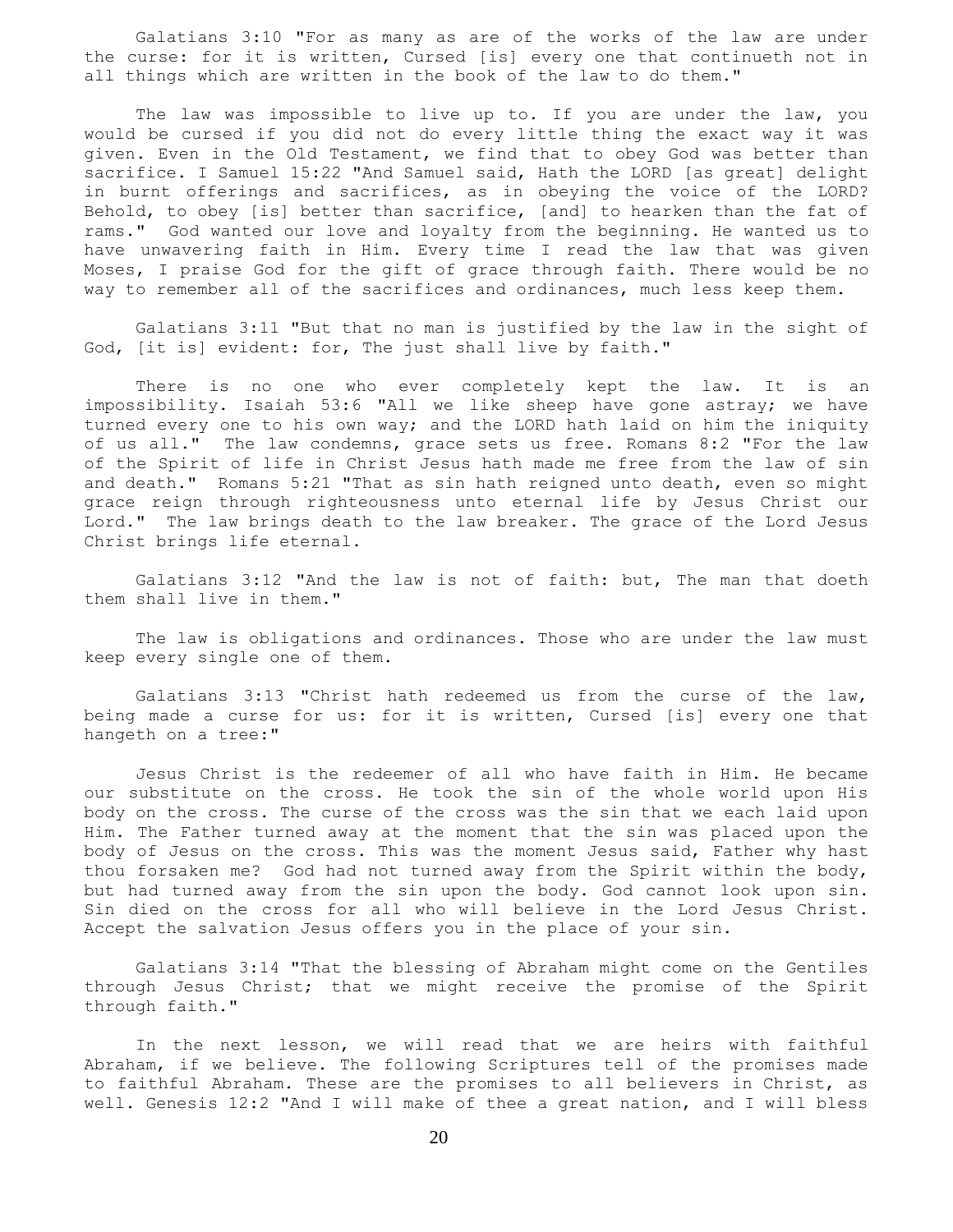thee, and make thy name great; and thou shalt be a blessing:" Genesis 12:3 "And I will bless them that bless thee, and curse him that curseth thee: and in thee shall all families of the earth be blessed." Isaiah 44:3 "For I will pour water upon him that is thirsty, and floods upon the dry ground: I will pour my spirit upon thy seed, and my blessing upon thine offspring:" Isaiah 44:4 "And they shall spring up [as] among the grass, as willows by the water courses." I Corinthians 2:9 "But as it is written, Eye hath not seen, nor ear heard, neither have entered into the heart of man, the things which God hath prepared for them that love him."

We will continue this in the next lesson.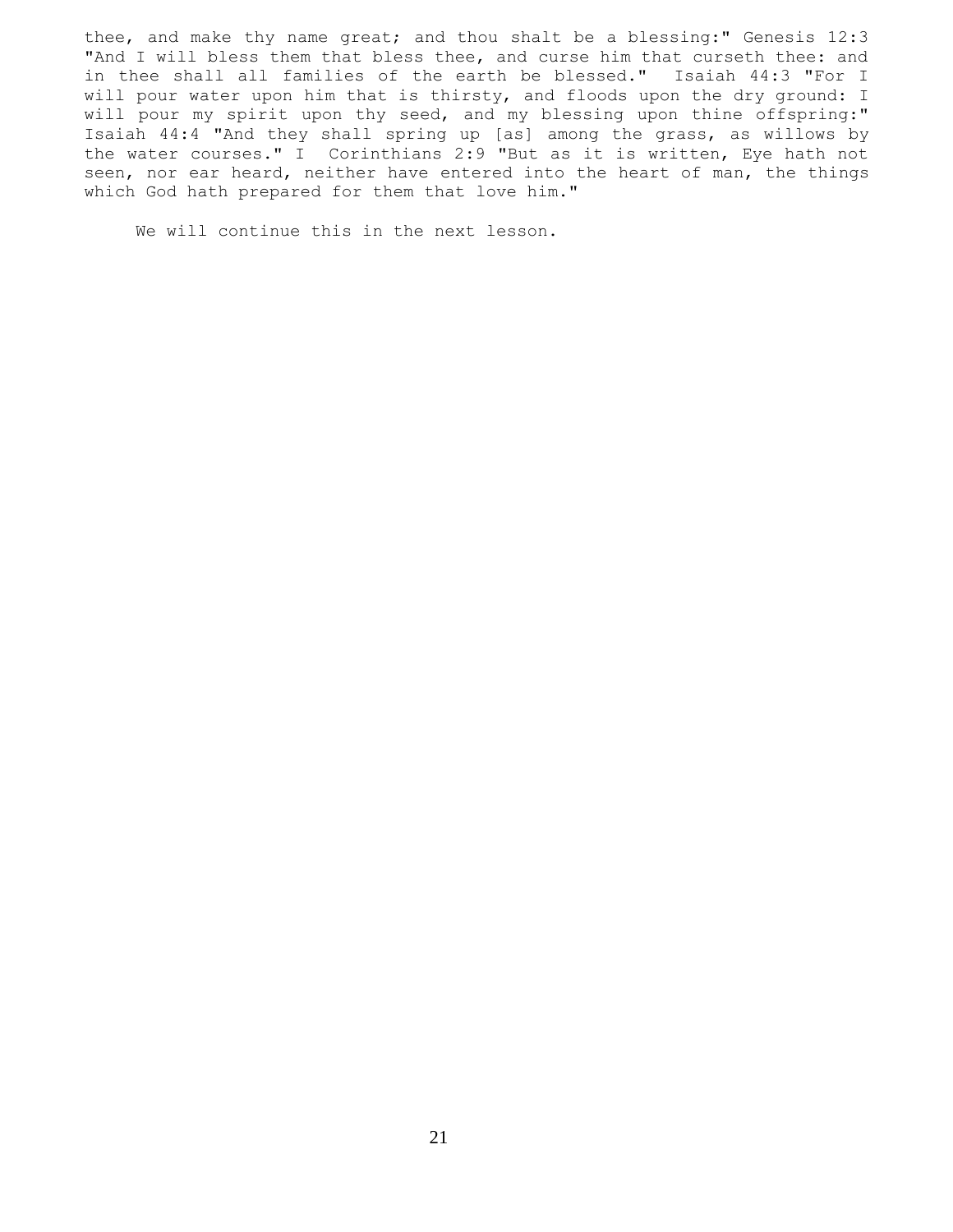1. Quote Galatians chapter 3 verse 1. 2. Is Paul calling them a fool? Explain. 3. What had Paul taught them? 4. Jesus became the \_\_\_\_\_\_\_\_\_\_\_\_\_\_ for our sin. 5. Received ye the Spirit by the \_\_\_\_\_\_\_\_ of the law, or by the \_\_\_\_\_\_\_\_ of faith? 6. After you believe, you are sealed with what? 7. What is the earnest of our inheritance? 8. Why does Paul say, they are foolish in verse 3? 9. The Spirit that fell at Pentecost was \_\_\_\_\_\_\_\_, as well. 10. With the Spirit there is \_\_\_\_\_\_\_. 11. With the law there is 12. What does the author believe is the suffering spoken of in verse 4? 13. Quote Galatians chapter 3 verse 5? 14. Without \_\_\_\_\_\_\_, it is impossible to please God. 15. God wrought special miracles by the hands of 16. When handkerchiefs and aprons were brought to the sick from Paul what happened? 17. What was counted unto Abraham as righteousness? 18. What message is in the 11th chapter of Hebrews? 19. Who are the children of Abraham? 20. What set Abraham aside from all others? 21. God would justify the heathen through 22. Who make up the spiritual house of Israel? 23. Quote Galatians chapter 3 verse 29. 24. Quote Romans chapter 4 verse 16. 25. As many are as of the works of the law are under the \_\_\_\_\_\_\_\_\_. 26. The just shall live by  $\frac{1}{\sqrt{2}}$ . 27. All we like sheep have gone \_\_\_\_\_\_\_. 28. The law \_\_\_\_\_\_\_\_, grace sets us \_\_\_\_\_\_\_\_. 29. The law is \_\_\_\_\_\_\_\_\_\_\_\_\_\_\_ and \_\_\_\_\_\_\_\_\_\_\_\_\_\_\_\_\_. 30. Quote Galatians chapter 3 verse 13. 31. Who is Jesus Christ the Redeemer of? 32. What were some of the blessings Abraham was promised?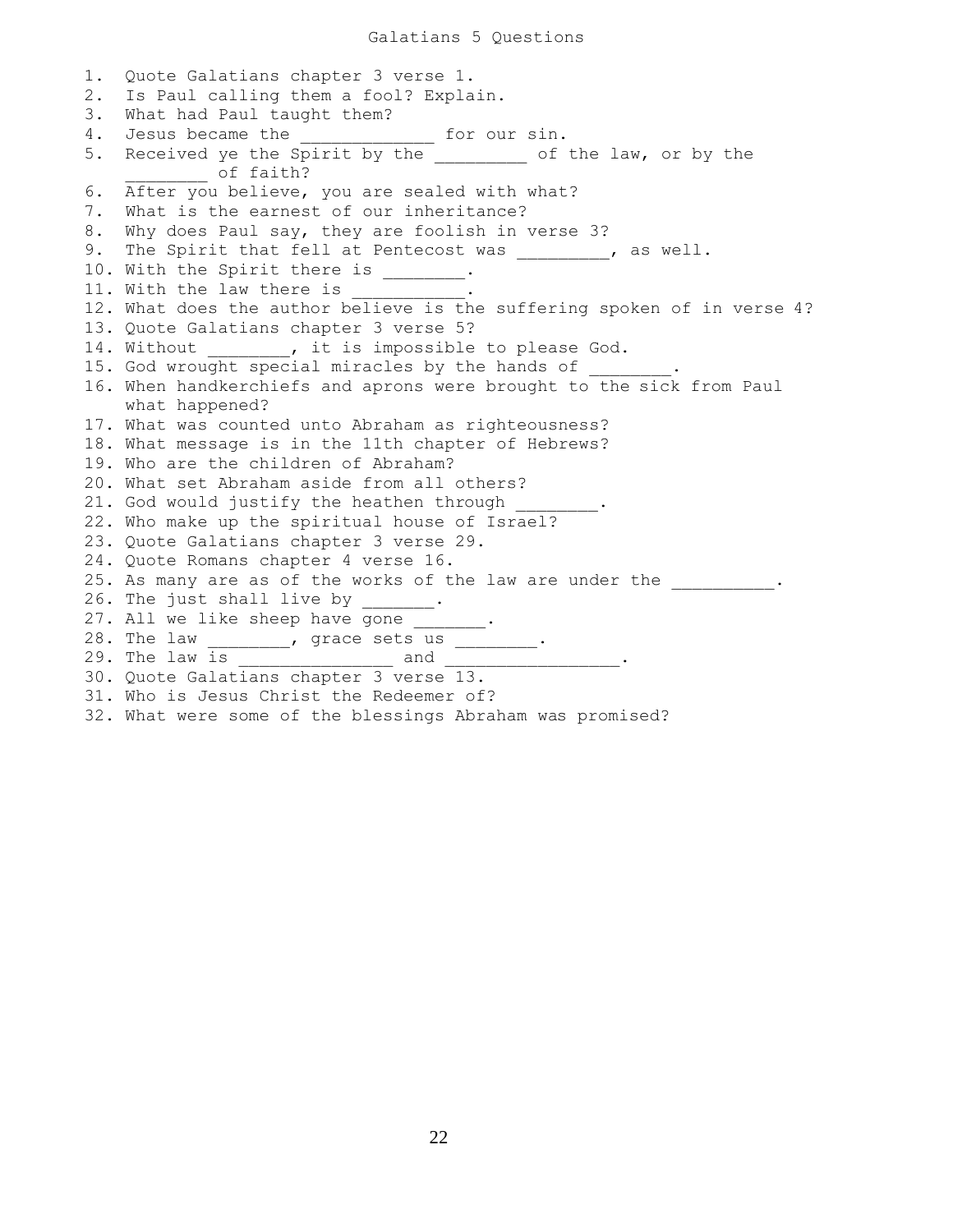We will begin in Galatians 3:15 "Brethren, I speak after the manner of men; Though [it be] but a man's covenant, yet [if it be] confirmed, no man disannulleth, or addeth thereto."

 A covenant is actually an unbreakable agreement. Many times the covenant was sealed with blood. Even covenants between two earthly men were binding. The word "disannulleth" means neutralize, or violate. A covenant was more than just an agreement. It was an unbreakable agreement. We see then that the covenant that God made with Abraham was not ever to be broken.

 Galatians 3:16 "Now to Abraham and his seed were the promises made. He saith not, And to seeds, as of many; but as of one, And to thy seed, which is Christ."

 This leaves no doubt at all, that the promises that were made to Abraham belong to all believers in Christ. We need not try to explain this Scripture, just know that it is true, and accept it. Romans 12:5 "So we, [being] many, are one body in Christ, and every one members one of another." We see beyond a shadow of doubt that these promises made to Abraham were for all who believe in Christ.

 Galatians 3:17 "And this I say, [that] the covenant, that was confirmed before of God in Christ, the law, which was four hundred and thirty years after, cannot disannul, that it should make the promise of none effect."

 This is saying, that even though the law was given to Moses about 430 years after this promise was made to Abraham, it does not fulfill the promise made to Abraham, or do away with it. God had to bring them this way, so they could see that law alone would not save anyone. This 430 years was really the time the family of Jacob lived in Egypt before Moses, sent by God, delivered them. This is certainly not the exact time from the time of Abraham, until the children were delivered out of Egypt. The law was like Ishmael. It was of the flesh. Grace and Isaac were of the Spirit. This covenant, made with Abraham, was not flesh, but Spirit. The first is not the Spirit, but the second.

 Galatians 3:18 "For if the inheritance [be] of the law, [it is] no more of promise: but God gave [it] to Abraham by promise."

 If the keeping of the law could bring the inheritance, it would not be an inheritance. An inheritance is something you receive at the death of another, which you have not earned. It is given to you because of your relation to the one who died. This shows, not only the greatness of the inheritance, but the greatness of the giver of the inheritance. God, through Jesus Christ, willed us the great inheritance. It is ours by sonship.

 Galatians 3:19 "Wherefore then [serveth] the law? It was added because of transgressions, till the seed should come to whom the promise was made; [and it was] ordained by angels in the hand of a mediator."

The laws and ordinances were for a purpose. Had there been no law, we would not have been aware of our need for the Saviour. Every man was doing what was right in his own sight, and God gave the law to show the error. All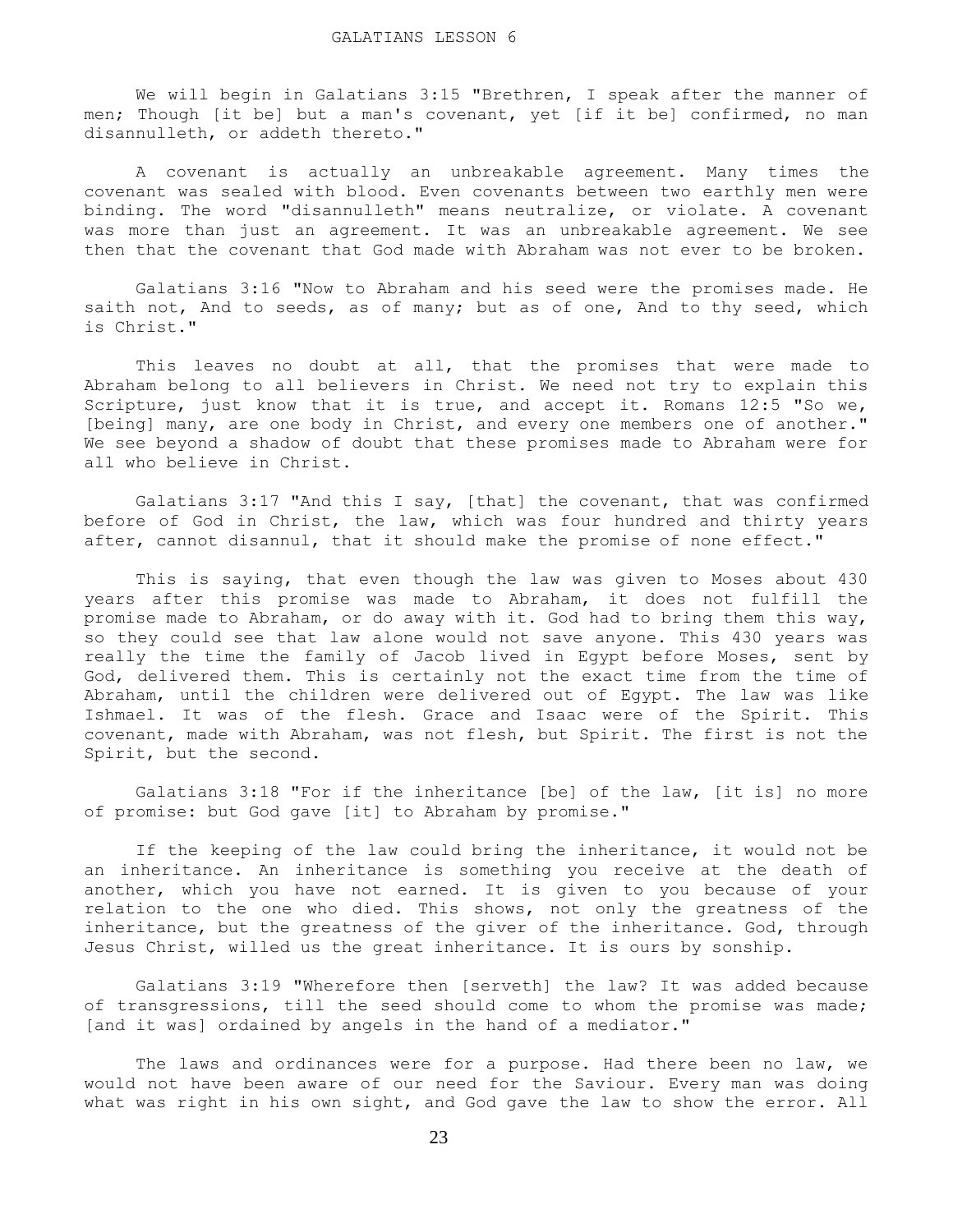of the sacrifices for sin and transgressions were a type and shadow of the great sacrifice that Jesus made all of us. The mediator {go between} we see here, is no other than Moses. Moses received the law and passed it on to the people. God used angels to communicate with man, as he did with the three angels that appeared to Abraham. The seed {singular} the promise was made to, of course, was Jesus Christ.

 Galatians 3:20 "Now a mediator is not [a mediator] of one, but God is one."

 We see from this, that the mediator is actually a go-between. In the case of Moses as mediator, he is between God and mankind. He represented God to mankind and mankind to God. The way God is one, is in the Spirit. I John 5:7 "For there are three that bear record in heaven, the Father, the Word, and the Holy Ghost: and these three are one."

 Galatians 3:21 "[Is] the law then against the promises of God? God forbid: for if there had been a law given which could have given life, verily righteousness should have been by the law."

 This is saying, if man could have lived up to the law, it would have brought life. Man, however, could not keep every little detail of the law. Jesus did not come to do away with the law, but to fulfill the law. He took care of all the sacrifices and the ordinances for us. The sacrifice of Jesus body on the cross, took care of all sacrifices for all time for everyone who will believe. Our righteousness is ours, because we have been washed in the blood of Jesus and been clothed in His righteousness.

 Galatians 3:22 "But the scripture hath concluded all under sin, that the promise by faith of Jesus Christ might be given to them that believe."

 If you say you have not sinned, you are a liar, and the truth is not in you. We have all sinned, we are just forgiven if we believe that Jesus was our payment for our sin. John 3:17 "For God sent not his Son into the world to condemn the world; but that the world through him might be saved." Romans 4:13 "For the promise, that he should be the heir of the world, [was] not to Abraham, or to his seed, through the law, but through the righteousness of faith."

 Galatians 3:23 "But before faith came, we were kept under the law, shut up unto the faith which should afterwards be revealed."

 Those who depended on the law, did not operate in faith. They felt that the keeping of the law made them perfect in the sight of God. The sad thing about all the sacrifices that they made, was that it did not clear their conscience of their sin. Their sin was covered for a year, but not done away with. Jesus does away with our sin. He put our sin as far away as the east is from the west, and He does not want us to remember it any more. His blood washed our sin completely away. The "we", that were spoken of in the verse above, is all God's people, not just Jews.

 Galatians 3:24 Wherefore the law was our schoolmaster [to bring us] unto Christ, that we might be justified by faith."

When I study the laws and ordinances of the Old Testament, I feel terrible guilt. That is what is meant by the law being our schoolmaster. The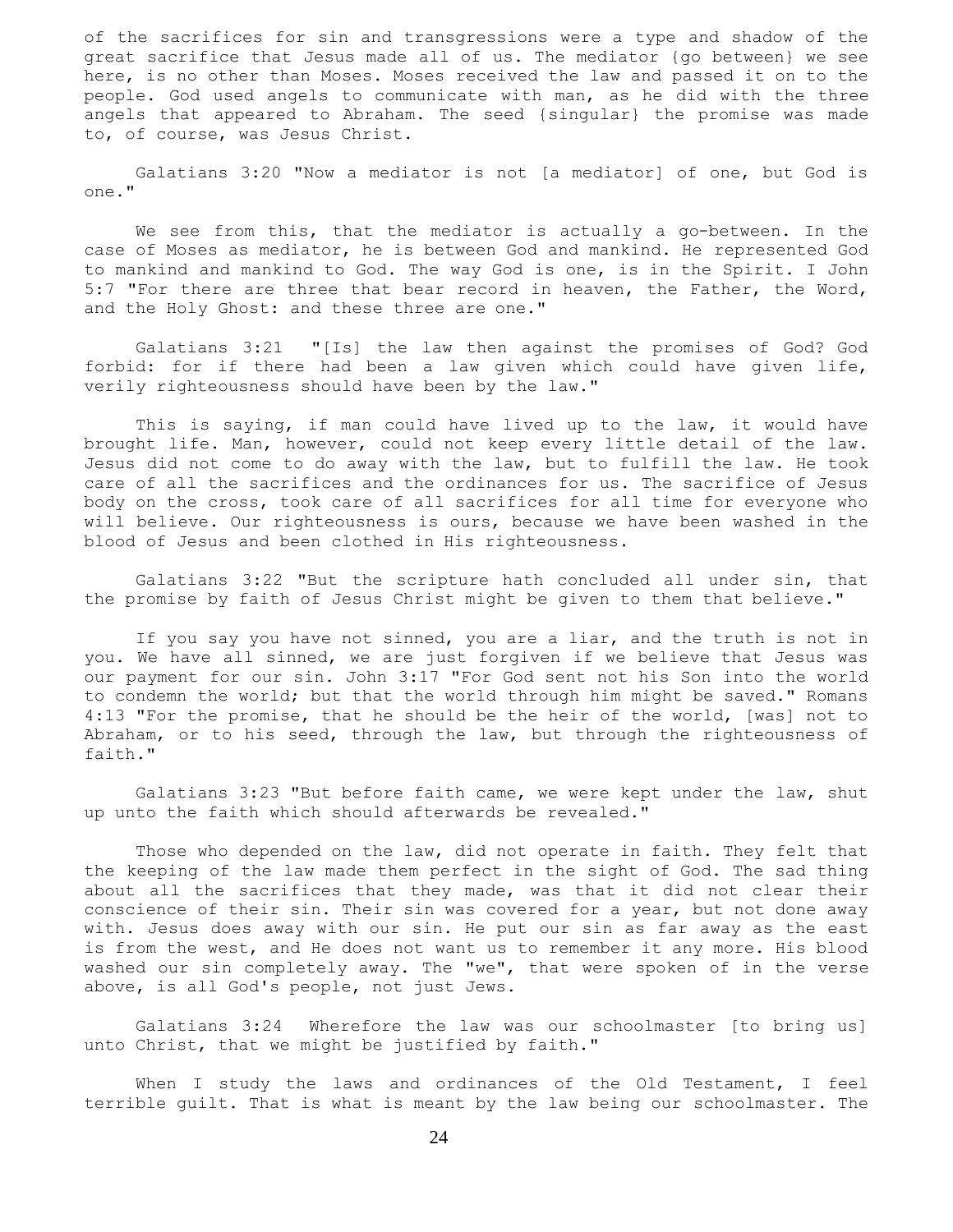law taught us how guilty of sin we really are and that within ourselves there is no way to pay the awful price that we owe. We needed a Saviour. Jesus Christ took our place on the cross. The pain that He bore should have been paid by each of us. He substituted Himself for us. He paid our debt in full.

 A few years ago, in time of great trouble in my life, the Lord gave me a song that tells this very well. Here below are the words of the song. They say what this Scripture means far better than I can.

 Thank you Jesus for dying for me. Thank you Jesus for hanging on that tree. O, I know dear Jesus, that it should have been me. Thank you Jesus for dying for me.

You came from your home, up in heaven above. You came to show God's undying love. You shed your blood to set me free. Thank you Jesus for dying for me.

When the cares of this world seem too heavy to bear, I'll look up and see Jesus and know that He cares. He has built me a home for eternity. Thank you Jesus for dying for me.

When the trump of the Lord, shall sound from on high. I will go to meet my Lord in the sky And I will reign with Him eternally. Thank you Jesus for dying for me.

 Galatians 3:25 "But after that faith is come, we are no longer under a schoolmaster."

 There is a confidence that comes in knowing {having faith} the Lord Jesus has taken care of it for us. We do not go around trying to keep a group of laws in a book. We keep the law God has placed in our heart. Jesus said, If you love me, you will keep my commandments. His commandments are written on the fleshly part of every believer's heart. We no longer need a schoolmaster, we just follow Jesus in our heart.

 Galatians 3:26 "For ye are all the children of God by faith in Christ Jesus."

 Romans 8:15 "For ye have not received the spirit of bondage again to fear; but ye have received the Spirit of adoption, whereby we cry, Abba, Father." Look, with me, at what happens just because we believe in Jesus. John 1:12 "But as many as received him, to them gave he power to become the sons of God, [even] to them that believe on his name:" In the following Scripture, we will see that the promise to the seed of Abraham is our promise, as well, if we believe in Jesus. Romans 8:17 "And if children, then heirs; heirs of God, and jointheirs with Christ; if so be that we suffer with [him], that we may be also glorified together."

 Galatians 3:27 "For as many of you as have been baptized into Christ have put on Christ."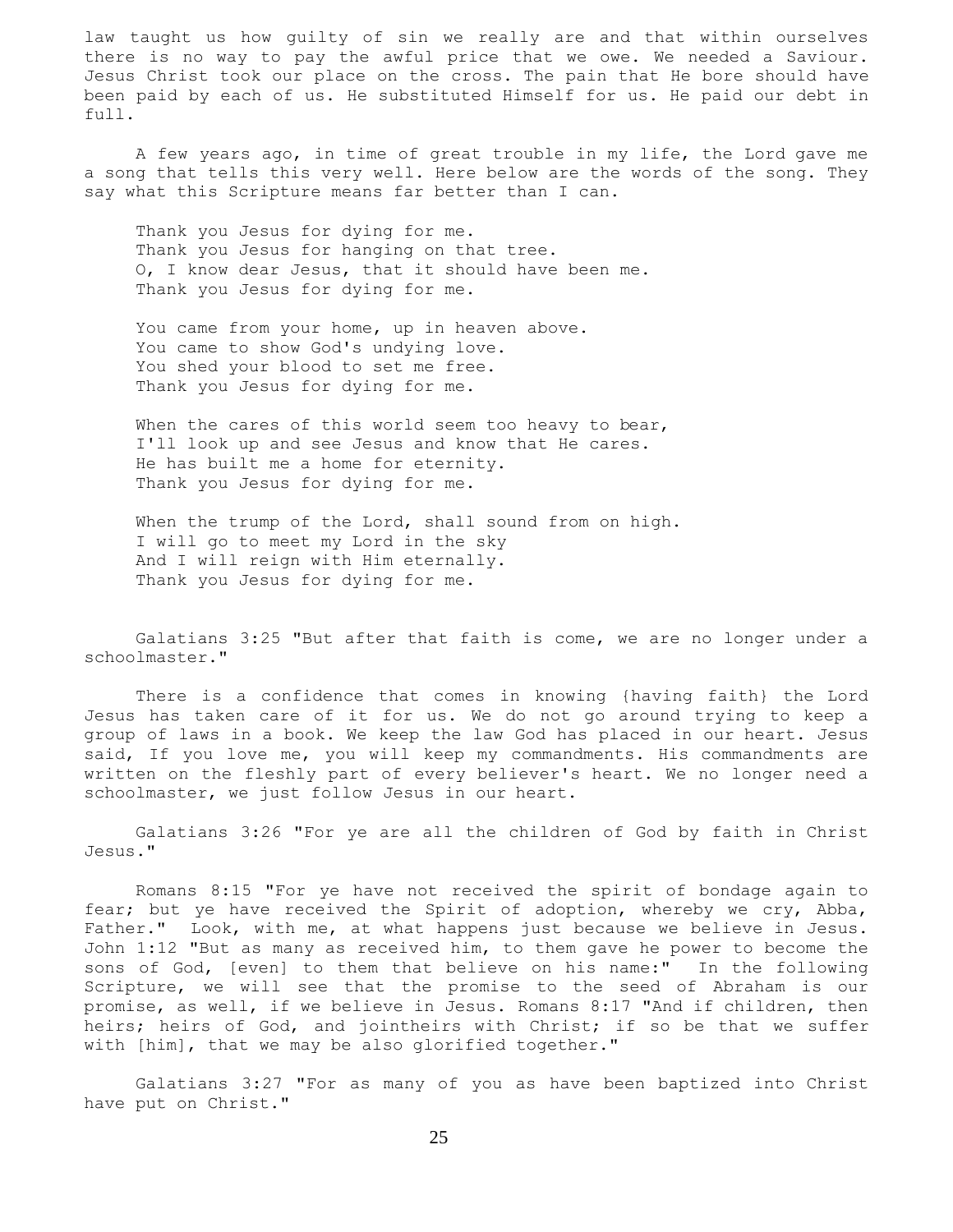True baptism for a believer is being buried in the watery grave and rising to new life in Him. We no longer live, but Christ liveth in us. We are actually clothed in His righteousness. We were clothed in sin, before we became a Christian, but after we receive Him, He takes our sin and clothes us in His righteousness.

 Galatians 3:28 "There is neither Jew nor Greek, there is neither bond nor free, there is neither male nor female: for ye are all one in Christ Jesus."

 I have said so many times in these lessons, that God is not interested in the flesh of mankind. It is in the flesh that we are different nationalities and different genders. The spirit does not have a color or a sex. It is the spirit of mankind that Jesus quickens, not the flesh. The part of us that is made in the image of God is the spirit. God is a Spirit. If we are in the image of someone who is Spirit, then we must be spirit, too. The real me, is not the flesh you see with your eyes, but is the spirit which dwells within this body of flesh. My spirit is a son of God. Look in the words of Jesus, how we are one in Him. John 17:21 "That they all may be one; as thou, Father, [art] in me, and I in thee, that they also may be one in us: that the world may believe that thou hast sent me."

 Galatians 3:29 "And if ye [be] Christ's, then are ye Abraham's seed, and heirs according to the promise."

The only "if" in all of this, is if ye be Christ's. Have you given yourself over completely to Christ? Are you truly His, or are you pretending? He knows the difference. He will separate the pretenders, when we stand before Him on judgement day. His sheep will be gathered into heaven to be with Him. The pretenders will go the way of the goats to eternal damnation. The seed of Abraham is Jesus. We inherit the promises, because we belong to Jesus. Do not let even one more hour pass, before you give yourself completely to Jesus.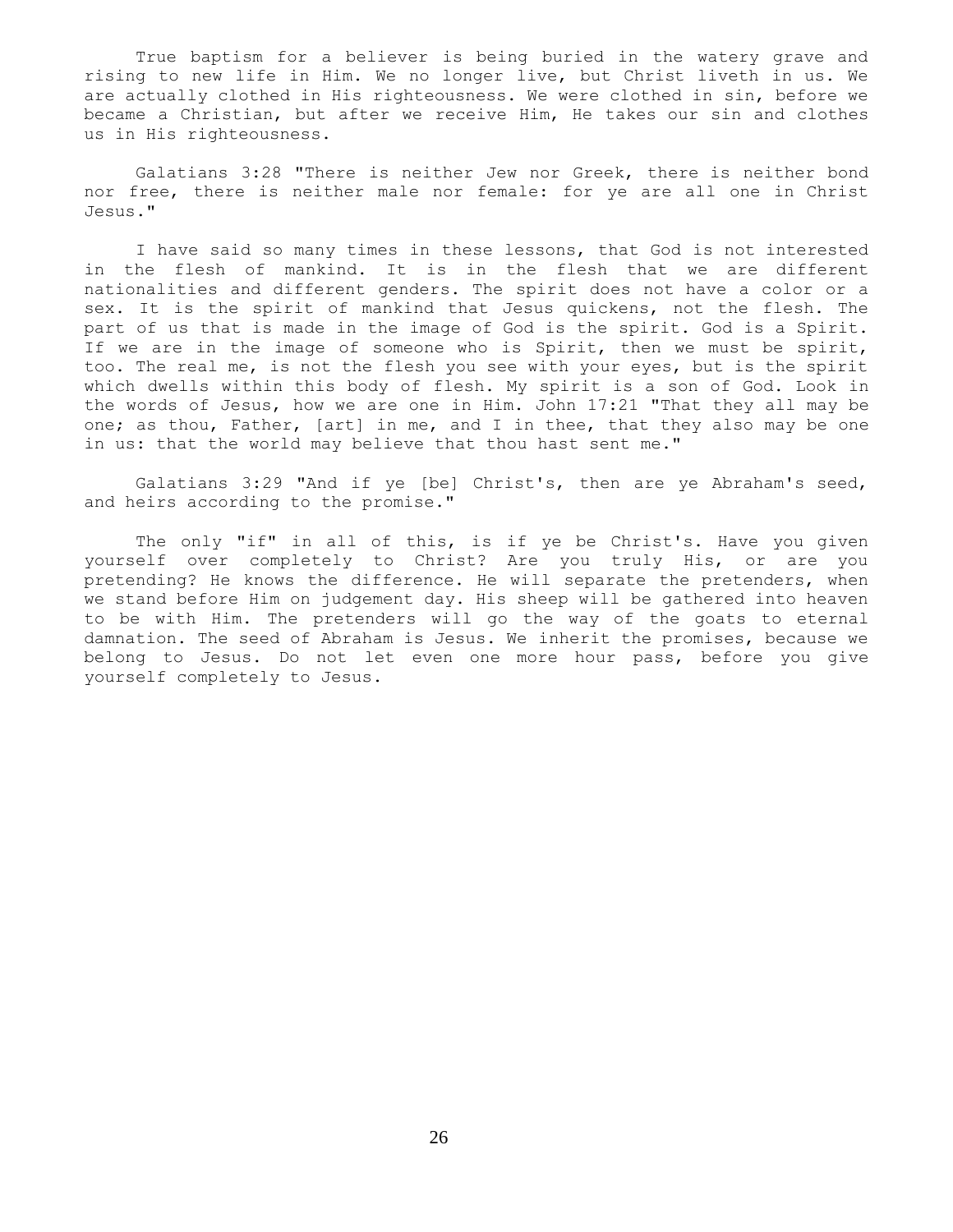1. What is a covenant? 2. What was the covenant sealed by many times? 3. What does disannulleth mean? 4. What does that tell us about the covenant God made with Abraham? 5. Who were the promises made to? 6. Who is the seed of Abraham? 7. Quote Romans chapter 12 verse 5. 8. Did the law do away with the promise? 9. Is this 430 years a literal time? 10. What son of Abraham was the law like? 11. How was it like him? 12. Which son of Abraham was the son of promise? 13. What is an inheritance? 14. The law was added, because of 15. Who was the mediator spoken of in verse 19? 16. All of the sacrifices in the Old Testament were a type and shadow of what? 17. Who was Moses the mediator between? 18. Quote 1 John chapter 5 verse 7. 19. Jesus did not come to do away with the law, but to \_\_\_\_\_\_\_\_\_\_\_ it. 20. What has the Scripture concluded about all men? 21. Quote John chapter 3 verse 17. 22. What is the law called in verse 24? 23. When are we no longer under a schoolmaster? 24. What law does the Christian keep? 25. How can we be children of God? 26. What special name can we call the Father, after we have been adopted? 27. Quote John chapter 1 verse 12. 28. What is true baptism? 29. Quote Galatians chapter 3 verse 28. 30. The part of us that is made in the image of God is our . 31. What is the only "if" to becoming heirs?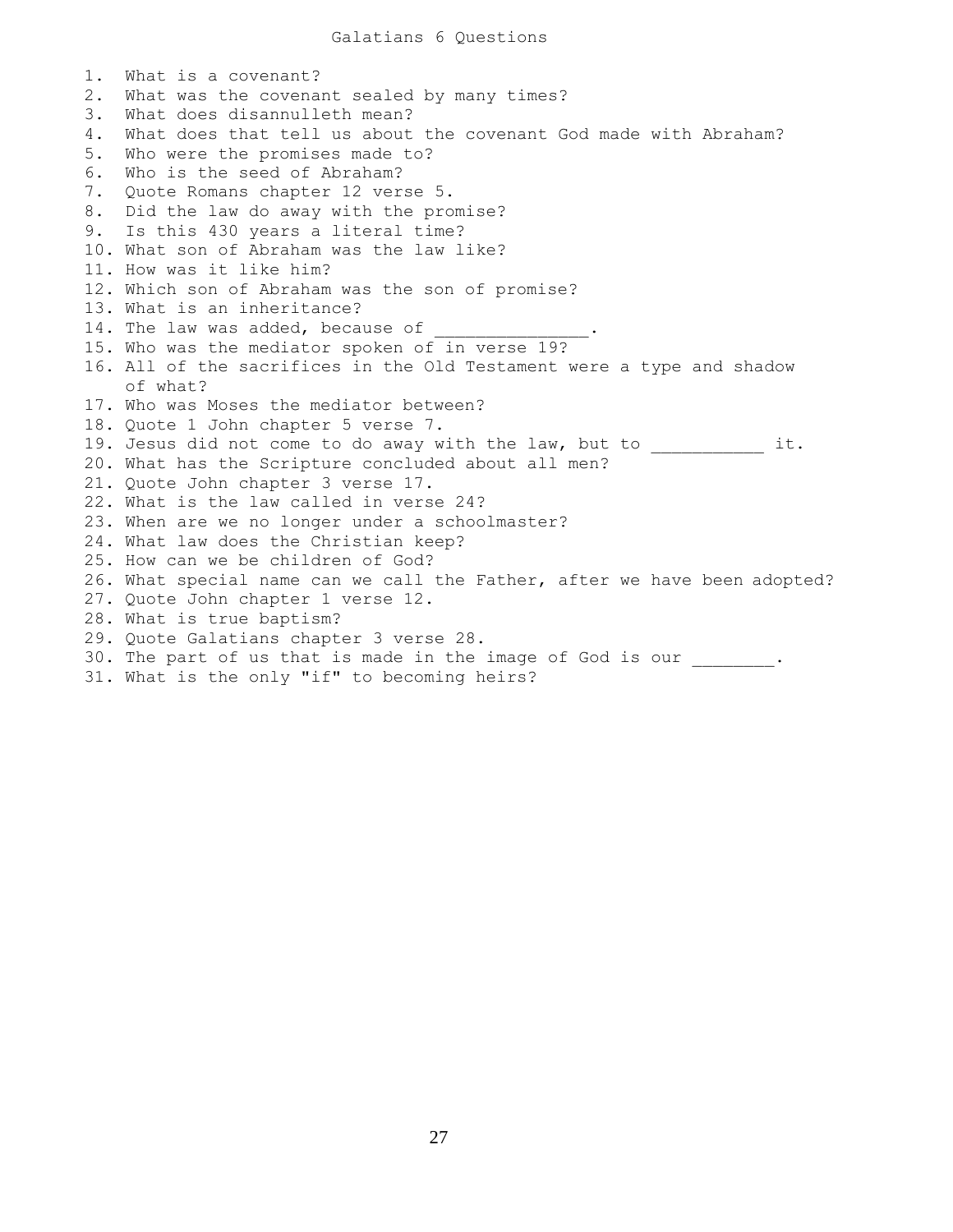We will begin this lesson in Galatians  $4:1$  "Now I say, [That] the heir, as long as he is a child, differeth nothing from a servant, though he be lord of all;"

 We see in this, that Paul is still speaking of the same things that he did in chapter 3, but with a slightly different slant. Some servants were entrusted with the wealth of the family. This was the case with Abraham. His trusted servant was even sent to bring a wife for Isaac. A small child will inherit his father's fortune, if the father dies. When he is small, he is not capable of handling the affairs. In a case such as this the trusted servant would care for the inheritance for the child, until he became of age. It may all belong to him, but he cannot take possession, until he is more mature. The child must be in obedience to his father the same as the servant, until he is of age.

 Galatians 4:2 "But is under tutors and governors until the time appointed of the father."

 This is reverting back to the schoolmaster in the chapter before. A brand new Christian can not really handle his own affairs, until he is schooled in God's ways. It is really not for us to decide when we are ready to be released from training. Only God knows when we can begin to teach, instead of being taught.

 Galatians 4:3 "Even so we, when we were children, were in bondage under the elements of the world:"

 The battle raging for a Christian is the battle between the flesh and the spirit. When we are first saved, habits still call out to our flesh, and put us under bondage of the desires of our flesh. As we grow in the Lord, our spirit becomes stronger and takes over control. When the spirit reigns, sin no longer has us under bondage. We overcome the world and the flesh, and live for Jesus.

 Galatians 4:4 But when the fulness of the time was come, God sent forth his Son, made of a woman, made under the law,"

 In heaven, Jesus was the Word of God. At a time appointed of the Father, the Son of God was sent to this earth in the form of man to save His people. The Holy Spirit hovered over Mary, and she conceived of the Spirit of God. The flesh of the Lord Jesus was as a man. It was a flesh body. It {the body of Jesus} was made under the law. Mary was a natural woman. The body of Jesus was natural man. The Spirit, within that body, was God the Son, or God the Word. Jesus was made of the woman and not of man. In Genesis chapter 3 verse 15 this had been promised. Genesis 3:15 "And I will put enmity between thee and the woman, and between thy seed and her seed; it shall bruise thy head, and thou shalt bruise his heel." The Father of Jesus was not Joseph. The Father of Jesus was God. This plan had been made from the foundation of the world.

 Galatians 4:5 "To redeem them that were under the law, that we might receive the adoption of sons."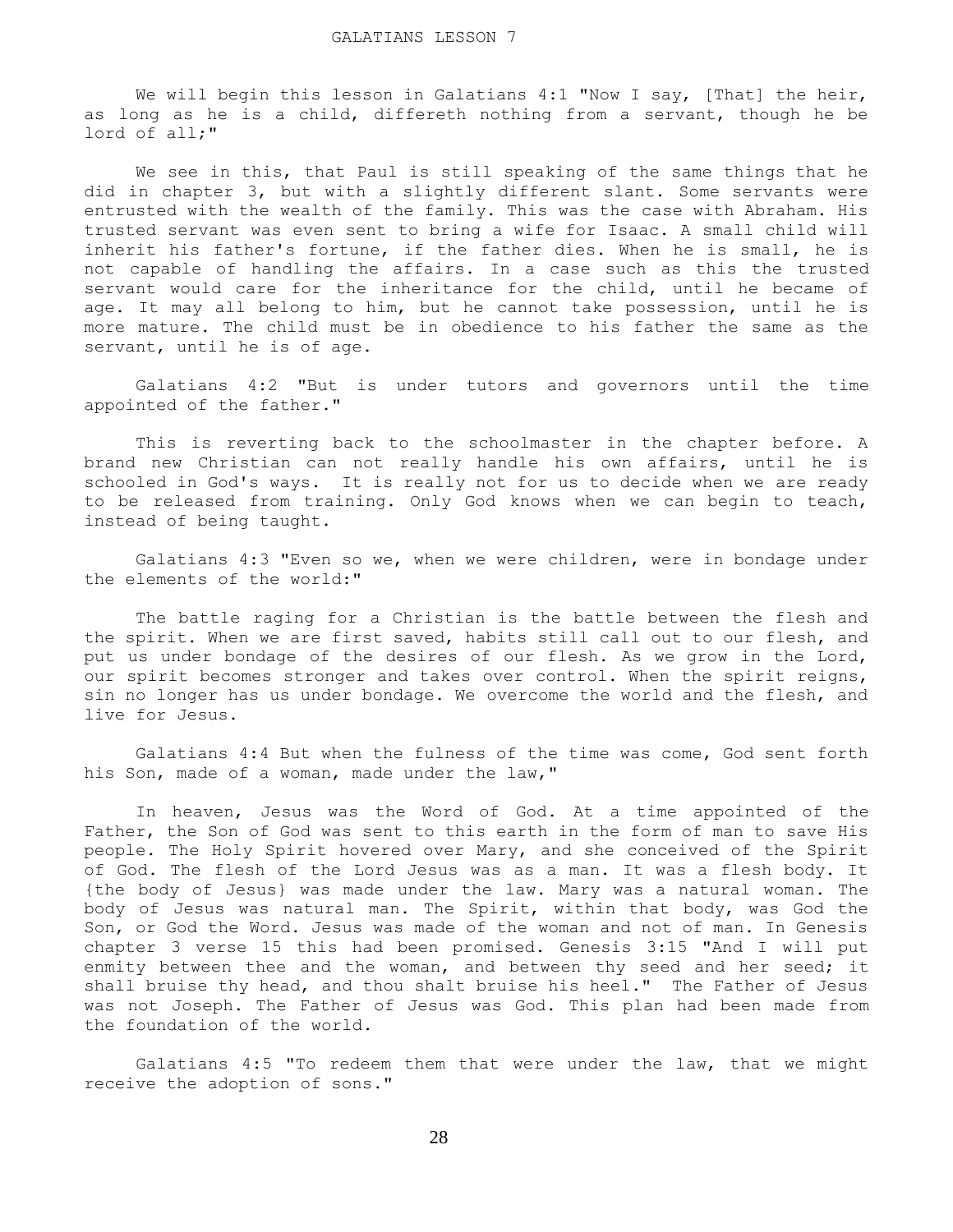The reason that all must be redeemed from the law, is the fact that by the law all are condemned to die. The law brings death. Romans 6:23 "For the wages of sin [is] death; but the gift of God [is] eternal life through Jesus Christ our Lord." Every Christian has been redeemed by Jesus Christ with His precious blood and been adopted into the family of God. We are the adopted sons of the Father, if we accept Jesus as our Saviour Redeemer.

 Galatians 4:6 "And because ye are sons, God hath sent forth the Spirit of his Son into your hearts, crying, Abba, Father."

 Only Jesus and Jesus' followers can call the Father Abba. This means sweet heavenly Father. It is actually the Spirit of Jesus within us that cries out Abba. The Holy Spirit within us reveals the fact to us of our sonship. This Spirit of the Risen Christ within us opens our understanding to this.

 Galatians 4:7 "Wherefore thou art no more a servant, but a son; and if a son, then an heir of God through Christ."

 Our inheritance is in Christ and we are His inheritance as well. I Peter 1:4 "To an inheritance incorruptible, and undefiled, and that fadeth not away, reserved in heaven for you," We must not lose sight of the fact that Paul is explaining to these Galatians the benefits of the grace of God over the law. The Judaizers were trying to put them back under the law. Christians receive sonship through the Spirit of Christ within them.

 Galatians 4:8 "Howbeit then, when ye knew not God, ye did service unto them which by nature are no gods."

 Many of the Galatians had been heathen people, before they received Christ as their Saviour. They truly had not known what, or whom to worship, until they received the Truth through Jesus Christ. The creation of God is not to be worshipped. Anything that you can see with your natural eye is not God. The things of nature can glorify God, but they are not God and should not be worshipped. They worshipped things which really were not God.

 Galatians 4:9 " But now, after that ye have known God, or rather are known of God, how turn ye again to the weak and beggarly elements, whereunto ye desire again to be in bondage?"

 Paul is speaking directly to the Christians in Galatia now. We will never really know God in the fullest sense, until we are in heaven with Him. He knows us though. How can they even think of turning away from the freedom they know in Christianity and go back to the bondage of the law?

Galatians 4:10 "Ye observe days, and months, and times, and years."

 This was very much a part of the law. This observance of days had to do with the Sabbath and with the feast of the law. There are some religions today who are doing like these people in Galatia were doing. On one hand they wanted the benefits of Christianity, but they were very much caught up in the law. This is one of the reasons the Christian celebrate Sunday instead of Saturday for their holy day. The Christians are celebrating the resurrection of Jesus. The others are living in the law.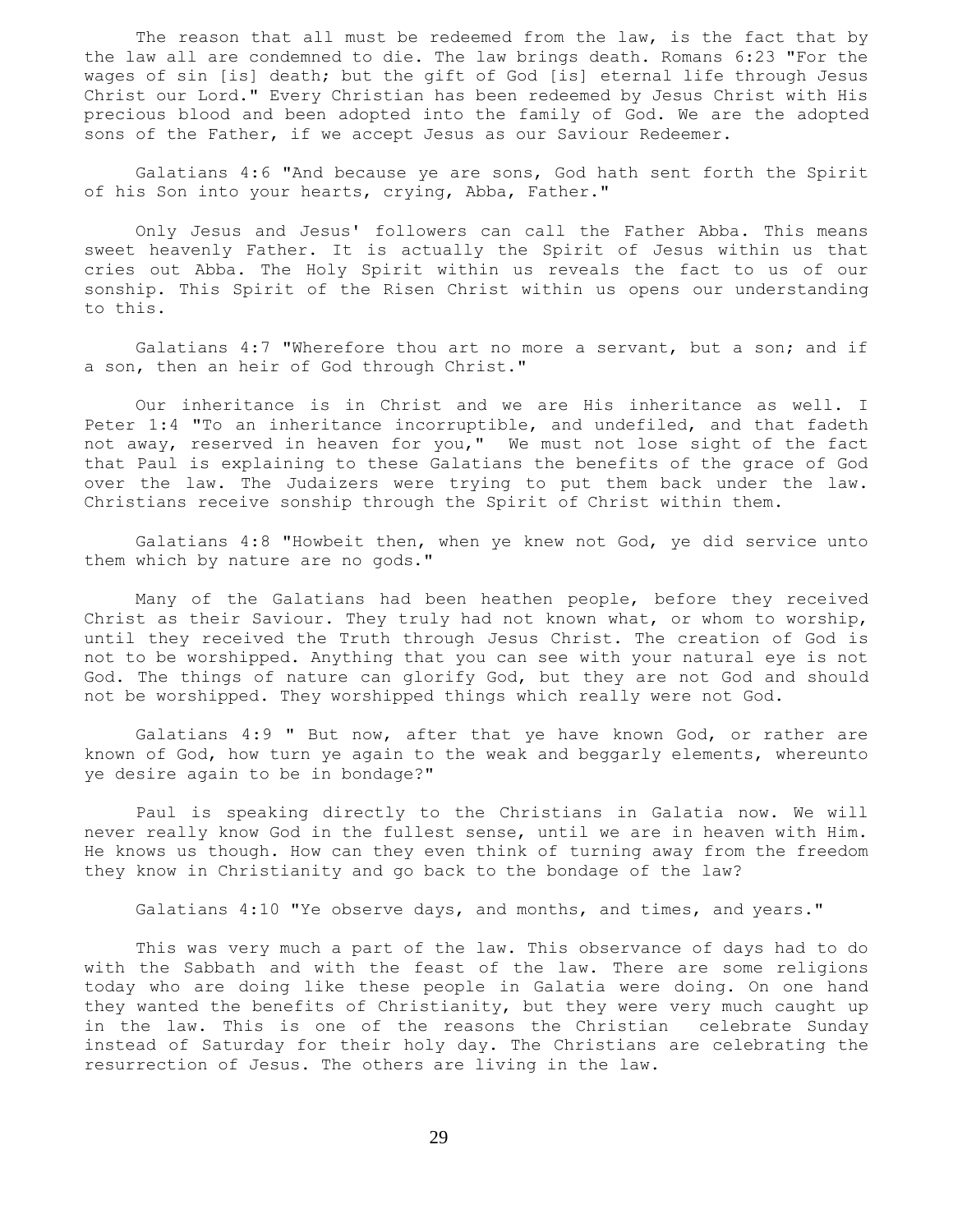Galatians 4:11 "I am afraid of you, lest I have bestowed upon you labour in vain."

 Paul is feeling as if they have forgotten everything he taught them. To observe all of the law, would be to say that Jesus' sacrifice was not sufficient to fulfill all of the law. Paul says, perhaps, I have wasted my time on you.

Galatians 4:12 "Brethren, I beseech you, be as I  $\lceil am \rceil$ ; for I  $\lceil am \rceil$  as ye [are]: ye have not injured me at all."

 Paul had to face this very thing himself. He had been taught from his youth the law. He had even observed some of the same things he is speaking against here. Paul says, look, I have overcome that. Paul realizes that you can not practice the law and grace at the same time. We must choose between the two. Paul is trying to make them understand that everything was taken care of in Jesus Christ. They had not caused him to fall away from grace. Romans 8:38 "For I am persuaded, that neither death, nor life, nor angels, nor principalities, nor powers, nor things present, nor things to come," Romans 8:39 "Nor height, nor depth, nor any other creature, shall be able to separate us from the love of God, which is in Christ Jesus our Lord."

 Galatians 4:13 "Ye know how through infirmity of the flesh I preached the gospel unto you at the first."

 We know that Paul had an infirmity of the flesh. He did stay with them for a while and preach, in spite of his infirmity. "Infirmity", in the verse above, means feebleness of body or mind. It could, also, mean malady, frailty, disease, sickness, or weakness. It was an effort on Paul's part to bring them the message.

 Galatians 4:14 "And my temptation which was in my flesh ye despised not, nor rejected; but received me as an angel of God, [even] as Christ Jesus."

 Whatever the problem that Paul had, did not cause these people to reject hearing the message of the gospel to them. There are all sorts of speculation as to what the problem was, I will not add to that confusion by guessing. If we were supposed to know, the Lord would tell us. They had overlooked the infirmity and received him as a ministering spirit from the Lord. If we minister the way God would have us to, we do not speak of ourselves. We allow the Lord Jesus to minister through us. This was the case with Paul. Paul opened his mouth and the Lord Jesus Christ spoke through him to the people. The people accepted the message, knowing that Christ was speaking through Paul.

 Galatians 4:15 "Where is then the blessedness ye spake of? for I bear you record, that, if [it had been] possible, ye would have plucked out your own eyes, and have given them to me."

 Paul is disturbed, because they had turned away from that first message they had so readily accepted. He says, you believed every word I said and you would have done anything to help me. Why have you changed your mind about the gospel of Christ? Paul is trying to explain to them that Truth never changes. Where did your love for the message I brought go?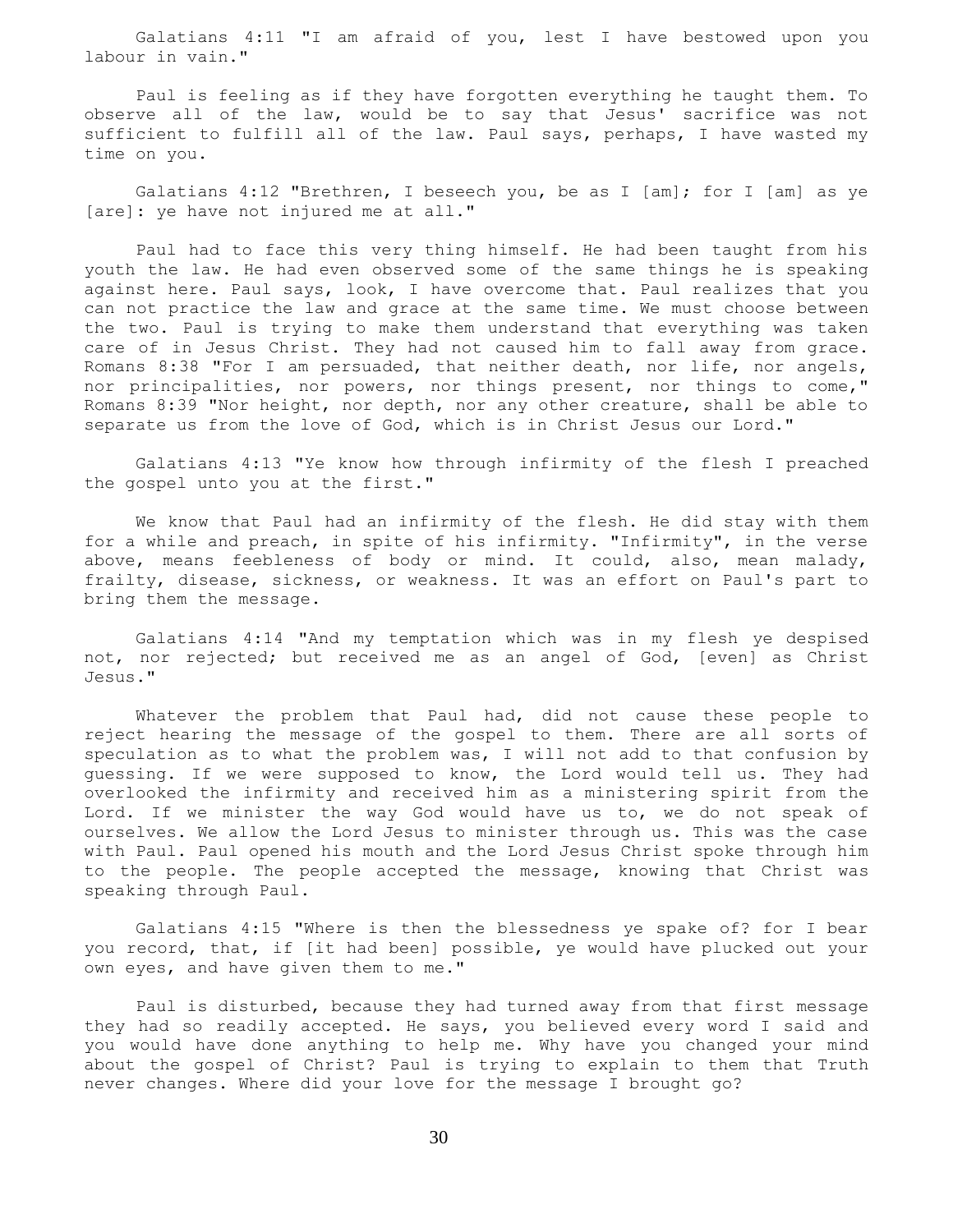Galatians 4:16 "Am I therefore become your enemy, because I tell you the truth?"

The problem is that while Paul was away, the enemy crept in. Paul had brought the Truth, but while he was away, they began to believe a lie. They had even turned against Paul, because he is telling them the Truth. Paul loves them and wants to be their friend, but more than that, he wants them to accept the Truth.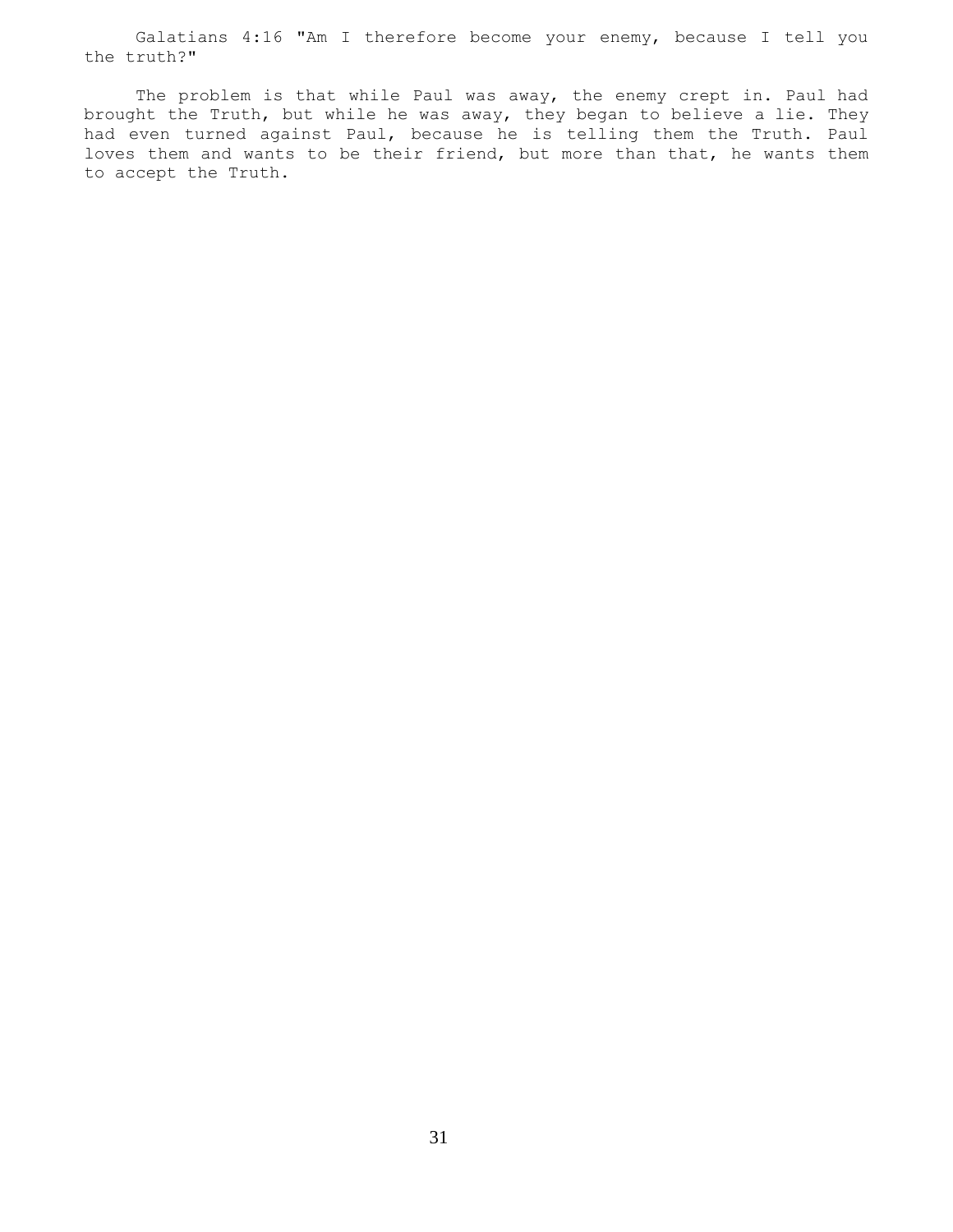## Galatians 7 Questions

| 1. | The heir as long as he is a child, differeth nothing from a                               |
|----|-------------------------------------------------------------------------------------------|
| 2. | What Old Testament person entrusted the choosing of a wife for his<br>son to his servant? |
| 3. | He is under tutors and governors until when?                                              |
| 4. | What must a brand new Christian do before he can handle his<br>affairs?                   |
| 5. | Who knows when someone is ready to teach instead of being taught?                         |
| 6. | In verse 3, what were these children in bondage under?                                    |
| 7. | What is the battle that rages within a new Christian?                                     |
| 8. | When did God send His Son?                                                                |
| 9. | Jesus was made of a woman, made under the .                                               |
|    | 10. What was Jesus called in heaven, before He came to the earth as                       |
|    | Saviour?                                                                                  |
|    | 11. Jesus' body was as a natural man, what was within that body?                          |
|    | 12. Quote Genesis chapter 3 verse 15.                                                     |
|    | 13. Who was Jesus' Father?                                                                |
|    | 14. What does verse 5 say, Christians were redeemed from the law to                       |
|    | receive?                                                                                  |
|    | 15. The wages of sin is                                                                   |
|    | 16. Who can call the Father Abba?                                                         |
|    | 17. What reveals the fact of our sonship to us?                                           |
|    | 18. Quote 1 Peter chapter 1 verse 4.                                                      |
|    | 19. Who were trying to put them back under the law?                                       |
|    | 20. What had many of the Galatians been, before they received Christ?                     |
|    | 21. The things of nature can ____________ God, but are not to be                          |
|    |                                                                                           |
|    | 22. Quote Galatians chapter 4 verse 9.                                                    |
|    | 23. What things had they been observing?                                                  |
|    | 24. Paul felt that he had bestowed labor on them in .                                     |
|    | 25. To observe the law would be saying what?                                              |
|    | 26. Quote Romans chapter 8 verses 38 and 39.                                              |
|    | 27. What was Paul's infirmity?                                                            |
|    | 28. How had they received Paul at first?                                                  |
|    | 29. What terrible extent would they have gone to for Paul at the first?                   |
|    | 30. Why had they started believing something that Paul had not taught                     |
|    | them?                                                                                     |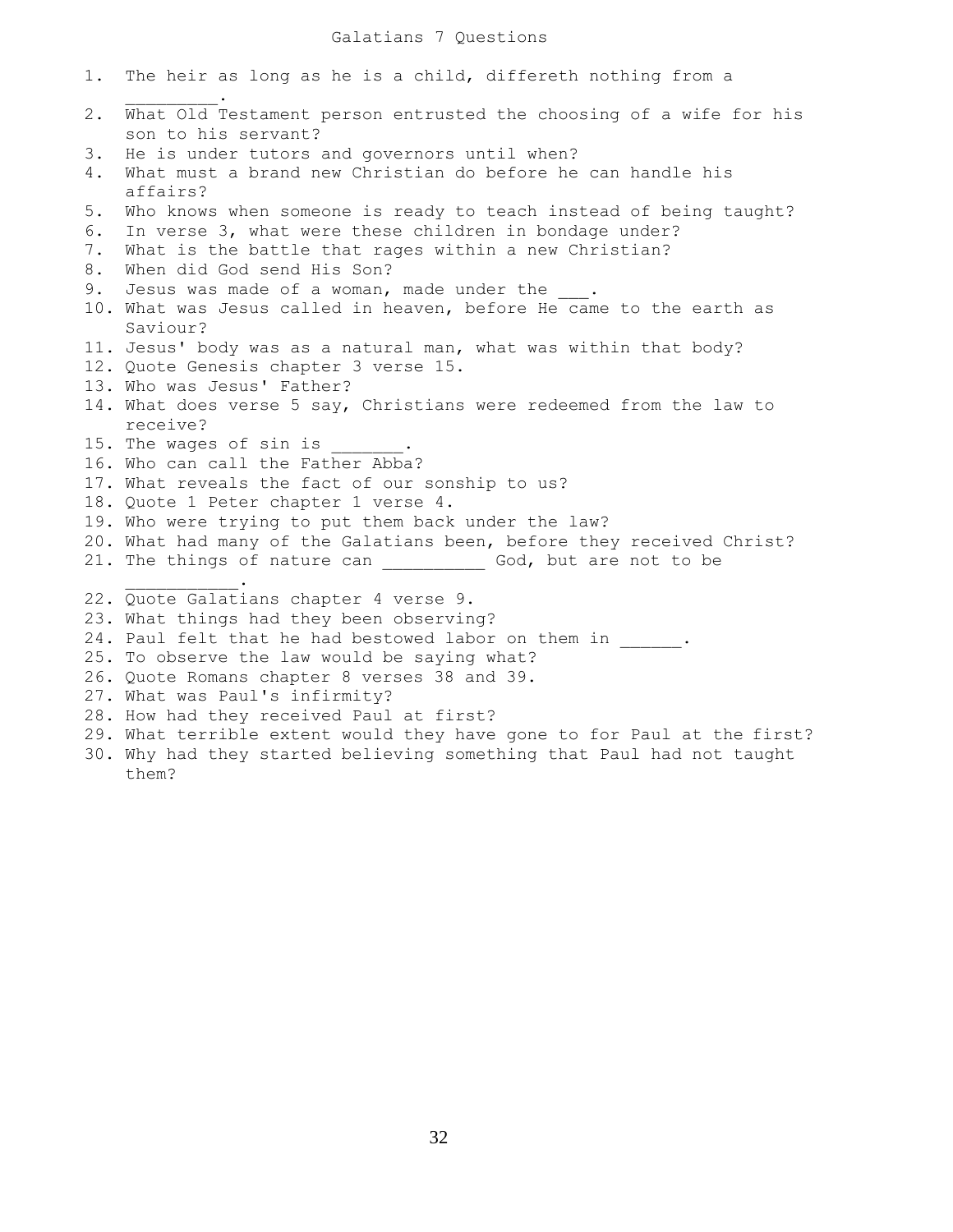We will begin this lesson in Galatians 4:17 "They zealously affect you, but] not well; yea, they would exclude you, that ye might affect them."

 The problem that we have been dealing with in this, is that the Judaizers had been trying to put these Galatian Christians back under the law of Moses. This, to me, means that they have worked hard at getting them to go back under the law. They were even threatening to have nothing to do with them, if they did not keep the law. This is separation of the wrong kind. We are supposed to live wholesome lives after we receive salvation, but to go back to sacrificing and circumcising the men, would be denying that Jesus fulfilled the law for all believers. It would really be denying Him to be the Christ, the Messiah.

 Galatians 4:18 "But [it is] good to be zealously affected always in [a] good [thing], and not only when I am present with you."

 Paul is saying here, that it is a good thing to work hard for things that are right. The main thing is that Paul wants them to be strong in their belief, whether he is with them or not. He wants them to grow up in the Lord, so they will not be influenced to believe a lie. Paul can not be with them all the time. He wants to know that they will be able to walk the Christian walk, even when he is not there.

 Galatians 4:19 "My little children, of whom I travail in birth again until Christ be formed in you,"

 Paul is trying his best to get them into the Truth and then keep them in the Truth. Paul calls them his little children, because they came to Christ under his ministry. He calls them little children, because they had not grown up in the Lord. They were still feeding on milk and honey. He wants Christ to be so fully in their lives that they will not get off the Truth again.

 Galatians 4:20 "I desire to be present with you now, and to change my voice; for I stand in doubt of you."

 Paul is concerned that they have gone back into the teaching of the law. He believes if he were there, speaking directly to them, they would be stronger in the Truth.

 Galatians 4:21 "Tell me, ye that desire to be under the law, do ye not hear the law?"

 Paul had spoken to them of his love for them, but now he changes to a reprimand. Those who are determined that it is necessary to keep the law of Moses are the ones he is specifically speaking to in this verse.

 Galatians 4:22 "For it is written, that Abraham had two sons, the one by a bondmaid, the other by a freewoman."

 We see in this a very good argument for not going back to the law. We have discussed in a previous lesson how the law symbolized the flesh, and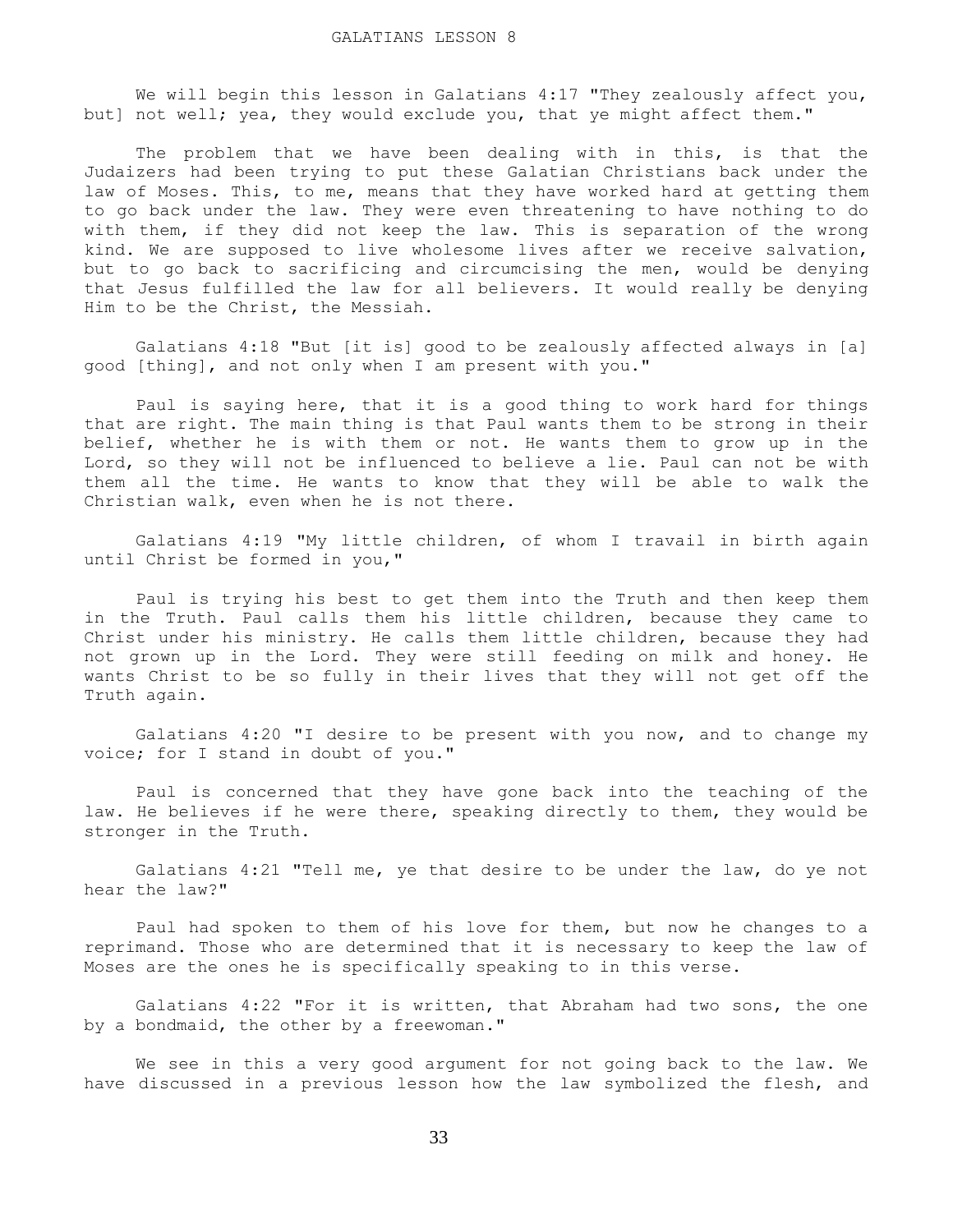grace symbolized the Spirit. The law brought bondage to them. Grace had brought freedom.

 Galatians 4:23 "But he [who was] of the bondwoman was born after the flesh; but he of the freewoman [was] by promise."

The comparison, here, is in the natural birth of the nation of Israel and the law. They were symbolic of the bondwoman's children. This was a religion of works of the law. The freewoman's son was the son the promise of the redeemer would be fulfilled through. The free woman was the mother of the son the promise to Abraham would come through. We have shown over and over in these lessons how the seed spoken of in the promise to Abraham was Jesus, and through Him His followers.

 Galatians 4:24 "Which things are an allegory: for these are the two covenants; the one from the mount Sinai, which gendereth to bondage, which is Agar."

We see in these two covenants, the law and the grace. The law covenant was made to the physical house of Israel, and the covenant of promise {grace} was for the spiritual house of Israel {all believers in Christ}. The strange thing is that the covenant of the law had to be, before there could be the covenant of grace from the law. The law brought bondage upon the people. Agar, or Hagar, was the mother of the son of the flesh {Ishmael}.

 Galatians 4:25 "For this Agar is mount Sinai in Arabia, and answereth to Jerusalem which now is, and is in bondage with her children."

 The law was given at mount Sinai. I really believe what is intended here, is that Hagar, and mount Sinai, both symbolize the law. The word Hagar is very near to the name chajar which means rock in Arabic. I really believe this is speaking of the symbolism though. Jerusalem is the holy city of God.

 Galatians 4:26 "But Jerusalem which is above is free, which is the mother of us all."

 This is speaking of the new Jerusalem. This is the Jerusalem where Christ reigns. New Jerusalem and the Christians are sometimes spoken of as the same. Of course, the New Jerusalem spoken of as the bride of Christ and the believers in Christ being the bride of Christ, is what I am speaking of.

 Galatians 4:27 "For it is written, Rejoice, [thou] barren that bearest not; break forth and cry, thou that travailest not: for the desolate hath many more children than she which hath an husband."

 This has to be a spiritual statement. This could not be in the natural. This is speaking of the Christians, who are saved, being so many that they are impossible to number. The Jews, or physical Israel, is small in comparison to that.

 Galatians 4:28 "Now we, brethren, as Isaac was, are the children of promise."

 Believers in Christ {Christians} are the children of promise, through Jesus Christ. Isaac was the spiritual son of Abraham. He was the son of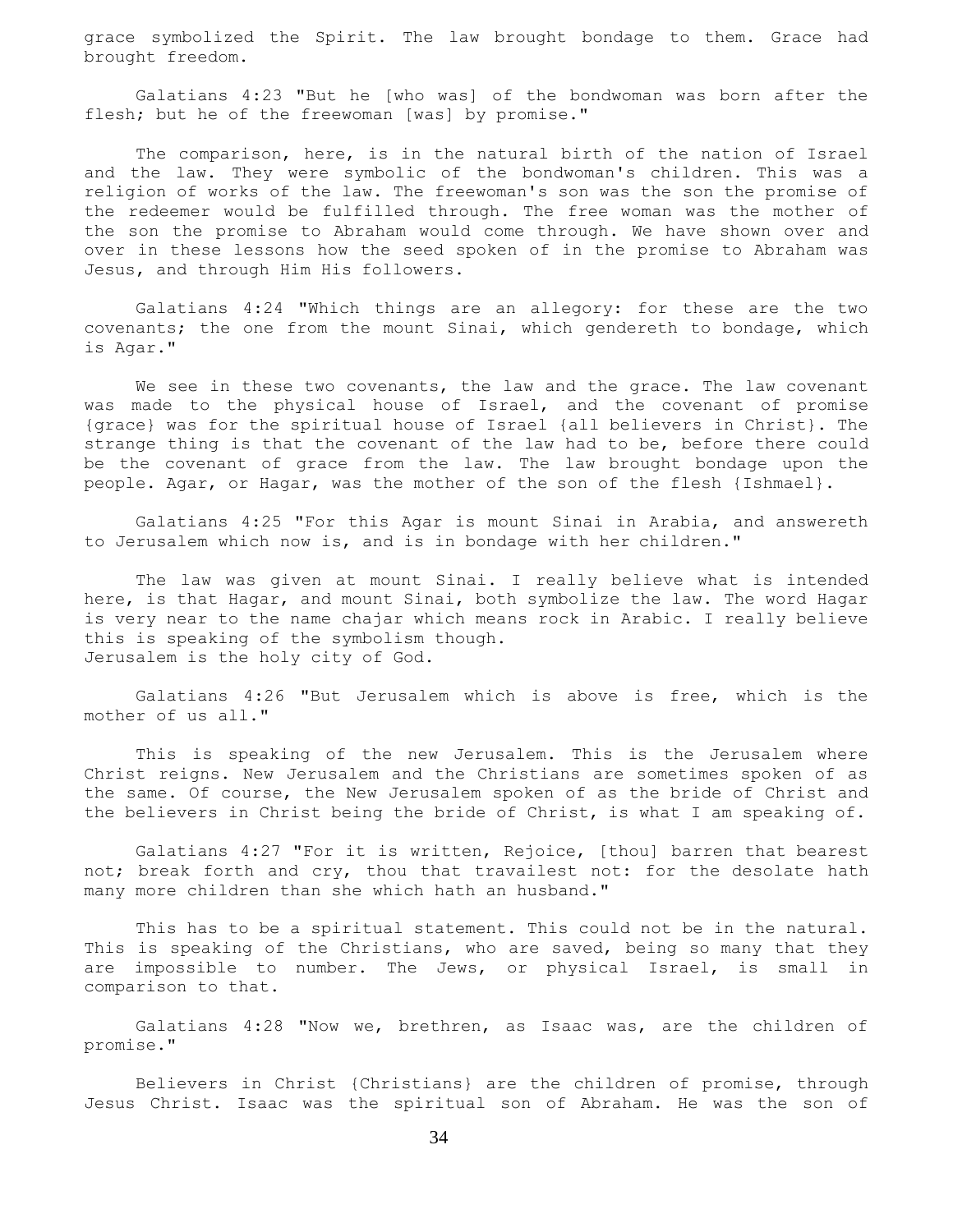promise, not the son of the flesh. Our blessing is from the right hand. The right hand blessing is the spiritual blessing.

 Galatians 4:29 "But as then he that was born after the flesh persecuted him [that was born] after the Spirit, even so [it is] now."

 The war has always been between the flesh and the Spirit. Christians are born of the Spirit of God. We are not of the flesh. John 3:5 "Jesus answered, Verily, verily, I say unto thee, Except a man be born of water and [of] the Spirit, he cannot enter into the kingdom of God." John 3:6 "That which is born of the flesh is flesh; and that which is born of the Spirit is spirit." Paul is warning them here that there will never be peace between the flesh and the Spirit. The flesh wants to put you under bondage. The Spirit frees.

 Galatians 4:30 "Nevertheless what saith the scripture? Cast out the bondwoman and her son: for the son of the bondwoman shall not be heir with the son of the freewoman."

 Jesus is the Way to heaven. There is only one way to get there. Belief in the Lord Jesus Christ makes heaven your home. It is not possible to believe in Jesus, and not believe Him all at the same time. Romans chapter 10 verses 9 and 10 tell what you must do to be saved. Romans 10:9 "That if thou shalt confess with thy mouth the Lord Jesus, and shalt believe in thine heart that God hath raised him from the dead, thou shalt be saved." Romans 10:10 "For with the heart man believeth unto righteousness; and with the mouth confession is made unto salvation." This leaves no doubt at all. The son of the flesh denies the Lord Jesus. The son of the freewoman believes. His faith is counted unto him as righteousness.

 Galatians 4:31 "So then, brethren, we are not children of the bondwoman, but of the free."

 Christians are not of the flesh, but are of the Spirit. We are righteous, with faithful Abraham, because we have faith in the Lord Jesus Christ. Paul is saying one more time, stay free, do not go back into the bondage of the law.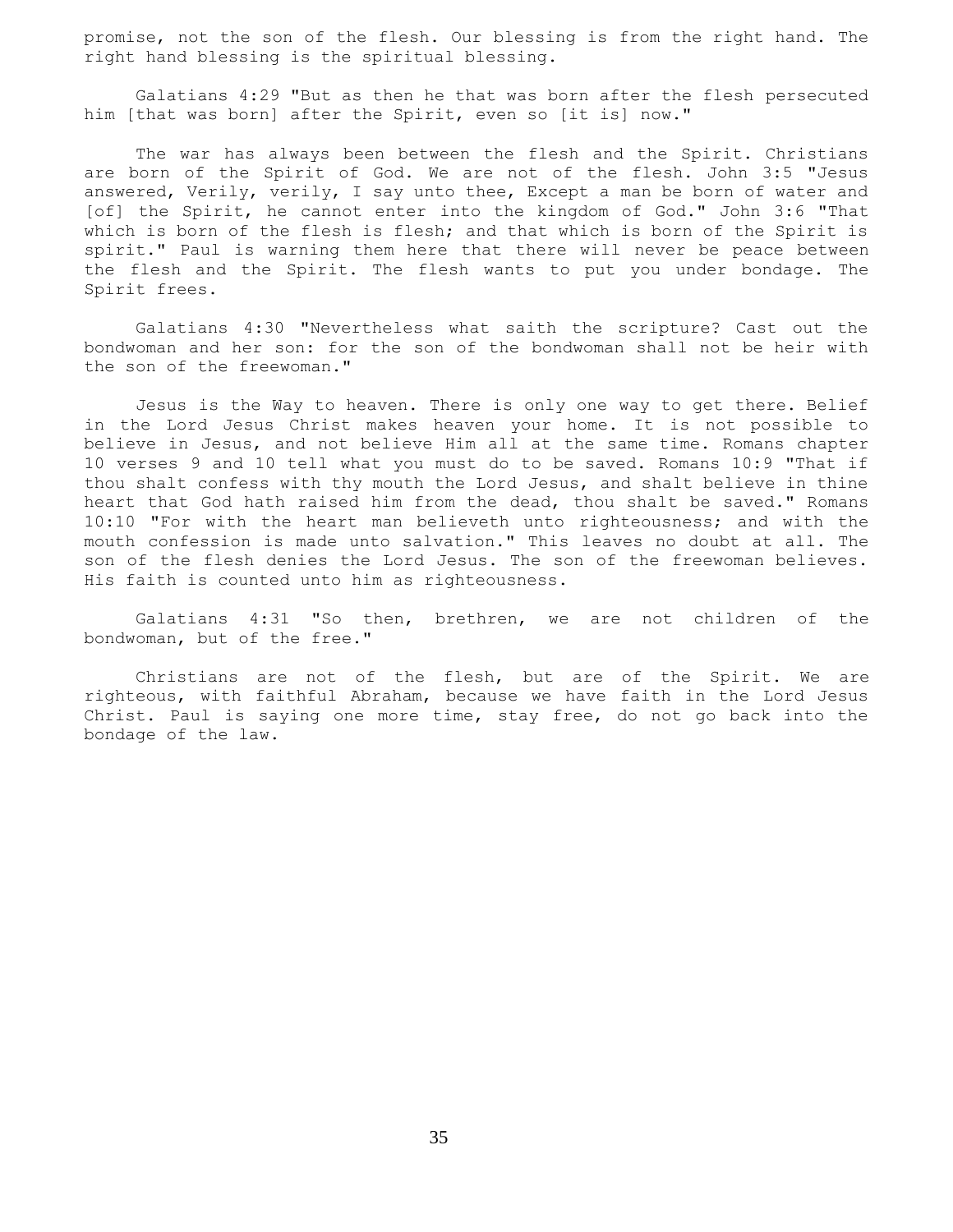## Galatians 8 Questions

1. What have the Judaizers been attempting to do? 2. What would it be saying to go back to sacrificing? 3. What was it good to be zealous about? 4. Who does Paul call them in verse 19? 5. Why did he call them this? 6. Why is Paul concerned about them? 7. Who is Paul specifically speaking to in verse 21? 8. Who were Abraham's 2 sons by? 9. What symbolized the flesh? 10. What is the comparison in verse 23? 11. What was the law a religion of? 12. Which woman's son was the line the redeemer would come in? 13. What two covenants is this about? 14. What name was the bondwoman and her son called by? 15. Where was the law given? 16. What did Hagar and this mountain have in common? 17. What city is called the mother of us all? 18. Who, or what, is the bride of Christ? 19. We are children of promise like 20. What is the right hand blessing? 21. The war has always been between the \_\_\_\_\_\_ and the \_\_\_\_\_\_\_\_\_. 22. Quote John chapter 3 verse 5. 23. Quote John chapter 3 verse 6. 24. What did the Scripture say to do with the bondwoman? 25. What two Scriptures tell us how to be saved? 26. Faith is counted unto him as \_\_\_\_\_\_\_\_\_\_\_\_. 27. Which woman are we of?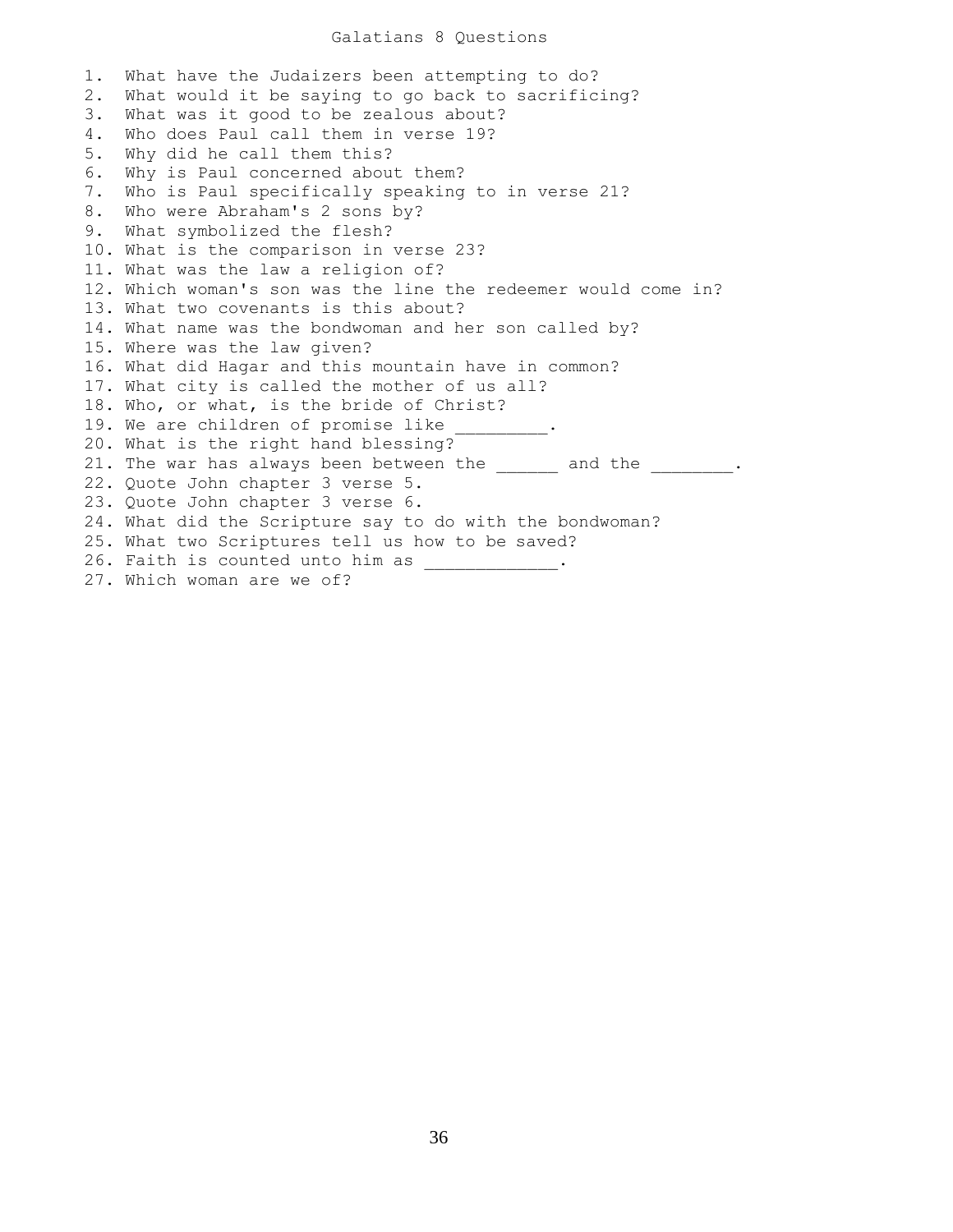We will begin this lesson in Galatians 5:1 "Stand fast therefore in the liberty wherewith Christ hath made us free, and be not entangled again with the yoke of bondage."

 We are to stand up for God and continually stand in the salvation the Lord provided for us. We are no longer under the bondage of the law, we are free to serve the Lord. II Thessalonians 2:15 "Therefore, brethren, stand fast, and hold the traditions which ye have been taught, whether by word, or our epistle." A person who had just been set free, would never choose to go back into bondage, if they were thinking clearly.

 Galatians 5:2 "Behold, I Paul say unto you, that if ye be circumcised, Christ shall profit you nothing."

 It appears that these Galatians believed if they were circumcised, that would somehow put them in better standing with the Lord. It is as if they are believing this to be like baptism. Circumcision and sacrifices are almost as if they are saying that the shed blood of Jesus is not enough. Hebrews 9:12 "Neither by the blood of goats and calves, but by his own blood he entered in once into the holy place, having obtained eternal redemption [for us]." Hebrews 9:13 "For if the blood of bulls and of goats, and the ashes of an heifer sprinkling the unclean, sanctifieth to the purifying of the flesh:" Hebrews 9:14 "How much more shall the blood of Christ, who through the eternal Spirit offered himself without spot to God, purge your conscience from dead works to serve the living God?" You can see that there was nothing left for us to do, Jesus did it all for us.

 Galatians 5:3 "For I testify again to every man that is circumcised, that he is a debtor to do the whole law."

 Circumcising is a recognition of the law. To recognize the law in this manner, would be to deny the power of grace in Jesus Christ. If you go back to the law to make you perfect in the sight of the law, then you are under the covenant of the law, and not under the covenant of grace.

 Galatians 5:4 "Christ is become of no effect unto you, whosoever of you are justified by the law; ye are fallen from grace."

 You have decided to look for salvation in another, if you go back to the law. Grace is actually a freeing of yourself, but a freeing from the law, as well. Wherever you put your trust, is what you are depending on to save you. This would be turning away from Christ as your Justifier, and looking to the law for justification.

 Galatians 5:5 "For we through the Spirit wait for the hope of righteousness by faith."

 Christians are not like the rest of the world who have no hope. We have hope of the resurrection. Our hope is in Christ Jesus. He is our blessed Hope. Our righteousness is His righteousness that He clothed us in. Colossians 1:27 "To whom God would make known what [is] the riches of the glory of this mystery among the Gentiles; which is Christ in you, the hope of glory:"

37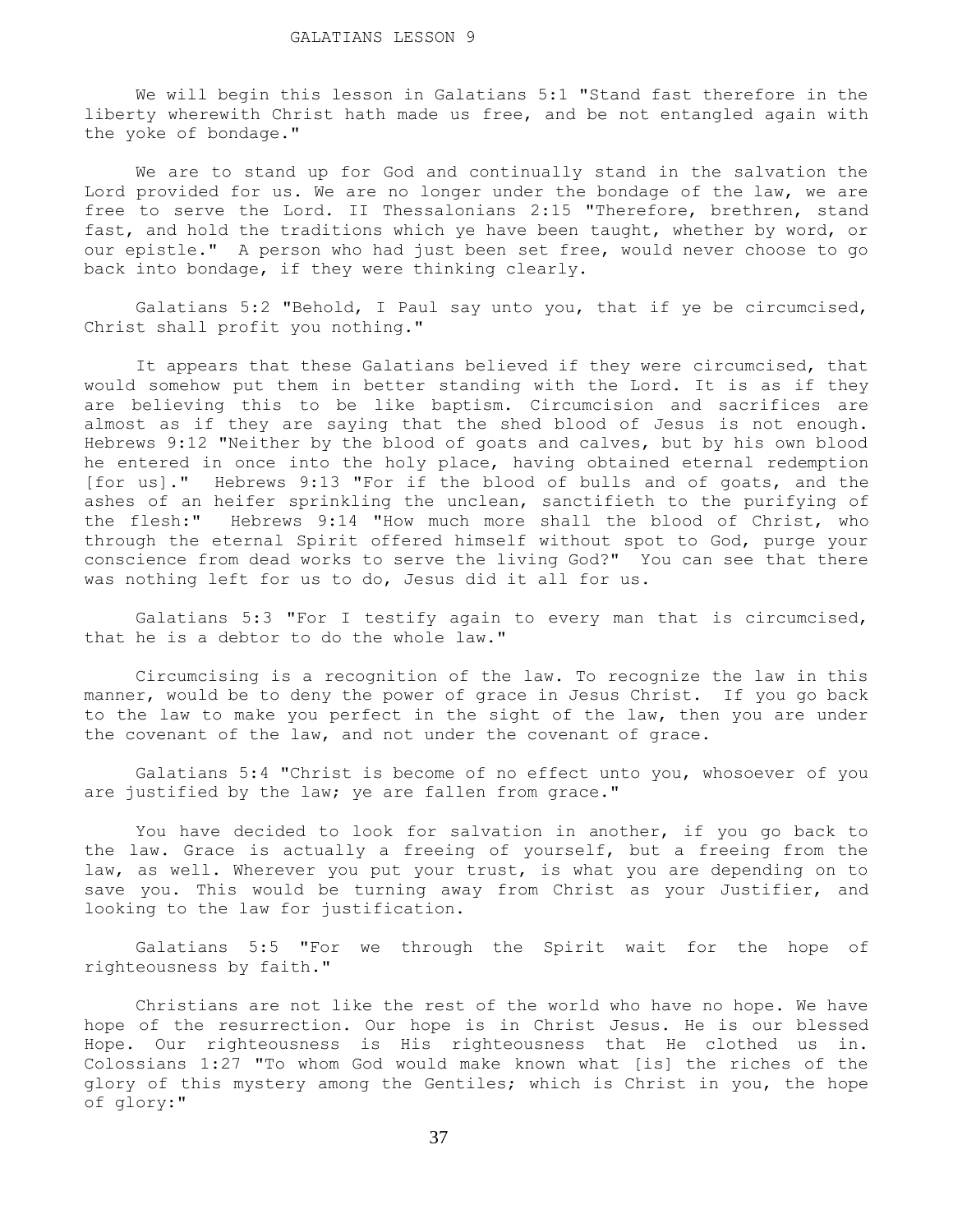Galatians 5:6 "For in Jesus Christ neither circumcision availeth any thing, nor uncircumcision; but faith which worketh by love."

 Circumcision is of the flesh. This, then, makes no difference either way, because Christianity is of the spirit. Christianity is a personal relationship with Christ. Romans 2:28 "For he is not a Jew, which is one outwardly; neither [is that] circumcision, which is outward in the flesh:" Romans 2:29 "But he [is] a Jew, which is one inwardly; and circumcision [is that] of the heart, in the spirit, [and] not in the letter; whose praise [is] not of men, but of God." We see in all of this that Christianity has very little to do with the flesh. The only thing it does have to do with it is, that we must cut away the flesh that the spirit might live. To be in a position that we desire to be with Christ. We must crucify our flesh and live in the spirit.

 Galatians 5:7 "Ye did run well; who did hinder you that ye should not obey the truth?"

 Paul is telling them that they started out correctly. They were running the race of life well. Now they have listened to those who would come in and destroy. We must apply the blood of Jesus to our ear, so only things of God will be heard in our inner mind. We should not listen to others, and let them sway us. We should be thoroughly convinced, and never waver in our belief.

Galatians 5:8 "This persuasion [cometh] not of him that calleth you."

 They have listened to another doctrine other than what Paul had brought. The Lord God of heaven called you, stay with Him. God did not send the message to get back under the bondage of the law.

Galatians 5:9 "A little leaven leaveneth the whole lump."

This is the same thing as saying; one rotten apple will ruin the whole barrel, if it is not removed. Leaven is sin. It is a sin to doubt the message of grace. Anything that displeases God is sin. Faith is the only thing that pleases God. It seems that some of these people in the church were listening to the Judaizers.

 Galatians 5:10 "I have confidence in you through the Lord, that ye will be none otherwise minded: but he that troubleth you shall bear his judgment, whosoever he be."

 It is a very dangerous thing to teach anything but the pure gospel message. Paul says; I know you will consider this and make the right decision. He knows, if they have time to consider what he is telling them, they will not accept going back into the law. Grace is too good to trade it for law.

 Galatians 5:11 "And I, brethren, if I yet preach circumcision, why do I yet suffer persecution? then is the offence of the cross ceased."

 One of the reasons they had difficulty with what Paul was saying, is the fact that he circumcised Timothy to appease the Jews. Paul had not circumcised Timothy, so that Timothy would be in better standing with God. He had done it, because the group of people Timothy would be ministering to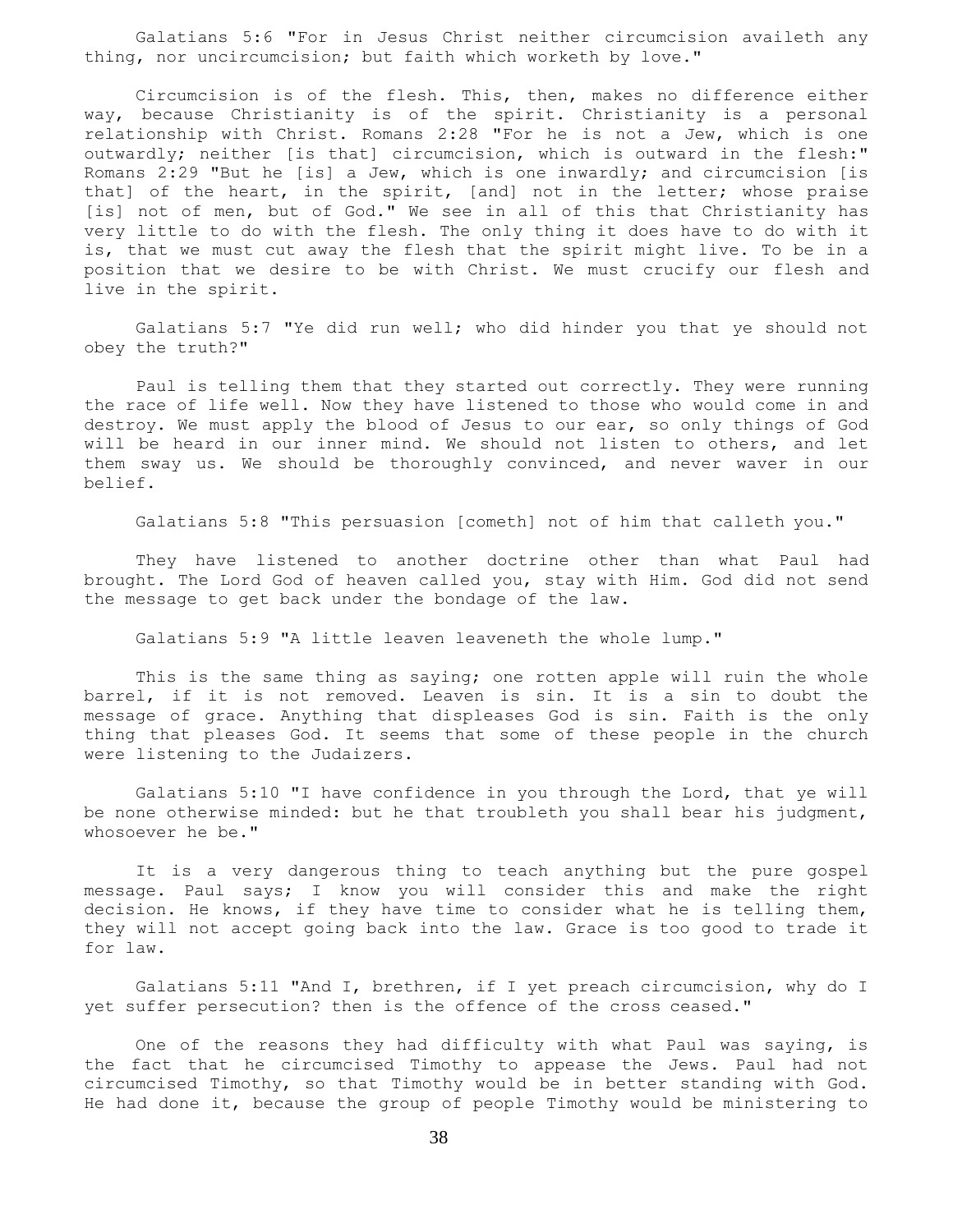were Jews, and they would not have let Timothy preach. Acts 16:3 "Him would Paul have to go forth with him; and took and circumcised him because of the Jews which were in those quarters: for they knew all that his father was a Greek." Paul did not believe in circumcising Christians. Paul's major persecution had come from the Jews. They even followed Paul from town to town and caused people to rise up against him, because he taught that Jesus Christ was the Jewish Messiah. Paul suffered with Christ. Paul really counted it as gain to be persecuted bringing the good news of the gospel of Jesus Christ. The teaching of the cross was an offense to the Jews.

Galatians 5:12 "I would they were even cut off which trouble you."

 Paul was aware that those who were trying to put them back under the law, were there to destroy their faith in the Lord Jesus Christ. The best thing would be for these Judaizers to get out of the church, but it was highly unlikely that would happen.

 Galatians 5:13 "For, brethren, ye have been called unto liberty; only [use] not liberty for an occasion to the flesh, but by love serve one another."

 Our salvation is a free gift from God. He washed our sins away. When we become a Christian, we no longer serve sin. Romans 6:18 "Being then made free from sin, ye became the servants of righteousness." What this is really saying is that our flesh controlled our will until we became Christians. Now our spirit {filled with Jesus} controls our will. If we are true Christians, it is Jesus in us who controls our will. We are no longer flesh, we are spirit. Just because we are forgiven, does not give us a license to sin. Romans 6:19 "I speak after the manner of men because of the infirmity of your flesh: for as ye have yielded your members servants to uncleanness and to iniquity unto iniquity; even so now yield your members servants to righteousness unto holiness." Romans 6:20 "For when ye were the servants of sin, ye were free from righteousness." Romans 6:21 "What fruit had ye then in those things whereof ye are now ashamed? for the end of those things [is] death." Romans 6:22 "But now being made free from sin, and become servants to God, ye have your fruit unto holiness, and the end everlasting life." You see, we have been set free to live in Christ Jesus.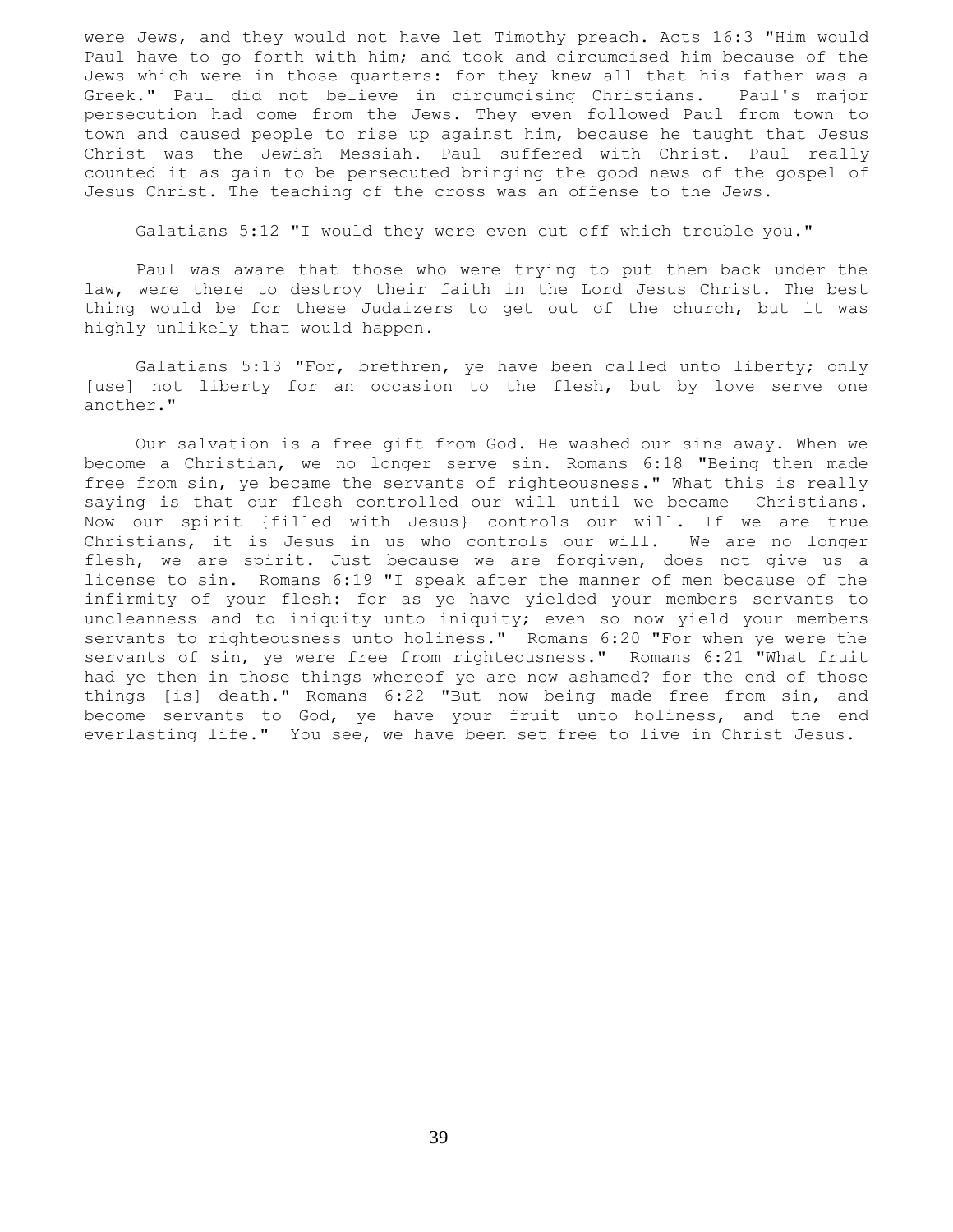### Galatians 9 Questions

1. What are Christians to stand fast in? 2. We are not to be entangled with the yoke of 3. What would a person, who had been set free, never choose to do? 4. What did these Galatians believe about circumcising? 5. Quote Hebrews chapter 9 verse 12. 6. What does the shed blood of Christ do for the Christian's conscience? 7. What would make a Christian debtor to the whole law? 8. Circumcising is recognition of what? 9. Quote verse 4 of chapter 5 of Galatians. 10. For we through the wait for the hope of righteousness by faith. 11. What is the hope of the Christian? 12. Quote Colossians chapter 1 verse 27. 13. Circumcision is of the  $\qquad \qquad$ . 14. Christianity is of the \_\_\_\_\_\_\_\_\_. 15. What question did Paul ask them in verse 7? 16. A little leaven the whole loaf. 17. What does leaven symbolize? 18. What is sin? 19. What did Paul have confidence they would do? 20. What was one of the reasons they thought Paul believed in circumcision? 21. Why had Paul done this? 22. Paul's major persecution came from where? 23. What did they not like about Paul? 24. They were not to use their liberty for what? 25. Quote Romans chapter 6 verse 18. 26. What have we been set free to do?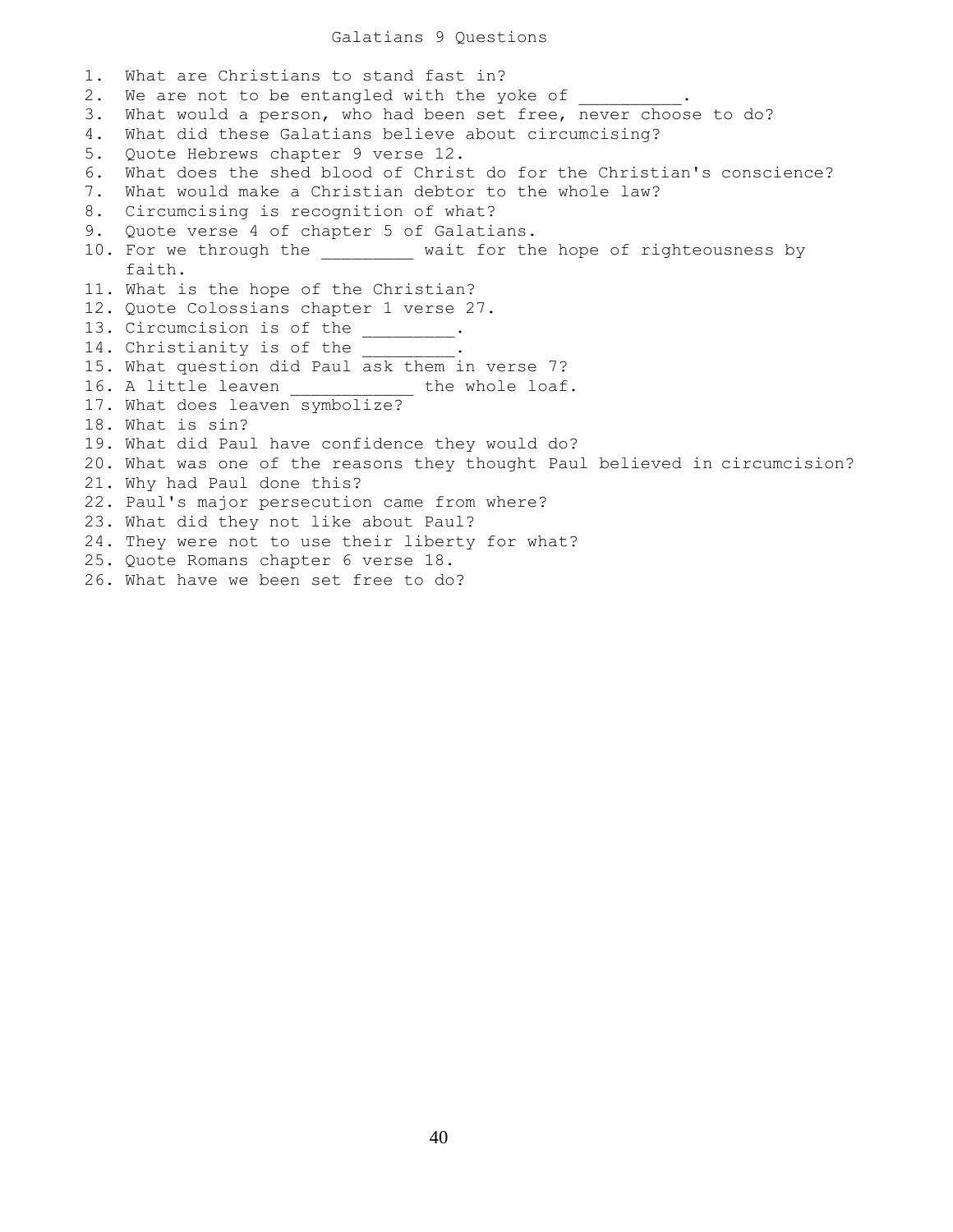We will begin this lesson in Galatians 5:14 "For all the law is fulfilled in one word, [even] in this; Thou shalt love thy neighbour as thyself."

 Notice in the following verses, that love is the basis for Christianity. Mark 12:30 "And thou shalt love the Lord thy God with all thy heart, and with all thy soul, and with all thy mind, and with all thy strength: this [is] the first commandment." Mark 12:31 "And the second [is] like, [namely] this, Thou shalt love thy neighbour as thyself. There is none other commandment greater than these." We know the key word is love. Love does away with things not of God. I John 4:7 "Beloved, let us love one another: for love is of God; and every one that loveth is born of God, and knoweth God." I John 4:8 "He that loveth not knoweth not God; for God is love."

 Galatians 5:15 " But if ye bite and devour one another, take heed that ye be not consumed one of another."

 James 3:14 "But if ye have bitter envying and strife in your hearts, glory not, and lie not against the truth." James 3:15 "This wisdom descendeth not from above, but [is] earthly, sensual, devilish." James 3:16 "For where envying and strife [is], there [is] confusion and every evil work." We find in the Scriptures here from James and from the Scripture in Galatians above, that trying to destroy others comes home to us, and many times we are destroyed in the process. Fussing and fighting have no place in the church. Look, with me, in the next Scriptures how it should be. James 3:17 "But the wisdom that is from above is first pure, then peaceable, gentle, [and] easy to be intreated, full of mercy and good fruits, without partiality, and without hypocrisy." James 3:18 "And the fruit of righteousness is sown in peace of them that make peace." Be a peacemaker, not a troublemaker.

 Galatians 5:16 "[This] I say then, Walk in the Spirit, and ye shall not fulfil the lust of the flesh."

 The lust of the flesh of man is what brings trouble and strife. When we walk in the Spirit of God, we have no lust of the flesh and have no desire to do wrong to anyone. When we make Jesus Lord of our life, He makes our decisions for us.

 Galatians 5:17 "For the flesh lusteth against the Spirit, and the Spirit against the flesh: and these are contrary the one to the other: so that ye cannot do the things that ye would."

 The flesh is of the earth. It is then earthy. The flesh and spirit have been in mortal combat to control the will of man. The lust of the flesh has destroyed many a person. We must bury our flesh that our spirit might take control. The Spirit of God within us is the only thing that can overcome the flesh of man. The flesh centers on the wants of man. The Spirit centers on the will of God. That which is born of flesh, is flesh, until the Spirit of God gives us new life in Him. Jesus spoke to the temptations the devil set before Him by saying, It is written. This is the only way that any of us can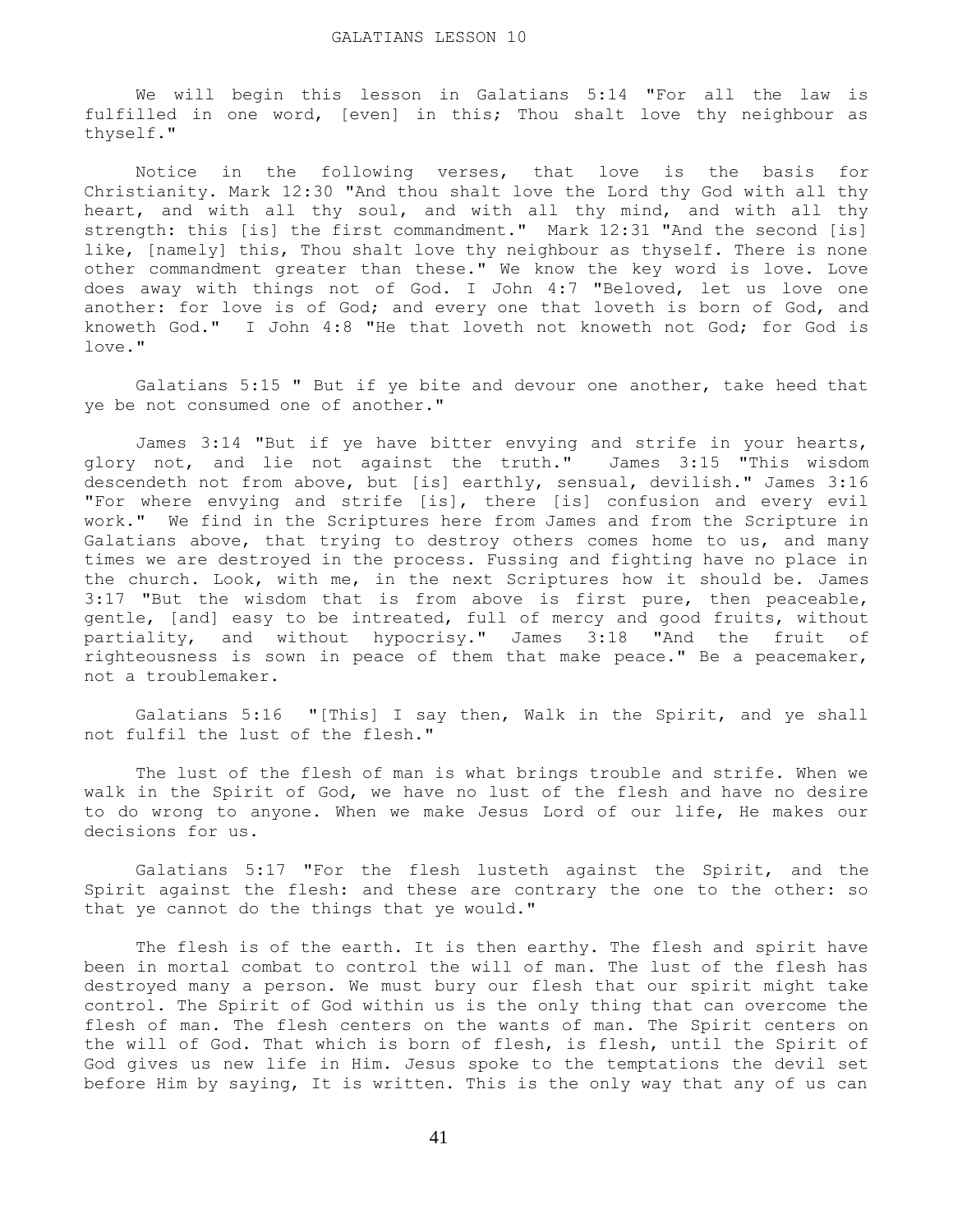overcome the lust of our flesh. We must give our will over to the Spirit of God.

 Galatians 5:18 "But if ye be led of the Spirit, ye are not under the law."

 Jesus was free from sin. If we are full of Him, we are full of His righteousness. There is no law against righteousness. When we are led by the Spirit of God, we are walking in righteousness.

 Galatians 5:19 "Now the works of the flesh are manifest, which are [these]; Adultery, fornication, uncleanness, lasciviousness,"

 When the man is walking in the lust of the flesh, he does whatever feels good to him, right or wrong. It seems that this adultery, here, is, also, covering homosexual acts. There are two kinds of adultery. Spiritual adultery is when you follow and give allegiance to false gods. Physical adultery is having sexual relations with anyone you are not married to. This includes having sexual relations man with another man, and, also, women with other women. "Fornication", in the verse above, is speaking of all harlotry and incest. Uncleanness, here, means impurity, physical or moral. Lasciviousness covers many acts including wantonness and any filthy act. We would call it perversion.

 Galatians 5:20 "Idolatry, witchcraft, hatred, variance, emulations, wrath, strife, seditions, heresies,"

 Paul is going on with many of the things so prevalent in our society today. He says they are all works of the flesh. Idolatry is image-worship. "Witchcraft", in this special instance, means drugs, magic and sorcery. We all know what hatred is. Variance is wrangling and quarreling. It, also, includes debate. Emulations means jealousy, malice, indignation, and zeal. We know what wrath and strife mean. Seditions means divisions. "Heresies" means disunion and sect.

 Galatians 5:21 "Envyings, murders, drunkenness, revellings, and such like: of the which I tell you before, as I have also told [you] in time past, that they which do such things shall not inherit the kingdom of God."

 What this is really saying, is that to continue to do these things would cause you to be a flesh man. Flesh does not inherit the kingdom of God. When you receive the Lord Jesus as your Saviour and Lord, this is that old flesh that must be buried. You rise a new person in Christ. The Christian has given his will over to the Spirit of God. These things may have been in his past, but must not be in his future. I do not mean by this that you never, ever sin again. I mean that this is not your way of life anymore. You become a new creature in Christ. If you do unwillingly sin, ask for forgiveness. We have an advocate with the Father, Jesus Christ the Righteous. He intercedes with the Father for us.

 Galatians 5:22 "But the fruit of the Spirit is love, joy, peace, longsuffering, gentleness, goodness, faith,"

 Notice the drastic difference in the fruit of the Spirit and the flesh. The fruit of the Spirit is all good. These are the type things that all Christians should have in their life. These seven are examples of all the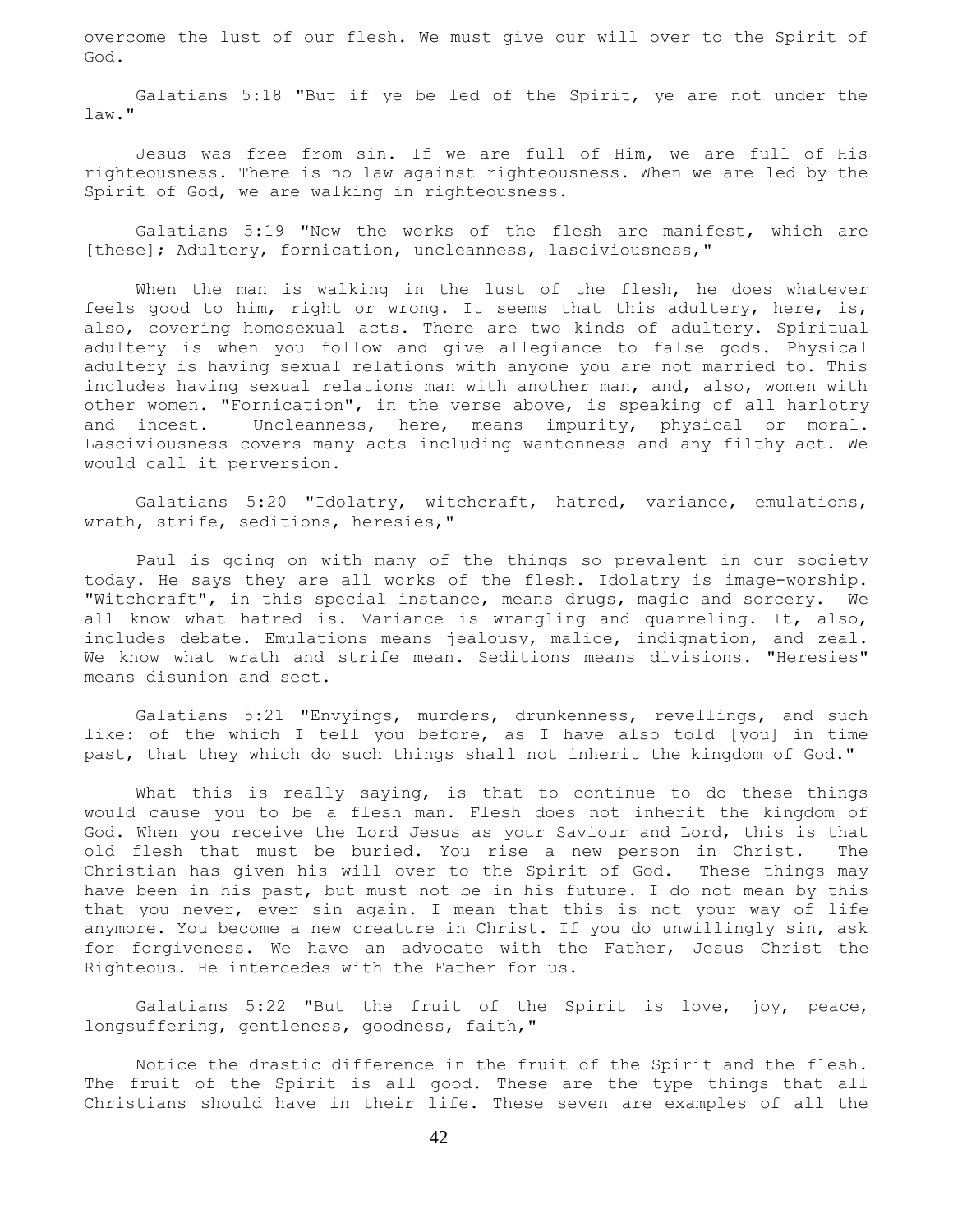rest. Everything good in your life is from the Spirit of God. The Holy Spirit of God brings these things into the life of the Christian. I have found that as we walk with the Spirit in control, these grow every day, until one day we look around and they are all active in our life. Be filled, right now, with the Spirit of God.

Galatians 5:23 "Meekness, temperance: against such there is no law."

 As we said earlier, there is no law against all of these good things. We would not even need a police force, if these were active in everyone's lives.

 Galatians 5:24 "And they that are Christ's have crucified the flesh with the affections and lusts."

 Notice who does the crucifying. We must crucify our own flesh. We must get in obedience to the Spirit of God. God will not invade the will of man. Operating in our own free will, we must decide to give the Spirit of God control of our will. The Spirit does not lust, that is the flesh. If we truly are Christ's, then we have turned everything over to Him. A man can not have two masters, either the flesh will rule, or the Spirit.

 Galatians 5:25 "If we live in the Spirit, let us also walk in the Spirit."

 What is meant by walking in the Spirit? It means that all of the gifts of the Spirit will be evident in our life. We will no longer have a desire to sin. We will walk in the newness of life that Christ gave us. Our walk should be such that the world around can look at us and see Jesus in us.

 Galatians 5:26 "Let us not be desirous of vain glory, provoking one another, envying one another."

 To God be the glory for all things. The glory, spoken of above, is speaking of one person glorying over another. What we are, what we do, and even what we will become, is because the Lord blessed us. We should not build ourself up over others. One of the problems in our society today is that everyone wants what everyone else has, even if they have not worked to get it. Be satisfied with what you have. If you desire more, work for it. Envy of others will not help you. Work hard, ask God to help you better yourself, and then be happy with what you have, whatever it is.

43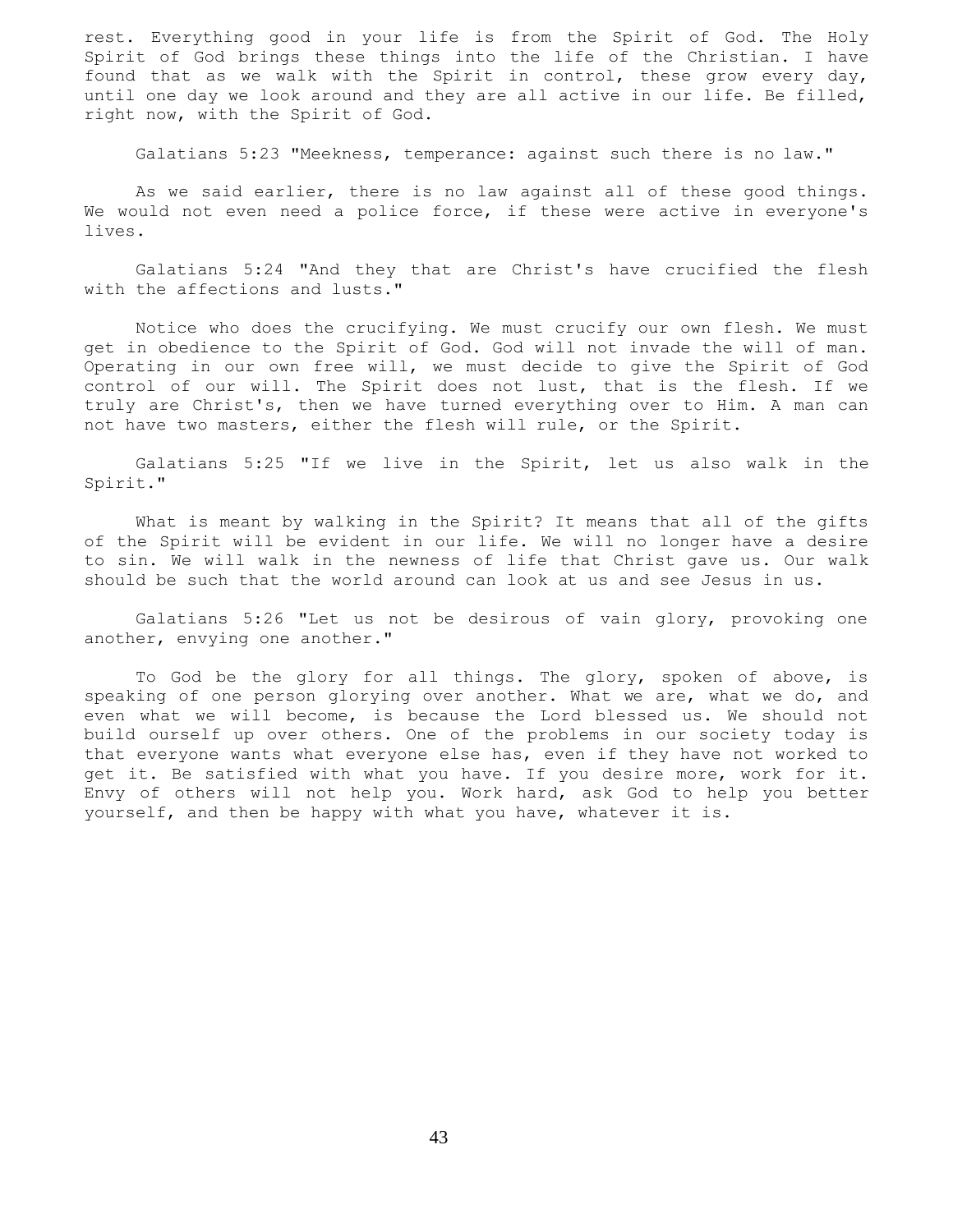1. What one word is the law fulfilled in? 2. Quote Mark chapter 12 verse 30 and 31. 3. Beloved, let us \_\_\_\_\_\_ one another. 4. Everyone that loveth is \_\_\_\_\_\_\_ of God. Quote 1 John chapter 4 verse 8. 5. What will probably happen, if we bite and devour one another? 6. Where envy and strife is, there is 7. How does James describe the wisdom that is from above? 8. When you walk in the Spirit, you will not fulfill the lust of the  $\mathcal{L}=\mathcal{L}^{\mathcal{L}}$ 9. What lusts against the Spirit? 10. What are the flesh and the spirit in mortal combat over? 11. What does the flesh center on? 12. How can we overcome the lust of our flesh? 13. When are we not under the law? 14. Name some of the works of the flesh. 15. What two kinds of adultery are spoken of here? 16. What is fornication? 17. What are some of the things witchcraft covers? 18. What does heresies mean? 19. Those who commit these works of the flesh shall not inherit the  $\circ$  f  $\_\_$ . 20. These works of the flesh may have been part of your past, but must not be in your 21. Who intercedes for the Christian? 22. Name 7 of the fruits of the Spirit? 23. Quote Galatians chapter 5 verse 24. 24. If we live in the Spirit, let us \_\_\_\_\_\_\_\_\_ in the Spirit. 25. Who should all the glory go to. 26. If we want to better our position in life, what should we do?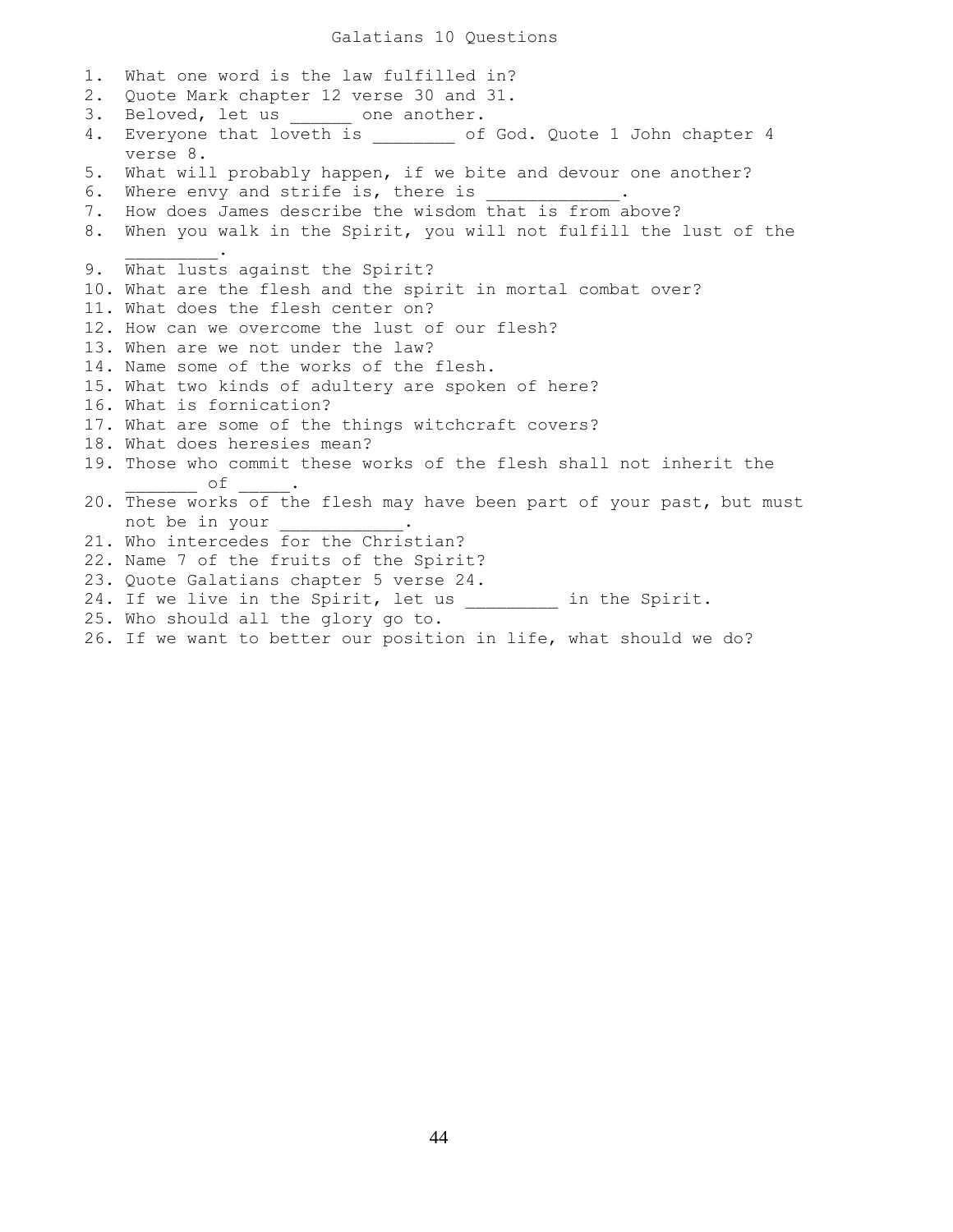We will begin this lesson in Galatians 6:1 "Brethren, if a man be overtaken in a fault, ye which are spiritual, restore such an one in the spirit of meekness; considering thyself, lest thou also be tempted."

 This is speaking of the brothers and sisters in Christ. Just as in the parable of the 100 sheep, where one was lost was speaking of Christians. The one that was lost was a sheep the same as the ninety and nine that did not get lost. It is not impossible for a Christian to make a mistake and sin in the process. It is very important for that person to be restored to the group as soon as possible. If they repent of the sin, we are not to keep on bringing it up, or remembering it. These who are stronger in their walk, because of the Spirit of God within them, should lead the way in forgiving them. Who knows, the next temptation that comes, may be this spiritual man's. The person who sinned, must repent and turn from that sin. He can not go on committing that same sin.

 Galatians 6:2 "Bear ye one another's burdens, and so fulfil the law of Christ."

 This brings to mind the black man who carried the cross for Jesus. We must carry the burdens of those around us, if we are Christians. The law of Christ, spoken of here, is love your neighbor as yourself. The load can be much lighter, if we help carry that load.

 Galatians 6:3 "For if a man think himself to be something, when he is nothing, he deceiveth himself."

 This is speaking of a conceited person. Paul, is perhaps speaking of some of the Galatians, because of their being Jews who thought themselves to better than others. The thing that would make them nothing in this case, is the fact that they are still looking to the law instead of grace. Let others elevate you up. It looks conceited, if you do it yourself.

 Galatians 6:4 "But let every man prove his own work, and then shall he have rejoicing in himself alone, and not in another."

 If your work is of God, it will prove itself. Do your best, work hard, and know in your heart that you are doing the very best that you can. Regardless of the outcome, you can be proud within yourself that you have done your best.

Galatians 6:5 "For every man shall bear his own burden."

 Whatever job God gave you to do, it is yours alone. You should not try to push off your work on someone else. You are the best for the job God gave you to do.

 Galatians 6:6 "Let him that is taught in the word communicate unto him that teacheth in all good things."

This is saying, if God has shown you something about the Word of God, you are to share it with other teachers, so they can teach the truth, also.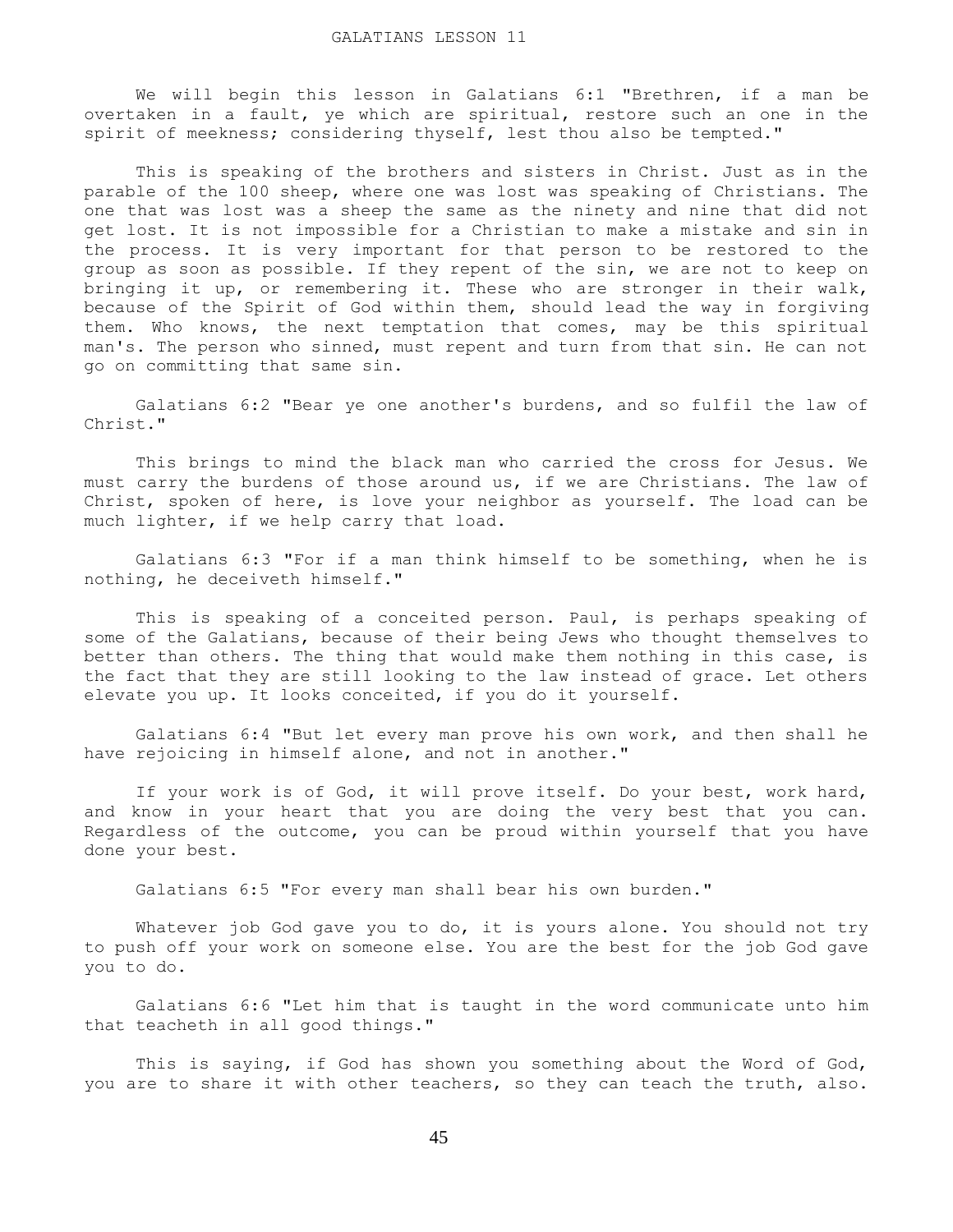This is, also, saying that those taught are to help with the day to day needs of the teacher.

 Galatians 6:7 "Be not deceived; God is not mocked: for whatsoever a man soweth, that shall he also reap."

 You can not plant an English pea, and get a stalk of corn. Whatever you sow, is what your crop will be. On judgement day, we will receive according to what we sowed on this earth. God is keeping the account book. We cannot fool Him.

 Galatians 6:8 "For he that soweth to his flesh shall of the flesh reap corruption; but he that soweth to the Spirit shall of the Spirit reap life everlasting."

 With whatever measure we measure to others, God will measure back to us. A person who lives for self will die lonely. The actions we take in this life toward others are like a seed sown that we will reap in heaven. Jesus said; in as much as you have done it unto the least of these, you have done it unto me. A Christian's rewards are not for this world, but are for heaven. If we live a fleshly life, we will reap the whirlwind. Matthew 19:29 "And every one that hath forsaken houses, or brethren, or sisters, or father, or mother, or wife, or children, or lands, for my name's sake, shall receive an hundredfold, and shall inherit everlasting life." Sowing good here on the earth means that we are storing up treasures in heaven. Whatever we plant is the crop we will get.

 Galatians 6:9 "And let us not be weary in well doing: for in due season we shall reap, if we faint not."

 I Corinthians 15:58 "Therefore, my beloved brethren, be ye stedfast, unmoveable, always abounding in the work of the Lord, forasmuch as ye know that your labour is not in vain in the Lord." The truth of the matter is that Christians never seem to tire of doing good. That is what separates them from the rest of the world. The world is selfish. Christians are thoughtful of others. I love the song that says "We'll Work Till Jesus Comes". When the Lord returns for His own, we must be found working to get one more saved, before it is too late. I have said it before, but it bears repeating, the only way some people know Jesus is by seeing Him in the actions of His believers.

Galatians  $6:10$  "As we have therefore opportunity, let us do good unto all [men], especially unto them who are of the household of faith."

 You are not responsible for all the people in the world who have a problem, but you are responsible to help those whose needs come to your attention. If a neighbor is out of food, take him some food. We are supposed to help all who we come into contact with who have a need. This says, especially your Christian brothers and sisters. If God has blessed you with more than is necessary for you to live on, share with someone less fortunate. Be quick to distribute to those in need. It is better to give them an opportunity, than it is to give them a hand-out. They keep their self-esteem when you give them an opportunity.

 Galatians 6:11 "Ye see how large a letter I have written unto you with mine own hand."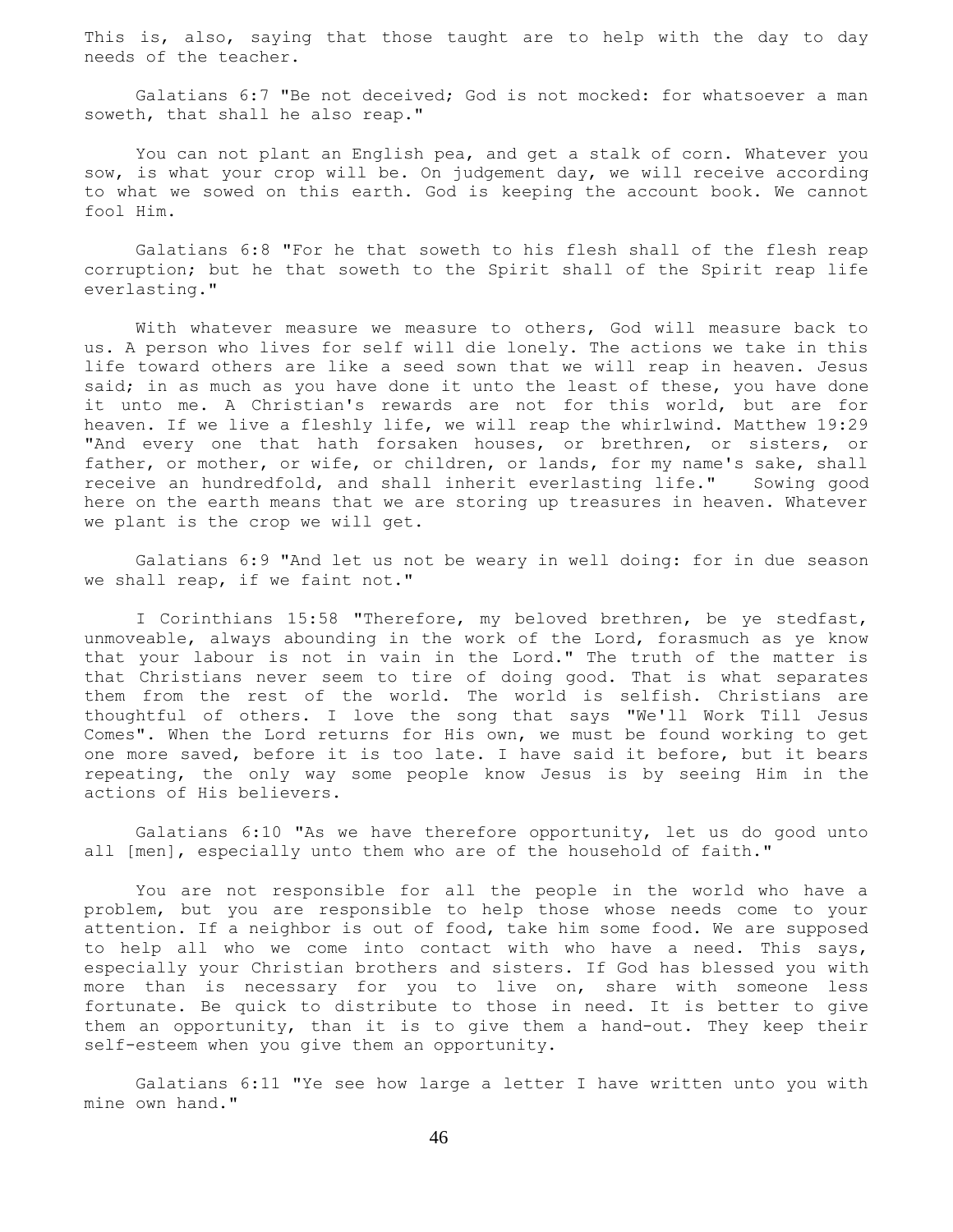Many times, the actual writing of Paul's letters was done by someone else, but he says here, that he wrote this himself.

 Galatians 6:12 "As many as desire to make a fair shew in the flesh, they constrain you to be circumcised; only lest they should suffer persecution for the cross of Christ."

 These Judaizers wanted to look good to their Jewish friends. This circumcising is a show for flesh worship. It appears that even though they have proclaimed Jesus as their Saviour, they are not willing to suffer the ridicule from their Jewish brothers. They were not willing to suffer for Christ.

 Galatians 6:13 "For neither they themselves who are circumcised keep the law; but desire to have you circumcised, that they may glory in your flesh."

 They are trying to prove how religious they are by telling that they are circumcised. They do not even keep the law themselves, but want to impose this custom on others to show their religion. They thought they might avoid being classed with the Christians, if they continued to practice circumcising. They were trying to stay in both camps. They wanted everlasting life that Christianity offered, but they kept this ordinance, so as not to lose their place with the Jews.

 Galatians 6:14 "But God forbid that I should glory, save in the cross of our Lord Jesus Christ, by whom the world is crucified unto me, and I unto the world."

 Paul was not interested in anything bringing him personal glory. Paul was rejoicing in the salvation that he received by Jesus when He gave Himself on the cross. Paul is saying, that he glories in his salvation. Nothing in this world offered anything to Paul. He was waiting for that glorious day in heaven with Jesus. Paul was saying; I am in the world, but this world means nothing to me. My home is in heaven. Paul, like all believers, had the hope of the resurrection.

 Galatians 6:15 "For in Christ Jesus neither circumcision availeth any thing, nor uncircumcision, but a new creature."

 Nothing in the flesh means anything. We will discard this house of flesh and receive our spiritual body. The thing that does matter, is that we are born again. We are a new creature in Christ. Christ liveth in us. This world is not our home. We are a stranger in this land. Our home is in heaven with Jesus.

 Galatians 6:16 "And as many as walk according to this rule, peace [be] on them, and mercy, and upon the Israel of God."

 Paul is making a difference in Israel in the flesh and Israel in the Spirit, here. Christians, who walk according to the Spirit, are the Israel he speaks of that will have peace and mercy. Romans 9:6 "Not as though the word of God hath taken none effect. For they [are] not all Israel, which are of Israel:"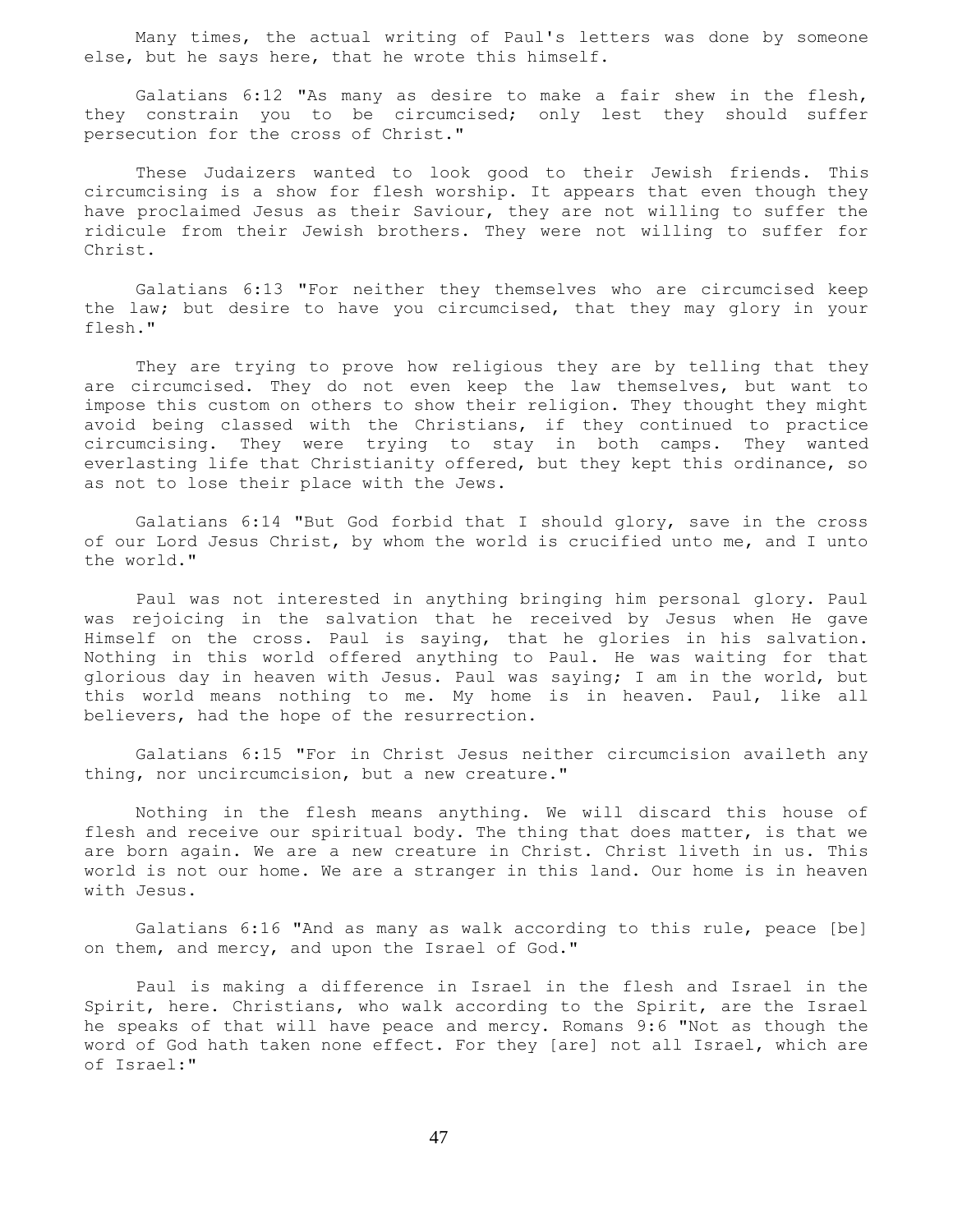Galatians 6:17 "From henceforth let no man trouble me: for I bear in my body the marks of the Lord Jesus."

 Paul had born many stripes, because he would not renounce Jesus Christ as Messiah. Paul is explaining to them, whether they believe him or not, he belongs to Christ. His message brought to them was as an apostle of God. He is saying, he does not need their confidence in him to let him know he belongs to Christ. He says, "Leave me alone".

 Galatians 6:18 "Brethren, the grace of our Lord Jesus Christ [be] with your spirit. Amen."

 This whole book has been about the unmerited favor of God on his people. The one word is grace. Paul speaks to their spirit man and asks grace. "Amen" means, so be it.

 To close, I would like to say that it is evident that salvation through Jesus Christ is a free gift. We do nothing to earn our salvation. It is just as evident that we must remain steadfast in the salvation we received. Law and grace are like oil and water, they will not mix. Choose life in the grace of God.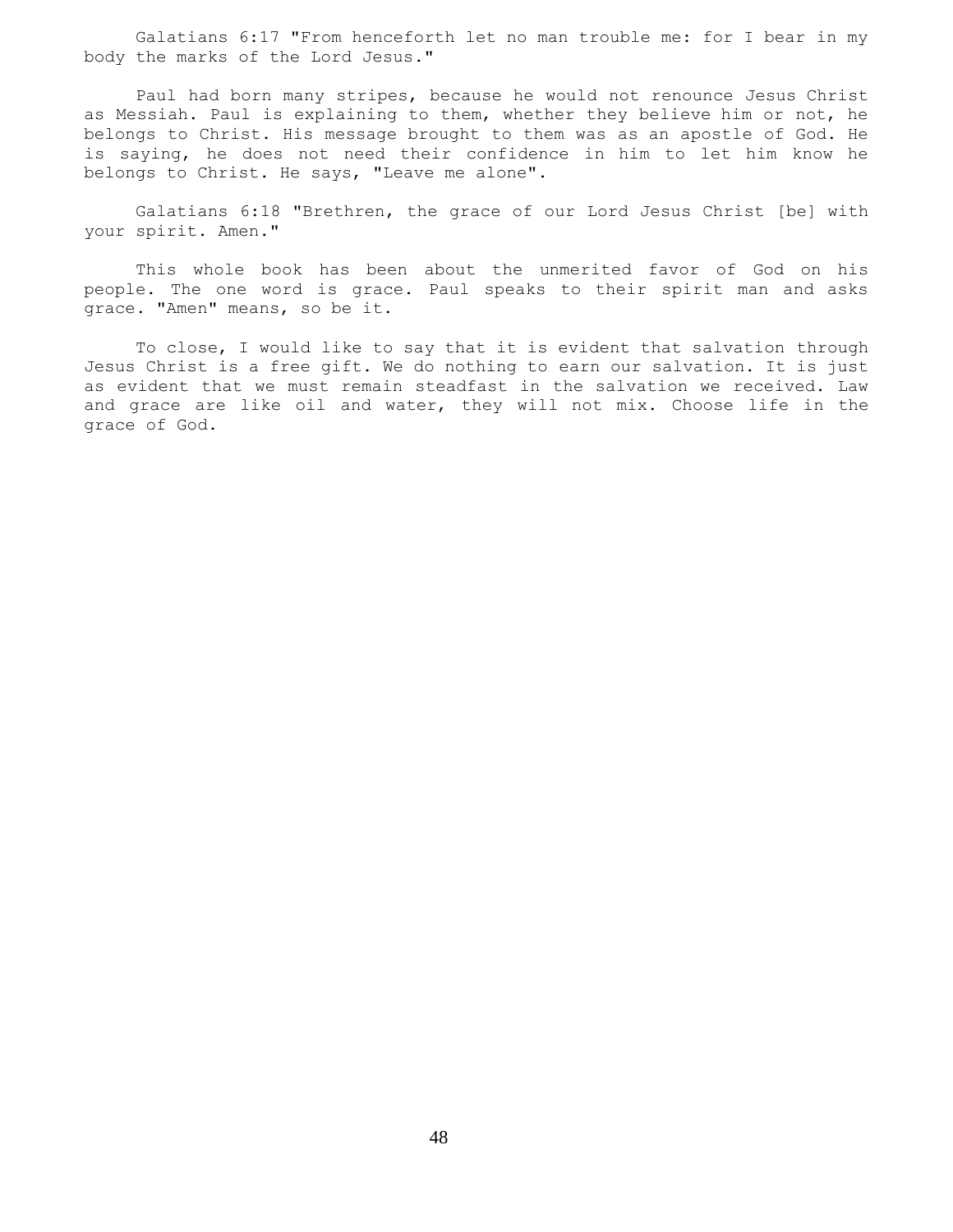## Galatians 11 Questions

1. What are Christians to do, when a brother is overtaken in a fault? 2. What did the parable of the lost sheep have in common with this? 3. Who should lead the way in forgiving them? 4. Bear ye one another's 5. What is the law of Christ spoken of in verse 2? 6. What kind of a person is verse 3 speaking of? 7. Let every man prove his own 8. Who is the best person to do the job God gave you? 9. Verse 6 is saying, for those taught in the Word to do what? 10. Whatsoever a man \_\_\_\_\_\_\_, that shall he reap. 11. Quote Matthew chapter 19 verse 29. 12. What does 1 Corinthians chapter 15 verse 58 tell us about the way we should act? 13. What should we be doing when the Lord returns? 14. You are responsible to help whom? 15. Why is it better to give them an opportunity than a hand-out? 16. Who was it that kept wanting them to be circumcised? 17. What is the only thing Paul would glory in? 18. What is better than circumcision in verse 15? 19. What are the two Israels 20. What did Paul mean when he said, he bore in his body the marks of the Lord Jesus? 21. What was the benediction he spoke at the last?

22. What one word summarizes this lesson?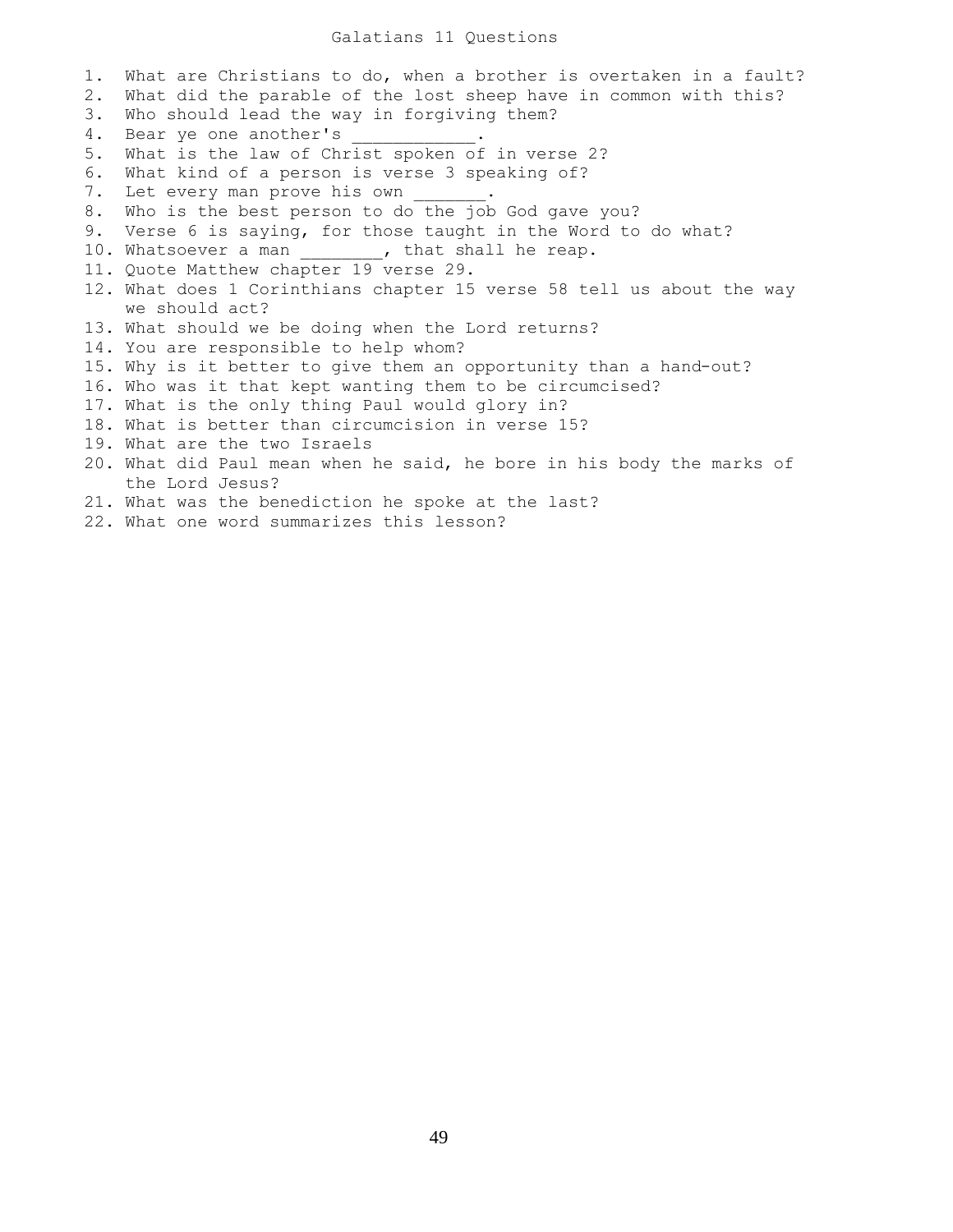#### EPHESIANS LESSON 1

 The book of Ephesians is actually a letter written by Paul to the church at Ephesus. Some believe that Paul was not the writer, but I tend to believe he was. This letter was written somewhere around 60 to 64 A.D. This letter is a call for the Jewish converts to Christianity and the Christians to be united. The key to the whole letter is unity in Christ. Each church had its own little peculiarities. Paul's special thrust, here, is the unity of the believers in Christ, both Jew and Gentile.

 Ephesus was a thriving city. It was on the coast of Asia Minor. The people were a mixture of Greek and Asiatic. Diana, a false goddess, was worshipped here. The temple built for Diana had been 220 years in the building, and was thought of as one of the wonders of the world. All sorts of sorcery were practiced here. There were many Jews here, as well.

 On one of Paul's visits to Ephesus, he stayed 2 years and 3 months. Aquila and Priscilla helped Paul here at Ephesus. In Revelation chapter 1 verse 11, we see that Ephesus was one of the 7 churches mentioned. Ephesus was visited several times by Paul. He was very interested in Ephesus. On one of his visits many received the baptism of the Holy Spirit. He fought against great odds here. The silversmith fought him over the false goddess Diana. The Jews fought him, and he even speaks of fighting wild beasts.

 We will now begin in Ephesians 1:1 "Paul, an apostle of Jesus Christ by the will of God, to the saints which are at Ephesus, and to the faithful in Christ Jesus:"

 We immediately see a declaration that this letter is from Paul. He explains that his authority to be an apostle is from Jesus Christ. This is written to the church at Ephesus. Paul explains that he is an apostle of Christ. Paul did not choose to be an apostle, God called Paul to this office. The saints and the faithful in Christ Jesus are the same. "Saints", in this instance, means those who have been set aside for God. "Faithful" means believers in Christ.

 Ephesians 1:2 "Grace be to you, and peace, from God our Father, and [from] the Lord Jesus Christ."

 Just as grace was the key word in Galatians, it is prominent in all of Paul's letters. He does want the blessings and favor of God to fall upon these people. True peace, just like true grace, comes from the Father and the Lord Jesus Christ.

 Ephesians 1:3 "Blessed [be] the God and Father of our Lord Jesus Christ, who hath blessed us with all spiritual blessings in heavenly [places] in Christ:"

 In this verse, we see the Father, Son, and Holy Spirit. Our way to the Father is through Jesus Christ, our High Priest. The spiritual blessings for the believer are applied through the Holy Spirit. Perhaps in this third verse here, Paul wants us to see the unity of the Father, Lord Jesus Christ, and the Holy Spirit. Christians are in Jesus, and Jesus is in the Christian. He is seated in heavenly places, and we are sitting with Him in heavenly places. Notice, the involvement of them all in the blessings for the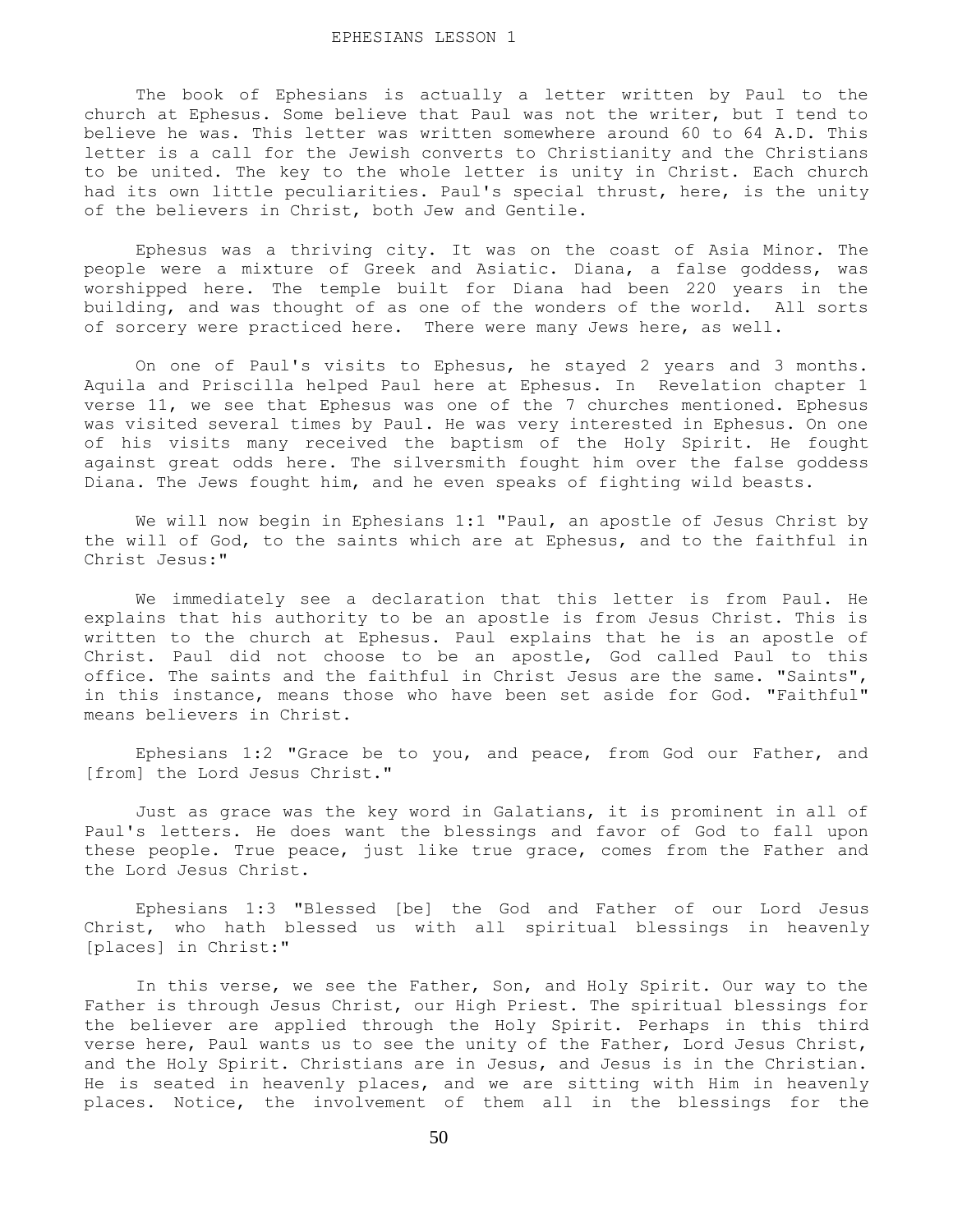believer. Take a look, also, the word "all" in the spiritual blessings. Ephesians 2:6 "And hath raised [us] up together, and made [us] sit in heavenly places in Christ Jesus:" John 14:20 "At that day ye shall know that I [am] in my Father, and ye in me, and I in you."

 Ephesians 1:4 "According as he hath chosen us in him before the foundation of the world, that we should be holy and without blame before him in love:"

 I believe that this is explaining that God {who knows everything for all time}, prepared a plan for the fall of man before He made man. Many call this predestination, I prefer to call it foreknowledge. It is really the omniscient of God. "Omniscient" means knowing all things. It is one of the descriptions of God alone, no human has this attribute. We do know that the desire of God was to fellowship with us. It is His desire for all to be saved. He even provided a Way for that to be possible in His Son Jesus. Mankind is not holy within itself. We are righteous in Jesus Christ. He has clothed us in His righteousness. The righteousness that Jesus has clothed us in, makes us acceptable in the sight of the Father. We are chosen of God. I Peter 2:9 "But ye [are] a chosen generation, a royal priesthood, an holy nation, a peculiar people; that ye should shew forth the praises of him who hath called you out of darkness into his marvellous light:" You do not read anywhere that God has chosen anyone to be lost. His desire is that all would be saved. We, of our own free will, accept the salvation He offered us, or reject it.

 Ephesians 1:5 "Having predestinated us unto the adoption of children by Jesus Christ to himself, according to the good pleasure of his will,"

 His plan from the beginning was to make us His adopted children. We see from the beginning, the plan to save the very elect. God did not choose who the very elect would be, He just knew ahead of time who would choose to follow Him. The plan, all along, was for Jesus Christ to be our Saviour. John 1:12 "But as many as received him, to them gave he power to become the sons of God, [even] to them that believe on his name:" Romans 8:14 "For as many as are led by the Spirit of God, they are the sons of God." Romans 8:15 "For ye have not received the spirit of bondage again to fear; but ye have received the Spirit of adoption, whereby we cry, Abba, Father." Romans 8:16 "The Spirit itself beareth witness with our spirit, that we are the children of God:" Romans 8:17 "And if children, then heirs; heirs of God, and jointheirs with Christ; if so be that we suffer with [him], that we may be also glorified together."

 Ephesians 1:6 "To the praise of the glory of his grace, wherein he hath made us accepted in the beloved."

 We must admit that it is to His praise, and not ours. Salvation through grace is none of our doing, it is His. "Grace", as we have said before, is unmerited favor. Even the fact that we are acceptable to the Father, is because we have taken on the righteousness of Christ. Our righteousness was as filthy rags. It is His righteousness that puts us in right standing with the Father. The Beloved, here, is Jesus Christ. It is only in Him, that we are acceptable. Jeremiah 23:6 "In his days Judah shall be saved, and Israel shall dwell safely: and this [is] his name whereby he shall be called, THE LORD OUR RIGHTEOUSNESS."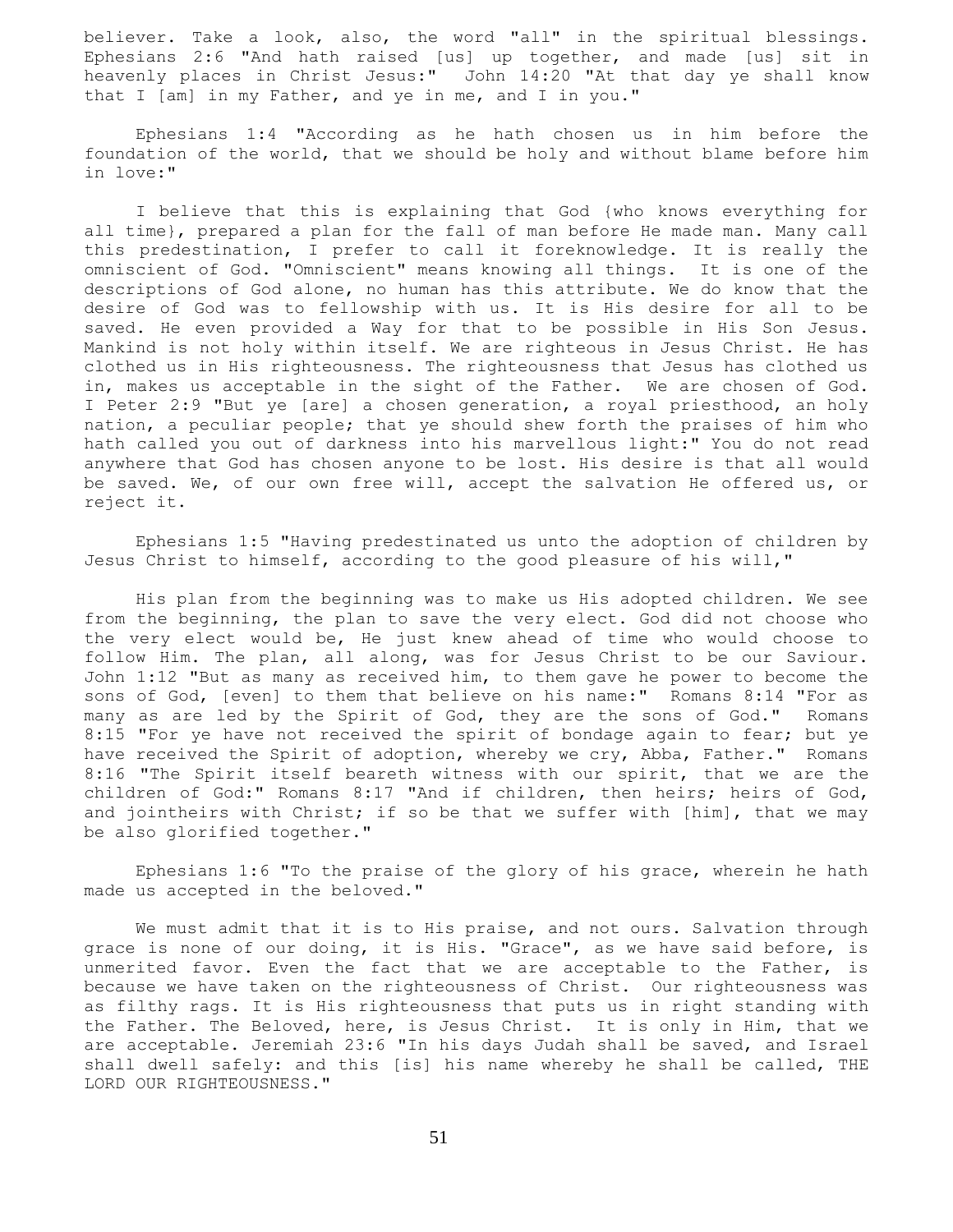Ephesians 1:7 " In whom we have redemption through his blood, the forgiveness of sins, according to the riches of his grace;"

 On day of atonement in the Old Testament when the blood was carried into the Holy of Holies for the sins of the people, the sins were covered over with the blood. This did not do away with the sin, it only covered it up. It did not clear the conscience of the sinner. In the case of the Lord Jesus Christ, His blood does away with the sin. It blots the sin out. It leaves us free of sin. Jesus' precious blood clears our conscience. He not only takes away our sin, but He gives us His righteousness in return. We do absolutely nothing, except repent of our sins and have faith in Jesus as our Redeemer. He redeemed us from the curse of the law. Colossians 1:14 "In whom we have redemption through his blood, [even] the forgiveness of sins:" While we were yet in sin, Jesus shed His blood to save us from sin, self, and the devil.

 Ephesians 1:8 "Wherein he hath abounded toward us in all wisdom and prudence;"

 "Wisdom", in this particular instance, is speaking of worldly or spiritual wisdom. Jesus was full of both. Prudence means mental action or activity. This was not just something that happened, He had given it plenty of thought. We must think on these things, also.

 Ephesians 1:9 "Having made known unto us the mystery of his will, according to his good pleasure which he hath purposed in himself:"

The mystery is how a just God of law could ever justify a sinner, such as you and me. He revealed to us the plan. It is up to us to act upon it. The word "according" here, tells us a lot. With man's reasoning, there would have been no reason for God to give His Son on the cross that we might live. He did it not because it was the logical thing by our reasoning to do it, but because it brought Him pleasure for us to be saved. Notice, also, that this was not someone else's plan, it was His plan. It was not on advice from others, but was His plan from the foundation of the world. All of this is true, because God willed it.

 Ephesians 1:10 "That in the dispensation of the fulness of times he might gather together in one all things in Christ, both which are in heaven, and which are on earth; [even] in him:"

 We are all one in Christ, whether we be Jew or Greek, whether we be male or female. Galatians 3:28 "There is neither Jew nor Greek, there is neither bond nor free, there is neither male nor female: for ye are all one in Christ Jesus." In man's scheme of things, this would be an impossibility. In God's plan, it is not only possible, but will happen. Acts 17:28 "For in him we live, and move, and have our being; as certain also of your own poets have said, For we are also his offspring." I John 4:9 In this was manifested the love of God toward us because that God sent his only begotten Son into the world, that we might live through him. We Christians are His church, we are His bride, we are His building. He is the head of the church, we are the body. He is the chief Cornerstone, and we are the lively stones which are held together by Him. We are, also, His inheritance. He is Creator God, we belong to Him. We are His creation. Read the first chapter of John to know that not anything was made without Him. The heavens are His and the earth, as well. At the name of Jesus all will bow. Philippians 2:10

52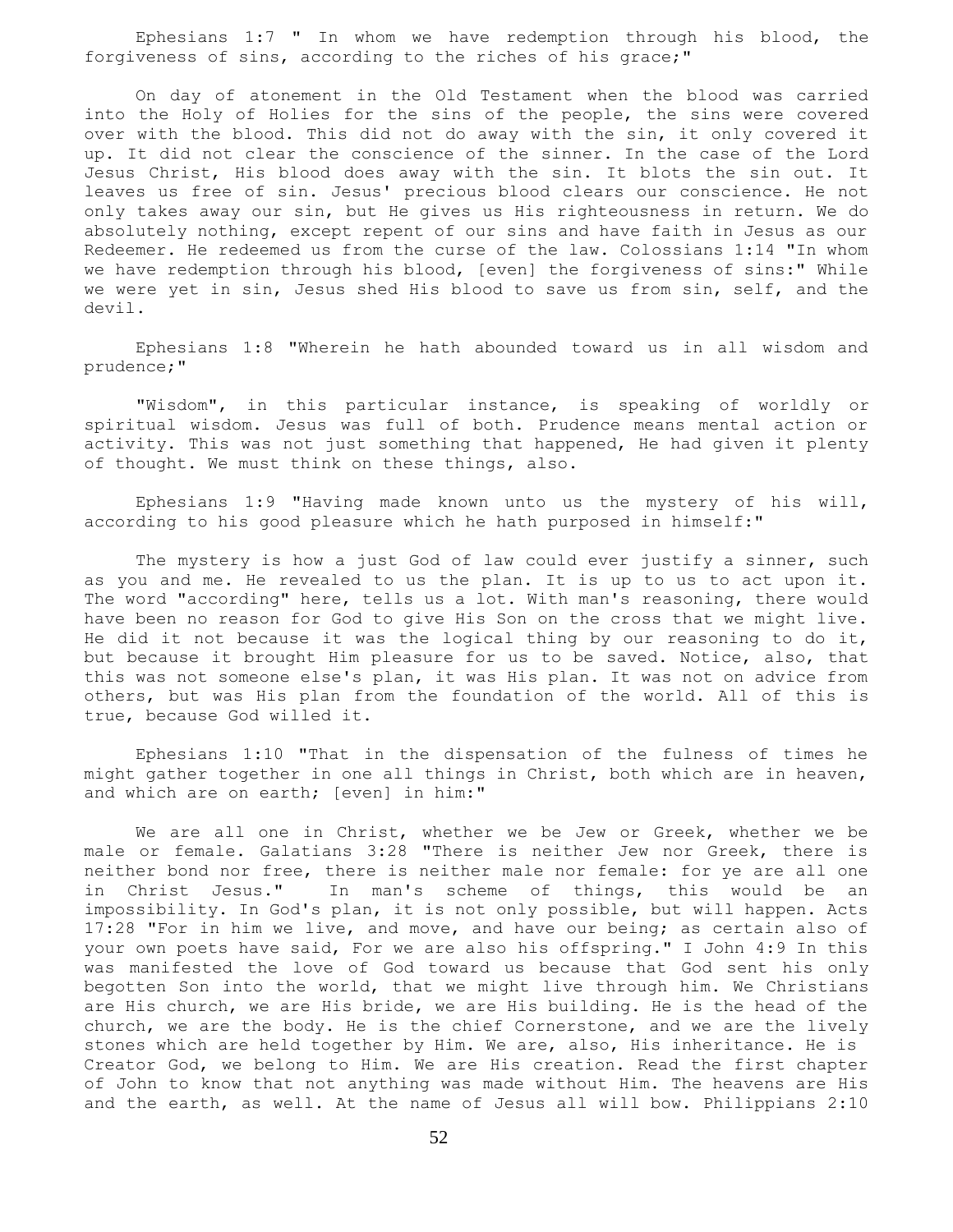"That at the name of Jesus every knee should bow, of [things] in heaven, and [things] in earth, and [things] under the earth;" Philippians 2:11 "And [that] every tongue should confess that Jesus Christ [is] Lord, to the glory of God the Father."

We will continue with this in the next lesson.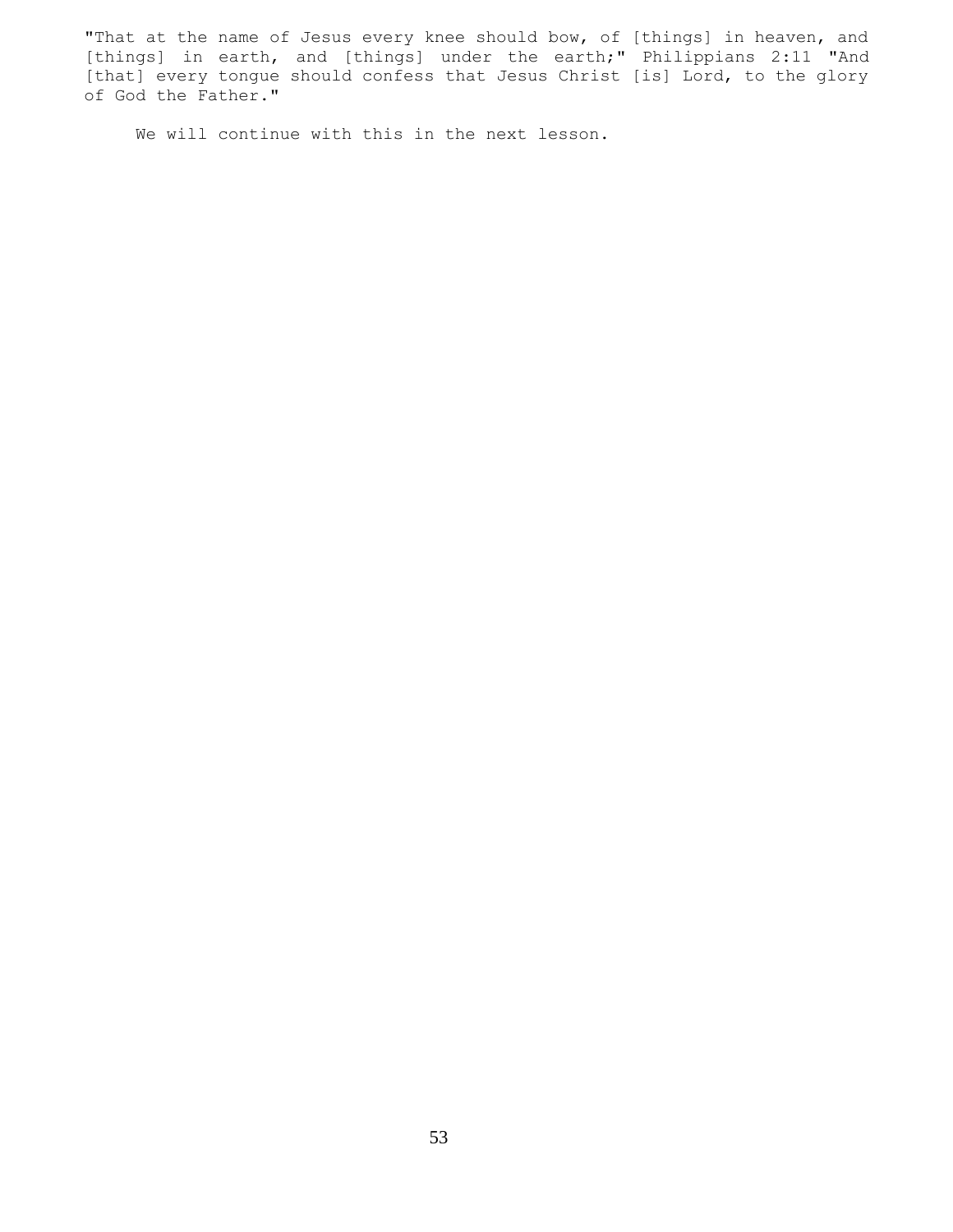### Ephesians 1 Questions

1. What is the book of Ephesians? 2. About when was it written? 3. Who does the author believe the penman to be? 4. What is this letter a call to do? 5. What was Paul's special thrust in this letter? 6. Describe Ephesus. 7. The \_\_\_\_\_ \_\_\_\_ \_\_\_ was thought of as one of the wonders of the world at that time. 8. What false worship was going on here? 9. Where, in Revelation, is the church at Ephesus mentioned? 10. What were some problems Paul had here? 11. What description does Paul give of himself in verse 1? 12. Who chose for Paul to be an apostle? 13. What does the word "saints" mean in verse 1? 14. Where does true peace come from? 15. What is our way to the Father? 16. What unity does Paul want us to see in verse 3? 17. Quote Ephesians chapter 2 verse 6. 18. When had He chosen us? 19. When did God make a plan for fallen man? 20. Do you believe this to be predestination or foreknowledge? 21. What does omniscient mean? 22. How are we righteous? 23. Quote 1 Peter chapter 2 verse 9. 24. Verse 5 says, He predestinated us to what? 25. Quote John chapter 1 verse 12. 26. The 8th Chapter of Romans tells us who are the sons of God? 27. What special name can the children of God call the Father? 28. Who are the Christians, jointheirs with? 29. Who is the Beloved in verse 6? 30. What is "grace"? 31. Quote Jeremiah chapter 23 verse 6. 32. We have redemption through His 33. How did the blood of the animal shed in the Old Testament vary from the blood of Jesus in the New Testament? 34. What is "wisdom", in verse 8, speaking of? 35. What does "prudence" mean in verse 8? 36. What is the mystery in verse 9? 37. When will Christ gather together all things in Him? 38. Quote Galatians chapter 3 verse 28. 39. Quote Acts chapter 17 verse 28. 40. Quote Philippians chapter 2 verse 10.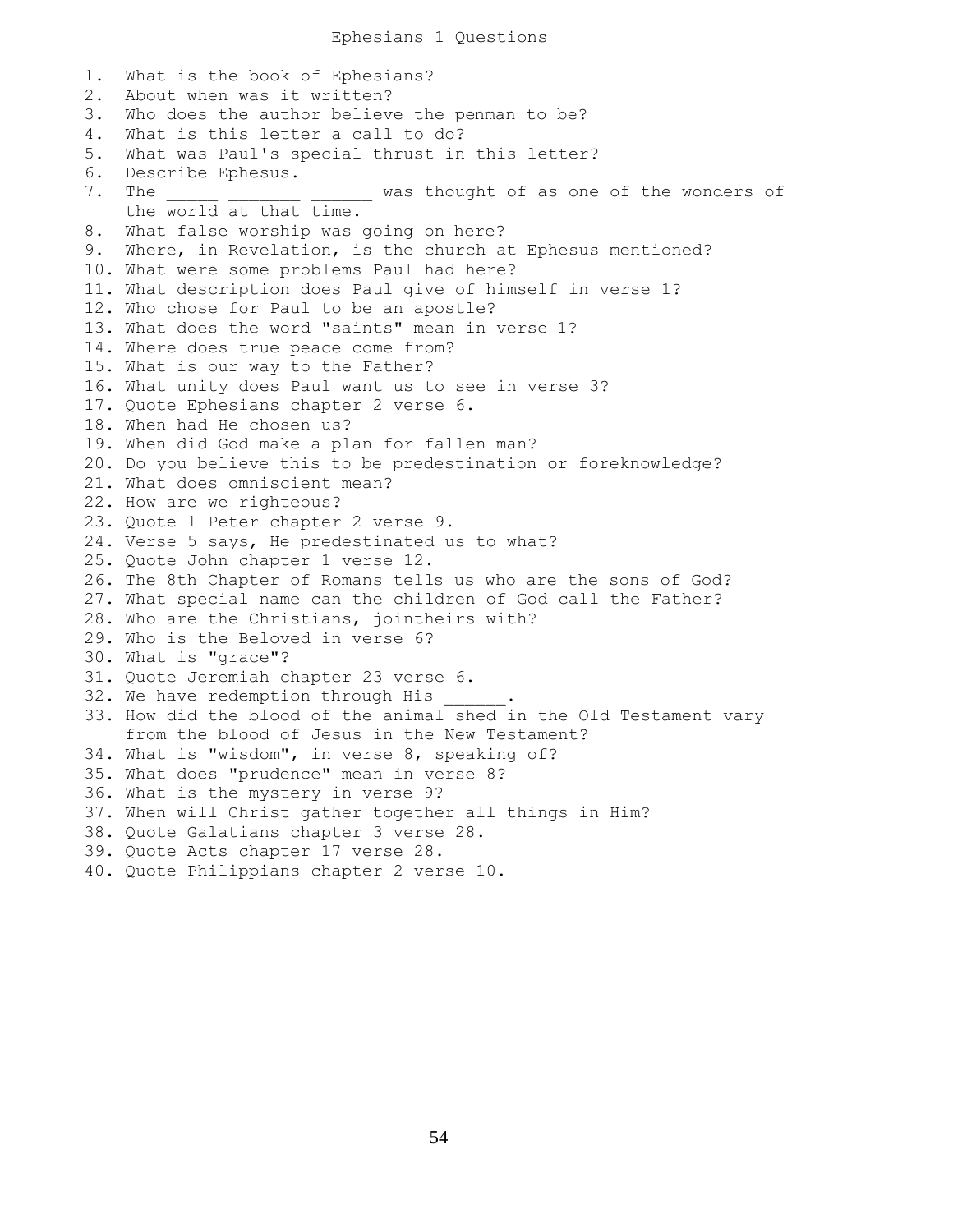We will begin this lesson in Ephesians 1:11 "In whom also we have obtained an inheritance, being predestinated according to the purpose of him who worketh all things after the counsel of his own will:"

 In the last lesson, we were looking into the mystery of why God would even want to save us. We found that He did not talk it over with anyone. This was His decision and was not up for discussion. Galatians 3:29 "And if ye [be] Christ's, then are ye Abraham's seed, and heirs according to the promise." Our inheritance is in Jesus. We are heirs of the Father, because we are sons of the Father. We are sons of the Father, because we have received Jesus Christ as our Saviour and Lord. The inheritance belonged to Jesus, but when we decided to belong to Jesus, His inheritance became our inheritance, as well. This inheritance was predestinated to those who become Christ's. We belong to Christ. He bought us and paid for us with His precious blood.

 Ephesians 1:12 "That we should be to the praise of his glory, who first trusted in Christ."

 The key to this is that we first trusted Christ. We, who first trusted in Christ, should be the praise to His glory. The crucifixion of Jesus glorified the Father. Even the healings and raising of the dead glorified the Father. Over and over the Scriptures say, and they glorified God. The very greatest glory of all was the fact that Jesus fulfilled the will of the Father to save all who believed. The suffering on the cross glorified the Father and the Son. John 13:31 "Therefore, when he was gone out, Jesus said, Now is the Son of man glorified, and God is glorified in him." John 13:32 "If God be glorified in him, God shall also glorify him in himself, and shall straightway glorify him." The greatest victory mankind has ever known was the victory of Jesus on the cross. Jesus defeated Satan and sin on the cross, and defeated death when He rose.

 Ephesians 1:13 "In whom ye also [trusted], after that ye heard the word of truth, the gospel of your salvation: in whom also after that ye believed, ye were sealed with that holy Spirit of promise,"

 The victory for all mankind in this, is that now, all who believe will be saved. Salvation was not available to whosoever will, until the cross. The gospel {good news} of salvation is that all who believe in the Lord Jesus will be saved. It seems that there are two statements "after ye believed" "sealed with the Holy Spirit of promise". The Holy Spirit, we Christians receive, is called the earnest of the Spirit. Look, with me, at a couple of Scriptures on this. II Corinthians 1:22 "Who hath also sealed us, and given the earnest of the Spirit in our hearts." II Corinthians 5:5 "Now he that hath wrought us for the selfsame thing [is] God, who also hath given unto us the earnest of the Spirit." The Spirit is a small taste of what we will have in heaven with Jesus. The Spirit of the Risen Christ within us bears witness of our salvation.

 Ephesians 1:14 "Which is the earnest of our inheritance until the redemption of the purchased possession, unto the praise of his glory."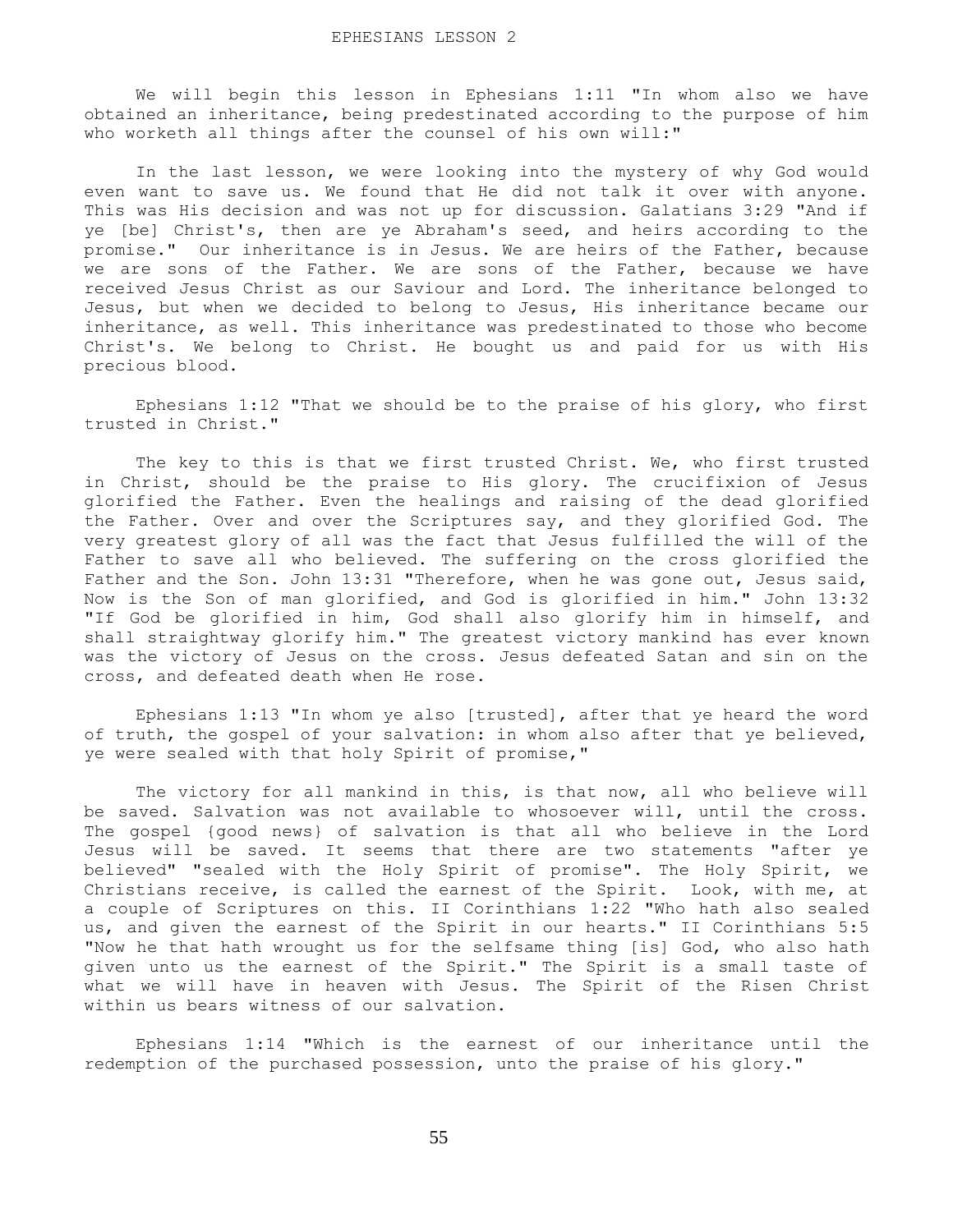The Spirit, that we receive, gives us power to be able to live a victorious life here on the earth. This strength, that we receive within ourselves, is the fact that the Spirit of the Risen Christ has taken up residence in us. It is His strength that we draw from. The Spirit not only verifies that we belong to Christ, but also helps us in our day to day walk. When we allow the Spirit to be our teacher and our quide, we are assured of the decisions we make. It is a knowing that all is well with our soul. It reassures us of our coming inheritance. Notice we are the purchased possession.

 Ephesians 1:15 "Wherefore I also, after I heard of your faith in the Lord Jesus, and love unto all the saints,"

 Now, we see the glorious report. Love of the saints is automatic with faith in the Lord Jesus. We can not directly do anything for Christ. The way we give to Him is through His saints.

 Ephesians 1:16 "Cease not to give thanks for you, making mention of you in my prayers;"

 Paul immediately began to pray for them, when he realized they were believers. All leaders in the church should pray for all of those who come to Christ. The congregation should pray for their leader, as well. Pray ye, one for the other. We Christians all need each other, and should give thanks for the believers.

 Ephesians 1:17 "That the God of our Lord Jesus Christ, the Father of glory, may give unto you the spirit of wisdom and revelation in the knowledge of him:"

 "Wisdom" is a gift from God. "Knowledge" is accumulated learning. The Spirit of wisdom would be a gift through the Holy Spirit of God. This would be above the natural ability of man. Revelation, here, is a revealing of the Lord Jesus Christ through the study of Him {Word of God}. Jesus called the Father, God, on several occasions. Jesus was also spoken of as God. 1st. John chapter 5 verse 7 covers both.

 Ephesians 1:18 "The eyes of your understanding being enlightened; that ye may know what is the hope of his calling, and what the riches of the glory of his inheritance in the saints,"

 The eyes of your understanding enlightened, would mean that God has allowed your innermost being to understand. The Light has shined on you from within and revealed the meaning to you. This is approximately what had happened to Paul on the road to Damascus. It is a revealing from within. Jesus is the Light, so this means that His light has shone brightly within you revealing secrets. When the Light of Jesus shines within, there are no hidden corners left. His Light does away with darkness. Then you can see clearly what your calling is. You, also, can see clearly what your inheritance in Him is. This "knowing" is not with your mind, but with your heart.

 Ephesians 1:19 "And what [is] the exceeding greatness of his power to us-ward who believe, according to the working of his mighty power,"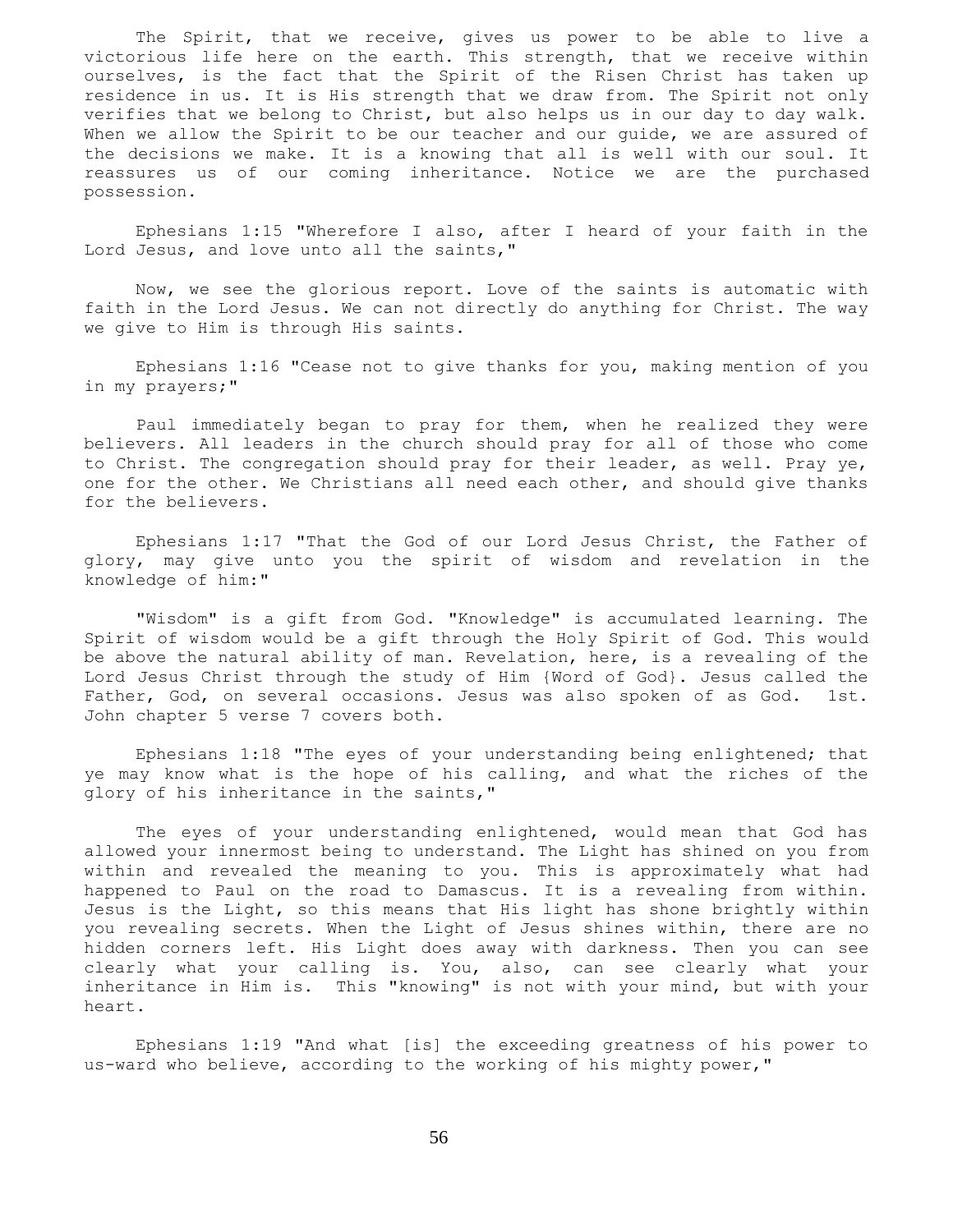The main thing it reveals, is the fact that it is not our own power that works within us, but His power. Philippians 4:13 "I can do all things through Christ which strengtheneth me." Zechariah 4:6 "Then he answered and spake unto me, saying, This [is] the word of the LORD unto Zerubbabel, saying, Not by might, nor by power, but by my spirit, saith the LORD of hosts." His power works in us, and through us, if we believe. John 14:12 "Verily, verily, I say unto you, He that believeth on me, the works that I do shall he do also; and greater [works] than these shall he do; because I go unto my Father." He has given us power of attorney to use His name. John 14:13 "And whatsoever ye shall ask in my name, that will I do, that the Father may be glorified in the Son." John 14:14 "If ye shall ask any thing in my name, I will do [it]." The greatness is His power working in us and through us, as I said.

 Ephesians 1:20 "Which he wrought in Christ, when he raised him from the dead, and set [him] at his own right hand in the heavenly [places],"

That very same power that was shown at the resurrection of Jesus, is the same power that we have when we pray for the sick, or do mighty miracles in His name. The power is in Christ. It is in His name. He healed in His own name when He was on the earth. We can now use that powerful name. Jesus is seated at the right hand of the Father because the work is finished. He is, also, The Right Hand of God. Read the little hand book I wrote on that. In a spiritual way, we believers are seated in heavenly places with Christ Jesus.

 Ephesians 1:21 "Far above all principality, and power, and might, and dominion, and every name that is named, not only in this world, but also in that which is to come:"

 The following Scripture says it all. Philippians 2:10 "That at the name of Jesus every knee should bow, of [things] in heaven, and [things] in earth, and [things] under the earth;" His name is exalted above all others.

 Ephesians 1:22 "And hath put all [things] under his feet, and gave him [to be] the head over all [things] to the church,"

 He is our exalted Leader. He is our Lord, He is our Saviour, He is our King, He is our High Priest, He is our Life. Acts 17:28 "For in him we live, and move, and have our being; as certain also of your own poets have said, For we are also his offspring." He is the head of the church, who we are. He is the Creator of everything and everyone, and we are His creation.

 Ephesians 1:23 "Which is his body, the fulness of him that filleth all in all."

 We, Christians, are the church of the Lord Jesus Christ. We are His bride, we are His habitation. He is the vine, and we are His branches. He is the Tree of Life and the Water of Life. He is the spiritual and the physical Light of the world. When we are in His presence, there is no night at all, just eternal day. The fullness of the church takes place in heaven. We are the maid child {the church of the Lord Jesus Christ}. We will be full of the Lord.

57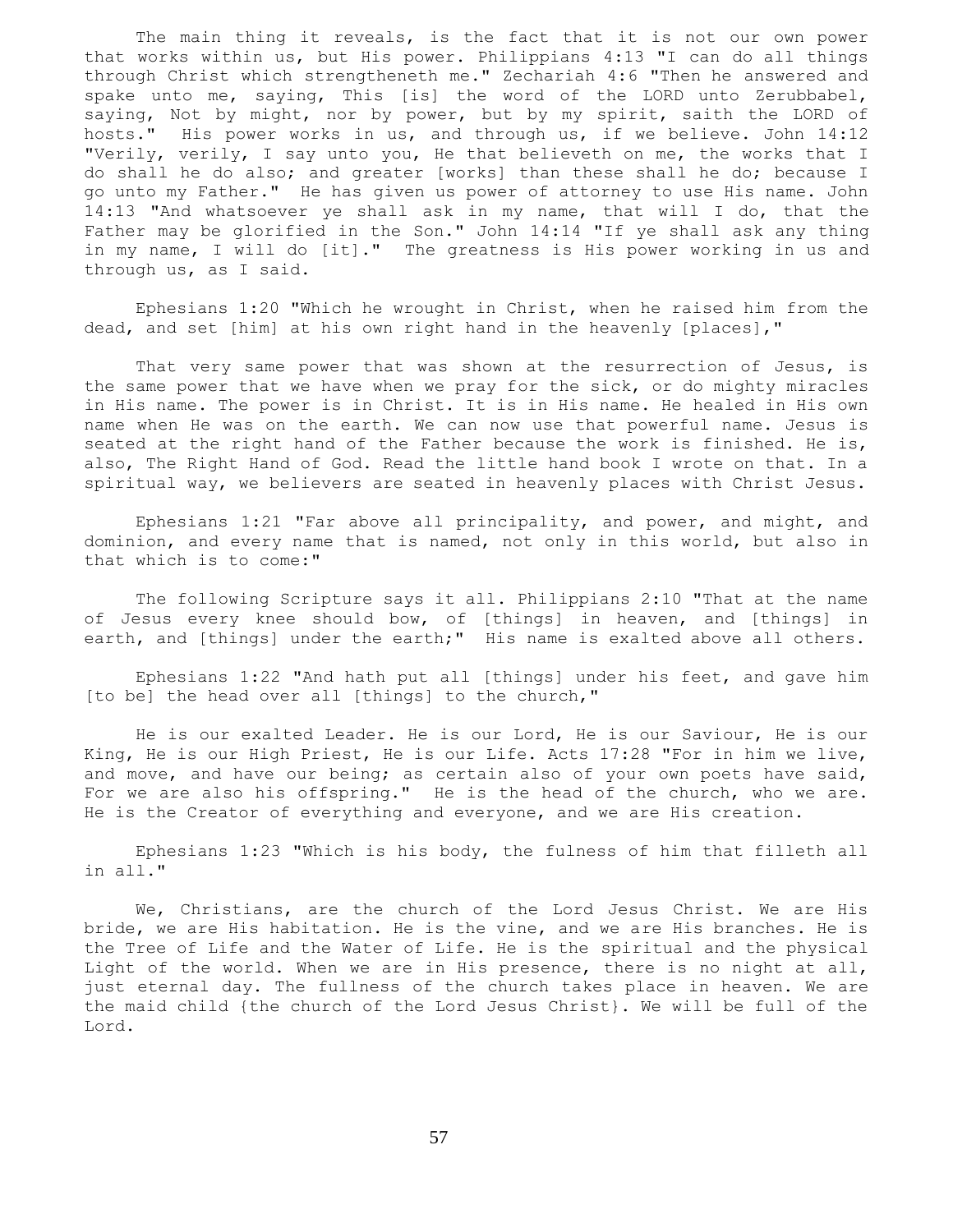1. Quote Ephesians chapter 1 verse 11. 2. Quote Galatians chapter 3 verse 29. 3. Our inheritance is in 4. He bought us and paid for us with His \_\_\_\_\_\_\_\_\_\_\_\_\_ \_\_\_\_\_. 5. What is the key to verse 12? 6. What were some of the things Jesus did that glorified the Father? 7. What was the greatest victory mankind has ever known? 8. Christians are sealed with that  $\qquad \qquad$  of promise. 9. When did salvation become available to whosoever will? 10. What is the Holy Spirit that Christians receive called? 11. What within us bears witness of our salvation? 12. What strength can the Christian draw from? 13. What is the glorious report? 14. When did Paul begin to pray for them? 15. Wisdom is a \_\_\_\_\_\_ from God. 16. Knowledge is 17. In verse 17, how does the revealing take place? 18. What does "the eyes of your understanding enlightened" mean? 19. The "knowing", in verse 18, is how? 20. Quote Philippians chapter 4 verse 13. 21. Where do we find the statement, Not by might, nor by power, but by my spirit, saith the Lord? 22. When we pray for the sick, what causes it to happen? 23. Quote John chapter 14 verse 14. 24. Where is Christ seated? 25. Quote Ephesians chapter 1 verse 21. 26. At the name of Jesus, who will bow? 27. Name several things that Jesus is to us? 28. Quote Acts chapter 17 verse 28. 29. What are the Christians? 30. What is the maid child symbolic of?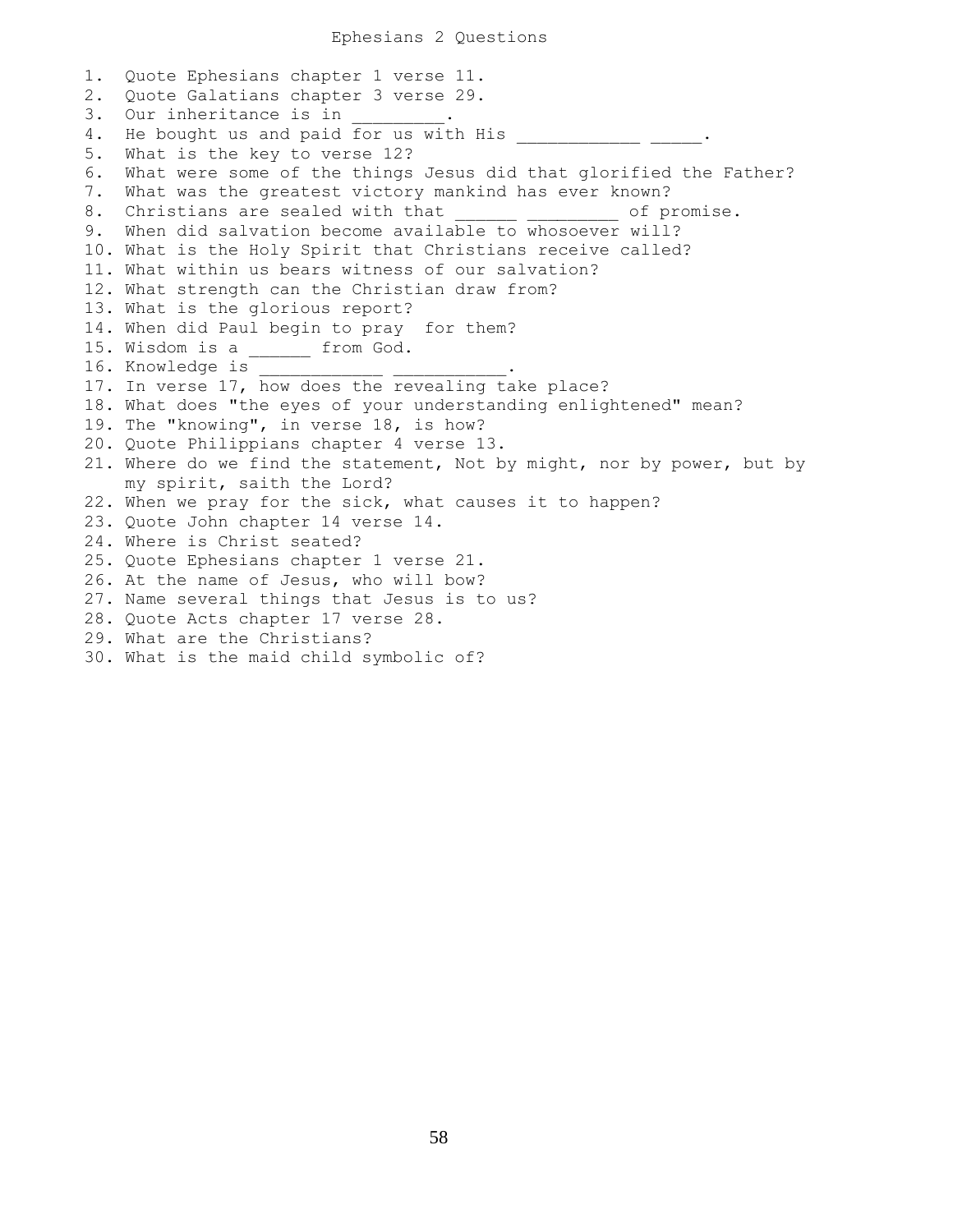We will begin this lesson in Ephesians 2:1 " And you [hath he quickened], who were dead in trespasses and sins;"

The wages of sin is death. When we are walking in our sin {unforgiven}, we are marking time to death. Each day becomes a little more hopeless, because it is one day closer to death. Trespasses and sin bring physical and spiritual death. Jesus took the punishment of death on His body on the cross and marked their bill paid in full, for all who would turn from their sin and accept Him as their Saviour. Romans 8:2 "For the law of the Spirit of life in Christ Jesus hath made me free from the law of sin and death." John 5:21 "For as the Father raiseth up the dead, and quickeneth [them]; even so the Son quickeneth whom he will." Jesus is the Spirit of Life. Though I was dead, yet shall I live in Him.

 Ephesians 2:2 "Wherein in time past ye walked according to the course of this world, according to the prince of the power of the air, the spirit that now worketh in the children of disobedience:"

 Before we come to Christ, we are living in sin. The life without Jesus is a life to please the flesh of man. Satan appeals to the flesh of man. All have sinned. We are first of the flesh. We live for pleasing our own self, before we come to Jesus. These Ephesians were no different. "The prince of the power of the air" is speaking of Satan. The world and its ways will send you to hell. To become Christians, we must repent of our sin, turn away from the world and receive new life in Jesus. I John 2:15 "Love not the world, neither the things [that are] in the world. If any man love the world, the love of the Father is not in him." I John 2:16 "For all that [is] in the world, the lust of the flesh, and the lust of the eyes, and the pride of life, is not of the Father, but is of the world." I John 2:17 "And the world passeth away, and the lust thereof: but he that doeth the will of God abideth for ever."

 Ephesians 2:3 "Among whom also we all had our conversation in times past in the lusts of our flesh, fulfilling the desires of the flesh and of the mind; and were by nature the children of wrath, even as others."

 Our body of flesh came from the earth and causes us to want to be of the earth. We must crucify our flesh and put the Spirit of God in control of our life. The carnal mind is an enemy of God. The battle that has been raging since Adam and Eve, is the battle for the soul of man. The flesh wants to control the soul of man. If the flesh wins, then you are not a Christian. The Spirit of God will come and dwell in you, if you become a spirit person. The breath of life is the spirit of mankind. The breath of life within us is of God. He breathed the breath of life into us, and we became a living soul. The soul is like the will of man. God will not force you to follow Him. We have a choice whom we will follow. The soul of man is the decision maker. The flesh of man, connected with the earth, desires to sin. The battle comes between the flesh and the spirit over the soul. Which will rule in your life, the spirit or the flesh? Flesh man brings death and hell. Spirit man brings life and that more abundantly. Is there really any choice?

59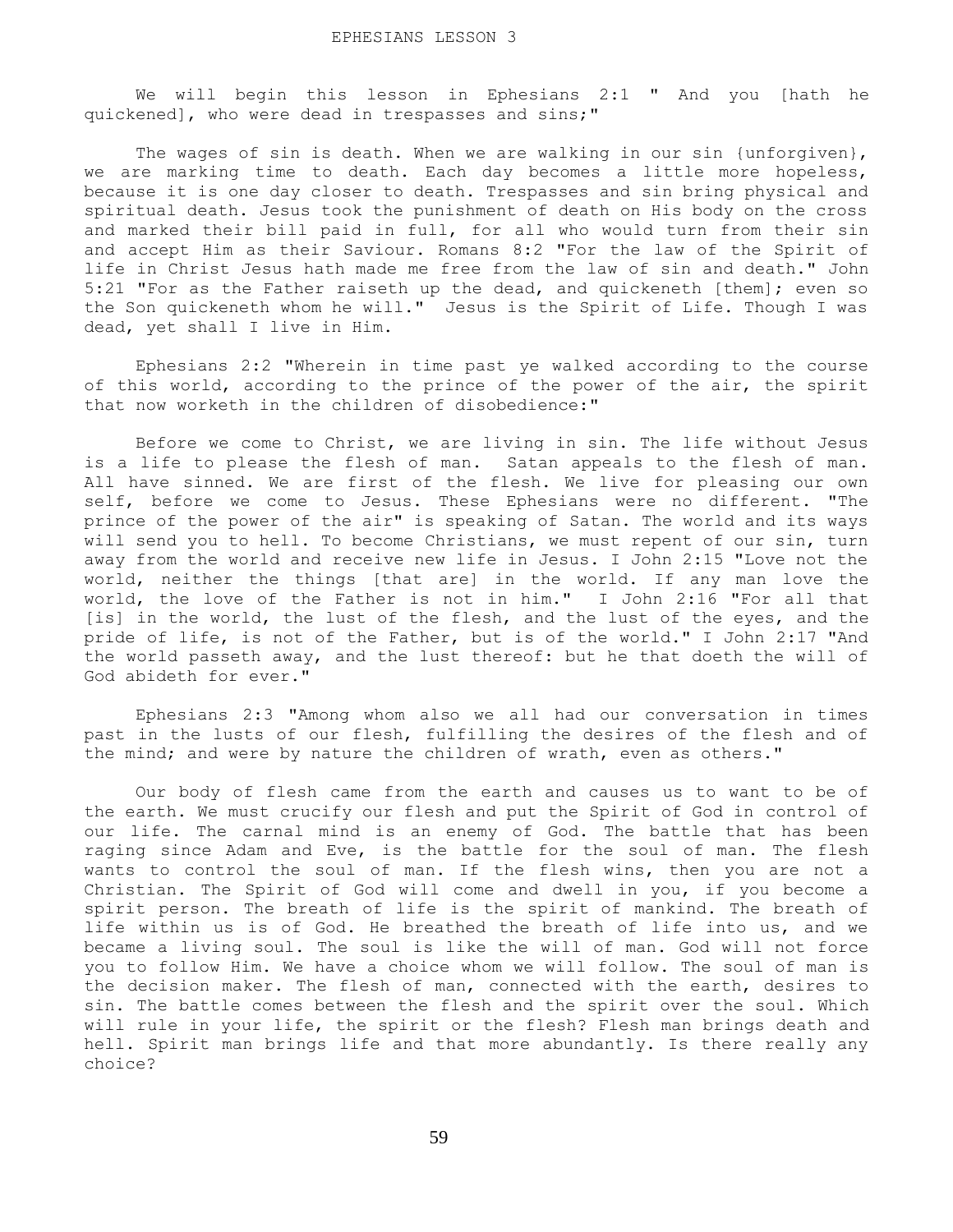Ephesians 2:4 "But God, who is rich in mercy, for his great love wherewith he loved us,"

 I want to cry, when I see this. Why did He love us? We did not deserve to be loved. His mercy endureth forever. This love {agape} is that unconditional love. It is above human love. He loved us in spite of all the wrong in our life. The following familiar verse is the greatest proclamation of love that I know of. John 3:16 "For God so loved the world, that he gave his only begotten Son, that whosoever believeth in him should not perish, but have everlasting life." While we were yet in sin, God loved us enough to save us. We were headed for total destruction, and God blocked the way, and turned us to life everlasting in His precious Son. God is love. This, that Jesus did for all of Christendom, is love in action.

 Ephesians 2:5 "Even when we were dead in sins, hath quickened us together with Christ, (by grace ye are saved;)"

 In Adam all die, In Jesus Christ all live. Jesus is the Quickening Spirit which brings life everlasting. He is the Resurrection and the Life. Because He lives, We live also. Jesus took our sin upon His body on the cross. Our sin died on the cross. In the place of our sin, Jesus clothed us in His righteousness washed in His precious blood. We are saved in Jesus, not because we deserve to be saved, but because He loved us. Grace is unmerited favor. Jesus offers this to everyone. It is up to us to accept this free gift from Jesus. I Corinthians 15:45 "And so it is written, The first man Adam was made a living soul; the last Adam [was made] a quickening spirit." In Jesus, we live and breath and have my being.

 Ephesians 2:6 "And hath raised [us] up together, and made [us] sit together in heavenly [places] in Christ Jesus:"

 It is finished. Jesus did it all for all who believe in Him. He is seated at the right hand of the Father. If I am in Him, I am seated there too. My spirit soars to heavenly places in Christ Jesus. I can easily relate to John, when he was in the Spirit on the Lord's day. The door to heaven {Jesus} is open to all who will enter in. Colossians 3:1 "If ye then be risen with Christ, seek those things which are above, where Christ sitteth on the right hand of God." Colossians 3:2 "Set your affection on things above, not on things on the earth." Colossians 3:3 "For ye are dead, and your life is hid with Christ in God."

 Ephesians 2:7 "That in the ages to come he might shew the exceeding riches of his grace in [his] kindness toward us through Christ Jesus."

 Jesus Christ is the mediator. I Timothy 2:5 "For [there is] one God, and one mediator between God and men, the man Christ Jesus;" Notice in the next verse, that the covenant He mediates is not of the law, but of grace. Hebrews 8:6 "But now hath he obtained a more excellent ministry, by how much also he is the mediator of a better covenant, which was established upon better promises." Hebrews 8:7 "For if that first [covenant] had been faultless, then should no place have been sought for the second." Our covenant with God {Christians} is one that Jesus sealed with His own blood. It is the free gift of grace.

 Ephesians 2:8 "For by grace are ye saved through faith; and that not of yourselves: [it is] the gift of God:"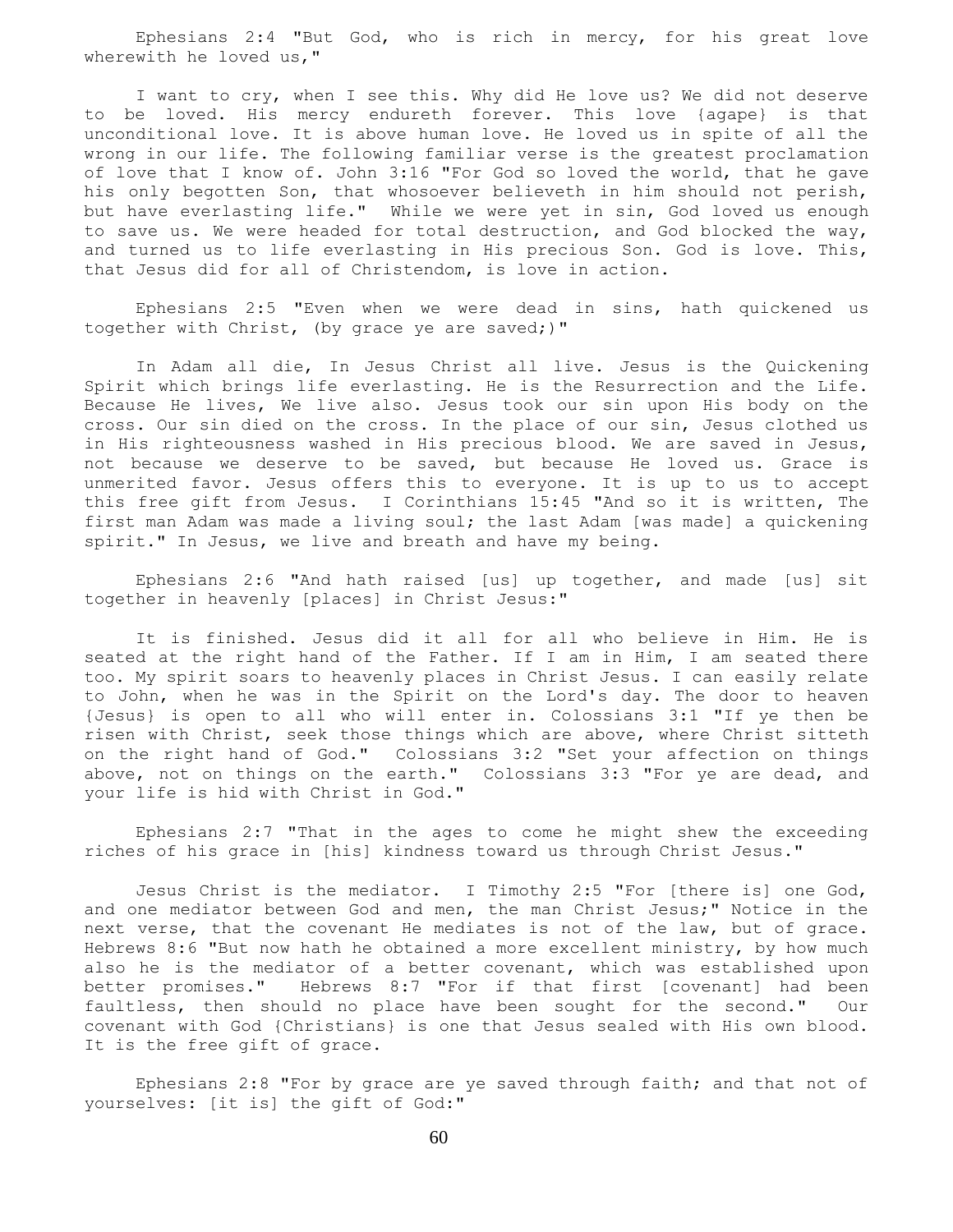You can not earn your way to heaven. Just as any gift, to have it, you must reach out and receive it unto yourself. Faith was counted unto Abraham as righteousness. Our faith in the Lord Jesus Christ is what gives us our righteousness in God's sight. Jesus put us in right standing with God, when He paid our debt in full with His blood at Calvary. We must say, thank you Jesus for dying for me. That is why we are saved. Jesus is our Saviour. The gift of God, to all mankind who will accept it, is eternal life in Jesus Christ, our Lord.

Ephesians 2:9 "Not of works, lest any man should boast."

 There is no room for boasting. The only thing we might consider boasting of is the greatness of God and His plan of salvation. Work will not get you to heaven. If we love God, and appreciate what He has done for us, we probably will work for Him, but our work does not save us. It just tells Him we love Him.

 Ephesians 2:10 "For we are his workmanship, created in Christ Jesus unto good works, which God hath before ordained that we should walk in them."

 This is the picture then. We are saved by grace and grace alone. The fruit of our salvation shows in our actions after we are saved. As I have said so many times, we must walk in the salvation Jesus provided for us. These works are in Christ Jesus. In the works that you do, the world should be able to see Jesus. Even Jesus Himself said, John 14:11 "Believe me that I [am] in the Father, and the Father in me: or else believe me for the very works' sake." He also said, John 14:12 "Verily, verily, I say unto you, He that believeth on me, the works that I do shall he do also; and greater [works] than these shall he do; because I go unto my Father." Do you believe in Jesus? Are you fulfilling this Scripture in His own Words? Matthew 5:16 " Let your light so shine before men, that they may see your good works, and glorify your Father which is in heaven." Titus 3:8 "[This is] a faithful saying, and these things I will that thou affirm constantly, that they which have believed in God might be careful to maintain good works. These things are good and profitable unto men." There are many more Scriptures on this. Look up good works in your Strong's Concordance.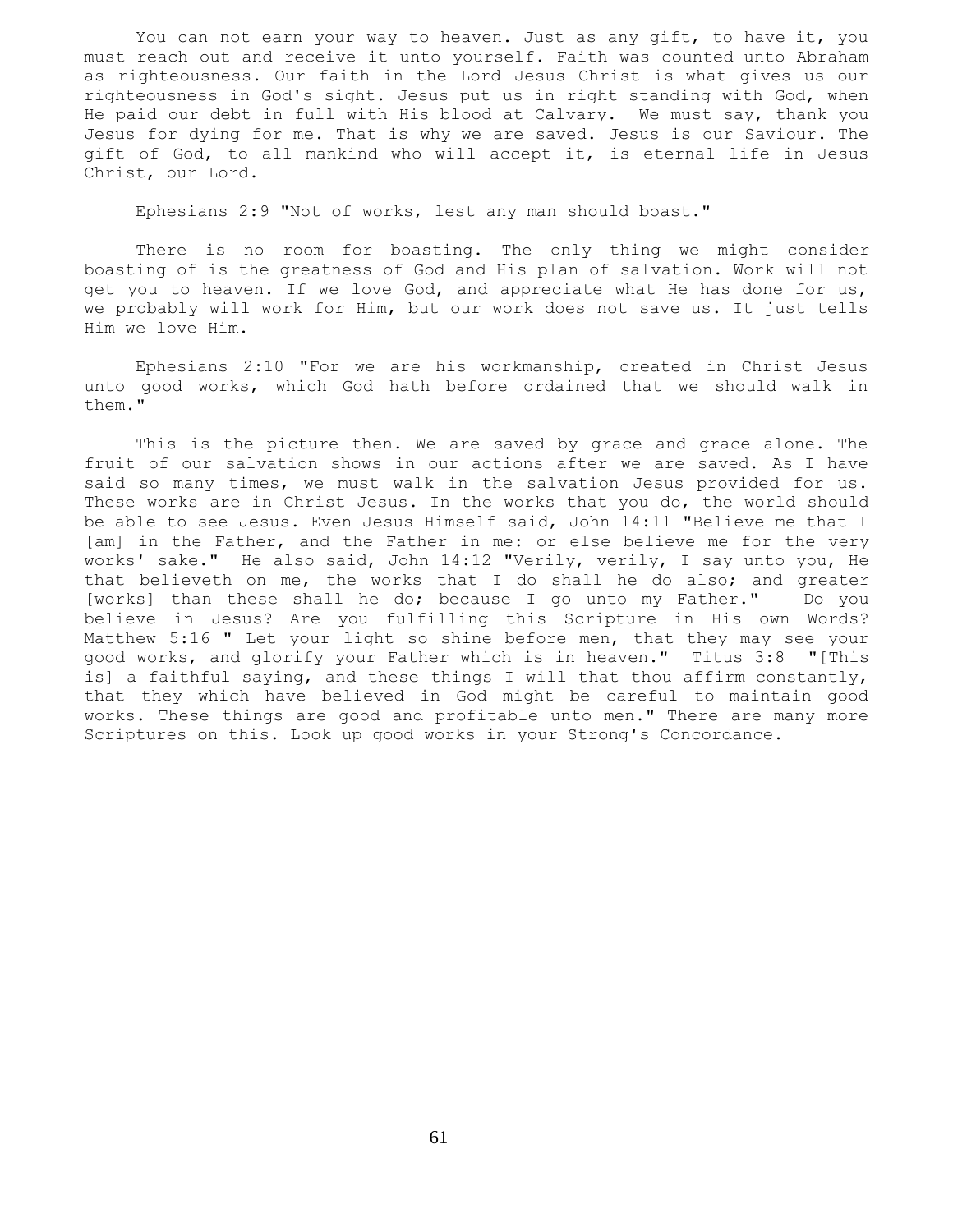| 1. | Quote Ephesians chapter 2 verse 1.                                                         |
|----|--------------------------------------------------------------------------------------------|
| 2. | The wages of sin is ________.                                                              |
| 3. | Why does each day become a little more hopeless, before we are<br>saved?                   |
| 4. | Quote Romans chapter 8 verse 2.                                                            |
| 5. | In time past ye walked according to the course of this                                     |
| 6. | This spirit now works in the children of .                                                 |
| 7. | Satan appeals to the ________ of man.                                                      |
| 8. | Who is "the prince of the power of the air"?                                               |
| 9. | What must we do to be saved?                                                               |
|    | 10. He that doeth the will of God abideth __________.                                      |
|    | 11. We were by nature the $\frac{1}{\sqrt{2}}$ of $\frac{1}{\sqrt{2}}$ .                   |
|    | 12. Why does our flesh want to sin?                                                        |
|    | 13. The _________ mind is an enemy of God.                                                 |
|    | 14. What must we become for the Spirit of God to dwell in us?                              |
|    | 15. What is the spirit of mankind?                                                         |
|    | 16. Which is the decision maker, the body, spirit, or soul?                                |
|    | 17. Love in verse 4 is what kind of love?                                                  |
|    | 18. The author thinks what Scripture is the greatest proclamation of<br>love in the Bible? |
|    | 19. Quote 1 Corinthians chapter 15 verse 45.                                               |
|    | 20. How do we sit in heavenly places?                                                      |
|    | 21. Who is the door to heaven?                                                             |
|    | 22. What are we to set our affections on?                                                  |
|    | 23. Who is the mediator?                                                                   |
|    | 24. The Christian's covenant of God is sealed with what?                                   |
|    | 25. What causes the Christian to be righteous before the Father?                           |
|    | 26. Quote John chapter 14 verse 11.                                                        |
|    | 27. Quote John chapter 14 verse 12.                                                        |
|    | 28. Quote Matthew chapter 5 verse 16.                                                      |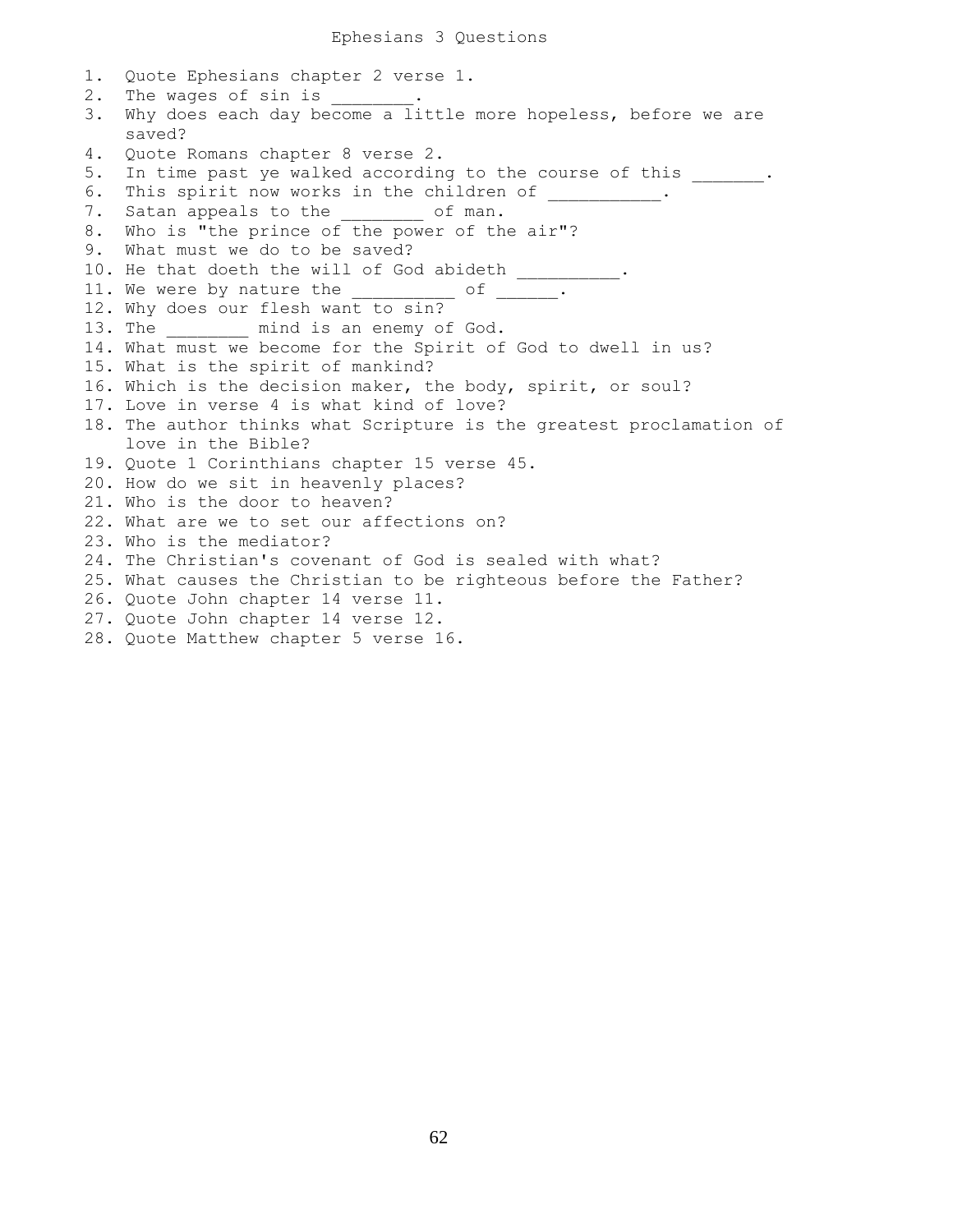We will begin this lesson in Ephesians 2:11 "Wherefore remember, that ye [being] in time past Gentiles in the flesh, who are called Uncircumcision by that which is called the Circumcision in the flesh made by hands;"

 The circumcision are the Jews who thought that they were God's only people. Many of the Jews thought that they would be saved, just because they were the descendents of Abraham. Pertaining to the law, they were circumcised in the flesh. They thought this would make them God's people. It was not the circumcision of Abraham that put him in right standing with God, but his faith. Romans 2:29 "But he [is] a Jew, which is one inwardly; and circumcision [is that] of the heart, in the spirit, [and] not in the letter; whose praise [is] not of men, but of God." This is speaking of cutting away the earthly desires from the heart. In a man's heart, he believes unto salvation. What our heart is, is what we are.

 Ephesians 2:12 "That at that time ye were without Christ, being aliens from the commonwealth of Israel, and strangers from the covenants of promise, having no hope, and without God in the world:"

This describes the whole world, before Jesus came and gave them hope. It especially describes all who were not Jews. The covenant did not cover the non-Jews, until Jesus came. Now, if ye be Christ's, then are ye Abraham's seed and heirs according to the promise. We who have faith in Jesus are seed of Abraham, because he believed, also. It is our faith that makes us faithful Abraham's seed. There was no hope for the heathen world, until Jesus came and brought us hope.

 Ephesians 2:13 "But now in Christ Jesus ye who sometimes were far off are made nigh by the blood of Christ."

 The blood of Christ Jesus does not just do away with our sin, but literally saves us. It is the blood of Jesus {our Saviour}. That makes us acceptable to the Father. It was His blood being shed that removed the veil to the holy of holies. Colossians 1:14 "In whom we have redemption through his blood, [even] the forgiveness of sins:" I Peter 1:18 "Forasmuch as ye know that ye were not redeemed with corruptible things, [as] silver and gold, from your vain conversation [received] by tradition from your fathers;" I Peter 1:19 "But with the precious blood of Christ, as of a lamb without blemish and without spot:"

 Ephesians 2:14 "For he is our peace, who hath made both one, and hath broken down the middle wall of partition [between us];"

 Jesus Christ is the King of Peace. He not only brings peace, but is Peace. When we receive Jesus Christ within us {whether Jew or Gentile}, we have the peace of God which passes understanding. In this church of Ephesus, both Jew and Gentile had given their heart to Jesus. They were one in Him. Jesus is the focal point upon which all of us, whatever denomination, must center on. He is the hub of the wheel, and each of us are spokes. We all are connected to Him, if we are Christians. We draw our strength and power from Him. Of course, we all know that Jesus tore the veil in the temple from the top to the bottom when He gave His body on the cross. The veil in the temple was symbolic of the flesh of Jesus. He opened the way for whosoever will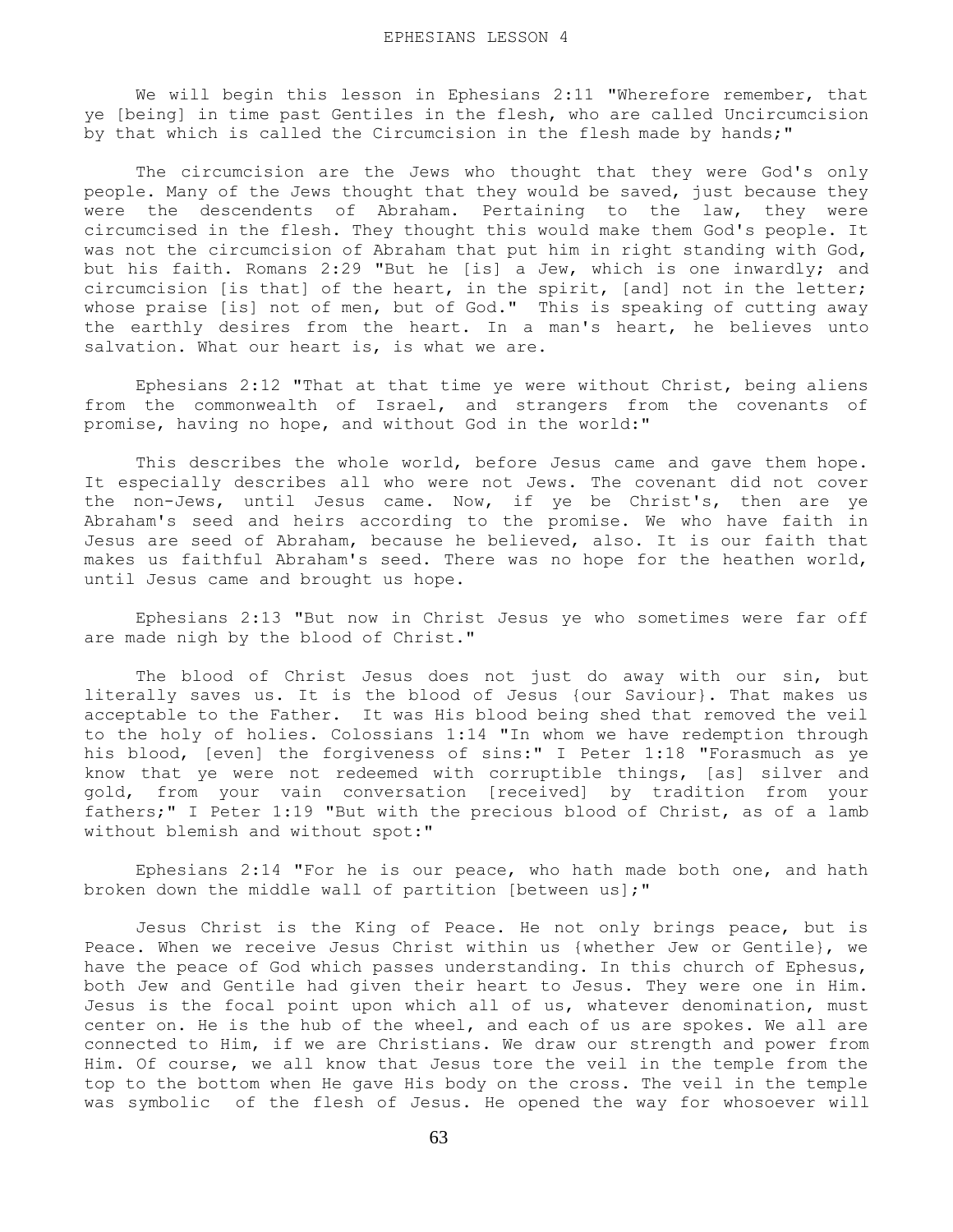into the very presence of the Father. It matters not whether we be Jew or Gentile. We are one in Him. He is our Peace.

 Ephesians 2:15 "Having abolished in his flesh the enmity, [even] the law of commandments [contained] in ordinances; for to make in himself of twain one new man, [so] making peace;"

 Jesus fulfilled the law of commandments in His body on the cross. He paid the debt of the ordinances in full for all of mankind in His body. He is our Sacrifice. He is our Way. He is our Truth. He is our Life. The way to heaven is in Jesus. It does not matter whether you are black or white, young or old, male or female. The only way is in Him. When we receive Jesus, we are a new creature in Christ. Our old self has vanished away. Our prejudices vanished with self. Now we live by the grace of the Lord Jesus Christ. Romans 8:3 "For what the law could not do, in that it was weak through the flesh, God sending his own Son in the likeness of sinful flesh, and for sin, condemned sin in the flesh:"

 Ephesians 2:16 "And that he might reconcile both unto God in one body by the cross, having slain the enmity thereby:"

 There would be no longer special privileges to one race of people. God is the Father of them all. We all, Jew and Gentile, make up the family of God. When we become believers in Christ, we are brothers and sisters with all other believers. The separation is over. We are actually sons of God. Romans 8:14 "For as many as are led by the Spirit of God, they are the sons of God." The Spirit of the Risen Christ dwells within us if we are believers in Christ. I John 3:1 "Behold, what manner of love the Father hath bestowed upon us, that we should be called the sons of God: therefore the world knoweth us not, because it knew him not."

 Ephesians 2:17 "And came and preached peace to you which were afar off, and to them that were nigh."

 Jesus' main mission upon this earth was to reconcile man to God. He preached the good news of the Gospel to all who would hear. Only the love of God can bring peace to mankind then, or now. Man had lived in terror of God. Jesus taught the love of God. Romans 5:1 "Therefore being justified by faith, we have peace with God through our Lord Jesus Christ:"

 Ephesians 2:18 "For through him we both have access by one Spirit unto the Father."

 "Him", in this verse is Jesus Christ. The Spirit is the Holy Spirit. The Father is, of course, Father God. We see the action of Father, Son {Word}, and Holy Ghost here. The Gentile and the Jew had no way to reach the Father directly, before Jesus opened the way for us. Our Mediator is Jesus Christ and Him alone. Matthew 28:19 "Go ye therefore, and teach all nations, baptizing them in the name of the Father, and of the Son, and of the Holy Ghost:" John 14:6 "Jesus saith unto him, I am the way, the truth, and the life: no man cometh unto the Father, but by me." I Corinthians 12:13 "For by one Spirit are we all baptized into one body, whether [we be] Jews or Gentiles, whether [we be] bond or free; and have been all made to drink into one Spirit."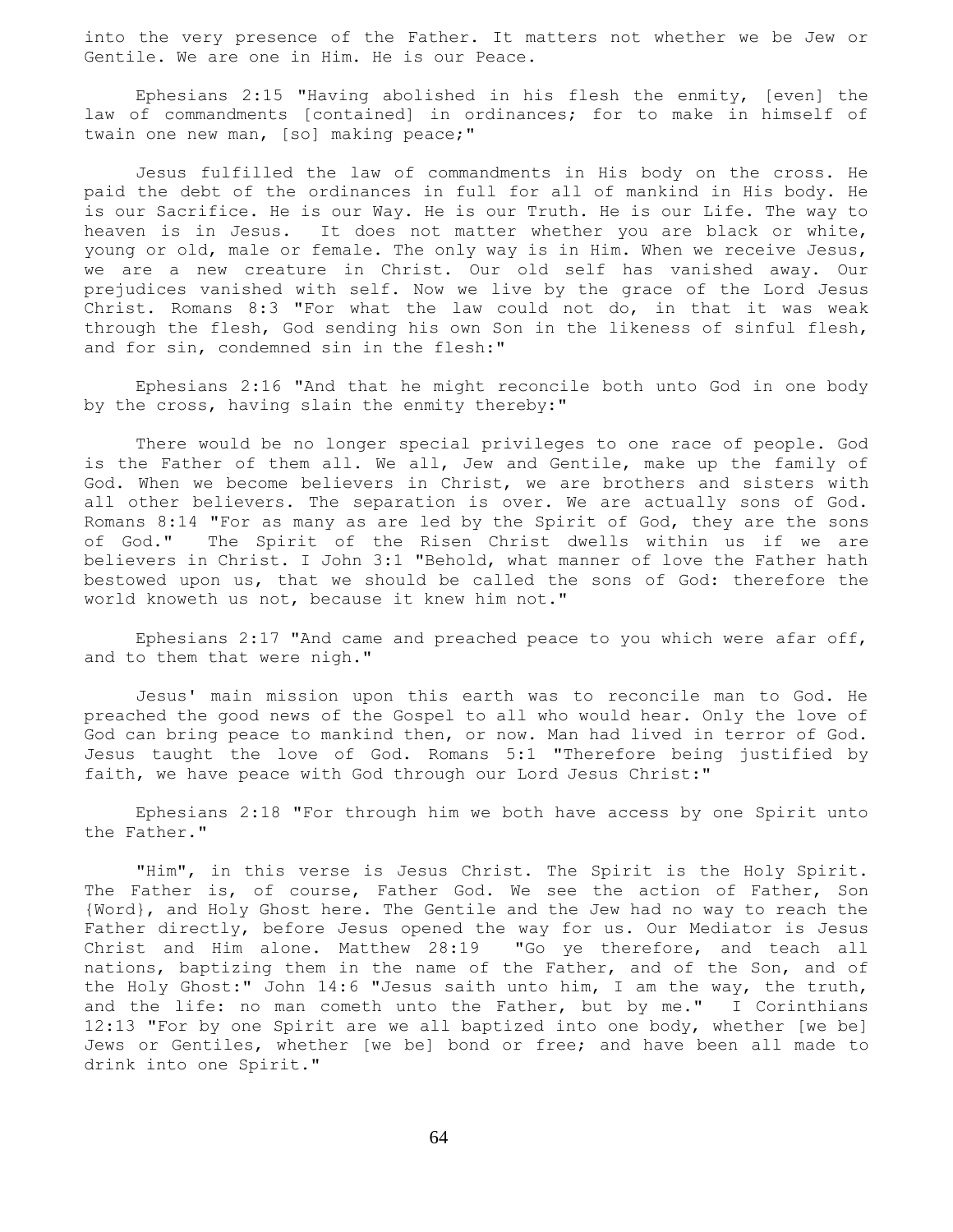Ephesians 2:19 "Now therefore ye are no more strangers and foreigners, but fellowcitizens with the saints, and of the household of God;"

 The Gentiles had no opportunity to know God, until the crucifixion of Jesus Christ. The law was limited to just a very few people, but Christianity was offered to all who would believe. Look at the following Scripture and see who is the family of God. Mark 3:35 "For whosoever shall do the will of God, the same is my brother, and my sister, and mother." Look, with me once more, who can receive the water of life freely. Revelation 22:17 "And the Spirit and the bride say, Come. And let him that heareth say, Come. And let him that is athirst come. And whosoever will, let him take the water of life freely." The next Scripture will show that the Gentiles were far off, but belief in Jesus brought them in, too. Ephesians 2:13 "But now in Christ Jesus ye who sometimes were far off are made nigh by the blood of Christ."

 Ephesians 2:20 "And are built upon the foundation of the apostles and prophets, Jesus Christ himself being the chief corner [stone];"

 The stone that the builders rejected was Jesus Christ. He became the Cornerstone, and we are the lively stones that build upon that cornerstone. I Peter 2:5 "Ye also, as lively stones, are built up a spiritual house, an holy priesthood, to offer up spiritual sacrifices, acceptable to God by Jesus Christ." The apostles and prophets have laid the foundation for this building. Jesus is the cornerstone. We Christians are building this spiritual temple {house}.

 Ephesians 2:21 "In whom all the building fitly framed together groweth unto an holy temple in the Lord:"

 The "whom" here, of course, is Christ. The apostle Paul, here, is trying to make these Ephesians understand that each Christian {whether Jew or Gentile} framed together make up the Church of the Lord Jesus Christ. Jesus is the cornerstone that brings the building together. The church is made up of many members. Those members have one head {Jesus Christ}. We are to grow into the temple holy, acceptable unto God. The church that Jesus is the head of is righteous, because we have taken on the righteousness of Christ. We are in Christ Jesus.

 Ephesians 2:22 "In whom ye also are builded together for an habitation of God through the Spirit."

 The church of the Lord Jesus Christ is the habitation of God. We Christians are the church of God. We are the habitation of God on this earth. Revelation 21:3 "And I heard a great voice out of heaven saying, Behold, the tabernacle of God [is] with men, and he will dwell with them, and they shall be his people, and God himself shall be with them, [and be] their God." John 14:17 "[Even] the Spirit of truth; whom the world cannot receive, because it seeth him not, neither knoweth him: but ye know him; for he dwelleth with you, and shall be in you."

65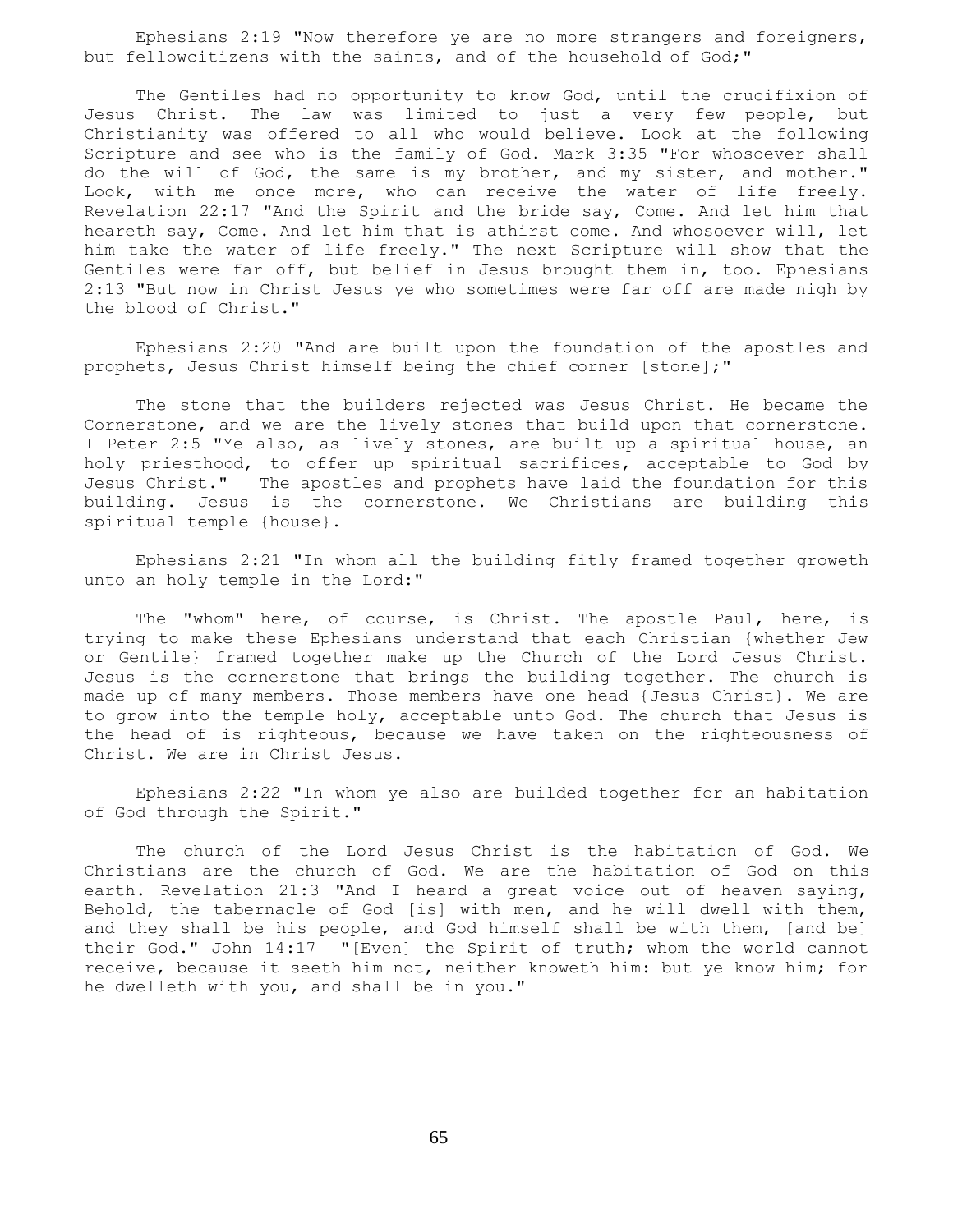# Ephesians 4 Questions

```
1. What was Paul telling them to remember in verse 11?
2. Who were the circumcision?
3. What were the Jews depending upon to save them?
4. What put Abraham in right standing with God?
5. Quote Romans chapter 2 verse 29.
6. What is a man really?
7. The Gentiles were aliens from the ______________ of Israel.
8. Now, if ye be Christ's you are Abraham's ______ and ____
    according to the promise.
9. Now, in Christ Jesus ye who sometimes were far off are made nigh
    by the \frac{1}{\sqrt{2}} of \frac{1}{\sqrt{2}}.
10. What makes us acceptable to the Father?
11. Quote Colossians chapter 1 verse 14.
12. We were redeemed with what?
13. Who is King of Peace?
14. Who is the focal point of all believers?
15. What did the torn veil in the temple symbolize?
16. What does verse 15 say, Jesus abolished?
17. Name several things that Jesus is for each Christian.
18. Quote Romans chapter 8 verse 3.
19. Who makes up the family of God?
20. Who are the sons of God?
21. Why does the world not know the believer?
22. Who did Jesus preach the good news of the gospel to?
23. We have peace with God through our _____ ______ ______.
24. Who is our Mediator?
25. Quote Matthew chapter 28 verse 19.
26. Quote Mark chapter 3 verse 35.
27. Who built the foundation?
28. Who is the Chief Cornerstone?
29. What kind of stones are the Christians called?
30. All the building fitly framed together groweth unto an
     in the Lord.
```
31. What is the habitation of God?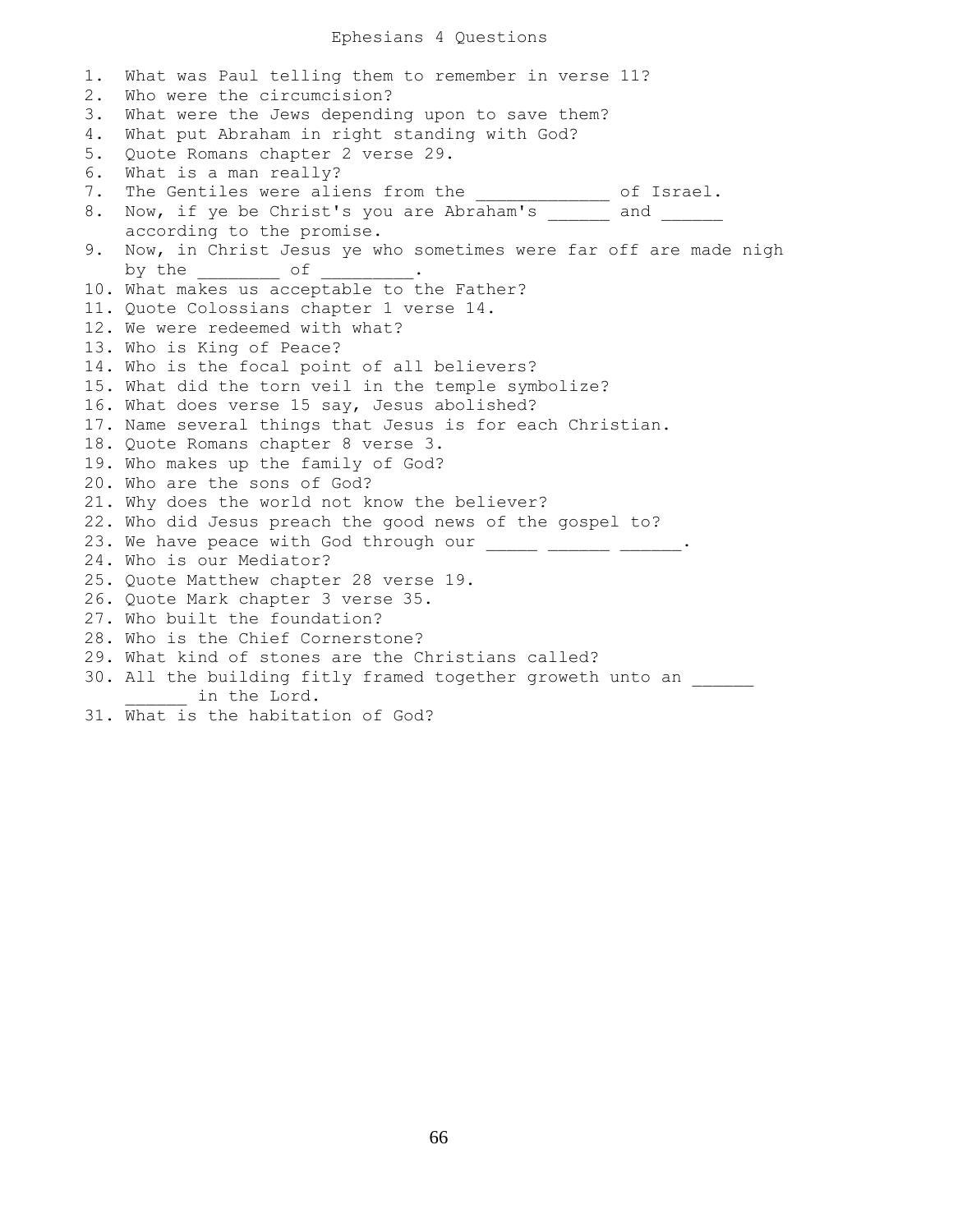We will begin this lesson in Ephesians 3:1 "For this cause I Paul, the prisoner of Jesus Christ for you Gentiles,"

 For the cause of the Gentiles being offered Christianity is possibly what Paul is speaking of here. Paul really would rather have brought his message to the Jews, but the Lord had sent him to the Gentiles. The reason the Lord chose him to bring the message to the Gentiles could have been because he had been a Pharisee. The fact that he was ministering to the Gentiles, would show the great change that had come when he received the Lord Jesus into his life.

 Ephesians 3:2 "If ye have heard of the dispensation of the grace of God which is given me to you-ward:"

 "Dispensation", in the verse above, means administration. The job of bringing the message of grace to the Gentiles had been given to Paul by the Lord Jesus. Acts 9:15 "But the Lord said unto him, Go thy way: for he is a chosen vessel unto me, to bear my name before the Gentiles, and kings, and the children of Israel:" In the beginning when Paul had founded the church at Ephesus, they heard that God had called him to bring the gospel message to the Gentiles primarily and to all men as convenience arose. This was, in a sense, Paul's converts and he felt responsible for them knowing the truth.

 Ephesians 3:3 "How that by revelation he made known unto me the mystery; (as I wrote afore in few words,"

 As we said, above, Paul did not learn the good news of the gospel in the school he attended under Gamaliel. His knowledge of the good news of Jesus had been revealed to him by the Holy Spirit of God, while he spent 3 years in the Arabian desert seeking truth of God. Paul would never have sought for the truth about Jesus, had he not encountered the great Light on the road to Damascus. The writing in a few words, was earlier in this letter to Ephesians.

 Ephesians 3:4 "Whereby, when ye read, ye may understand my knowledge in the mystery of Christ)"

 Paul had just casually mentioned it before, and now he will go into greater detail about his encounter with Jesus Christ, and with his subsequent study through the teaching by the Holy Spirit. Some of the things, pertaining to Jews and the Gentiles, had to be unlearned of Paul, because in the law, the Jews thought of all Gentiles as unclean heathen people.

 Ephesians 3:5 "Which in other ages was not made known unto the sons of men, as it is now revealed unto his holy apostles and prophets by the Spirit;"

The other ages that Paul is speaking of, is pertaining to the days of the Old Testament. The law of Moses was full of ordinances and sacrifices, but offered very little personal fellowship with the Lord. Christianity is so different from the law. The law was fulfilled in Jesus and the Christians are no longer under the regulations the law put upon them. The sons of men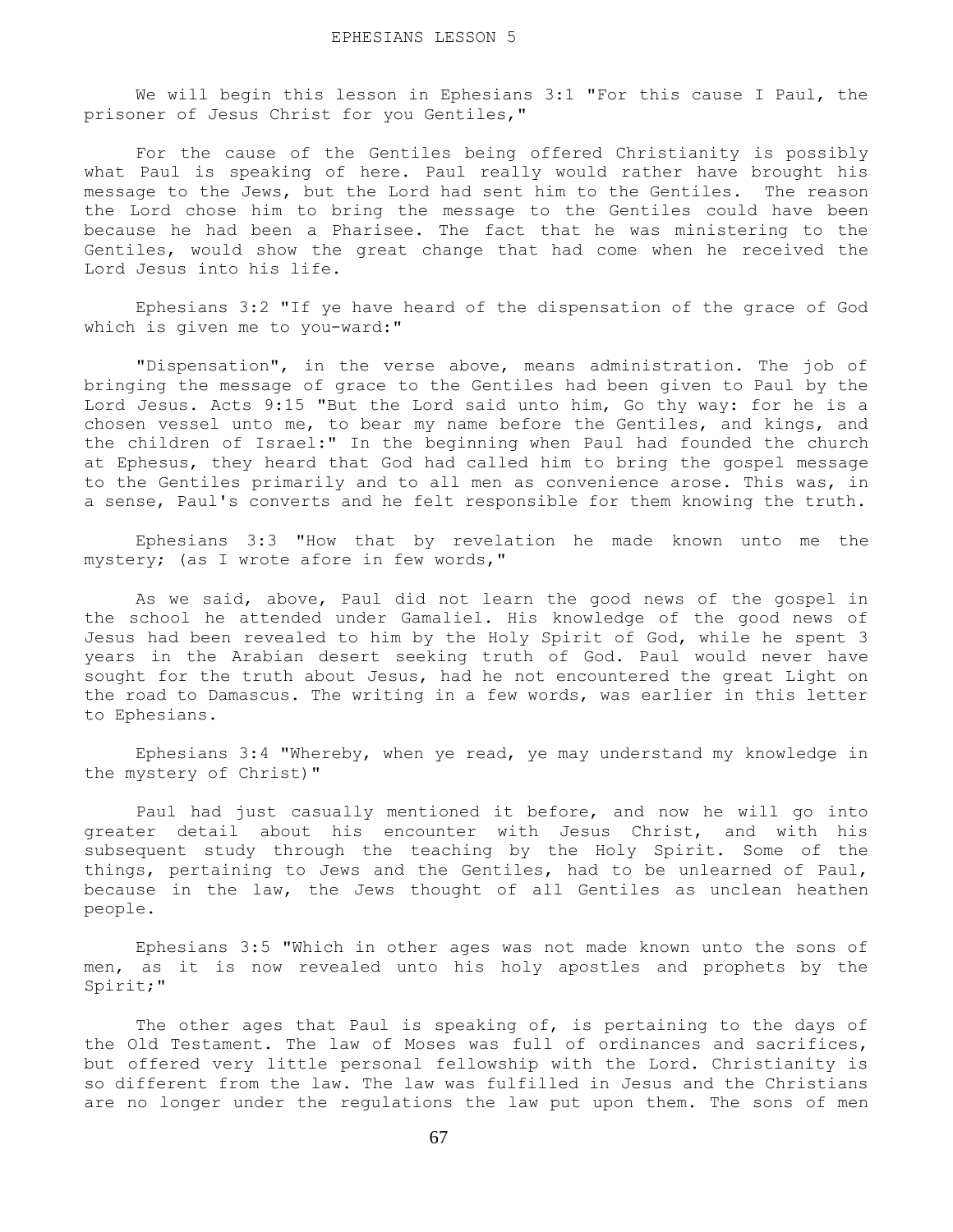could not truly understand the things of God. To speak of a person as a son of man, means that he is a flesh man. Jesus paid our debt for us, and we Christians have been adopted into the family of God. We are not any longer sons of men, we are sons of God. Sons of God are following the Spirit of God, not the flesh of man.

 Ephesians 3:6 "That the Gentiles should be fellowheirs, and of the same body, and partakers of his promise in Christ by the gospel:"

 All believers in Christ are heirs with Christ. Romans 8:17 "And if children, then heirs; heirs of God, and jointheirs with Christ; if so be that we suffer with [him], that we may be also glorified together." The promises were made to Abraham and his seed. Galatians 3:29 "And if ye [be] Christ's, then are ye Abraham's seed, and heirs according to the promise." The catch to all of this is, do you belong to Christ? It does not matter whether you are male or female, old or young, or whether you are black or white. The thing that matters is, have you given yourself to Christ? If you do, then you inherit the same promise of faithful Abraham.

 Ephesians 3:7 "Whereof I was made a minister, according to the gift of the grace of God given unto me by the effectual working of his power."

 Notice, that Paul did not make himself a minister. He was called of God for the purpose of ministering to the Gentiles. Paul is very aware that the grace of God given to him was not because of his deeds, because he had actually been persecuting the Christians when God called him. Not many of us see the same type of dramatic thing that Paul did. God stopped him in his tracks, and set him on a totally new path. The power of God that was so evident in Paul's call was the extremely bright Light that Paul saw. It blinded him for three days and then he received his physical and spiritual sight as a gift from God. This encounter with the Light {Jesus Christ} transformed Paul from a prejudiced Pharisee to a believing Christian.

 Ephesians 3:8 "Unto me, who am less than the least of all saints, is this grace given, that I should preach among the Gentiles the unsearchable riches of Christ;"

 This shows just how humble this proud Pharisee had become. He believes that he is not less than just the apostles, but all of the believers who accepted Jesus without question. He had not believed in the beginning. He is questioning why God would choose someone like him, who had not believed in the beginning for such a large task as this. Paul is saying, that this is not through his own ability he brings this message of the unsearchable riches of Christ. It is Christ in him that is bringing this message to them. Paul is the mouth that God is speaking to them through. This is what makes Paul such a good teacher. It is Christ bringing the message through him. We learned in a previous lesson that Paul was like an ambassador. An ambassador brings the message of the one who sent him, not his own message.

 Ephesians 3:9 "And to make all [men] see what [is] the fellowship of the mystery, which from the beginning of the world hath been hid in God, who created all things by Jesus Christ:"

 This message had been concealed for many years, until the time of the cross. The mystery of the fellowship, to me, is the fact that God would even want to fellowship with sinful man. This was God's plan from the beginning.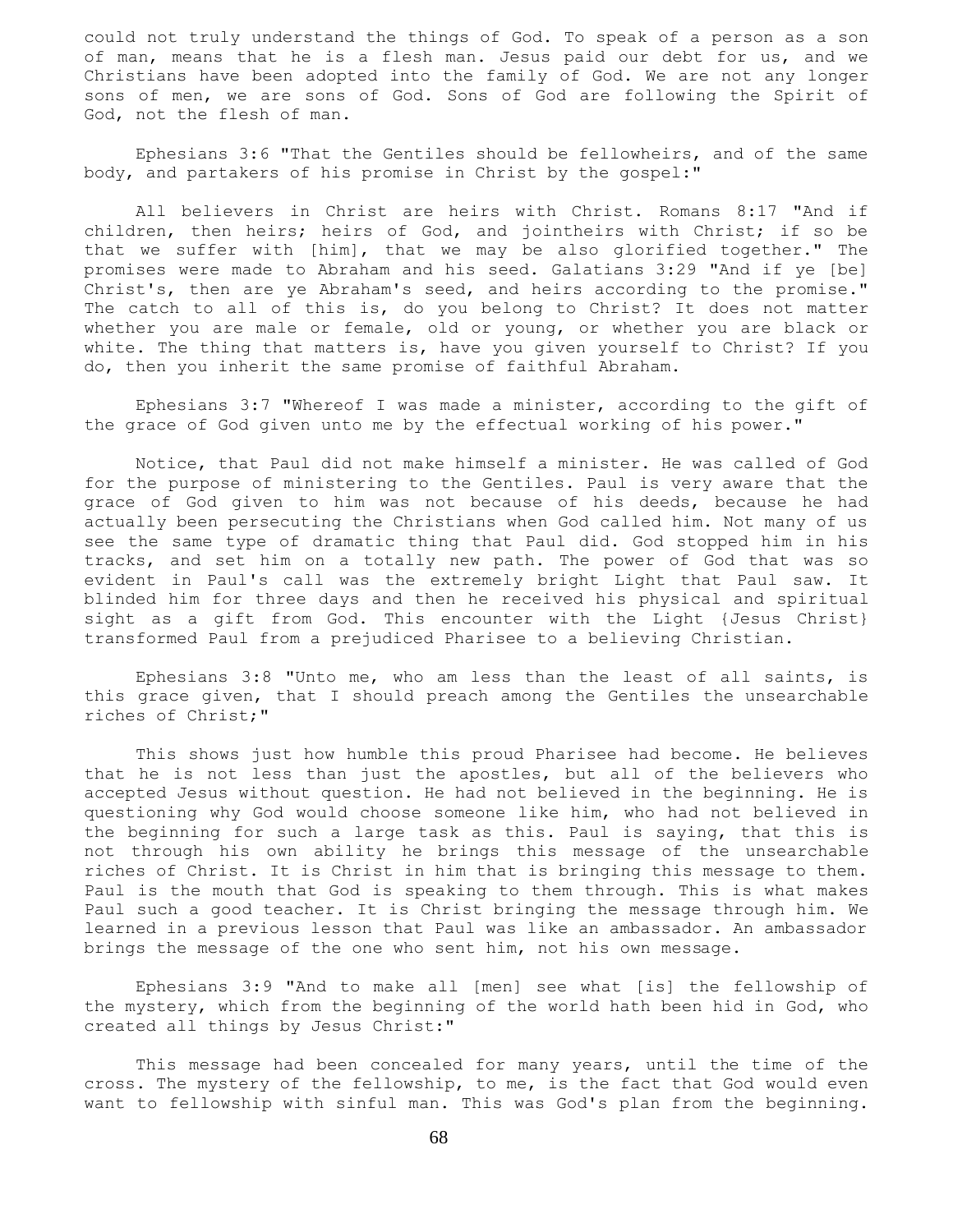He made man that He might fellowship with him as a Father does with a son. Jesus created all things. Jesus' name, at the time He created all things, was the Word of God. John 1:1 "In the beginning was the Word, and the Word was with God, and the Word was God." John 1:2 "The same was in the beginning with God." John 1:3 "All things were made by him; and without him was not any thing made that was made." He took on the name Jesus, when He came to the world to save mankind. Paul, in speaking to these people, knew they all believed that the Word of God created everything. His concern was that they realize that Jesus was the Word of God.

 Ephesians 3:10 "To the intent that now unto the principalities and powers in heavenly [places] might be known by the church the manifold wisdom of God,"

 This is speaking to the end that those who God has given limited authority to in the heavenlies were not really aware of this, until Jesus was victorious on the cross. Lucifer, the old devil, really thought that the cross was defeat for Jesus, when, in fact, it was His greatest victory. The church, of course, is the believers in Christ. Jesus sent the Holy Spirit to the believers to teach us all things. Jesus said, Himself, that He had not hidden things from those who believe. The Holy Spirit of God opens our understanding to the things of God. Matthew 11:25 "At that time Jesus answered and said, I thank thee, O Father, Lord of heaven and earth, because thou hast hid these things from the wise and prudent, and hast revealed them unto babes." Matthew 11:26 "Even so, Father: for so it seemed good in thy sight." Matthew 11:27 "All things are delivered unto me of my Father: and no man knoweth the Son, but the Father; neither knoweth any man the Father, save the Son, and [he] to whomsoever the Son will reveal [him]." The worldly people have eyes to see, but they do not see, because their understanding has not been opened. The wisdom of God is so far above the normal understanding, that even the angels in heaven did not understand, until it was revealed to them by God.

 Ephesians 3:11 "According to the eternal purpose which he purposed in Christ Jesus our Lord:"

 God is not like man that He should be influenced by circumstances. Salvation through Jesus Christ our Lord, was part of the eternal plan of God. This was all decided by God, even before He made man. His purpose was the salvation of man. It was always the plan for Jesus to save His people who believed in Him, by giving Himself as sacrifice for them. We are just as if we had never sinned, because of the blood that Jesus shed to pay our debt to God in full. The law was fulfilled totally in this. There was nothing left for us to sacrifice. He paid it all when He took our sin on His body, and He became our substitute. Salvation for all mankind is in the Lord Jesus Christ. There is salvation in no other.

 Ephesians 3:12 "In whom we have boldness and access with confidence by the faith of him."

 The veil of the temple was rent from the top to the bottom at the moment Jesus cried, it is finished on the cross. This signified that Jesus had opened the way to the Father for all who would believe. Jesus is the Way. No man cometh to the Father, but by Him. He is the door that we must walk through on our way to the Father. The door in heaven is now open to all the Christians. We can boldly go to the throne of God, knowing that we are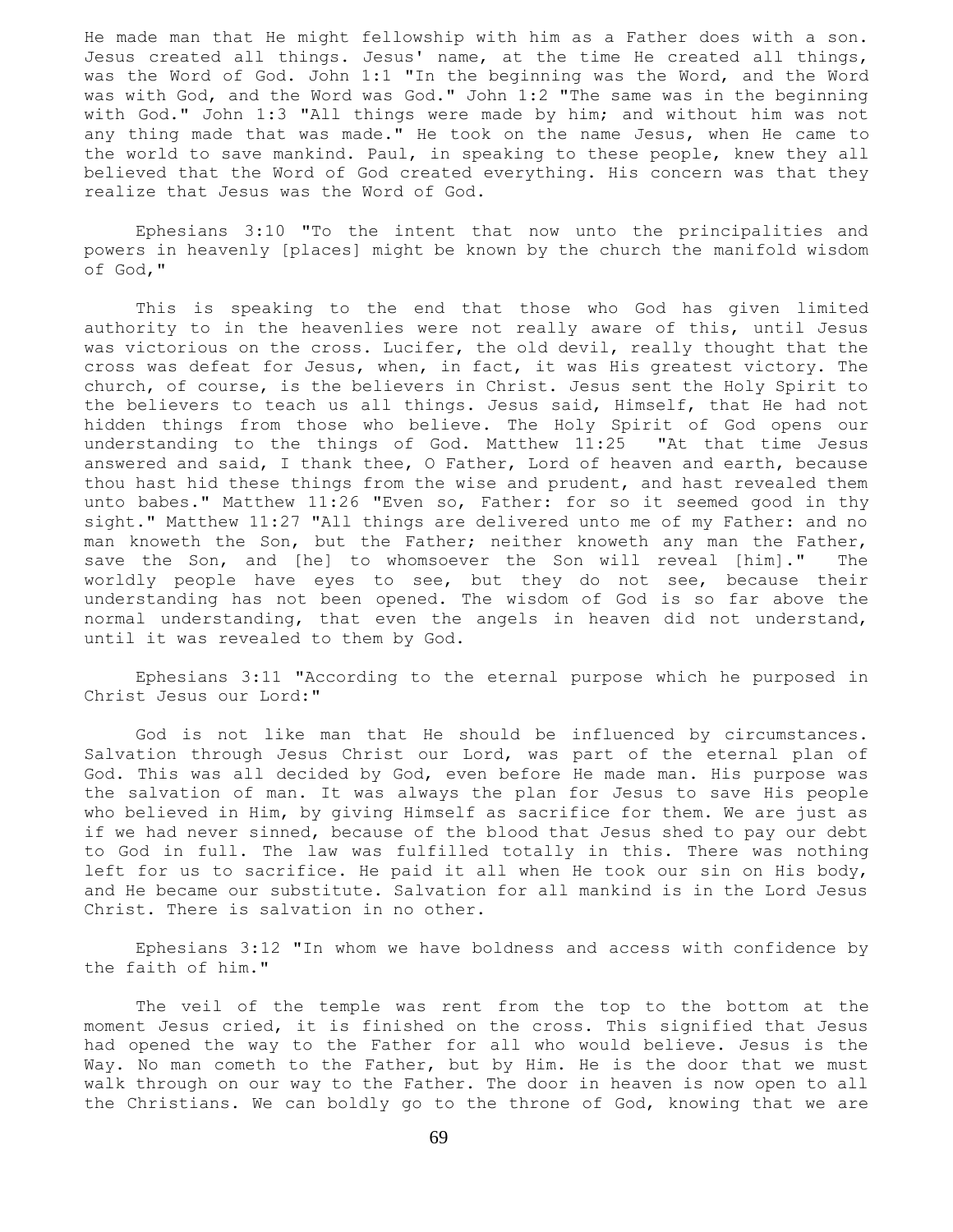in right standing with God, because we are washed in the blood of the Lord Jesus. We now pray directly to the Father in the name of Jesus Christ. We Christians are now the sons of God. We have been purchased with the precious blood of Jesus. We are even allowed to use the special endearing name for the Father "Abba". Only His children call Him by that name. Romans 8:15 "For ye have not received the spirit of bondage again to fear; but ye have received the Spirit of adoption, whereby we cry, Abba, Father."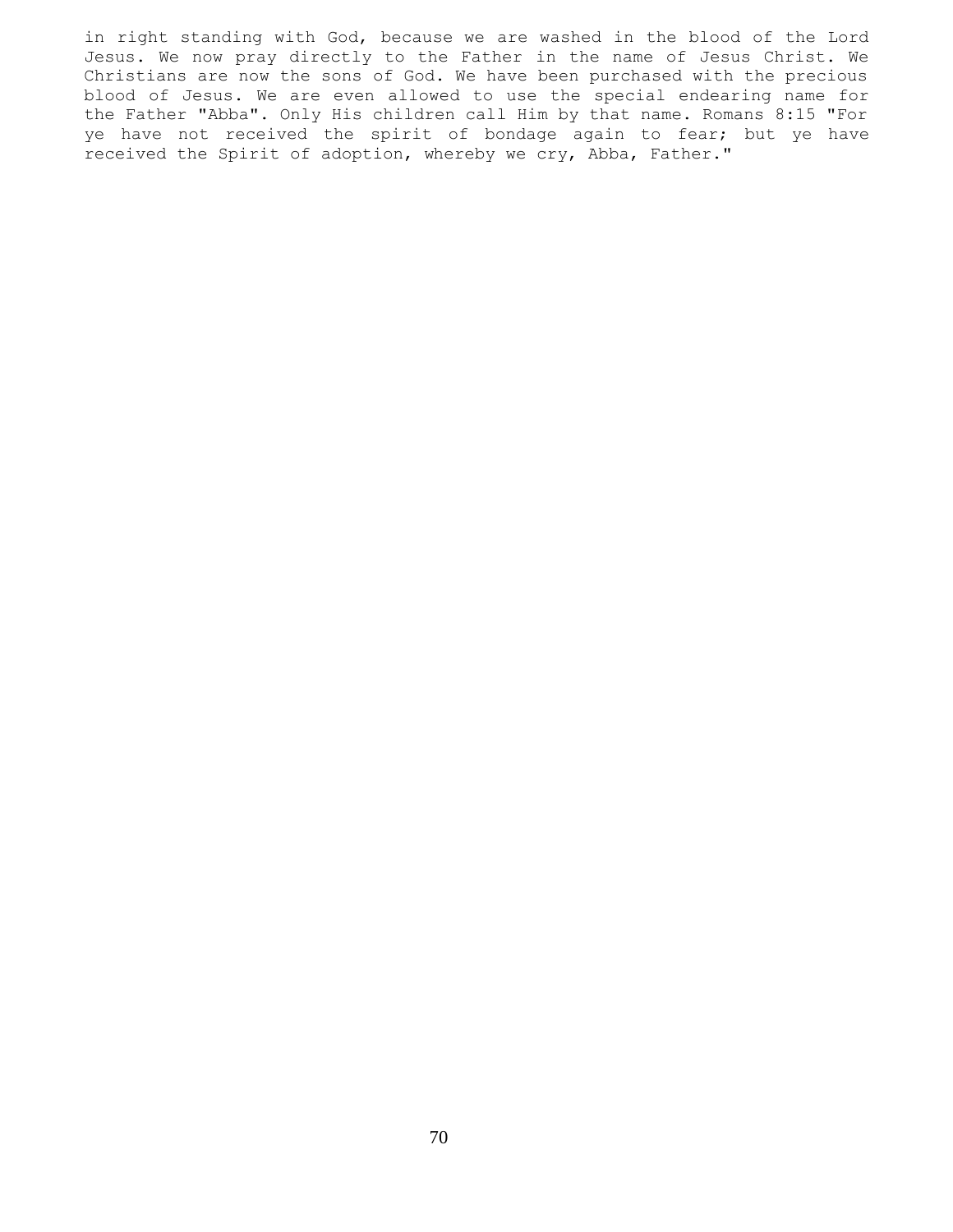## Ephesians 5 Questions

1. What did Paul call himself in verse 1? 2. What specifically was the cause Paul is speaking of in verse 1? 3. Was Paul a messenger to the Gentiles by his own choice? 4. What would the fact that Paul was called to minister to the Gentiles show? 5. What does "dispensation" in verse 2 mean? 6. Quote Acts chapter 9 verse 15. 7. Why did Paul feel responsible for the church at Ephesus? 8. How had God let Paul know about the mystery? 9. How long did Paul spend in the Arabian desert being taught of the Holy Spirit of God? 10. What caused the turn around in Paul's life? 11. The Jews had thought of the Gentiles as 12. What are the other ages spoken of in verse 5? 13. The sons of men could not truly understand the things of \_\_\_\_. 14. The sons of God were taught of the \_\_\_\_\_\_\_ \_\_\_\_\_\_\_. 15. Quote Ephesians chapter 3 verse 6. 16. Who are heirs with Christ? 17. Where do we find the Scripture that tells us that? 18. Who made Paul a minister? 19. What was the power in Paul's ministry? 20. When did Paul receive his sight again? 21. Describe the sight that was restored to Paul. 22. The Light of Jesus transformed Paul from a \_\_\_\_\_\_\_\_ \_\_\_\_\_\_\_\_\_ to a believing Christian. 23. Why had Paul said, that he was least of all the saints? 24. What does verse 8 tell us that Paul preached? 25. What does verse 8 show us about Paul? 26. When was this mystery revealed? 27. What kind of fellowship did God want with man? 28. Who created all things? 29. Was everyone in heaven aware of the plan of salvation, before it happened? 30. Quote Matthew chapter 11 verses 25, 26, and 27. 31. What was the eternal plan for man's salvation? 32. What gives us the authority to pray directly to the Father?

33. What special name can only the children of God call Him?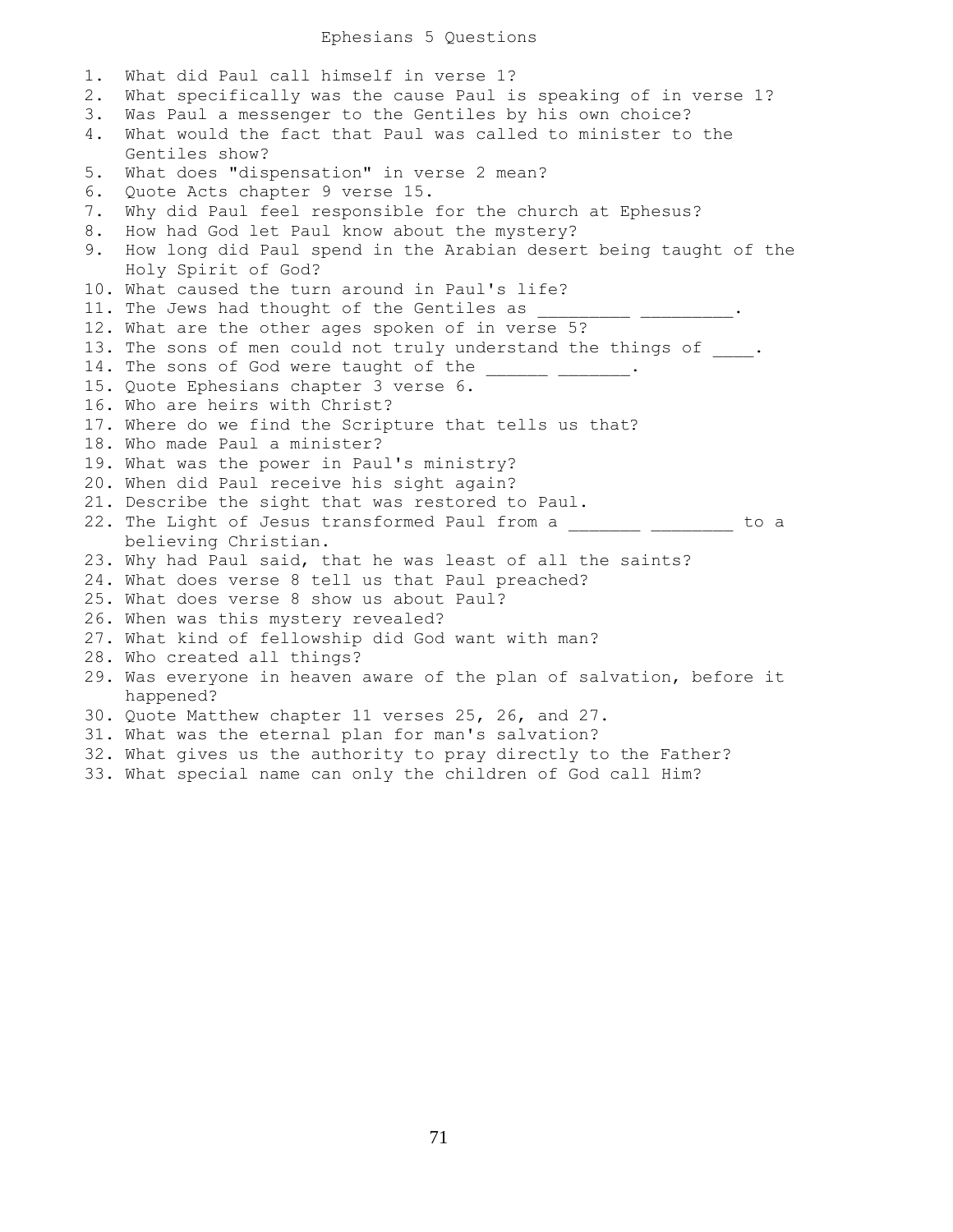We will begin this lesson in Ephesians 3:13 "Wherefore I desire that ye faint not at my tribulations for you, which is your glory."

 We learned in the last lesson, that Paul was called of God to minister to the Gentiles particularly. Paul had suffered much tribulation to bring the good news of the gospel of Jesus Christ to these people. Paul does not mention that to get their sympathy, however. He does not want them to suffer pain, because of the troubles and trials that he had faced to bring them the gospel. Paul was explaining to them that they might not be asked to suffer in the same way, and not to let this trouble them. Paul counted it a pleasure to suffer for Christ. He received glory for this and felt that his glory blessed them, as well.

 Ephesians 3:14 "For this cause I bow my knees unto the Father of our Lord Jesus Christ,"

 Paul chooses of his own free will to bow to the Father. This is an humble bowing in reverence to God who has figured out such a glorious plan of salvation, whereby all mankind can be saved. God will not force salvation on them, but has provided a way, if they choose to be saved. This really is a prayer to the Father in the name of Jesus.

Ephesians 3:15 "Of whom the whole family in heaven and earth is named,"

 God has a name that no one knows but Him for each of us. We are His sons, so we bear His name to some extent. Just as your earthly dad's last name is given to His wife and children. In this sense, we will be named by the Father. Adam named all the animals on the earth as to their character and the work they would do on the earth. God gives all in heaven and in earth a new name. This is the name that will be written on the white stone. The names that we use for God on this earth are a revealing of whatever He is doing at the time the name is used. Christians are Christians, because we are followers of Christ. Whatever our name is, we will be given the name by God.

 Ephesians 3:16 "That he would grant you, according to the riches of his glory, to be strengthened with might by his Spirit in the inner man;"

 Our weakness is in ourself and our strength is in Him. The weak are made strong by the Spirit within us. II Corinthians 12:9 "And he said unto me, My grace is sufficient for thee: for my strength is made perfect in weakness. Most gladly therefore will I rather glory in my infirmities, that the power of Christ may rest upon me." Galatians 2:20 "I am crucified with Christ: nevertheless I live; yet not I, but Christ liveth in me: and the life which I now live in the flesh I live by the faith of the Son of God, who loved me, and gave himself for me." Our strength lies in the fact that the Spirit of the Risen Christ dwells within us. My flesh is weak, but my spirit {turned over to the Spirit of God} is mighty. God will give this strengthening power in the inner man to whoever desires it. He will grant our wish to be filled with the Spirit of God, if we ask for it.

 Ephesians 3:17 "That Christ may dwell in your hearts by faith; that ye, being rooted and grounded in love,"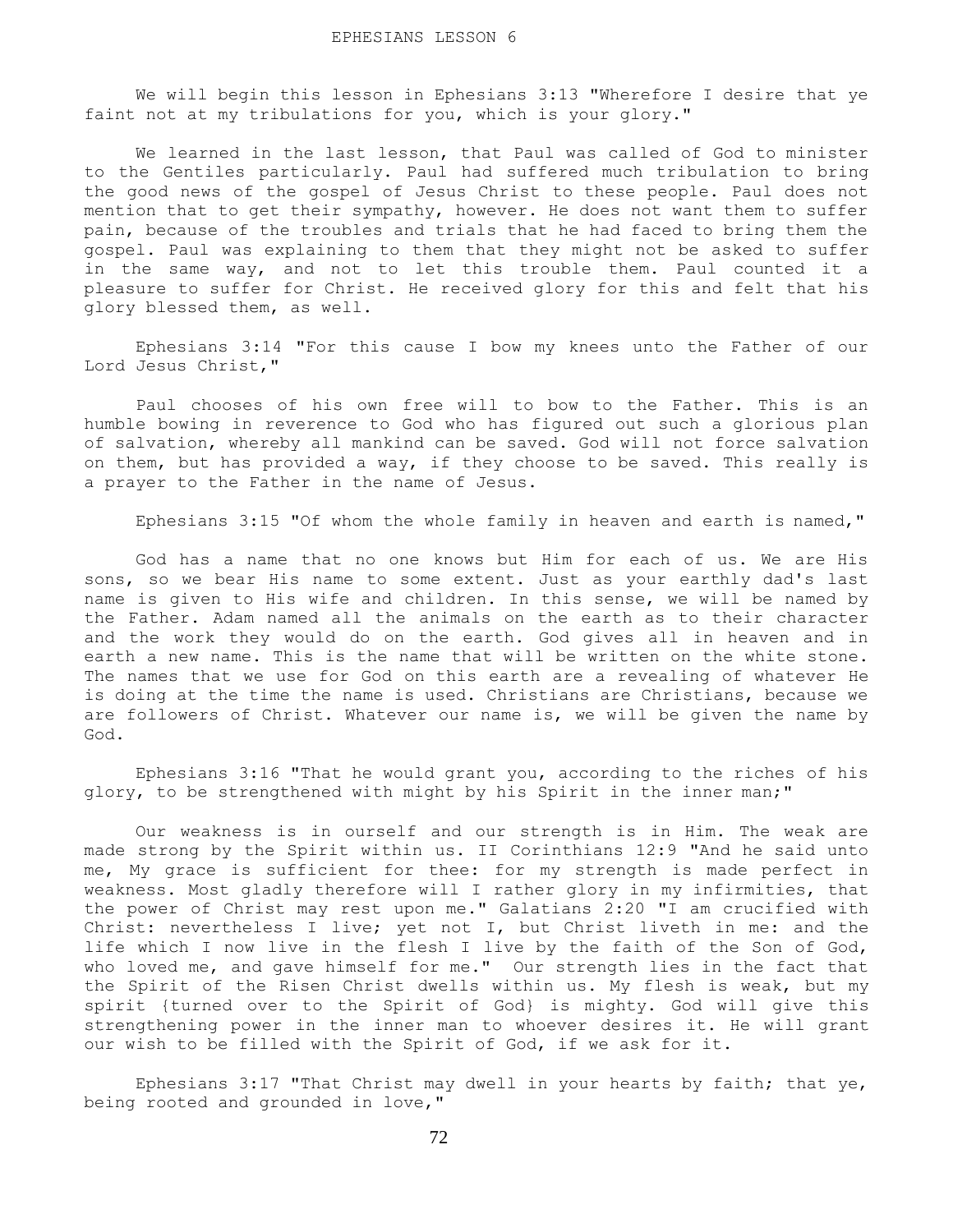John 6:56 "He that eateth my flesh, and drinketh my blood, dwelleth in me, and I in him." In this verse, we see that to partake of Jesus is to partake of life everlasting. We, through simple faith, receive Jesus as our Saviour. To be fully turned over in our inner heart to Jesus, we must not only accept Him as our Saviour, but we must realize that He is the Resurrection and the Life. We must allow the Spirit of the Risen Christ to come and dwell in our heart. We see that in the following verse. John 14:17 "[Even] the Spirit of truth; whom the world cannot receive, because it seeth him not, neither knoweth him: but ye know him; for he dwelleth with you, and shall be in you." The greatest love that is in known to man, is the fact that while we were yet sinners, God sent His Son to save us. The only way we can show Him that we truly love Him, is to keep His commandments. John 14:23 "Jesus answered and said unto him, If a man love me, he will keep my words: and my Father will love him, and we will come unto him, and make our abode with him." We no longer are under the control of the flesh and the lust thereof, if Christ has really come to live within us. Romans 8:10 "And if Christ [be] in you, the body [is] dead because of sin; but the Spirit [is] life because of righteousness." Make Jesus Lord of your life as well as Saviour, and you will be rooted, and grounded in the kind of love that only God can give. Allow Christ to love others through you.

 Ephesians 3:18 "May be able to comprehend with all saints what [is] the breadth, and length, and depth, and height;"

 We all know, that before we became a Christian or saint, we had no understanding of the greatness of God. The Spirit of Christ within us helps us to know the breadth, length, and height.

 Ephesians 3:19 "And to know the love of Christ, which passeth knowledge, that ye might be filled with all the fulness of God."

 The love, mentioned in the verse above, is "agape". This is the God love. This love is an unconditional love. It is not a love because, but in spite of. This kind of love, loves the unloveable. This kind of love is what kept Jesus on the cross. He loved us so much, that He gave His body on the cross that we might live. He shed His blood in payment for our sin. This kind of love can not be explained to the carnal man. Man only loves because of something he hopes to gain from the love, but as I said, this is unconditional love. The fulness of God that He wanted us to be filled with is the grace of God. God offers all the gifts of the Spirit to the believer. He wants us to be filled up completely with His fulness, so that there will be no room left for worldliness. The great commandment that Jesus gave to all believers is: Mark 12:30 "And thou shalt love the Lord thy God with all thy heart, and with all thy soul, and with all thy mind, and with all thy strength: this [is] the first commandment." If we keep that commandment, then we are full of the Lord. Jesus was all the fulness of the Godhead bodily. Colossians 2:9 "For in him dwelleth all the fulness of the Godhead bodily." If we are filled with Jesus, then we are filled with God.

 Ephesians 3:20 "Now unto him that is able to do exceeding abundantly above all that we ask or think, according to the power that worketh in us,"

 Now we see the richness of the grace of God. All that we can ask, or think, is not enough. The Lord will do far above the greatest things we can think. Notice, what it is according to. The power that worketh in us is the Holy Spirit within us. This power is a gift of God to help us minister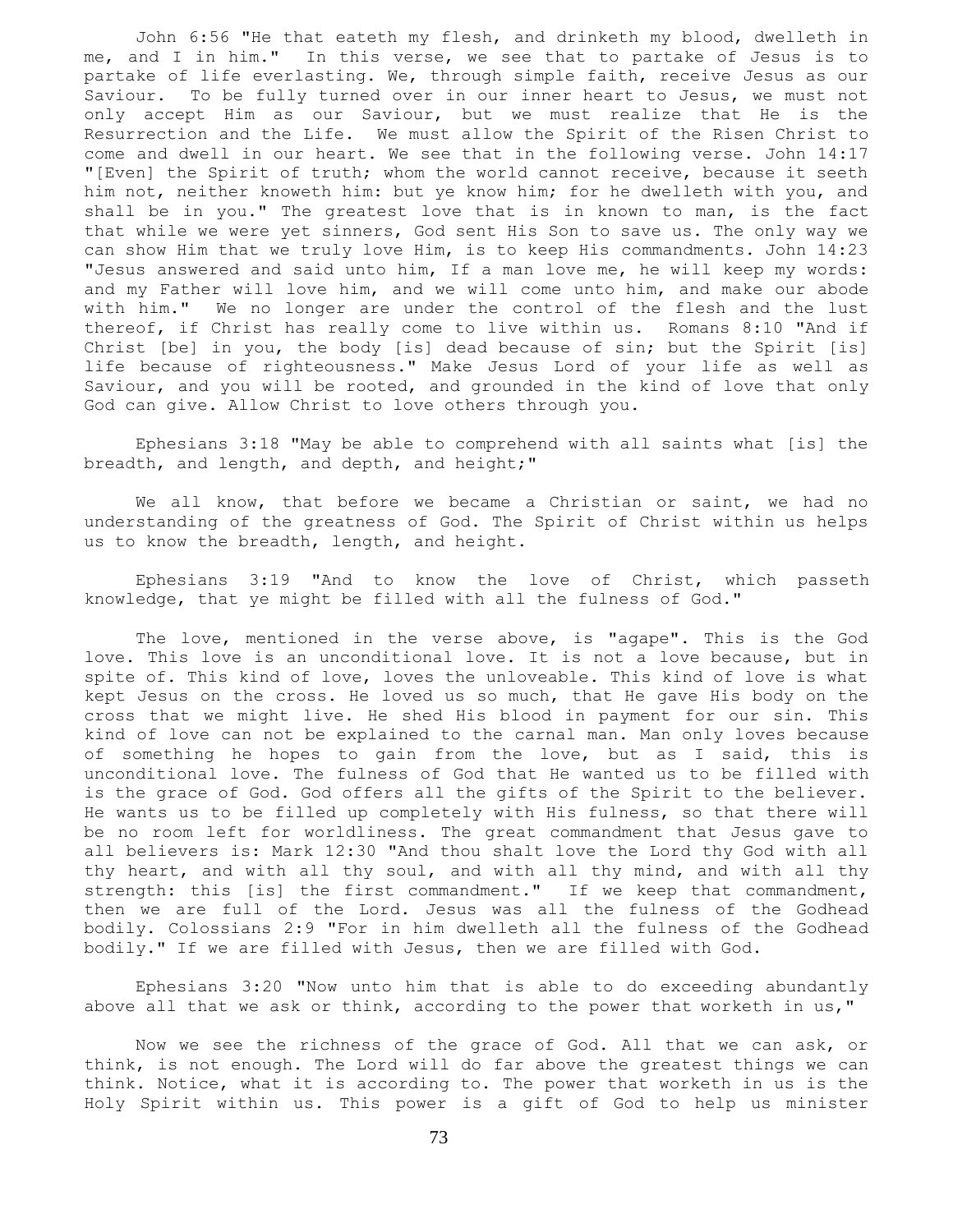{witness} to others. Romans 4:21 "And being fully persuaded that, what he had promised, he was able also to perform." Hebrews 13:20 "Now the God of peace, that brought again from the dead our Lord Jesus, that great shepherd of the sheep, through the blood of the everlasting covenant," Hebrews 13:21 "Make you perfect in every good work to do his will, working in you that which is wellpleasing in his sight, through Jesus Christ; to whom [be] glory for ever and ever. Amen." We can not say enough about the love of our Lord and Saviour Jesus Christ. He is the Resurrection and the Life. In Him we live, and move, and have our being. I John 4:9 "In this was manifested the love of God toward us, because that God sent his only begotten Son into the world, that we might live through him."

 Ephesians 3:21 "Unto him [be] glory in the church by Christ Jesus throughout all ages, world without end. Amen."

 The glory in the church is speaking of the believers in Christ. He is the everlasting One. The praise for the great plan of eternal life goes to the Father, Son, and Holy Ghost. The world that they have provided for the believers in Christ has no end, it is one eternal day. Amen, means so be it. The praise Paul gave God here is well deserved. We should spend time in praise to Him, also, for all He has done for us.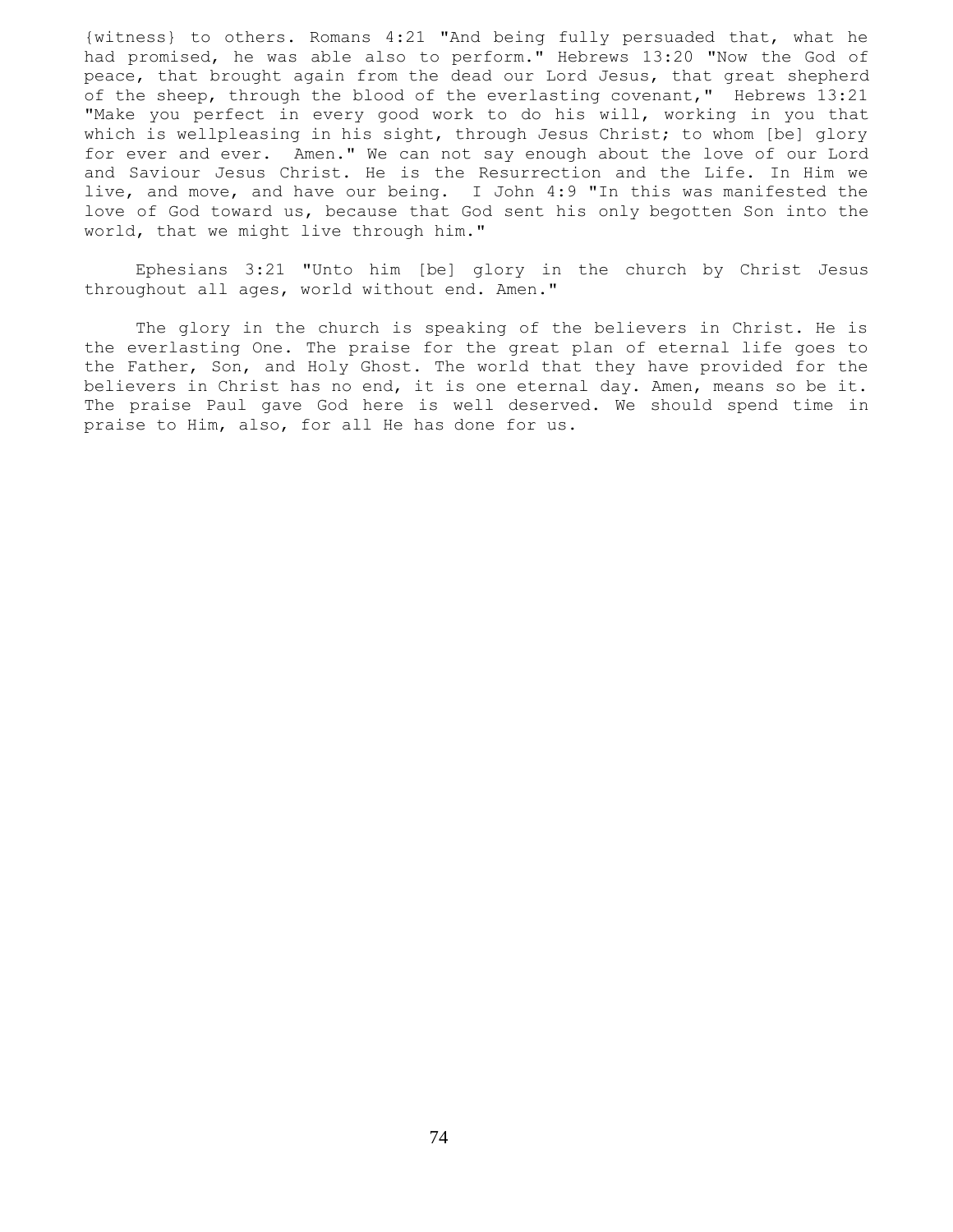## Ephesians 6 Questions

1. In verse 13, who was Paul suffering tribulations for? 2. Who was Paul called to minister to particularly? 3. Paul counted it a b to suffer for Christ. 4. Who did Paul bow his knee to? 5. Describe the kind of bowing Paul did? 6. This is really a prayer to the \_\_\_\_\_\_\_\_\_ in the name of \_\_\_\_\_\_\_. 7. Quote Ephesians chapter 3 verse 15. 8. Why do we bear the name God chooses for us? 9. Who named all the animals on earth? 10. What did their names reveal? 11. What is the name written on the white stone? 12. What are the names we use for God on this earth? 13. Our weakness is in 14. God strengthens in our 15. Quote 2 Corinthians chapter 12 verse 9. 16. Quote Galations chapter 2 verse 20. 17. My flesh is . 18. My spirit {turned over to the Spirit of God} is \_\_\_\_\_\_\_\_. 19. What must we do to receive the Spirit of God? 20. Christ dwells in your heart by \_\_\_ 21. Quote John chapter 6 verse 56. 22. To partake of Jesus is to partake of  $\overline{\phantom{a}}$ 23. Besides accepting Jesus as our Saviour, we must realize He is the and the  $\qquad \qquad .$ 24. Why can the world not receive the Spirit of Truth? 25. How can we show Jesus that we truly love Him? 26. Quote Romans chapter 8 verse 10. 27. May be able to comprehend with all saints what is the  $\qquad \qquad$ and \_\_\_\_\_\_\_\_\_\_\_\_\_\_\_\_\_, \_\_\_\_\_\_\_\_\_\_\_\_\_\_\_, and \_ 28. Verse 19 says, what passes knowledge? 29. What is the love mentioned in verse 19? 30. Describe this type of love. 31. How does man's love differ from this love? 32. Quote Mark chapter 12 verse 30. 33. What does verse 20 tell us of the richness of the grace of God? 34. Who is the church?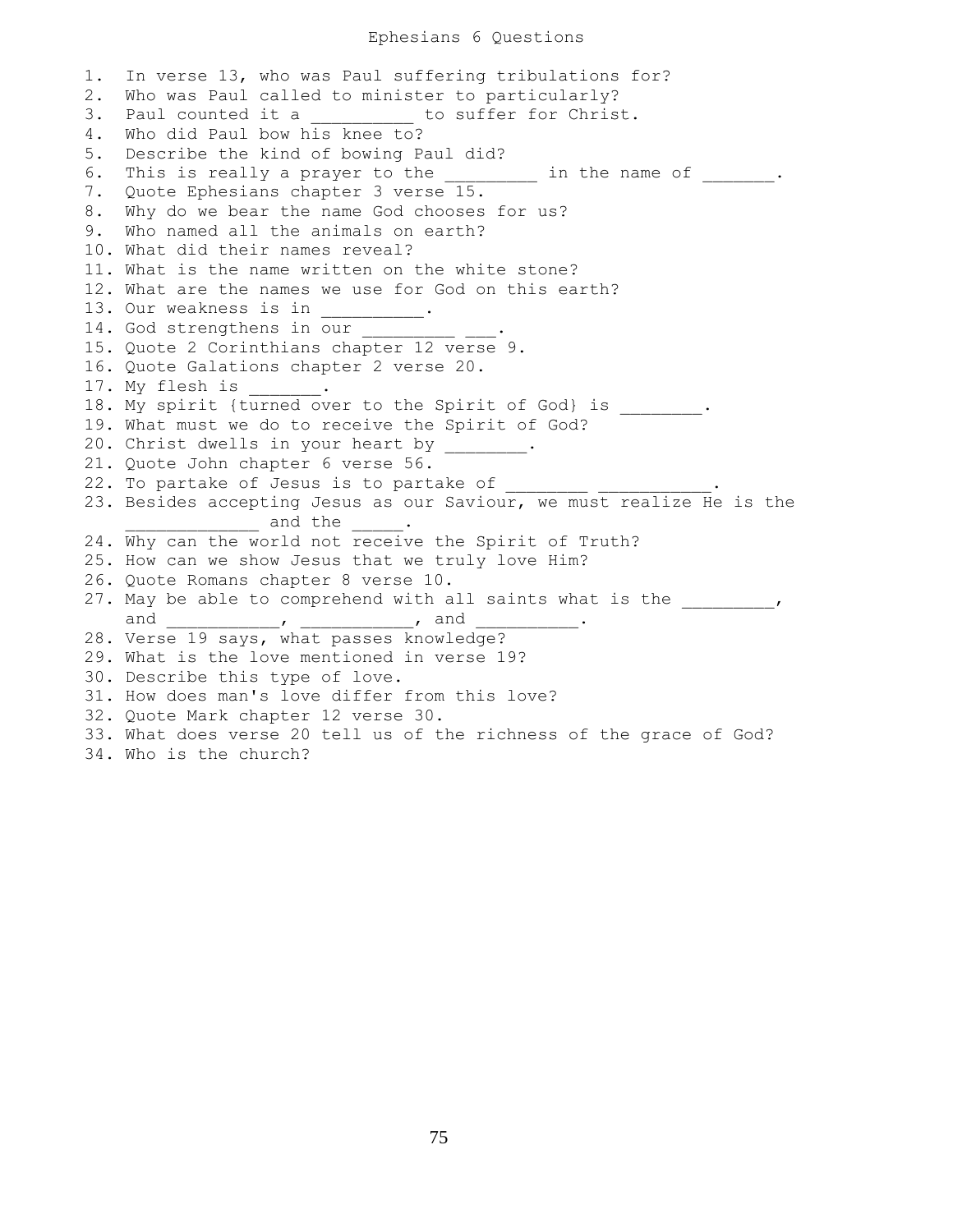We will begin this lesson in Ephesians 4:1 "I therefore, the prisoner of the Lord, beseech you that ye walk worthy of the vocation wherewith ye are called,"

The "I", in the verse above, of course, is Paul. Paul never once forgot that he was the captive of the Lord Jesus Christ. The high calling of these Ephesians was to become Christians and thereby become sons of God. We know that salvation is a free gift of grace from God to all who will accept it. Note, with me, that is not the end of the subject. When we accept the Lord Jesus as our Saviour, that is just the first step. There is a job to do. The called of God are to walk in the salvation they have received. They should produce other believers by their walk. "To walk worthy" means living the salvation that you received, not turning back to the sinful life. True salvation brings a brand new life to the believer. It is a life filled with good works, not because the works are required, but because good works follow the new life. "Vocation", in the verse, above means calling or invitation. This is not a job chosen to make a living by, but to make a life by. Christianity is a way of life.

 Ephesians 4:2 "With all lowliness and meekness, with longsuffering, orbearing one another in love;"

 This is a short description of the way a true Christian conducts his life. This is still describing the worthy walk in verse one. A Christian should pattern his life after his leader, Christ. In fact, a Christian is a follower of and a believer in the Lord Jesus Christ. All of the above mentioned character traits go with an humble servant of the Lord. We know that the "love" spoken of here, and the charity in the following Scriptures in 1 Corinthians both stem from the word agape, which is the unselfish type of love that God has. I Corinthians 13:4 "Charity suffereth long, [and] is kind; charity envieth not; charity vaunteth not itself, is not puffed up," I Corinthians 13:5 "Doth not behave itself unseemly, seeketh not her own, is not easily provoked, thinketh no evil;" I Corinthians 13:7 "Beareth all things, believeth all things, hopeth all things, endureth all things." This is not only the unselfish love that Christ has, but His true followers have, as well.

 Ephesians 4:3 "Endeavouring to keep the unity of the Spirit in the bond of peace."

The unity of the Spirit, here, is the Holy Spirit. We are one with Christ in this Spirit, as He is one with the Father. "Endeavouring" means that we are going out of our way to make this unity work. We know that on the day of Pentecost, they were in one accord. There were no divisions and God visited them. Jesus is the King of Peace. The only real peace in this life is the peace that He gives you from within. That is the peace that the world does not understand. It is peace that you can have in the midst of the storm.

 Ephesians 4:4 "[There is] one body, and one Spirit, even as ye are called in one hope of your calling;"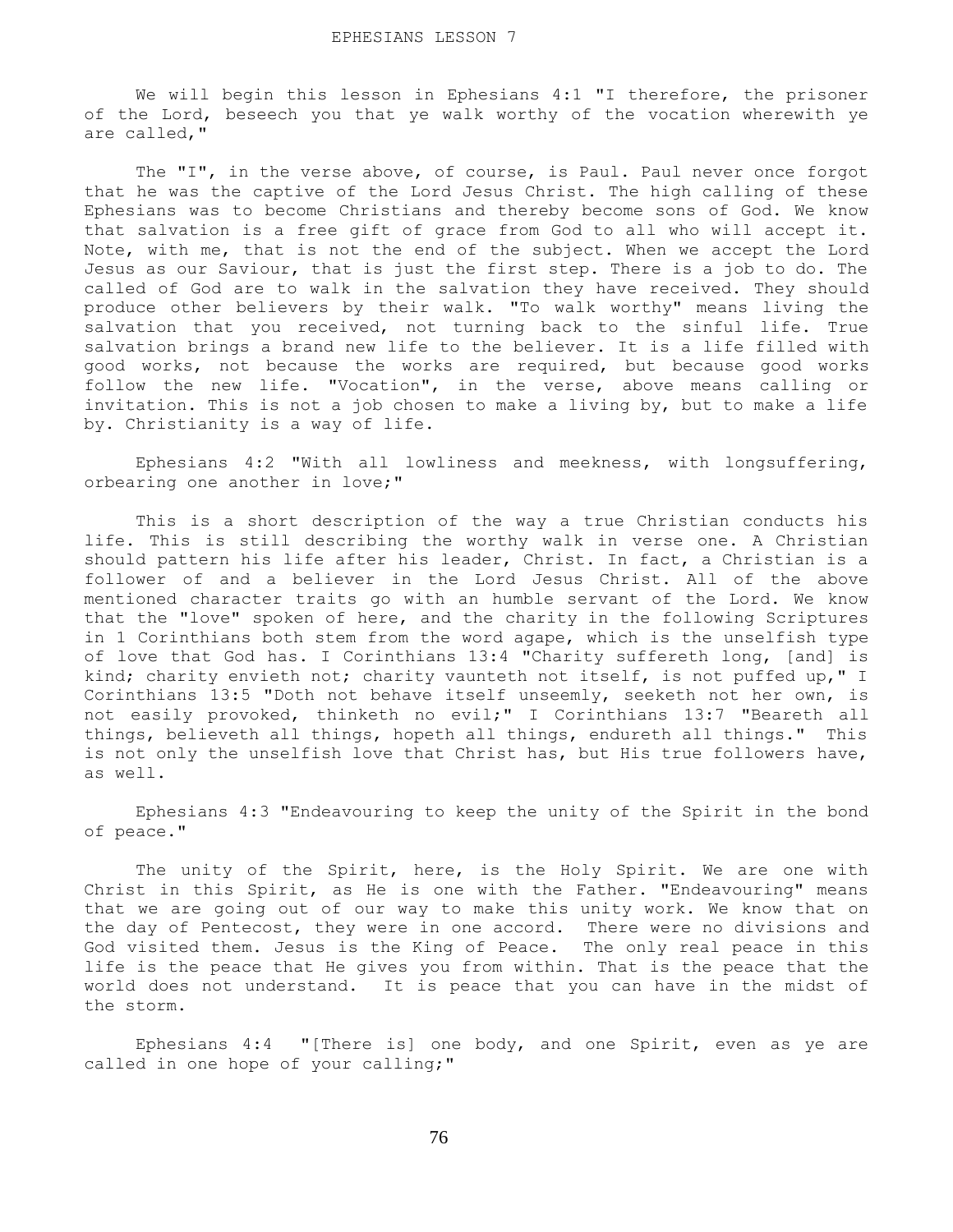The one body, spoken of here, is the body of Christ. Spirit, here, is speaking of the Holy Spirit of God. Jesus Christ is the only hope that any of us have. He said Himself, no man cometh to the Father, but by me. Our hope is in the resurrection of the Lord Jesus Christ.

Ephesians 4:5 "One Lord, one faith, one baptism,"

 There is One Lord Jesus Christ, who is our all in all. You can not be the servant of more than one person. Your Lord is your master. His wishes are your desire to fulfill. You cannot serve two masters. Luke 16:13 "No servant can serve two masters: for either he will hate the one, and love the other; or else he will hold to the one, and despise the other. Ye cannot serve God and mammon." Faith is in One, as well. Wherever your heart is, lies your faith. Our faith lies in Jesus Christ. This baptism, here, is speaking of the one mentioned in Matthew 28:19 "Go ye therefore, and teach all nations, baptizing them in the name of the Father, and of the Son, and of the Holy Ghost:" This is the baptism to new life in Jesus. We are buried with Him in the watery grave, to rise to new life in Him.

 Ephesians 4:6 "One God and Father of all, who [is] above all, and through all, and in you all."

 We know that the Father is the supreme Father of Jesus and of all the believers in Christ. We are sons of God, and Jesus is His only begotten Son. Our sonship is by adoption. I Corinthians 8:6 "But to us [there is but] one God, the Father, of whom [are] all things, and we in him; and one Lord Jesus Christ, by whom [are] all things, and we by him." Because there was none greater, God swore by Himself. He is above all the earth. I John 4:13 "Hereby know we that we dwell in him, and he in us, because he hath given us of his Spirit." Romans 11:36 "For of him, and through him, and to him, [are] all things: to whom [be] glory for ever. Amen." God dwells within every believer, moulding their lives the way He would have them. The tabernacle of God is with men. Revelation 21:3 "And I heard a great voice out of heaven saying, Behold, the tabernacle of God [is] with men, and he will dwell with them, and they shall be his people, and God himself shall be with them, [and be] their God."

 Ephesians 4:7 "But unto every one of us is given grace according to the measure of the gift of Christ."

 Thank goodness, He measures with His measurement, and not with ours. It is not the amount of grace that we want that Christ gives us, but the amount that He feels is right for us. The next Scripture gives a little more insight into this.

 Ephesians 4:8 "Wherefore he saith, When he ascended up on high, he led captivity captive, and gave gifts unto men."

 Jesus is the one who led captivity captive, when he brought them out with Him from hell. The victory of the Lord Jesus was on the cross. He defeated sin and the devil on the cross. He descended to preach to those in hell. His other reason for being in hell, was to take the keys of hell and death away from Satan. The following Scripture is printed in red in the Bible, which means that Jesus, Himself spoke the Words. Revelation 1:18 "I [am] he that liveth, and was dead; and, behold, I am alive for evermore,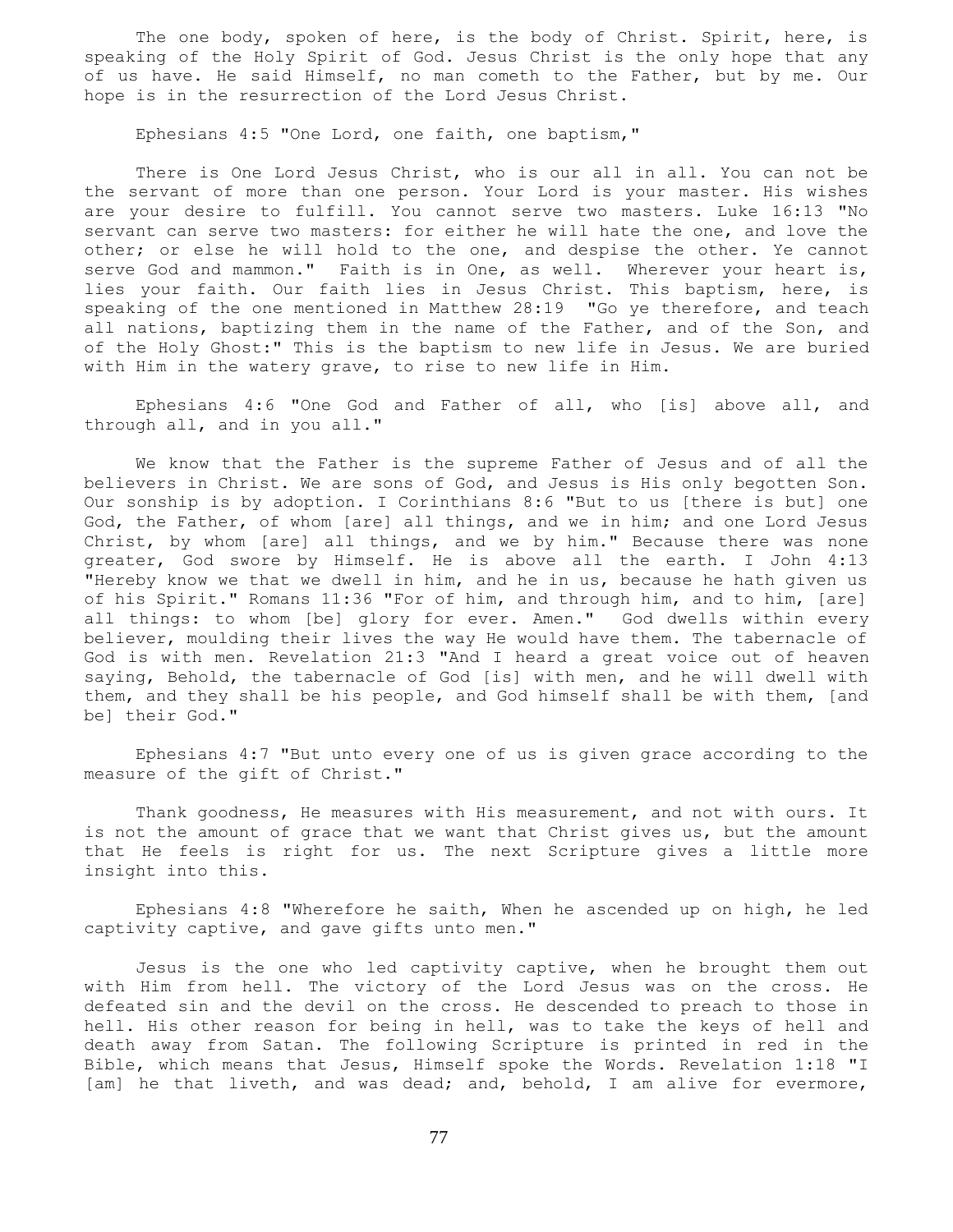Amen; and have the keys of hell and of death." The gifts given to men was through the Holy Spirit of God, and are called the gifts of the Spirit.

 Ephesians 4:9 "(Now that he ascended, what is it but that he also descended first into the lower parts of the earth?"

 This is speaking of the time after Jesus had completed payment of the law on the cross. Victory was on the cross. There was nothing else to pay. When Jesus said; it is finished, it meant just that. The law had been completely fulfilled, there was no more suffering to do. Jesus deliberately went into hell to preach, and bring out the captives with Him. He had already defeated Satan, but Satan had to turn over the keys to hell and death.

 Ephesians 4:10 "He that descended is the same also that ascended up far above all heavens, that he might fill all things.)"

 This is still speaking of the victorious Jesus. We know in the 1st chapter of Acts, He ascended into heaven while the apostles gazed at Him. Acts 1:9 "And when he had spoken these things, while they beheld, he was taken up; and a cloud received him out of their sight." Read several more verses here to get the full impact. Jesus must fill our life, or we are dead. He is life. He is the One who sent the Comforter. He is, also, the one who fills us with the Holy Spirit.

 Ephesians 4:11 "And he gave some, apostles; and some, prophets; and some, evangelists; and some, pastors and teachers;"

 This is spoken of as the five-fold ministry. A church is really not complete, until God calls someone to fill all of these ministries in the church. Many people confuse the apostles and the disciples. There was a much larger group of disciples than there were apostles. All apostles were disciples, as well. Not all disciples were apostles, however. One of the requirements for being an apostle was that they had to have personally seen Jesus. The apostle had to be called directly of Christ. The 12 apostles were chosen by Jesus from the larger group of disciples, after He prayed all night. Apostle means delegate or ambassador of the gospel. It indicates {with miraculous powers}. It, also, means a messenger, or he that is sent. An ambassador does not bring his own message, but brings the message of the One who sent him. "Prophets" are foretellers or inspired speakers. Evangelist" is a preacher of the gospel. An evangelist usually has one message, and that is how to receive salvation. A pastor differs from the evangelist, in that after the person is saved, he or she watches over them to lead them into Christian growth. They may, also, lead the person to salvation. They are like a good shepherd which leads the flock. Teachers in the sense that we would understand would be like Sunday school teachers and Bible study teachers. They would keep the Word of God ever before the people.

 Ephesians 4:12 "For the perfecting of the saints, for the work of the ministry, for the edifying of the body of Christ:"

 Christianity is a growing experience in Jesus. It is a way of life. The more we are taught, the more we grow in the Lord. The object, of course, is the perfecting of our faith. We either go forward or backwards with the Lord, we never stand still. The ministry can not really function properly,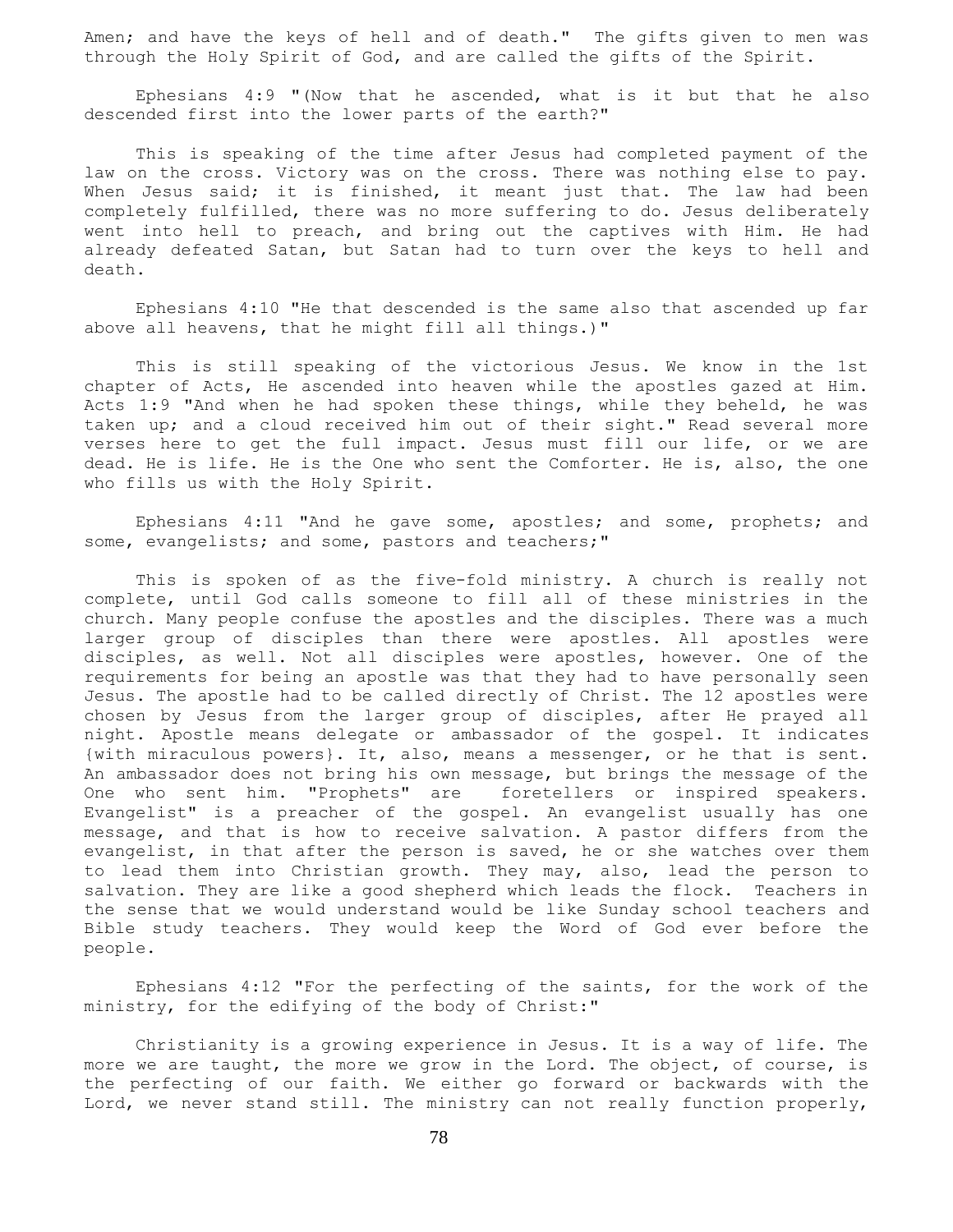until these ministry positions are filled. When there is no one taking care of one of the ministries, it puts an extra load on the pastor. All of this is to build up the body of Christ. All of this is to help the Christian in his walk with God.

 Ephesians 4:13 "Till we all come in the unity of the faith, and of the knowledge of the Son of God, unto a perfect man, unto the measure of the stature of the fulness of Christ:"

 The call to the ministry is a lifetime call. We should never stop working, trying to bring unity of the faith in the Lord Jesus Christ. Knowledge, is accumulated learning, as we have said before. We must learn all we can about the Word of God. We need to allow the Holy Spirit to reveal to us the meaning of the Scriptures. The goal that we set for ourselves should be to be perfect in Jesus. We will never be perfect on this earth, but it should be the desire of our heart to be perfect. With our example being Jesus, we should try to be more and more like Him every day. Romans 8:29 "For whom he did foreknow, he also did predestinate [to be] conformed to the image of his Son, that he might be the firstborn among many brethren." As individuals, we should desire to become more like Jesus everyday. The entire body of Christ {all believers} should be working toward being like Jesus.

 Ephesians 4:14 "That we [henceforth] be no more children, tossed to and fro, and carried about with every wind of doctrine, by the sleight of men, [and] cunning craftiness, whereby they lie in wait to deceive;"

When we are brand new Christians, we have to be fed on milk and honey. When we get stronger in our walk with Christ, we feed on the meat of the Word. The five-fold ministry is supposed to help the Christian grow stronger in his or her walk with the Lord. When you are a new Christian, you are easily persuaded, and might fall for false doctrines. The strong Christian, grounded in the Word of God, is like a big oak tree that cannot be blown over with every wind of doctrine. We are told, that in the end time nearly everyone will be deceived. Mark 13:22 "For false Christs and false prophets shall rise, and shall shew signs and wonders, to seduce, if [it were] possible, even the elect." Matthew 24:24 "For there shall arise false Christs, and false prophets, and shall shew great signs and wonders; insomuch that, if [it were] possible, they shall deceive the very elect." The only way to keep from being deceived, is to be fully grounded in the Word of God. Study to show thyself approved of God.

79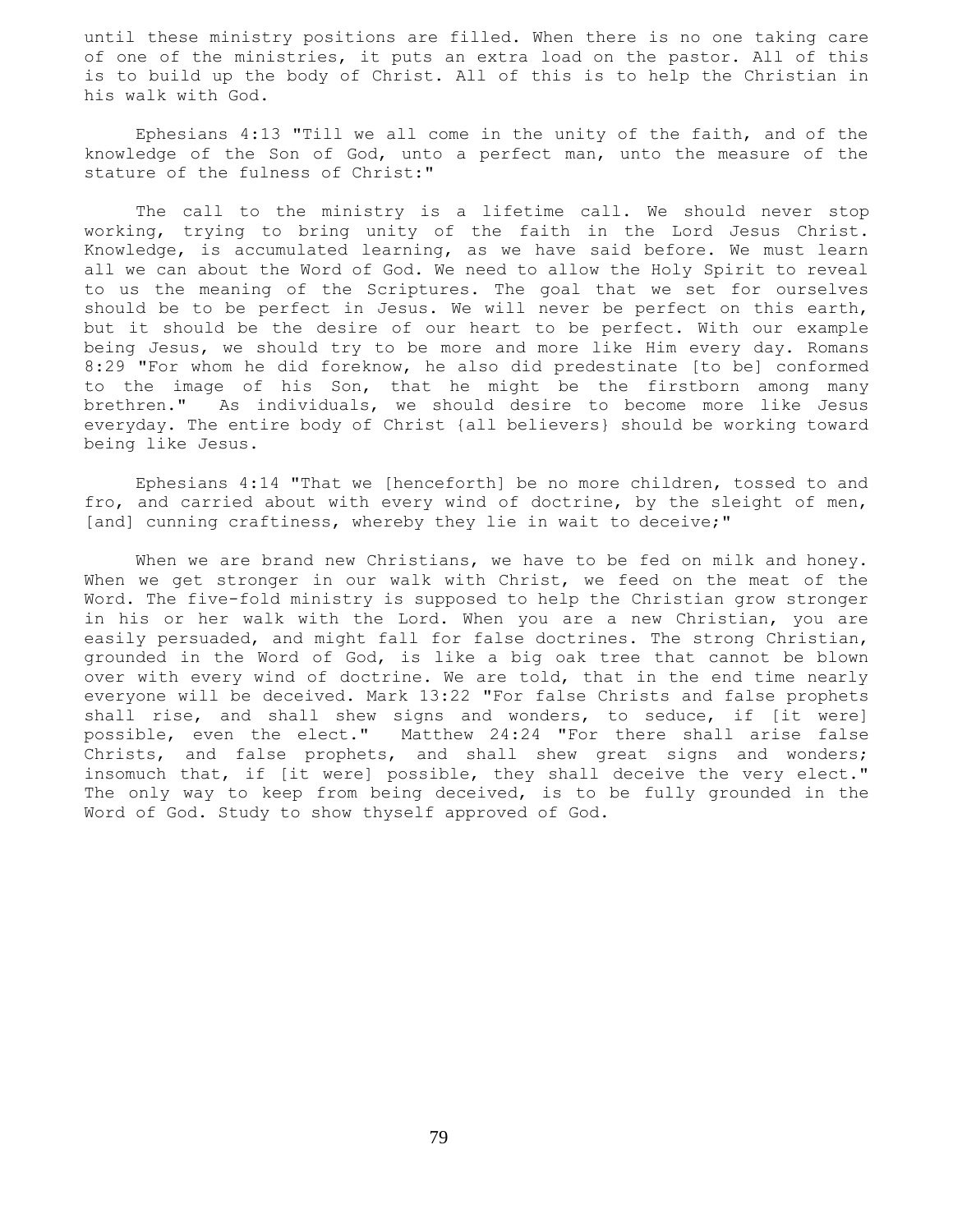## Ephesians 7 Questions

1. What is Paul telling them they must do in verse 1? 2. What was the high calling of these Ephesians? 3. Salvation is a  $\qquad \qquad$  of grace from God. 4. What does it mean to "walk worthy"? 5. What does "vocation", in verse 1, mean? 6. This is not a job to make a living by, but to make a by. 7. Describe the way a true Christian conducts his life. 8. A Christian is a \_\_\_\_\_\_\_\_ of and a \_\_\_\_\_\_\_\_ in the Lord Jesus Christ. 9. What word does "love", in verse 2, stem from? 10. What does the word mean? 11. Quote 1 Corinthians chapter 13 verse 4. 12. What is the unity of the Spirit in verse 3? 13. What does "endeavoring" mean? 14. Who is King of Peace? 15. What type of peace does He bring? 16. There is one , and one , even as ye are called in the hope of your calling. 17. Quote Ephesians chapter 4 verse 5. 18. Who is God the Father of? 19. Our sonship is by \_\_\_\_\_\_\_\_ 20. Quote 1 Corinthians chapter 8 verse 6. 21. What tells us that we dwell in Him and He in us? 22. Where is the tabernacle of God spoken of in Revelation chapter 21 verse 3. 23. Unto every one of us is given grace according to what? 24. When He ascended up on high, he led 25. Where was the victory of Jesus won? 26. Who has the keys of hell and death in Revelation chapter 1 verse 18. 27. What is verse 9 speaking of? 28. Quote Acts chapter 1 verse 9. 29. Name the 5 ministries in verse 11. 30. What is the difference in an "evangelist" and a pastor? 31. What is a "prophet"? 32. What is the object of studying the Word of God? 33. In verse 13, we see that the ultimate goal of the Christian is to measure up to what? 34. What are young Christians called in verse 14? 35. What can you compare the strong Christian to?

36. What is the only way to keep from being deceived?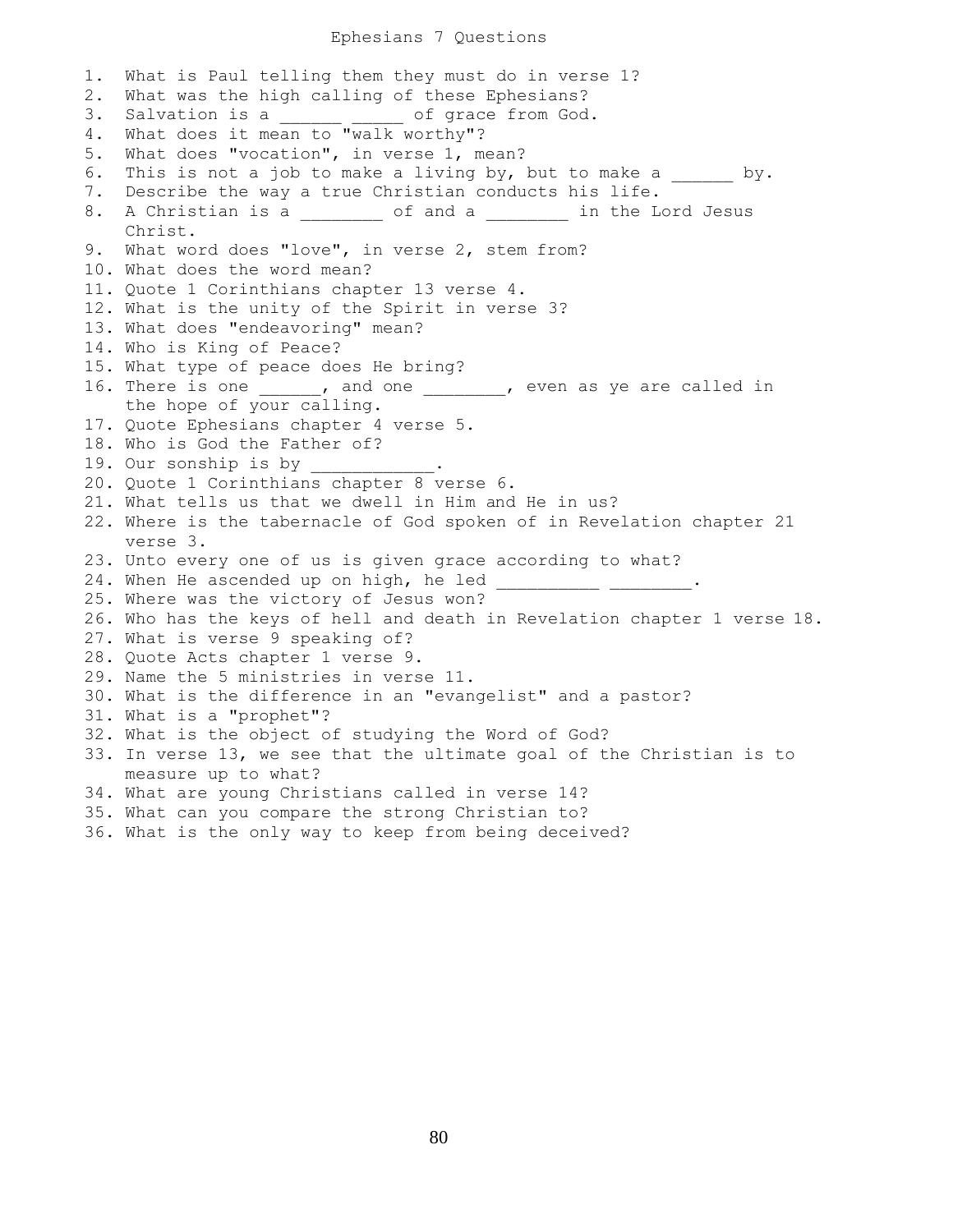We will begin this lesson in Ephesians 4:15 "But speaking the truth in love, may grow up into him in all things, which is the head, [even] Christ:"

 In the last lesson, we were discussing how we must be grounded in the Word of God to keep from being carried away by false doctrine. There never was a time when more false doctrine has been flying around than now. I believe the nearer we get to the end of the Gentile age and the coming of Christ, the more the false doctrine will be widespread. We are warned that there will be false Christs who will bring all kinds of false doctrine. Mark 13:22 "For false Christs and false prophets shall rise, and shall shew signs and wonders, to seduce, if [it were] possible, even the elect." As we said in the previous lesson, the only way not to be taken in by all of this is to study your Bible and know it well. Jesus Christ is the head of the church. We Christians are the church. We should not believe a lie. We should be grounded in Truth. Jesus is the Way, the Truth, and the Life. If we are truly in Him and Him in us, we will know and speak the Truth. Notice, that we are to grow up in our Christian walk. We are not to stay a babe in Christ.

 Ephesians 4:16 "From whom the whole body fitly joined together and compacted by that which every joint supplieth, according to the effectual working in the measure of every part, maketh increase of the body unto the edifying of itself in love."

The church is the body of Christ. We can not all be an arm, some must be a leg or even a big toe. God has chosen you to fit into the body at the place you will be of the most use. I like to think of the church as a great big board that a puzzle will fit into. Each part plays a vital part. The puzzle will not be complete, until each part takes its rightful place. This is true of the body of Christ spoken of here, as well. Until each part of the body takes its rightful place, you cannot have a completed body. Can you imagine what would happen if all wanted to be a hand? How could you walk? Just as the physical body is made up of a variety of parts, so is the body of Christ. God chose each person to fulfill a unique part of the body that no one else can fill. You may not be the preacher, but what you do in the church is just as important. The body, as a whole, is better off when each part functions properly. We should all love each other very much, since we are all part of the same body.

 Ephesians 4:17 "This I say therefore, and testify in the Lord, that ye henceforth walk not as other Gentiles walk, in the vanity of their mind,"

 Gentiles, here, is speaking of Gentiles who have not received Jesus as their Saviour. Gentiles who have received Jesus as their Saviour are really the spiritual house of Isreal. Christians {whether Jew or Gentile} are in this world, but not of this world. We are not to walk in a worldly fashion. We have given up our worldly mind and taken on the mind of Christ. Vanity of the mind should not be part of a Christian.

 Ephesians 4:18 "Having the understanding darkened, being alienated from the life of God through the ignorance that is in them, because of the blindness of their heart:"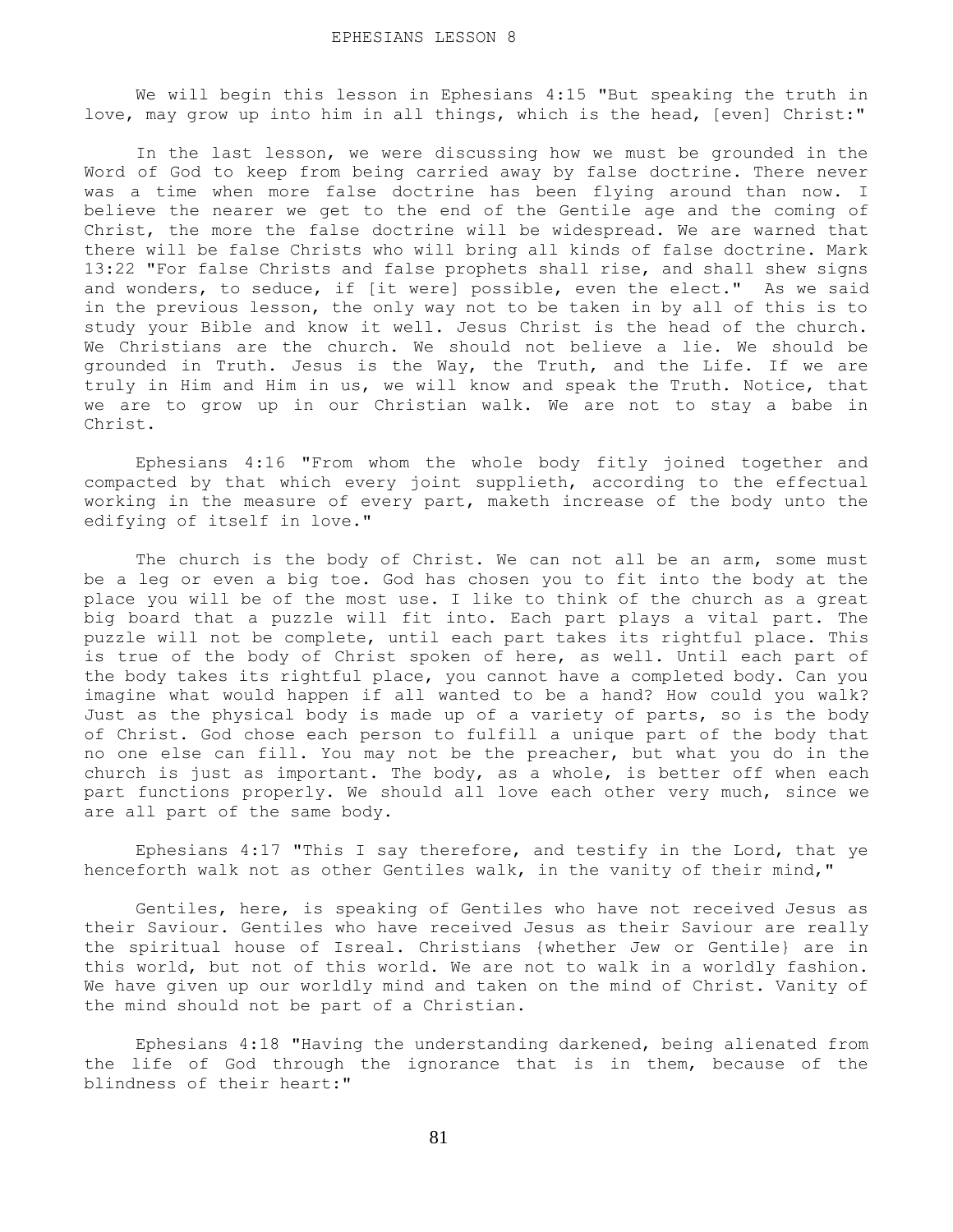Jesus said; seeing they do not see and hearing they do not hear. What He was really saying, is they were hearing words without understanding what those words meant. God has never been interested in a person accepting Him as his Saviour because he understood salvation with his mind. God wants our heart. We were walking through life in darkness, until the Light of Jesus shone forth in our heart. His Light does away with all darkness. The mind is an enemy of God, until it is converted into the mind of Christ. Faith in God does not come by being able to see something with your physical eyes. Faith is believing in your heart things you cannot see with your eyes. Look, with me, at the next Scripture at a very good example of what happens to us when we encounter the Light of Jesus. II Peter 1:19 "We have also a more sure word of prophecy; whereunto ye do well that ye take heed, as unto a light that shineth in a dark place, until the day dawn, and the day star arise in your hearts:" We have a brand new heart, stayed upon God when the blessed Light of Jesus shines in our heart. We are like Paul when he encountered the Light of the world. We are never the same when the Light of Jesus Christ shines in us and on us.

 Ephesians 4:19 "Who being past feeling have given themselves over unto lasciviousness, to work all uncleanness with greediness."

 People who live in the world are living in darkness. They are lost. Those, who do not allow the Light of Jesus to transform them, are walking in darkness. There is no hope for them. They are caught up in the darkness committing every type of vile sin. These hideous sins, mentioned here, are exactly what our society is caught up in today. A sin sick people are caught up in the sins mentioned. They are in darkness, and are not even aware there is a Light. The only cure for any of this is to repent of their sin and seek Jesus Christ the Light of the world. The only thing that does away with darkness is the Light. The things, here mentioned, are filthy sins. There is no cure for sin, except the Saviour.

Ephesians 4:20 "But ye have not so learned Christ;"

This, in just a few words, says it all. Christ is the answer, and they have not learned of Him.

 Ephesians 4:21 "If so be that ye have heard him, and have been taught by him, as the truth is in Jesus:"

 They may know of Jesus, but they do not know Jesus. To know Jesus and believe the Truth in Him sets you free from the desire to sin.

 Ephesians 4:22 "That ye put off concerning the former conversation the old man, which is corrupt according to the deceitful lusts;"

 The flesh of man and the desires thereof is where the problem arises. That old man of flesh has to be crucified {put to death}, that the man of the Spirit may live. The Baptist say, you must be born again, and it is a true statement. John 3:5 "Jesus answered, Verily, verily, I say unto thee, Except a man be born of water and [of] the Spirit, he cannot enter into the kingdom of God." John 3:6 "That which is born of the flesh is flesh; and that which is born of the Spirit is spirit." We must bury that old man of flesh and the filthy lust of the flesh and live in the Spirit, if we are Christ's.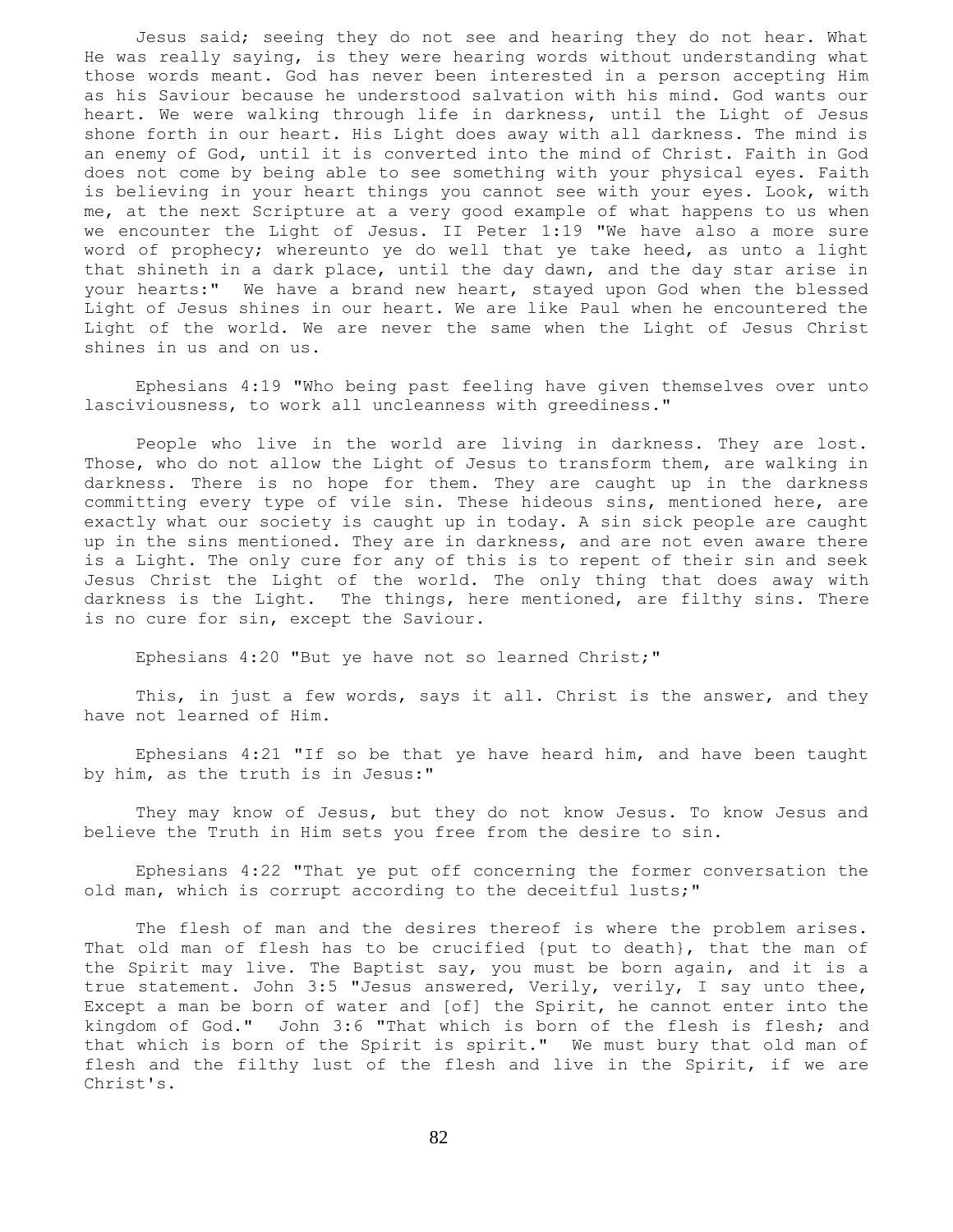Ephesians 4:23 "And be renewed in the spirit of your mind;"

 This is just saying, get rid of that old carnal mind and take on the mind of Christ. God is a Spirit. The mind of Christ is Spirit. The mind of Christ that we take on is Spirit. A computer can bring out only what you program into it. The mind is a giant computer. Erase all of those bad things in your mind by washing them away in the blood of Jesus. Reprogram your mind with the things of God. Fill your mind with the Word of God.

 Ephesians 4:24 "And that ye put on the new man, which after God is created in righteousness and true holiness."

When you receive Christ as your Saviour, and are baptized, you bury that old man in the watery grave, and rise a new creature in Christ Jesus. You are washed in the blood of the Lamb, and are wearing His righteousness. He took your sin on His body on the cross, and clothed you in His righteousness.

 Ephesians 4:25 "Wherefore putting away lying, speak every man truth with his neighbour: for we are members one of another."

 Satan is the Father of lies. To be a liar would indicate that you belonged to Satan. God is Truth. We would not want to deceive members of our own body.

 Ephesians 4:26 "Be ye angry, and sin not: let not the sun go down upon your wrath:"

 Even Jesus got angry, the sin is not in the anger. Do not be angry without a cause. We must not hold a grudge. We must forgive. If we were still angry at the end of the day, it would indicate that we were holding a grudge. We must be quick to forgive. God will not forgive us, if we do not forgive our fellowman. If we do not quickly forgive, we will become bitter. Bitterness is a sin.

Ephesians 4:27 "Neither give place to the devil."

 This is just saying, do not allow the devil to use you. Do not give him any room in your life at all. Do not allow him to consume your thoughts. Resist the devil, and he will flee from you.

 Ephesians 4:28 "Let him that stole steal no more: but rather let him labour, working with [his] hands the thing which is good, that he may have to give to him that needeth."

 It is very disturbing to me to see someone who proclaims Christianity, who is not honest in his business dealings. Stealing is a sin. We should have lost the desire to steal, when we buried the old man of flesh. The new man,. in Christ, has no desire to steal or commit any sin. The Scripture above says, to get you an honest job and make a living working, not stealing.

 Ephesians 4:29 "Let no corrupt communication proceed out of your mouth, but that which is good to the use of edifying, that it may minister grace unto the hearers."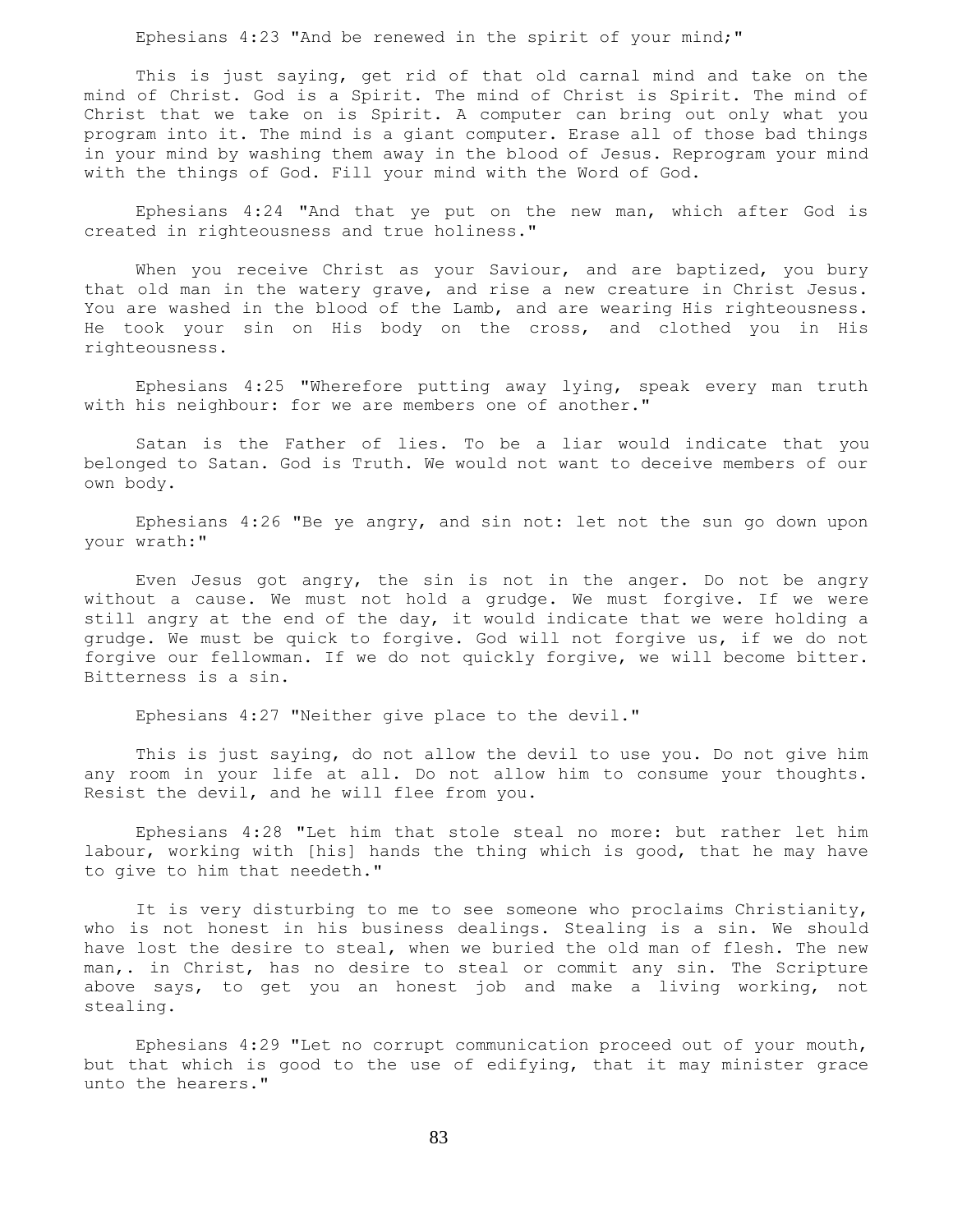Out of the issue of the heart, the mouth speaketh. If evil communication comes out of your mouth, you have an evil heart. A heart stayed upon God will say good things that will build up the person you are speaking to, and not tear them down. Let Jesus wash your heart in His blood and cleanse you. Christians must speak things that build up Christ and the one they are speaking to.

 Ephesians 4:30 "And grieve not the holy Spirit of God, whereby ye are sealed unto the day of redemption."

 We must first figure out what would grieve the Holy Spirit. It seems to me that to commit sin, after the Holy Spirit has taken up His abode in you, would be including the Holy Spirit in your sin. I, also, believe that the Holy Spirit teaches us all Truth. To reject Truth and believe a lie, then would grieve Him. We know that the Holy Spirit is the earnest of the Spirit, until the redemption of our body. To turn loose of the salvation that we received, would be something that would grieve Him terribly. To turn away from God would be the ultimate thing to grieve Him.

 Ephesians 4:31 "Let all bitterness, and wrath, and anger, and clamour, and evil speaking, be put away from you, with all malice:"

 All of the above mentioned things are attributes of those who are still operating in the flesh. We must get the flesh and all of its bitterness, anger, clamour, and evil speaking under the control of the Spirit of God.

 Ephesians 4:32 "And be ye kind one to another, tenderhearted, forgiving one another, even as God for Christ's sake hath forgiven you."

 In this, we see the actions of someone who has gotten rid of the sin of the flesh and is living for God. We might even say, allowed God to live through him. These things, in verse 32, are signs that follow those who are dead to the flesh and alive to the spirit. If we expect God to forgive our trespasses, we must forgive one another. We must pattern our life after Christ, if we are His followers. He is tenderhearted, so we must be tenderhearted. Do it for Christ.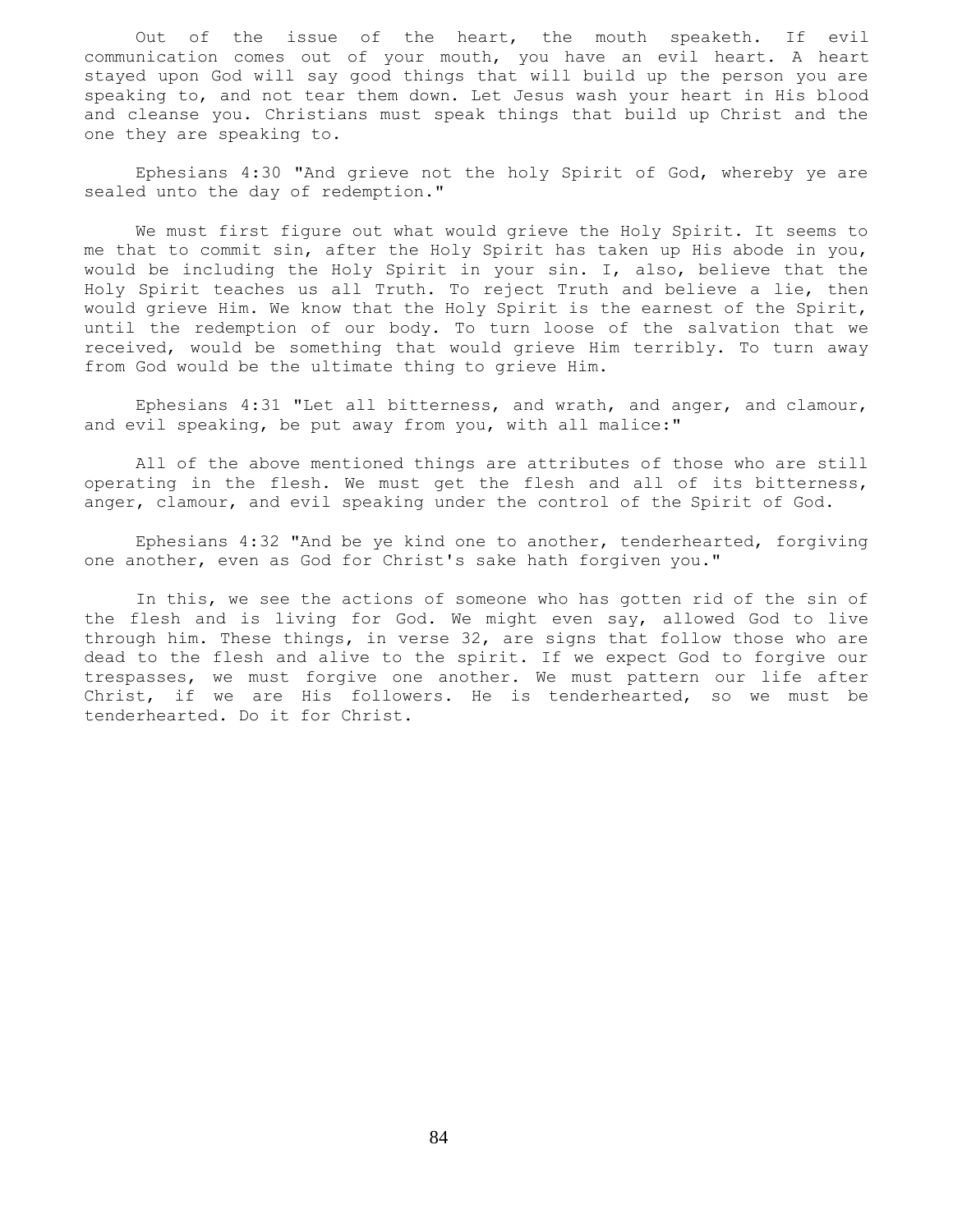1. Who is the head of the church? 2. What helps us not believe a false doctrine? 3. Quote Mark chapter 13 verse 22. 4. Who is the church? 5. What causes us to speak Truth? 6. What does the author compare the church parts to? 7. Just as the physical body is made up of a variety of parts,  $\overline{\phantom{a}}$  ,  $\overline{\phantom{a}}$  ,  $\overline{\phantom{a}}$  ,  $\overline{\phantom{a}}$  ,  $\overline{\phantom{a}}$  ,  $\overline{\phantom{a}}$  ,  $\overline{\phantom{a}}$  ,  $\overline{\phantom{a}}$  ,  $\overline{\phantom{a}}$  ,  $\overline{\phantom{a}}$  ,  $\overline{\phantom{a}}$  ,  $\overline{\phantom{a}}$  ,  $\overline{\phantom{a}}$  ,  $\overline{\phantom{a}}$  ,  $\overline{\phantom{a}}$  ,  $\overline{\phantom{a}}$ 8. What is Gentiles, in verse 17, speaking of? 9. Who are Gentiles who have received Jesus really? 10. Why is vanity of the mind not part of a Christian? 11. What was Jesus meaning, when He said, seeing they do not see? 12. We were walking through life in darkness, until what happened? 13. Quote 2 Peter chapter 1 verse 19. 14. What had the sinner given himself over to in verse 19? 15. What is the only cure for our sin sick society? 16. What is the only thing that does away with darkness? 17. Verse 20, says who is the answer? 18. The Truth is in 19. We must put off the old 20. Quote John chapter 3 verses 5 and 6. 21. Get rid of the old carnal mind, and take on the mind of 22. We bury the old man in the watery grave at baptism and rise a  $\verb|in |$ 23. Who is the father of lies? 24. Be ye angry, and 25. If we do not quickly forgive, we will become 26. Why should no corrupt communication come from our mouth? 27. How are some of the ways the Holy Spirit is grieved? 28. How does a Christian act differently than those of the world?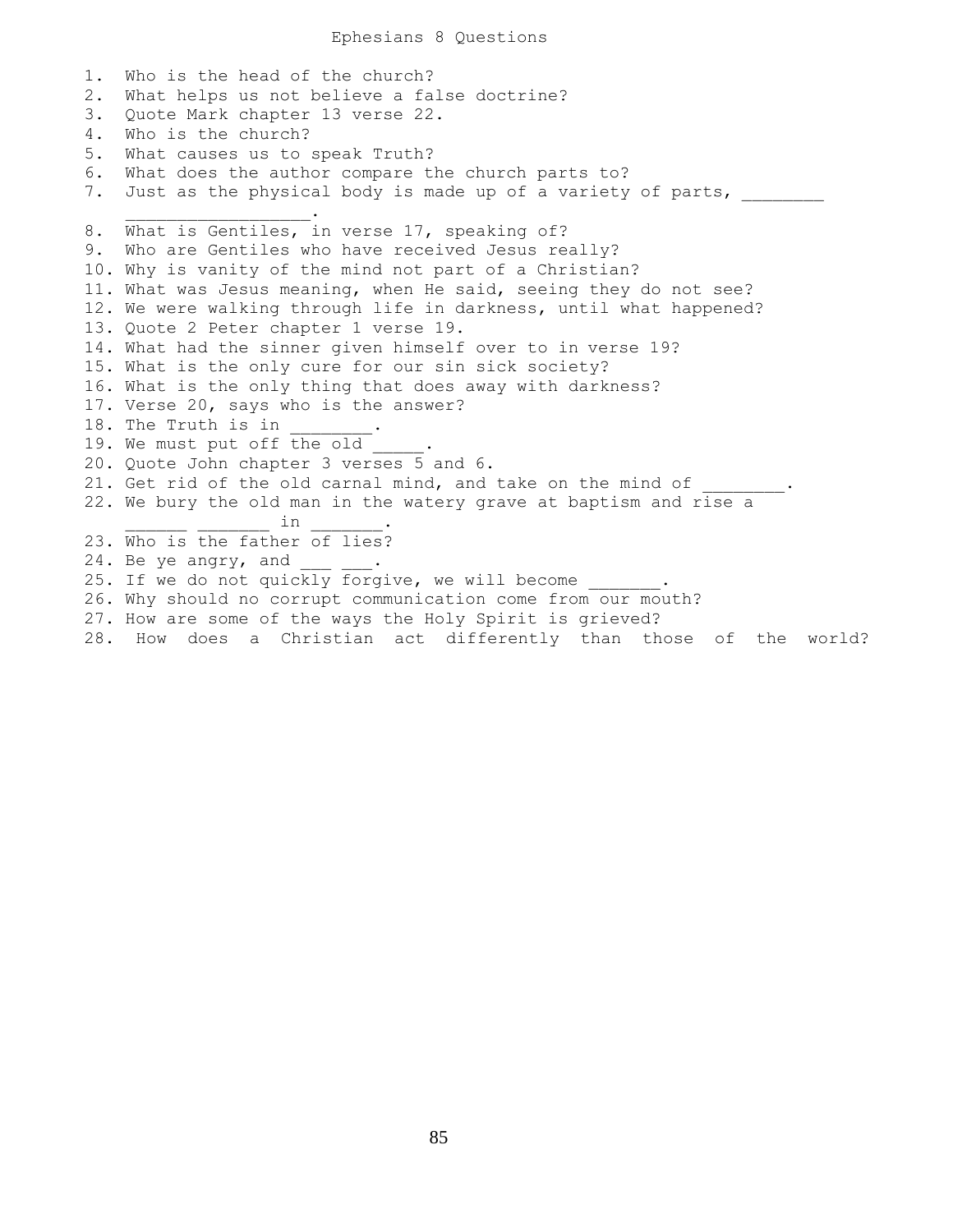We will begin this lesson in Ephesians 5:1 "Be ye therefore followers of God, as dear children;"

 A Christian is a believer in and a follower of the Lord Jesus Christ. That is what the verse above is saying, also. If we really are Christians, then we should pattern our life after our Leader's life. Children, who have honorable parents, will usually be honorable, also. Parents are a living example to their children. We are sons of God, if we are really Christians. We must follow the example that He gave us in Jesus. The great commission that Jesus gave all believers is found in Mark 16:15 "And he said unto them, Go ye into all the world, and preach the gospel to every creature." He said to heal the sick and many of the other things that He had done on this earth. If we belong to Jesus, we should be doing the things He would do.

 Ephesians 5:2 "And walk in love, as Christ also hath loved us, and hath given himself for us an offering and a sacrifice to God for a sweetsmelling savour."

 I believe Christianity to be a way of life. When we are saved that is not the end. We must walk in the salvation we have received. Every offering and sacrifice in the Old Testament law was fulfilled in Jesus. To get the in-depth teaching on this, read the lessons in Leviticus. Jesus is the everlasting sacrifice and offering to God for all mankind.

 Ephesians 5:3 "But fornication, and all uncleanness, or covetousness, let it not be once named among you, as becometh saints;"

When we are saved, we are born again, not with a license to sin. We are a new man in Christ. We no longer live, but Christ liveth in us. The old man of sin is buried along with the lust of the flesh. Christians are new creatures in Christ. We no longer have the desire in our heart to sin. We must walk in newness of life. All of the sins above are part of the old flesh man that was buried.

 Ephesians 5:4 "Neither filthiness, nor foolish talking, nor jesting, which are not convenient: but rather giving of thanks."

 Christians need not to do any of the things listed in the last two verses. We must not even give the appearance of evil. These sins are signs of a life full of sin. They come of those who are sold out to the flesh and the devil. Christians should spend all of their time doing good and giving thanks to God for the blessings He bestowed upon them.

 Ephesians 5:5 "For this ye know, that no whoremonger, nor unclean person, nor covetous man, who is an idolater, hath any inheritance in the kingdom of Christ and of God."

 This really tells it like it is. Our actions show who we belong to. If we are practicing the sins mentioned in the last few verses, we are not sold out to God. We are still living in sin. A "whoremonger" is a male prostitute. The word comes from the word porno. The whoremonger would have to do with all unnatural sex, as well as adultery. This is speaking of all types of sexual sin that is classed by God as an abomination. "Abomination"

86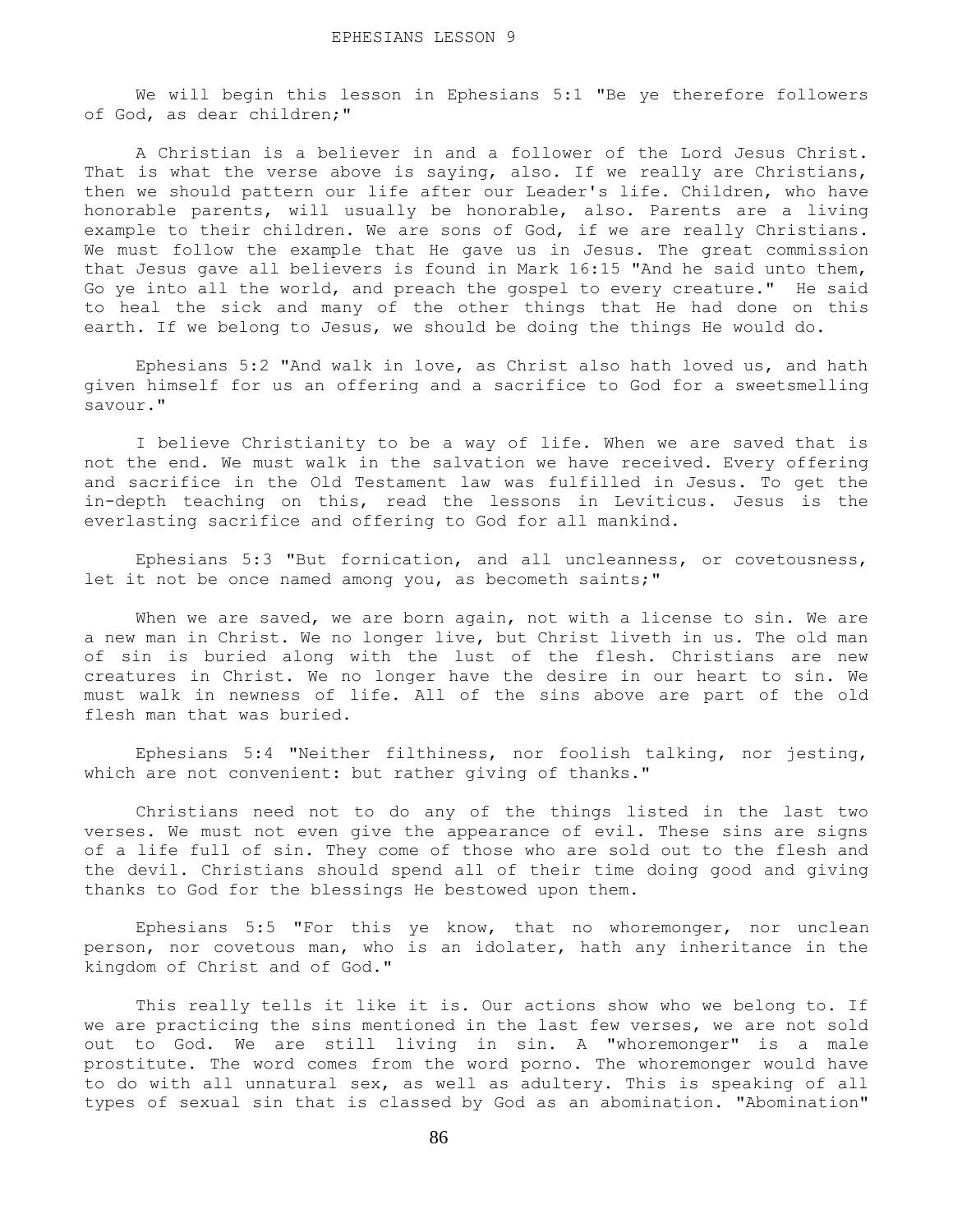means disgusting sin. The unclean person, here, is speaking of an unclean heart and soul. The covetous person wants things that do not belong to him. The "idolater" is someone who worships false gods. You can easily see how God would say that people involved in this kind of sin have no reward waiting for them. These really are children of wrath.

 Ephesians 5:6 "Let no man deceive you with vain words: for because of these things cometh the wrath of God upon the children of disobedience."

 Even worse than being a lost person committing these sins, would be someone pretending to be a child of God committing these sins. Judgement begins at the house of God. The sin of Adam and Eve in the garden of Eden was that they disobeyed God. To be disobedient children of God is very serious. The wrath of God falls on these people. The way you could be deceived, is to believe that you would be above punishment from God.

Ephesians 5:7 "Be not ye therefore partakers with them."

 We must not fellowship with people involved in these sins. We might be guilty by association. It is strange how the ways of the sinner seem to picked up more readily than the ways of the saint, when they fellowship together.

 Ephesians 5:8 "For ye were sometimes darkness, but now [are ye] light in the Lord: walk as children of light:"

 Walking in darkness is the condition of all, before they come to the Light {Jesus Christ}. Matthew 4:16 "The people which sat in darkness saw great light; and to them which sat in the region and shadow of death light is sprung up." As we said, Light does away with darkness. John 8:12 "Then spake Jesus again unto them, saying, I am the light of the world: he that followeth me shall not walk in darkness, but shall have the light of life."

 Ephesians 5:9 "(For the fruit of the Spirit [is] in all goodness and righteousness and truth;)"

 Spirit, here, is speaking of the Holy Spirit of God. Fruit comes from whatever tree it is of. Peaches come from a peach tree and apples come from an apple tree. The fruit that came from the Holy Spirit would be righteousness and truth. The Holy Spirit brings all truth to the believer. Our righteousness is the righteousness that Jesus gave us, when He took our sin.

Ephesians 5:10 "Proving what is acceptable unto the Lord."

The desire of a true Christian is to please God in all that they do, and all that they are. With the Holy Spirit guiding, all our fruit would be pleasing to God.

 Ephesians 5:11 "And have no fellowship with the unfruitful works of darkness, but rather reprove [them]."

 The works of those dwelling in darkness produce no profitable fruit. To fellowship with someone means that you are partakers with them. We should not only not join in with them in their evil deeds, but we should tell them of their evil deeds, so that they might be encouraged to change.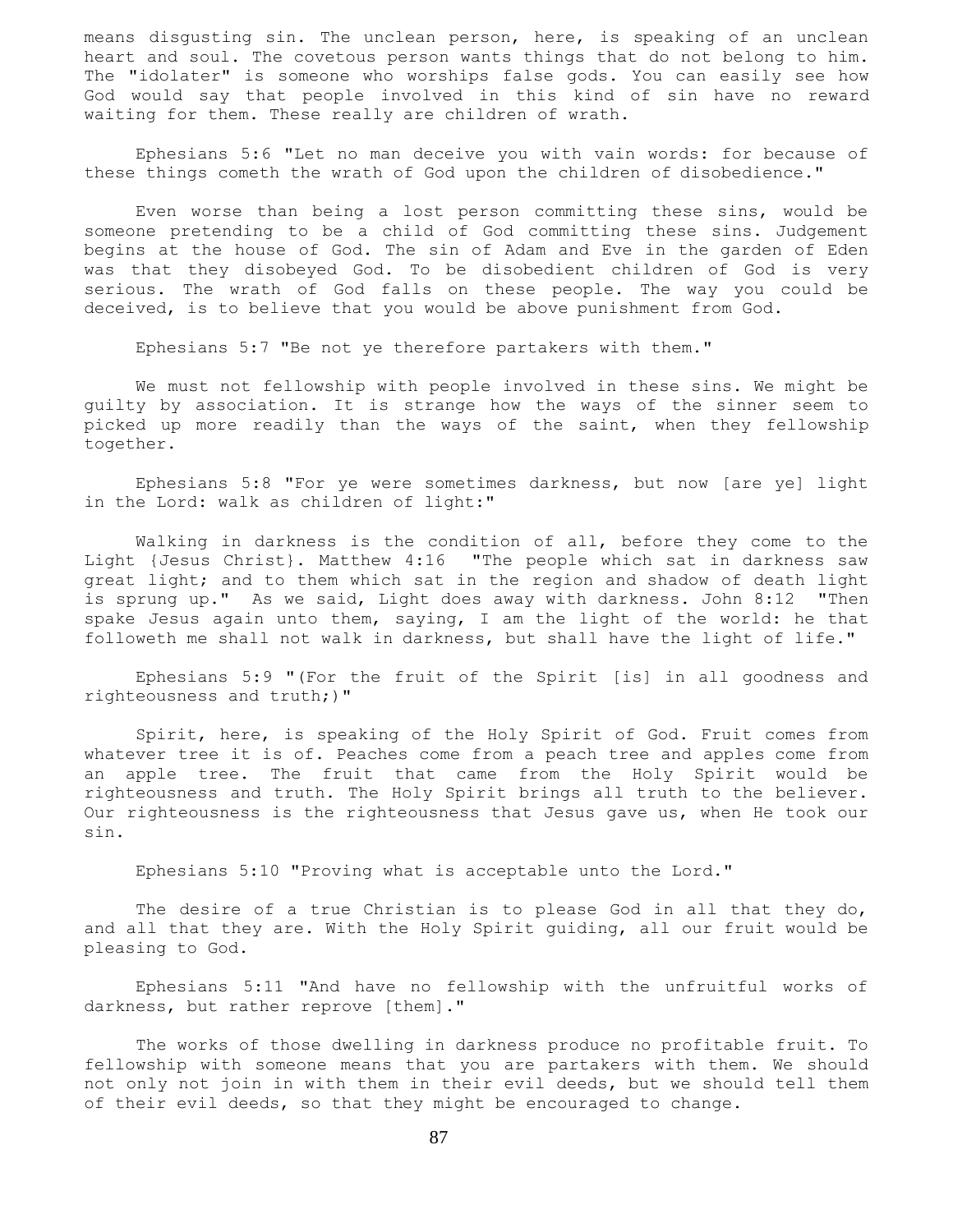Ephesians 5:12 "For it is a shame even to speak of those things which are done of them in secret."

 This speaking is as if you are condoning what they have done. Let their evil deeds be judged of God. Speaking of the devil and his works, even in condemnation, seems in some way to glorify them to some extent. It is best just not to mention them at all.

 Ephesians 5:13 "But all things that are reproved are made manifest by the light: for whatsoever doth make manifest is light."

When the Light of the Lord Jesus shines on anything, it is suddenly revealed what it really is. This Light is so bright that it reveals everything good and bad. The Light is a revealer. Most sin is done in total darkness to cover up the evil deed. The Light exposes everything. It can not stay hidden, when the Light is shined on it.

 Ephesians 5:14 "Wherefore he saith, Awake thou that sleepest, and arise from the dead, and Christ shall give thee light."

 Those living in sin are for all good purposes dead. When they receive the Light of Jesus, they receive life. When you receive Light, then you must let that Light shine brightly for all the world to see.

 Ephesians 5:15 "See then that ye walk circumspectly, not as fools, but as wise,"

 The word that "circumspectly" was translated from means exactly, diligently, or perfect. This, then, is saying walk on the narrow path that leads to life everlasting. A fool wanders around on the broad path that leads to destruction. It is wise to follow on the narrow path that leads to heaven.

Ephesians 5:16 "Redeeming the time, because the days are evil."

 People, who have too much time on their hands and are not involved in productive activities, wind up getting into sin. Make use of your time. Do something good for God. In turn, you will be keeping yourself out of mischief. The following Scripture shows one thing that happens when you are idle. I Timothy 5:13 And withal they learn [to be] idle, wandering about from house to house; and not only idle, but tattlers also and busybodies, speaking things which they ought not.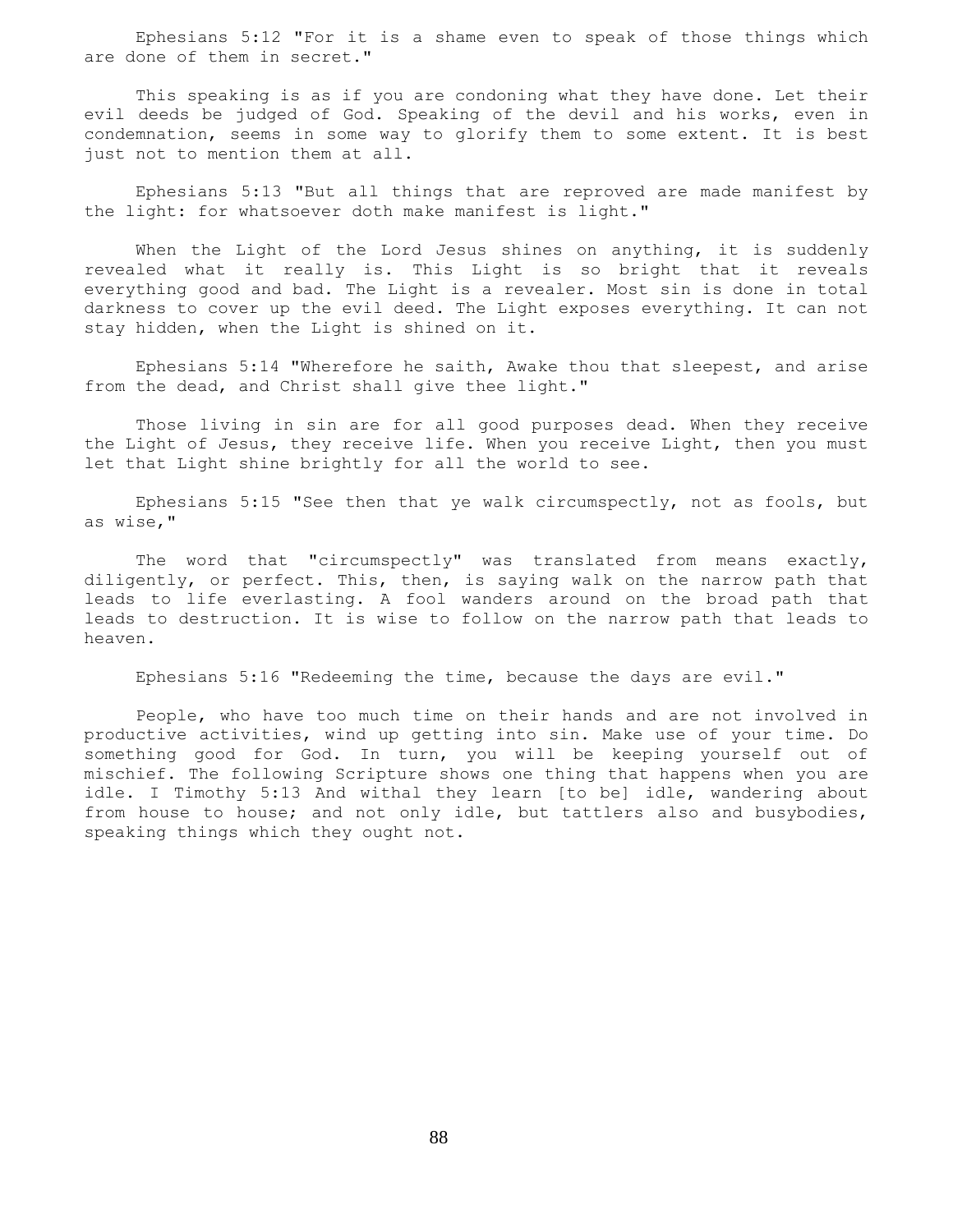1. Be ye followers of God, as \_\_\_\_\_\_\_\_\_\_\_\_\_\_\_. 2. A Christian is a zero in and a series of the Lord Jesus Christ. 3. What should Christians pattern their life after? 4. What is the great commission Jesus gave to the Christians? 5. Walk in 6. Every offering and sacrifice of the law was fulfilled for us in  $\frac{1}{2}$  and  $\frac{1}{2}$  and  $\frac{1}{2}$  and  $\frac{1}{2}$ 7. What 3 things should not be named among the saints? 8. When we are saved, we are born again, not with a license  $\frac{1}{\sqrt{2}}$ . 9. Christians are new \_\_\_\_\_\_\_\_\_\_ in Christ. 10. We must walk in \_\_\_\_\_\_\_\_\_ of life. 11. What things are not convenient in verse 4? 12. What are the sins a sign of? 13. Quote Ephesians chapter 5 verse 5. 14. What shows who we belong to? 15. What is a "whoremonger"? 16. What word did this come from? 17. What does "abomination" mean? 18. Who is an "idolater"? 19. What is even worse than being a lost sinner? 20. Where does judgement begin? 21. Walk as children of 22. The fruit of the Spirit is in what? 23. What is the desire of a true Christian? 24. Who are Christians not to fellowship with? 25. Whatsoever doth make manifest is 26. What does the word translated "circumspectly" mean? 27. Why should we redeem the time?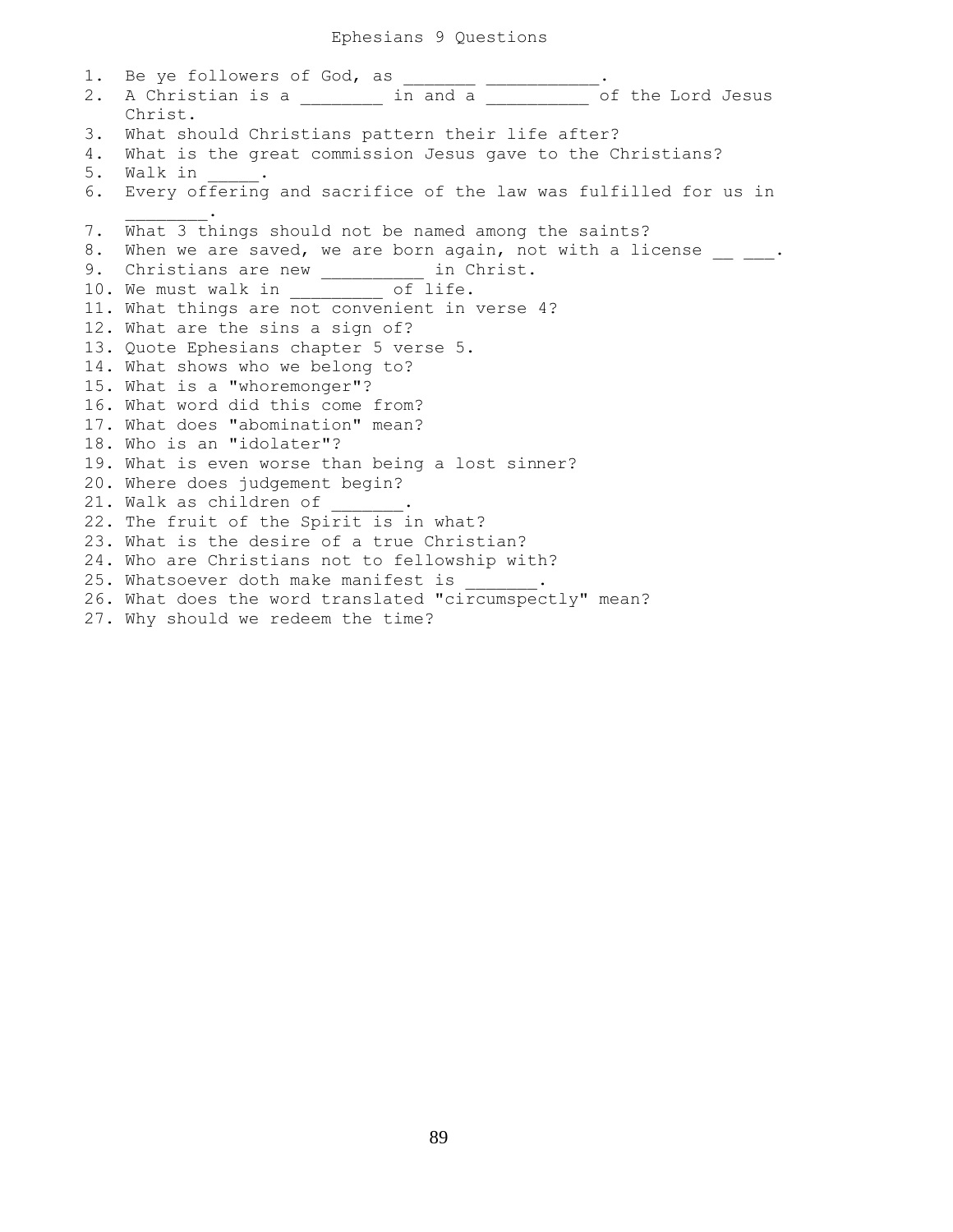We will begin in Ephesians 5:17 "Wherefore be ye not unwise, but understanding what the will of the Lord [is]."

 In the last lesson, we saw some things that the Christian should not be caught up in. Now, we see that to be involved with the sinners in the world, or to be caught up in sin ourself, is unwise. We are instructed here not to be unwise. The wise will seek the will of God and do it. Many people I know say, that they would do the will of God, if they knew what the will of God for their life was. My suggestion to them is to study the Word of God, for in the Word of God, you will find the will of God. Understanding the Word of God comes from allowing the Holy Spirit of God to teach you what the Bible is saying to you. Jesus spoke in parables, so that the world would not understand. Those guided by the Spirit of God are the ones who understand.

 Ephesians 5:18 "And be not drunk with wine, wherein is excess; but be filled with the Spirit;"

 You lose control of yourself when you get drunk. The only wine that any of us need is the new wine {Holy Spirit}. When we are filled with the Spirit, we are filled with the understanding that Spirit brings with it.

 Ephesians 5:19 "Speaking to yourselves in psalms and hymns and spiritual songs, singing and making melody in your heart to the Lord;"

 I never cease to amaze at the wonderful messages contained in the beautiful hymns the writers brought for all of us to enjoy. When there is no one else around to share them with, then singing lifts your soul. Many times repeating the 23rd Psalm brings perfect peace to me. All of the Psalms are beautiful, but Psalms like the 91st Psalm bring hope. God loves for us to sing to just Him. We should be a sweet, sweet sound in His ear. Many of the spiritual songs are like prayers. Whatever we do, sing, read Psalms, pray, or just praise God, shows the love we have for Him.

 Ephesians 5:20 "Giving thanks always for all things unto God and the Father in the name of our Lord Jesus Christ;"

 Notice, that even our thanksgiving has to be done in the name of Jesus. This says that we should thank God for all things good and bad. We must assume from that, that sometimes the things we call bad are really a way to help us grow in the Lord. Romans 8:28 "And we know that all things work together for good to them that love God, to them who are the called according to [his] purpose." Notice, also, that the thanks is to the Father.

 Ephesians 5:21 "Submitting yourselves one to another in the fear of God."

 This just means to have respect for the other persons rights. Don't feel that you must always be right. Be humble toward those fellowservants of God. Christ humbled Himself and washed the feet of the disciples. He, also, said that the greatest among them should serve the others.

90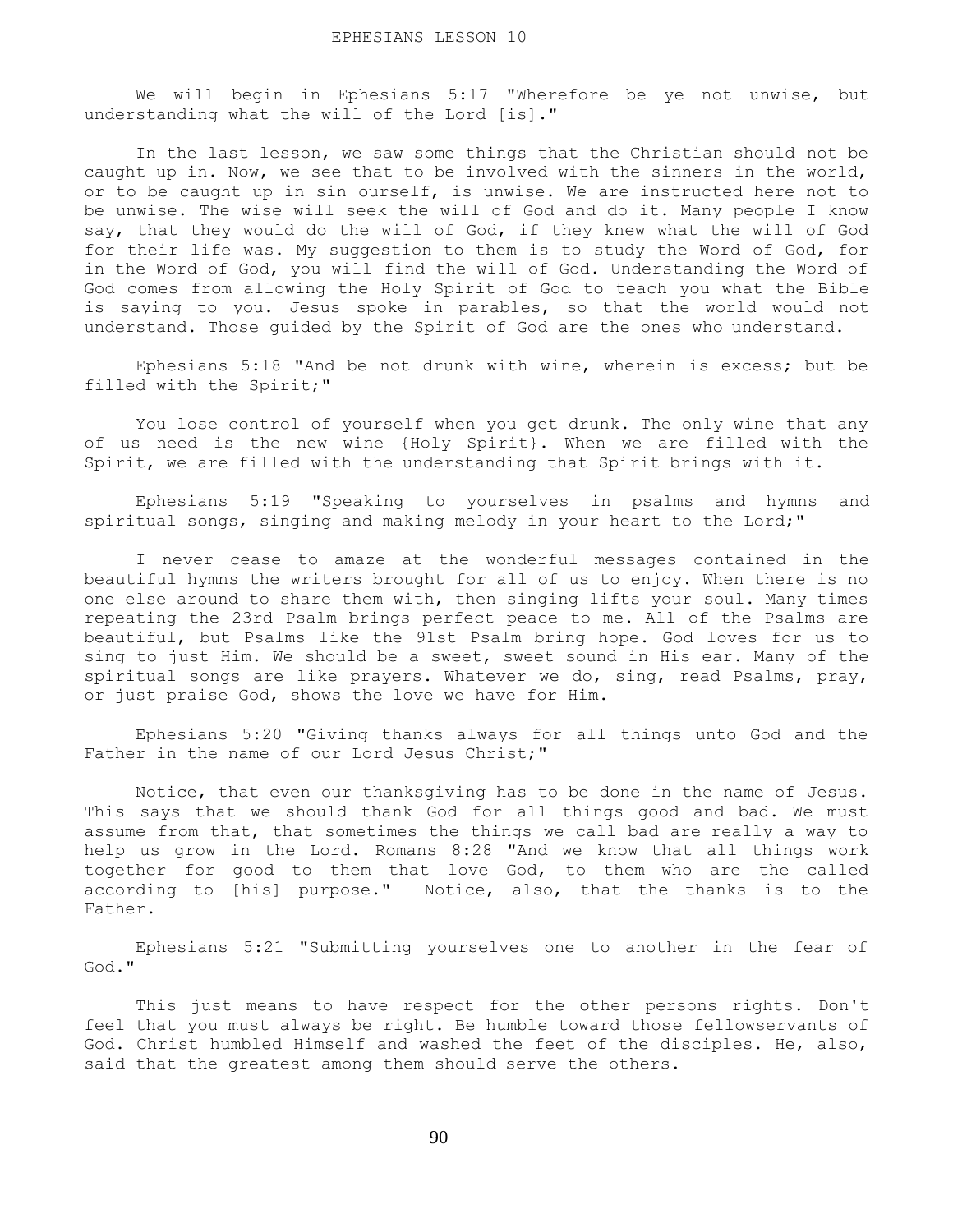Ephesians 5:22 "Wives, submit yourselves unto your own husbands, as unto the Lord."

 People are wives and husbands in the flesh. In the family realm, there can be only one head of the house, and that is the husband. This is just saying to women who have chosen to be a wife, bow to the wishes of your husband in the family realm. The only time it is alright to go against your husband, is if he turns against God. Then you would have to choose God over your husband. The family on earth is really an example of the family in heaven. God, the Father, is supreme ruler.

 Ephesians 5:23 "For the husband is the head of the wife, even as Christ is the head of the church: and he is the saviour of the body."

 There is a critical statement, here, that we must not overlook. The husband is the saviour of her body, not her spirit. Christ is the head of the entire church, including the woman. The difference is the church has to do with the spirit, and not with the flesh. Jesus Christ quickened our spirit, not our flesh.

 Ephesians 5:24 " Therefore as the church is subject unto Christ, so [let] the wives [be] to their own husbands in every thing."

 This is showing the church {men and women} are first subject to Christ. It, also, shows that in the realm of the flesh, in the home, the wife is subject to the husband.

 Ephesians 5:25 "Husbands, love your wives, even as Christ also loved the church, and gave himself for it;"

 Christ gave Himself for the church. We see in this, that the husband should be willing to give himself for his wife. The love of Christ was the agape love. This type of love is not because of what it can get in return, but is unselfish love which loves even the unloveable.

 Ephesians 5:26 "That he might sanctify and cleanse it with the washing of water by the word,"

 This is speaking of Christ and the church. "Sanctify" means made holy. The washing of water by the Word. The Word of God does cleanse the person.

 Ephesians 5:27 "That he might present it to himself a glorious church, not having spot, or wrinkle, or any such thing; but that it should be holy and without blemish."

 The only way for the church to be without spot or wrinkle is for it to be grounded in the Word of God. The study of the Word of God is what makes the church ready. Jesus paid the price in full for the church. He made the church acceptable with His precious shed blood. He {Jesus} is, also, the One it is presented to. Another Scripture calls the church a chaste virgin. It just means that the church had been faithful to the Lord. The church had not followed after false gods.

 Ephesians 5:28 "So ought men to love their wives as their own bodies. He that loveth his wife loveth himself."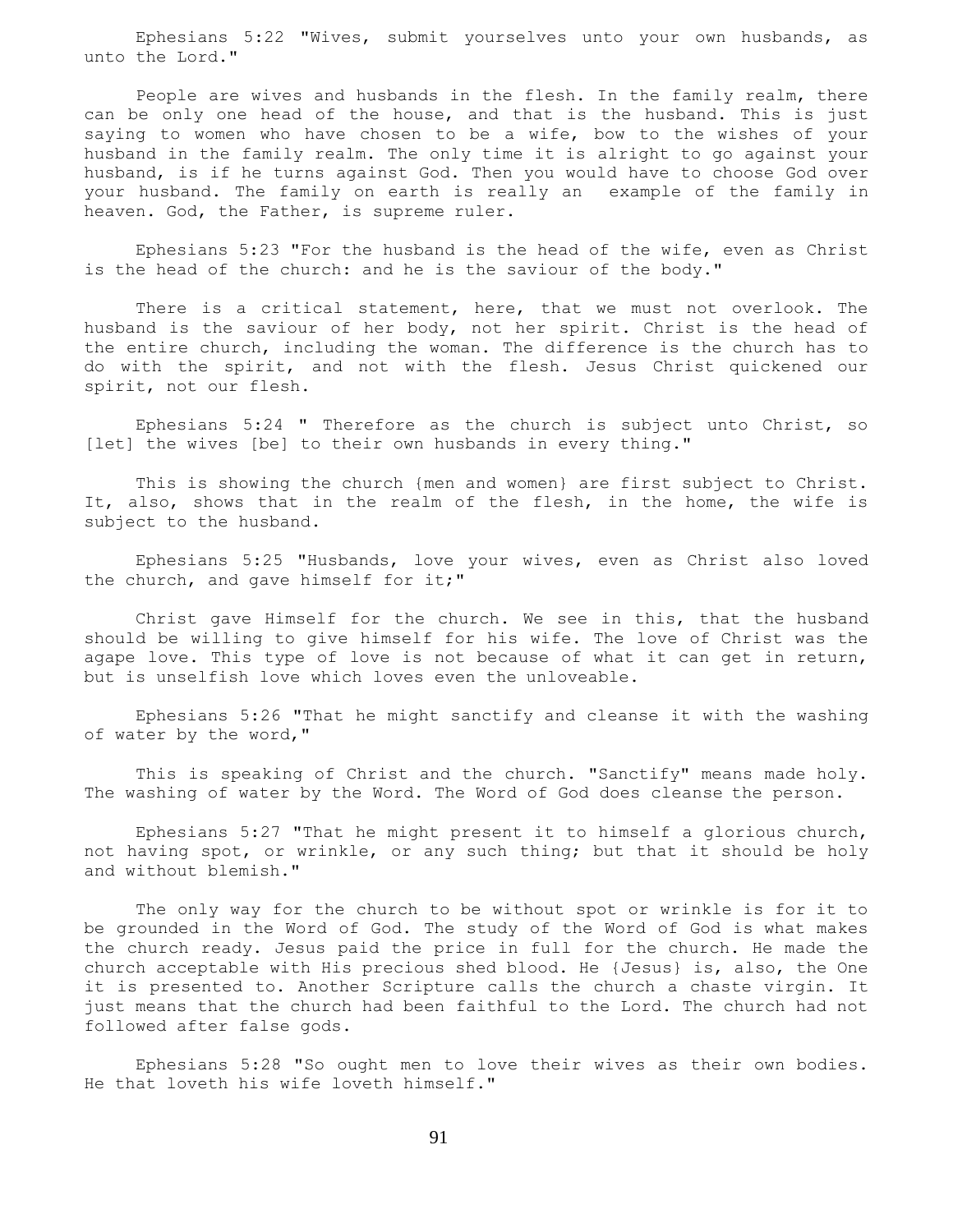Notice, again here, this has to do with the body of flesh. When they are married, they become one flesh. That is what this Scripture is saying, when it says he loves himself. With God there is no male or female, because He looks on the spirit. In heaven there will be no marrying and taking in marriage. All believers in Christ {male and female} will be the bride of Christ. These very same people will all be sons of God. You see gender is just for this earth in the flesh, and has nothing whatsoever to do with the spirit.

 Ephesians 5:29 "For no man ever yet hated his own flesh; but nourisheth and cherisheth it, even as the Lord the church:"

 To hate your wife, would be as if you hated your own flesh. They {husband and wife} are one in the flesh. A man would not hit himself, but that is really what he is doing if he hits his wife. The Lord loves the church as His bride.

 Ephesians 5:30 "For we are members of his body, of his flesh, and of his bones."

 This is a spiritual statement of the church being the body of Christ. Many of the manuscripts do not include the last seven words of this Scripture. The Lord Jesus Christ took on the form of flesh upon the earth. God is Spirit. Flesh and blood cannot inherit the kingdom of God.

 Ephesians 5:31 "For this cause shall a man leave his father and mother, and shall be joined unto his wife, and they two shall be one flesh."

 This, again, is speaking of the arrangement of husband and wife in the flesh upon the earth. God made male and female to procreate life with Him upon the earth. Male and female genders are for this earth. This Scripture is speaking of a husband and wife living together as one family and making their own family. Not only are they one flesh, but between them, when they have a child, they two are the child that they produce.

 Ephesians 5:32 "This is a great mystery: but I speak concerning Christ and the church."

 All of this was to show the relationship of Christ and His church. The relation of man and wife upon this earth shows a little shadow of the relation between Christ and His church. There is order in heaven, as there is order upon earth. The wife was made for the man as the church was made for the Lord Jesus. It is very difficult to separate Christ and His church, and it should be equally hard to separate a man and His wife. They should be as one.

 Ephesians 5:33 "Nevertheless let every one of you in particular so love his wife even as himself; and the wife [see] that she reverence [her] husband."

 "Reverence", in the above verse, means to have great respect for. Women should be a compliment to their husband, not an embarrassment. Women are subordinate to their husbands in the flesh, as the church is to Christ in the Spirit.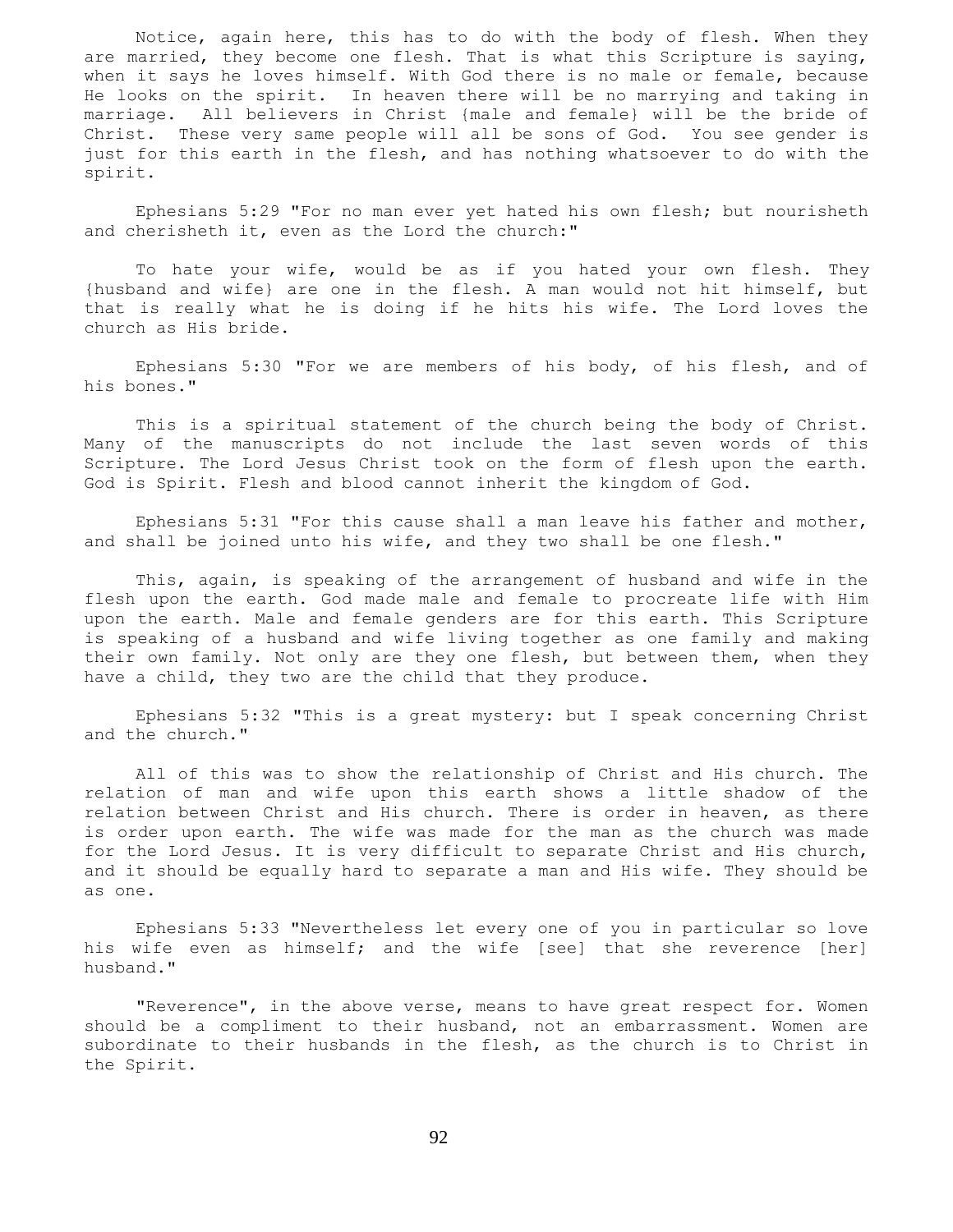Again, we must take note that Paul was the only penman who dealt with the husband wife relationship.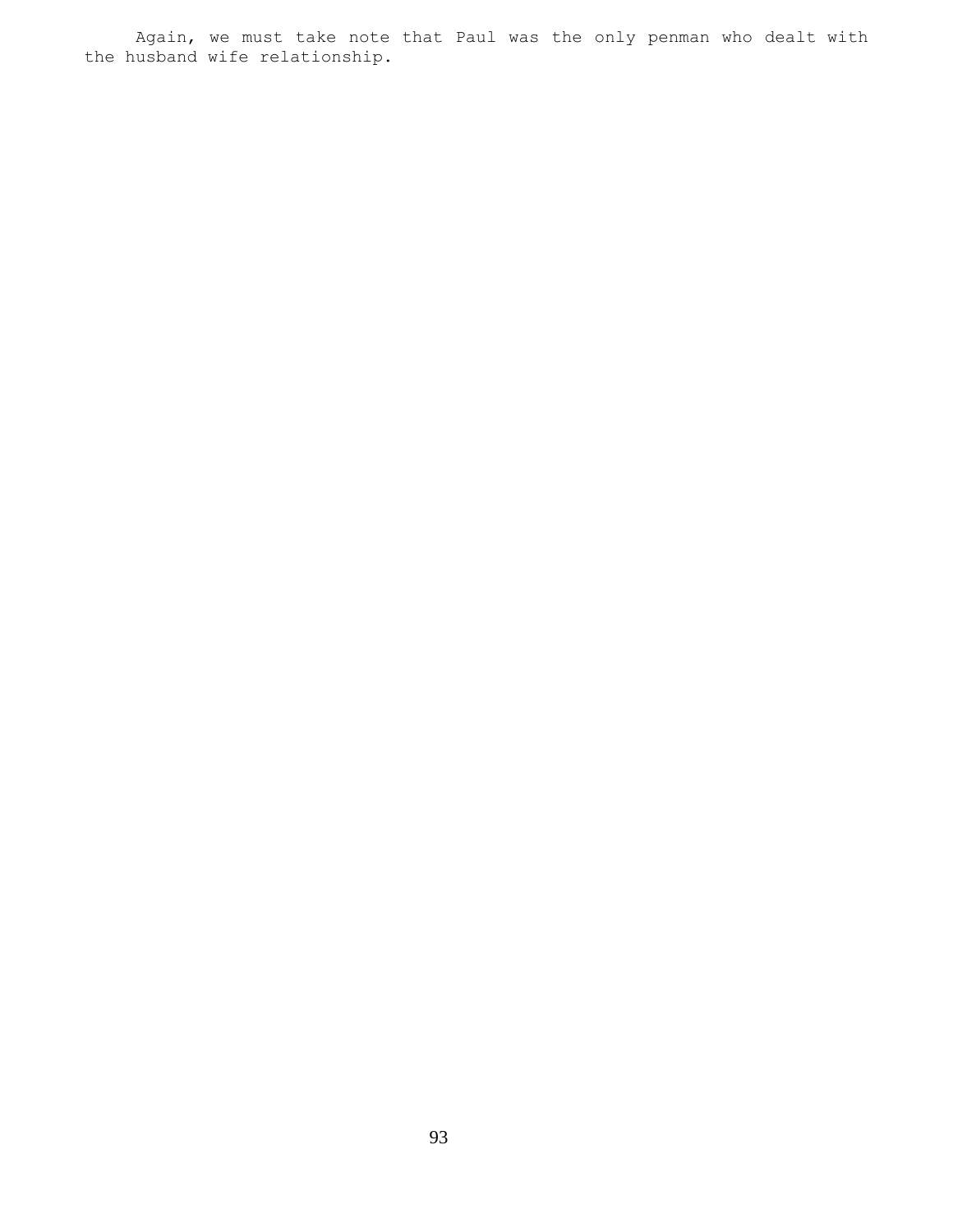1. We are not to be unwise, but understanding what the  $\qquad$  of the \_\_\_\_\_\_\_ is. 2. How can you know the will of God for your life? 3. Be not drunk with \_\_\_\_\_\_, wherein is excess; but be filled with the  $\qquad$ . 4. Speak to yourselves in what? 5. What Scripture does the author say brings peace to her? 6. Which Psalm brings hope? 7. Spiritual songs are sometimes like 8. What does it show God when we sing, pray, and read Psalms just to Him? 9. What should we give thanks for? 10. How is the proper way to give thanks? 11. Quote Romans chapter 8 verse 28. 12. Wives, submit yourselves unto your own 13. When is the only time it is alright to go against your husband? 14. \_\_\_\_\_\_\_\_\_ is the head of the church. 15. How are the husbands to love their wives? 16. What kind of love is Christ's love? 17. It is sanctified and cleansed by what? 18. What does "sanctify" mean? 19. Describe how the church should be presented to Him? 20. What makes the church ready? 21. Men should love their wives as their own 22. He that loveth his wife, loveth . 23. Who is the bride of Christ? 24. Who are sons of God? 25. We are members of His 26. Why should a man leave his father and mother, and cling to his wife? 27. What is "reverence" in verse 33?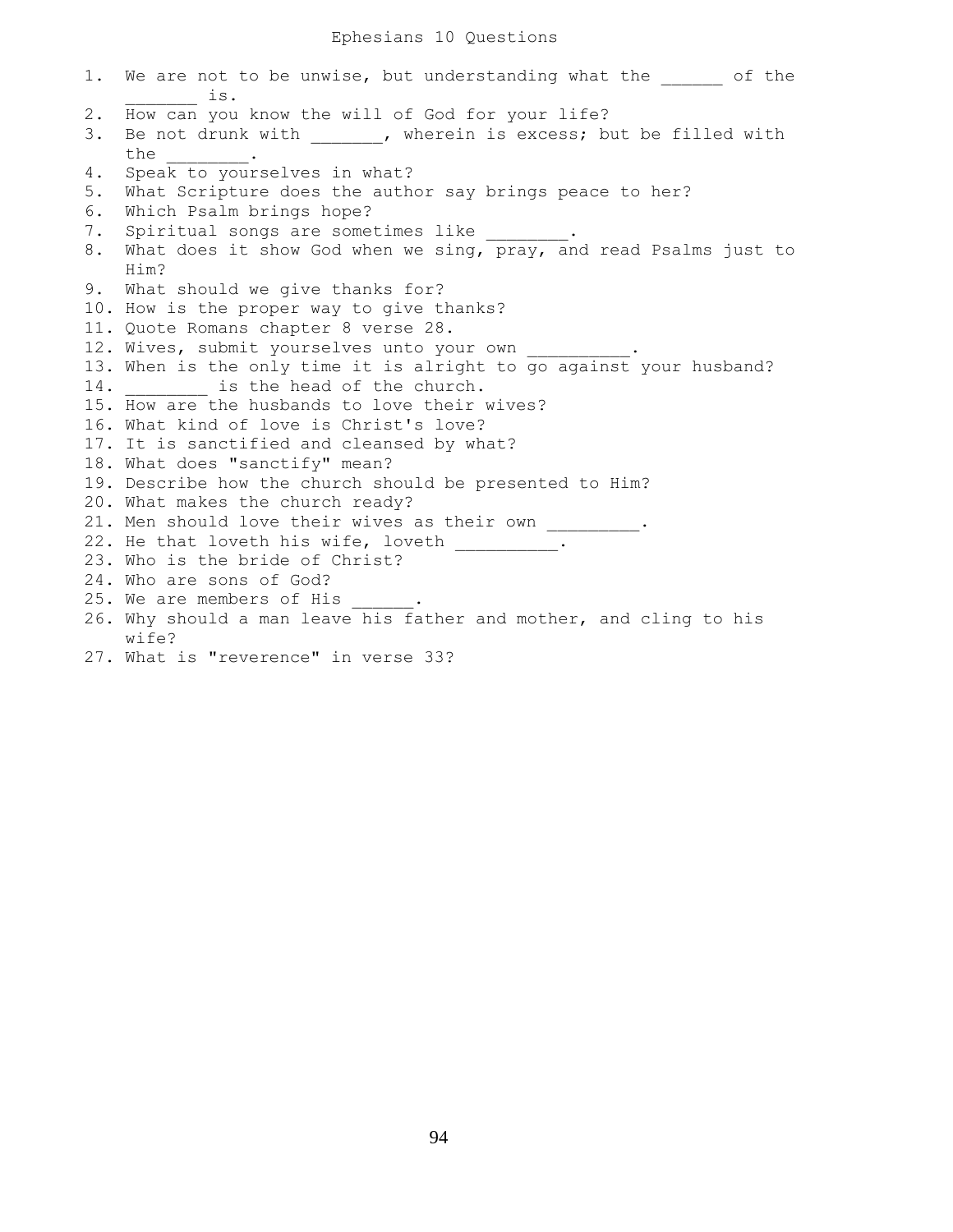We will begin this lesson in Ephesians 6:1 "Children, obey your parents in the Lord: for this is right."

 Notice, parents, in the Lord. One of the lessons most important to the spiritual growth of a child, is to teach them to obey the Lord. Obedience to the Lord is taught a child in obedience to his parents who are in the Lord. Disobedient children are a problem to themselves, their parents, and to the Lord.

 Ephesians 6:2 "Honour thy father and mother; which is the first commandment with promise;"

 "Honour" means to have high regard for those in authority above you. The reason they are over you, is because it is by God's plan for them to be over you. God thought so highly of this commandment, that He attached a promise with it. There is an exception to this, as well. If your parents were to go completely against God teachings, then your first obligation would be to keep God's law.

 Ephesians 6:3 "That it may be well with thee, and thou mayest live long on the earth."

 We find in Christian families that parents are very interested in their children's welfare. Children, who honour their parents, can learn from the parents experiences. Children, who are obedient to parents, do not get on drugs and alcohol. They stay in school and do well. Discipline follows in their life and they become responsible adults. Discipline and success go hand in hand.

 Ephesians 6:4 "And, ye fathers, provoke not your children to wrath: but bring them up in the nurture and admonition of the Lord."

 Parents must discipline their children in love. To be hateful and short with children is setting a bad example for them. Parents should be loving and caring for their children. Criticism of children makes them feel discouraged. Parents should encourage them every chance they get. Parents who are unstable tend to have unstable children. Parents who are disciplined loving people have disciplined loving children. The most important thing to teach a child is the love of God. They can always depend on God, even when things are going bad in their life.

 Ephesians 6:5 "Servants, be obedient to them that are [your] masters according to the flesh, with fear and trembling, in singleness of your heart, as unto Christ;"

 We must be careful to see in this that the servant is a servant in the flesh. To keep your job and to advance in that job would be more likely, if you were obedient to your boss. Sincere loyalty toward an employer, not just lip service, will make you an employe who never has to look for a job. The boss rewards such loyalty. One thing in our society that I believe this is leading to, is after you have agreed to work for a certain sum of money for a certain time, do not go back and renegotiate. Be true to your own word.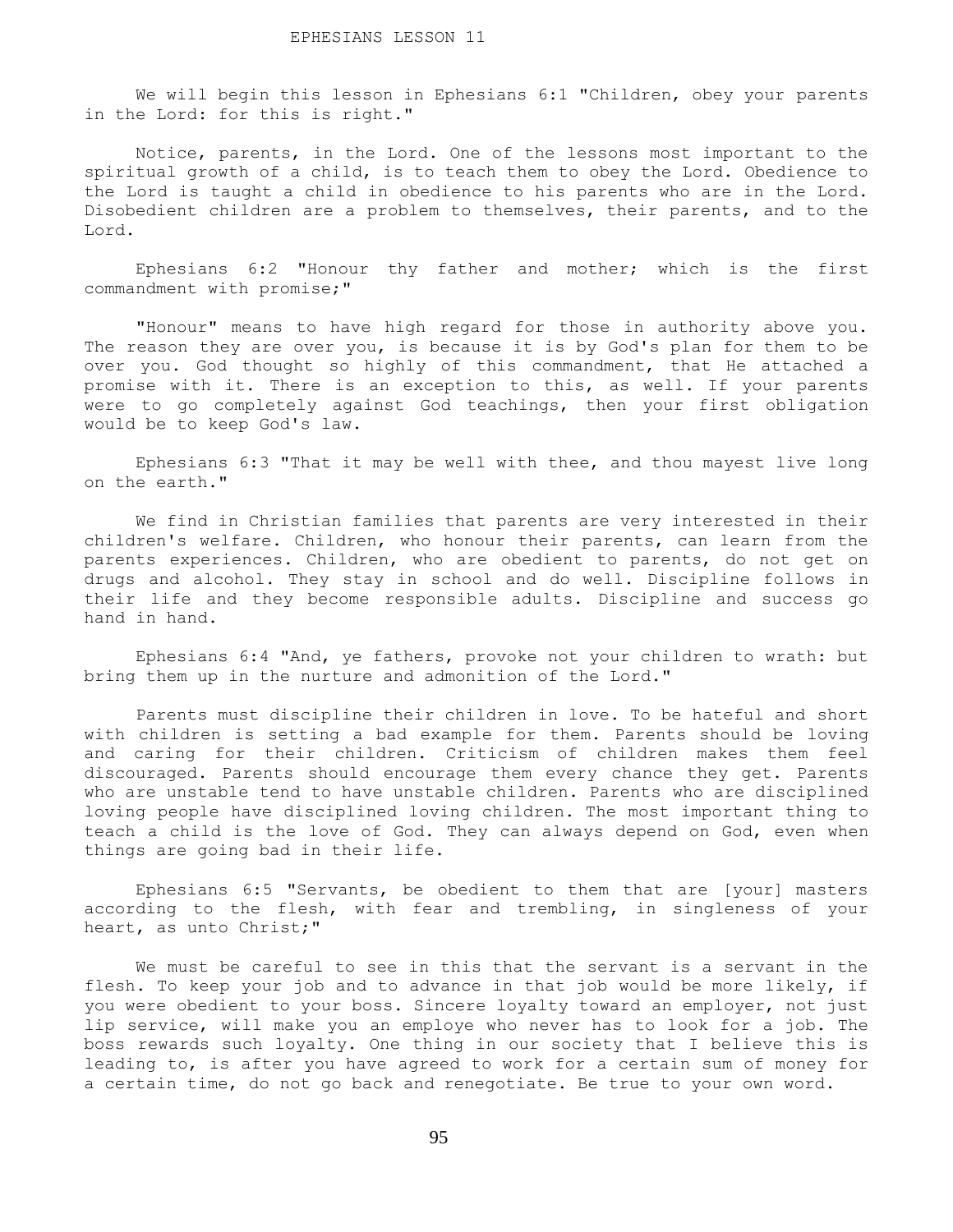Ephesians 6:6 "Not with eyeservice, as menpleasers; but as the servants of Christ, doing the will of God from the heart;"

 This is just saying again, that you should be loyal to your boss. The heart is what makes you loyal to your boss. This is saying, the person is loyal when the boss is looking, and then he is sneaking around and doing things he should not when the boss is not looking. All of us, whether we are servants, or the boss, will stand before the Judge of all the world to be judged. We can have no secrets from Him. He knows even the thoughts we have. If you find yourself in a position of serving, be the very best servant you can possibly be. Do it as if you were serving God.

 Ephesians 6:7 "With good will doing service, as to the Lord, and not to men:"

 We will be judged by what we did in the position the Lord put us. Everything we do in this life, is as unto the Lord. What ever position you are in, if you are a Christian, you are there because that is where God wants you for the moment. You really are doing the job for yourself, your boss, and for God. To be the head of the company, it is better if you start at the bottom and work yourself up, because then you know the functions of all the jobs.

 Ephesians 6:8 "Knowing that whatsoever good thing any man doeth, the same shall he receive of the Lord, whether [he be] bond or free."

 The rewards for every job well done is given in heaven. The boss will be judged, and so will the servant. Each person must give an account unto God. Those who have more are judged more harshly, than those who have less to do with. Lay up your treasures in heaven.

 Ephesians 6:9 "And, ye masters, do the same things unto them, forbearing threatening: knowing that your Master also is in heaven; neither is there respect of persons with him."

 Everyone has someone over them. Someone who is in charge on the earth will have to answer to His boss in heaven. We will receive the same type of treatment that we have treated others with. We are all servants of Christ. Kindness to servants gets much more work done than harsh treatment. The master will have to give an account to Jesus the same as the servant. God is not a respecter of persons. Use what God has given you to the best of your ability, and be kind to others around you in the doing, and great will be your reward in heaven.

 Ephesians 6:10 "Finally, my brethren, be strong in the Lord, and in the power of his might."

 We find that muscles is not what this is speaking of. This is speaking of the strength of the Lord working through you. Christians have great help in their endeavors on this earth. The Spirit of the risen Christ within us strengthens us to whatever task the Lord has for us to do. Most of us find that we can do all things through Christ who strengthens us. God will not call you to do any job for Him, without equipping you with all that you need to do the job. Paul is speaking to believers here, because he says brethren.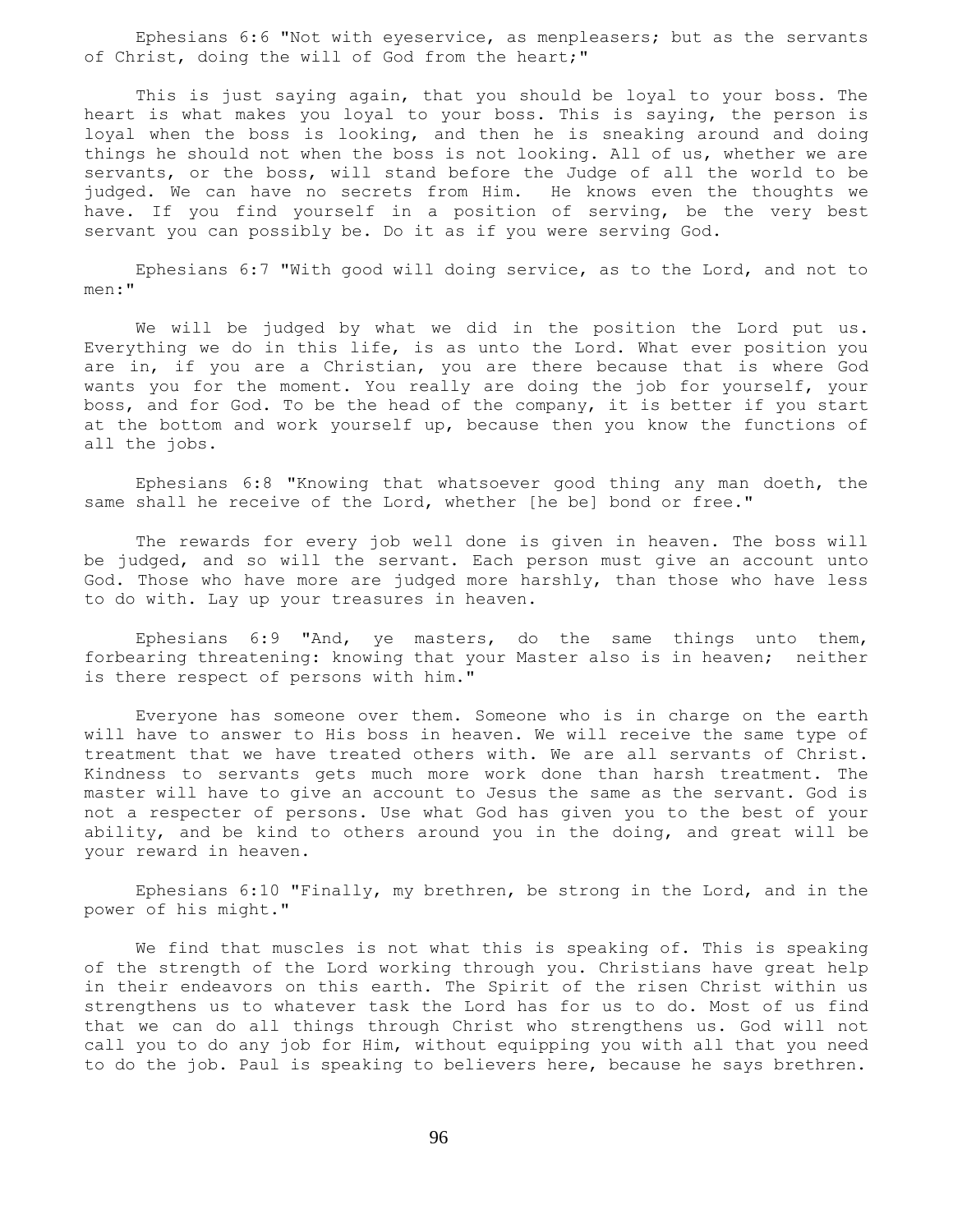To sum this lesson up, I would have to say that the Lord is telling all of us to be thoughtful of others around us, as we do the job at hand. Sometimes wives feel useless, because they are not bringing in a paycheck. We should never feel that way, because there are many jobs around home that we can do to help the family progress. One of the greatest jobs a woman can do is to be a homemaker and mother. Many of the great men in the ministry, such as John Wesley, were greatly influenced by godly mothers. We know that Timothy was greatly influenced by his mother and grandmother. One job is no less than someone else's job. We all must work together to get the job done that God wants us to do. Husbands should respect the wife for sacrificing and becoming a servant to him and the family. If he had to pay someone to do her job, he would probably have to hire 3 or 4 people to fill his wife's shoes. Wives, on the other hand, should appreciate a husband who will go out and work and provide the financial needs of the family. Our society has changed so that now many wives have to work outside the home to help with the family expenses. This lesson is just saying, whatever your job in life is, do it to the very best of your ability. If you are not rewarded on this earth, God will reward you in heaven.

 Wives love and respect your husbands, husbands love your wives. Children listen to your parents and respect them. Parents love your children and guide them in love. Everyone, remember, you are really doing all these things as unto the Lord in heaven.

All of the instructions in this lesson to wives, husbands, children, and servants were all given, so that we might live peaceable, productive lives while here on earth. God was thinking of us, when He gave these instructions.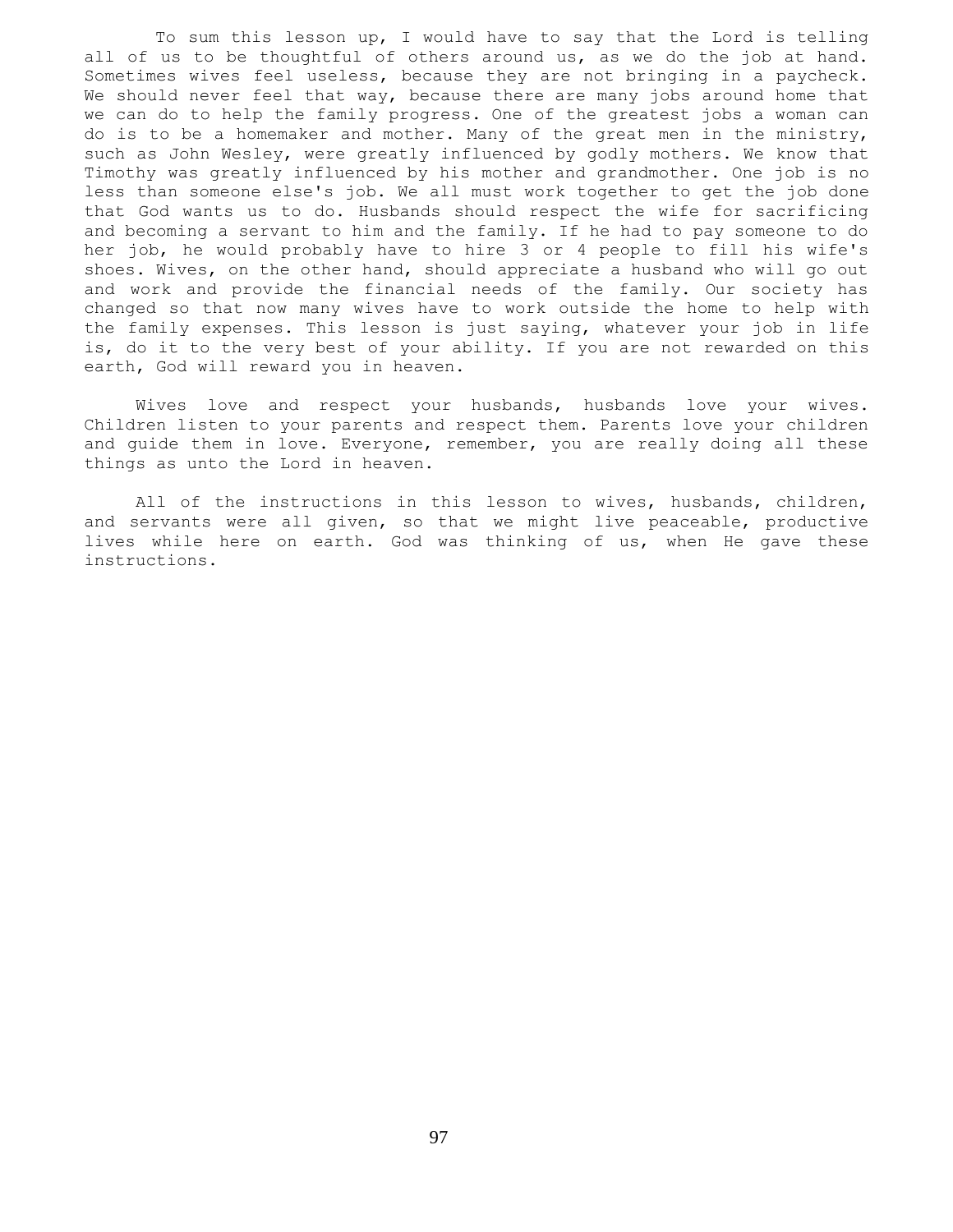1. Children, your parents. 2. What is one of the most important things in the spiritual growth of a child? 3. Which is the first commandment with promise? 4. What does "honour" mean? 5. Who is your first obligation to? 6. What is the promise? 7. What helps children become responsible adults? 8. Fathers, \_\_\_\_\_\_\_\_\_ not your children to wrath. 9. Bring them up in the \_\_\_\_\_\_\_ and the \_\_\_\_\_\_\_\_\_\_ of the Lord. 10. Criticism of children makes them feel \_\_\_\_\_\_\_\_ 11. What is the most important thing for a parent to teach a child? 12. The servant, in verse 5, is a servant in the \_\_\_\_\_\_\_\_. 13. Verse 6 says, do not be \_\_\_\_\_\_\_ 14. Who are all of us really servant to? 15. How is the best way to become head of your company? 16. Why is this so? 17. Who must give an account to God? 18. A master dealing with a servant should remember what? 19. Finally, my brethren, be \_\_\_\_\_\_\_ in the Lord, and in the of His \_\_\_\_\_\_\_. 20. Why should we not worry about any job God calls us to do? 21. How can you sum up this lesson?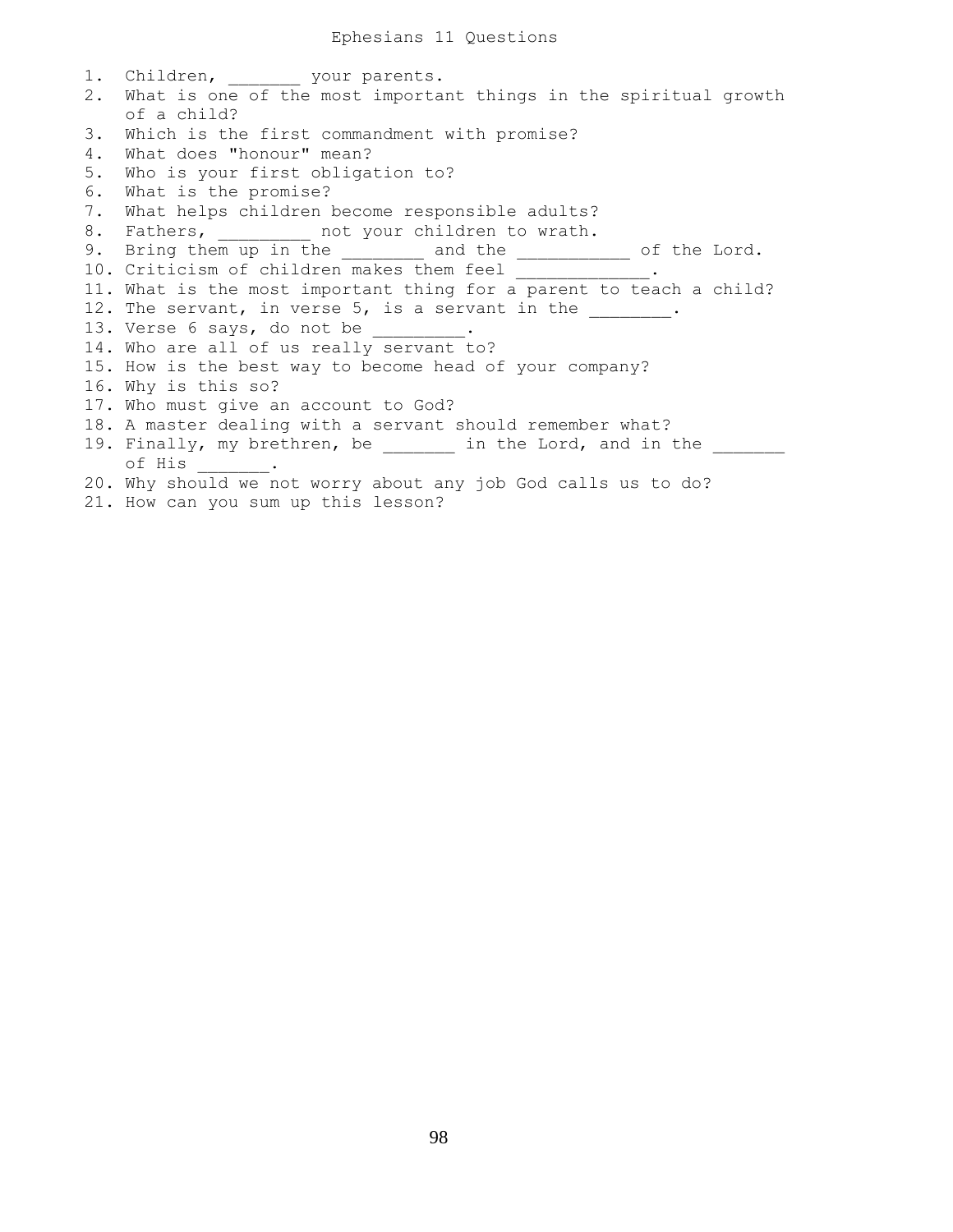We ended the last lesson with Ephesians 6:10 "Finally, my brethren, be strong in the Lord, and in the power of his might." This lesson is all about how we should go about being strong in His might.

 Ephesians 6:11 "Put on the whole armour of God, that ye may be able to stand against the wiles of the devil."

 Christians are really in a war. We are soldiers in God's army. The greatest battle is between the flesh and the spirit. The prize they are after is the soul, or will of man. Paul wrote this while hewas chained to a soldier, so it was not difficult for him to use the dress of a soldier ready for battle as an example of what we must wear as armour in God's army. In this life, we are in daily conflict with the devil and his army. Life is a battle ground. Preparation is necessary to fight any battle. Jesus fought the devil with the Word of God. Our strength is in the Lord and in His Word {Bible}.

 Ephesians 6:12 "For we wrestle not against flesh and blood, but against principalities, against powers, against the rulers of the darkness of this world, against spiritual wickedness in high [places]."

 One thing that we must do to fight against our enemy, is to learn who he is and, what are his tactics. That is what the above verse is about. The enemy that you cannot see with your physical eye is the most dangerous, because you do not know when he is on the attack, or just which way he is coming from. This is a spiritual battle, spoken of here. The devil {old Lucifer} and his angels {demons, or devil spirits} are the enemy. His tactics are to tempt the flesh of man. The flesh of man is earthy. These are real battles.

 Ephesians 6:13 "Wherefore take unto you the whole armour of God, that ye may be able to withstand in the evil day, and having done all, to stand."

 The soldier's job is to stand and remain standing regardless of what the enemy sends your way. Our strength in this battle must come from within. Christ in us gives us the strength to stand firm in the battle. This evil day is probably many different days. The battle sometimes stops for a day or two, but it starts up again when you least expect it. Our job is to be ready and then stand.

 Ephesians 6:14 "Stand therefore, having your loins girt about with truth, and having on the breastplate of righteousness;"

 We are to be tightly secure in the Truth of God. We are to hold fast to the Truth. The breastplate covers the heart. The righteousness that we have is the righteousness of Christ. We are clothed in His righteousness. It was His precious shed blood that made us righteous {in right standing with God}. We have a brand new heart washed in the blood of the Lamb. The heart of the Christian has the law of God etched into the fleshly part of the heart. Our heart is stayed upon God.

 Ephesians 6:15 "And your feet shod with the preparation of the gospel of peace;"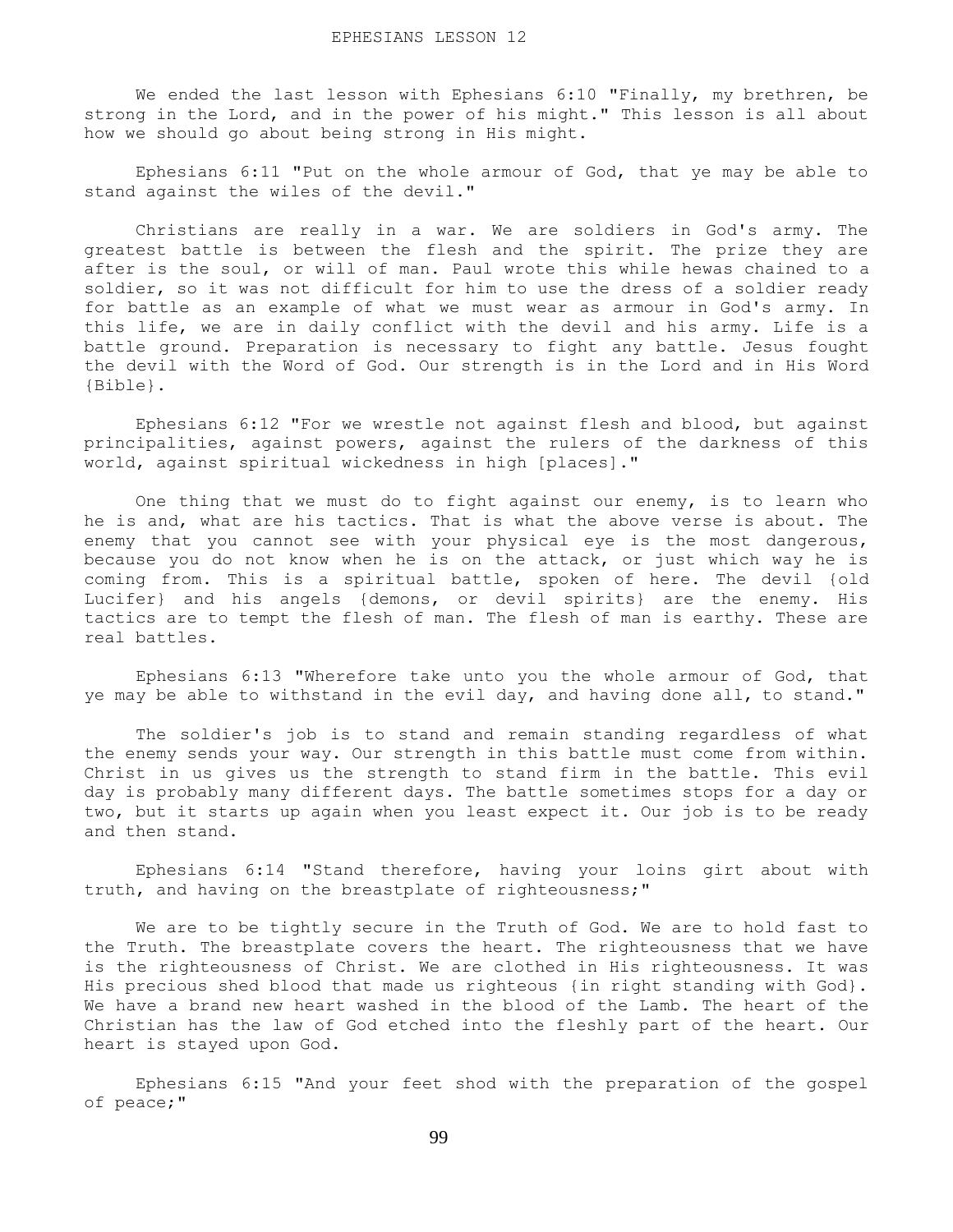Our feet are secure in the good news of the gospel. In Leviticus, we find that the big toe of the right foot was covered in the blood, so that our walk was pure before God. This just means here, that our walk is steadfast, grounded, and secure in the good news of Jesus.

 Ephesians 6:16 "Above all, taking the shield of faith, wherewith ye shall be able to quench all the fiery darts of the wicked."

 Without faith, it is impossible to please God. Our faith in God causes us to be able to ward off attacks from the devil and his crowd. We should have so much faith that we could move a mountain of problems, if necessary. Let us look at Abraham the father of faith, and see what God promised him. Genesis 15:1 "After these things the word of the LORD came unto Abram in a vision, saying, Fear not, Abram: I [am] thy shield, [and] thy exceeding great reward." Psalms 56:3 "What time I am afraid, I will trust in thee."

 Ephesians 6:17 "And take the helmet of salvation, and the sword of the Spirit, which is the word of God:"

 The helmet covers the head. This is just saying that our mind is stayed on the fact that we are saved. A mind stayed upon the Lord will not be swayed with false religion made attractive to the mind of man. Our weapon is the Word of God. Spirit, here, is the Holy Spirit. The Word of God is made clear to our understanding by the teaching of the Holy Spirit. When Jesus baptizes in the Holy Spirit, it sets us on fire to carry the true Word of God to all who will receive it. The two most powerful things in the world today are the spoken and the written Word of God. Win battles for God with the Word of God.

 Ephesians 6:18 "Praying always with all prayer and supplication in the Spirit, and watching thereunto with all perseverance and supplication for all saints;"

 "Supplication", here, means petition. So many people do not realize the power of praying in the Spirit. That is when you have run out of words to say, and you let the Spirit of God pray through you for the matter. God knows just exactly what to pray for. Not only are we to petition God for ourselves in prayer, but for all the believers in Christ called saints.

 Ephesians 6:19 "And for me, that utterance may be given unto me, that I may open my mouth boldly, to make known the mystery of the gospel,"

 This "utterance" of speaking boldly about the mystery of God is speaking as an oracle of God. I call this letting the Lord speak through your mouth. Each time a minister preaches, he or she, should be allowing God to speak to the people through them. The boldness comes when you realize that it is not you speaking in your own might, but God speaking through you.

 Ephesians 6:20 "For which I am an ambassador in bonds: that therein I may speak boldly, as I ought to speak."

 We have mentioned before, that an ambassador does not express his own opinion, but is a glorified message carrier for the one who sent him. Paul is saying, I can be bold, because this is God's message to you, not my message.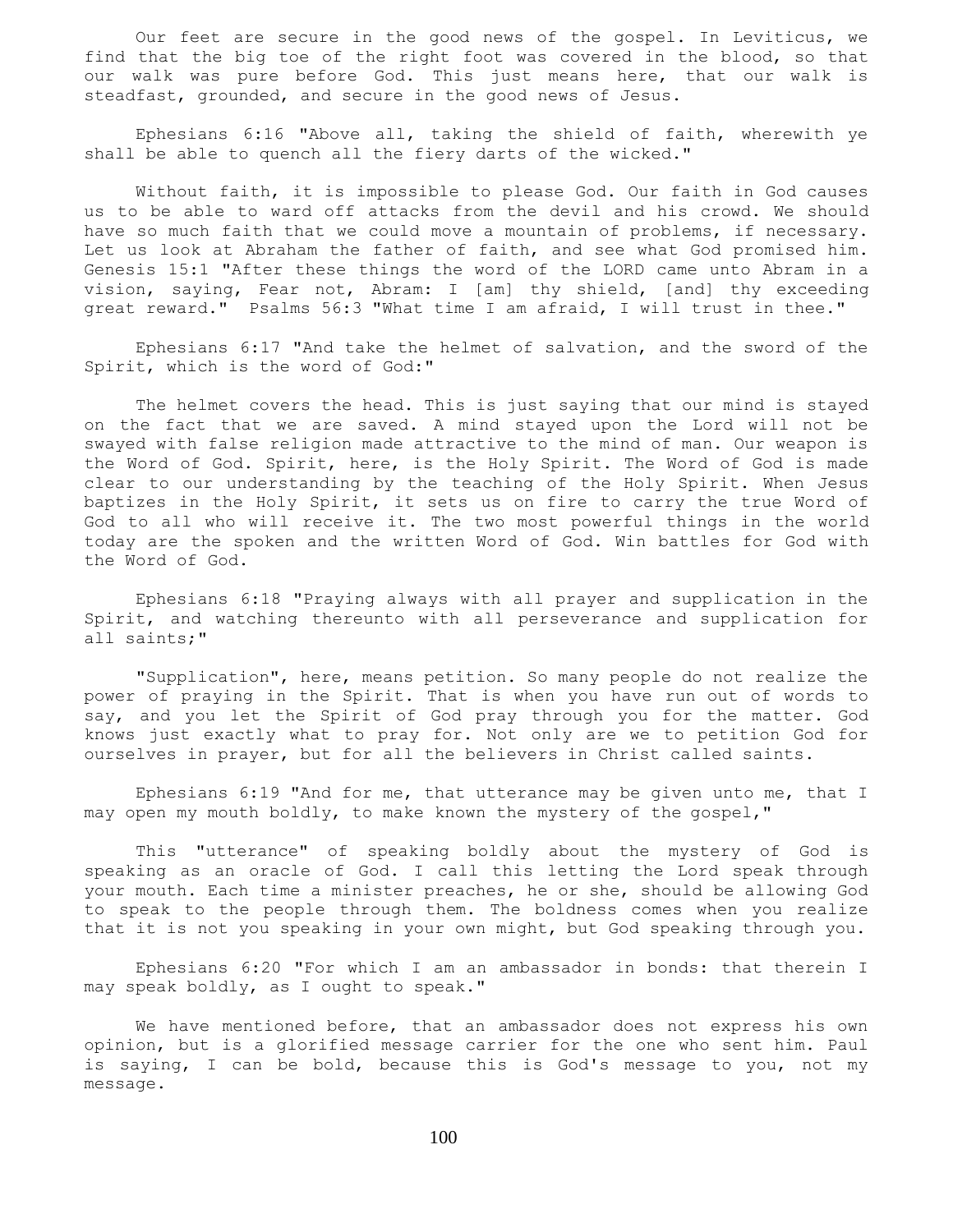Ephesians  $6:21$  "But that ye also may know my affairs, [and] how I do, Tychicus, a beloved brother and faithful minister in the Lord, shall make known to you all things:"

 Tychicus was going to give them a report on the condition of Paul in his captivity. Paul did not want to write of himself, but would let others report on his welfare. He explains that they can trust him, because he is a brother in Christ.

 Ephesians 6:22 "Whom I have sent unto you for the same purpose, that ye might know our affairs, and [that] he might comfort your hearts."

 Paul had confided all of the personal news to him, and he would bring this news to the church at Ephesus. Paul knew their great fear of prison, and he wanted them to know that he was not suffering in prison.

 Ephesians 6:23 "Peace [be] to the brethren, and love with faith, from God the Father and the Lord Jesus Christ."

 This is a typical benediction from Paul. The only real peace is in Jesus. Paul is trying to convey to them that God the Father and the Lord Jesus Christ brings peace, and love, if they have enough faith to receive it.

 Ephesians 6:24 "Grace [be] with all them that love our Lord Jesus Christ in sincerity. Amen."

 Unmerited favor "[grace]' be with all who love Jesus Christ and walk in His ways. Romans 8:38 "For I am persuaded, that neither death, nor life, nor angels, nor principalities, nor powers, nor things present, nor things to come," Romans 8:39 "Nor height, nor depth, nor any other creature, shall be able to separate us from the love of God, which is in Christ Jesus our Lord."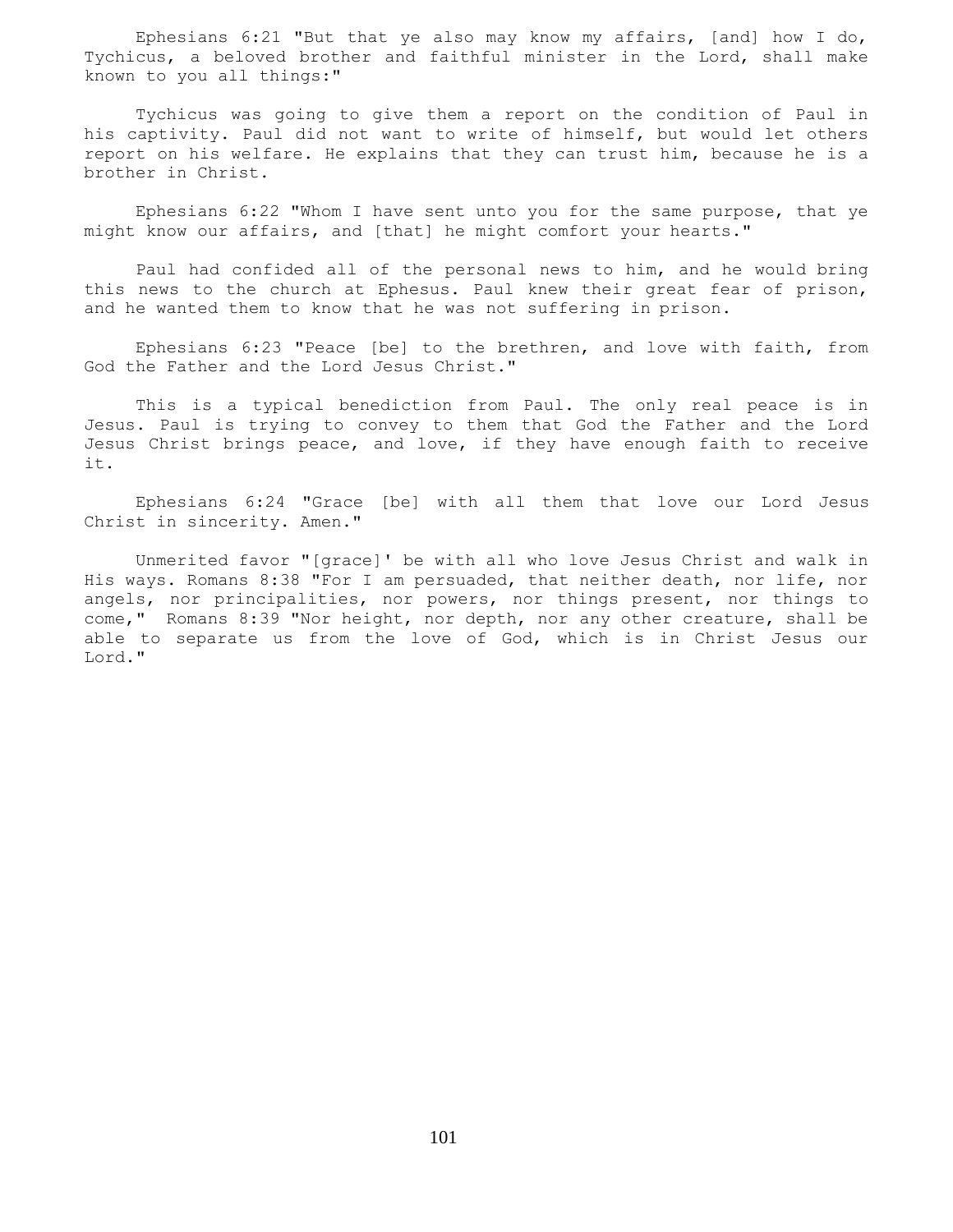## Ephesians 12 Questions

1. Quote Ephesians chapter 6 verse 10. 2. Why should you put on the whole armour of God? 3. Christians are really in a \_\_\_\_. 4. We are soldiers in \_\_\_\_\_\_ army. 5. Where was Paul when he wrote this letter? 6. Preparation is necessary to \_\_\_\_\_\_\_ a \_\_\_\_\_\_\_\_. 7. What did Jesus fight the devil with? 8. What do we wrestle against? 9. What must we first do, before we fight? 10. Who is the real enemy of Christians? 11. What is the soldiers job? 12. Where must our strength to fight the battle come from? 13. What does the evil day speak of? 14. What should our loins be girt with? 15. What is the breastplate? 16. What is the righteousness of the Christian? 17. What should our feet be shod with? 18. Taking the shield of 19. What does the shield do? 20. Take the helmet of 21. What is the sword of the Spirit? 22. What are the two real powers in the world today? 23. What does "supplication" mean? 24. What is the "utterance" in verse 19? 25. What is an ambassador? 26. Who was Paul sending to tell of his welfare? 27. Quote Ephesians chapter 6 verse 23. 28. What is "grace"?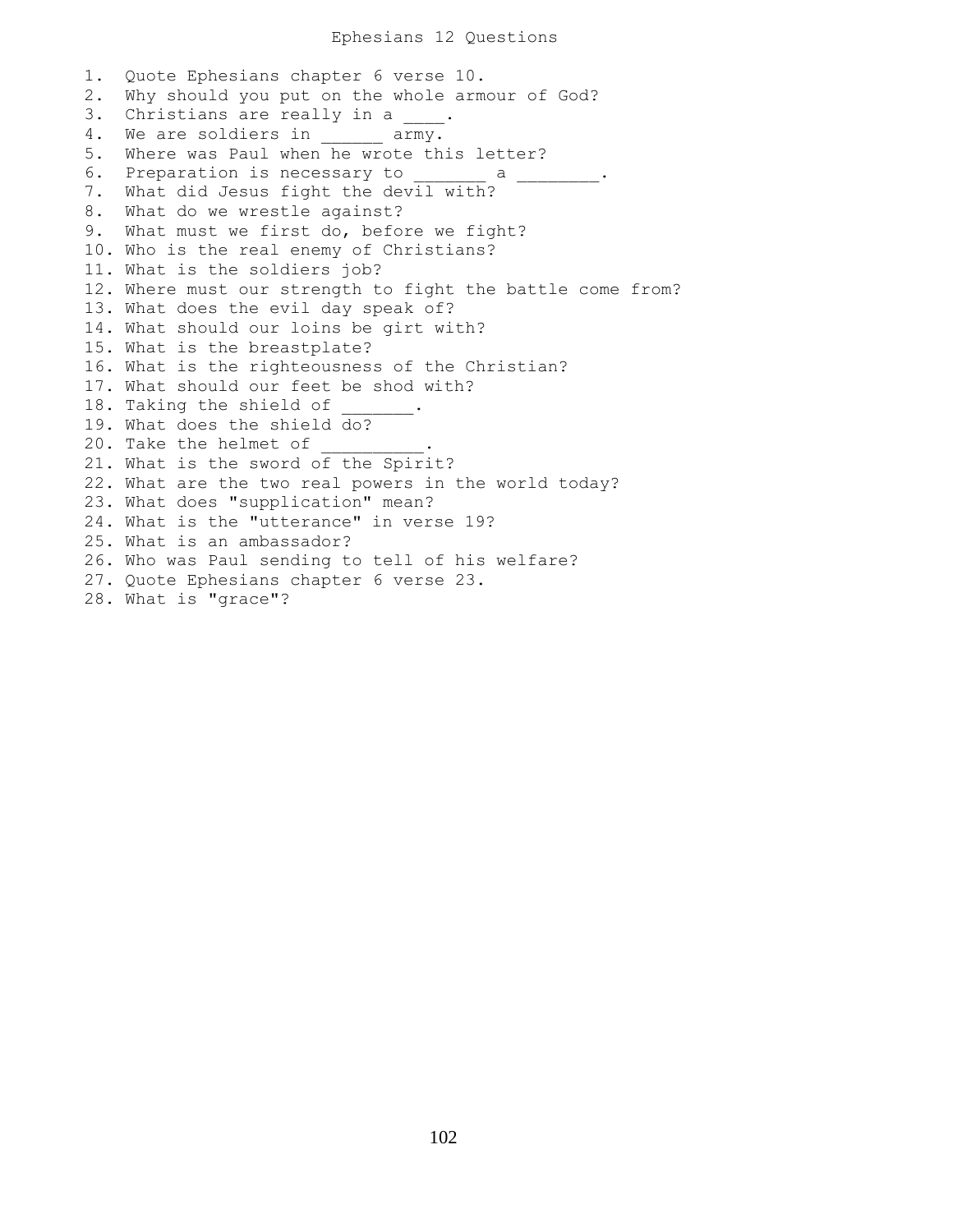We will now begin the study of the Epistle to the Philippians which Paul wrote to them. There are several opinions of the time this was written, but most agree it was written somewhere between 60 and 64 A.D. We may assume from this that Paul was under house arrest, when he wrote this from Rome.

 We will find many different things about this church and the one in Corinth. In fact, the first church meetings here, were held in Lydia's home. Actually, Lydia and her family were the first converts to Christianity here. We will find that Paul had been instructed directly from God to go to this area, because they needed help. There was no synagogue in this area, and the women were praying out at the river bank where they washed. They were there on the sabbath, and Paul went thereand brought them the good news of the gospel. It seemed Lydia was very prominent in the work here in Philippi. The first man that was brought into the church here, was the Philippian jailor and his family.

 This city was said to be a Roman city in Greece. This made this church a Gentile church. There was not the problem with the Jews here, because they were not prominent in worship here. Both Latin and Greek were spoken here. This was a poor church, but one that gave generously to help Paul. This was the only church that Paul would take help from.

 In this church we see ministry of the women more prominent than in the other churches. Paul, on one occasion, tells the church people to cooperate with the women that had ministered with him.

 We will now begin the verse by verse study in Philippians 1:1 "Paul and Timotheus, the servants of Jesus Christ, to all the saints in Christ Jesus which are at Philippi, with the bishops and deacons:"

 Paul has a much more personal approach to this church than to the church in Galatia, Ephesus, or the church at Corinth. For some reason, he felt more at ease and personal with these Christians than with any of the others. All formality was dropped in this letter. This does not mean that Timothy wrote this letter, but that Timothy was in agreement. Notice, they have recognized their position with Jesus Christ as His servants. Paul is saying, in this, that he is free of sin, but servant, or slave to Christ. I Corinthians 7:22 "For he that is called in the Lord, [being] a servant, is the Lord's freeman: likewise also he that is called, [being] free, is Christ's servant." The letter is written to all believers in Christ at Philippi. It seems that they had set up an order in the church of bishops and deacons at this time. "Bishops" overlook the spiritual aspect of the church as elders do today, but "deacons" have the job of looking to the financial needs of the church. So many people want to be known as the deacon of a church, without realizing the responsibilities that go with it.

 Philippians 1:2 "Grace [be] unto you, and peace, from God our Father, and [from] the Lord Jesus Christ."

 This benediction that Paul begins with in his letters, let us know beyond a shadow of doubt that this is a Pauline letter. Grace, of course, is unmerited favor. When this grace is applied by God to our lives, it brings perfect peace. The salvation plan was from the foundation of the earth. The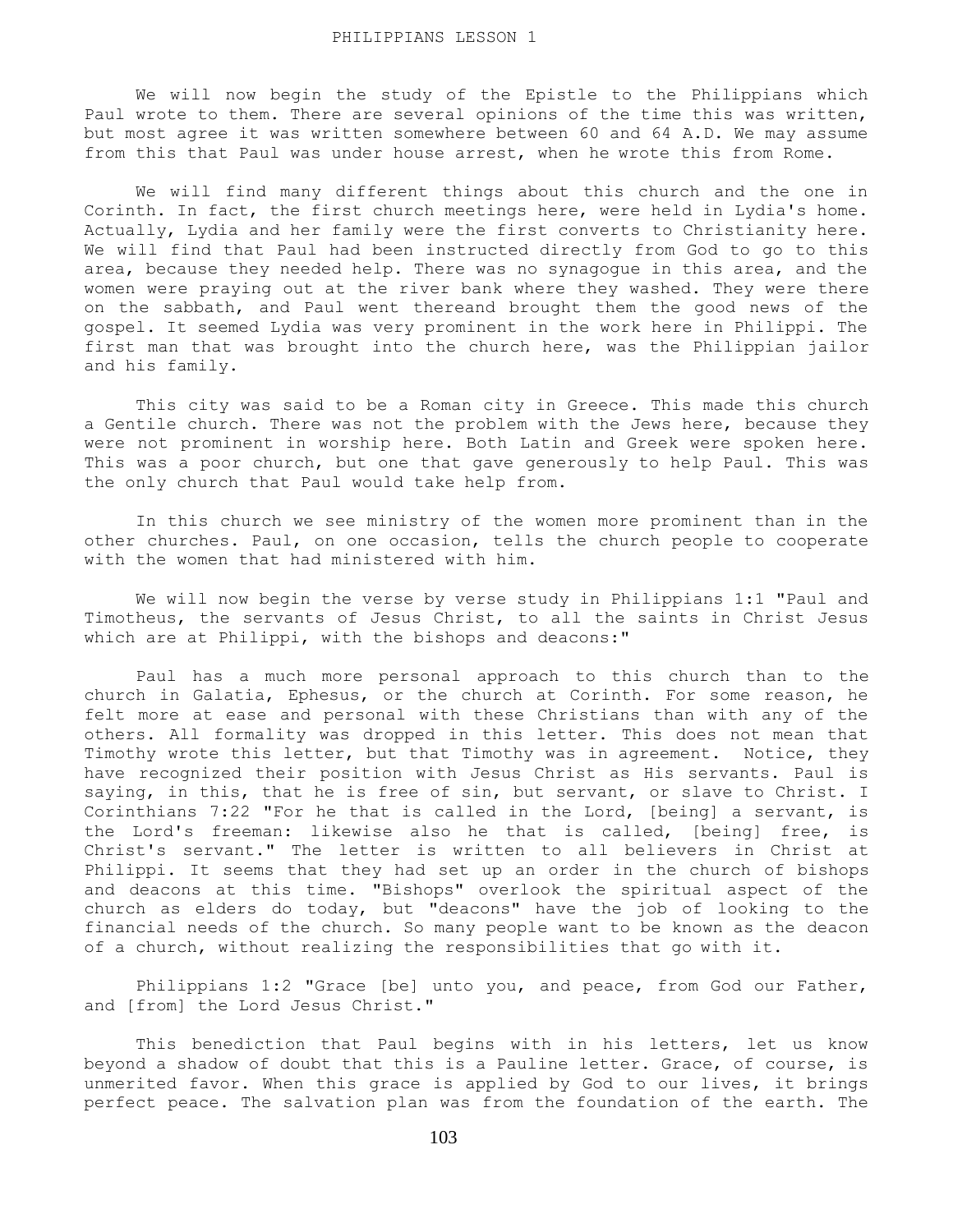Father, Word, and Holy Ghost were all in on the planning from the beginning. The Word took on the form of flesh and saved us. He tore the veil in the temple from the top to the bottom and opened the way directly to the Father for us. You might say, that Jesus, with His crucified body, and shed blood, reconciled us to the Father. In fact, Jesus paid the price for us to be sons of God.

Philippians 1:3 "I thank my God upon every remembrance of you,"

 Paul is like a loving parent to these people who came to the Lord through his ministry. He is so pleased with the results from this church, that every time he thinks about it, is pleasant to him.

 Philippians 1:4 "Always in every prayer of mine for you all making request with joy,"

 Paul is saying that, it is no chore to pray for them. He has only pleasant thoughts of them. His heart is full of joy when he thinks of their relationship with God.

 Philippians 1:5 "For your fellowship in the gospel from the first day until now;"

 Paul is thanking God for their desire to help spread the gospel. It appears that this enthusiasm for the gospel was from the very first. We will see as we go on, that Lydia insisted on Paul using her house as a place of ministry immediately after she first met Paul. It is wonderful to be able to fellowship with Christian friends, but to fellowship in the gospel means that they studied of God when they were together. They shared in the Word of God and in the work of God.

 Philippians 1:6 "Being confident of this very thing, that he which hath begun a good work in you will perform [it] until the day of Jesus Christ:"

 I have said several times before, that God will not call you to do any job that He does not equip you to do. The anointing of God on you to do a specific job is never taken away. God will not leave you half way through the job. Romans 11:29 "For the gifts and calling of God [are] without repentance." We see in this, that the call of God never goes away. If He called you to do a job, the call is still there until the day you die. He will stay with you through thick and thin and give you whatever strength you need to complete the job. God never turns away from us. Sometimes we give up and turn away from Him. The day of Jesus Christ is the day we die, or are carried away into heaven. We will find all through the years of work for the Lord that all He wants for us is our willingness to use the ability that He gives us to His glory.

 Philippians 1:7 "Even as it is meet for me to think this of you all, because I have you in my heart; inasmuch as both in my bonds, and in the defense and confirmation of the gospel, ye all are partakers of my grace."

 Paul loved the church at Philippi. He knew that they believed as he did. He knew that God had given him grace to suffer imprisonment and, also, to preach the gospel in whatever circumstance he found himself. Paul, also, knew that these Philippians were full of that same grace. He had every confidence in them that they would live in the grace of God as he had taught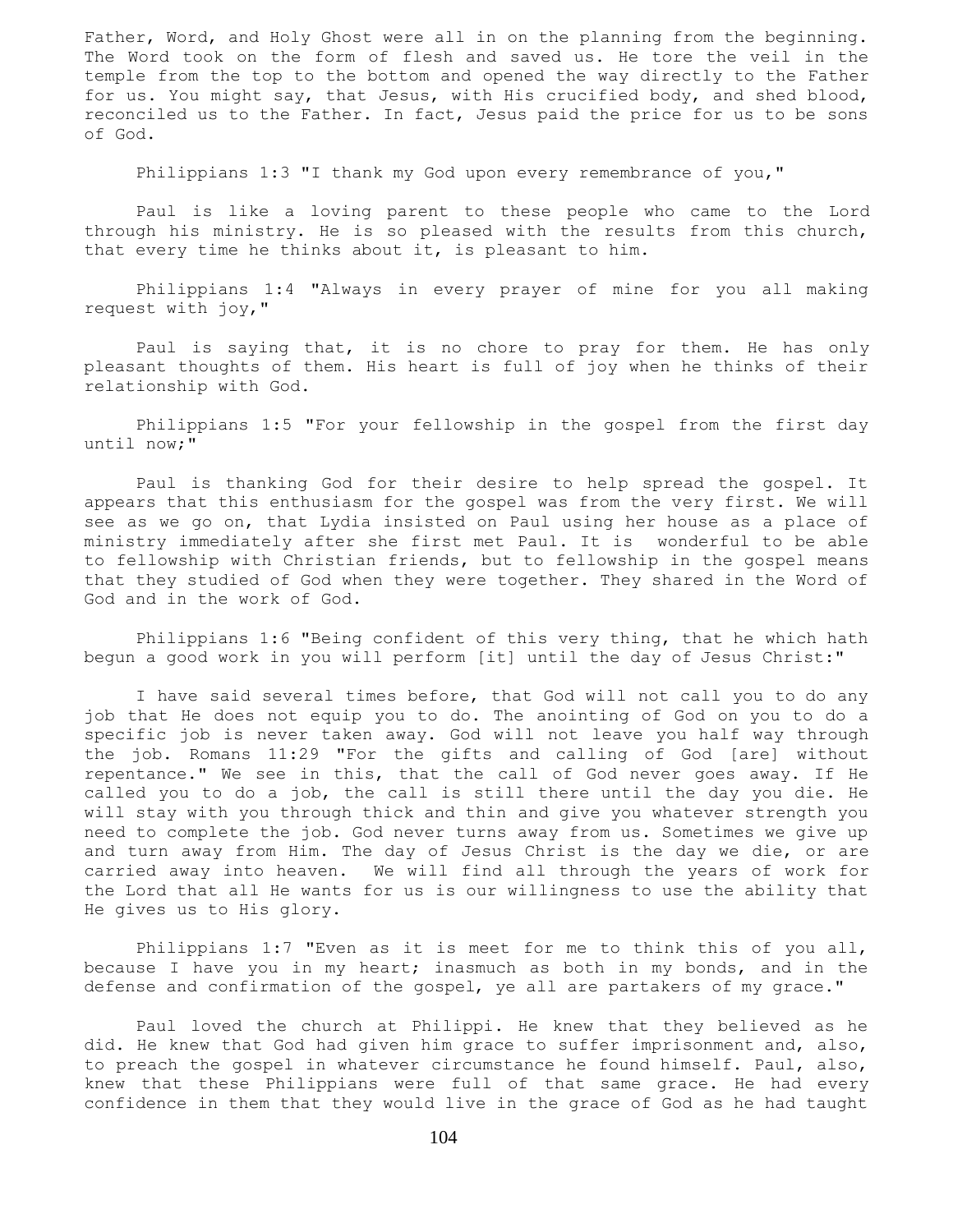them. It was pleasant for Paul to think of them, because he knew they were sincere in their belief. He knew that some small problem that might arise would not stop them from following the Lord Jesus. He felt their love for him and for the Lord, even while he was in chains.

 Philippians 1:8 "For God is my record, how greatly I long after you all in the bowels of Jesus Christ."

 Paul is saying that only God knows how much he believes that they will stay with the teachings of Jesus Christ. Paul wanted them to do as the Scripture says. Galatians 2:20 "I am crucified with Christ: nevertheless I live; yet not I, but Christ liveth in me: and the life which I now live in the flesh I live by the faith of the Son of God, who loved me, and gave himself for me." To truly be a believer in Christ, then or now, we must let Christ live in us.

 Philippians 1:9 "And this I pray, that your love may abound yet more and more in knowledge and [in] all judgment;"

 Paul's prayer for them was that the more they learned of Jesus, the more they would love Him. The more any of us learn about the Lord Jesus Christ, the more we love Him. We love Him more, because we understand more and more just exactly what He did for each of us. If you really want to appreciate the great sacrifice that Jesus made for each of us, study the lessons on the sacrifices in Leviticus.

 Philippians 1:10 "That ye may approve things that are excellent; that ye may be sincere and without offence till the day of Christ;"

 This , of course, is the desire of every Christian. We must conform to God's ways, not God to our ways. The only way that we can do what this Scripture and the one following says, is to stay in the Word of God and find out what the will of God is. Romans 12:2 "And be not conformed to this world: but be ye transformed by the renewing of your mind, that ye may prove what [is] that good, and acceptable, and perfect, will of God." When we study the Word of God, with the guidance of the Holy Spirit, we will know the will of God for our lives. God wants us to have a sincere heart, and He will do the rest.

 Philippians 1:11 "Being filled with the fruits of righteousness, which are by Jesus Christ, unto the glory and praise of God."

The fruit of righteousness here, means that they will try to live holy lives. The "fruit of righteousness" is what righteousness produces. That would be a holy life, without spot or wrinkle. Our righteousness is a gift from the Lord Jesus Christ. Our own righteousness without Jesus would be as filthy rags. We must put on the righteousness of Christ to be acceptable before God. The righteousness that we are clothed with, is a garment of white linen washed in the blood of Jesus. Our righteousness received from Jesus glorifies the Father. Look, with me, just how this fruit comes. Look with me and see what Jesus says about the fruit. John 15:2 "Every branch in me that beareth not fruit he taketh away: and every [branch] that beareth fruit, he purgeth it, that it may bring forth more fruit." John 15:4 "Abide in me, and I in you. As the branch cannot bear fruit of itself, except it abide in the vine; no more can ye, except ye abide in me." John 15:5 "I am the vine, ye [are] the branches: He that abideth in me, and I in him, the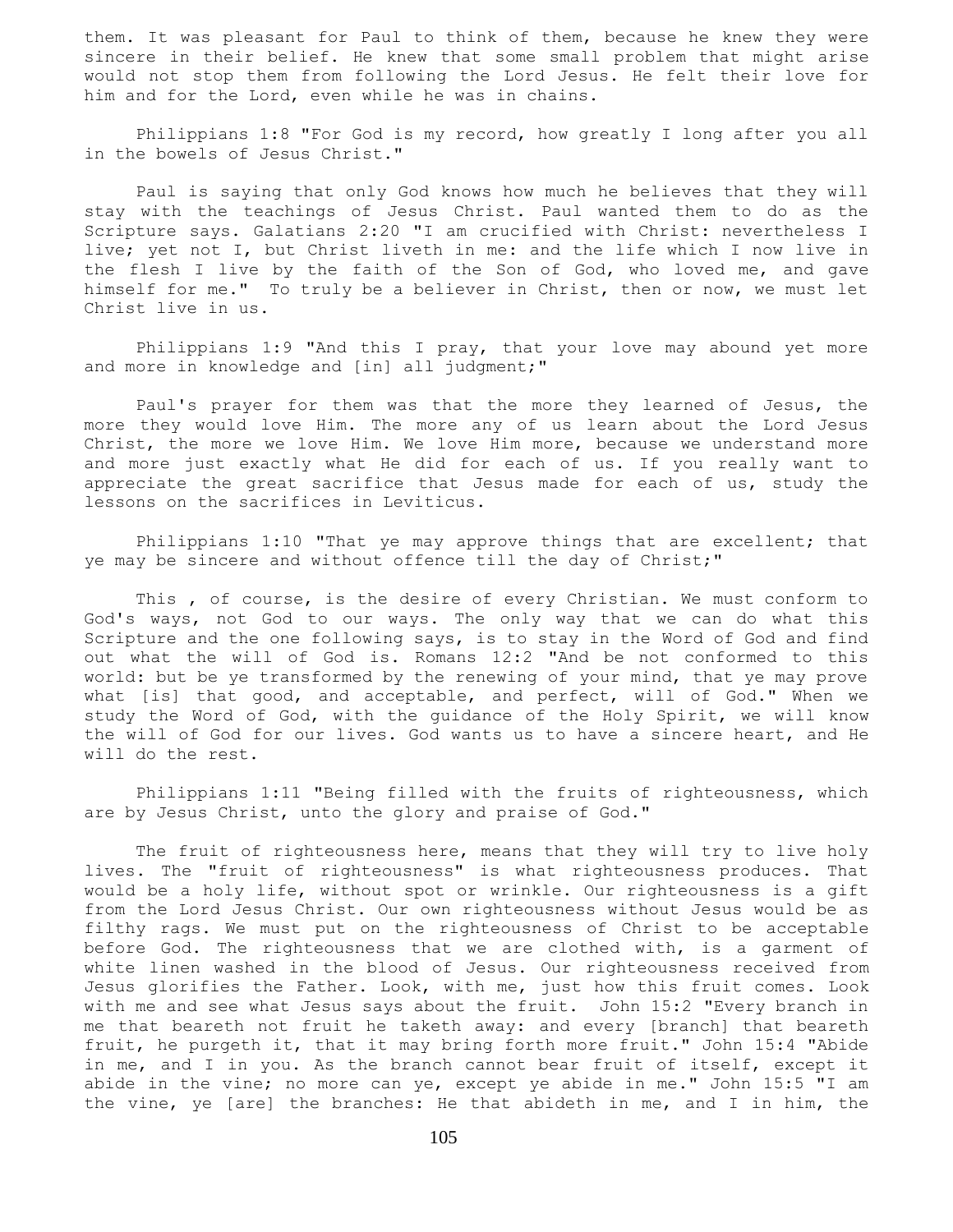same bringeth forth much fruit: for without me ye can do nothing." John 15:8 "Herein is my Father glorified, that ye bear much fruit; so shall ye be my disciples."

 Philippians 1:12 "But I would ye should understand, brethren, that the things [which happened] unto me have fallen out rather unto the furtherance of the gospel;"

 Paul, reminds them here, that they are not to grieve about what happens to him. Everything that happened to him, is for a reason. The reason is to further the gospel of Jesus Christ. It really seemed the greater the persecution, the more the church grew. Paul had chosen to walk this road. The Lord had told Paul that He would show him what great things he would suffer for the gospel. Even today, it seems the church is the strongest where it is forbidden.

 Philippians 1:13 "So that my bonds in Christ are manifest in all the palace, and in all other [places];"

 Paul was proud to be chained in the palace for Jesus. Many were convinced of the reality of Christ by Paul being so willing to suffer for Him. Many received Christ as their Saviour while Paul was under arrest.

 Philippians 1:14 "And many of the brethren in the Lord, waxing confident by my bonds, are much more bold to speak the word without fear."

 It seemed that the strength Paul showed in chains gave the other brethren more confidence. They felt if Paul loved the Lord enough to suffer imprisonment for Him, they could, too. It was as if he were the example of what all believers should be willing to go through, if necessary, for Christ. In this sense, Paul's bonds made them more confident and bold to speak of Christ.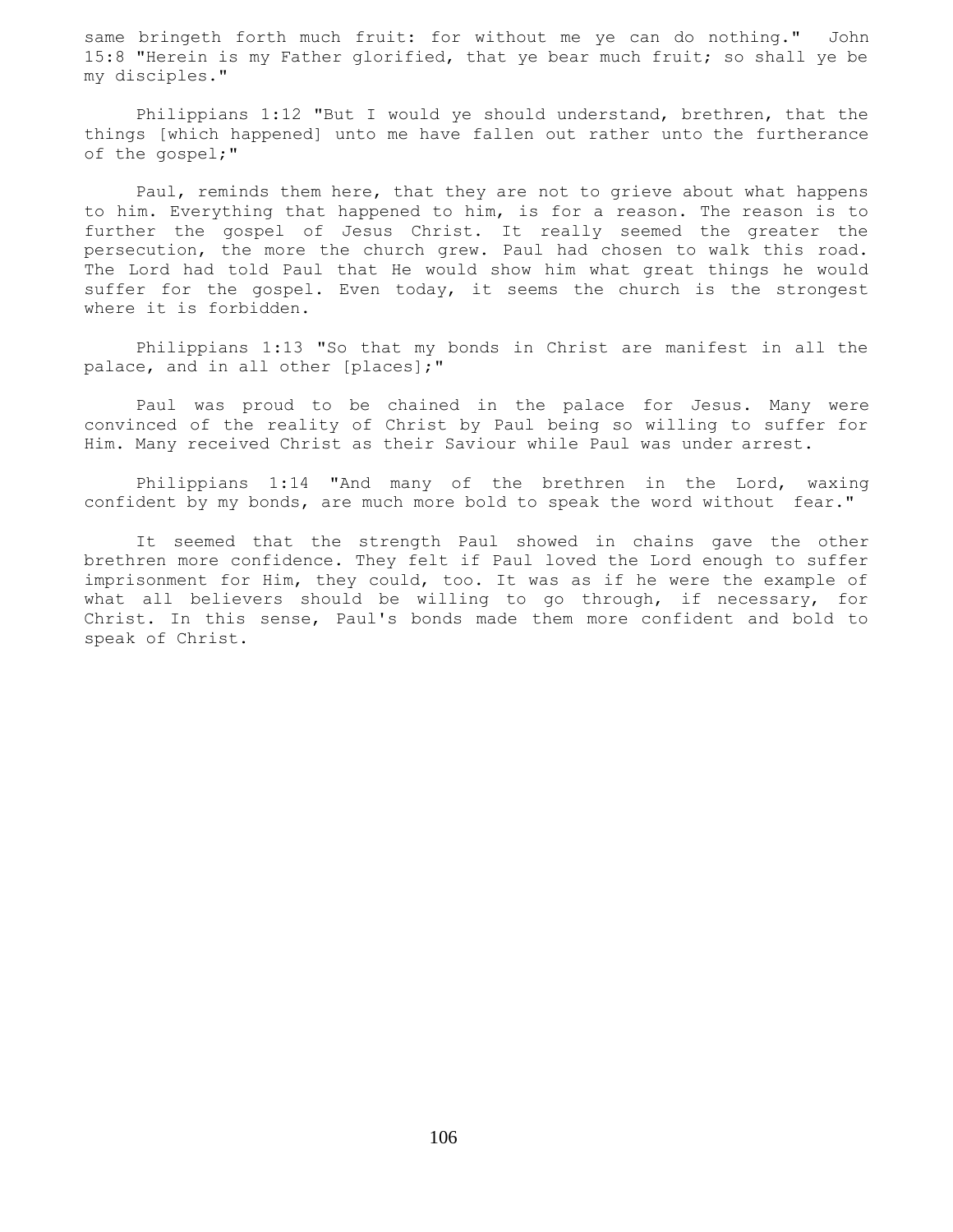## Philippians 1 Questions

1. Who wrote the letter to the Philippians? 2. Approximately when was it written? 3. Where was Paul when he wrote this letter? 4. Where were the first church meetings in Philippi held? 5. Who were the first converts to Christianity in Philippi? 6. Who was the first man converted in Philippi? 7. This was said to be a \_\_\_\_\_\_\_\_ city in Greece. 8. Why was there not many problems from the Jews here? 9. What were the languages spoken here? 10. What was the only church that Paul would accept help from? 11. Who was with Paul when he wrote this letter? 12. What did Paul call himself in verse 1? 13. Who did he write the letter to? 14. Why was all formality dropped in this letter? 15. Quote 1 Corinthians chapter 7 verse 22. 16. What was the responsibility of these bishops? 17. What is the purpose of a deacon? 18. What is the blessing spoken in verse 2? 19. Who were in on the plan of salvation? 20. When was it planned? 21. What reconciled us to the Father? 22. In verse 3, Paul is like a loving 23. What is Paul thanking God for in verse 5? 24. Quote Philippians chapter 1 verse 6. 25. The gifts and calling of God are without 26. Why was it pleasant for Paul to think of them? 27. What was the prayer, in verse 9, that Paul prayed for them? 28. Quote Romans chapter 12 verse 2. 29. What is the "fruit of righteousness"? 30. Quote John chapter 15 verse 2. 31. Did Paul's chains keep him from ministering? 32. What gave the other brethren more confidence?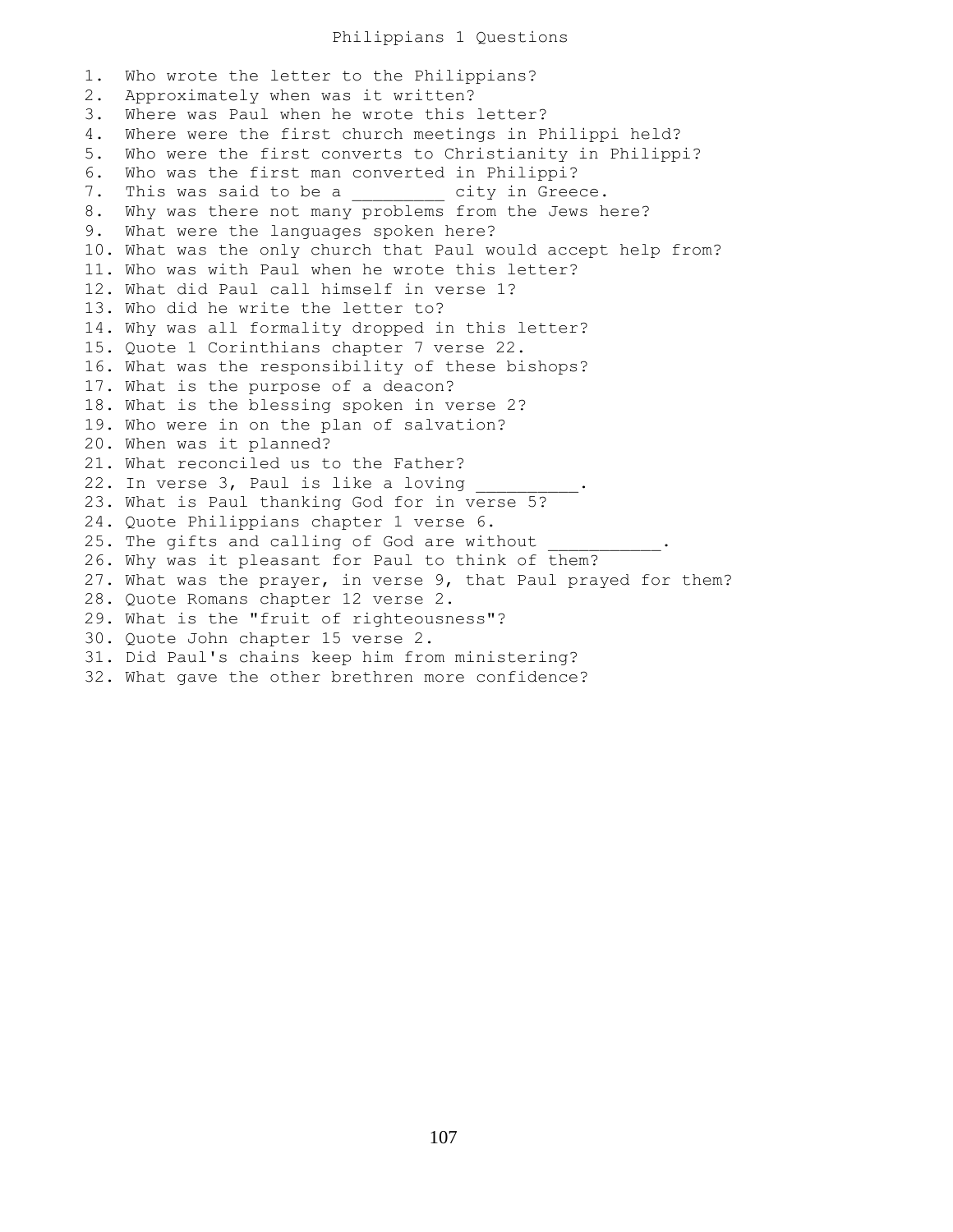We will begin this lesson in Philippians 1:15 "Some indeed preach Christ even of envy and strife; and some also of good will:"

 We find the very same thing that we have in our society today. Many who profess to know Christ, bring a different message than the others who profess to know Christ. As long as what they are preaching is doctrinally sound, we should not worry about this. Jesus said, those that are not against us are for us. I would rather teach that God loves you and get you to heaven, than to preach threatening you out of hell. This is just personal preference. On the other hand, there are teachings now which border on blasphemey such as teaching that Jesus suffered in hell for our sin. This is a blatant untruth and takes away from the victory of Jesus on the cross. This is something we can not tolerate. I believe this is what Paul is speaking of here. Paul is saying, be sure the doctrine they are bringing is of God.

Philippians 1:16 "The one preach Christ of contention, not sincerely, supposing to add affliction to my bonds:"

The word "contention", here, means intrigue or faction. It seems that these were Judaizers who were causing problems in the church. They did not agree with the good news of the gospel that Paul had brought. In the process of causing problems in the church, they are causing Paul extra problems.

 Philippians 1:17 "But the other of love, knowing that I am set for the defence of the gospel."

 Paul will defend the gospel, even at the cost of his own life. Paul is teaching the love of God. The gospel is good news, not bad news. It seems so many of these other teachers were trying to put them back under the law. They really had not shed many of their customs and practices they had before they came to Christ. They were still trying to work their way to heaven, by keeping laws and ordinances. This was in terrible error, because Jesus either was the perfect sacrifice for all things for all time, or He was not. You could not accept Him as the fulfillment of all the sacrifices and still sacrifice. That would be a contradiction.

 Philippians 1:18 "What then? notwithstanding, every way, whether in pretence, or in truth, Christ is preached; and I therein do rejoice, yea, and will rejoice."

 Paul was very pleased that they were lifting up the name of Jesus, even if they were pretending. Whatever the case is, Jesus is being preached and many are believing. This could not be all bad. I Corinthians 1:21 "For after that in the wisdom of God the world by wisdom knew not God, it pleased God by the foolishness of preaching to save them that believe." God can turn something bad into something really good. They are still meeting in church, and they are still speaking of Jesus. These two things together cause many to be saved. There is power in the name of Jesus.

 Philippians 1:19 "For I know that this shall turn to my salvation through your prayer, and the supply of the Spirit of Jesus Christ,"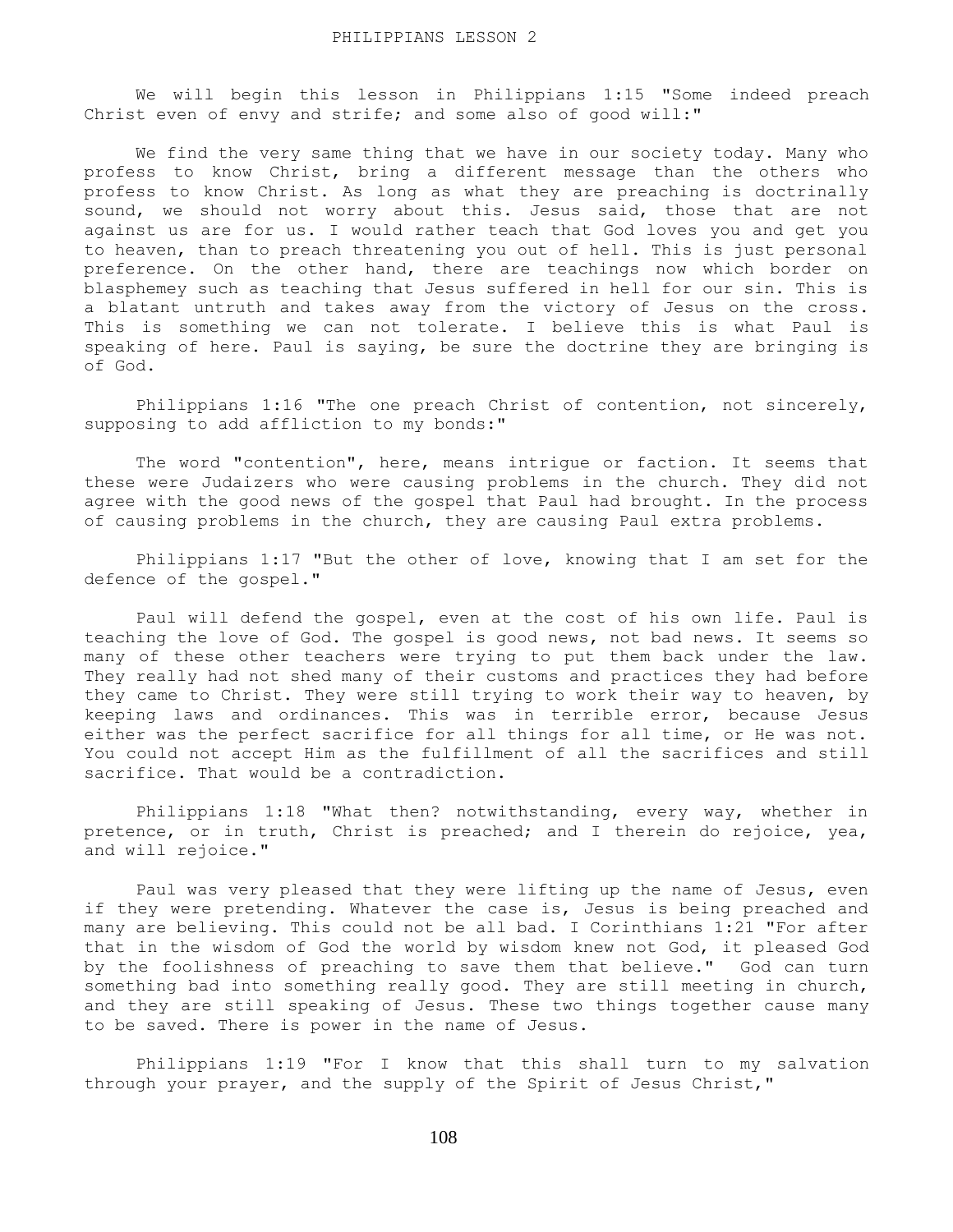Praying for them will bring the truth. This is not speaking of Paul being saved later {in my opinion}. It is saying, if they are introduced to Christ Jesus and they pray, the Lord will straighten them out as to the truth. Those who receive the Holy Spirit will be taught of the Spirit, and that will bring them to absolute truth.

 Philippians 1:20 "According to my earnest expectation and [my] hope, that in nothing I shall be ashamed, but [that] with all boldness, as always, [so] now also Christ shall be magnified in my body, whether [it be] by life, or by death."

 Paul not only hopes, but expects them to come to the full knowledge of Christ. Paul was bold in proclaiming Christ, and it did not matter to him whether he was alive or dead, the message would go forth. As in many cases, it would probably be more accepted after his death. Paul would be bold in speaking of Christ, no matter what his circumstances were.

Philippians 1:21 "For to me to live [is] Christ, and to die [is] gain."

 Paul's life was a proclamation for Christ, and his death was a proclamation, as well. The following Scriptures say it better than I can. Romans 8:35 "Who shall separate us from the love of Christ? [shall] tribulation, or distress, or persecution, or famine, or nakedness, or peril, or sword?" Romans 8:36 "As it is written, For thy sake we are killed all the day long; we are accounted as sheep for the slaughter." Romans 8:37 "Nay, in all these things we are more than conquerors through him that loved us." Romans 8:38 "For I am persuaded, that neither death, nor life, nor angels, nor principalities, nor powers, nor things present, nor things to come," Romans 8:39 "Nor height, nor depth, nor any other creature, shall be able to separate us from the love of God, which is in Christ Jesus our Lord." Paul's life would glorify the Lord. His death would glorify Him even more.

 Philippians 1:22 " But if I live in the flesh, this [is] the fruit of my labour: yet what I shall choose I wot not."

 The flesh is a problem to Paul. We know that he had something that God would not remove, but I do not believe this is what is spoken of here. I believe he is speaking of the trouble in the churches that he had begun. Paul's greatest desire was to be with the Lord in heaven, but he would not be able to bear fruit in heaven. To bear fruit for Jesus, he would have to endure the hardship in the flesh.

 Philippians 1:23 "For I am in a strait betwixt two, having a desire to depart, and to be with Christ; which is far better:"

 As we said, Paul's greatest desire was to be with Jesus in heaven. The desire of every true Christian is for the Lord Jesus to hurry His coming back for us. The rewards for Christians is in heaven, not on this earth.

 Philippians 1:24 "Nevertheless to abide in the flesh [is] more needful for you."

 Paul was needed to teach others of the love of God on this earth. Even those, who had already received Jesus as their Saviour, needed Paul to continue to teach them, so that they would grow into mature Christians.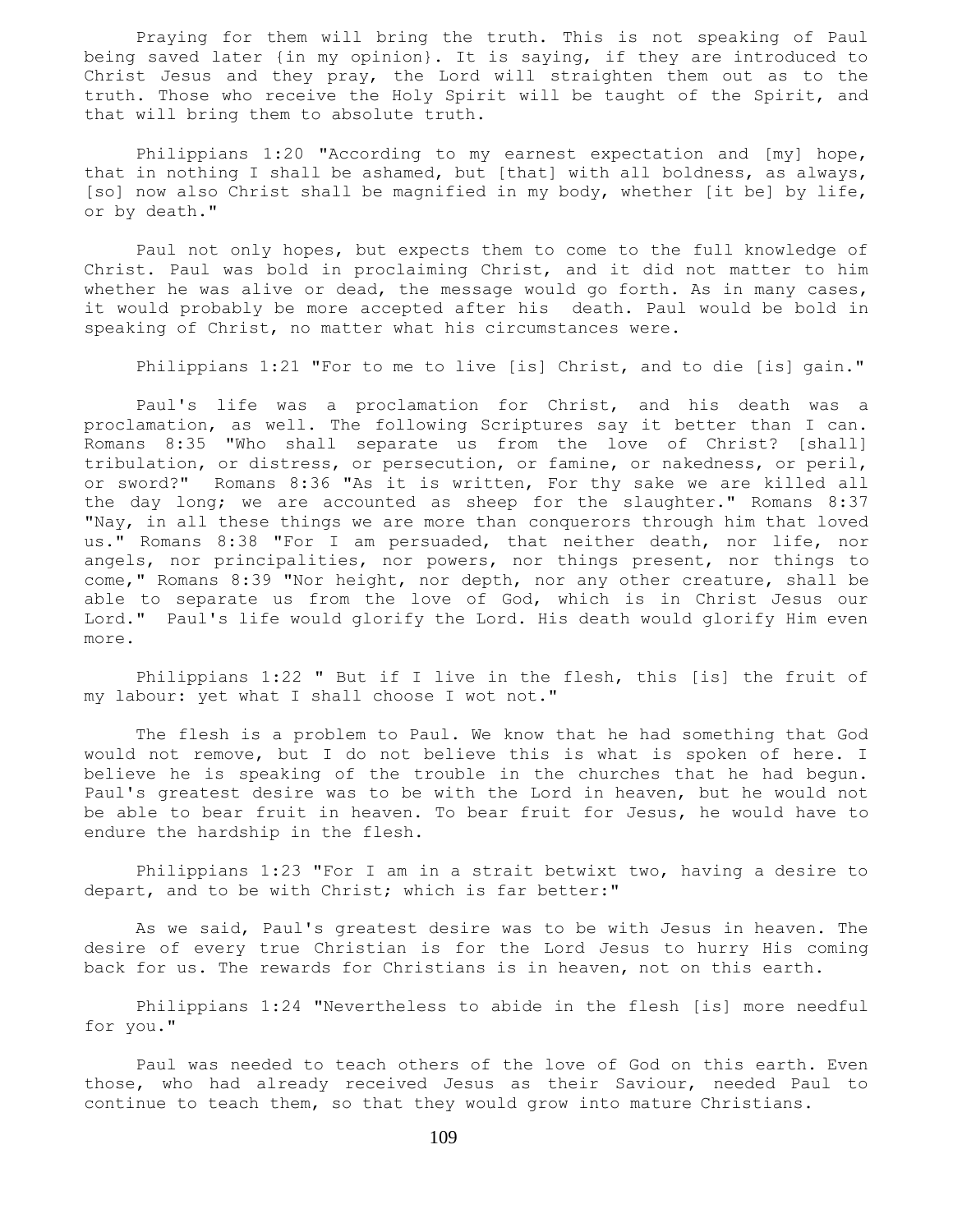Philippians 1:25 "And having this confidence, I know that I shall abide and continue with you all for your furtherance and joy of faith;"

 The delay of Paul going to heaven and the delay of the return of the Lord to get all of the Christians today, is not because He is slack, but because He wants everyone saved, who will be saved. II Peter 3:9 "The Lord is not slack concerning his promise, as some men count slackness; but is longsuffering to us-ward, not willing that any should perish, but that all should come to repentance." Paul is willing to stay and continue to teach these who he started with. It is for their benefit he is staying and not for his own benefit.

 Philippians 1:26 "That your rejoicing may be more abundant in Jesus Christ for me by my coming to you again."

 This may be speaking of Paul coming to them in this letter, rather than in person. Their rejoicing should be in Jesus and not in Paul.

 Philippians 1:27 "Only let your conversation be as it becometh the gospel of Christ: that whether I come and see you, or else be absent, I may hear of your affairs, that ye stand fast in one spirit, with one mind striving together for the faith of the gospel;"

 This is like a loving parent instructing their children on how they are to act. Paul is reminding them to let everything that comes from their mouth bring glory to the Christ within them. Paul, also, tells them even though he is not with them in person, to follow his teachings and live in the Spirit. This would make him proud to have been the one who led them to the Lord. Paul would like to hear that they are guided by the Spirit of God. He would, also, like to hear that their mind is stayed on Christ.

 Philippians 1:28 "And in nothing terrified by your adversaries: which is to them an evident token of perdition, but to you of salvation, and that of God."

 Paul is telling them to not be overwhelmed with fear of those who are against them. The enemy will say that they are not even following God, but they will be strong in their salvation. Notice in the following Scriptures, that only the true Christian understands. I Corinthians 1:23 "But we preach Christ crucified, unto the Jews a stumblingblock, and unto the Greeks foolishness;" I Corinthians 1:24 "But unto them which are called, both Jews and Greeks, Christ the power of God, and the wisdom of God." I Corinthians 1:25 "Because the foolishness of God is wiser than men; and the weakness of God is stronger than men."

 Philippians 1:29 "For unto you it is given in the behalf of Christ, not only to believe on him, but also to suffer for his sake;"

 The very highest calling for a man is that of suffering for Christ. How much do you believe? Do you believe enough that you would be willing to give your life for that belief? Salvation is a gift of God to man. The willingness to suffer for this salvation is, also, a gift from God to man. II Timothy 2:12 "If we suffer, we shall also reign with [him]: if we deny [him], he also will deny us:"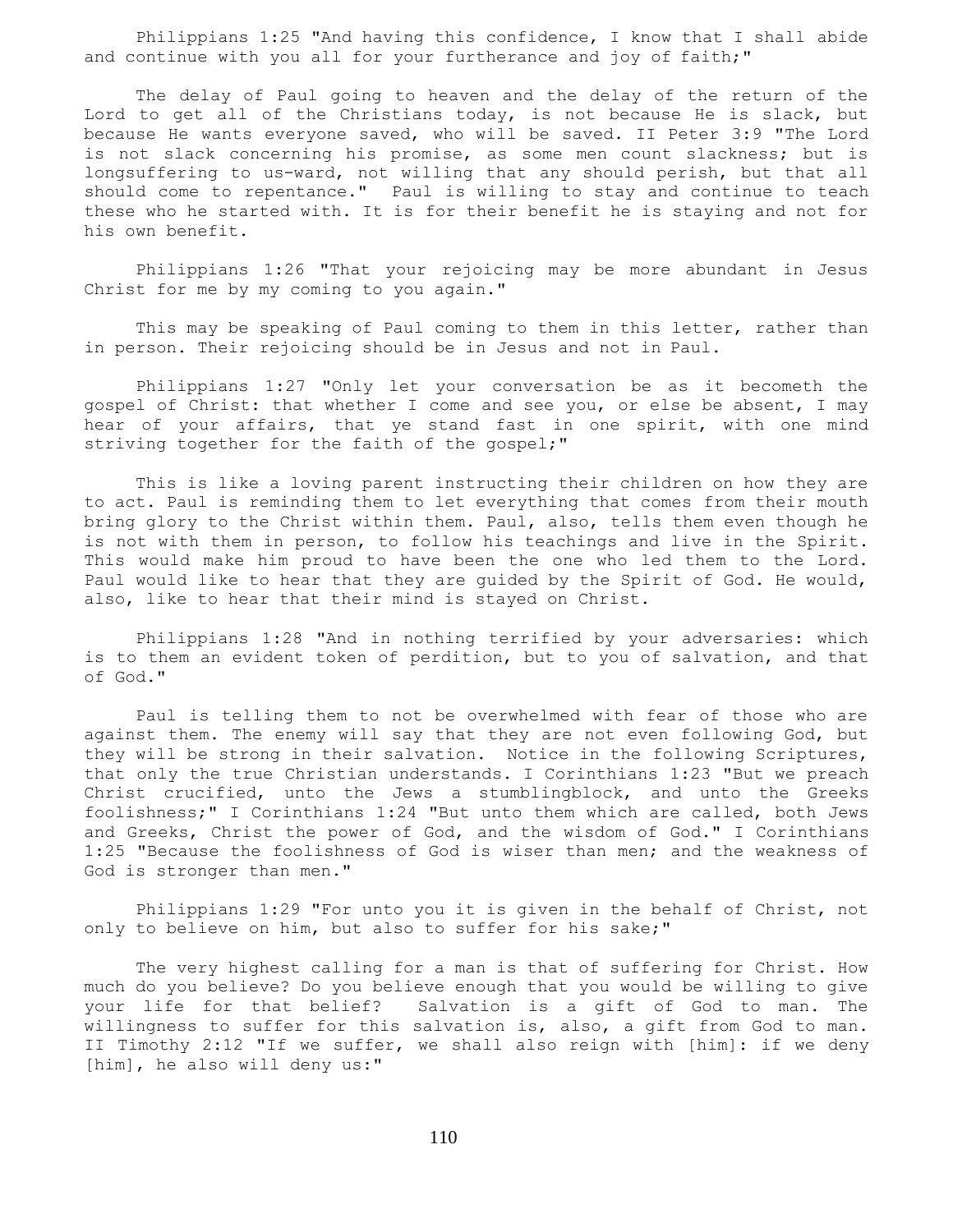Philippians 1:30 "Having the same conflict which ye saw in me, and now hear [to be] in me."

 Paul set a good example for those who would follow him. Paul is saying here, you know how I suffered for the furtherance of the gospel. Paul is not saying this to get sympathy from them, but that they might look to his problems and know that they, too, can live through the persecutions. He says, you are experiencing the problems I had. They had seen the way he had been persecuted when he was with them, and now, they hear that he is in chains in Rome.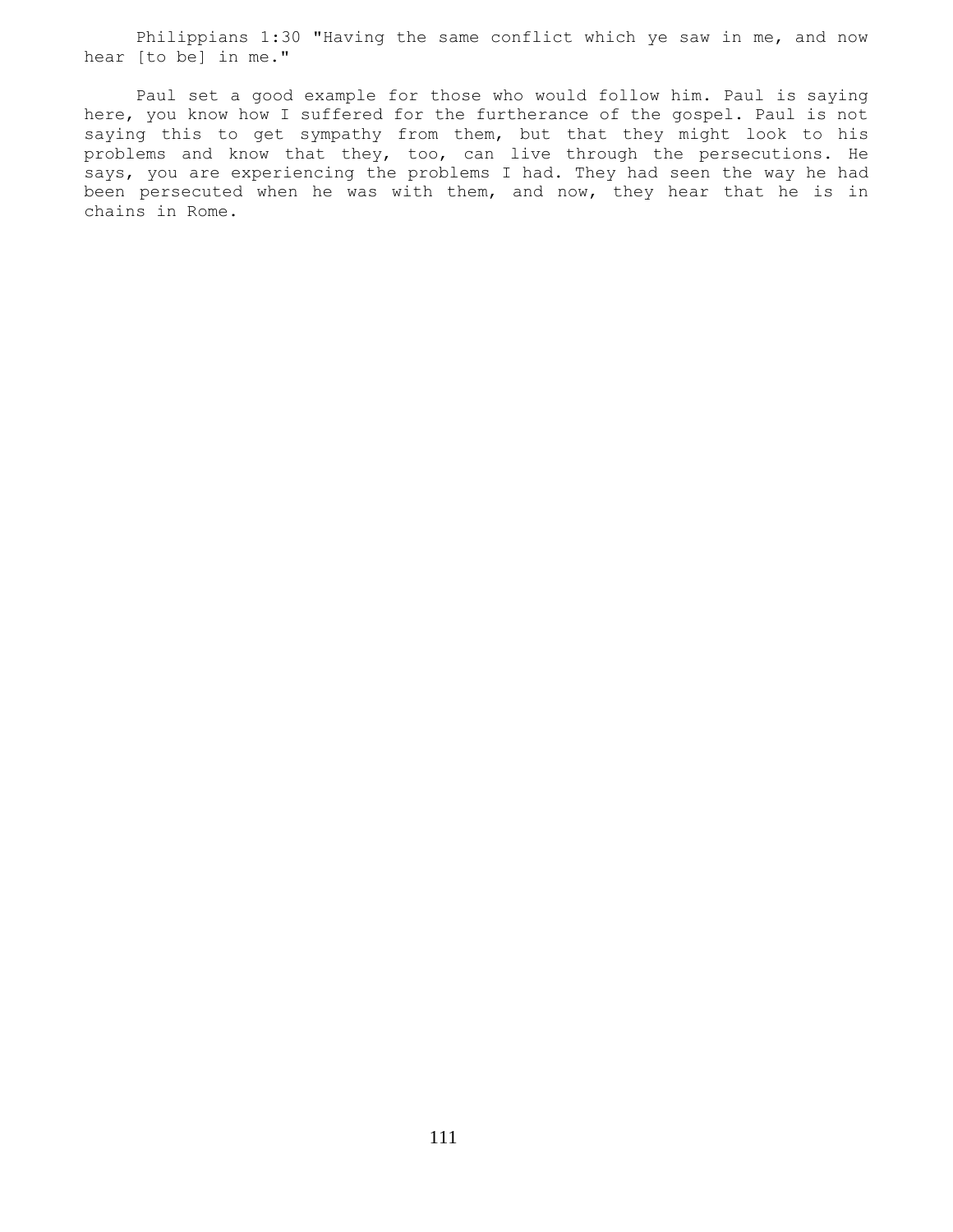# Philippians 2 Questions

1. What was the difference in the way Christ was being preached? 2. What are two messages that are both doctrinally sound that are opposites in manner? 3. What is an example of a doctrine that must be stopped? 4. What was adding to the afflictions of Paul? 5. What does the word "contention" in verse 16, mean? 6. Paul will defend the gospel, even at the cof 7. What was the problem with the message the Judaizers were bringing? 8. In verse 18, Paul is pleased about what? 9. Quote 1 Corinthians chapter 1 verse 21. 10. What will bring the truth? 11. Believers in Christ are taught by whom? 12. Paul not only hopes, but them to come to the full knowledge of Christ. 13. Quote Philippians chapter 1 verse 21. 14. Quote Romans chapter 8 verse 38. 15. What was Paul's greatest desire? 16. What would Paul have to do to bear fruit for Jesus? 17. Where are the rewards for Christians? 18. What was Paul needed on the earth for? 19. Quote 2 Peter chapter 3 verse 9. 20. What should their conversation be as? 21. Who is Paul like in verse 27? 22. What is a token of perdition? 23. Quote 1 Corinthians chapter 1 verse 23. 24. How much do you believe? 25. Quote 2 Timothy chapter 2 verse 12. 26. What did Paul suffer for?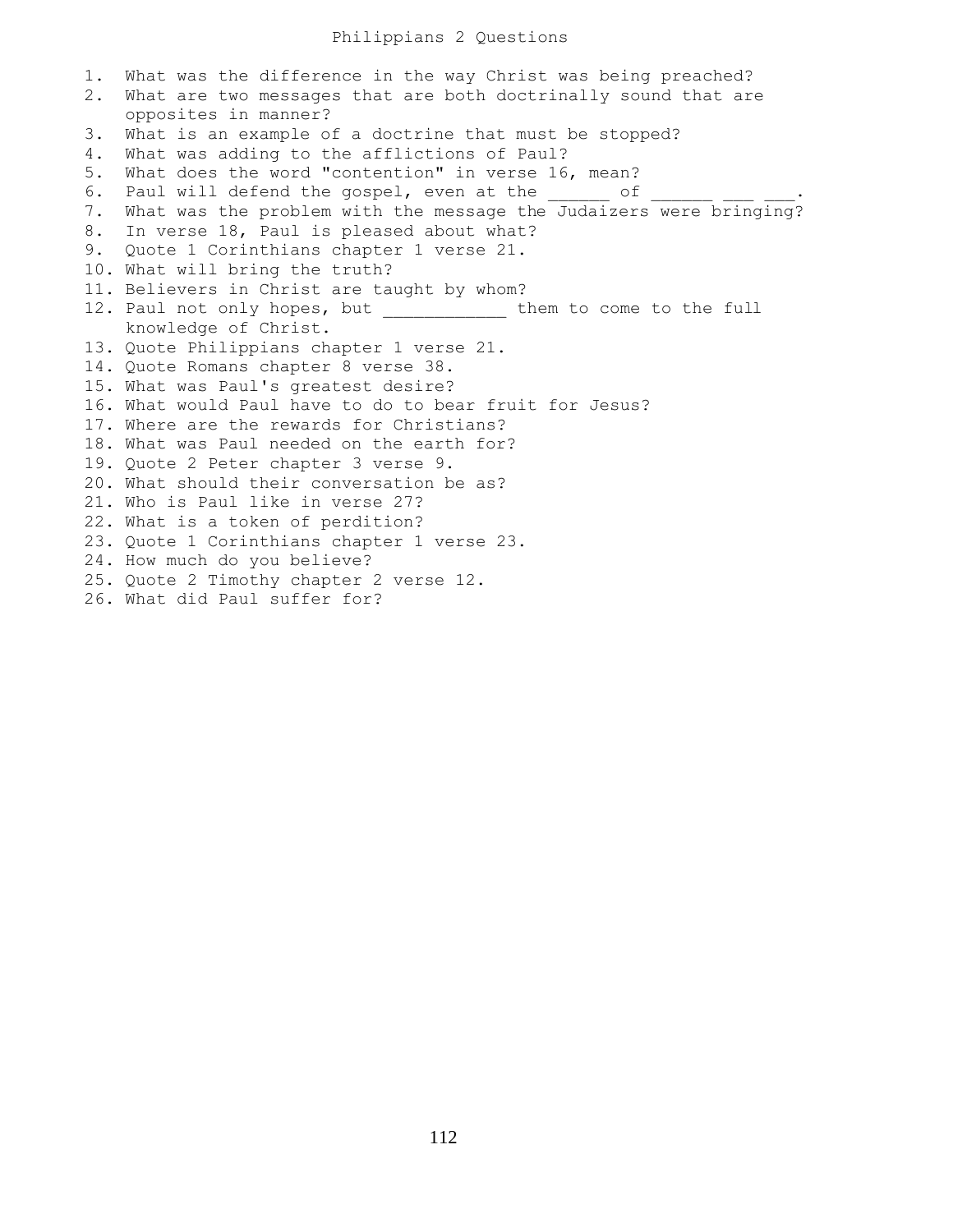We will begin this lesson in Philippians 2:1 "If [there be] therefore any consolation in Christ, if any comfort of love, if any fellowship of the Spirit, if any bowels and mercies,"

 This is as if he is asking them if their experience with Christ was real or not. Are you trusting in Christ? Is His love real to you? Do you fellowship with Him in your Spirit? Do you really believe in the mercy of God? Were you really baptized in the Holy Spirit?

 Philippians 2:2 "Fulfil ye my joy, that ye be likeminded, having the same love, [being] of one accord, of one mind."

 Then, Paul says, if you answered yes in the verses above, conduct your life like a Christian. Agree with your Christian brothers and sisters and make me very happy. Love each other and get along. Be of one mind in the things of God. Let there be unity in your spirits.

 Philippians 2:3 "[Let] nothing [be done] through strife or vain glory; but in lowliness of mind let each esteem other better than themselves."

 Pride causes problems. It seems that a good bit of jealousy was going on, and Paul speaks against that. Paul is explaining to them that Christians consider the needs of others before themselves. Love your neighbor as yourself. Strife and vainglory cause division in the church. Paul is saying, do not be stubborn and demand your own way. Think of the needs of others first.

 Philippians 2:4 "Look not every man on his own things, but every man also on the things of others."

 One of the main differences in Christian's attitude and the attitude of the world is that Christians are more thoughtful of others than the world. A Christian desires success for his Christian brothers and sisters, as well as his own sucess.

 Philippians 2:5 "Let this mind be in you, which was also in Christ Jesus:"

If we have taken on the mind of Christ, then our thoughts would be the same thoughts He would have about the same thing. He was unselfish and thoughtful of others. If we desire to be Christlike, then we will be unselfish and thoughtful of others.

 Philippians 2:6 "Who, being in the form of God, thought it not robbery to be equal with God:"

 Jesus was in the beginning with God, but His name, in heaven before he came to earth, was the Word of God. It was not robbery, because He was God the Word. I John 5:7 "For there are three that bear record in heaven, the Father, the Word, and the Holy Ghost: and these three are one." This next Scripture really settles it. John 1:1 "In the beginning was the Word, and the Word was with God, and the Word was God." When the Word of God came to the earth, He took on the form of flesh and dwelt among us as Jesus Christ,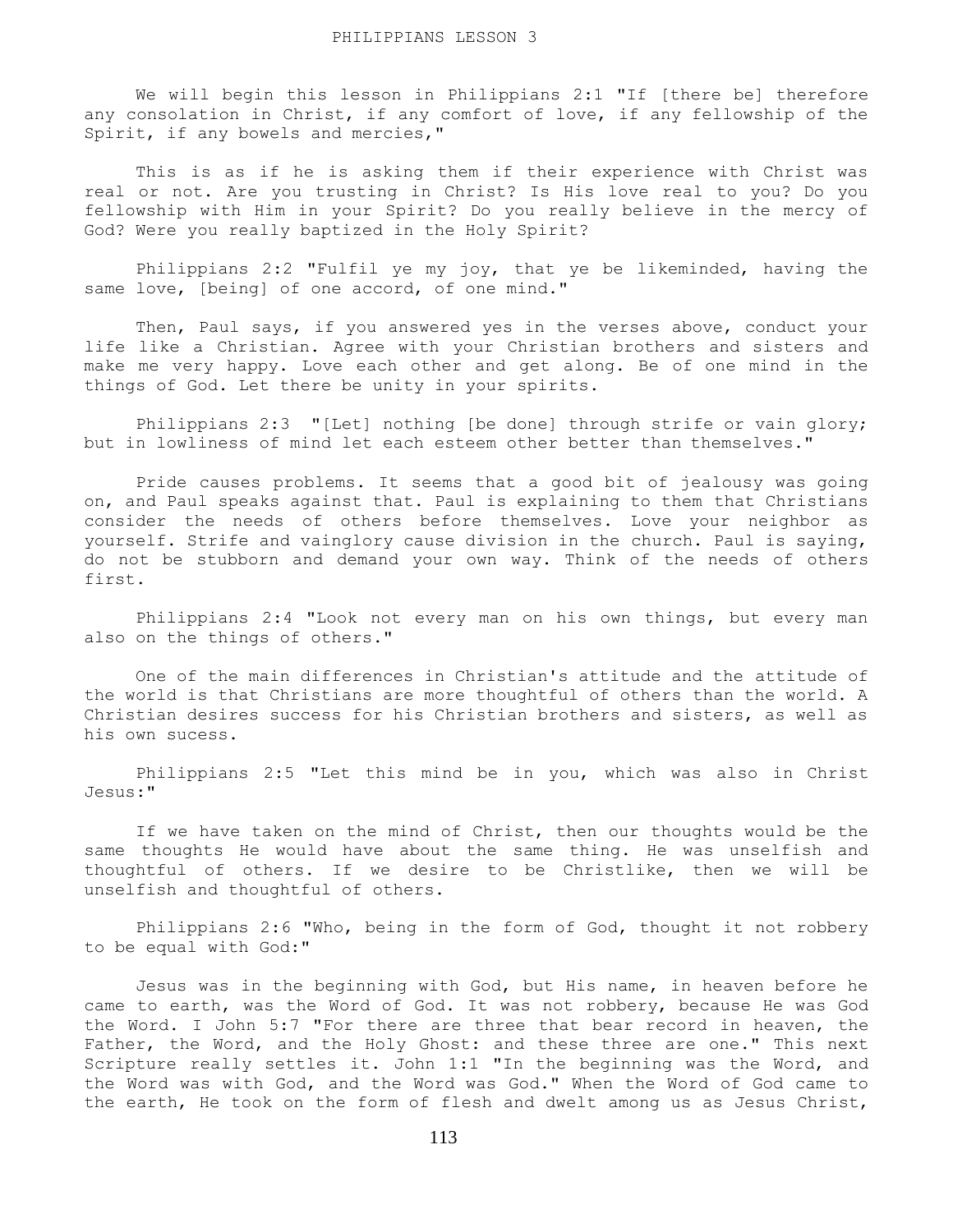the Son of God. He was "Emmauel", God with us. He had the flesh of man so that He could be tempted and suffer as we do in the flesh. The Spirit within the flesh was God the Word.

 Philippians 2:7 "But made himself of no reputation, and took upon him the form of a servant, and was made in the likeness of men:"

 Jesus left His title {Word of God} in heaven and took on the lowly flesh of man. He came to this earth in the form of man to rescue mankind from their sin. Since the problem was in the flesh of mankind, Jesus took on flesh. His flesh was in the likeness of man, so that He could defeat Satan as a man. In heaven, He was worshipped. He left that to save His creation. He became a lowly servant to mankind. He had no reputation as Jesus on the earth. His glory was in heaven as the Word of God.

 Philippians 2:8 "And being found in fashion as a man, he humbled himself, and became obedient unto death, even the death of the cross."

 He wanted to taste every aspect of the suffering on the cross for you and me. Him being fashioned as a man, He suffered pain as you and I would. Notice, in the Garden of Gethsemane, He said, my Spirit is willing, but my flesh is weak. Matthew 26:41 "Watch and pray, that ye enter not into temptation: the spirit indeed [is] willing, but the flesh [is] weak." He humbled Himself and did the will of the Father. One must die for the sins of the people. This had to be to free mankind from sin. Notice, also, that all of this was the will of Jesus, {humbled Himself}.

 Philippians 2:9 "Wherefore God also hath highly exalted him, and given him a name which is above every name:"

 This, in a sense, is speaking of God the Father exalting Him. Whether this name spoken of here is the unspeakable name in heaven, or not, we do not know. We do know that on the earth this name is Jesus which means Jehovah Saviour. He was exalted, because he had been humbled. He had been exalted ruler in heaven, before He came to earth. This just puts Him in the exalted position He had held in heaven from the beginning.

 Philippians 2:10 "That at the name of Jesus every knee should bow, of [things] in heaven, and [things] in earth, and [things] under the earth;"

 This, now is speaking of His creation, whether in heaven, earth, or under the earth. Creator God deserves all praise. We should praise Him that we are recreated in Him at our new birth. We do know that all prayers made to the Father must be spoken in the name of Jesus to receive entrance to the throne of God. We do know that He has given believers on the earth the power of attorney to use the name of Jesus. We do know that miracles occur in the name of Jesus. There is great power in the name of Jesus. Look, with me, at some of the other names this Jesus is called by. Isaiah 9:6 "For unto us a child is born, unto us a son is given: and the government shall be upon his shoulder: and his name shall be called Wonderful, Counsellor, The mighty God, The everlasting Father, The Prince of Peace." My own belief is that the name {Jesus} encompasses all these names.

 Philippians 2:11 "And [that] every tongue should confess that Jesus Christ [is] Lord, to the glory of God the Father."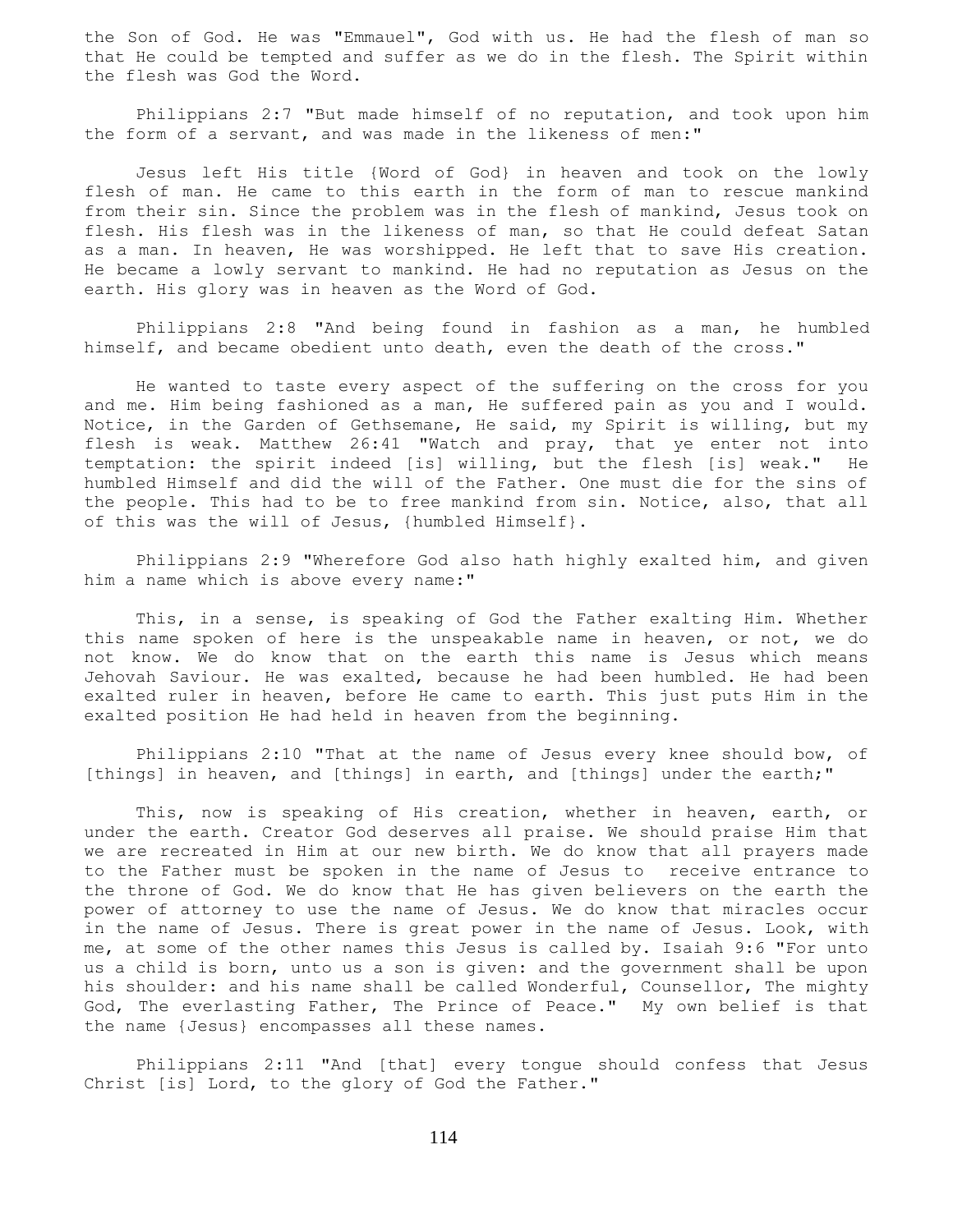"Jesus Christ is Lord" means that we recognize Him as our Saviour {Jesus}, we recognize Him as Messiah, The Anointed One {Christ}, and that we have turned our will over to His will and call Him Lord. Every tongue means all that have the gift of speech. It, also, means everyone who has the breath of life. For every tongue to confess would bring glory to the Father. John 1:14 "And the Word was made flesh, and dwelt among us, (and we beheld his glory, the glory as of the only begotten of the Father,) full of grace and truth." The glory of Jesus was the glory of His Father in Him. When we glorify Jesus, we are, also, gloryfying the Father. Even earthly fathers are glorified in their sons.

 Philippians 2:12 "Wherefore, my beloved, as ye have always obeyed, not as in my presence only, but now much more in my absence, work out your own salvation with fear and trembling."

 God has no grandchildren, only children. Salvation in Jesus, is a very personal thing. Each person has to receive Jesus for himself. Paul is explaining to them that they are responsible to God for themselves. Do you act more Christlike around your preacher than you do when you are alone? Go back and ask God into your heart, if your answer was yes. Your preacher can only save himself. You are responsible for your own soul. He can tell you about Jesus and help you find Him, but you must accept Him for yourself. You must decide what you are going to do with Jesus. You have heard about Jesus, now it is up to you whether you accept Him and Life, or reject Him and go to hell.

 Philippians 2:13 "For it is God which worketh in you both to will and to do of [his] good pleasure."

 God dwells in the heart of the believer. When He has taken up residence in you, then your heart directs your actions. You do the will of God, even when you are alone, because Christ in you is the hope of glory. Ephesians 1:18 "The eyes of your understanding being enlightened; that ye may know what is the hope of his calling, and what the riches of the glory of his inheritance in the saints," Colossians 1:27 "To whom God would make known what [is] the riches of the glory of this mystery among the Gentiles; which is Christ in you, the hope of glory:"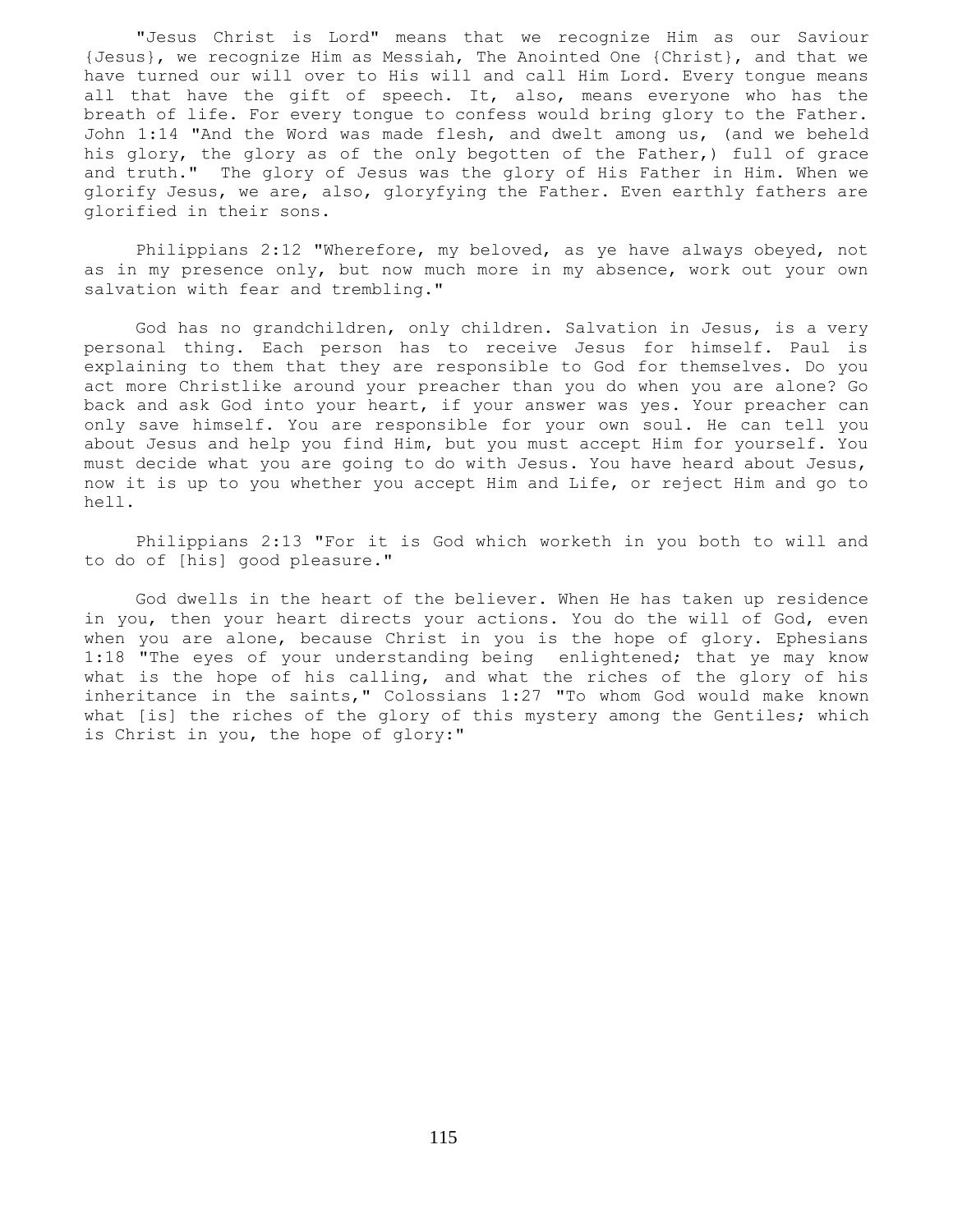### Philippians 3 Questions

1. Quote Philippians chapter 2 verse 1. 2. What is this as if Paul is saying? 3. What could they do that would make Paul happy? 4. Let nothing be done through cor 5. What do Christians consider before their own needs? 6. What is verse 4 saying to us? 7. What kind of mind should a Christian have? 8. What was Jesus' name in heaven, before He came to the earth? 9. Quote 1 John chapter 5 verse 7. 10. Quote John chapter 1 verse 1. 11. What does "Emmanuel" mean? 12. Why did He take on the flesh of man? 13. Verse 7 says, He took upon Him the form of a  $\qquad \qquad$ 14. What was His title in heaven? 15. How was Jesus in the likeness of man? 16. Jesus humbled Himself and became obedient unto \_\_\_\_\_\_\_. 17. Quote Matthew chapter 26 verse 41. 18. Quote Philippians chapter 2 verse 9. 19. What is the full meaning of Jesus? 20. How do we know that all of this was the will of Jesus, too? 21. At the name of Jesus ball bow. 22. Prayers to the Father must be asked in \_\_\_\_\_\_\_\_ name. 23. What has Jesus given the Christian power of attorney to do? 24. What are some of the names He is called by in Isaiah chapter 9 verse 6? 25. What is every tongue to confess? 26. Who will that glorify? 27. What does the name Jesus Christ Lord tell us about our relationship to Him? 28. Quote John chapter 1 verse 14. 29. God has no \_\_\_\_\_\_\_\_\_\_\_\_\_, only children. 30. \_\_\_\_\_\_ \_\_\_\_\_\_\_ has to receive Jesus for himself. 31. Who is responsible for your soul? 32. Quote Ephesians chapter 1 verse 18.

33. Quote Colossians chapter 1 verse 27.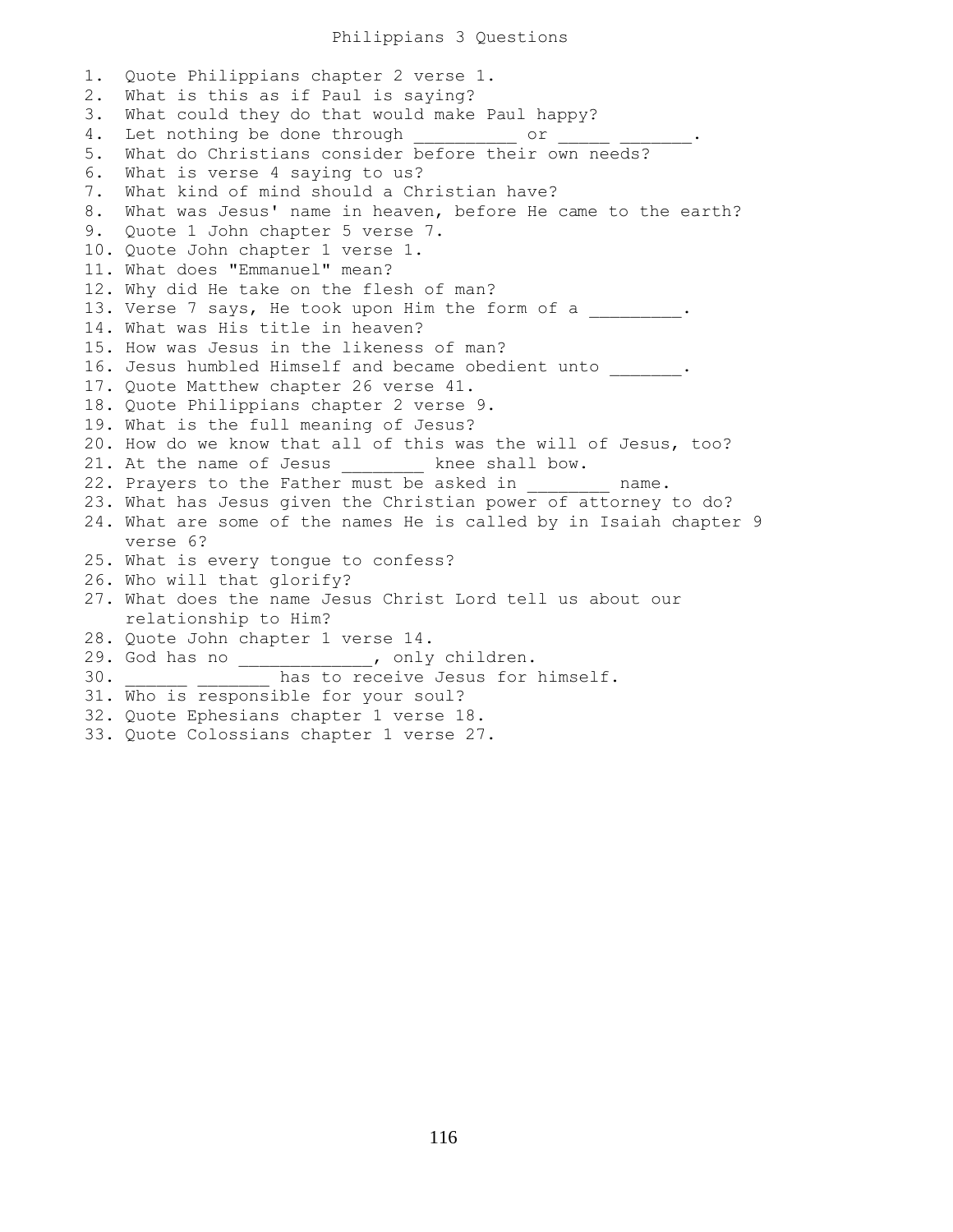We will begin this lesson in Philippians 2:14 "Do all things without murmurings and disputings:"

 We found in the last lesson that a person's salvation is his own responsibility to obtain. Now, we see that we are not to murmur and dispute others. One of the things that had God angry at the children of Israel coming from Egypt to the promised land, was their constant murmuring. The murmurings, here, could, also, mean doubtings. If we are to do all things, we should do them gladly and not complain.

 Philippians 2:15 "That ye may be blameless and harmless, the sons of God, without rebuke, in the midst of a crooked and perverse nation, among whom ye shine as lights in the world;"

 The world around them was evil to the utmost. They must let the Light of Jesus shine forth in this very darkened place. That is really what missionaries do. They go to places where it is spiritually very dark, and they shine the Light of Jesus to do away with the darkness. Notice, the fact that they are sons of God. The son will do the will of the Father knowing full well that the Father's work is his work, also. We followers of Jesus are not completely blameless are harmless, but are working toward becoming that. At least, the desire of our heart is to be blameless and harmless.

 Philippians 2:16 "Holding forth the word of life; that I may rejoice in the day of Christ, that I have not run in vain, neither laboured in vain."

"The Word of Life" is the Bible and is, also, the Lord Jesus. Many other places in Paul's writings this "day of Christ", is spoken of as day of the Lord. Paul wants to believe that all of the people he led to the Lord would stay in Christianity, until the return of the Lord. Paul wants to feel that his life has caused someone to believe. Each of us want to believe that his life has been some benefit to the work of God.

 Philippians 2:17 "Yea, and if I be offered upon the sacrifice and service of your faith, I joy, and rejoice with you all."

 It seems as though Paul believes he will be martyred for the work of the Lord. He is saying, this would be a pleasure for him, and not a defeat. Notice the statement, your faith. He believes even the giving of his life for the sake of the gospel is for the benefit of those he had ministered to.

 Philippians 2:18 "For the same cause also do ye joy, and rejoice with me."

Paul wants them to share in his joy, even if he is martyred.

 Philippians 2:19 "But I trust in the Lord Jesus to send Timotheus shortly unto you, that I also may be of good comfort, when I know your state."

 The main thing for us to see in this, is that even though Paul wanted to send Timothy, the Lord Jesus was really the one that had to send Timothy. If Paul sent Timothy without the approval of the Lord, the trip would be a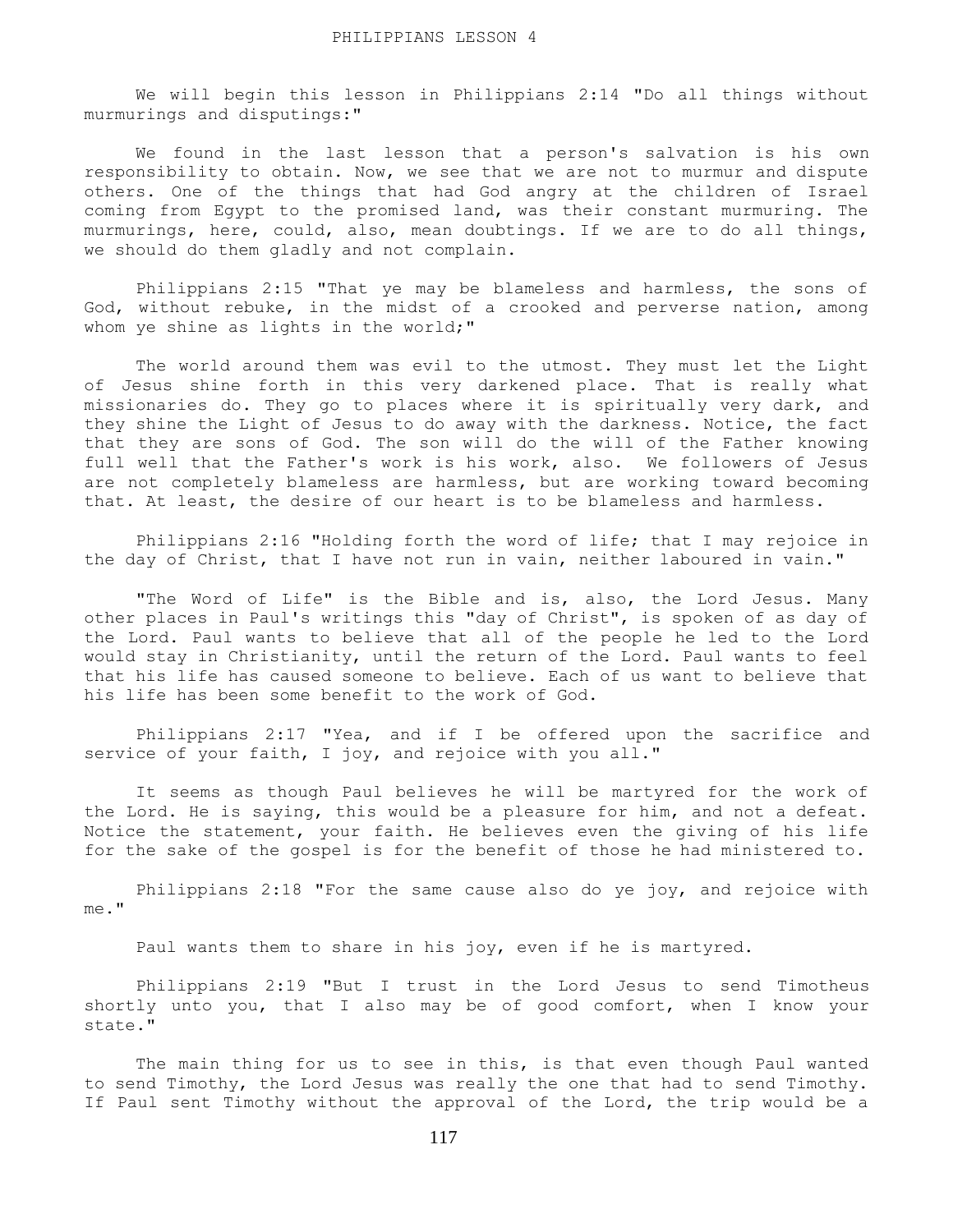failure. Paul knows that Timothy would minister the same things he would minister, if he were there. Paul trained Timothy, and he was an extension of Paul. When Paul knows that Timothy is ministering to them, he will be pleased, because he will feel they are being taught the truth.

 Philippians 2:20 "For I have no man likeminded, who will naturally care for your state."

 Paul was so sure of Timothy, that he called him his own son in the faith. Timothy was trained totally by Paul. He thought the same way as Paul, because he was trained by Paul. There was no one else Paul could send who was like this. Timothy cared for these people, primarily, because Paul loved them.

 Philippians 2:21 "For all seek their own, not the things which are Jesus Christ's."

 The dedication, even unto death, that Paul had for Jesus Christ was not shared by many of the Christians. Paul is saying above, they are more concerned with their own needs than the needs of others. It seems from what Paul says, here, that many were in the ministry for the wrong reasons.

 Philippians 2:22 "But ye know the proof of him, that, as a son with the father, he hath served with me in the gospel."

 Paul is saying that his relationship with Timothy was as a son with a father. These people were already aware of the relationship that Paul had with Timothy. This serving was almost as a slave. At least, it was as a loving son to a father.

 Philippians 2:23 "Him therefore I hope to send presently, so soon as I shall see how it will go with me."

 Since Paul could not come at this time, the next best thing was to send Timothy. Paul really would not ever be able to go to Philippi again. He would end his days here in Rome.

 Philippians 2:24 "But I trust in the Lord that I also myself shall come shortly."

 Paul loved this church at Philippi, and it was the desire of his heart that he would be able to go there personally. We can never overrule the will of God in these matters. Paul knew that whatever the Lord had planned for him, would be what he would do.

 Philippians 2:25 "Yet I supposed it necessary to send to you Epaphroditus, my brother, and companion in labour, and fellowsoldier, but your messenger, and he that ministered to my wants."

 It seemed that Paul had decided to wait a while to send Timothy and sends Epaphroditus in his stead. Perhaps, he even took the letter with him to these Philippians. The verse above is like a recommendation. The word "messenger" makes me believe he carried the letter. It seems as if he had taken care of Paul's needs while Paul was under house arrest. Epaphroditus was Paul's brother in the sense that all Christians are brothers, not that he was his physical brother.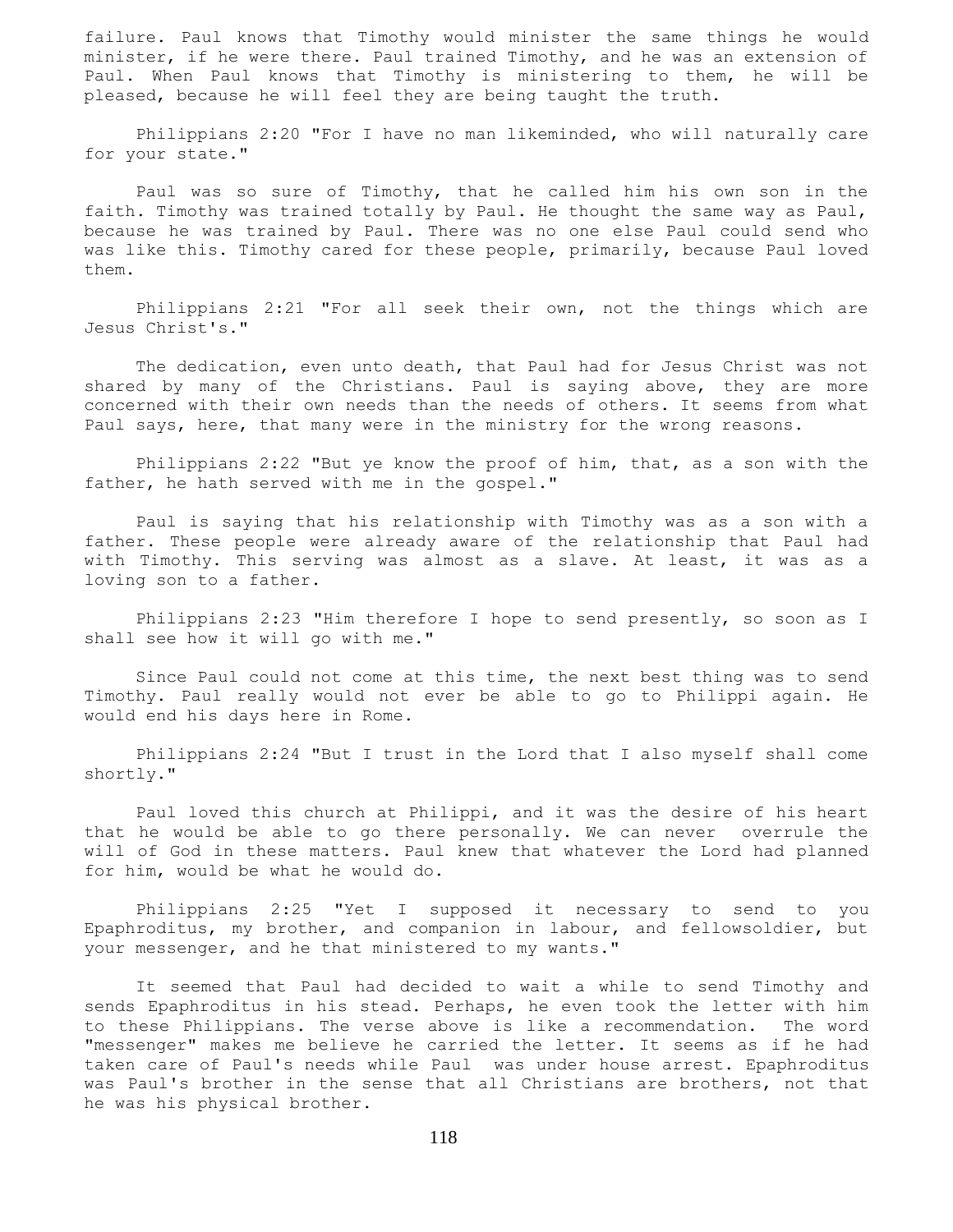Philippians 2:26 "For he longed after you all, and was full of heaviness, because that ye had heard that he had been sick."

 This illness seemed to be something of the nature of being heart sick and weary ,possibly, because of the fact that Paul was under arrest. Notice, he longed after you all. It appears that his love, as Paul's, was to minister in the church at Philippi. Many believe he might have been the head of the church there, but there is no Biblical proof of that. Some illness is caused from exhaustion and being homesick. This could have been the problem here, we do not know. Whether this illness was emotional or physical, we can not say, but we will see in the next verse, that it was a very serious illness.

 Philippians 2:27 "For indeed he was sick nigh unto death: but God had mercy on him; and not on him only, but on me also, lest I should have sorrow upon sorrow."

 We see from this verse, that God healed him. Paul is explaining how hard it would have been on him, if Epaphroditus had died.

 Philippians 2:28 "I sent him therefore the more carefully, that, when ye see him again, ye may rejoice, and that I may be the less sorrowful."

 This, in itself, makes you believe that part of his sickness was depression over being homesick, and over seeing Paul daily in chains. It will even make Paul feel better to know that his friend is feeling better.

Philippians 2:29 "Receive him therefore in the Lord with all gladness; and hold such in reputation:"

 "To hold him in reputation" would mean that they were to show him great respect. The Philippians would rather have seen Paul, but Paul is saying, don't let that show when you receive him. Receive him with joy.

 Philippians 2:30 "Because for the work of Christ he was nigh unto death, not regarding his life, to supply your lack of service toward me."

 We see from this that Epaphroditus' illness was brought on by overwork. His concern for Paul had been greater than his concern for himself. Possibly, he had done without necessities for himself to give them to Paul, because of the statement {to supply your lack of service to me}.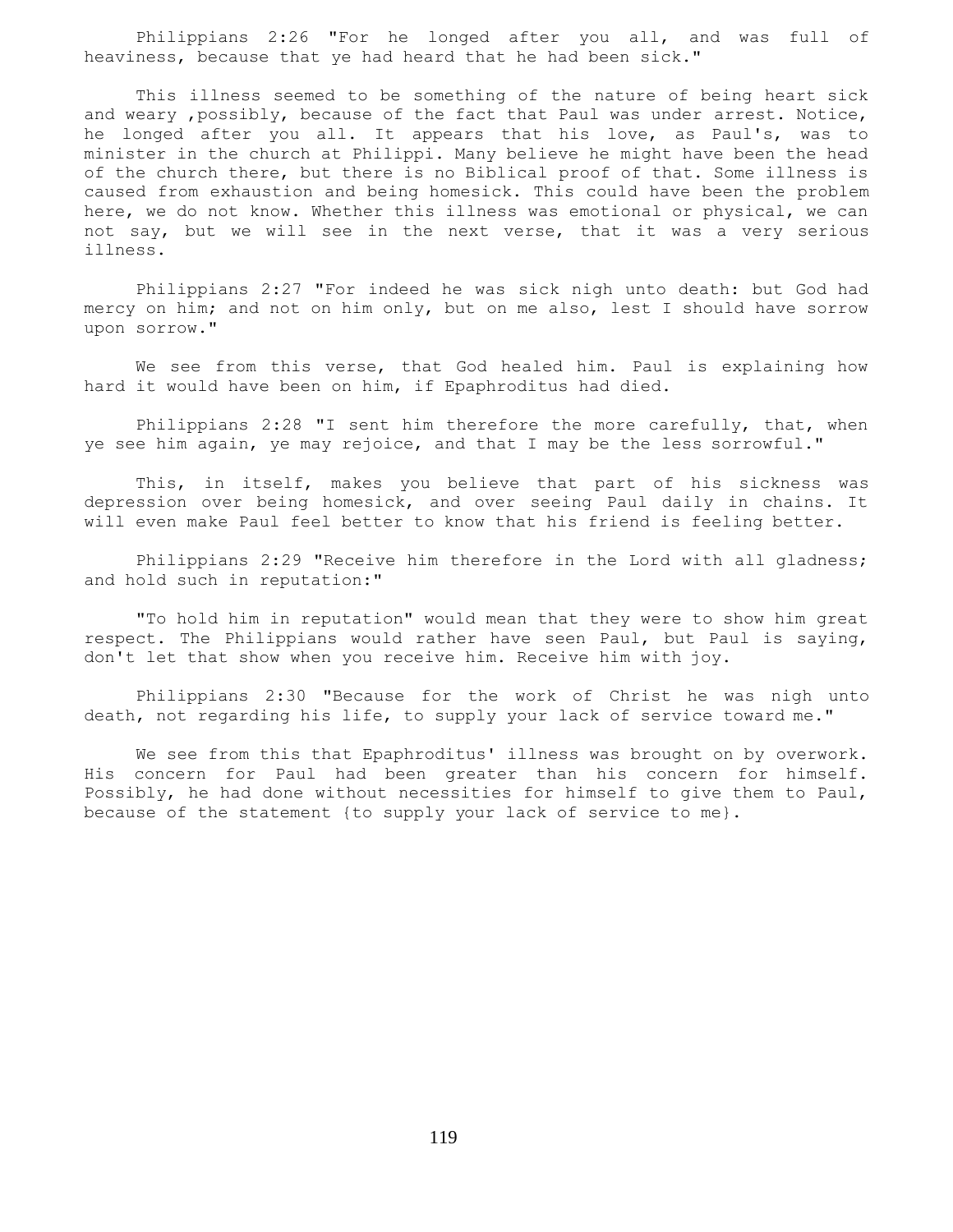### Philippians 4 Questions

1. Do all things without \_\_\_\_\_\_\_\_\_\_\_\_\_\_\_\_\_ and \_\_\_\_\_\_\_\_\_\_\_\_\_\_. 2. A person's salvation is entitled a responsibility. 3. Where is an example in the Bible, when God was angry at the people for their murmuring? 4. How are Christians to be in the midst of a perverse world? 5. Missionaries really do what? 6. We Christians are not completely blameless and harmless, but are  $\frac{1}{2}$  ,  $\frac{1}{2}$  ,  $\frac{1}{2}$  ,  $\frac{1}{2}$  ,  $\frac{1}{2}$  ,  $\frac{1}{2}$  ,  $\frac{1}{2}$  ,  $\frac{1}{2}$  ,  $\frac{1}{2}$  ,  $\frac{1}{2}$  ,  $\frac{1}{2}$  ,  $\frac{1}{2}$  ,  $\frac{1}{2}$  ,  $\frac{1}{2}$  ,  $\frac{1}{2}$  ,  $\frac{1}{2}$  ,  $\frac{1}{2}$  ,  $\frac{1}{2}$  ,  $\frac{1$ 7. What is the "Word of life"? 8. What is another way to say "day of Christ"? 9. What do we find in verse 17 that Paul believed about himself? 10. Who does Paul believe would be benefited, if he were martyred? 11. If he is martyred, Paul wants them to 12. Even though Paul wanted Timothy to go, who had to send Timothy? 13. Why did Paul want Timothy to go to Philippi? 14. What is Paul speaking of, when he says Timothy is likeminded? 15. Verse 21 says, for all seek their 16. What was the relationship with Paul and Timothy? 17. Serving Paul, as Timothy did, was almost as a 18. Since Paul could not come to them, what was the next best thing to do? 19. Paul loved this church at Philippi and desired what in his heart? 20. Who did Paul send immediately to Philippi? 21. How does Paul describe him? 22. What does the word "messenger" cause the author to believe? 23. Verse 26 is probably speaking of what type of illness? 24. How sick was he? 25. What does verse 28 make you believe about his illness? 26. What does the statement, "hold such in reputation", mean? 27. Why was he nigh unto death?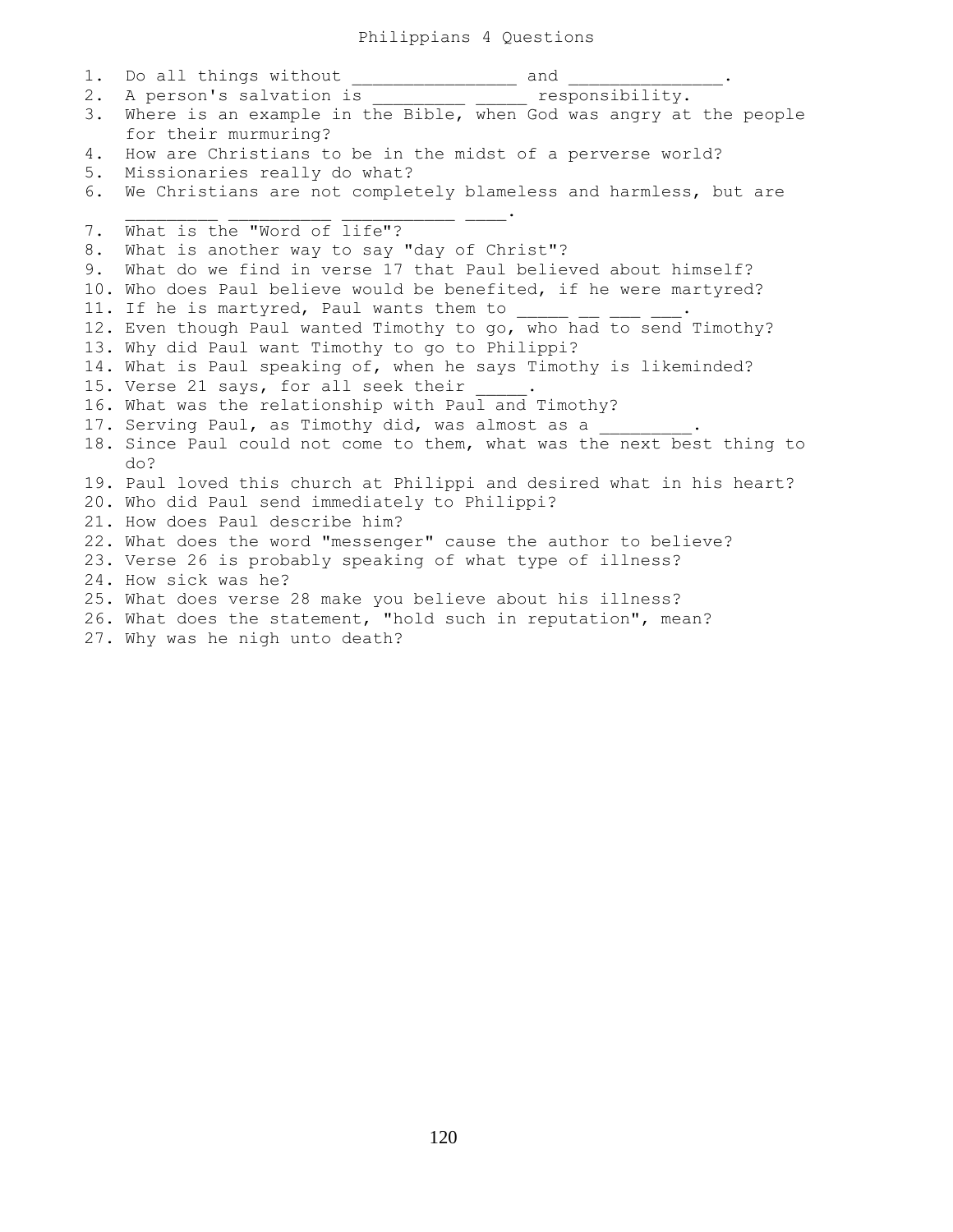We will begin this lesson in Philippians 3:1 "Finally, my brethren, rejoice in the Lord. To write the same things to you, to me indeed [is] not grievous, but for you [it is] safe."

The word, "finally", here, indicates that this is summing up the things he had said to them in the last chapter. He sent Aphroditus, and wanted to send Timothy to them to keep them instructed in the ways he had started them in. He is saying, this letter of instruction is not hard to write, because he loves them and they know that he loves them. Anything he would say, would be well received, because they know what he would say would be in the way of instruction, not to criticize them, but to help them.

 Philippians 3:2 "Beware of dogs, beware of evil workers, beware of the concision."

 "Dogs" is not speaking of an animal, but of the lost Gentile world. The main thing that Paul is warning them against in this, is the Judaizers who were trying to put them back under the law. They appear in the natural to be believers in Christ, when, in fact, they have not given up Judaism. Paul is saying, do not get back into the flesh religion. Christianity is of the spirit, not the flesh.

 Philippians 3:3 "For we are the circumcision, which worship God in the spirit, and rejoice in Christ Jesus, and have no confidence in the flesh."

 The circumcision of Christians is of the heart. This circumcision is not of the flesh, but the cutting away of the lust of the flesh from around the heart. God is a Spirit, and those that worship Him must worship Him in Spirit and in Truth. Flesh religion is pertaining to the ordinances of the law. The church of the Lord Jesus Christ is the maid child. Jesus fulfilled the law completely, when He gave His body and blood on the cross in full payment. We are no longer under the law. Christians are living in the grace of God. Christ in us is our hope of glory. The only rejoicing a Christian has is in Christ Jesus our Lord.

 Philippians 3:4 "Though I might also have confidence in the flesh. If any other man thinketh that he hath whereof he might trust in the flesh, I more:"

 Paul had been a man of the law. He had been a Pharisee of the Pharisees. He had confidence in the fact that he had been circumcised the eighth day, and had lived by the law of Moses. God brought a greater than Moses, when He brought His only Son to bring us grace from the law. The law is not done away with, just fulfilled. Paul is saying here, if the flesh could save you, I would have been saved by the flesh. He learned better on the road to Damascus. Galatians 2:21 I do not frustrate the grace of God: for if righteousness [come] by the law, then Christ is dead in vain. Hebrews 10:1 "For the law having a shadow of good things to come, [and] not the very image of the things, can never with those sacrifices which they offered year by year continually make the comers thereunto perfect." The law was fulfilled in Jesus' crucifixion.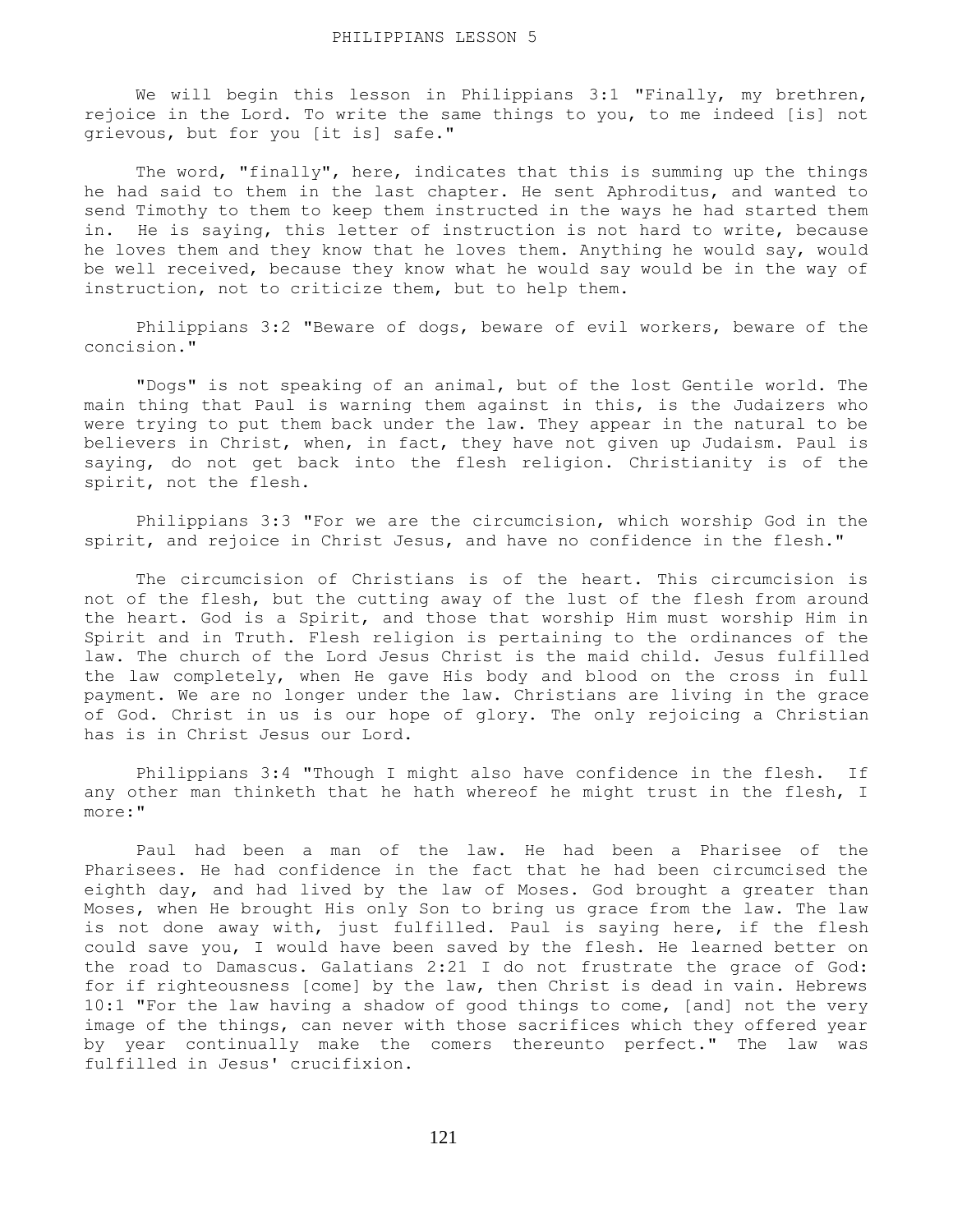Philippians 3:5 "Circumcised the eighth day, of the stock of Israel, [of] the tribe of Benjamin, an Hebrew of the Hebrews; as touching the law, a Pharisee;"

 Paul is telling them that he had been more of a Jew than any of them, but he realized that was not the way to salvation. All of the things Paul said in verse 5 were true, but that was still not the way to heaven.

 Philippians 3:6 "Concerning zeal, persecuting the church; touching the righteousness which is in the law, blameless."

 Paul had kept the very letter of the Mosaic law. He thought he was doing God a favor when he persecuted the Christians. Paul was so sincere in what he was doing, that Jesus appeared to Paul in a very bright Light, so that Paul would believe Him. Paul believed and changed completely. Now, he is saying that these who were promoting Judaism must change too, if they desire to be saved. The old way is not the true way to God.

 Philippians 3:7 "But what things were gain to me, those I counted loss for Christ."

 Paul is saying, here, that he gave all of his position and former beliefs up to follow Christ. At one time, Paul had thought all of those things to be important, but now he has learned a better way.

 Philippians 3:8 "Yea doubtless, and I count all things [but] loss for the excellency of the knowledge of Christ Jesus my Lord: for whom I have suffered the loss of all things, and do count them [but] dung, that I may win Christ,"

 Paul was willing to turn his back on all the things he had been taught as a youth. He did not count anything in this world valuable enough to keep him from Christ. The Light of the world had shined in the heart of Paul, and he would never be the same again. Things of this world meant absolutely nothing to Paul, in comparison with Christ. The greatest possession any person can have, is Jesus Christ. Paul appreciated the greatness of being allowed to know Jesus Christ in reality.

 Philippians 3:9 "And be found in him, not having mine own righteousness, which is of the law, but that which is through the faith of Christ, the righteousness which is of God by faith:"

 Until Paul met Jesus on the road to Damascus, he depended on his keeping the law to make him righteous before God. When the great Light of Jesus Christ shined on Paul, it made him see more clearly that he would never be righteous enough in himself to please God. Paul received the righteousness of Christ as a free gift. The righteousness of Christ, through the washing in the blood of Jesus Christ, is the only righteousness that will put us in right standing with the Father God. Jesus took our sin and clothed us in His righteousness, if we are truly Christians.

 Philippians 3:10 "That I may know him, and the power of his resurrection, and the fellowship of his sufferings, being made conformable unto his death;"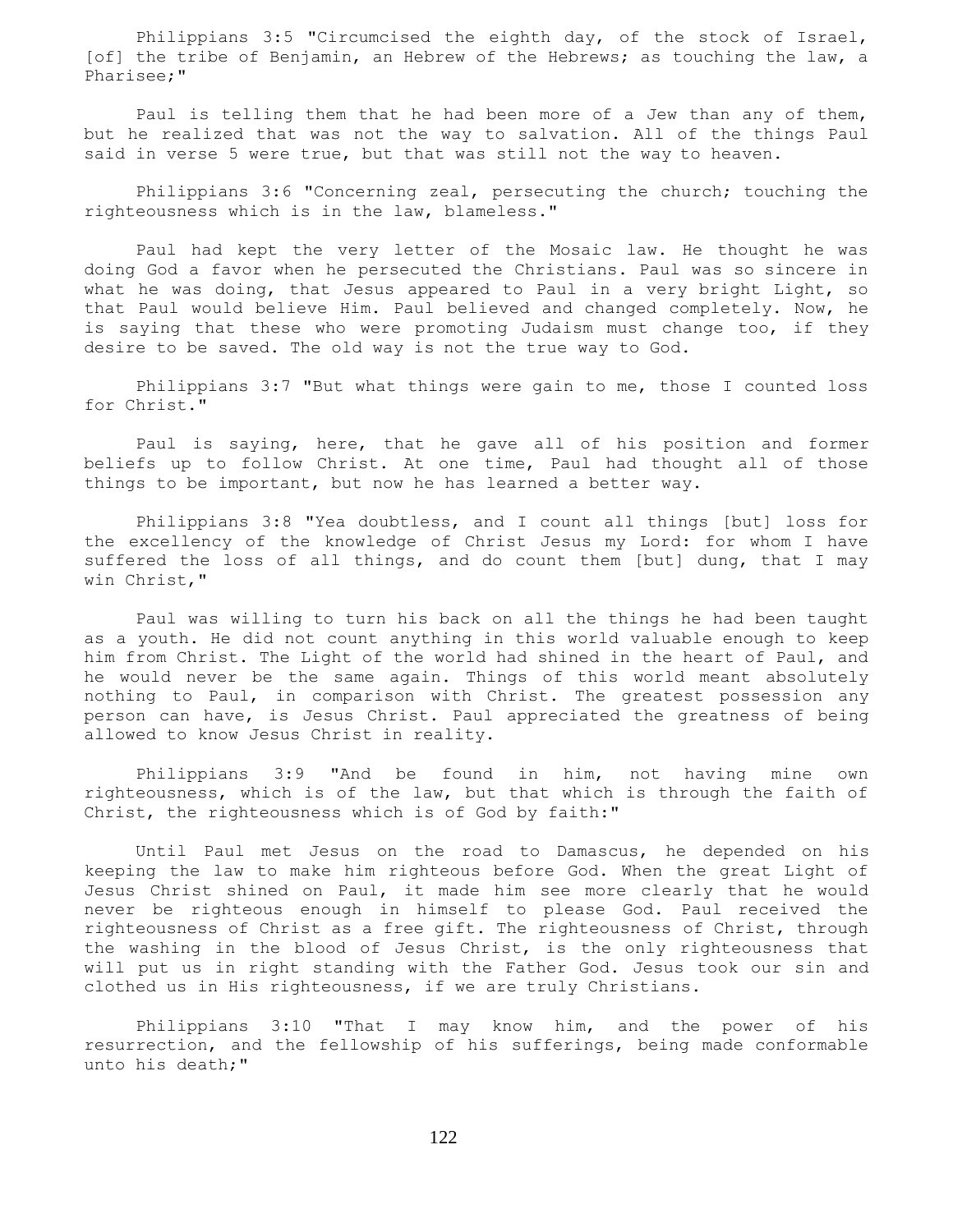The eyes of his understanding had been opened, and he could see clearly the Lord Jesus Christ. To know Him is to believe in Him. The following Scriptures is how we must know Him. "Romans 10:9 That if thou shalt confess with thy mouth the Lord Jesus, and shalt believe in thine heart that God hath raised him from the dead, thou shalt be saved." Romans 10:10 "For with the heart man believeth unto righteousness; and with the mouth confession is made unto salvation." With His blood, He has saved us and with His power He has raised us. Because Jesus rose from the grave, we will rise, if we believe. Very few know the fellowship of His suffering. Paul thought it a privilege to suffer for Christ. To be able to share in His resurrection, we must share in His death. The flesh must die for the Spirit to live. Jesus is the Quickening Spirit, which makes all believers alive.

 Philippians 3:11 "If by any means I might attain unto the resurrection of the dead."

 Paul is humbly stating that his hope, as the hope of all believers, is the resurrection. Because Jesus lives, we shall live also.

 Philippians 3:12 "Not as though I had already attained, either were already perfect: but I follow after, if that I may apprehend that for which also I am apprehended of Christ Jesus."

 Paul, now, realizes that by his own efforts, he could not reach heaven. Everlasting life is a gift bestowed on all who believe. We see in the next Scripture what Paul is attempting to do. II Peter 3:18 "But grow in grace, and [in] the knowledge of our Lord and Saviour Jesus Christ. To him [be] glory both now and for ever. Amen."

 Philippians 3:13 "Brethren, I count not myself to have apprehended: but [this] one thing [I do], forgetting those things which are behind, and reaching forth unto those things which are before,"

 Paul was like many of us. When he looked back to what he had done against the Christians, and in turn against Christ, it was a great sorrow to him. He had to forget about the past and do all he could do good in the future. Not any of us can change the past. It is useless to look back, unless we use it as a lesson. Start with this day and live for Jesus. We can look forward and try to do all we can that it is good. The Lord Jesus wiped the slate clean, when He forgave us of all of our sins. It is as if that part of our life never was. We become a new creature in Christ. Galatians 2:20 "I am crucified with Christ: nevertheless I live; yet not I, but Christ liveth in me: and the life which I now live in the flesh I live by the faith of the Son of God, who loved me, and gave himself for me."

 Philippians 3:14 "I press toward the mark for the prize of the high calling of God in Christ Jesus."

 God is calling everyone to a better life in the heavens. The calling of God, here, is speaking of the work Paul would do to bring the gospel of the Lord to the Gentile world. We are like Paul, in the fact that we can not fulfill the call on our life within ourself. The only way we can live the life God would have us to live is let the Lord Jesus live through us. Christ in us is the hope of glory. The Holy Spirit must lead and guide us for this to become a reality.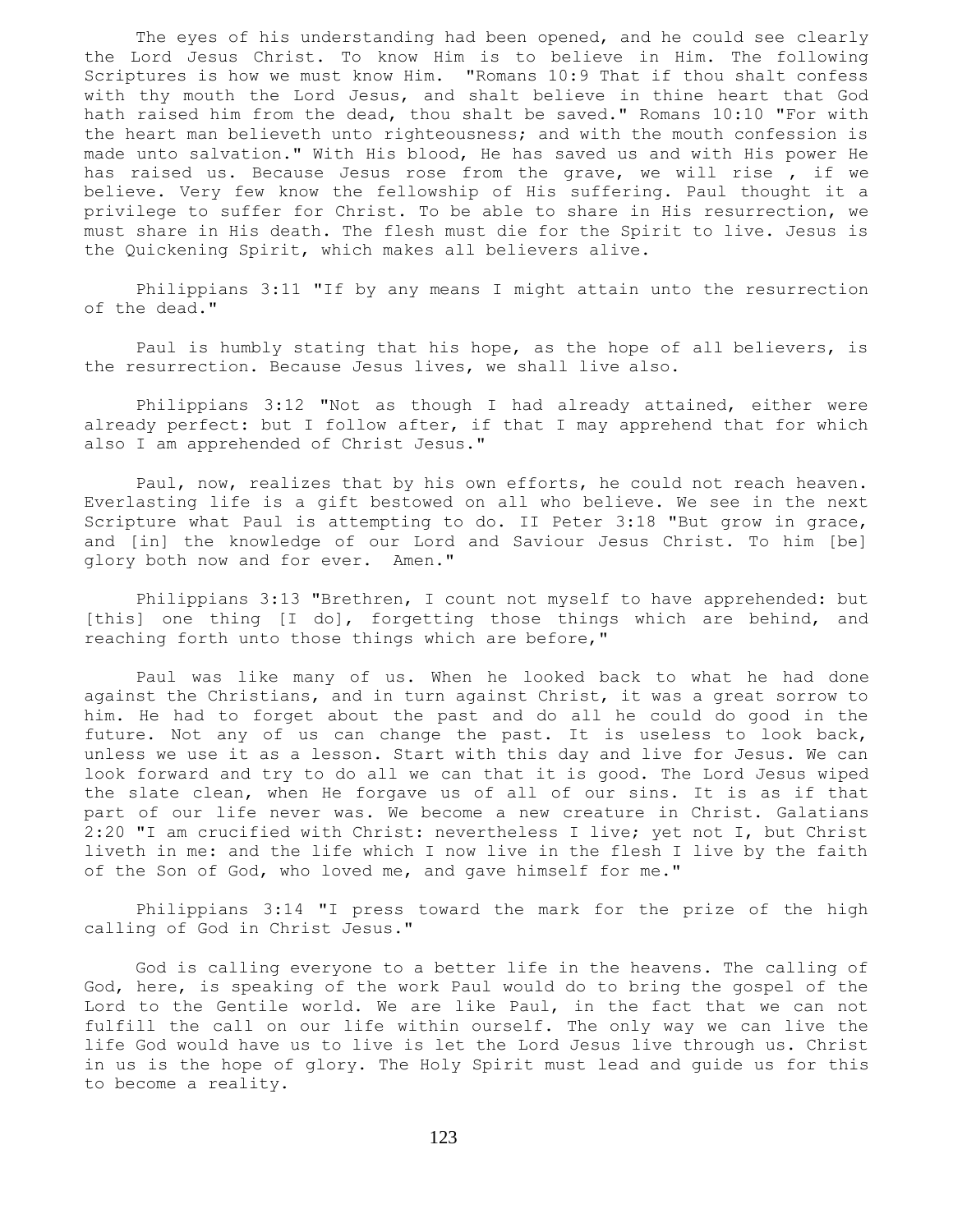Philippians 3:15 "Let us therefore, as many as be perfect, be thus minded: and if in any thing ye be otherwise minded, God shall reveal even this unto you."

 We were reading in the verse above how Paul would grow in the Lord. This, then is saying, if he is to be a mature {perfect} Christian, he must be guided by the mind of Christ. Jesus {the Light} will brighten the path that we are to walk for us. He will lead us down this path that leads to everlasting life. If we stumble and fall, He will help us up, and we will walk again. If you are truly interested in serving God, He will show you the way. Seek, and you shall find God. Ask, and it shall be given unto you. Knock, and it shall be opened unto you. Jesus is the door we must go through to reach our heavenly home.

 Philippians 3:16 "Nevertheless, whereto we have already attained, let us walk by the same rule, let us mind the same thing."

 In just a few words, this is saying, walk in the salvation you have received. Walk the narrow path of righteousness.

 Philippians 3:17 "Brethren, be followers together of me, and mark them which walk so as ye have us for an ensample."

 Paul tells them, here, that he is walking that path. If they need someone to go with, just follow him.

 Philippians 3:18 "(For many walk, of whom I have told you often, and now tell you even weeping, [that they are] the enemies of the cross of Christ:"

 There are two very different paths a person may choose to walk in this life. The straight and narrow path leads to everlasting life in God. The broad path leads to destruction. The sad thing is that many who profess to know Christ walk too broad a path.

 Philippians 3:19 "Whose end [is] destruction, whose God [is their] belly, and [whose] glory [is] in their shame, who mind earthly things.)"

 The broad path that leads to destruction, is a path pleasing to the flesh of man. The flesh of man must be crucified, so that the spirit of man can follow God on the narrow path. In these lessons, I have explained what I believe about mankind. We are a spirit which dwells in a house of flesh. Our soul will either be ruled by the flesh and its desires, or it will be ruled by our spirit which wants to worship God. Romans 8:13 "For if ye live after the flesh, ye shall die: but if ye through the Spirit do mortify the deeds of the body, ye shall live."

 Philippians 3:20 "For our conversation is in heaven; from whence also we look for the Saviour, the Lord Jesus Christ:"

 The true Christian cares very little for the things of the earth. He is laying up treasures in heaven. This is just saying that believers in Christ are to live a heavenly minded life here on the earth. We watch the eastern sky for the coming of our Saviour Jesus Christ our Lord.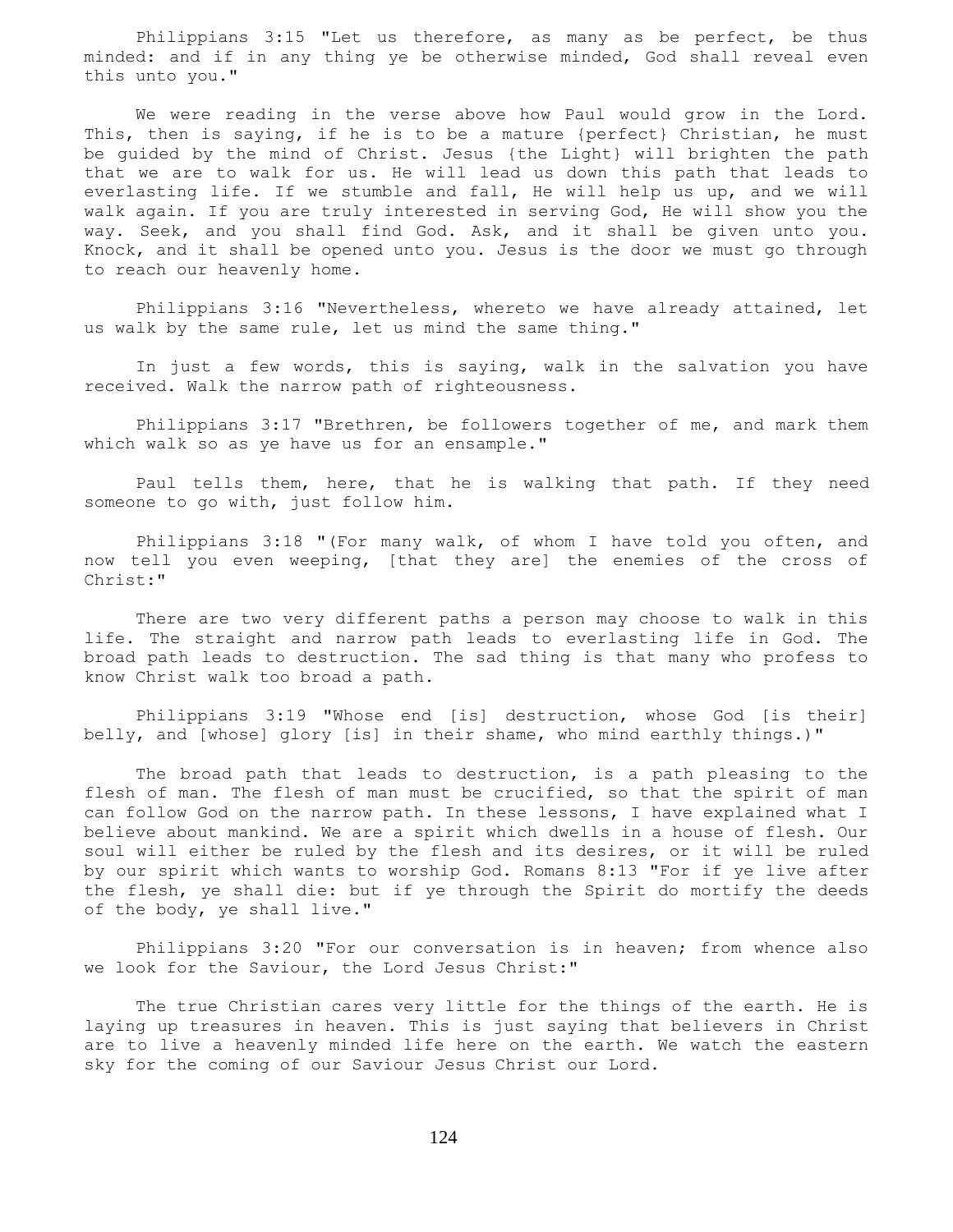Philippians 3:21 "Who shall change our vile body, that it may be fashioned like unto his glorious body, according to the working whereby he is able even to subdue all things unto himself."

 Thank goodness, we shed this old body of flesh which has caused us so much trouble, and take on a heavenly body. The best explanation of this I can give is in the following Scripture. I Corinthians 15:44 "It is sown a natural body; it is raised a spiritual body. There is a natural body, and there is a spiritual body." Praise God this natural body will return to the dust that it came from and we will have a new heavenly body. Read all the rest of 1 Corinthians chapter 15 beginning with the 35th verse to get the full picture.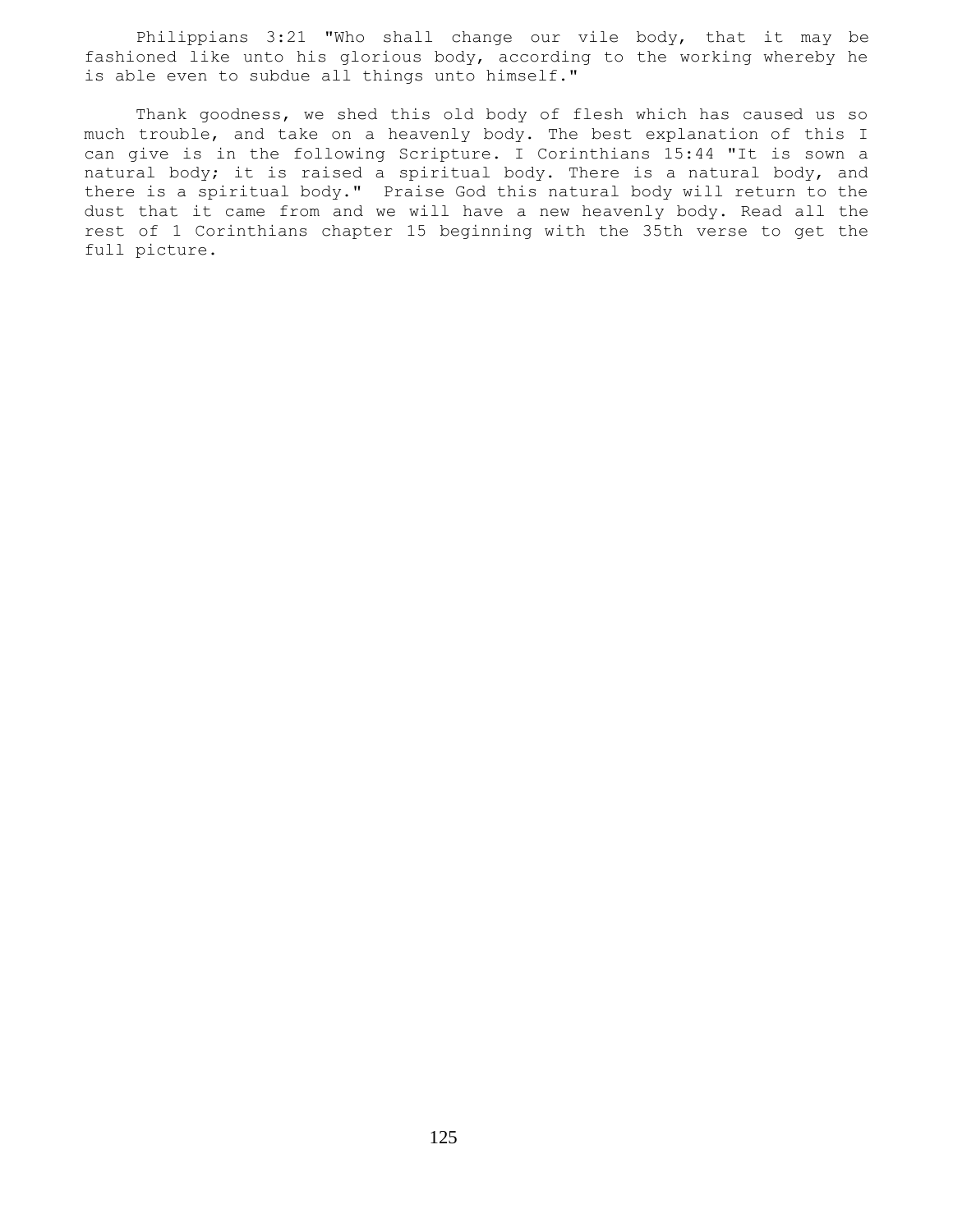#### Philippians 5 Questions

1. Finally, my brethren, and in the Lord. 2. What does "finally" in verse 1 indicate? 3. Why had Paul wanted to send Timothy to these Philippians? 4. In verse 2, who did he warn them to beware of? 5. Who are the "dogs" in verse 2? 6. What was the real thing Paul was telling them to beware of? 7. Who are the true circumcision? 8. The circumcision of a Christian is of the  $\qquad \qquad$ . 9. Who is the maid child? 10. What is our hope of glory? 11. The law is not done away with, but 12. When did Paul learn better than to depend on the flesh? 13. Quote Galatians chapter 2 verse 21. 14. The law was fulfilled in Jesus' 15. Give the description of Paul from verse 5. 16. Had Paul kept the Mosaic law? 17. What showed his zeal? 18. What did Paul give his position and former beliefs up for? 19. What had happened to Paul, so he would never be the same again? 20. What is the only righteousness God will accept? 21. Quote Philippians chapter 3 verse 10. 22. Quote Romans chapter 10 verse 10. 23. What is the hope of the believers? 24. Quote 2 Peter chapter 3 verse 18. 25. When we receive Jesus, the sin in our life is gone, as if it had never \_\_\_\_\_\_\_\_. 26. Quote Galatians chapter 2 verse 20. 27. How is the only way to be perfect? 28. What is verse 16 saying? 29. What are the two different paths a person may choose to walk? 30. The \_\_\_\_\_\_ \_\_\_\_\_\_\_\_\_ cares very little for the things of this earth. 31. Quote 1 Corinthians chapter 15 verse 44.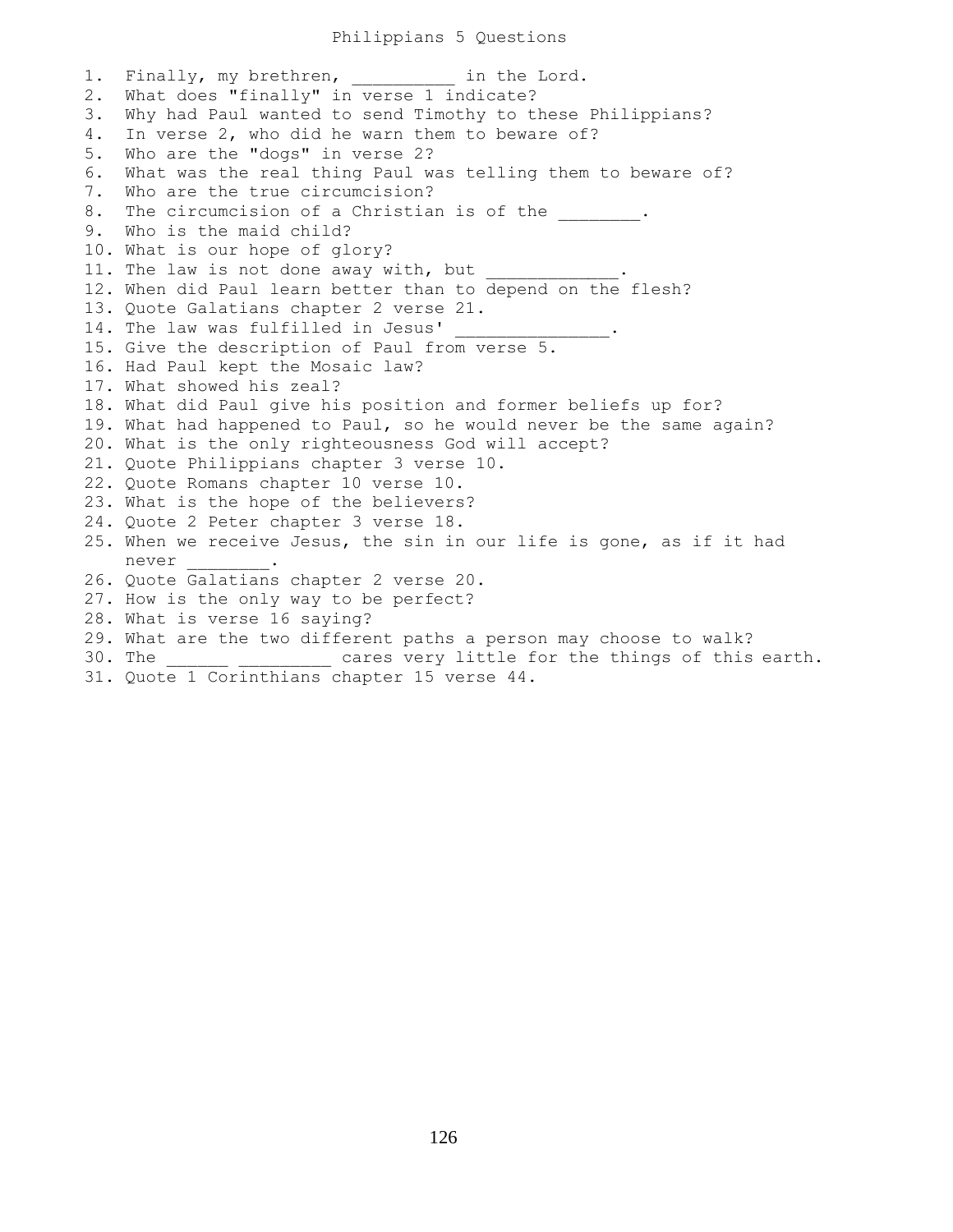We will begin this lesson in Philippians 4:1 "Therefore, my brethren dearly beloved and longed for, my joy and crown, so stand fast in the Lord, [my] dearly beloved."

 In the last lesson, Paul had talked of the great resurrection as the hope of all believers. Now he says, in light of that, stand fast in the Lord. It is not enough for Paul to call them his brethren, he adds that he loves them dearly. He longs to be with them again, but that will not be on this earth. He loves these Philippians the most, because they love God and live for Him. He is proud of them, because of their great faith and charity. He calls them his crown, because it was through his ministry that they came to God. He uses dearly beloved, twice in this verse, showing the sincerity of the statement.

 Philippians 4:2 "I beseech Euodias, and beseech Syntyche, that they be of the same mind in the Lord."

 Both of these are women. There was a more prominent group of women in this leadership than there was in Corinth or Galatia. Since they were prominent in the running of the church, it was very important that they be in one accord. The leaders of a church must always be in one accord, or there will be confusion in the church.

 Philippians 4:3 "And I intreat thee also, true yokefellow, help those women which laboured with me in the gospel, with Clement also, and [with] other my fellowlabourers, whose names [are] in the book of life."

 I believe what Paul is speaking of in the word "yokefellow" is someone who worked side by side with him. Some believe this is speaking of Paul's wife, but I do not believe Paul was ever married. I believe this means they were yoked together for the common cause of the gospel. This yokefellow would have been someone in the Philippian church, because that would be the only way they could help these women who worked with Paul in the ministry. Clement would be with the two women mentioned in verse 2. Everyone who is saved should help whoever is ministering in the church. They should all be in one accord. Having their names in the book of life means they are saved through belief in Jesus Christ.

 Philippians 4:4 "Rejoice in the Lord alway: [and] again I say, Rejoice."

 Paul wants them to learn the joy of serving Jesus. Christians should rejoice more than all other people, because our names are in the Lamb's book of life. We have heaven to look forward to.

 Philippians 4:5 "Let your moderation be known unto all men. The Lord [is] at hand."

 The word that was translated moderation here, was translated as gentleness in 2 Corinthians chapter 10 verse 1. II Corinthians 10:1 "Now I Paul myself beseech you by the meekness and gentleness of Christ, who in presence [am] base among you, but being absent am bold toward you:"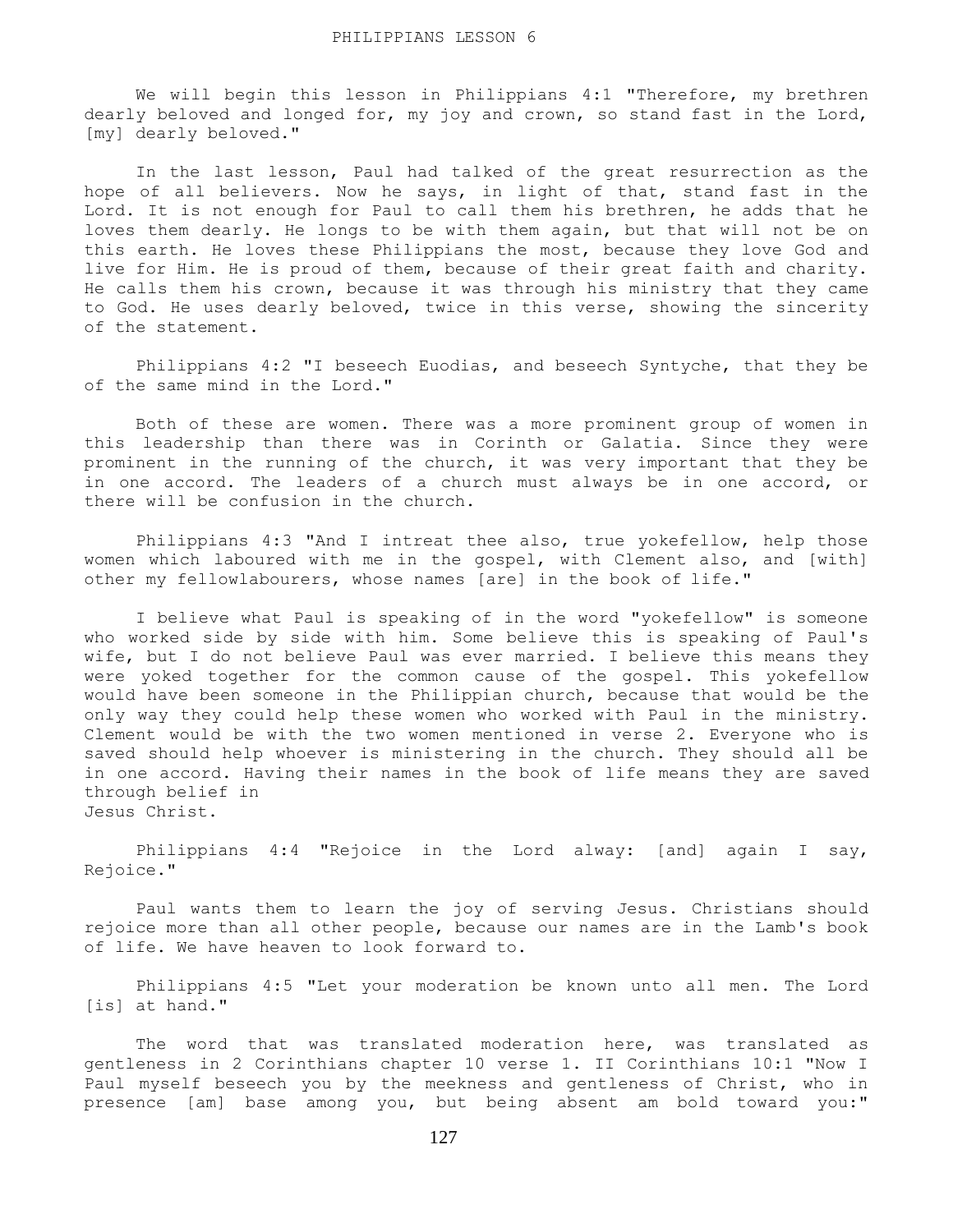Whether it should mean be moderate in all things, or to be gentle to all, it doesn't matter. They both are headed in the same direction. A gentle person is moderate. I believe this moderation is in everything in our life. Women dressing in moderation, is a very good example of what I am speaking of. Moderation should be practiced by men and women in all walks of our life; in what we drink, and what we eat, and especially in the way we act. "The Lord is at hand", means just what it says. I am looking for the return of the Lord at any moment. Be ready, for He comes in an hour when you think not.

 Philippians 4:6 "Be careful for nothing; but in every thing by prayer and supplication with thanksgiving let your requests be made known unto God."

 Christians should not go around wringing their hands in worry. Worry is lack of faith. We should trust the Lord in every aspect of our life. Supplication, in the verse above, means petition. Prayer should not be just a time to request things of God that we want. We should go to Him in prayer, thanking Him for all He has already done for us. We should praise Him for who He is, and then make our request known. God is loving and He will give you the desire of your heart, if you love Him as He loves you. Psalms 37:4 "Delight thyself also in the LORD; and he shall give thee the desires of thine heart."

 Philippians 4:7 "And the peace of God, which passeth all understanding, shall keep your hearts and minds through Christ Jesus."

 Jesus is the King of Peace. This is the kind of peace that we have in the midst of problems. Look at the promise that should bring perfect peace to all believers. Psalms 91:7 "A thousand shall fall at thy side, and ten thousand at thy right hand; [but] it shall not come nigh thee." This peace passes all understanding, because it is in the midst of the problem. Remember, with me, God saved Noah in the flood, not from the flood. Knowing all of this, we should have perfect peace in our mind and heart, knowing that God takes care of us. Get your eyes off of the circumstances around you, and know within yourself that God will take care of you.

 Philippians 4:8 "Finally, brethren, whatsoever things are true, whatsoever things [are] honest, whatsoever things [are] just, whatsoever things [are] pure, whatsoever things [are] lovely, whatsoever things [are] of good report; if [there be] any virtue, and if [there be] any praise, think on these things."

 Paul is saying, keep your mind and your heart stayed on the good things of God. Christians should not be negative. We should always look on the bright side. There is more than enough despair in the world without the Christians adding to it. Be positive in this negative world, bring hope in Jesus to the lost world. Matthew 5:16 "Let your light so shine before men, that they may see your good works, and glorify your Father which is in heaven." It is the responsibility of every Christian to be a bright light, reflecting the Light of Jesus to this lost world. You may be somebody's only look at what Christ is all about. Give them hope, not more despair.

 Philippians 4:9 "Those things, which ye have both learned, and received, and heard, and seen in me, do: and the God of peace shall be with you."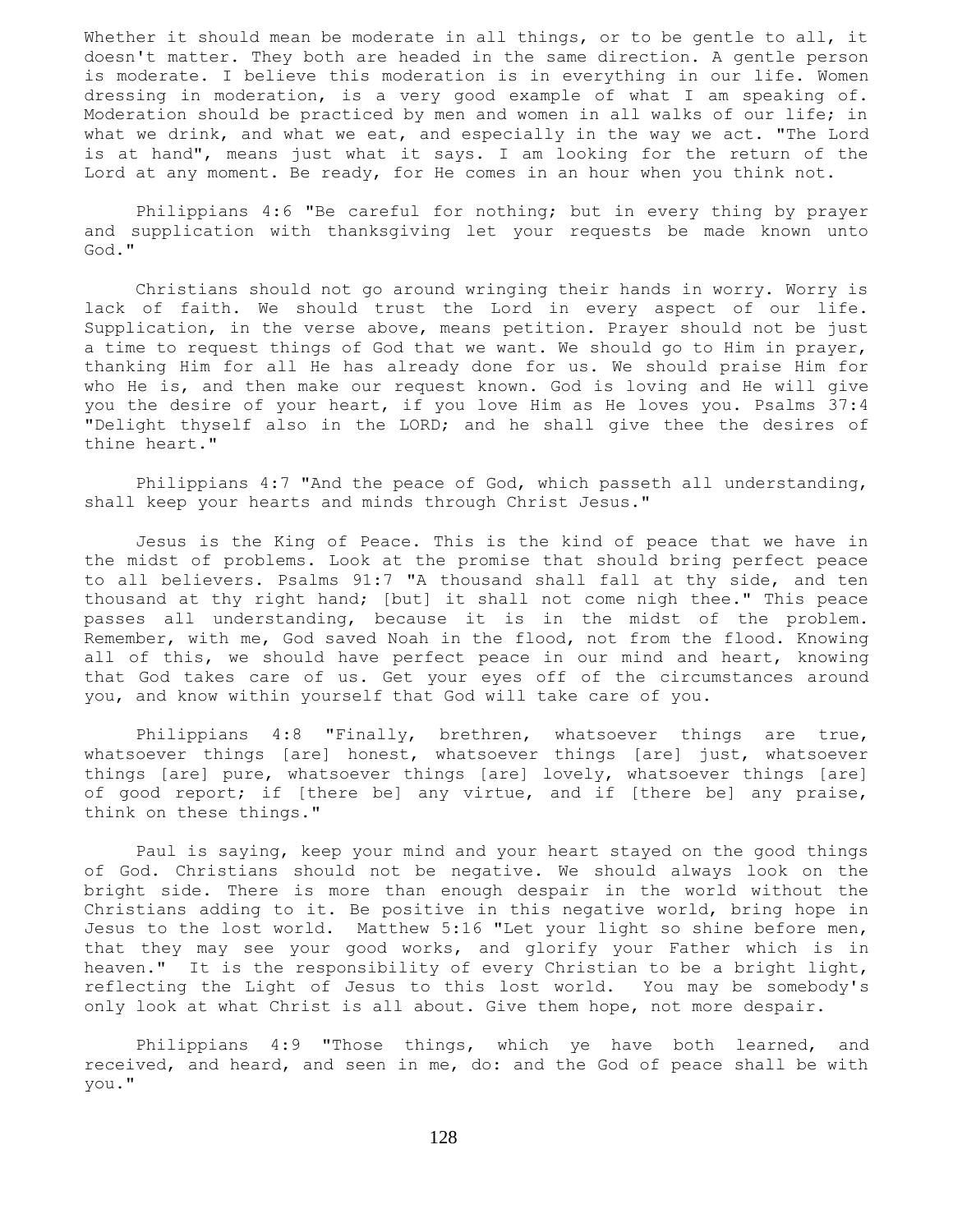Paul is encouraging them to go out and win souls for Christ. Don't just be a hearer of the Word of God, be a doer of the Word of God. I hear so many say, I do not know enough to lead someone to Christ. If you are saved, you know more than those who are lost. Share what you do know. If you are a Christian, walk like Christ, talk like Christ and do Christlike things. John 14:12 "Verily, verily, I say unto you, He that believeth on me, the works that I do shall he do also; and greater [works] than these shall he do; because I go unto my Father." If you feel that you are not capable of ministering to others, let Christ minister to them through you.

 Philippians 4:10 "But I rejoiced in the Lord greatly, that now at the last your care of me hath flourished again; wherein ye were also careful, but ye lacked opportunity."

 As we said earlier in these lessons, this was the only church that Paul would accept help from. They were a poor church, but they loved a lot. This is Paul's way of thanking them for helping him, when they had opportunity to do so.

 Philippians 4:11 "Not that I speak in respect of want: for I have learned, in whatsoever state I am, [therewith] to be content."

 Paul probably had been a wealthy man when he was a Pharisee, before he came to the Lord. We said earlier, Paul was not concerned at all about things of this earth. He enjoyed whatever provision he had and was not concerned about that which he did not have. He knew that God would provide for all of his needs, not his greeds. The parable of the sparrow teaches that.

 Philippians 4:12 "I know both how to be abased, and I know how to abound: every where and in all things I am instructed both to be full and to be hungry, both to abound and to suffer need."

 Paul had learned something, we all need to learn. He learned that his happiness was not in the things he had, but were in God. True joy comes from God and is a feeling inside of us, regardless of the circumstances around us. Even the need sometimes suffered can turn into a blessing from God. Paul's secret was that he was in this world, but not of this world. He refused to be controlled in his emotions by hardships around him.

 Philippians 4:13 "I can do all things through Christ which strengtheneth me."

 Every Christian should have this implanted in their heart. Things that are impossible in the flesh are more than possible through Christ who is our strength. The secret is realizing that it is not our strength, but His.

 Philippians 4:14 "Notwithstanding ye have well done, that ye did communicate with my affliction."

 Paul says here, even though I could have gotten along without your help, it is good that you helped. They realized there was a need, and they took care of Paul's need. They will be blessed of God for it.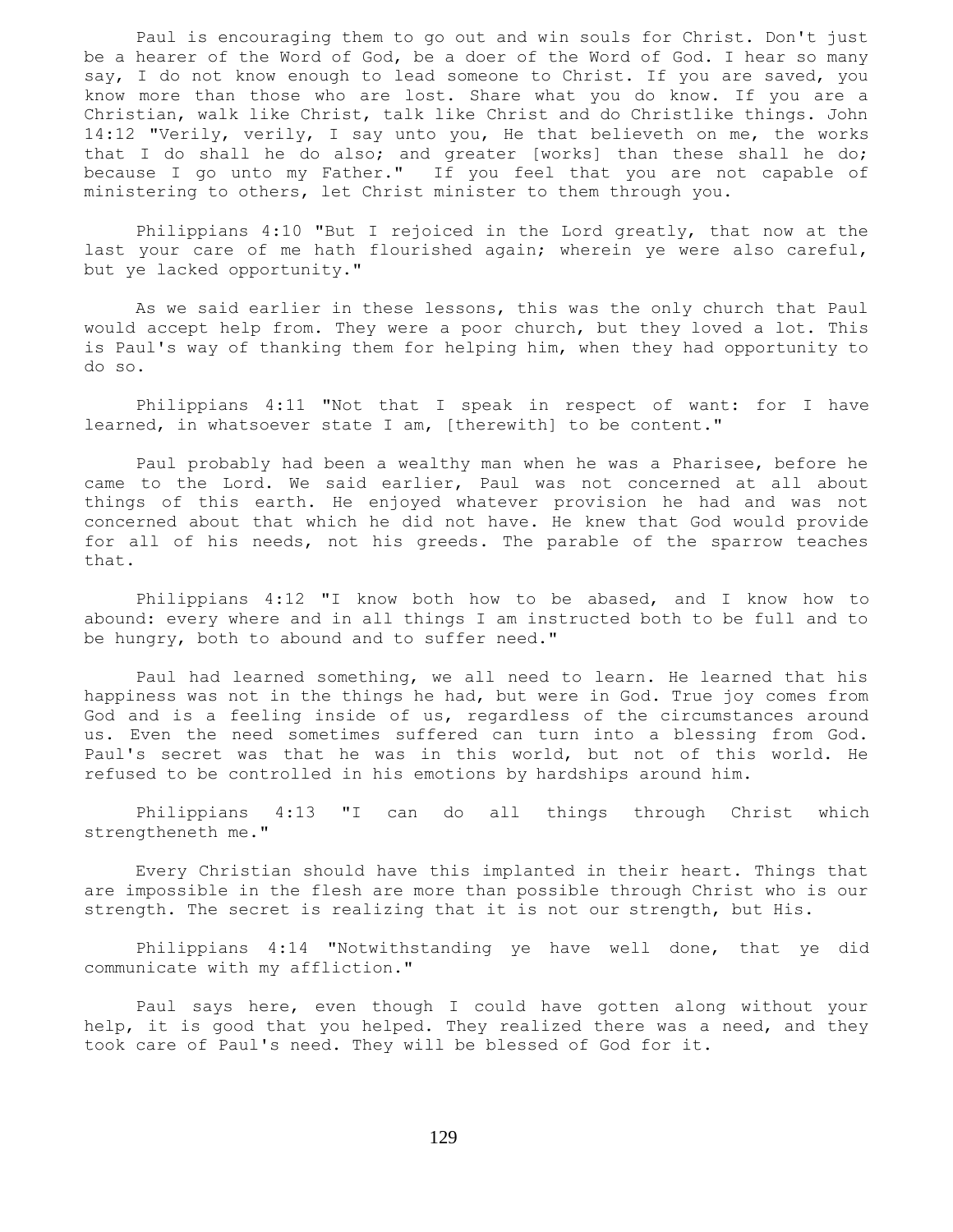Philippians 4:15 "Now ye Philippians know also, that in the beginning of the gospel, when I departed from Macedonia, no church communicated with me as concerning giving and receiving, but ye only."

 Every person who ministers the Word of God, whether missionary are local minister, needs a church like Philippi that will take care of that need. Those who minister should never have to raise their own money. They need to stay in the Word of God and prayer, and let others who are called furnish the needs to do their job. One of the greatest callings {in my opinion} is to have the gift of a giving heart. Paul is telling this church at Philippi that they were the only ones who helped him with his needs.

 Philippians 4:16 "For even in Thessalonica ye sent once and again unto my necessity."

 Paul is reminding them of the times they helped, and letting them know that he has not forgotten their generosity.

 Philippians 4:17 "Not because I desire a gift: but I desire fruit that may abound to your account."

 Paul appreciated the gift, but what pleased him the most about it, was the fact that they had matured as Christians and were bearing fruit. Giving freely to those in need is certainly fruit bearing.

 Philippians 4:18 "But I have all, and abound: I am full, having received of Epaphroditus the things [which were sent] from you, an odour of a sweet smell, a sacrifice acceptable, wellpleasing to God."

 Epaphroditus had brought things from the church at Philippi to take care of Paul's needs here in Rome. They had not forgotten him, even though he was a prisoner. He is saying, in this, I have all of my needs met because of your generosity toward me. He, also, says he accepts these things in his name and in the name of God. God will not forget their generous heart either.

 Philippians 4:19 "But my God shall supply all your need according to his riches in glory by Christ Jesus."

 Because they were so generous in their giving to Paul, and really to God, God will bless them abundantly and take care of all their needs. Give, and it shall be given to you pressed down and running over. Notice, it is according to His riches, and He really owns it all. You cannot outgive God. He multiplies when giving back to you, what you have given with no hope of return. Do not give expecting to get. Give without hope of return, and God will give you so much your cup will not be able to hold it all.

 Philippians 4:20 "Now unto God and our Father [be] glory for ever and ever. Amen."

 This is so typical of Paul. He ends with praises to God. This is speaking of God the Father, God the Word {Jesus} the Son, and God the Holy Spirit.

 Philippians 4:21 "Salute every saint in Christ Jesus. The brethren which are with me greet you."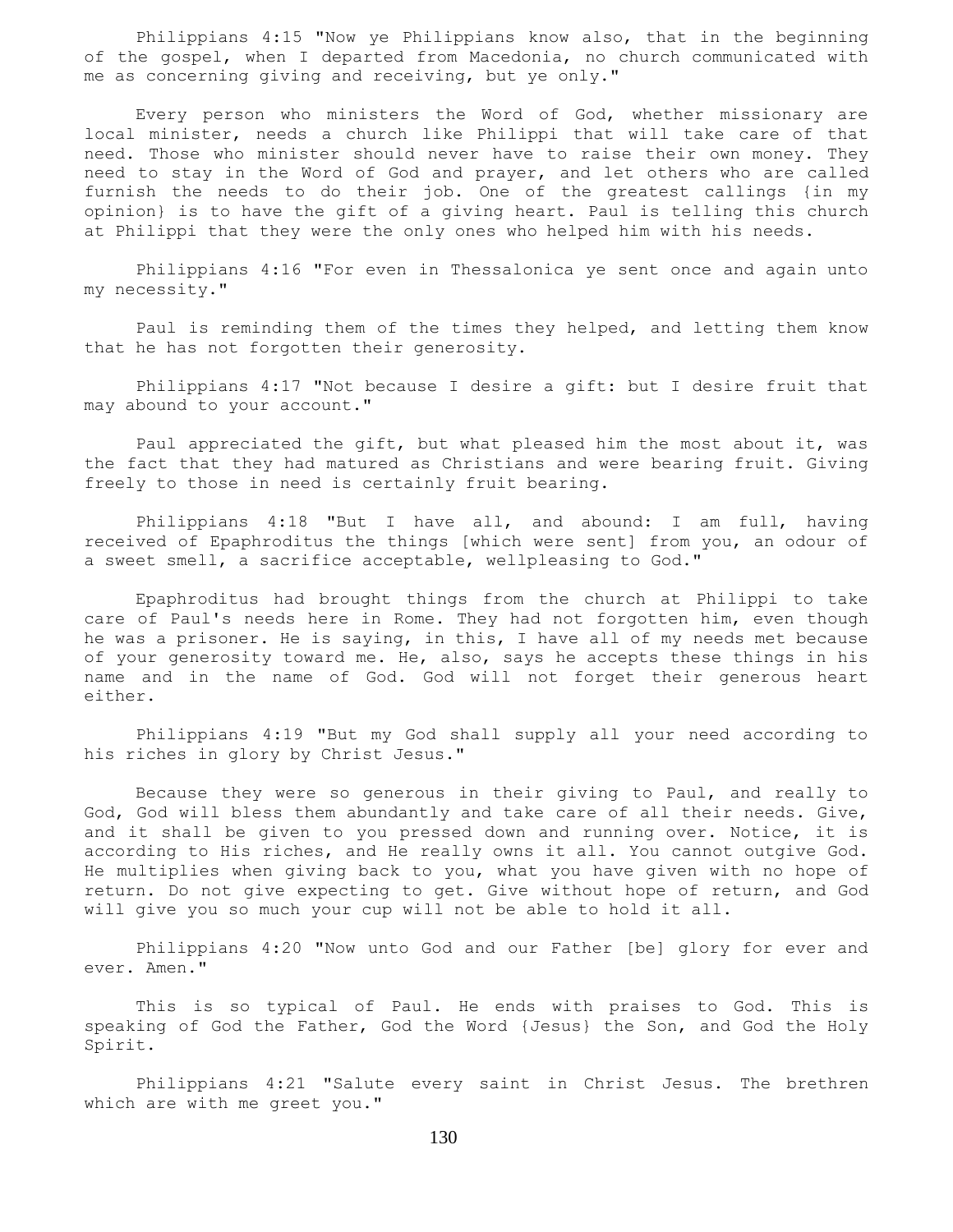This, too, is typical of Paul. He sends greetings to all the brothers and sisters in Christ, and sends it from himself and all the believers with him.

 Philippians 4:22 "All the saints salute you, chiefly they that are of Caesar's household."

 There is a little morsel in this. We know that Paul's stay as a prisoner of Caesar has not been unfruitful, because he speaks of the converts to Christianity in Caesar's household.

 Philippians 4:23 "The grace of our Lord Jesus Christ [be] with you all. Amen."

 We see in Paul's writings, that Paul begins and ends his letters with grace. This is a benediction favorite of Paul's. I must say along with Paul, so be it {Amen}.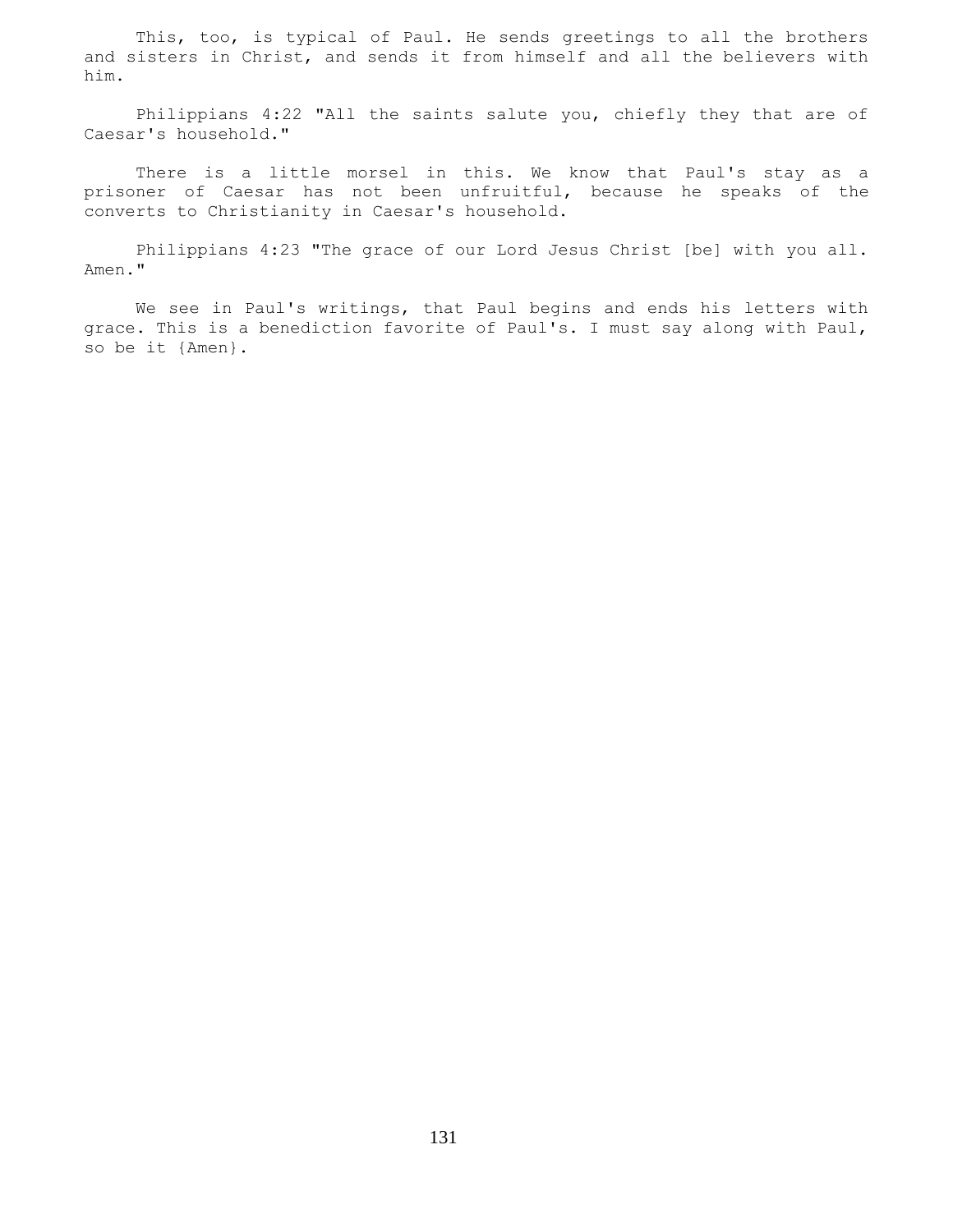## Philippians 6 Questions

1. What two things does Paul call the Philippians in verse 1? 2. What is the hope of all believers? 3. What words show how Paul feels about these Philippians? 4. Why does Paul love them so much? 5. What 2 women does Paul speak to in verse 2? 6. What instructions did he give them? 7. Who does the author believe the yokefellow to be in verse 3? 8. What was the yokefellow to do? 9. What, in verse 3, did all of these people have in common? 10. When are Christians to rejoice? 11. Why should Christians rejoice more than other people? 12. Quote Philippians chapter 4 verse 5. 13. What are some things we should do in moderation? 14. What does the statement "the Lord is at hand" mean? 15. How are we to let our request be known unto God? 16. Worry is lack of 17. Quote Psalms chapter 37 verse 4. 18. Who is King of Peace? 19. What is the promise, in Psalms, that should bring peace to believers? 20. Noah was saved \_\_\_\_\_\_ the flood, not \_\_\_\_\_\_\_\_ the flood. 21. Get your eyes off the \_\_\_\_\_\_\_\_\_\_\_\_\_\_\_ around you. 22. Quote Philippians chapter 4 verse 8. 23. Christians should not be 24. Quote Matthew chapter 5 verse 16. 25. What is the responsibility of every believer to reflect? 26. Do not just be a \_\_\_\_\_\_\_\_ of the Word, be a \_\_\_\_\_\_. 27. Quote John chapter 14 verse 12. 28. When had they helped Paul? 29. Paul said, "for I have learned, in whatsoever state I am, therewith to be 30. I know both how to be \_\_\_\_\_\_\_, and how to 31. Memorize and quote Philippians chapter 4 verse 13. 32. Who was the only church that helped Paul with his needs? 33. In verse 17, Paul desired \_\_\_\_\_\_\_\_ that may abound to your account, more than gifts. 34. Who had brought the gifts to Paul from the Philippians? 35. Quote Philippians chapter 4 verse 19. 36. Who did Paul tell them to salute? 37. How do we know some in Caesar's house came to Christ? 38. Paul begins and ends his letters with what?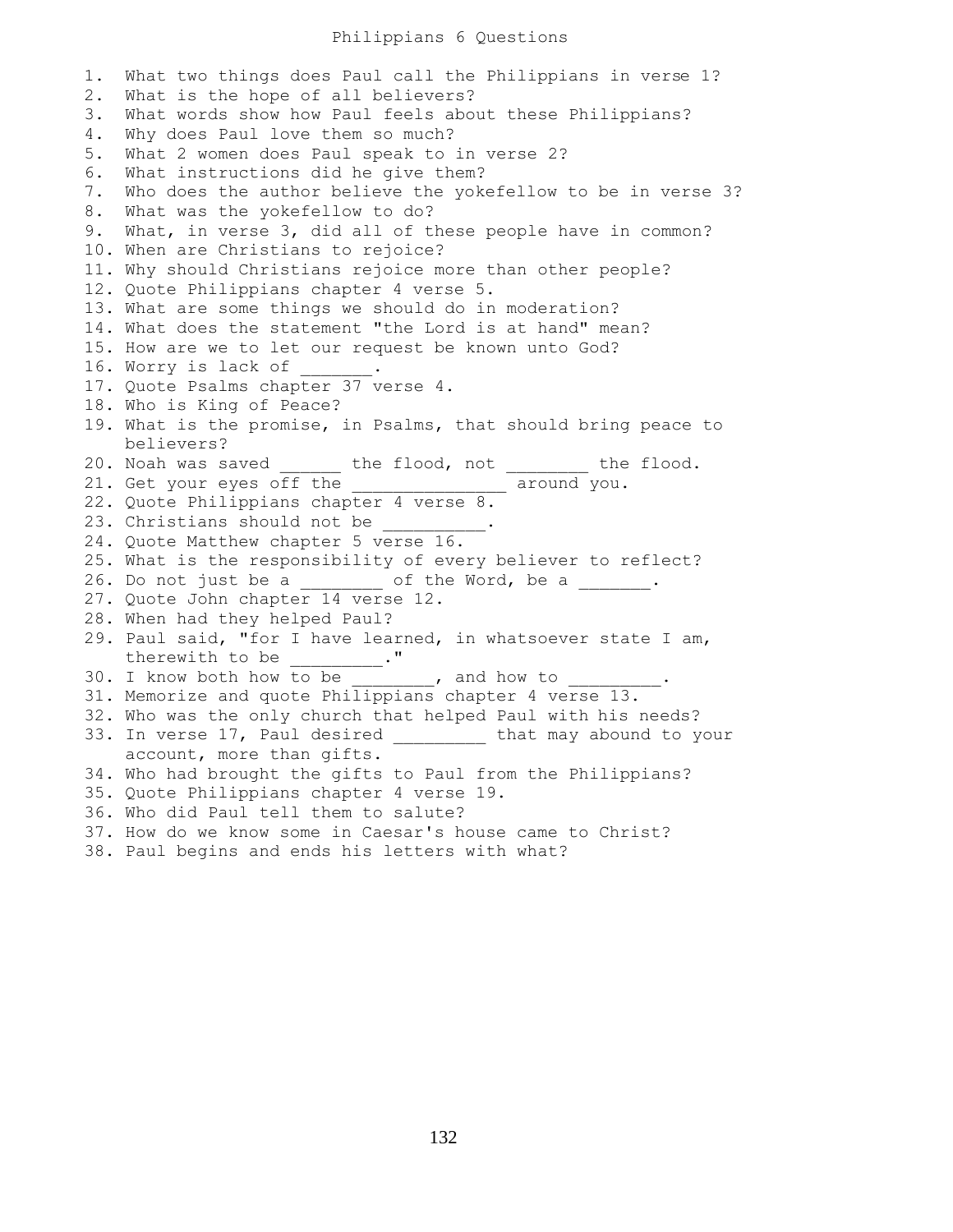This letter was written to the church at Colosse. This was located in Asia Minor. Paul wrote this letter from Rome somewhere between 60 and 64 A.D. It seems that the people in this area were caught up in the power of the mind. There is some question about whether Paul started the church at Colosse, if he did, it was on his third missionary trip. I personally believe that he did start the church and had become concerned about the direction the church was headed. Some of the men he trained could have physically started it. It still would have been Paul's church.

 In some cultures today, mind control is still being practiced as a kind of religion.

The main message in Colossians is Christ is the head of the church.

We will now begin the verse by verse study in Colossians 1:1 "Paul, an apostle of Jesus Christ by the will of God, and Timotheus [our] brother,"

 In this very first verse, we see that Paul wrote the letter. Timothy was with Paul at the time of the writing and was in agreement with what was said. We have mentioned several times the qualifications of an apostle, and Paul fit every one of them. We do not question that Paul was, in fact, an apostle. We also agreed that Paul was chosen by God to bring the gospel to the Gentiles in particular, and unto all mankind as opportunity arose. Timothy is spoken of as brother of Paul, when in fact, he was not related to Paul in the physical. He was a brother in the sense that all believers in Christ are brothers.

 Colossians 1:2 "To the saints and faithful brethren in Christ which are at Colosse: Grace [be] unto you, and peace, from God our Father and the Lord Jesus Christ."

 This letter was addressed to the people of the church in Colosse who had believed Jesus Christ to be their Saviour. Here, again, we see that all believers are brothers in Christ. Paul's letters always start with grace. Grace is a free gift from God, which brings the peace spoken of here. The saints, spoken of here, have received this as a gift after believing in Jesus. We see honor given to the Father and the Lord Jesus Christ here. The name Lord Jesus Christ tells us who, and what, Jesus really is. He is our King, our Saviour, the Messiah, the Anointed One.

 Colossians 1:3 "We give thanks to God and the Father of our Lord Jesus Christ, praying always for you,"

 Paul, always starts his letters on a positive note. This is no exception. They are in the constant prayers of Paul.

 Colossians 1:4 "Since we heard of your faith in Christ Jesus, and of the love [which ye have] to all the saints,"

 More than anything in the letter, this indicates that Paul might not have founded the church here. It is as if he is saying, all that he knows about this church is what he has heard others saying. The things Paul mentions here that he has heard are good things. The very first thing is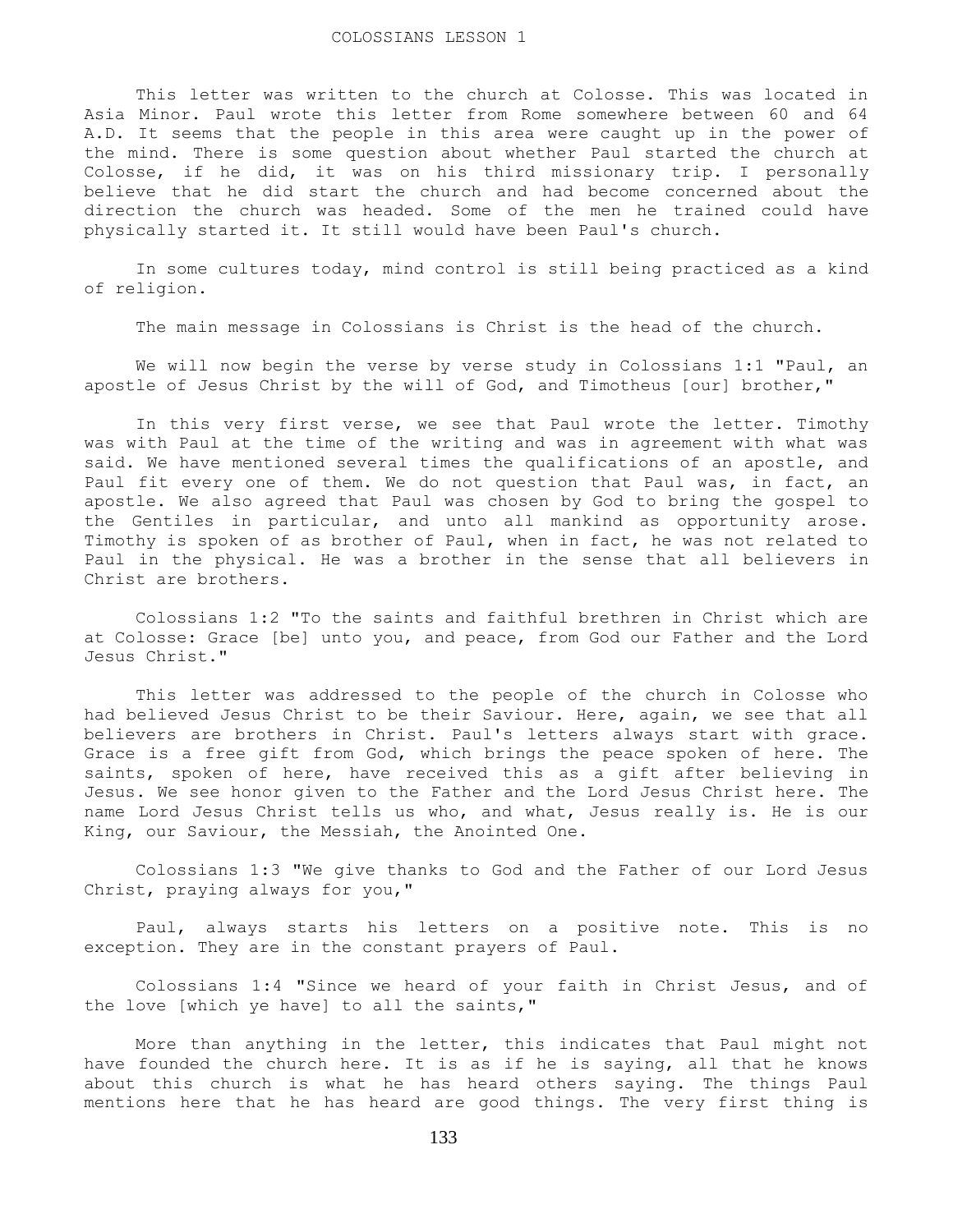that they have set their faith in Jesus Christ. It appears, also, that this is a church of great love for God and for all of the believers.

 Colossians 1:5 "For the hope which is laid up for you in heaven, whereof ye heard before in the word of the truth of the gospel;"

The hope is of the resurrection to eternal life in heaven. Paul says here, You have been taught the truth of the gospel and you believed. Paul has commented on their faith and love, and both of these are things that will get them to heaven.

 Colossians 1:6 "Which is come unto you, as [it is] in all the world; and bringeth forth fruit, as [it doth] also in you, since the day ye heard [of it], and knew the grace of God in truth:"

 This same gospel had been taught in all the known world of that time. Actually, love is a fruit that was brought forth by their faith in Jesus. Wherever this gospel is preached in all the world, it produces fruit. Galatians 1:11 "But I certify you, brethren, that the gospel which was preached of me is not after man." The good news of the gospel is not a manmade belief, but comes from God Himself. Christianity is contagious. In the beginning it spread very rapidly. This happened in part because of the many eyewitnesses to Jesus. We see that many times thousands were saved in one day. Acts 2:41 "Then they that gladly received his word were baptized: and the same day there were added [unto them] about three thousand souls." Paul is saying, these people at Colosse have been very productive in bringing in new Christians ever since they heard the gospel themselves.

 Colossians 1:7 "As ye also learned of Epaphras our dear fellowservant, who is for you a faithful minister of Christ;"

 Now we see that Epaphras was one of the ministers who had brought the truth of the gospel to the church here. Paul speaks highly of Epaphras, who had served with Paul on some of his missionary journeys. He had ministered here being sent by Paul. He had worked with Paul, and the message was the same as Paul's. Paul is saying that Epaphras brings a true message of the gospel of Christ.

Colossians 1:8 "Who also declared unto us your love in the Spirit."

 It seems as though it was Epaphras who had told Paul of the great love of these people. Spirit, here, is speaking of the Holy Spirit. None of us know how to truly love, until the Spirit comes and teaches us how to love. Man's love is because. God's love is in spite of.

 Colossians 1:9 "For this cause we also, since the day we heard [it], do not cease to pray for you, and to desire that ye might be filled with the knowledge of his will in all wisdom and spiritual understanding;"

 We have mentioned so many times in these lessons, that wisdom is a gift from God and knowledge is accumulated learning. The way we can learn of God's will, is to study His Holy Word. Then, Paul is saying, he had prayed that they would study God's Word and find out what God's will for their lives is. This spiritual understanding, here, is speaking of being guided into all truth by the Holy Spirit of God.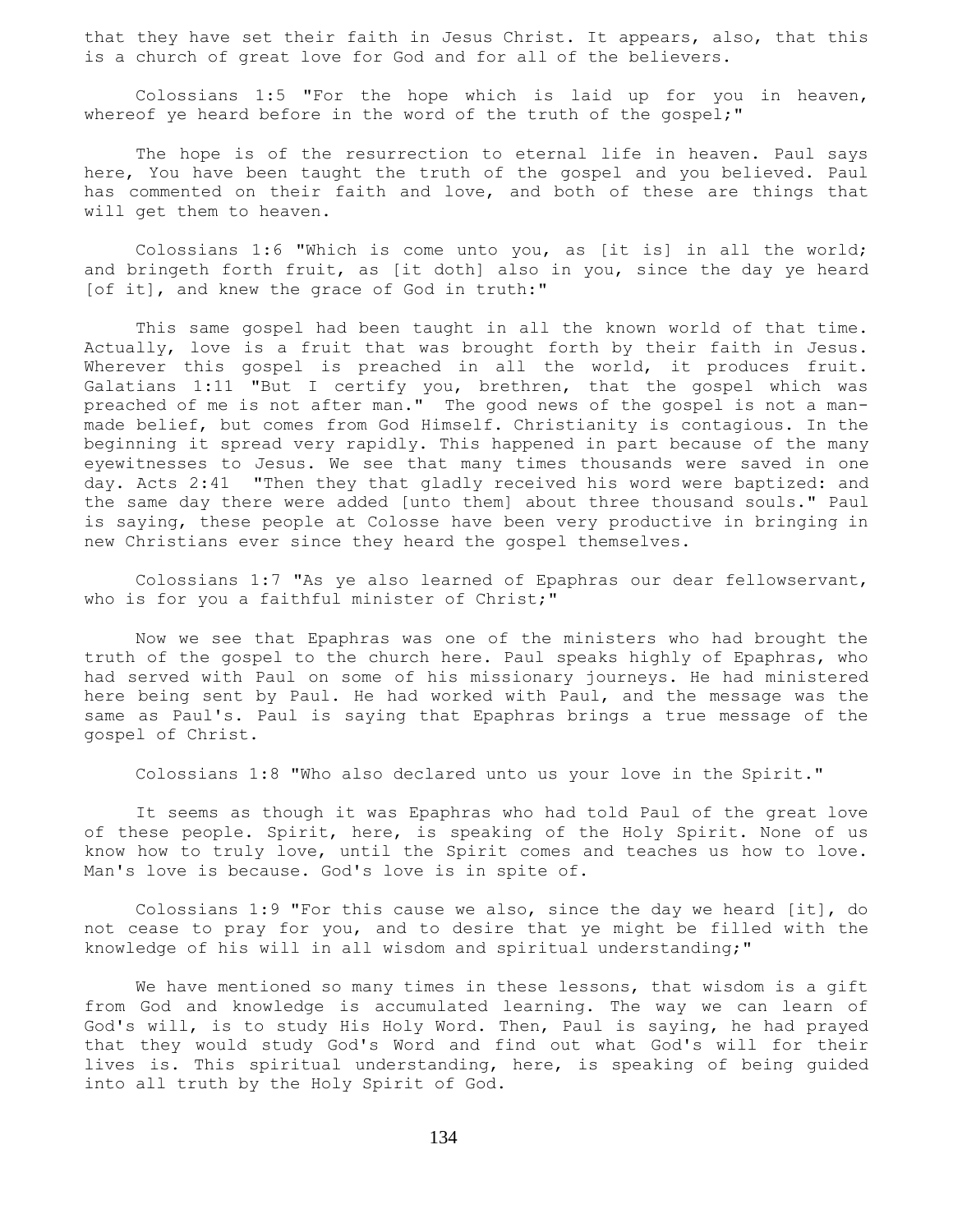Colossians 1:10 "That ye might walk worthy of the Lord unto all pleasing, being fruitful in every good work, and increasing in the knowledge of God;"

 To obey God's will in our life pleases God. When we become a new creature in Christ through accepting Jesus as Saviour, we are expected of God to walk in that newness of life. The only way we can walk worthy is to allow Jesus to live and walk in us. We must be fruit bearers. God expects every Christian to produce other Christians. The best way to do all of this, is to stay in the study of God's Word and accumulate His knowledge in us.

 Colossians 1:11 " Strengthened with all might, according to his glorious power, unto all patience and longsuffering with joyfulness;"

 It is the power of God within which strengthens the inner man. The power of the Holy Spirit within produces the patience, longsuffering, and joyfulness.

 Colossians 1:12 "Giving thanks unto the Father, which hath made us meet to be partakers of the inheritance of the saints in light:"

 It is the Father through Jesus Christ our Lord which makes us acceptable unto Him. The righteousness of Christ puts us in right standing with the Father. Jesus is the Light of the world. Acts 26:18 "To open their eyes, [and] to turn [them] from darkness to light, and [from] the power of Satan unto God, that they may receive forgiveness of sins, and inheritance among them which are sanctified by faith that is in me." Our inheritance is in Jesus. We receive the inheritance because of our faith. Hebrews 9:15 "And for this cause he is the mediator of the new testament, that by means of death, for the redemption of the transgressions [that were] under the first testament, they which are called might receive the promise of eternal inheritance." John 8:12 "Then spake Jesus again unto them, saying, I am the light of the world: he that followeth me shall not walk in darkness, but shall have the light of life." We are in Light, if we are Christians, because we are in Jesus and He is the Light.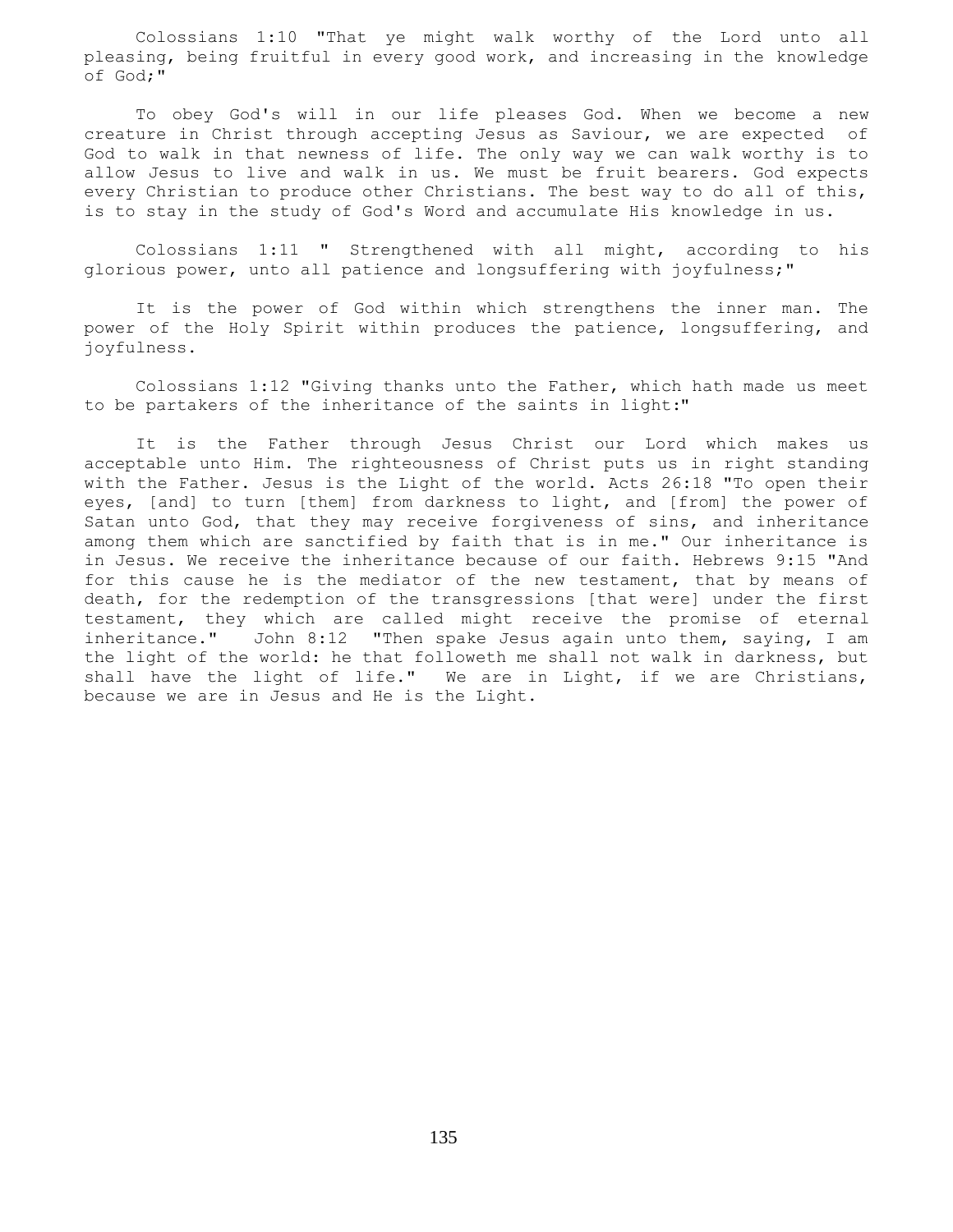1. Who was the letter written to? 2. Where was Paul when he wrote this book. 3. Approximately when was it written? 4. The people in this area were caught up in what? 5. What is the main message in Colossians? 6. What does Paul call himself in verse 1? 7. Why did Paul become an apostle? 8. In what sense was Timothy Paul's brother? 9. Who was the letter addressed to? 10. What do Paul's letters always start with? 11. What does the name, Lord Jesus Christ, tell us? 12. What had Paul heard about them? 13. What is the hope of the believer? 14. Wherever in the world this gospel is preached it produces 15. In Acts chapter 2 verse 41, how many souls are added in one day? 16. Paul names who is a faithful minister to them? 17. Who had told Paul of the great love of these people? 18. Paul was praying that they be filled with what? 19. How do wisdom and knowledge differ? 20. That ye might walk  $\qquad \qquad$  of the Lord. 21. How can we walk worthy? 22. What strengthens the inner man? 23. What puts us in right standing with the Father? 24. Quote Acts chapter 26 verse 18. 25. Who is the mediator of the New Testament? 26. We receive an inheritance, because of our \_\_\_\_\_\_. 27. Quote John chapter 8 verse 12.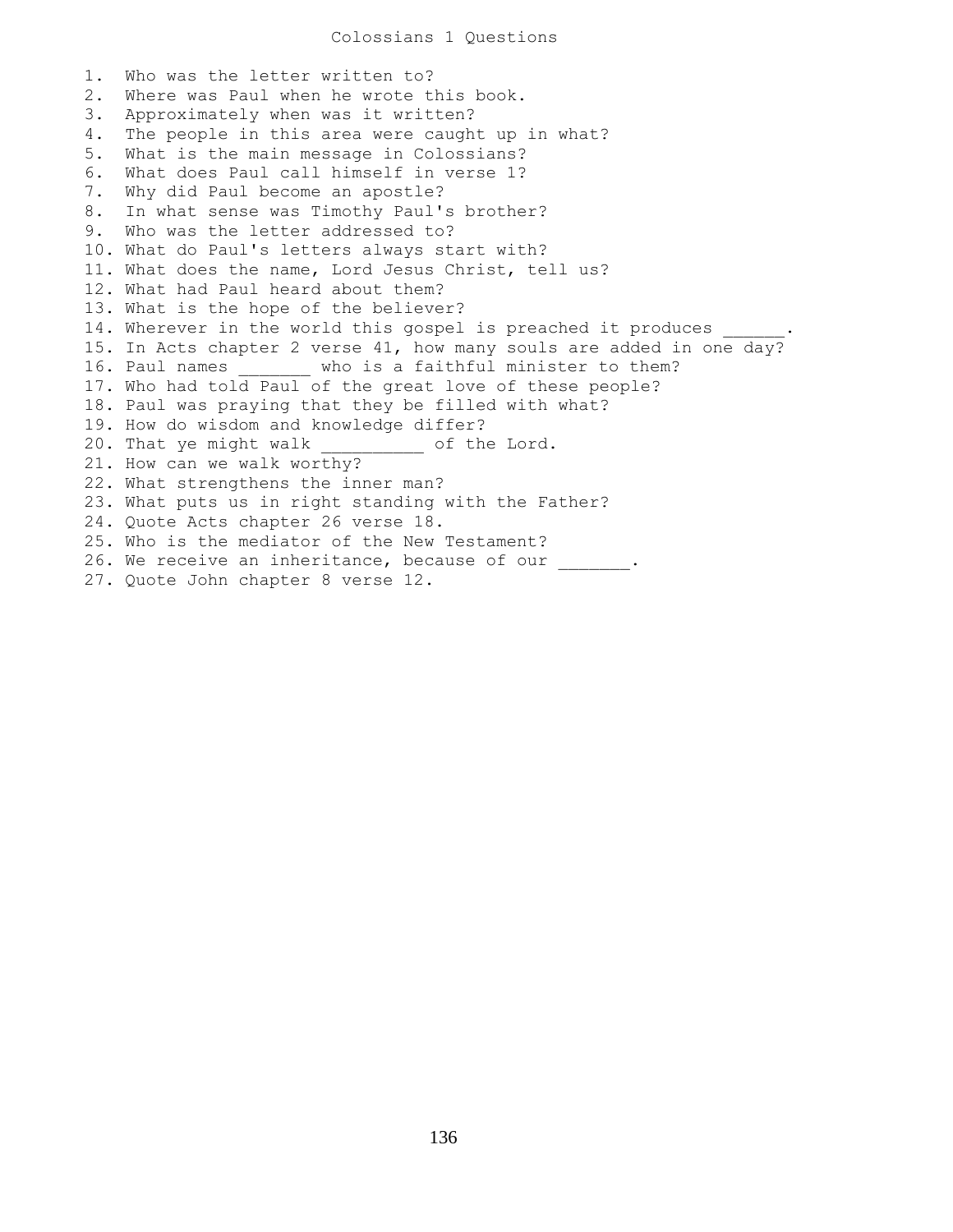We will begin this lesson in Colossians 1:13 "Who hath delivered us from the power of darkness, and hath translated [us] into the kingdom of his dear Son:"

 In the last lesson, we began by speaking of how we are to walk in the Light of the Lord Jesus Christ, our Saviour. Light does away with darkness. Darkness is the absence of Light. Darkness does not need a generator, Light demands a generator. The source of all power of Light is Jesus Christ who is the Light. Darkness has no power over Light. Light destroys darkness. Before we come to Jesus, we are living in darkness. Paul was very familiar with this, because it was the Light of Jesus that stopped him in his tracks and turned him around. This power of darkness is the dominion of Satan. Satan can not survive when the Light of the world is applied. Darkness is, and always has been, opposed to the Light. Acts 26:18 "To open their eyes, [and] to turn [them] from darkness to light, and [from] the power of Satan unto God, that they may receive forgiveness of sins, and inheritance among them which are sanctified by faith that is in me." When we become a Christian, we are snatched away from Satan and become, immedietely, sons of God.

 Colossians 1:14 "In whom we have redemption through his blood, [even] the forgiveness of sins:"

 It was the precious shed blood of Jesus that abolished our sins. The blood of an animal in the sacrifices, in the Old Testament, for sin could not do away with sin, or clear the conscience of the sinner. The blood of an animal covered the sin. The precious blood of Jesus Christ, the Lamb of God, abolished sin for those who will believe. Revelation 1:5 "And from Jesus Christ, [who is] the faithful witness, [and] the first begotten of the dead, and the prince of the kings of the earth. Unto him that loved us, and washed us from our sins in his own blood," We will see in the following Scripture that Jesus paid the price for our sin, when He shed His blood on the cross to remove our sin. Matthew 26:28 "For this is my blood of the new testament, which is shed for many for the remission of sins." This next Scripture says it all. I John 1:7 "But if we walk in the light, as he is in the light, we have fellowship one with another, and the blood of Jesus Christ his Son cleanseth us from all sin."

 Colossians 1:15 "Who is the image of the invisible God, the firstborn of every creature:"

 We are now looking at the person of the Lord Jesus Christ. He is the image of the Father. John 14:9 "Jesus saith unto him, Have I been so long time with you, and yet hast thou not known me, Philip? he that hath seen me hath seen the Father; and how sayest thou [then], Shew us the Father?" This one Scripture lets us know that Jesus is the image of His Father. Jesus is the only begotten Son of the Father. You and I are sons of God through adoption. Jesus is Creator God. We are His creation. Psalms 89:27 "Also I will make him [my] firstborn, higher than the kings of the earth." The Spirit of God hovered over Mary and she conceived of the Spirit of God. Jesus was the firstborn Son of God. Christians are the sons of God being purchased for the Father with the precious shed blood of Jesus. God is a Spirit. He is, also, the presence of the greatest Light there is. Jesus is

137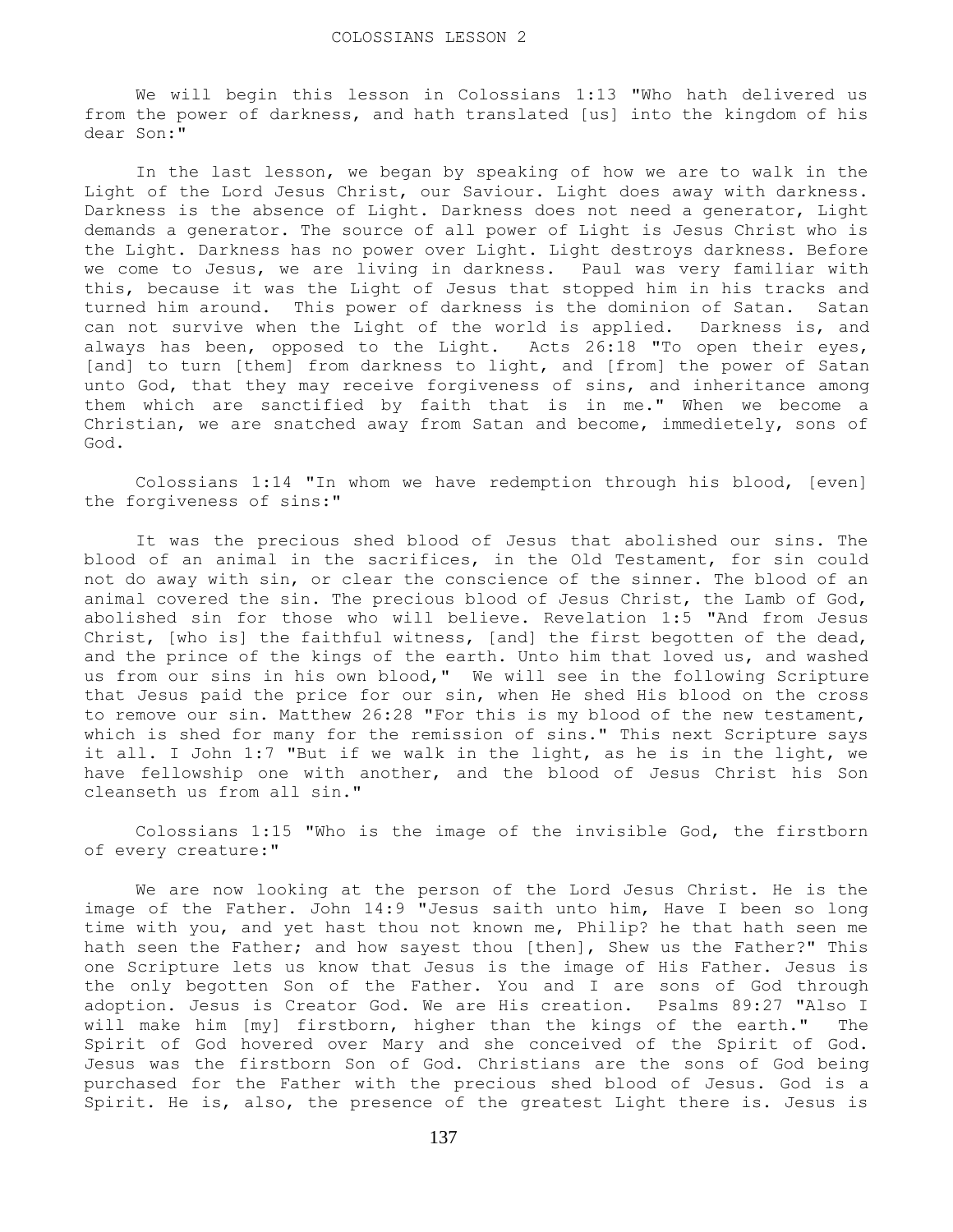the reflection of the Father, not in the physical sense, but in the spiritual sense. It is impossible to see a form of God, because the Light that surrounds Him and is really Him is impossible to separate. He is, in fact, the brightness of the glory of the Eternal God.

 Colossians 1:16 "For by him were all things created, that are in heaven, and that are in earth, visible and invisible, whether [they be] thrones, or dominions, or principalities, or powers: all things were created by him, and for him:"

 As we said before, the One we call Jesus, who was the Word of God in heaven, is Creator God. John 1:1 "In the beginning was the Word, and the Word was with God, and the Word was God." John 1:2 "The same was in the beginning with God." John 1:3 "All things were made by him; and without him was not any thing made that was made." The universe, and everything in it, was created by the Lord. We see in the next verse why He created them. Revelation 4:11 "Thou art worthy, O Lord, to receive glory and honour and power: for thou hast created all things, and for thy pleasure they are and were created." God is Spirit, so we can see that it would not be just the things we can see with our physical eyes that He created. Actually, man is a spirit. We are made in the image of God, and if God is Spirit, then we are spirit. We live in a house of flesh, but the real person within that flesh is spirit. We could get into a deep study here on the fact that all things that exist, are actually existing in His power. He gave all things, whether visible or invisible, the power to be. It is the Lord who really decides who will be president or king. This is one reason we must respect the office. Sometimes we cannot respect the officeholder, but we must respect the office. It is a creation of the Word of God. All existence was in Him from the beginning. The purposes of God are sometimes carried through by those He has given power and authority on the earth.

 Colossians 1:17 "And he is before all things, and by him all things consist."

 We read in Genesis, In the beginning God. This word used for God is covered in the following Scripture. I John 5:7 "For there are three that bear record in heaven, the Father, the Word, and the Holy Ghost: and these three are one." They are all the Spirit of God. Each is separate, but are all in total agreement in the Spirit. Notice, in the few words from Genesis, it says "in", not at. We are speaking of the great I Am. I Am, means, the Eternal One who exists. I Am is the present tense, but that present tense is for all of eternity. God is God of those who live. We live, and move, and have our being in Jesus Christ our Lord. Jesus is the Alpha and the Omega, the Beginning and the End.

 Colossians 1:18 "And he is the head of the body, the church: who is the beginning, the firstborn from the dead; that in all [things] he might have the preeminence."

 The body of Christ is His church. Every believer in Christ is part of that body. Jesus is the first of the firstfruits. Because He arose, We shall rise, also. We are the inheritance of Jesus Christ. He has quickened our spirit to everlasting life in Him. Flesh and blood does not inherit the kingdom. John 3:6 "That which is born of the flesh is flesh; and that which is born of the Spirit is spirit." There is a natural body and there is a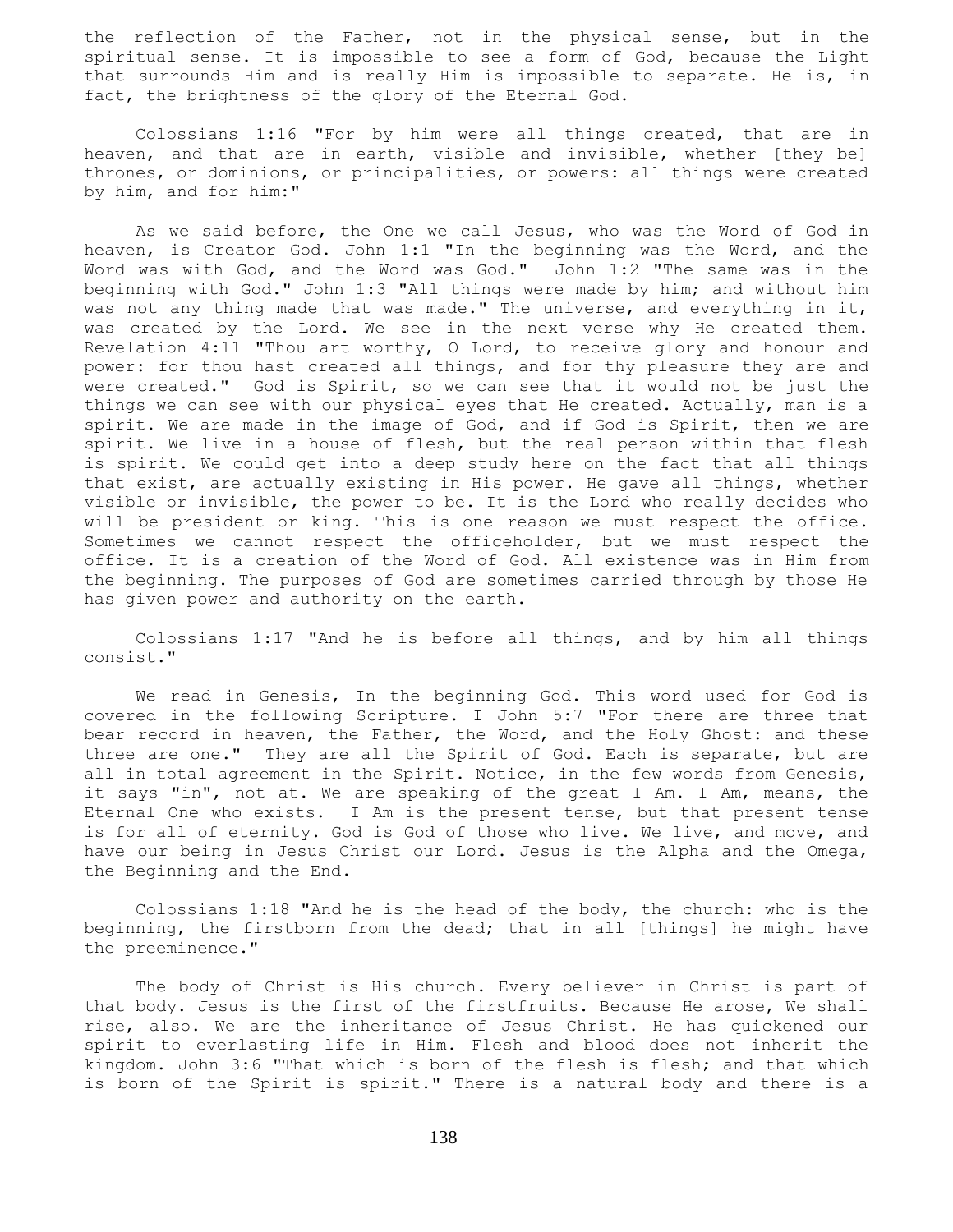spiritual body. It is the spiritual body which make up the body of Christ. We must bear in mind that He is the head, we make up the body.

 Colossians 1:19 "For it pleased [the Father] that in him should all fulness dwell;"

 We will see in the next chapter of this book the following. Colossians 2:9 "For in him dwelleth all the fulness of the Godhead bodily." Actually the Spirit of the Father, Word, and Holy Ghost were all caught up in the working of the Spirit within the body of Jesus. They all agreed on the plan of salvation, even at the beginning. Just as all 3 were present at the baptism of Jesus. Jesus, being baptized, the Voice from heaven saying this is my beloved Son {Father}, and the Dove of the Holy Spirit which lit upon Jesus. Their plans were being carried out in Jesus. They were all pleased with their plan in Him.

 Colossians 1:20 "And, having made peace through the blood of his cross, by him to reconcile all things unto himself; by him, [I say], whether [they be] things in earth, or things in heaven."

 Jesus is the One who reconciles and He is the reconciliation, as well. The blood of Jesus Christ puts all who will believe in reconciliation with God. It is very difficult to separate Jesus from the Father here. Jesus opened the entrance to the Father when the veil was torn from top to bottom in the temple when He was crucified. His blood makes it possible for all who believe to stand in front of Jesus {the Judge of the world} justified. In that sense, He reconciled us to himself and with the Father with His shed blood at Calvary. We know, also, that Jesus is the King of Peace. To know that you are just as if you had never sinned {justified} would bring you perfect peace. Jesus {the Word} is Creator God. It is understandable that He would be the One to justify His creation. Since He created all things, He also justified all things.

 Colossians 1:21 "And you, that were sometime alienated and enemies in [your] mind by wicked works, yet now hath he reconciled"

 To be "alienated" is to be away from God. The mind is an enemy of God, before it is changed to the mind of Christ. Romans 8:7 "Because the carnal mind [is] enmity against God: for it is not subject to the law of God, neither indeed can be." The carnal mind is enemy of God, because it is of the flesh. All of mankind had a fleshly nature, before they came to God. The mind of man is really not what the Lord Jesus wants He wants your heart. When our heart is stayed upon God, then the mind will follow.

 Colossians 1:22 "In the body of his flesh through death, to present you holy and unblameable and unreproveable in his sight:"

 It was the body of the Lord Jesus Christ that suffered death for our sins. It is very important for them to realize that Jesus had a physical body. He suffered on the cross in His body of flesh, as you or I would suffer. We are without blemish, without blame, in fact justified by the blood of the Lord Jesus Christ. Jesus made us acceptable before the Father, when He washed us in His precious blood. It is Jesus who made us acceptable to stand before Himself as Judge of the world. He, also, opened the way to the Father for us.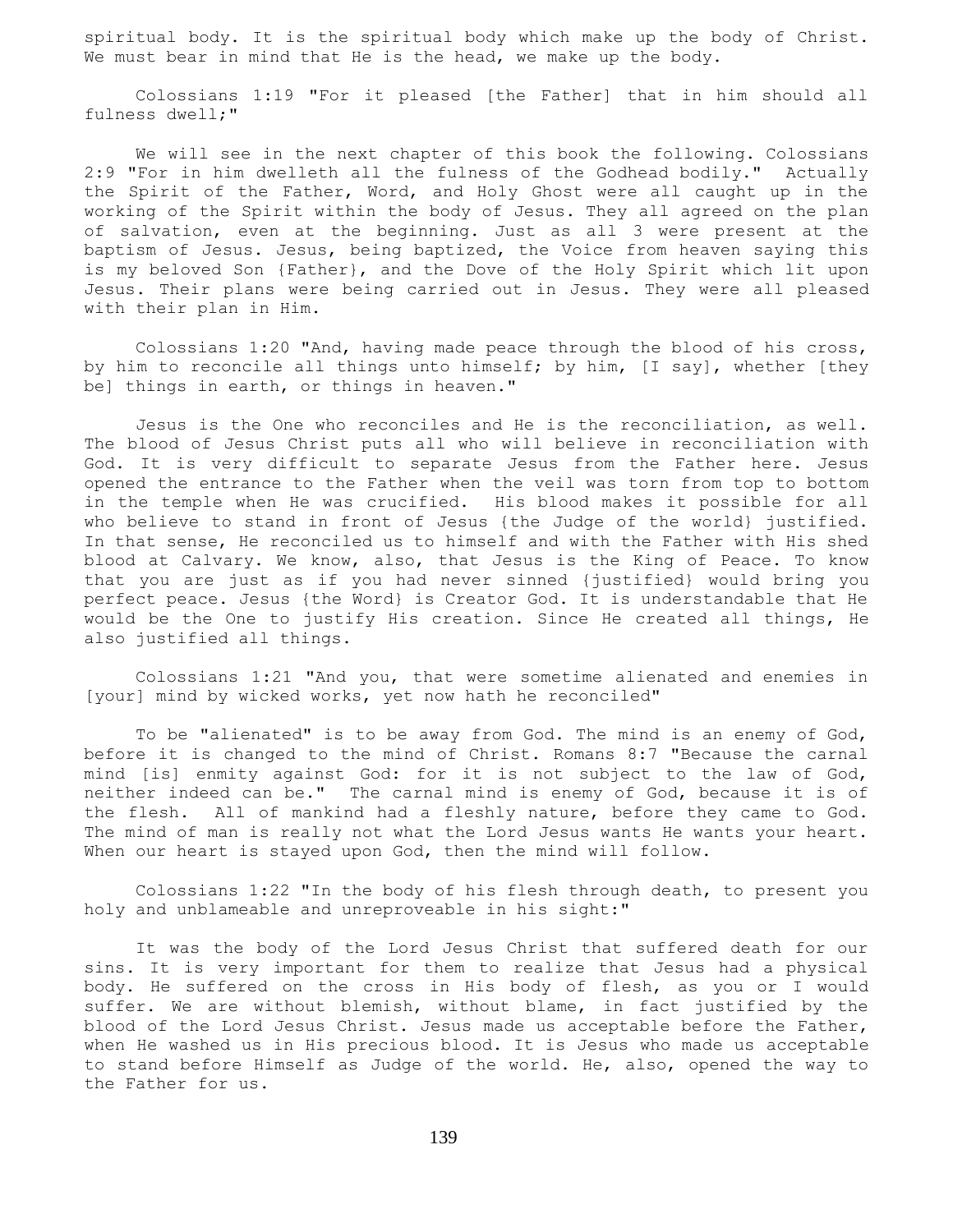Colossians 1:23 "If ye continue in the faith grounded and settled, and [be] not moved away from the hope of the gospel, which ye have heard, [and] which was preached to every creature which is under heaven; whereof I Paul am made a minister;"

 Paul is expressing the fact that they must continue in the faith they have received. The only way to be "grounded and settled", is to study the Bible, and have faith in it. Paul says, that the Word of God had been preached to every human. Probably, this means the known world at that time. It could even mean the world around Israel. Paul is saying, he has done all he could to spread the Word to all of humanity.

 Colossians 1:24 "Who now rejoice in my sufferings for you, and fill up that which is behind of the afflictions of Christ in my flesh for his body's sake, which is the church:"

 Paul counted it a pleasure to suffer for Christ. He was willing to suffer so that these Colossians could know the truth. The body, in the verse above, is the body of Christ, the church.

 Colossians 1:25 "Whereof I am made a minister, according to the dispensation of God which is given to me for you, to fulfil the word of God;"

 "Dispensation", in the verse above, means administration. Paul had been chosen of God for this particular job. Paul was a chosen vessel to bring the good news of the gospel to the Gentiles, and when convenient to others. The main people he was to preach to was the Gentiles, of which this church was one.

 Colossians 1:26 "[Even] the mystery which hath been hid from ages and from generations, but now is made manifest to his saints:"

 The mystery is the simpleness of the gospel of Jesus Christ. The fact that Christians are saved by the shed blood of Jesus at the crucifixion, is a mystery to all but the believers in Christ. The truth is hid from those who do not believe. It is through the Holy Spirit teaching and guiding us, that we understand the mystery. Jesus is not only what is revealed, but is the Revealer, as well. I Corinthians 1:23 But we preach Christ crucified, unto the Jews a stumblingblock, and unto the Greeks foolishness; To those who do not accept Jesus as their Saviour, it is foolishness.

 Colossians 1:27 "To whom God would make known what [is] the riches of the glory of this mystery among the Gentiles; which is Christ in you, the hope of glory:"

 It is the will of God for those who believe in Jesus Christ to receive the knowledge of the mystery, which is, Christ in you, and is your hope of Glory. We have discussed before that what really happens when a Christian is baptized is, he is buried in a watery grave and rises to new life in Jesus. The life that this Christian lives after he, or she has received Jesus, is actually Jesus living in them. The Christian is dead to the lust of the world through the desires of the flesh. They are now quickened in their spirit to everlasting life in Jesus Christ. The hope is in the resurrection.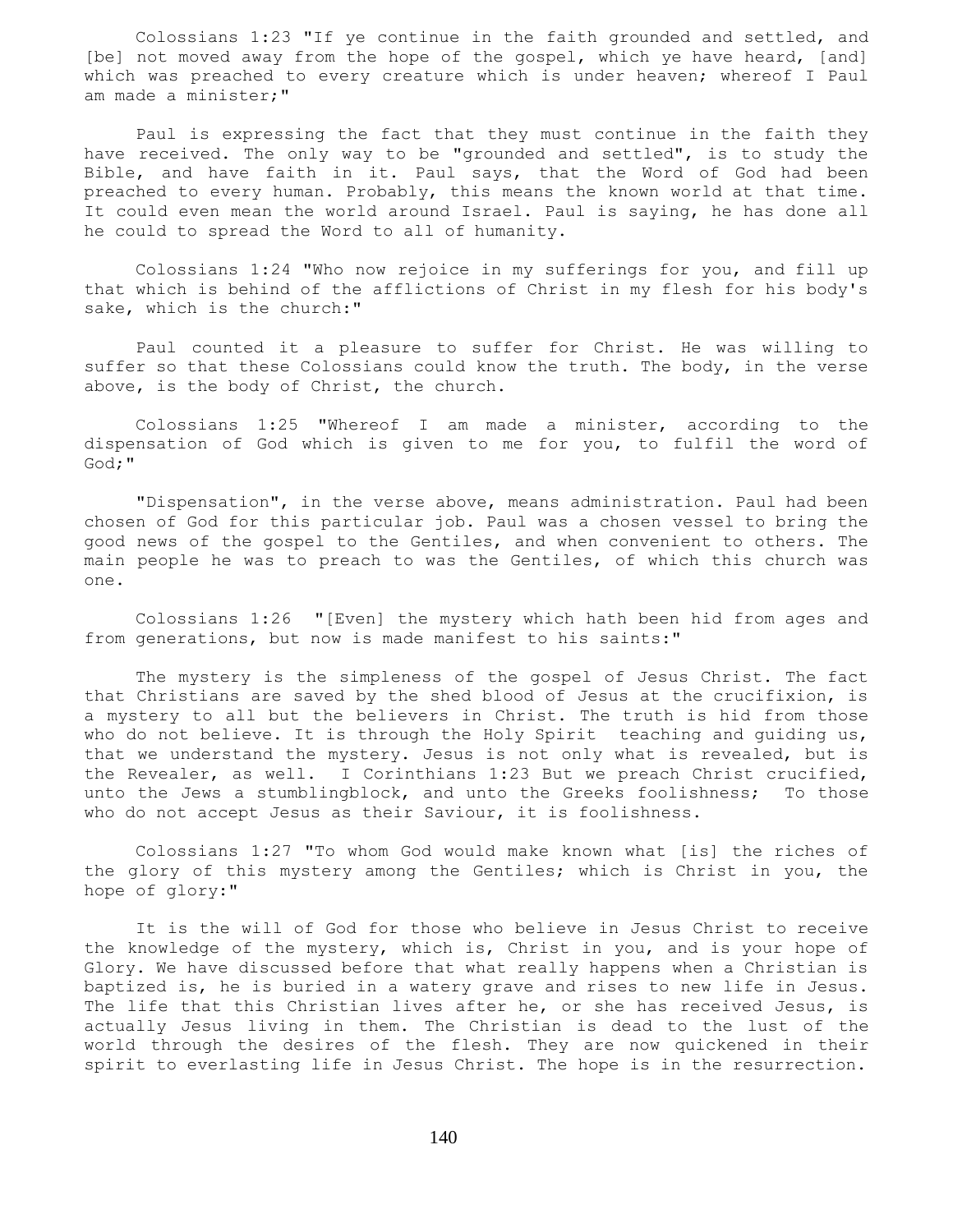Colossians 1:28 "Whom we preach, warning every man, and teaching every man in all wisdom; that we may present every man perfect in Christ Jesus:"

 This is what I call making Jesus Christ Lord of your life. We are not perfect in the flesh, but in the spirit. The Christ in us is perfect. We have put on Christ, as well as having Him inside of us. Not only that, but He has clothed us in a white linen garment {free from sin} washed in His blood. We have put on His righteousness.

 Colossians 1:29 "Whereunto I also labour, striving according to his working, which worketh in me mightily."

 This is simply saying, Paul desires them to have the same relationship with the Lord Jesus that he has. He worked hard to win them all to Christ. His striving was not for his own benefit, but for the benefit of the people he preached to. Paul knows that even the desire to help them, is Christ in him wanting to help them.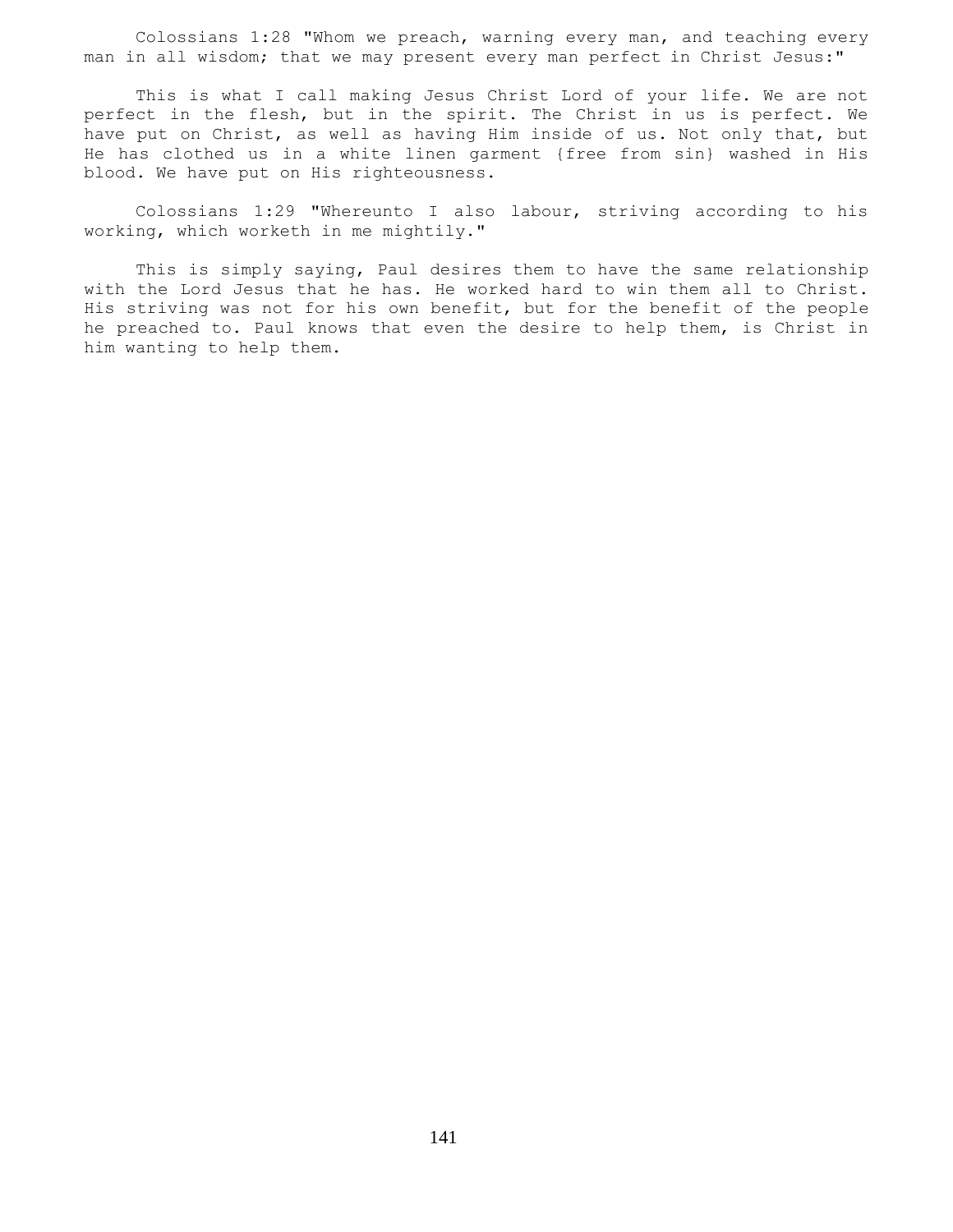1. Quote Colossians chapter 1 verse 13. 2. does away with darkness. 3. Darkness is the absence of \_\_\_\_\_\_\_. 4. Darkness does not need a \_\_\_\_\_\_\_\_\_, but Light demands a \_\_\_\_\_\_\_\_. 5. What caused Paul's life to change? 6. This power of darkness is the dominion of . 7. Quote Acts chapter 26 verse 18. 8. What do Christians become when they are snatched away from Satan? 9. We have redemption through His  $\cdots$ 10. Tell what the difference is between the blood of the animal given for sin and the blood of Jesus? 11. Who did Jesus abolish sin for? 12. Quote Revelation chapter 1 verse 5. 13. Quote Matthew chapter 26 verse 28. 14. Quote 1 John chapter 1 verse 7. 15. What is Jesus called in verse 15? 16. Quote John chapter 14 verse 9. 17. Jesus is the only \_\_\_\_\_\_\_\_\_\_\_\_\_ Son of the Father. 18. All Christians are sons of God by 19. Who did Mary conceive of? 20. What was the price paid for the Christians to be adopted sons? 21. Jesus is the reflection of the Father, not in the \_\_\_\_\_\_\_\_\_\_ sense, but in the 22. He is, in fact, the brightness of the glory of the \_\_\_\_\_\_\_\_\_\_\_. 23. For by Him were all things 24. Is this creation just in the earth? 25. What was the name of Jesus in heaven, before He was named Jesus? 26. Quote John chapter 1 verses 1 through 3. 27. Why was all of creation created? 28. Describe what we are? 29. Why must we respect the office of president or king? 30. Quote 1 John chapter 5 verse 7. 31. Who is the great I AM? 32. What names of Jesus show His eternity? 33. If Jesus is the head, who is the body? 34. In this instance, what is the body? 35. Quote John chapter 3 verse 6. 36. In whom does all the fulness of the Godhead dwell, bodily? 37. How were the Father, Word, and Holy Ghost represented at the baptism of Jesus? 38. How did He reconcile all things unto Himself? 39. When did Jesus open the way to the Father for the believers? 40. Who is Creator God? 41. What does "alienated" mean? 42. The \_\_\_\_\_\_ of the Lord Jesus suffered and died for our sins. 43. How did Jesus make us acceptable unto the Father? 44. What does "grounded and settled", in verse 23, mean? 45. What is the mystery hidden from the world? 46. Christ in you, the \_\_\_\_\_\_\_ of glory. 47. How can we be perfect?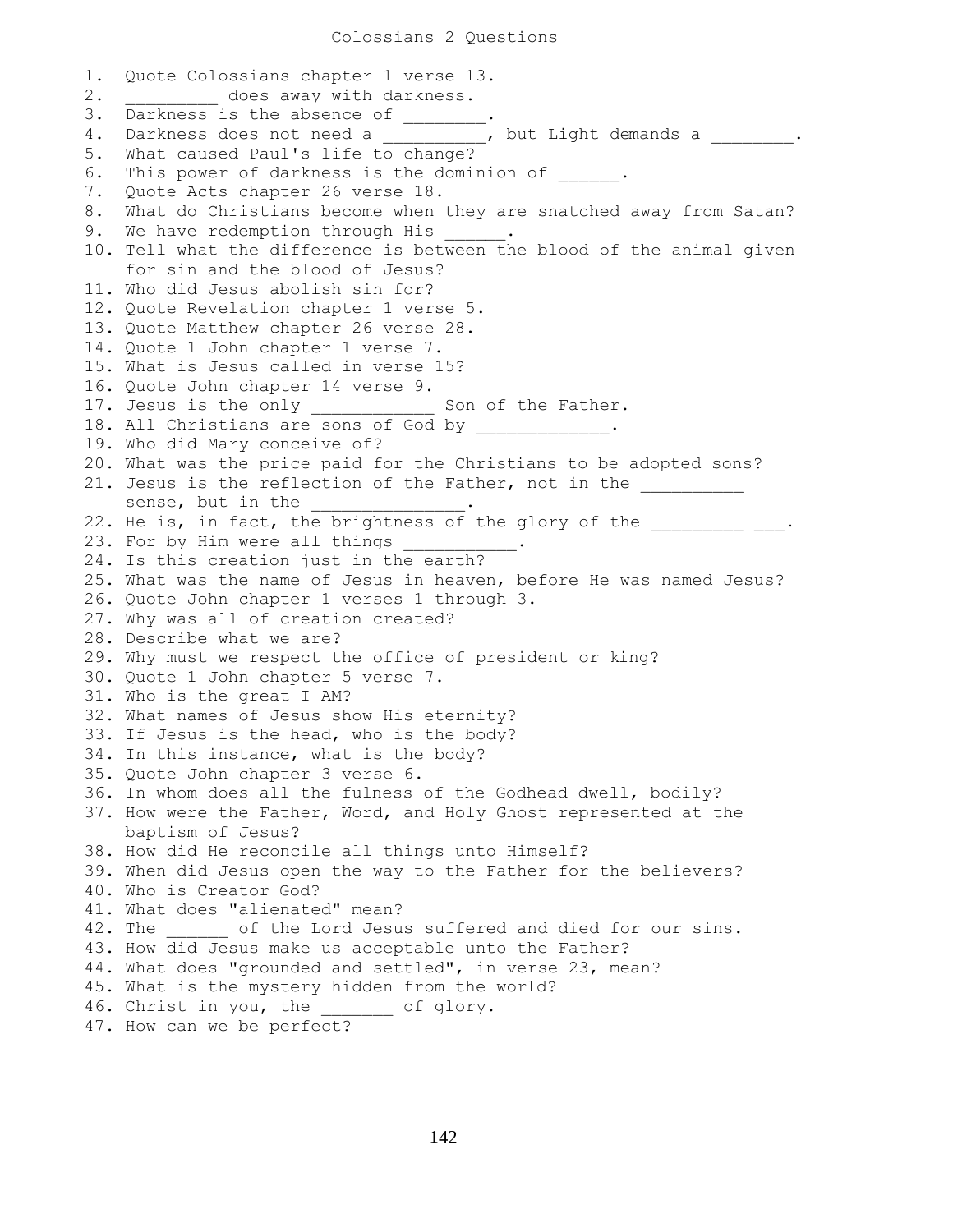We will begin the lesson in Colossians 2:1 "For I would that ye knew what great conflict I have for you, and [for] them at Laodicea, and [for] as many as have not seen my face in the flesh;"

 We see in this verse, that Paul had sent some of his people who actually did the founding of the church. It was at Paul's direction, so in a sense Paul did start this church. Paul had not actually been with them in person, because we see that they had not seen Paul's face. In the first lesson, we had discussed that Paul started the church, and he did, because he had sent men that he had trained here. The persons who worked with Paul had been trained by him, and they were actually working under his supervision. Paul's concern for them was the same as for the churches he physically started, because he felt responsible for what had been taught them at the first.

 Colossians 2:2 "That their hearts might be comforted, being knit together in love, and unto all riches of the full assurance of understanding, to the acknowledgement of the mystery of God, and of the Father, and of Christ;"

 Paul is trying to do what he can to put them at ease. Paul is trying to emphasize the bond that should be between all believers in Christ. The heart of man is what he really is. Whatever we believe in our heart determines what we really are. The following Scriptures have a great deal toward the explanation of the mystery. Matthew 11:25 "At that time Jesus answered and said, I thank thee, O Father, Lord of heaven and earth, because thou hast hid these things from the wise and prudent, and hast revealed them unto babes." Matthew 11:26 "Even so, Father: for so it seemed good in thy sight." Matthew 11:27 "All things are delivered unto me of my Father: and no man knoweth the Son, but the Father; neither knoweth any man the Father, save the Son, and [he] to whomsoever the Son will reveal [him]." One of the most important parts of our salvation is found in Romans 10:9 "That if thou shalt confess with thy mouth the Lord Jesus, and shalt believe in thine heart that God hath raised him from the dead, thou shalt be saved." We may not fully understand how salvation is accomplished. We must believe that Jesus paid the price for our salvation, and that He rose from the dead. This must not be a surface confession of this, we must truly believe in our heart.

 Colossians 2:3 "In whom are hid all the treasures of wisdom and knowledge."

 All wisdom and knowledge are of God. Wisdom, that we have, is a gift from God. The treasure of knowledge can be ours by the study of the Bible. The Holy Spirit reveals to us exactly what it is saying.

 Colossians 2:4 "And this I say, lest any man should beguile you with enticing words."

 Man's knowledge and wisdom gotten from the world are not truth. God is Truth. From the very beginning, there had been false teachers who were there to try to separate the new converts from the realities of God. One thing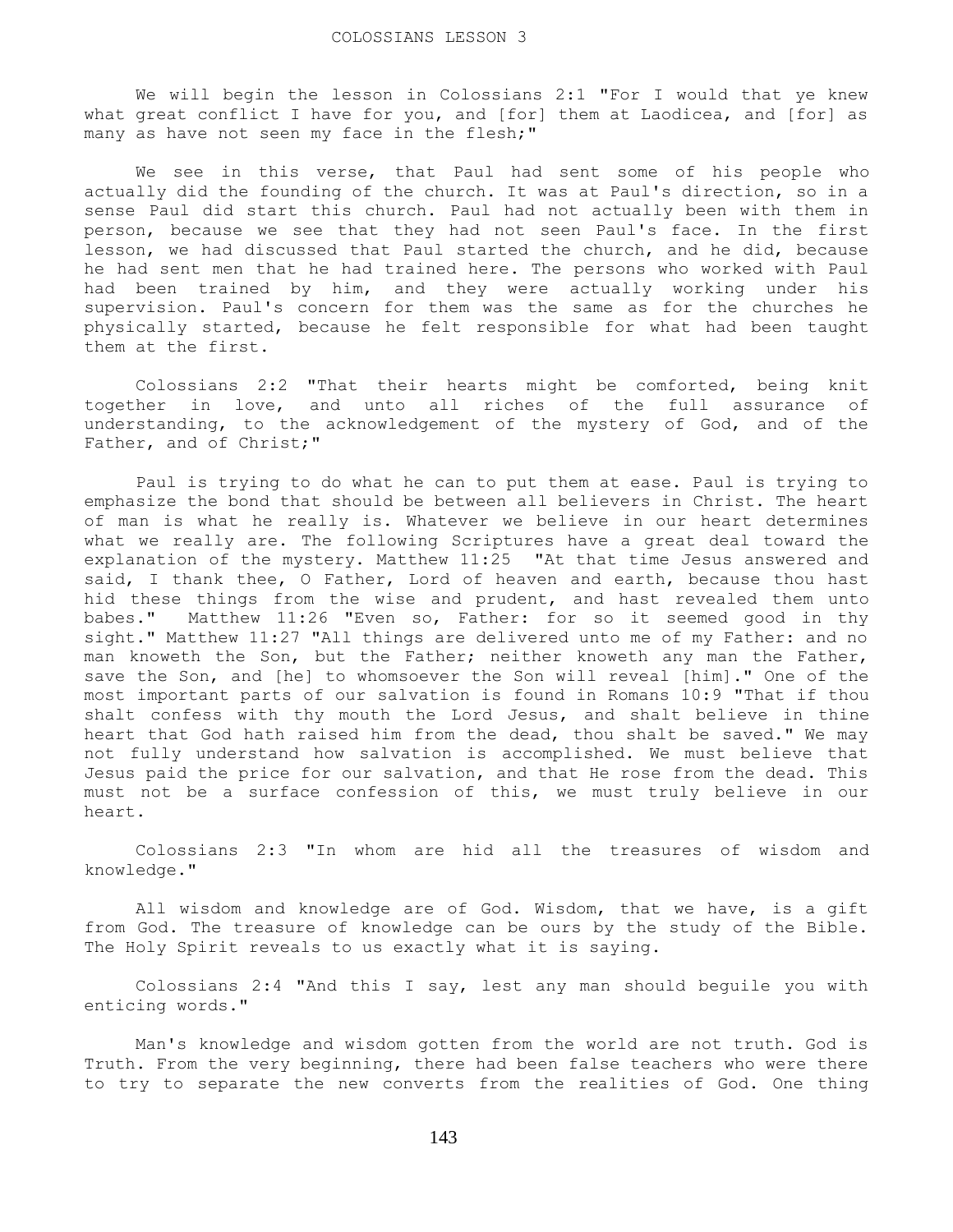that should have triggered them, and should trigger us, that something is false, is if it appeals to the flesh.

 Colossians 2:5 "For though I be absent in the flesh, yet am I with you in the spirit, joying and beholding your order, and the stedfastness of your faith in Christ."

 This appears, to me, to be very much like many of the churches of our day. They really are Christians, and really do want to do the will of God. They have just listened to some teachers who have confused them in certain areas. They were caught up in knowledge and the power of the mind. Unknowingly, they had been deceived. They had great faith in Christ. Paul had discerned their problem in his spirit, since he was not there in person. He rejoiced over their faith in Christ being firm, but wanted them to be careful not to get into mind control.

 Colossians 2:6 "As ye have therefore received Christ Jesus the Lord, [so] walk ye in him:"

 This is just saying, walk every day with Christ in you making your decisions. Depend on His power within you, and not on your own power.

 Colossians 2:7 "Rooted and built up in him, and stablished in the faith, as ye have been taught, abounding therein with thanksgiving."

 Paul is saying, let your roots be in Jesus Christ. Base everything on Jesus, your rock of foundation. Keep the faith in Jesus Christ. Be like an old oak tree that wind cannot easily move. When winds of false doctrine come you will not be shaken, because you have your roots in Jesus. Have faith. Without faith, it is impossible to please God. Think back on the teaching that brought you to the Lord in the first place. Be thankful to God for all things.

 Colossians 2:8 "Beware lest any man spoil you through philosophy and vain deceit, after the tradition of men, after the rudiments of the world, and not after Christ."

 Paul is trying to remind them that it was not their great knowledge that brought them to Christ, but simple faith. The worldly education of man builds up the man. This brings vanity and pride, which God is opposed to. The Jews had followed the traditions of men, and they had missed God. Paul is saying, fix your thoughts and faith in Christ. Philosophy, many times, questions God. Have faith, do not question God's purposes.

 Colossians 2:9 "For in him dwelleth all the fulness of the Godhead bodily."

When Jesus came to this earth to minister and save the lost, it was the will, of not only Himself, but the Father and the Holy Ghost, as well. John 14:10 "Believest thou not that I am in the Father, and the Father in me? the words that I speak unto you I speak not of myself: but the Father that dwelleth in me, he doeth the works." The fulness of the Godhead bodily means that God the Father, God the Word {Jesus}, and God the Holy Spirit, all are Spirit, and the fulness of the Spirit of God dwelled in the body of Jesus on this earth. The fulness of the Power, goodness, wisdom, etc. was in the flesh of Jesus. The power in the body of Jesus was without measure. He was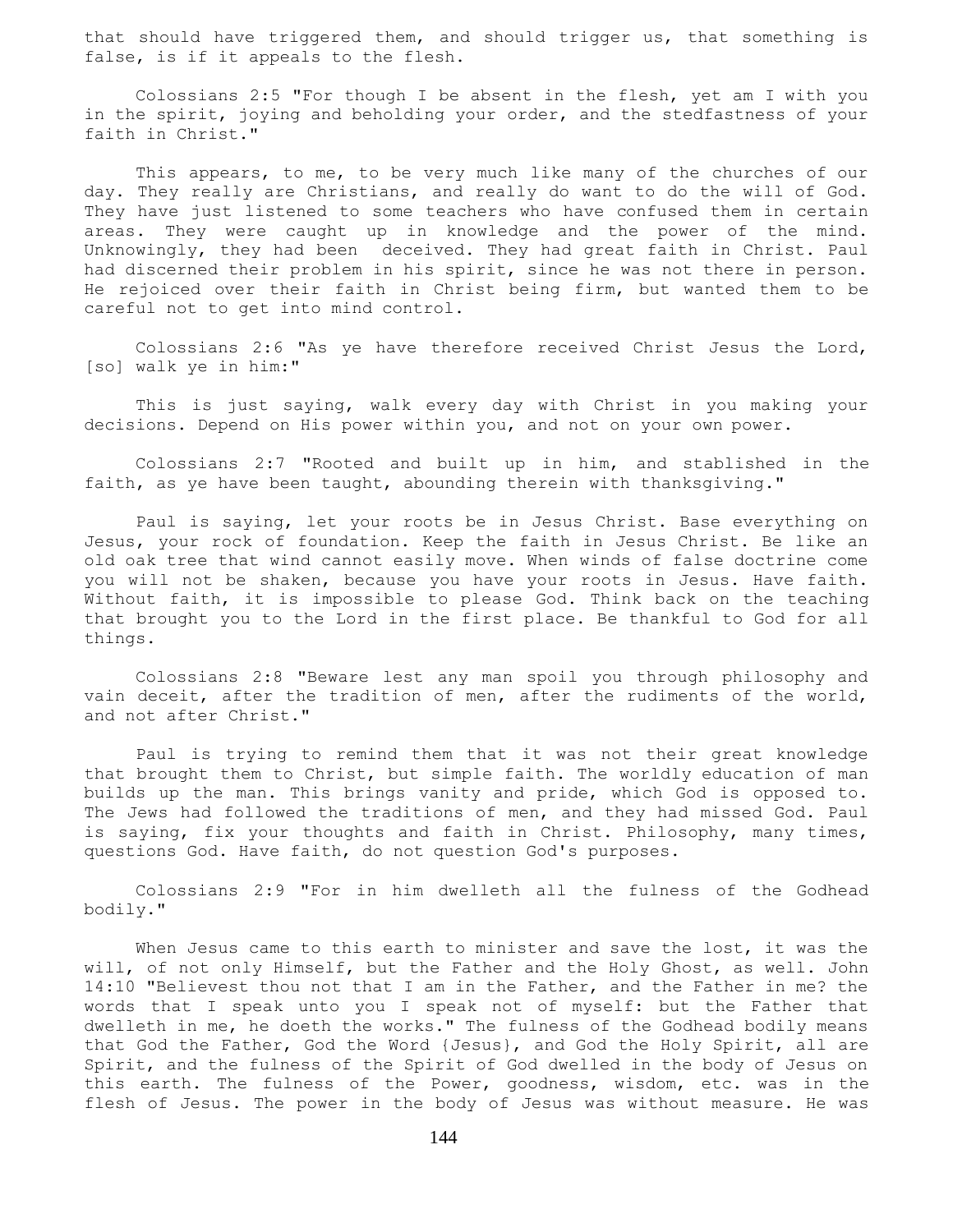actually God with us "Emmanuel". He was the Spirit of God made real in the flesh.

 Colossians 2:10 "And ye are complete in him, which is the head of all principality and power:"

 The key words in this Scripture is {in Him}. We are hid in Christ, if we are Christians. It is actually the shed blood of Jesus covering the Christian which hides us from the enemy. Even the principalities and powers are all subject unto Him. Philippians 2:10 "That at the name of Jesus every knee should bow, of [things] in heaven, and [things] in earth, and [things] under the earth;"

 Colossians 2:11 "In whom also ye are circumcised with the circumcision made without hands, in putting off the body of the sins of the flesh by the circumcision of Christ:"

 This is speaking of the circumcision of the heart which occurs when we receive Jesus as our Saviour. Jesus spiritually cuts away all the flesh away from the heart, and gives us a heart stayed upon Him. Romans 2:29 "But he [is] a Jew, which is one inwardly; and circumcision [is that] of the heart, in the spirit, [and] not in the letter; whose praise [is] not of men, but of God." This heart is what makes us a new creature in Christ. This new body desires to please God. We are no longer a flesh man, but a spiritual man. Our sins were nailed to the cross. We have now been quickened by the Spirit through faith in Jesus Christ.

 Colossians 2:12 "Buried with him in baptism, wherein also ye are risen with [him] through the faith of the operation of God, who hath raised him from the dead."

When we are baptized, we bury this body of flesh in the water and rise to new life in Him. We are then a new creature in Christ. Romans 6:3 "Know ye not, that so many of us as were baptized into Jesus Christ were baptized into his death?" Romans 6:4 "Therefore we are buried with him by baptism into death: that like as Christ was raised up from the dead by the glory of the Father, even so we also should walk in newness of life." Romans 6:5 "For if we have been planted together in the likeness of his death, we shall be also [in the likeness] of [his] resurrection:"

 Colossians 2:13 "And you, being dead in your sins and the uncircumcision of your flesh, hath he quickened together with him, having forgiven you all trespasses;"

 The penalty for sin is death. We were condemned to eternal death before we received life in Jesus Christ. I love the word "all" in the verse above. When He took our sin on His body on the cross, it abolished all of our sin. When He rose on the third day, it gave all believers in Christ the hope that they would rise, also. Jesus is the quickening Spirit. He is life. When we receive Him, we receive Life. We are justified {just as if we had never sinned}, because Jesus destroyed our sin.

 Colossians 2:14 "Blotting out the handwriting of ordinances that was against us, which was contrary to us, and took it out of the way, nailing it to his cross;"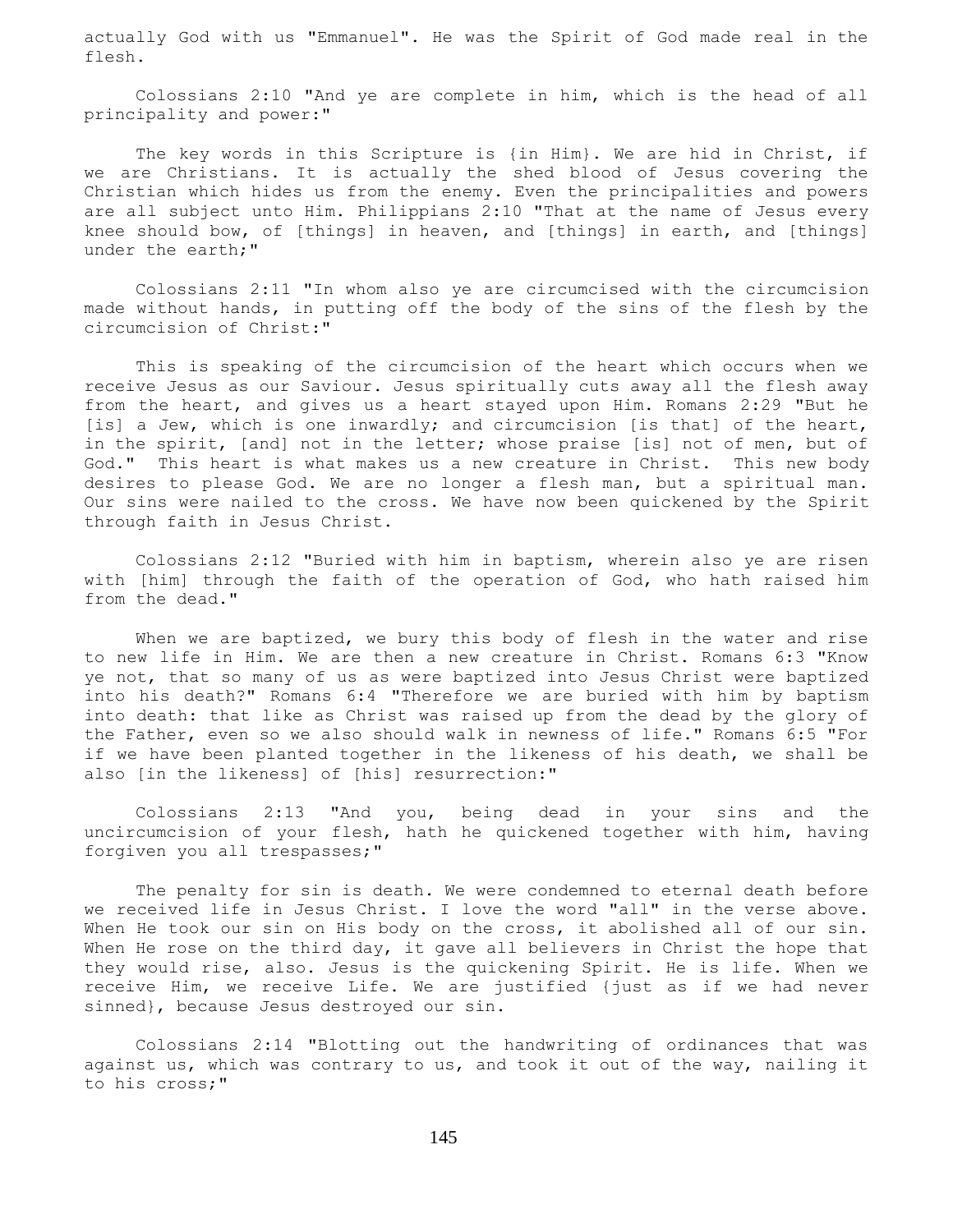The word "blotting" means that they were done away with forever. Our sin was not covered, it was blotted out. Our sin is gone. Our sin died on the body of Jesus on the cross. Acts 3:19 "Repent ye therefore, and be converted, that your sins may be blotted out, when the times of refreshing shall come from the presence of the Lord;" Jesus fulfilled the law, when He was our perfect sacrifice on the cross. He was, in fact, our Substitute.

 Colossians 2:15 "[And] having spoiled principalities and powers, he made a shew of them openly, triumphing over them in it."

 Sin was a terrible power over all of us, before we were saved. The penalty of sin {death} was a constant threat. Usually principalities and powers are speaking of the power of darkness. It was Satan, who Jesus destroyed on the cross. Satan was defeated. He even lost the keys to hell. Jesus took them away from him. Jesus went into hell, and took the keys, and brought out many captives with Him.

 Colossians 2:16 "Let no man therefore judge you in meat, or in drink, or in respect of an holyday, or of the new moon, or of the sabbath [days]:"

 The only Judge that Christians should be concerned with is Jesus. Jesus has placed His law in the heart of the Christian. We call it conscience. If you do not feel guilty for not keeping these specified days, it is because you have a clear conscience. The men spoken of, here, are those who would put you back under the law. You can not please men. Stop trying. Just please God.

 Colossians 2:17 "Which are a shadow of things to come; but the body [is] of Christ."

 If we are the body of Christ and He is the Head, we should do as the Head instructs us. He controls us.

 Colossians 2:18 "Let no man beguile you of your reward in a voluntary humility and worshipping of angels, intruding into those things which he hath not seen, vainly puffed up by his fleshly mind,"

 Angels are part of the creation. They are not the Creator. We should worship and serve only God. This is the mistake that 1/3 of the angels made when they followed the archangel Lucifer. The best advice is worship the Creator and not any of His creation.

 Colossians 2:19 "And not holding the Head, from which all the body by joints and bands having nourishment ministered, and knit together, increaseth with the increase of God."

 All Christians, who make up the body of Christ, should grow by letting the Head {Jesus Christ} direct them in all they do. The body can only function properly when the head gives the signals to each part of the body. In a human, the brain sends impulses to the arms and legs and other parts of the body for them to function properly. If the signals are not received from the brain, the other parts of the body do not function properly. It is the same thing in the spiritual sense. Let the Head control the body, or else the body will not function properly.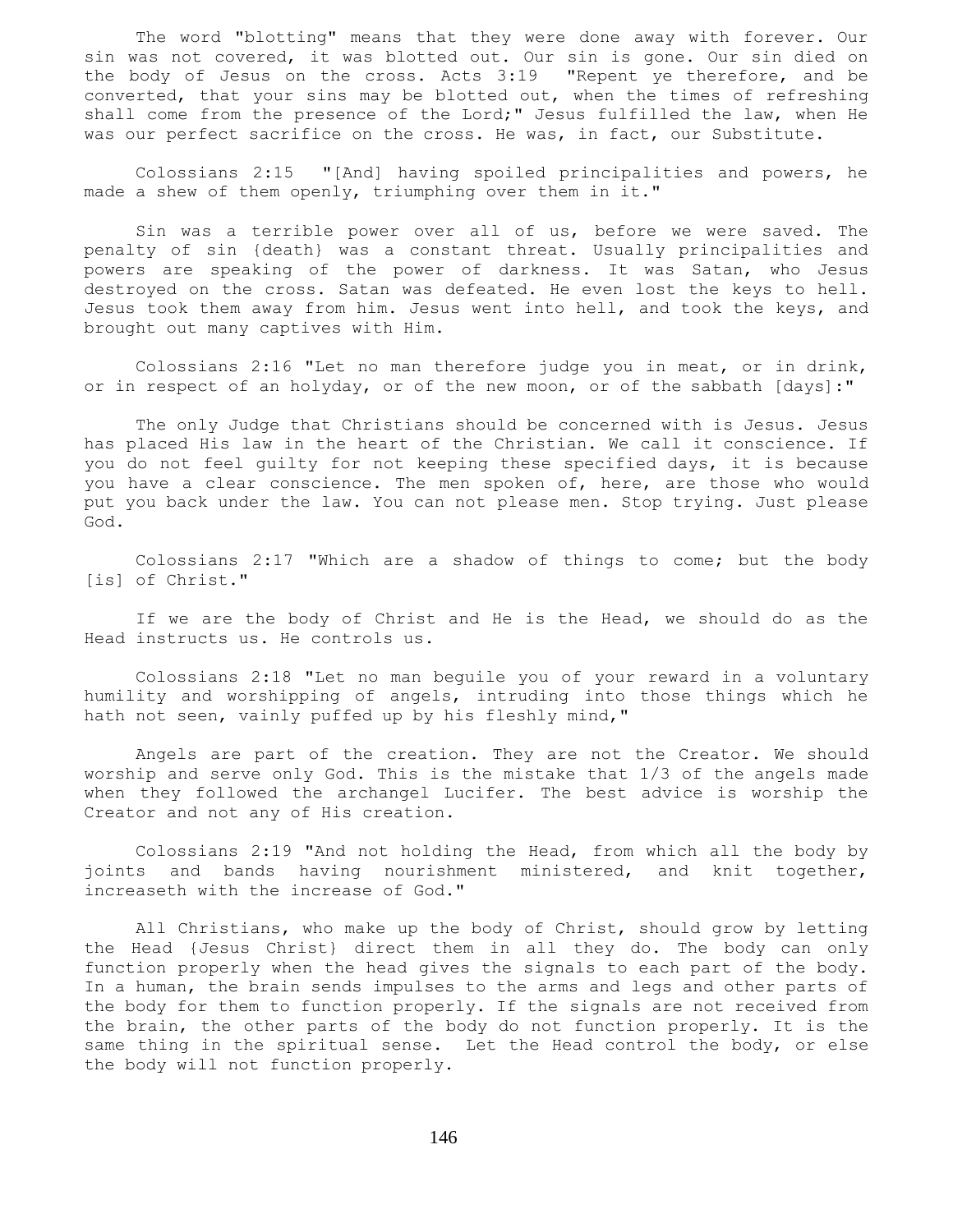Colossians 2:20 "Wherefore if ye be dead with Christ from the rudiments of the world, why, as though living in the world, are ye subject to ordinances,"

 When you are dead, you do not have to follow ordinances. You do not have to pay taxes when you are dead. This is just saying, that to be dead in Christ took care of all of the fulfillment of ordinances. When you are in Christ, He makes the decisions. It is no longer necessary to have a set of rules to go by. Christ breaks no spiritual laws. The verse above is showing that true Christianity makes you one with Christ. There is no law against the activities of Christ.

Colossians 2:21 "(Touch not; taste not; handle not;"

 This was one of the things that made the Pharisees so angry with Jesus. He did all of the above. We know that the Jews were very careful to keep all of the ordinances. Jesus fulfilled these ordinances on the cross.

 Colossians 2:22 "Which all are to perish with the using;) after the commandments and doctrines of men?"

What you touch, or put into the mouth, does not defile you. The two following Scriptures say it best. Matthew 15:20 "These are [the things] which defile a man: but to eat with unwashen hands defileth not a man." Mark 7:15 "There is nothing from without a man, that entering into him can defile him: but the things which come out of him, those are they that defile the man."

 Colossians 2:23 "Which things have indeed a shew of wisdom in will worship, and humility, and neglecting of the body; not in any honour to the satisfying of the flesh."

 In this, Paul is still reminding them that many things that appear to be wise to the flesh of man, are not necessarily wise in God's sight. It is good to crucify your flesh, but if it is done to prove something to the world, it is wrong. Our salvation lies in Christ alone, not in any will worship on our part.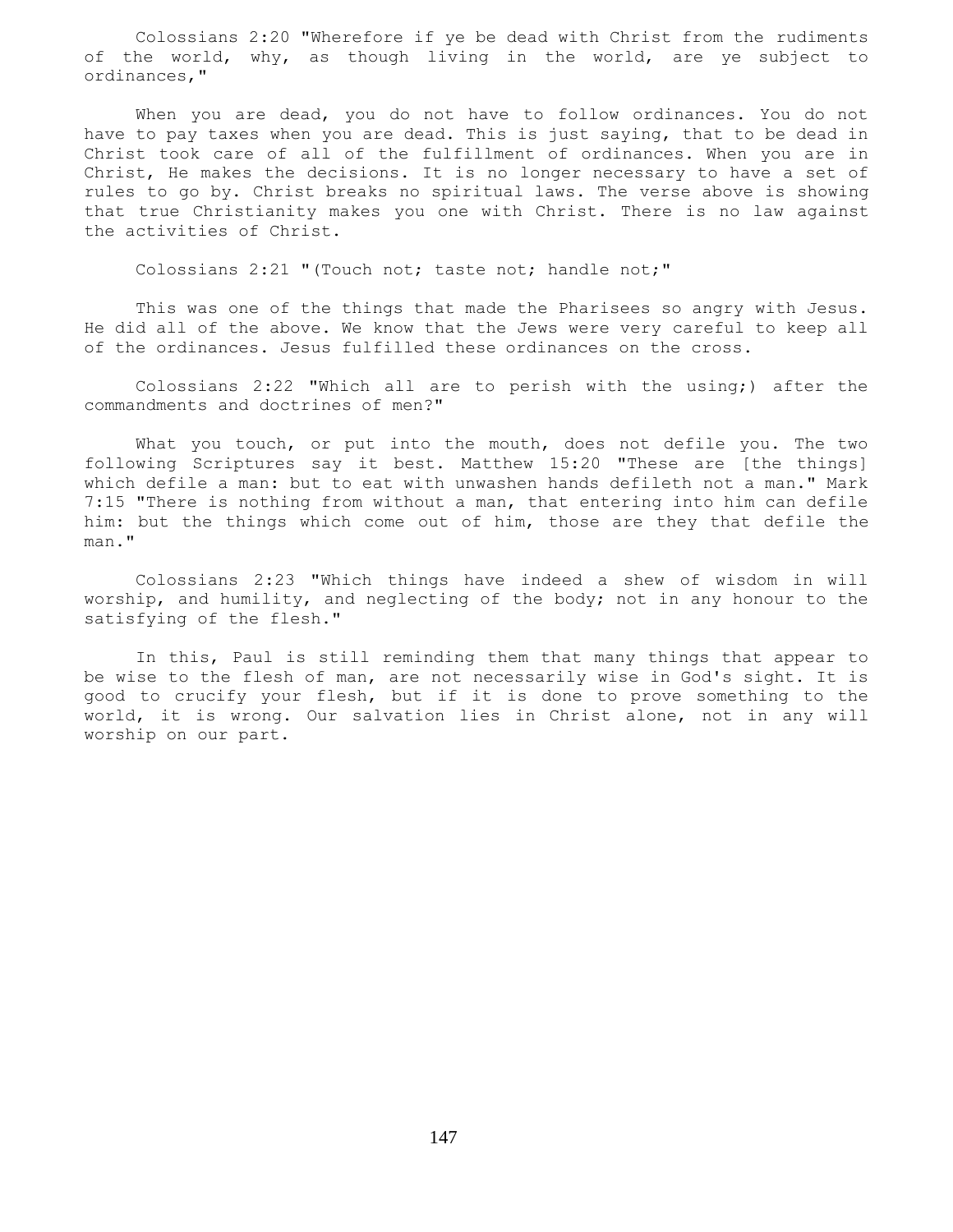## Colossians 3 Questions

1. What does verse 1 reveal about the founding of this church? 2. How, then, did Paul found this church? 3. What is Paul trying to emphasize in verse 2? 4. What shows us what a man really is? 5. Quote Matthew chapter 11 verse 25. 6. What is the most important thing that brings us salvation? 7. All wisdom and knowledge are of . 8. How can the treasure of knowledge be ours? 9. How were they trying to beguile these Christians? 10. What is one thing that should make us know a teaching is false? 11. Paul was not with them in person, but in what? 12. What does verse 6 mean by "walk ye in Him"? 13. What is Paul saying in verse 7? 14. Beware lest any man spoil you through \_\_\_\_\_\_\_\_\_\_. 15. What had brought them to Christ? 16. For in Him dwelleth all the fulness of the \_\_\_\_\_\_\_\_\_\_ \_\_\_\_\_\_\_\_. 17. Quote John chapter 14 verse 10. 18. What does "Emmanuel" mean? 19. What is the key word in verse 10? 20. What hides us from the enemy, if we are Christians? 21. Quote Philippians chapter 2 verse 10. 22. When is the heart circumcised? 23. We are no longer a flesh man, but a \_\_\_\_\_\_\_\_\_\_\_\_ man. 24. We have now been quickened by the Spirit through \_\_\_\_\_ in \_\_\_\_\_  $\overline{\phantom{a}}$  ,  $\overline{\phantom{a}}$  ,  $\overline{\phantom{a}}$  ,  $\overline{\phantom{a}}$  ,  $\overline{\phantom{a}}$ 25. Describe what happens to us when we are baptized. 26. Quote Romans chapter 6 verses 3 through 5. 27. The penalty for sin is 28. When was our sin abolished? 29. Who is the quickening Spirit? 30. What has Jesus done with the handwriting of ordinances? 31. Who, specifically, did Jesus defeat on the cross? 32. How many of the angels followed Lucifer out of heaven? 33. What causes the body to function properly? 34. True Christianity makes you one with \_\_\_\_\_\_\_. 35. Quote Mark chapter 7 verse 15.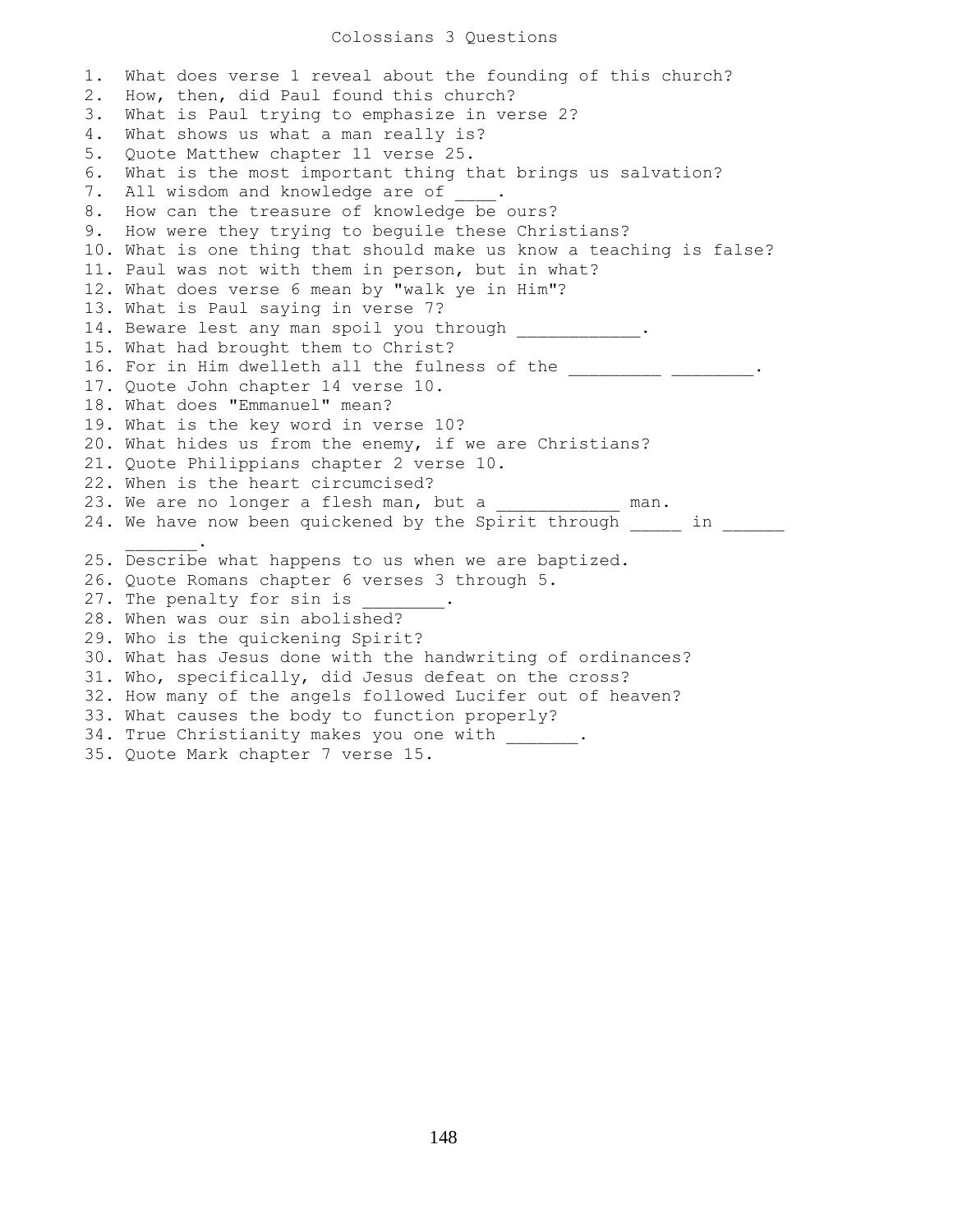We will begin this lesson in Colossians 3:1 "If ye then be risen with Christ, seek those things which are above, where Christ sitteth on the right hand of God."

 Christians are in this world, but not of this world. Our home is in heaven. We are seated in heavenly places with Christ Jesus. We are strangers in this land. We are foreigners, since our homeland is heaven. We are to lay up our treasures in heaven, not here on this earth. We should get our eyes off the circumstances which surround us on this earth. We should keep our eyes on Jesus and heaven. The desires of this earth, and of our flesh, should be far from us. We should be looking to heavenly rewards. Jesus is seated in heaven at the right hand of the Father, because His work is done. It was done when He said, It is finished, on the cross.

 Colossians 3:2 "Set your affection on things above, not on things on the earth."

 Our affections should be for our home in heaven. We should not love the earth.

 Colossians 3:3 "For ye are dead, and your life is hid with Christ in God."

We are dead to this world, dead to fleshly desires, even dead to sin, itself. We must be buried with Him, to rise to new life in Him. It is a mystery, indeed that we are in Christ and He is in us. We are seated in the heavenlies with Him, and yet He dwells within us here on the earth. This has to be the omnipresence of God. This is saying that Christians are dead to the lusts of this earth, but alive to heavenly thoughts and deeds. Romans 5:21 "That as sin hath reigned unto death, even so might grace reign through righteousness unto eternal life by Jesus Christ our Lord."

 Colossians 3:4 "When Christ, [who is] our life, shall appear, then shall ye also appear with him in glory."

 It is our spirit that will appear with Him. Our body will be waiting for that glorious day of redemption. Though our body be here on the earth, our spirit dwells with Jesus even now. Paul says it best when he says, absent in body, but present in spirit. All of our hopes are caught up in Him. We are in Him and He is our life.

 Colossians 3:5 "Mortify therefore your members which are upon the earth; fornication, uncleanness, inordinate affection, evil concupiscence, and covetousness, which is idolatry:"

All of these things are earthly things. These are sins of the flesh. These things are no longer part of a Christian's life, when they become born of the spirit. "Mortify" means to totally do away with. These are all sins of flesh man. They are not part of the life of a spirit man. The desire to commit any of these sins must be put to death that the spirit might live. I have mentioned so many times, that we are a spirit living in a body of flesh, and that one of the two will rule the soul, or will of man. If we follow the flesh, we are flesh man. If we do away with fleshly desires and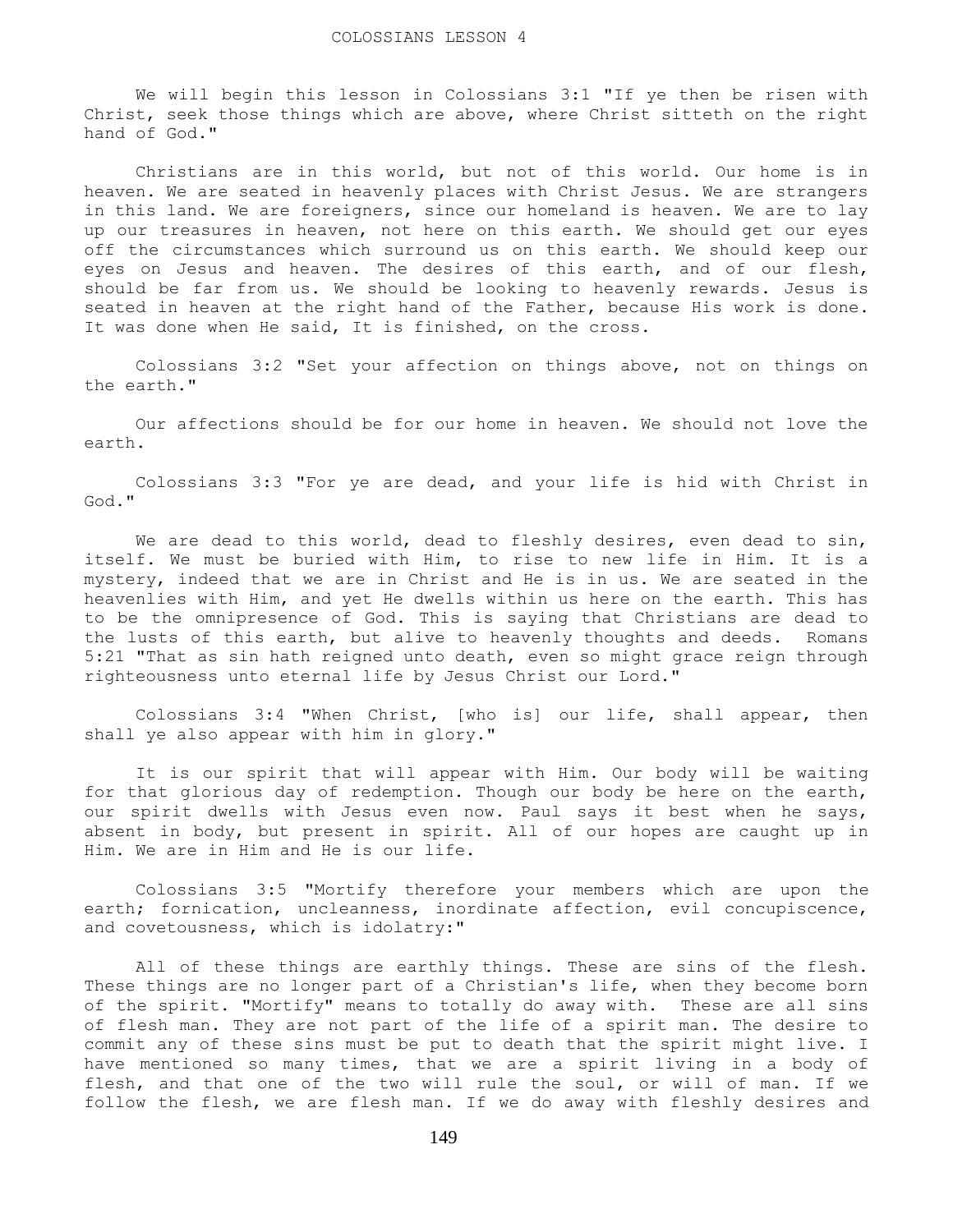let the spirit rule, we are spirit. If the sins mentioned above are active in your life, you are not spirit man. You are of the flesh.

 Colossians 3:6 "For which things' sake the wrath of God cometh on the children of disobedience:"

 Notice, the word children, in the verse above. This means, then, that these are people who profess Christianity. Wrath is when God can not look the other way any longer. His fury {wrath} comes up in His face, and He rains terror upon those disobedient. God will not overlook the sins mentioned in verse 5.

 Colossians 3:7 "In the which ye also walked some time, when ye lived in them."

This is saying that all have sinned and come short of the glory of God, when they were walking in the flesh, before they were saved. This is the walk of the flesh.

 Colossians 3:8 "But now ye also put off all these; anger, wrath, malice, blasphemy, filthy communication out of your mouth."

 All of these sins are part of that old flesh man that must be buried for the spirit man to live. All of the things above such as anger, wrath, malice, blasphemy, and filthy communication should not be a part of the Christian. The Christian is a new creature in Christ. The spirit is in control. The Life within them is Christ living through them. The words of our mouth speak what is in our heart. Filthy communication comes from the mouth of the lost.

 Colossians 3:9 "Lie not one to another, seeing that ye have put off the old man with his deeds;"

 We can see from the following Scripture, where lies come from. John 8:44 "Ye are of [your] father the devil, and the lusts of your father ye will do. He was a murderer from the beginning, and abode not in the truth, because there is no truth in him. When he speaketh a lie, he speaketh of his own: for he is a liar, and the father of it." Look with me at the seriousness of lying in the next verse. Revelation 22:15 "For without [are] dogs, and sorcerers, and whoremongers, and murderers, and idolaters, and whosoever loveth and maketh a lie."

 Colossians 3:10 "And have put on the new [man], which is renewed in knowledge after the image of him that created him:"

 When we become Christians, we have turned our will over to the spirit and have taken all authority away from the flesh. Romans 8:5 "For they that are after the flesh do mind the things of the flesh; but they that are after the Spirit the things of the Spirit." God is a Spirit, if we are in His image, we are a spirit man, as well. Christians should be Christlike. We should reflect the Light of Jesus in our lives.

 Colossians 3:11 "Where there is neither Greek nor Jew, circumcision nor uncircumcision, Barbarian, Scythian, bond [nor] free: but Christ [is] all, and in all."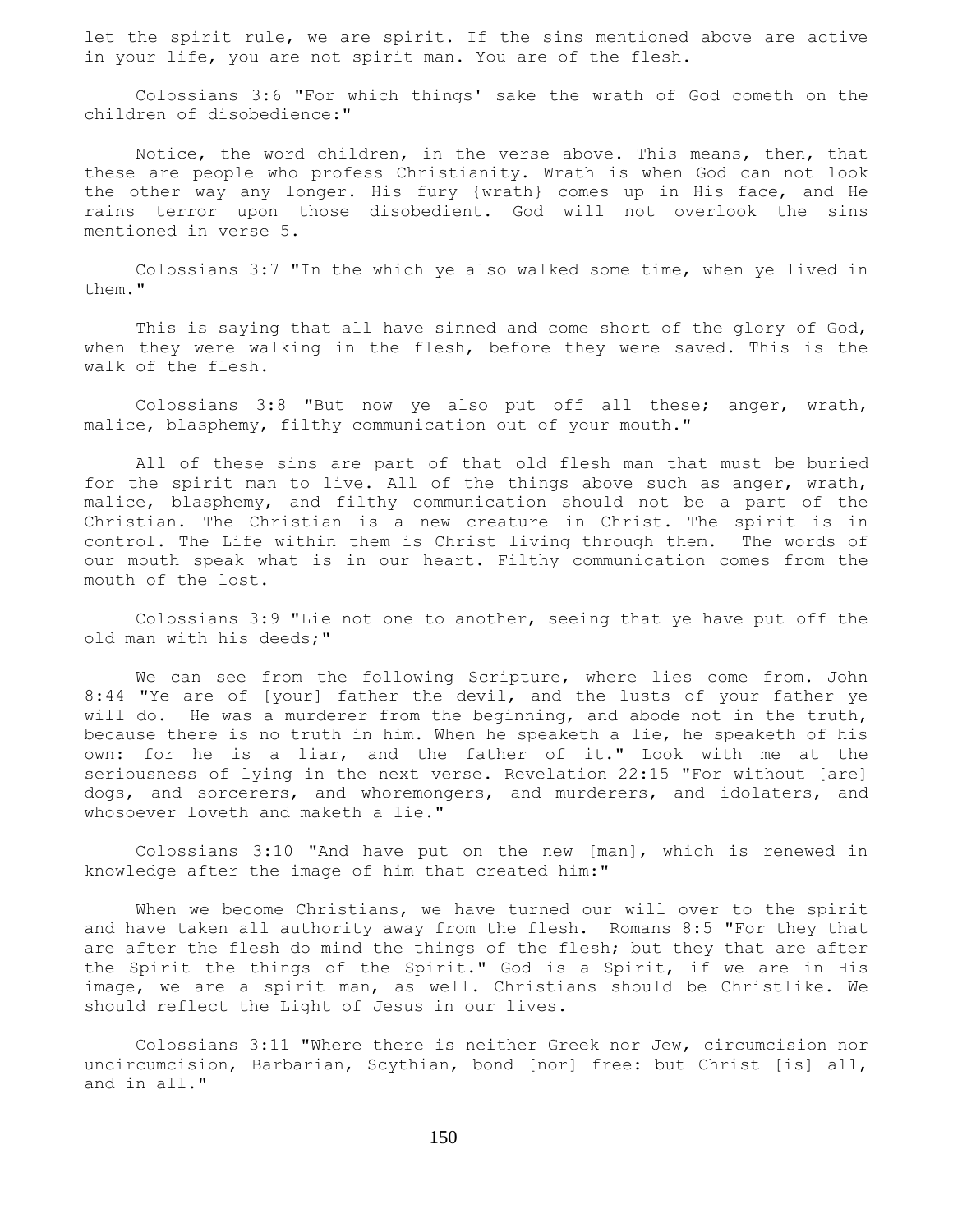We find a companion Scripture to this in Galatians 3:28 "There is neither Jew nor Greek, there is neither bond nor free, there is neither male nor female: for ye are all one in Christ Jesus." God looks on the spirit of mankind, and not on the flesh. All of the separations mentioned in both verses above are in the flesh. A spirit does not segregate because of nationality, or color, or gender. Circumcision is not even important in the spirit, because the flesh has been done away with. Those who are free, are Christ's servants, and those who are slaves, are Christ's freeman. The Spirit of Christ is in all who believe.

 Colossians 3:12 "Put on therefore, as the elect of God, holy and beloved, bowels of mercies, kindness, humbleness of mind, meekness, longsuffering;"

 This is describing the personality of those who have Christ living in them. These are really the gifts of the Spirit that come to us, when we are baptized in the Holy Spirit of God. Paul is saying, you are the elect of God, now do your part by living like the elect of God. We are to be holy, for He is holy. These virtues of kindness, mercy, humbleness of mind, meekness, and longsuffering are descriptions of the Lord's personality. If we have taken on Christ, then they are our personality, too.

 Colossians 3:13 "Forbearing one another, and forgiving one another, if any man have a quarrel against any: even as Christ forgave you, so also [do] ye."

 God loves the unloveable, as He loved us while we were yet in sin. Forgive, and you shall be forgiven. Matthew 18:21 "Then came Peter to him, and said, Lord, how oft shall my brother sin against me, and I forgive him? till seven times?" Matthew 18:22 "Jesus saith unto him, I say not unto thee, Until seven times: but, Until seventy times seven." This is just saying, forgive him every time he asks for forgiveness. Don't let the sun go down on your wrath. Do not be angry without a cause.

 Colossians 3:14 "And above all these things [put on] charity, which is the bond of perfectness."

 The charity that this is speaking of, is a Godly kind of love. This is love in spite of what a person has done to you, not because of what they can do for you. Jesus told the rich young ruler, if he would be perfect, to sell what he had and give it to the poor. Charity covers a multitude of sin. God deals with us in the manner we have treated others with. There is no greater gift than Agape love.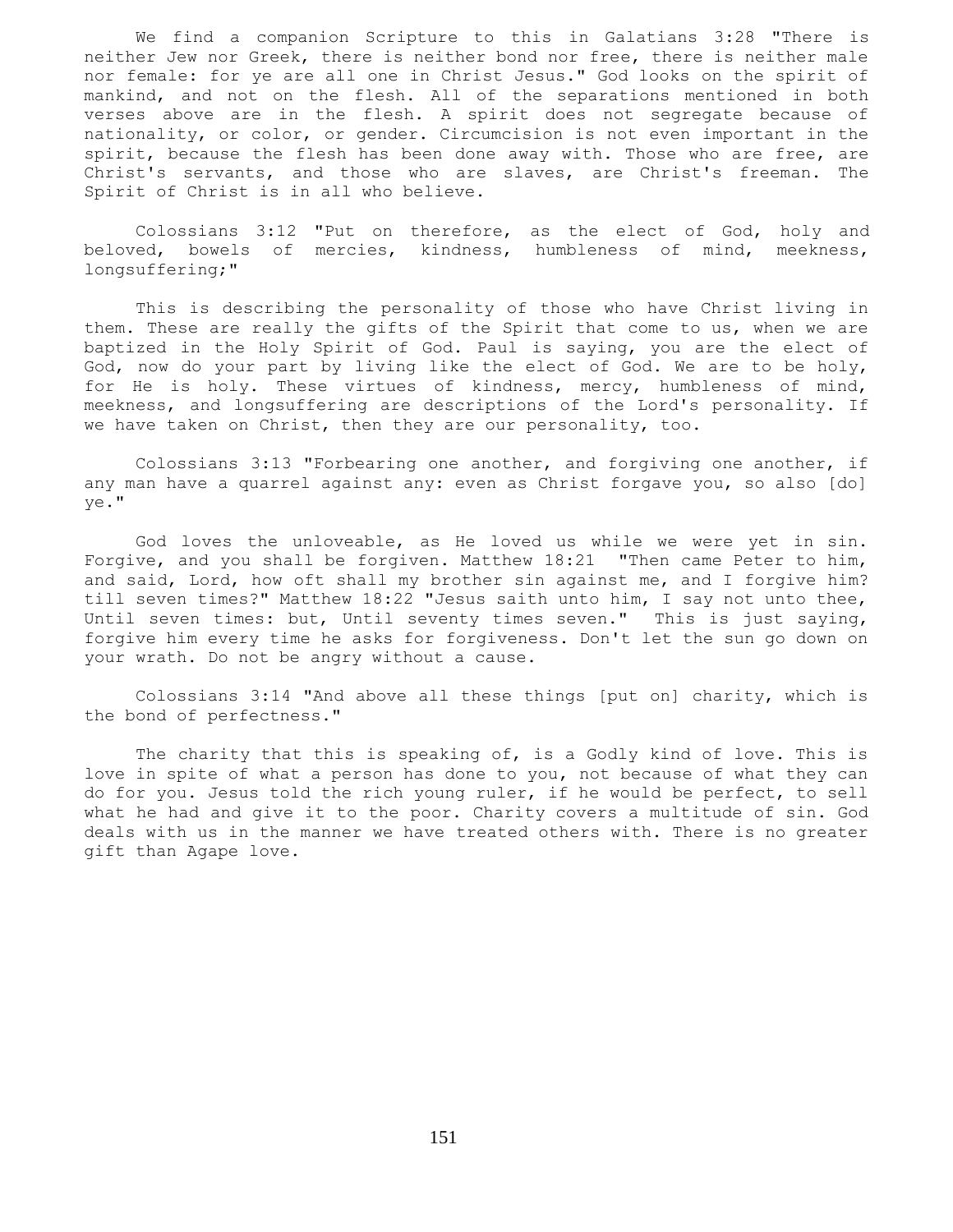## Colossians 4 Questions

1. If ye then be risen with Christ, seek those things which are  $\mathcal{L}=\mathcal{L}^{\mathcal{L}}$ 2. Where does Christ sit? 3. The Christian's home is in 4. Why is Jesus seated at the right hand of the Father in heaven? 5. Set your affections on things 6. Your life is with Christ in God. 7. What are some of the things we are dead to, if we are Christians? 8. What is a mystery indeed? 9. Quote Romans chapter 5 verse 21. 10. What appears with Him, our spirit, or our body? 11. Name some of the things Christians should mortify in their life? 12. What does "mortify" mean? 13. How can you tell the difference between spirit man and flesh man? 14. The wrath of God comes on whom? 15. Verse 8 says, Christians must put off what things? 16. The cofour speak what is in our heart. 17. Quote John chapter 8 verse 44. 18. What other sins are grouped with loving and making a lie? 19. Quote Romans chapter 8 verse 5. 20. How are we in the image of God? 21. Where is there a companion Scripture to Colossians chapter 3 verse 11? 22. Why are none of these separations not important to God? 23. Describe the personality of the elect of God. 24. Loves the unloveable. 25. How many times did Jesus tell Peter to forgive someone? 26. What is the bond of perfectness?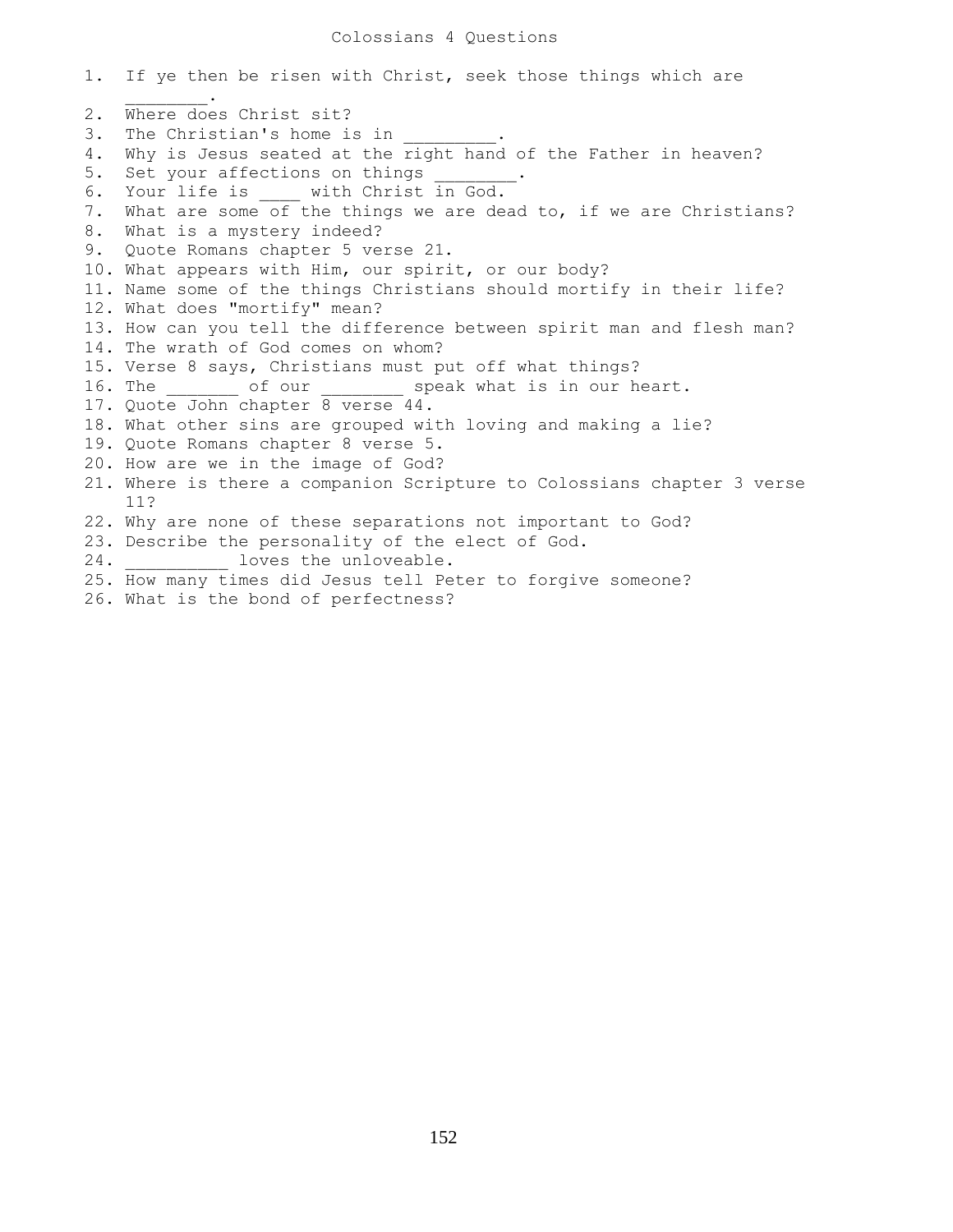We will begin this lesson in Colossians 3:15 "And let the peace of God rule in your hearts, to the which also ye are called in one body; and be ye thankful."

 Jesus is the King of Peace. When we make Him the Lord of our life, the peace of God does rule in our heart. He brings the kind of peace that goes beyond explanation. In the midst of trouble, His peace causes us to be calm. It is called the Peace beyond understanding. This is the peace that Job had when he was under such great attack.

 Colossians 3:16 "Let the word of Christ dwell in you richly in all wisdom; teaching and admonishing one another in psalms and hymns and spiritual songs, singing with grace in your hearts to the Lord."

 Jesus Christ our Lord is the Word of God. The Bible is the Word of God. If you hide this Word of God in your heart, no one can take it away from you. They may take the written Word from you, but they cannot take what you have hidden in your heart. Wisdom is a gift from God. The two great powers in the world are the spoken and the written Word. Build each other up in the most holy faith. When friends get together and study the Word of God, it builds them up, and brings perfect peace to them. The Psalms are like warm oil pouring over you. They bring such a peace to all who hear them. Have you ever sat down and just read the words in the beautiful hymns? The people who wrote them were under the anointing of the Holy Spirit. They have such Truth of the Word in them. They are comforting, because they tell truth in a melodious way. Singing this type of spiritual music makes a sweet, sweet sound in God's ear. Singing builds up the spirit of man. The grace, spoken of here, is a thanksgiving for the free gift of grace that God has given us. Notice, this singing is not for performing, this is sung reverently to the Lord.

 Colossians 3:17 "And whatsoever ye do in word or deed, [do] all in the name of the Lord Jesus, giving thanks to God and the Father by him."

When I see this Scripture, I think of the blood that was applied to the thumb of the right hand of the priests and the high priest. To me, this meant that everything we put our hand to do must be dedicated to God. Whatever our task is in life, we must do our work as unto the Lord. We must not only hear and speak the Word, but we must do it as well. We should apply the teachings of the Word of God to our everyday tasks. The best sermon that everyone can preach is the way they conduct their daily lives. Every task should be done with thanksgiving in our heart. We thank the Father for sending His Son to Save us. We thank the Son {Jesus} for actually saving us.

 Colossians 3:18 "Wives, submit yourselves unto your own husbands, as it is fit in the Lord."

 The church is the bride of Christ. The entire church must be submitted to the Lord Jesus Christ. Husbands and wives on the earth are a shadow of the heavenly scene. We see, in this, that the wife and husband are one flesh, as the church and the Lord Jesus Christ are one Spirit. The wife is not to work against her husband, especially seeing they are one flesh. The wife is the helpmeet of her husband. His welfare should be of utmost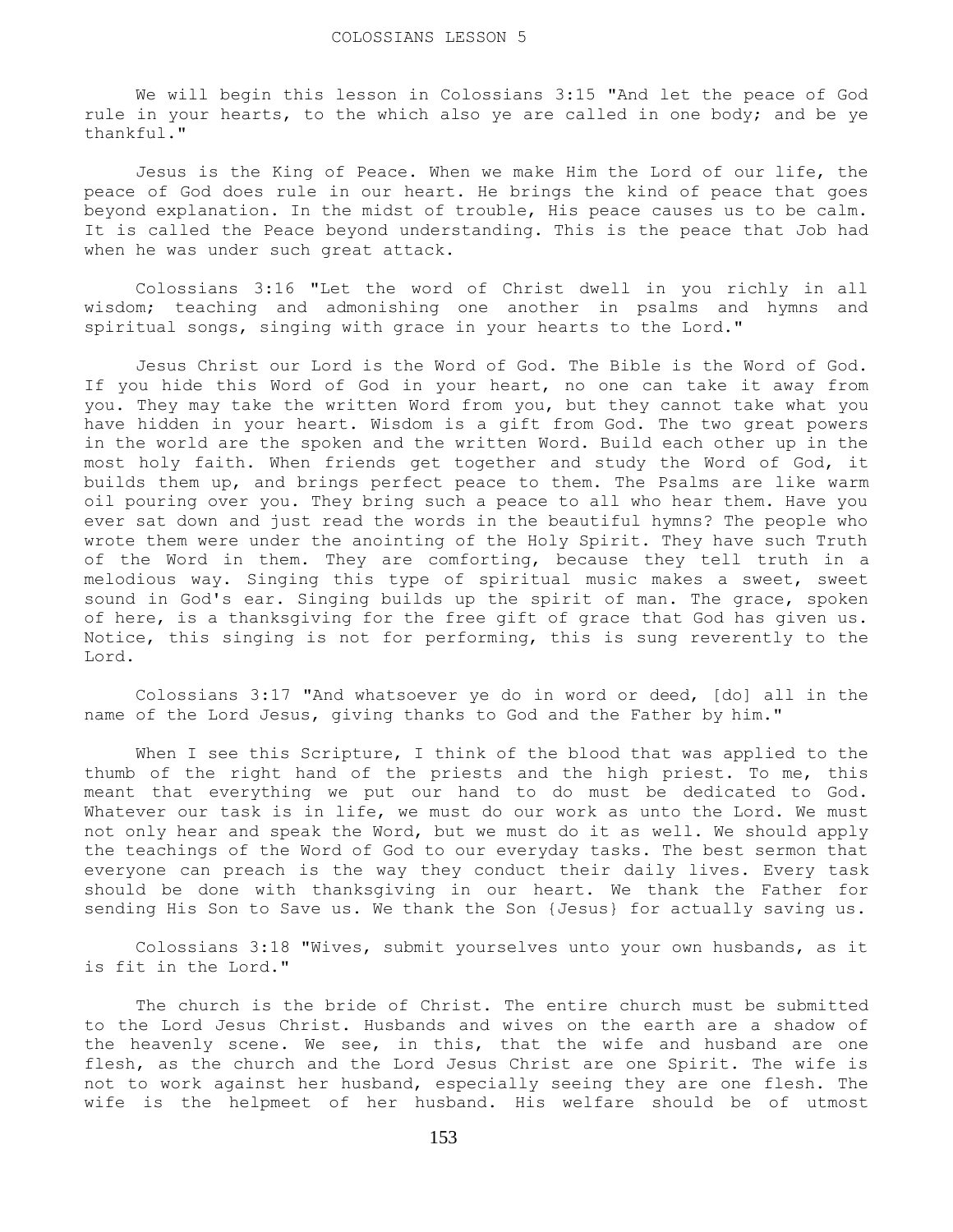importance. In the flesh, the wife should submit to her husband. The only time that this is not so, is if it causes her to fall away from God.

 Colossians 3:19 "Husbands, love [your] wives, and be not bitter against them."

 The love spoken of here, is a love like Jesus had for the church. This love is a protection for the lesser vessel.

 Colossians 3:20 "Children, obey [your] parents in all things: for this is well pleasing unto the Lord."

 Again, we see that this obedience of the child for their parents shadows the obedience of God's children for Him. I Samuel 15:22 "And Samuel said, Hath the LORD [as great] delight in burnt offerings and sacrifices, as in obeying the voice of the LORD? Behold, to obey [is] better than sacrifice, [and] to hearken than the fat of rams." Obedience to an earthly parent is a type of respect, or honor. Honor thy Father and Mother is one of the Ten Commandments. Obedience, has a side benefit. All of the regulations that God put on mankind were for mankind's benefit. The regulations that parents put on their children are for the child's benefit, as well. We may not see the benefit when it is happening, but it is beneficial. Do yourself a favor. Obey your parents.

 Colossians 3:21 "Fathers, provoke not your children [to anger], lest they be discouraged."

 All correction should be in a loving and kind way. Constant screaming at a youngster sends him, or her, the message that you do not love them. It, also, has a way of downing their self-esteem. If my dad does not believe in me, who will?

 Colossians 3:22 "Servants, obey in all things [your] masters according to the flesh; not with eyeservice, as menpleasers; but in singleness of heart, fearing God:"

 Jesus is Lord of all. We are His servants. The verse above is a shadow of the fact that Jesus is Lord. Jesus is Lord in the spirit, and this verse is speaking of the master who is lord over your flesh. This was written when there were slaves, but it still applies today toward the people you are working for. Employees, give the man who hired you your loyalty. He deserves a full day of work for the pay he has given you. When you are on his payroll, you must do as he asks you. The only time it is not alright to do what he asks you, is if you resign from the job. Loyalty is very important, when you are working for someone. You must do the work the way they want it done. Once you have made an agreement for the wages you will work for, fill the contract. You must keep your word. The boss must keep his word, too. He has a boss, also. Jesus is looking at the way we conduct our lives. We must deal fairly with each other.

 Colossians 3:23 "And whatsoever ye do, do [it] heartily, as to the Lord, and not unto men;"

 It really does not matter what our work is in this world. This is the task that God has chosen for us to do. Do it as unto the Lord. It is the Lord who makes one man a doctor, and another man a porter. Do your job well,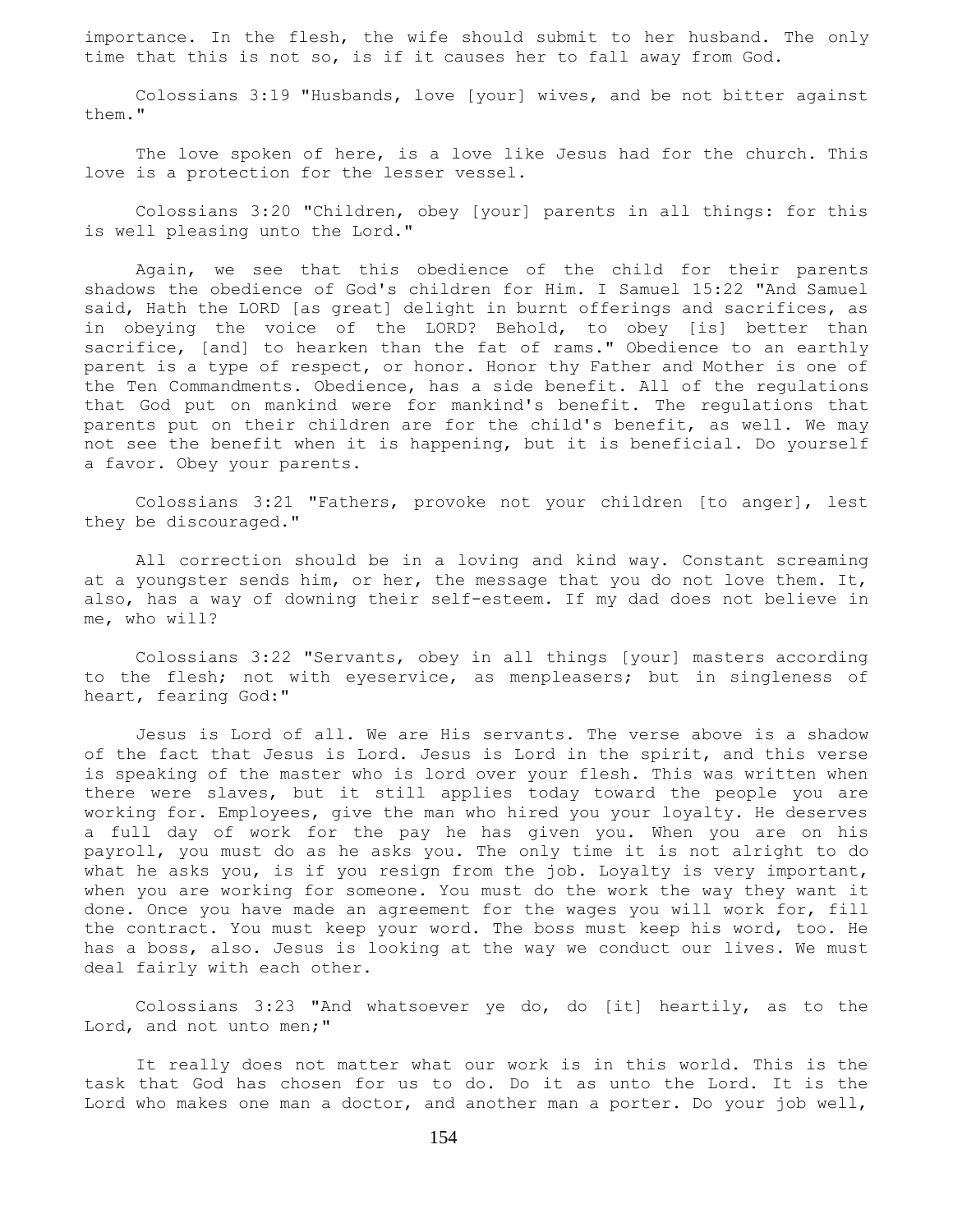whatever it is. You will not be judged by the other man's job. You will be judged by what you did with the talents God gave you.

 Colossians 3:24 "Knowing that of the Lord ye shall receive the reward of the inheritance: for ye serve the Lord Christ."

 Our inheritance in heaven is not determined by the wealth we had on this earth. We should be laying up treasures in heaven. We are all in the service of the Lord. He has placed us in the body where we can be the most useful. If everyone was a scientist, there would be no one to cook our food. You can easily see that each of us has a job to do for the Lord, and that is the job we need to be doing. I Peter 1:3 "Blessed [be] the God and Father of our Lord Jesus Christ, which according to his abundant mercy hath begotten us again unto a lively hope by the resurrection of Jesus Christ from the dead," I Peter 1:4 "To an inheritance incorruptible, and undefiled, and that fadeth not away, reserved in heaven for you," Seeing He has prepared all of this, it is a little thing to serve Him here.

 Colossians 3:25 "But he that doeth wrong shall receive for the wrong which he hath done: and there is no respect of persons."

 Jesus is the judge of all the earth. He judges us not as groups, but one at a time. What you do with your life, is up to you. God will not force himself upon you. You have a free will. You can choose to do wrong, and reject Jesus and His plan for your life. If you do, there is payment for the decision to do wrong, just as there was an inheritance for those who followed Jesus. The difference is, the reward for a disobedient life is an eternity in hell. Jesus is a just God. He gives us the reward we chose. It does not matter whether you were the boss, or the worker, judgement is just. Treat other people as if Jesus was watching everything you do, because He is.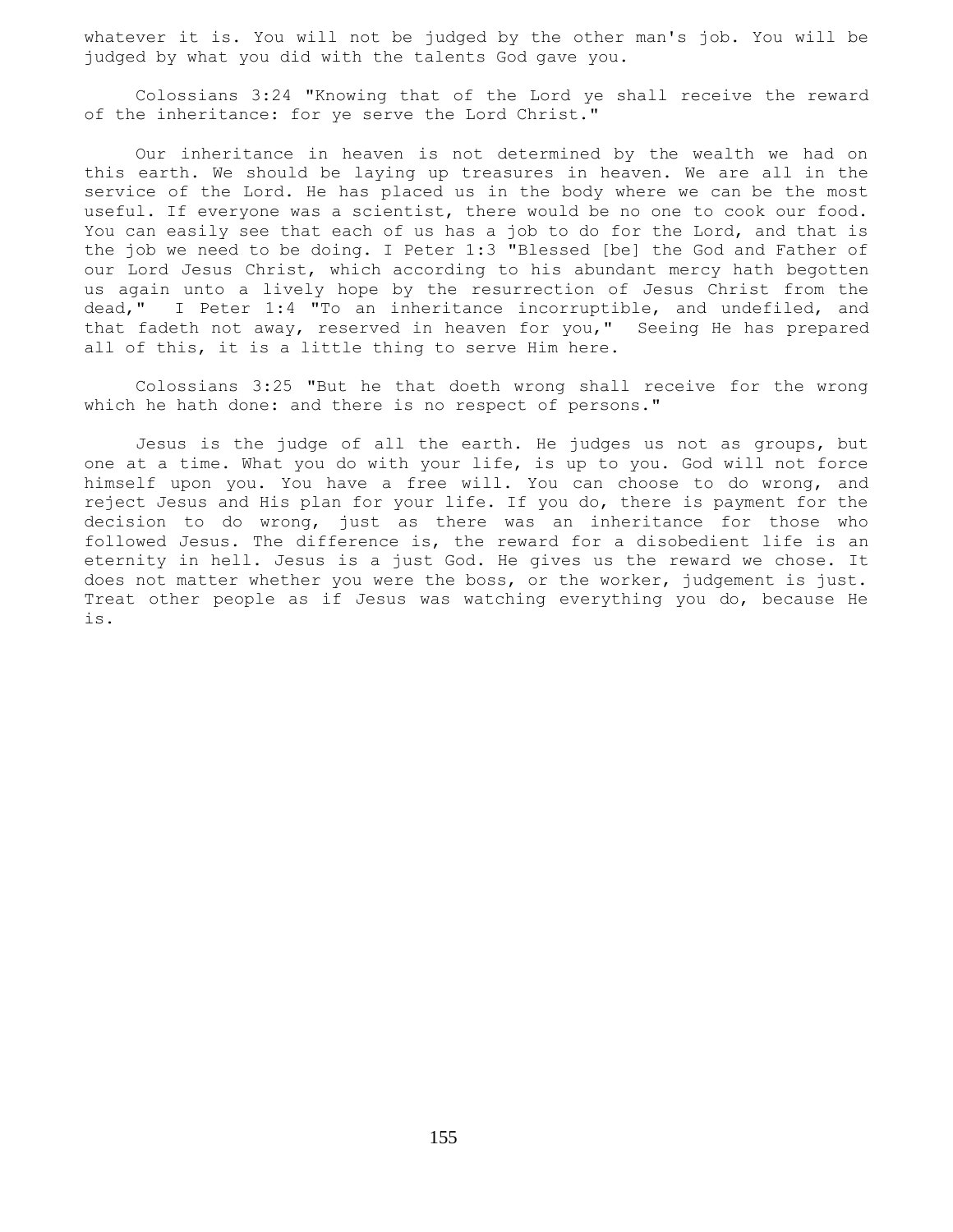## Colossians 5 Questions

|    | 1. Let the of God rule in your hearts.                               |
|----|----------------------------------------------------------------------|
| 2. | What kind of peace did Job have in his troubles?                     |
| 3. | Let the of Christ dwell in you richly in all wisdom.                 |
| 4. | Teaching and admonishing one another in __________ and _______ and   |
|    | ____________________, singing with grace in your hearts to the Lord. |
|    | 5. Who is the Word of God?                                           |
| 6. | What are the two great powers in the world?                          |
| 7. | What makes a sweet sound in the ear of God?                          |
|    | 8. We must do all in word and deed unto the ________.                |
|    | 9. What was applied to the thumb of the right hand of the priest to  |
|    | show the work he did was dedicated to God?                           |
|    | 10. We must not only hear and speak the Word, but we must            |
|    | as well.                                                             |
|    | 11. Wives, yourselves unto your own husbands.                        |
|    | 12. Who is the bride of Christ?                                      |
|    | 13. Husbands and wives on the earth are one _______.                 |
|    | 14. Jesus and His church are one ________.                           |
|    | 15. Quote Colossians chapter 3 verse 19.                             |
|    | 16. What kind of love is spoken of in verse 19?                      |
|    | 17. Quote 1 Samuel chapter 15 verse 22.                              |
|    | 18. What is a side benefit of obeying parents?                       |
|    | 19. What can we apply verse 22 to today?                             |
|    | 20. Whatsoever ye do, do it heartily, as to the                      |
|    | 21. Who have an inheritance with the Lord waiting for them?          |
|    | 22. Quote 1 Peter chapter 1 verses 3 and 4.                          |
|    | 23. Who is Judge of all the earth?                                   |
|    | 24. If you choose to do wrong and reject Jesus, what is your reward? |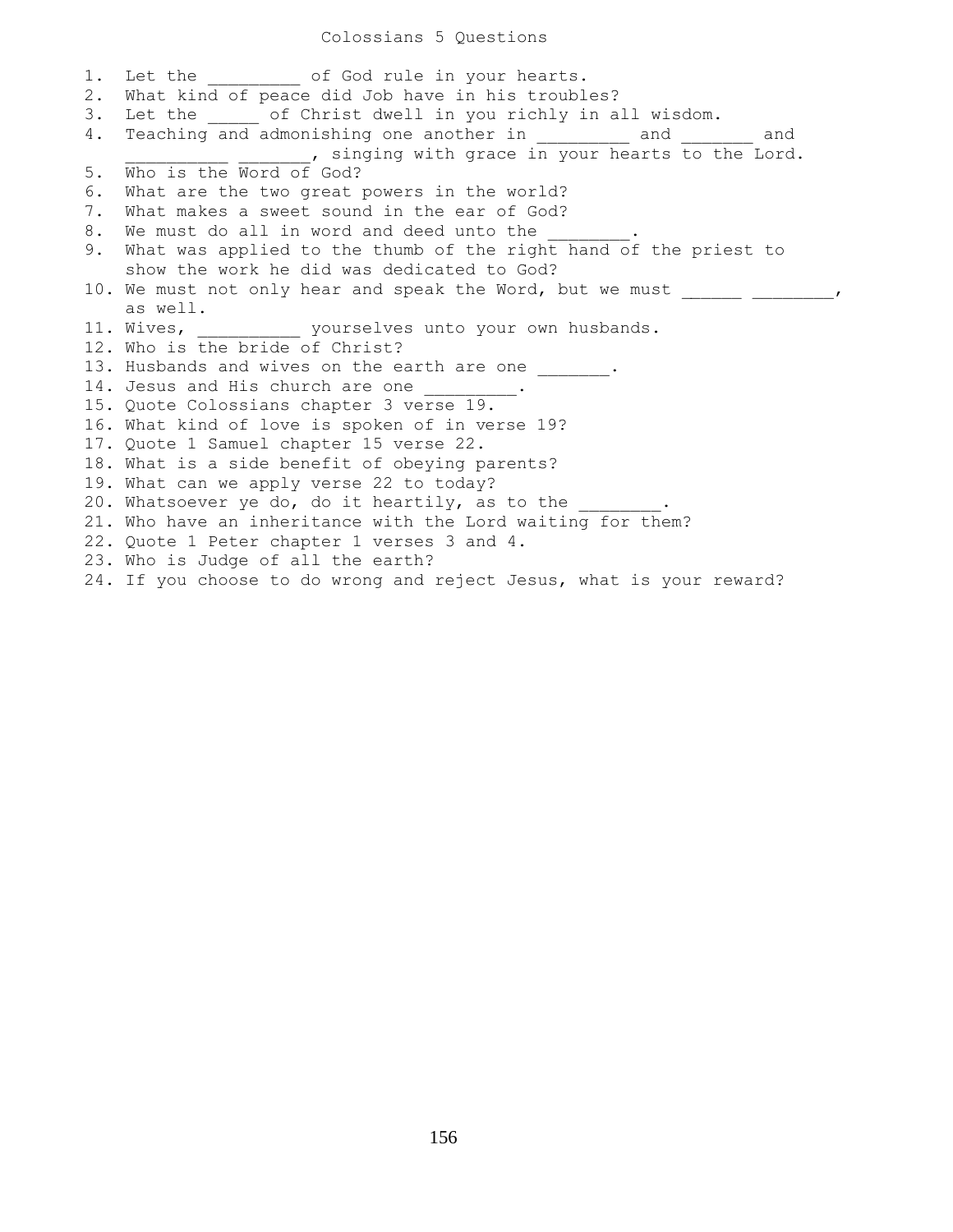We will begin this lesson in Colossians 4:1 "Masters, give unto [your] servants that which is just and equal; knowing that ye also have a Master in heaven."

 Paul is reminding these masters that they have a Master up in heaven, who is watching the way they deal with their subordinates here. To have a really good servant, you must be a good, honest master. Give them a job to do, and when they have done a good job, let them know that you are pleased with them. The way we measure to the people here on the earth is the same way God will measure to us in heaven. We should never take advantage of someone, just because they are working for us. Masters and servants are brothers, if they are both believers in the Lord Jesus Christ. God is not a respecter of persons. We are all one in Christ. Whatever position you are filling here on the earth, do it to the best of your ability. Be kind to all people, and especially those you are over.

 Colossians 4:2 "Continue in prayer, and watch in the same with thanksgiving;"

 We should give God thanks for everything. Remember, if you are a Christian, the devil can not do anything to you that God does not permit. We should grow in every tribulation that we have. They come to make us strong in the Lord. James 5:16 "Confess [your] faults one to another, and pray one for another, that ye may be healed. The effectual fervent prayer of a righteous man availeth much." Prayer is a conversation with God. Jesus taught the disciples the way to pray in what we call the "Lord's Prayer". He told them in this prayer to reverence the Father. Prayers are prayed to the Father in the name of Jesus. Jesus opened the way for us to go to the Father, when the veil covering the holy of holies was torn from the top to the bottom at the crucifixion of Jesus. We have power of attorney to use the name of Jesus. Pray, believing that you will receive your answer. The following verses are some things that Jesus said about prayer. John 14:12 "Verily, verily, I say unto you, He that believeth on me, the works that I do shall he do also; and greater [works] than these shall he do; because I go unto my Father." John 14:13 "And whatsoever ye shall ask in my name, that will I do, that the Father may be glorified in the Son." John 14:14 "If ye shall ask any thing in my name, I will do [it]." Notice, all prayer should be given in the name of Jesus. The power is in His name.

 Colossians 4:3 "Withal praying also for us, that God would open unto us a door of utterance, to speak the mystery of Christ, for which I am also in bonds:"

 Paul is in chains, when this is written. This does not stop him, however. He has his door of utterance. Some of Caesar's household were saved. Paul, also, preached in the home where he was under house arrest. Wherever you are, God will open a door for you to minister. The only thing you must do, is say Lord, here am I, send me. Be willing to minister whereever you are. Christianity is an individual thing. If there is just one person there, tell them about Jesus. Paul was in bonds, because he would not compromise the Word of God. Look how far his message went, and is still going, in these letters he wrote.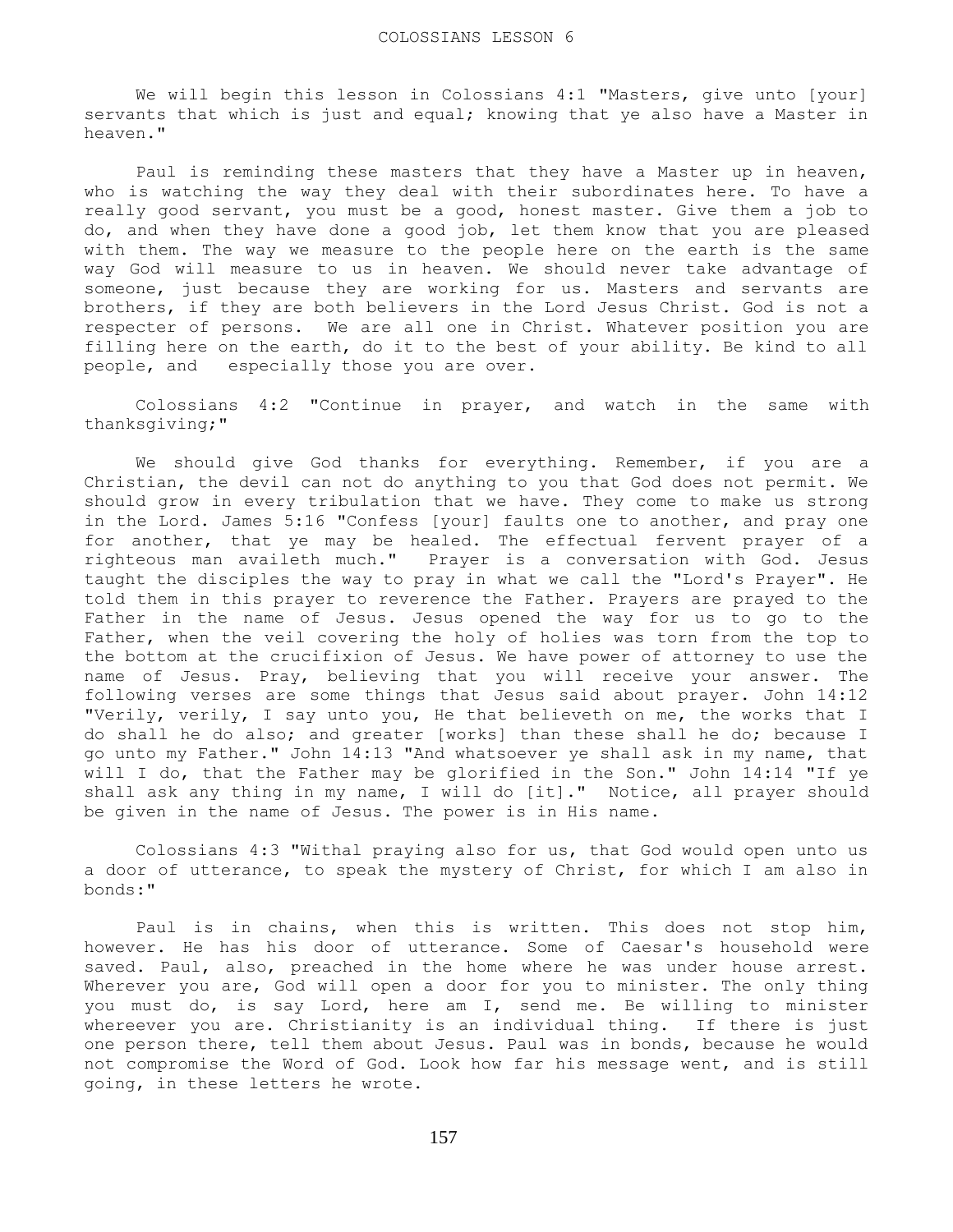Colossians 4:4 "That I may make it manifest, as I ought to speak."

 To manifest is to make real. Paul wanted to make Christianity real to the people he spoke to. The best way for any of us to minister, is for Christ in us to minister. Turn yourself, especially your tongue, over to God and let God minister through you.

 Colossians 4:5 "Walk in wisdom toward them that are without, redeeming the time."

Our life on this earth is such a short time, so we must make every minute count. Walking in wisdom is walking the path that God has chosen for you, doing the things that God would have you do. This is saying, minister to everyone the love of Jesus. There are still people in the world who have not heard the name of Jesus. Tell them before it is too late. I talk to church people who have been Christians for years, and they are still sitting in the congregation soaking up all the good teaching. That is fine, but there is a lost world out there that they could be ministering to. I hear Christians say, I am not qualified. Find someone who knows less than you do about God and share with him, or her, what God has shown you. Be wise and do what you can at what ever level you are. Don't waste precious time.

 Colossians 4:6 "Let your speech [be] alway with grace, seasoned with salt, that ye may know how ye ought to answer every man."

 When teaching others of the Lord Jesus, we must do it in love and gentleness. Salt is a preservative. The salt in the teaching must be something that will help them keep their salvation, after they have received it. The evangelist, who comes through town, many times gets people saved, but the pastor of the church applies the preservative. The sermons the pastor gives is to help the people live their salvation. They must grow in Jesus. This salt is truth that helps us grow in grace. Paul is saying, tell them to seek the power of God in their own lives. I believe there should be a time for the new convert in church to ask questions, so the things puzzling them can be answered. Of course, the best answers given are when the Holy Spirit answers them through you.

 Colossians 4:7 "All my state shall Tychicus declare unto you, [who is] a beloved brother, and a faithful minister and fellowservant in the Lord:"

 We see that Paul is sending Tychicus to them. Paul gives him a recommendation, when he calls him, beloved brother. Tychicus will possibly bear this letter to the church of the Colossians. Notice, that he had ministered with Paul {fellowservant}. We, also, see in this that he was a capable minister. Perhaps, Paul had trained Tychicus as he traveled with him.

 Colossians 4:8 "Whom I have sent unto you for the same purpose, that he might know your estate, and comfort your hearts;"

 Paul was very interested in what became of these Christians, and it appears that Tychicus was to bring a report back to Paul on their growth in the Lord. They had desired Paul to come, but since he was in chains, he sent Tychicus in his place. This showed the loving care of Paul for these people.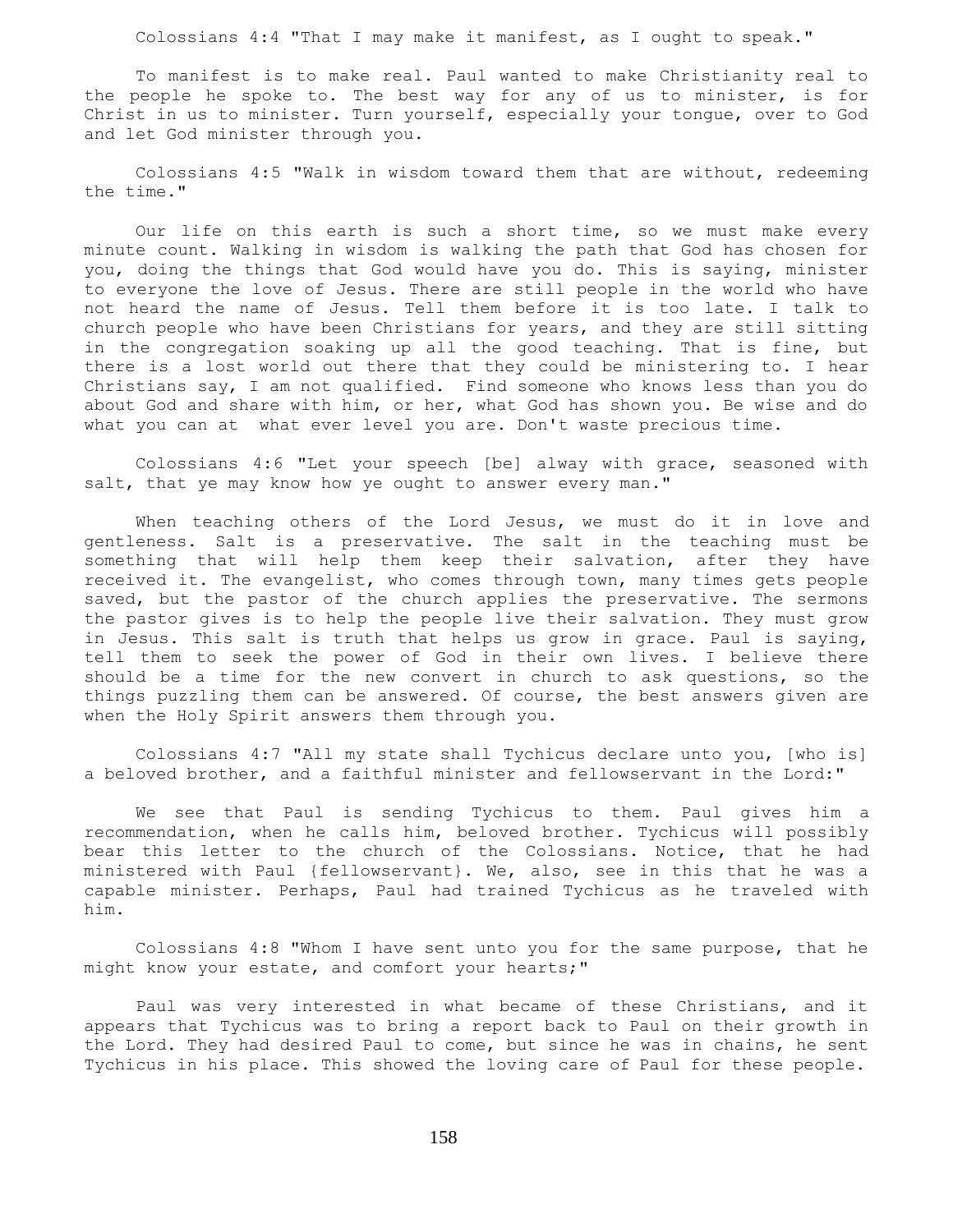Colossians 4:9 "With Onesimus, a faithful and beloved brother, who is [one] of you. They shall make known unto you all things which [are done] here."

 It seemed that Onesimus was a native, he was going along with Tychicus. Jesus had taught them to send them out by twos. I believe that it was important for two to go out, so they could have the power of the prayer of agreement. I still believe that it would be much better, if two ministers could work together in a church. Possibly, one of the reasons it was him going instead of someone else, is the fact that he knew the country.

 Colossians 4:10 "Aristarchus my fellowprisoner saluteth you, and Marcus, sister's son to Barnabas, (touching whom ye received commandments: if he come unto you, receive him;)"

 Aristarchus was a Thessalonian. It seems that he had gone to Rome with Paul. Whether he was in chains, or not, we cannot tell. Perhaps, he was just staying in the place where Paul was under house arrest. At any rate, he was with Paul. This Marcus is the same one that had caused a division between Paul and Barnabus earlier. This is the same as John Mark who went with Paul on the first missionary journey. Sometime during the journey, he left Paul. It seems that this was several years after that happening {it could have been about ten years}. The mother of John Mark was thought of very highly in the church in Jerusalem. It is good to know that Paul forgave him, and even recommends him here. Paul tells them to receive John Mark, if he comes, as a brother.

 Colossians 4:11 "And Jesus, which is called Justus, who are of the circumcision. These only [are my] fellowworkers unto the kingdom of God, which have been a comfort unto me."

 The name Jesus was sometimes Joshua. It seems in this case, it is Justus, however. This name means just, or righteous. Notice this has to do with the Jews {of the circumcision}. Paul is saying, that these are brothers that are still with him here in Rome.

 Colossians 4:12 "Epaphras, who is [one] of you, a servant of Christ, saluteth you, always labouring fervently for you in prayers, that ye may stand perfect and complete in all the will of God."

It appears that Epaphras was a native of Colosse. It, also, appears that he was devoted to the work of Christ {servant of Christ}. We see that he is sending greetings to his people in Paul's letter. There is no more important job in a church than the job of prayer intercessor. Any church is just as strong as the prayers that are prayed for it. This is unusual in that the desire of the prayer is made known here. Paul says, the desire of the prayers was that they would be in the perfect will of God.

 Colossians 4:13 "For I bear him record, that he hath a great zeal for you, and them [that are] in Laodicea, and them in Hierapolis."

 The church in Laodecia is mentioned in Revelation as one of the 7 churches. It seems they had fallen to a lukewarm condition at that time. It seems that Epaphrus prayers were needed for this church. Perhaps, Epaphrus was the one who started these churches, or perhaps, he was an overseer. The Scripture does not say. We do know, that he had great concern for them.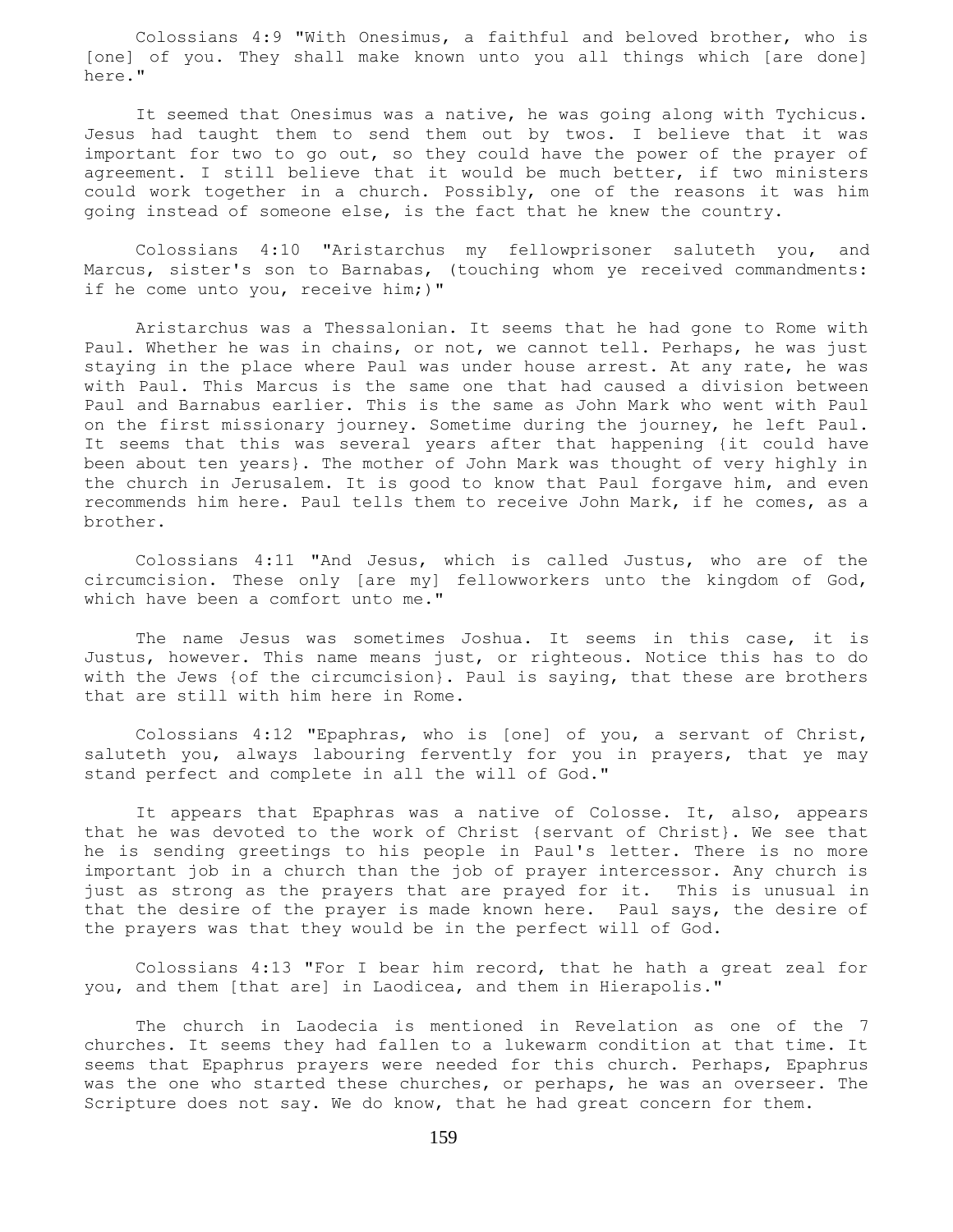Colossians 4:14 "Luke, the beloved physician, and Demas, greet you."

 Luke was the physician who I believe attended Paul. Paul had prayed three times to God to remove the thorn in his flesh, and God said no. When God does not heal you, the next best thing is to have a physician in attendance. Luke went on most of Paul's journeys with him. We see at one time Luke was his only companion. II Timothy 4:11 "Only Luke is with me. Take Mark, and bring him with thee: for he is profitable to me for the ministry." Luke and Paul were good friends. This Demas is, possibly, the one from 2 Timothy that had forsaken Paul. At any rate, Paul did not give him a recommendation.

 Colossians 4:15 "Salute the brethren which are in Laodicea, and Nymphas, and the church which is in his house."

 It appears that Nymphas was a man, or woman, who had turned his house into a church. Most Bible scholars believe this Nymphas to be a woman, and not a man. It really does not matter. The important thing is whoever it was, he, or she, was devoted to God. This person {male or female} was a leading member of the Laodicean church.

 Colossians 4:16 "And when this epistle is read among you, cause that it be read also in the church of the Laodiceans; and that ye likewise read the [epistle] from Laodicea."

 This letter is more of a general nature, and it appears that it should be read in all of the churches in this area.

 Colossians 4:17 "And say to Archippus, Take heed to the ministry which thou hast received in the Lord, that thou fulfil it."

 It appears from this, that Archippus had an important job in the church at Laodicea. Whether he was pastor, we can not say. It does appear that he has been discouraged, and Paul is telling him to stay in there and do the work that God has called him to do. Paul, also, says in this that he was chosen of God for this job, he had not appointed himself.

 Colossians 4:18 "The salutation by the hand of me Paul. Remember my bonds. Grace [be] with you. Amen."

This letter, and the greeting at the end here, were from Paul himself. Paul asks them to pray for him, remembering that he is still in bonds. Paul always speaks grace to the one he is writing to. "Amen" means so be it.

Thank you for taking the time to study these letters from Paul with me. My prayer is that some little morsel of information will help you in your endeavors to study the Word of God.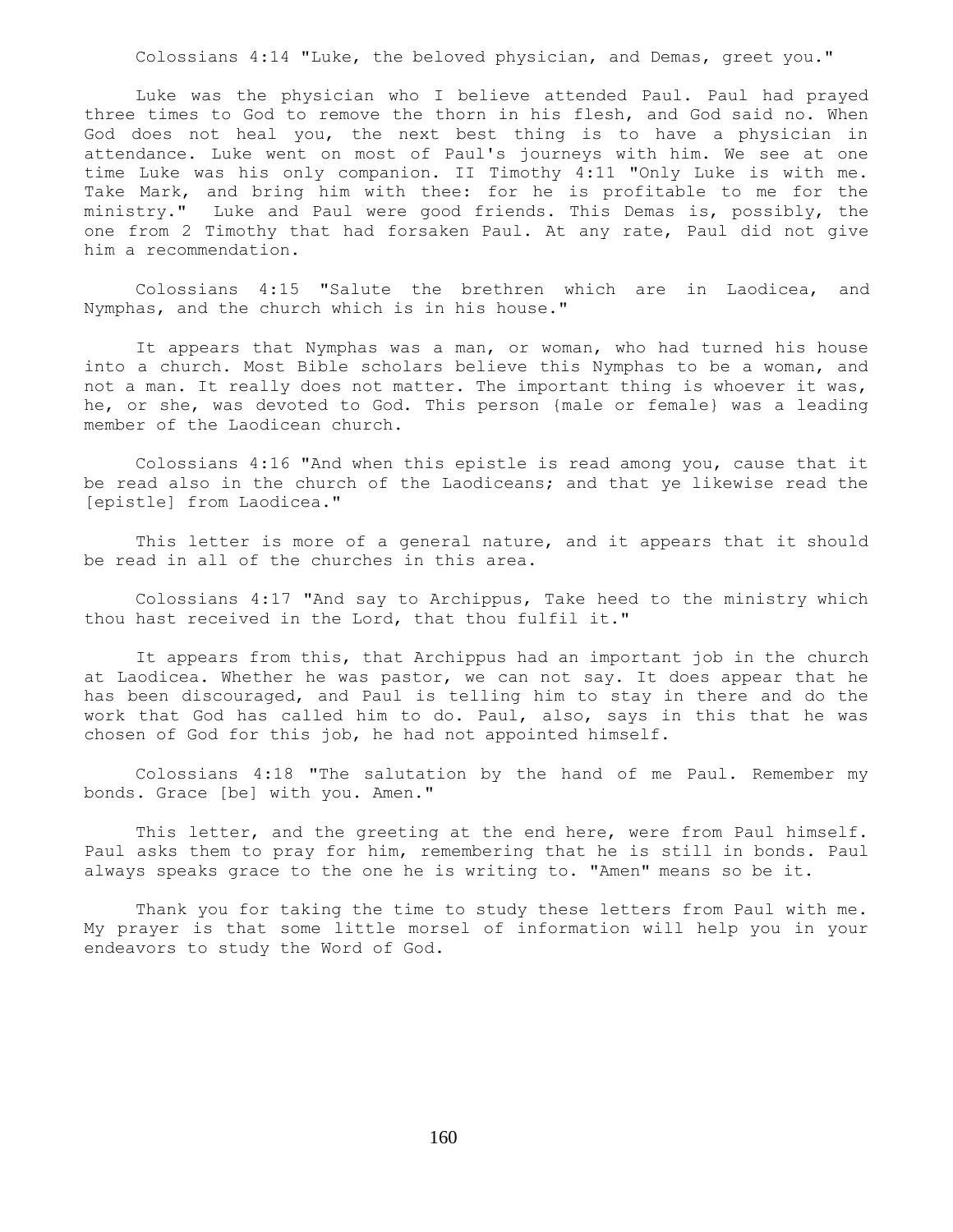## Colossians 6 Questions

1. Masters, give unto your servants that which is \_\_\_\_\_\_ and \_\_\_\_\_\_\_. 2. We must remember we have a contain heaven. 3. How can you have a really good servant? 4. What makes the master and servant brothers? 5. Continue in 6. Why do Christians have tribulation? 7. Quote James chapter 5 verse 16. 8. What did Jesus have to say, in John, about prayer? 9. All prayer should be in the name of 10. Paul wanted them to pray that a door of \_\_\_\_\_\_\_\_\_ would be open for him. 11. What mystery did Paul want to speak? 12. Where is Paul, when this is written? 13. Who was saved while Paul was ministering in Rome? 14. Why was Paul in prison? 15. What does manifest mean? 16. Why must we make every minute count? 17. Let your speech be alway with \_\_\_\_\_\_\_\_. 18. Season it with . 19. Salt, in the Scripture, is a 20. Who is Paul sending this message by? 21. What does fellowservant show us about Paul and Tychicus? 22. Onesimus was from where? 23. Who did Paul call fellowprisoner? 24. Marcus, here, is the same as whom? 25. What nationality was Aristarchus? 26. Who was Mark's mother? 27. How were they to receive Mark? 28. What does the name Justus mean? 29. Who prayed for them often? 30. What is one of the most important jobs in the church? 31. Where is the church at Laodicea mentioned? 32. Who was the physician mentioned? 33. Why did Paul not give a recommendation to Demas? 34. What was Nymphas? 35. What other church was this to be read at? 36. What warning did he send to Archippus? 37. How does Paul end every letter?